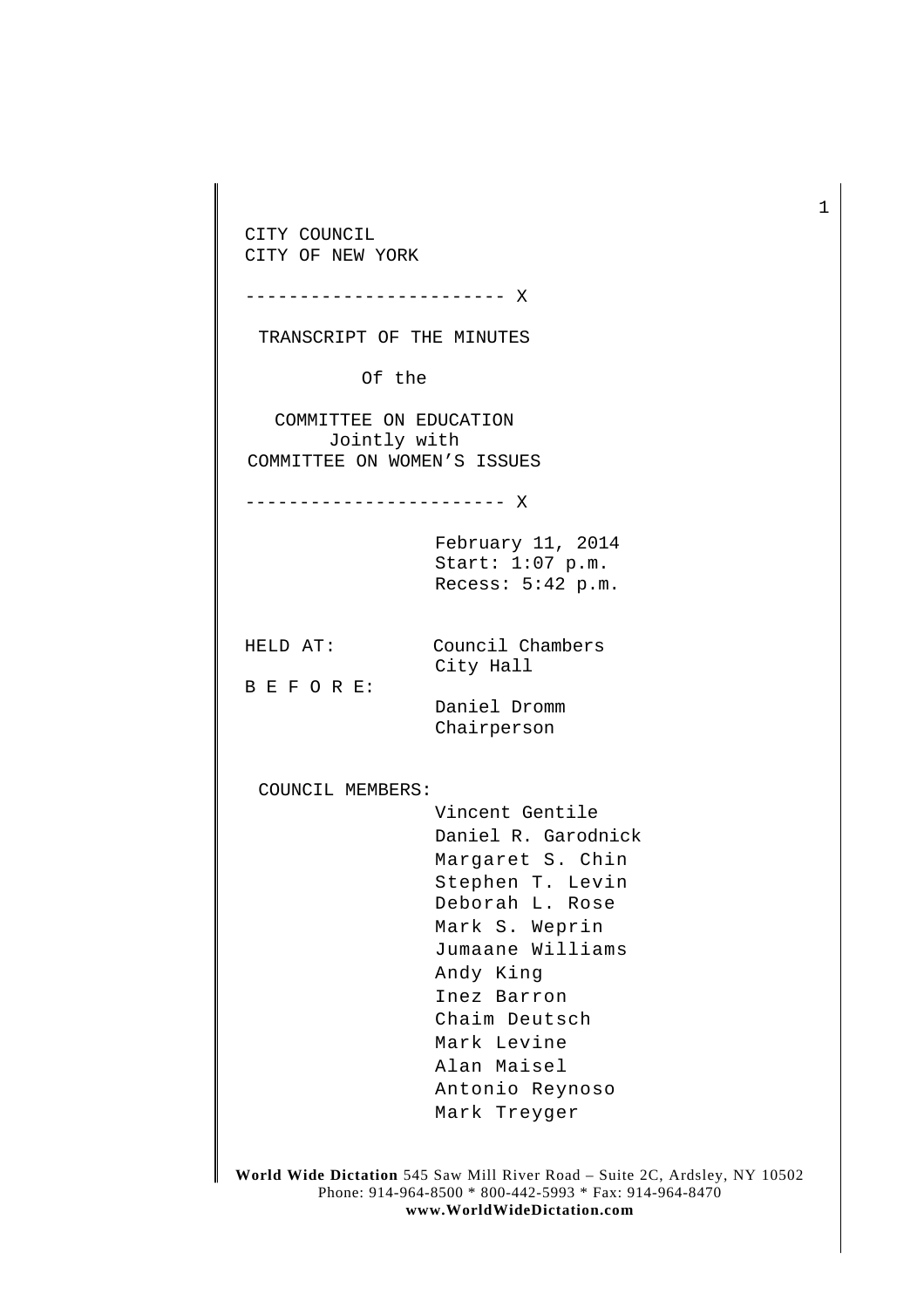## A P P E A R A N C E S (CONTINUED)

Carmen Farina Chancellor

Sophia Pappas Executive Director of Early Childhood Education

Letitia James Public Advocate

Richard Buery Deputy Mayor

Josh Wallack Children's Aid Society

Hirokazu Yoshikawa Professor at Steinhardt School of Culture and Education and Human Development

Steven Dow Action Project of Tulsa

James Parrott Fiscal Policy Institute

Michelle Yanche Good Shepherd Services

James Merriman New York City Charter School

Andy Ackerman Children's Museum of Manhattan

Eric Pryor Culture for Arts Education

Max Ahmed New York Immigration Coalition 2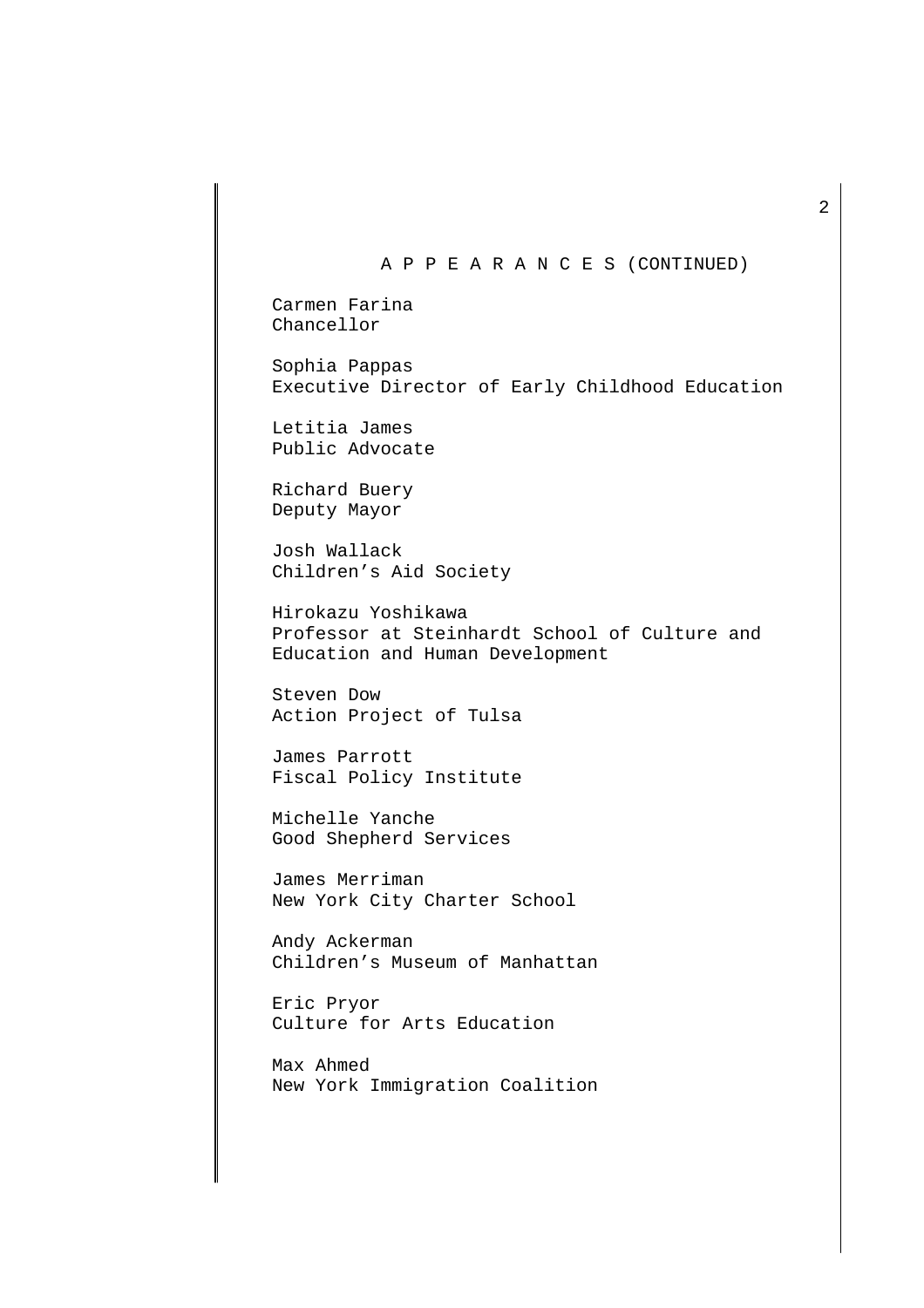# A P P E A R A N C E S (CONTINUED)

Patti Banghart Children Defense Fund of New York

Randi Levine Advocates for Children of New York

Mora Flavin Citizens Committee for Children

Joanne Eichel New York Academy of Medicine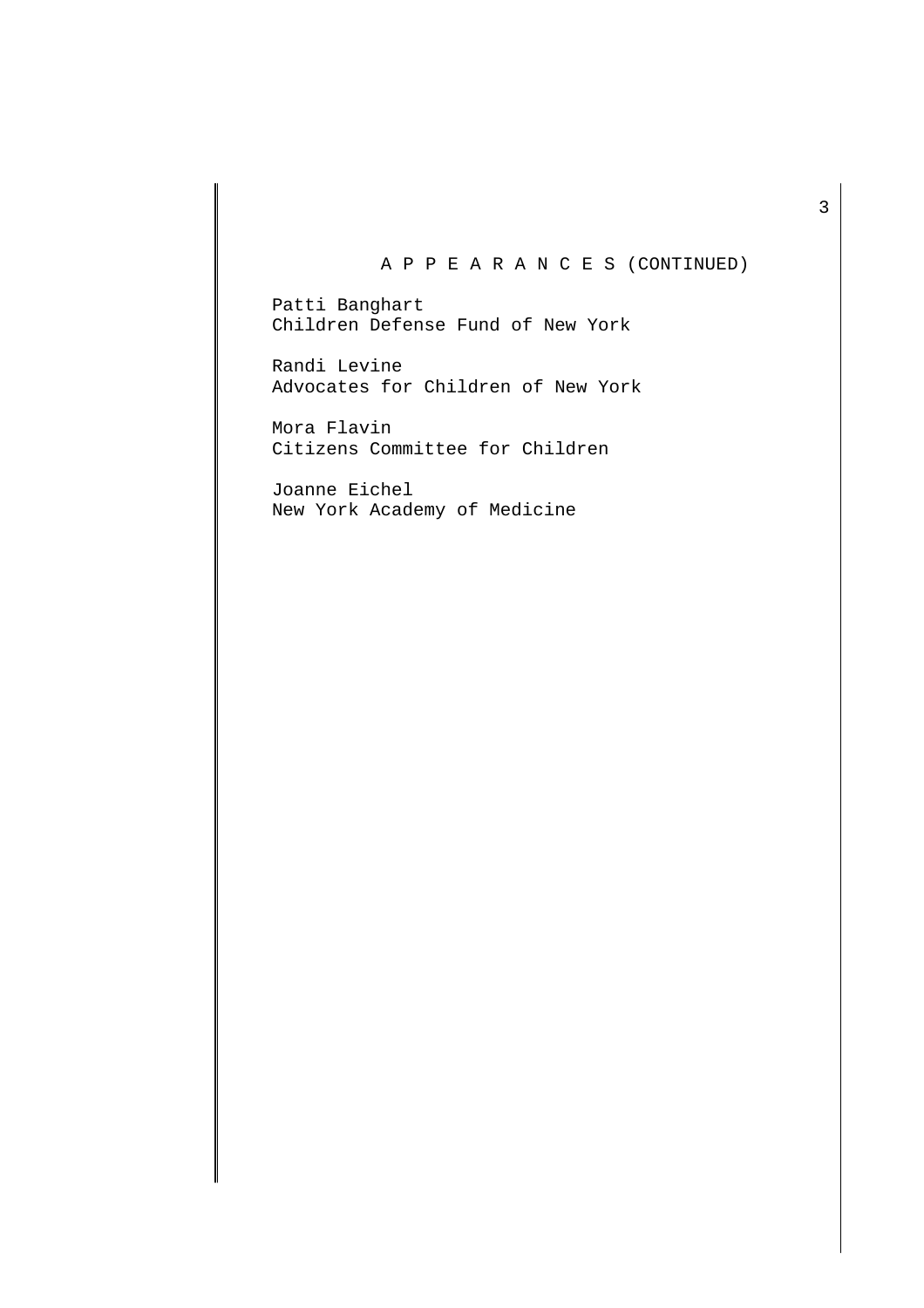| $\mathbf{1}$   | $\overline{4}$<br>COMMITTEE ON EDUCATION        |
|----------------|-------------------------------------------------|
| $\overline{c}$ | SPEAKER MARK-VIVERITO: I want to                |
| 3              | thank everyone for being here. Good afternoon.  |
| $\overline{4}$ | Buenas tardes [speaking Spanish]. This is a     |
| 5              | joint hearing between the Committee on Women's  |
| 6              | Issues, jointly with the Education Committee    |
| 7              | regarding Resolution 02, which is supporting    |
| 8              | the City's plan to establish high quality       |
| $\mathsf 9$    | universal pre-kindergarten for all eligible     |
| 10             | four year olds and a high quality after school  |
| 11             | program for middle school-aged youth. I want to |
| 12             | thank the two Chairs of the Committees, Laurie  |
| 13             | Cumbo and Council Member Danny Dromm, and I     |
| 14             | also see that our Chancellor is here and our    |
| 15             | Deputy Mayor. So thank you both for being here. |
| 16             | I'll start off with an opening statement and    |
| 17             | then pass it off to my co-chairs here today.    |
| 18             | So good afternoon. I'm Council Member Melissa   |
| 19             | Mark-Viverito, Speaker of the New York City     |
| 20             | Council. First I want to thank my colleagues,   |
| 21             | Council Member Danny Dromm, Council Member      |
| 22             | Laurie Cumbo and members of the Education and   |
| 23             | Women's Issues Committees for joining with me   |
| 24             | on this very important topic, and thank you to  |
| 25             | the members of the administration, especially   |
|                |                                                 |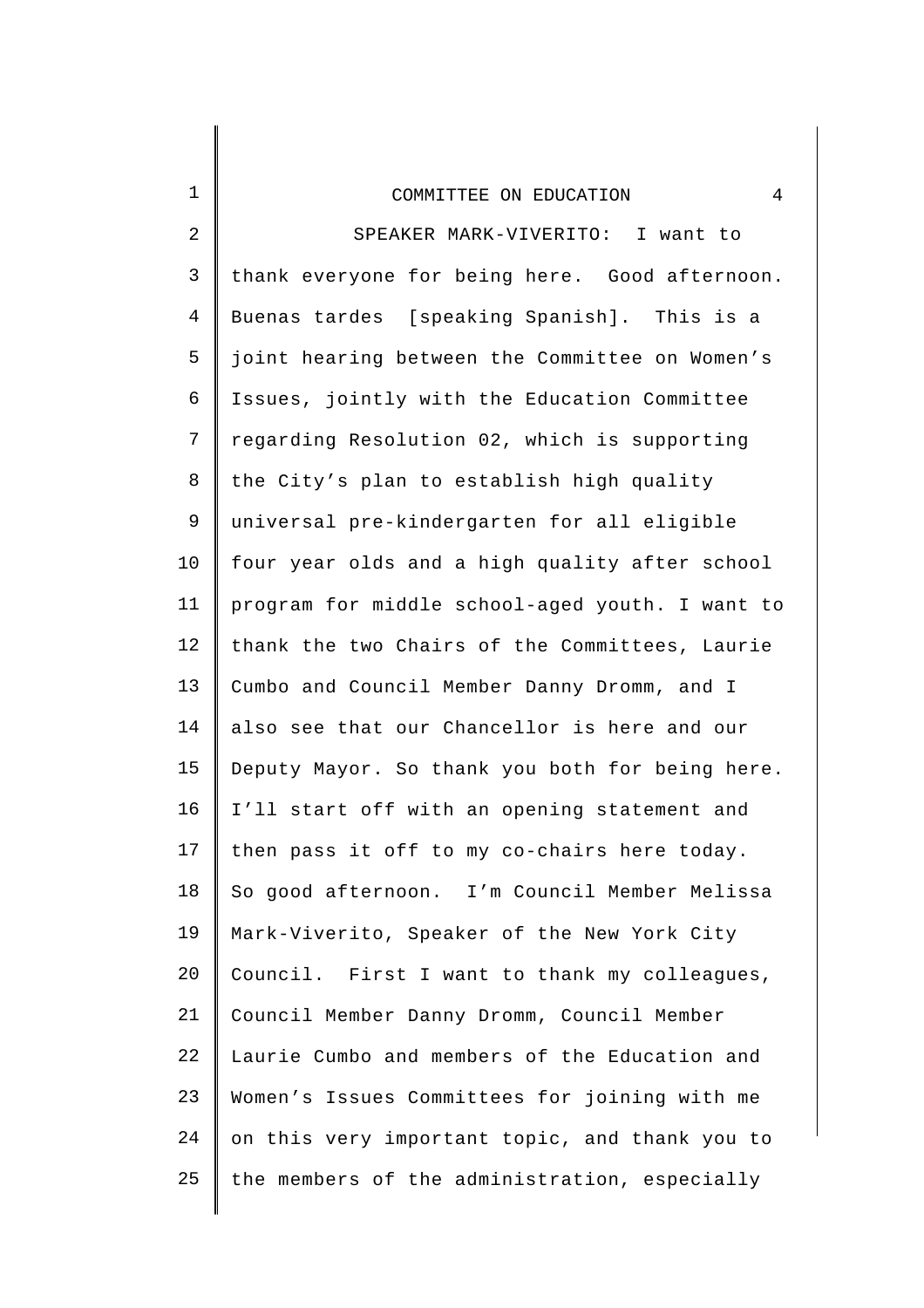1

2 3 4 5 6 7 8 9 10 11 12 13 14 15 16 17 18 19 20 21 22 23 24 25 Education Chancellor Carmen Farina and incoming Deputy Mayor Richard Buery for being with us today, and obviously all the advocates that are here in the room. Thank you so much. It should come as no surprise to anyone in this room that we have an achievement gap in New York City, one that was brought into even starker light when the results of the new Common Core aligned exams were released last summer. Across the City only 21.3 percent of students who qualify for free or reduced price lunch passed the new state English tests compared to 50 percent of students who don't qualify for lunch assistance. The gap was nearly the same on the math exams with 24.8 percent of low income students scoring proficient or higher compared to 53.1 percent of their wealthier peers. We also know that the achievement gap doesn't start in the testing grades. The Center for American Progress reports that by the time they enter school, the gap between the wealthiest children and the poorest children is already pronounced, with children from low income families having heard 31 million fewer words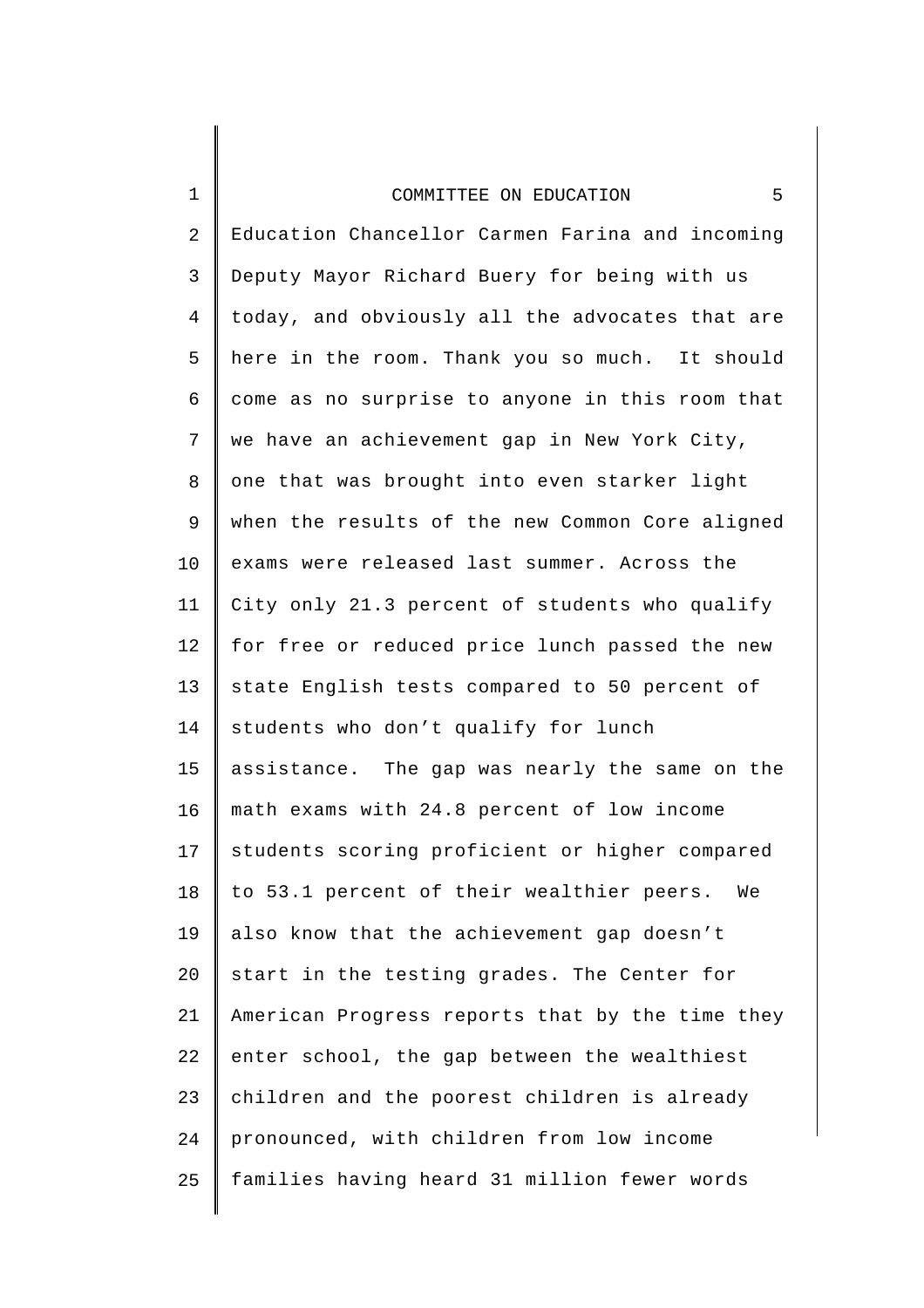1

2 3 4 5 6 7 8 9 10 11 12 13 14 15 16 17 18 19 20 21 22 23 24 25 than their more affluent peers. Nationally, students who are English language learners enter at first grade reading a full year behind their English speaking peers. At 31.4 percent, New York City's child poverty rate is now at its highest in over a decade, making the need for early childhood education more urgent than ever. But there is good news. High quality culturally and linguistically appropriate preschool can reduce the school readiness gap and can significantly impact everything from reading at grade level to graduating high school to being career ready later in life. Research has proven that children who are the most vulnerable, particularly low-income children of color benefit the most from participation in high quality preschool. A 2008 study of Oklahoma's universal preschool program found that black and Hispanic children in the program made gains in early literacy and problem-solving skills, and Spanish speaking children make both substantial language gains and gains in early literacy and math skills. Long term studies of programs like the Perry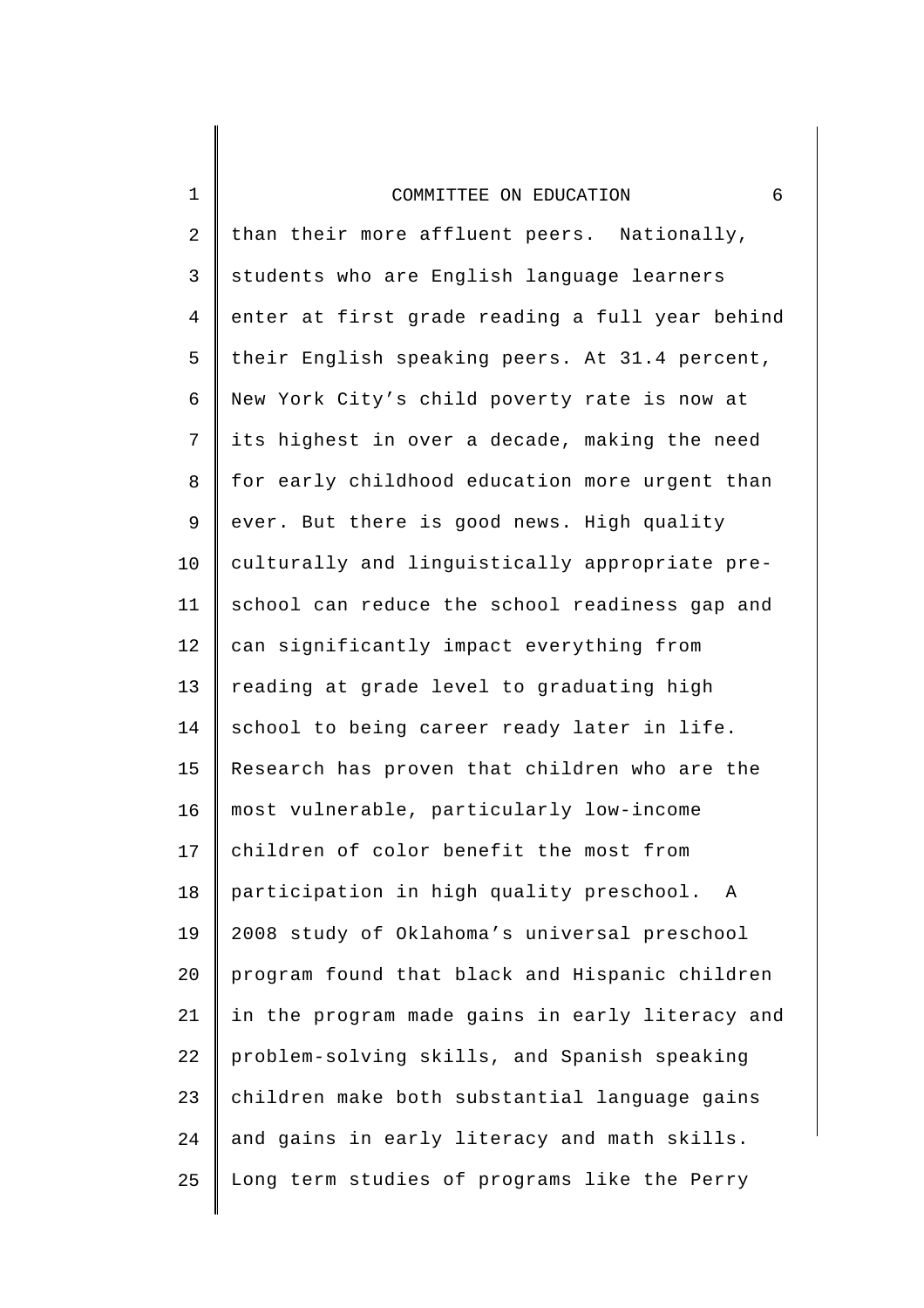1

2 3 4 5 6 7 8 9 10 11 12 13 14 15 16 17 18 19 20 21 22 23 24 25 Preschool Project, The Abecedarian Project and Chicago's child-parent centers have found that participation in high-quality preschool leads to increased achievement test scores, improved behavior and attitudes, decreased grade retention, decreased special education referrals, decreased crime and delinquency, and increased high school graduation. But while preschool will have enormous benefits for children who are still young enough to enroll. There are students in our system who haven't had all of the benefits a high quality preschool program can offer. That's why I also support the Mayor's proposal for after school programming for middle school students. Two thirds of middle school students in our city ar currently reading below grade level. That is particularly alarming because students who enter ninth grade two or more years behind grade level in math and literacy have only a 50 percent chance of on time promotion to the tenth grade. It is crucial that New York City have the ability to provide a steady dedicated funding stream for these programs, which is why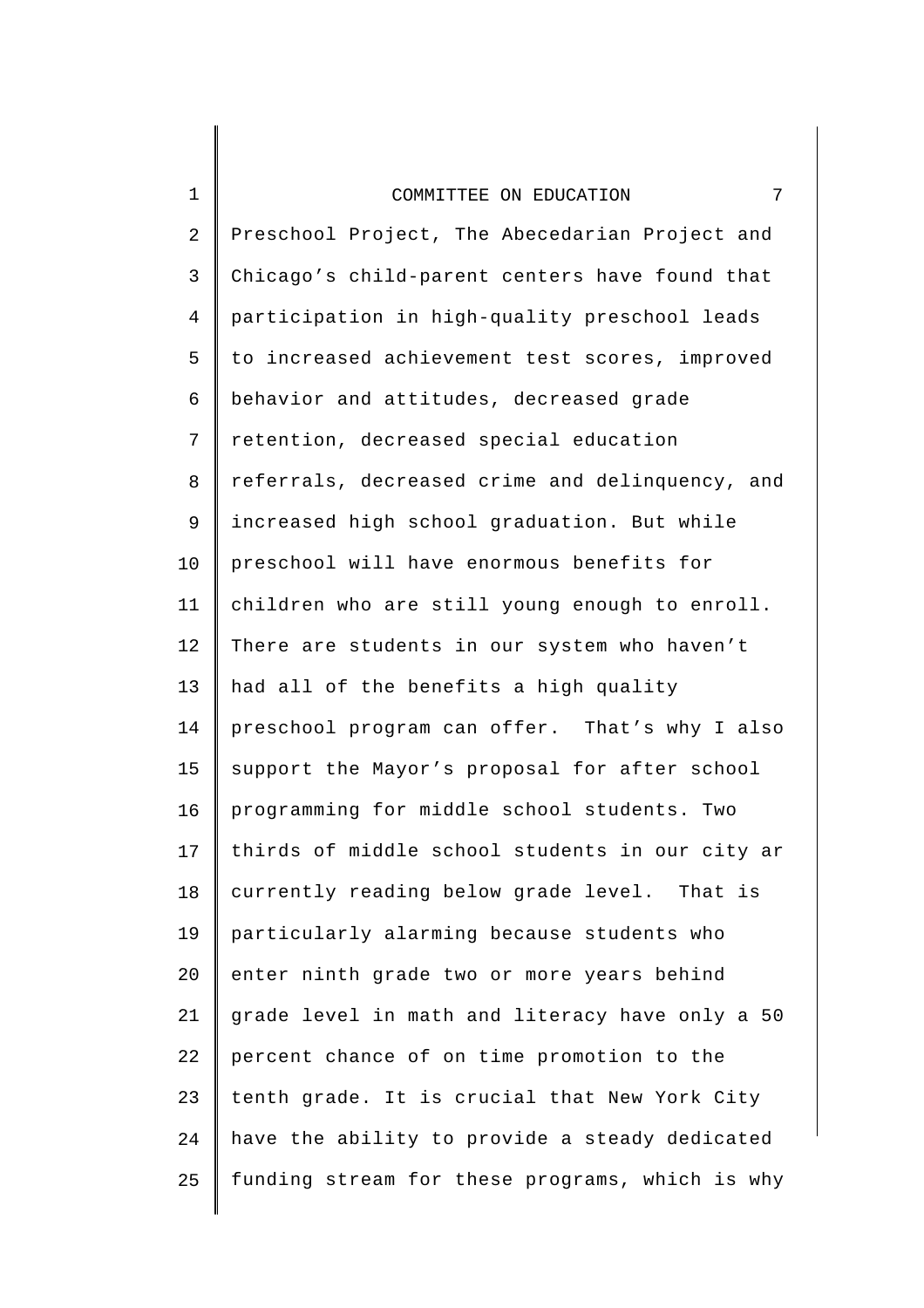1

2 3 4 5 6 7 8 9 10 11 12 13 14 15 16 17 18 19 20 21 22 23 24 25 I support the Mayor's call for a tax on the wealthiest New Yorkers. New York City has long had progressive income taxes. Studies show that half millionaires--that millionaires do not flee small changes in marginal tax rates, and that all other things being equal, state and local governments with progressive taxes do not see lower rates of economic growth, as we will hear from testimony today. With so many known benefits in a documented return on public investment in high school--I mean, sorry, in high quality preschool between 2.69 dollars and seven dollars and 16 cents, the long term social and financial benefits of these programs far outweigh the cost to the city. The majority of New Yorkers support a tax for pre--for, I'm sorry. The majority of New Yorkers support a tax pay for preschool and after school programming as do the majority of city council members, as you can see by the number of sponsors on the resolution we're hearing today. I look forward to hearing more today about the importance of universal pre-kindergarten and after school programming for middle schoolers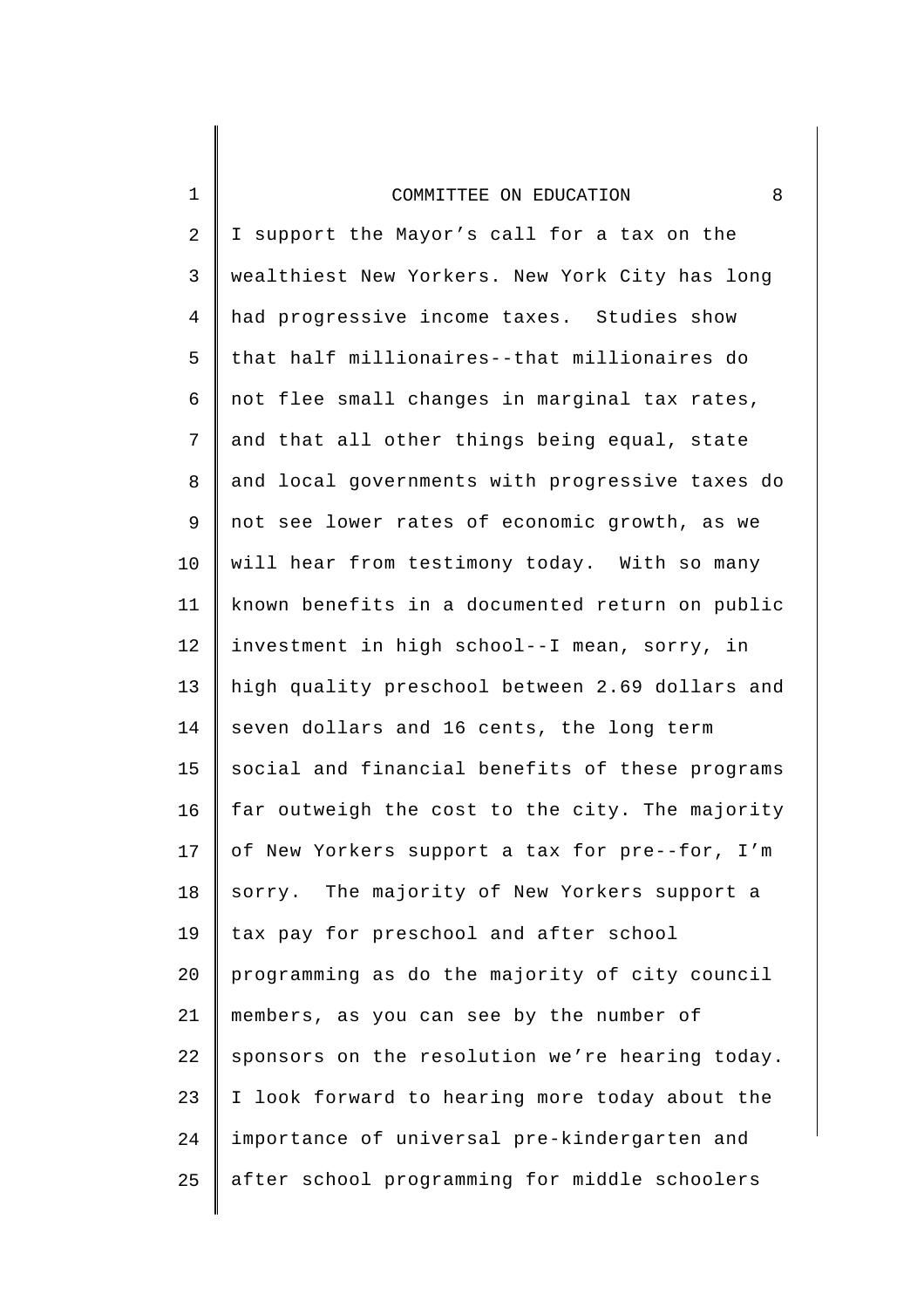| $\mathbf 1$ | 9<br>COMMITTEE ON EDUCATION                     |
|-------------|-------------------------------------------------|
| 2           | and to hear more details of the implementation  |
| 3           | plan for both programs. And with that, I would  |
| 4           | like to ask the Chair of the Education          |
| 5           | Committee Danny Dromm to say a few words and    |
| б           | take it from here. Thank you.                   |
| 7           | CHAIRPERSON DROMM: Thank you very               |
| 8           | much Speaker Viverito. Boy, this is almost      |
| $\mathsf 9$ | like a classroom. It's so quiet in here today.  |
| 10          | It's great to be here and for me this is a day  |
| 11          | of personal significance in the sense that      |
| 12          | having been a New York City public school       |
| 13          | teacher at UFT, Chapter leader for 25 years and |
| 14          | to now sit at the Chair of the Education        |
| 15          | Committee is very personally important to me.   |
| 16          | And I want to thank Speaker Viverito for giving |
| 17          | me that opportunity and I also want to state    |
| 18          | how wonderful it is to have a Chancellor under  |
| 19          | whom I worked at one time as an educator and    |
| 20          | also just wanted to say welcome to you for      |
| 21          | being with us today. Thank you very, very       |
| 22          | much. So good afternoon everyone. I'm Council   |
| 23          | Member Danny Dromm and I'm the Chair of the     |
| 24          | Education Committee if I didn't tell you that   |
| 25          | before. First, I'd like to thank Speaker Mark-  |
|             |                                                 |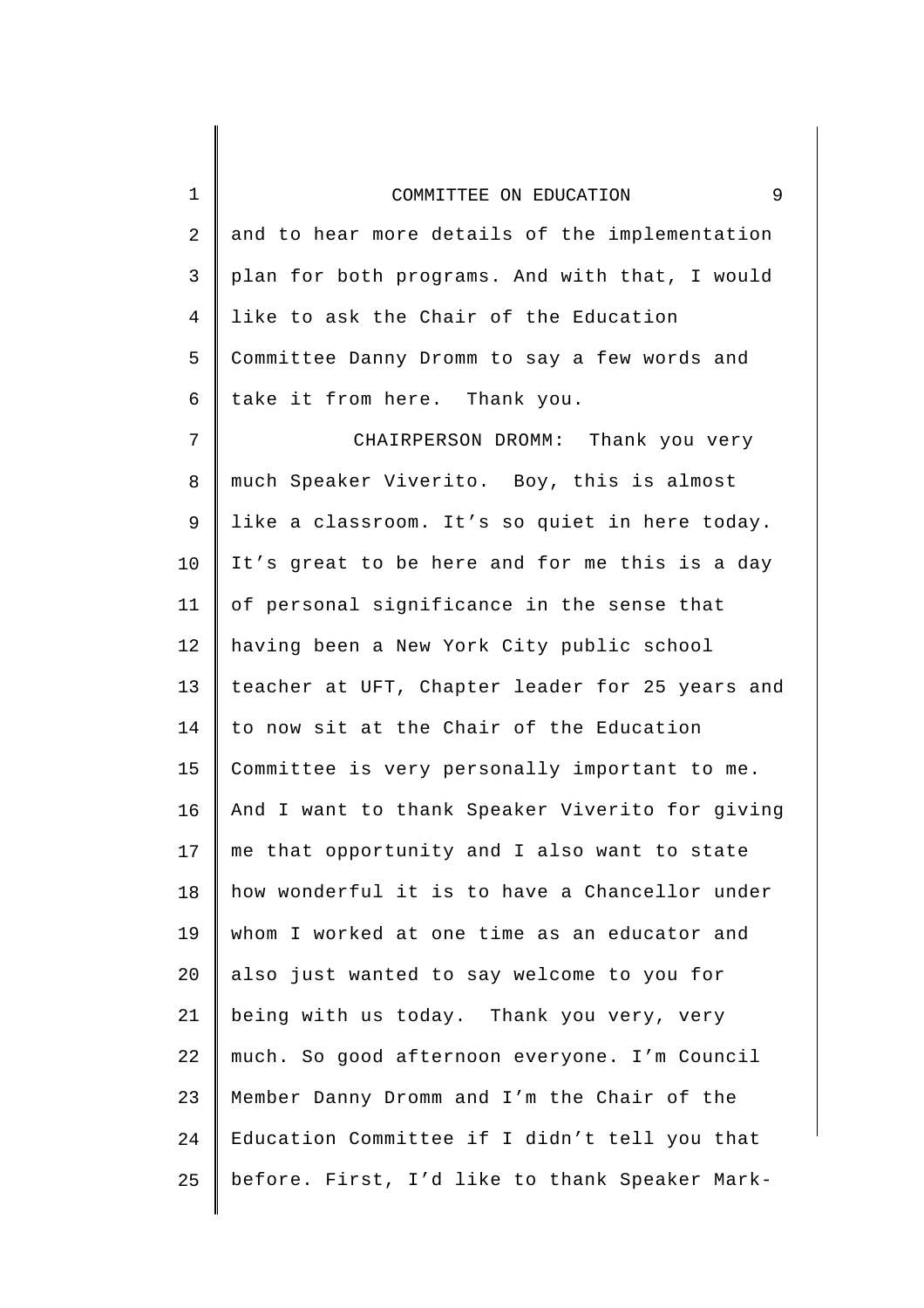1

2 3 4 5 6 7 8 9 10 11 12 13 14 15 16 17 18 19 20 21 22 23 24 25 Vierito for sponsoring this resolution and for her leadership on this very important issue. Thank you to my co-chair, Council Member Laurie Cumbo, the new Chair of the Women's Issues Committee and thank you to all of you for coming out to participate today. Today's hearing on Resolution Number Two, which is a resolution that supports the City's plan to establish high quality universal prekindergarten for all eligible four year olds and a high quality after school program for middle school aged youth is a very important step towards improving the lives of children in this City. As many of you know, I was an educator for 25 years. Additionally, I was the director of a daycare center. I've been in the front lines and have seen firsthand tangible proof that quality early childhood education enhances the life of a child. In addition, the benefits of early childhood education have been established repeatedly through research. It has shown how these crucial years in a child's development can set the tone for a child's future successes. For example, research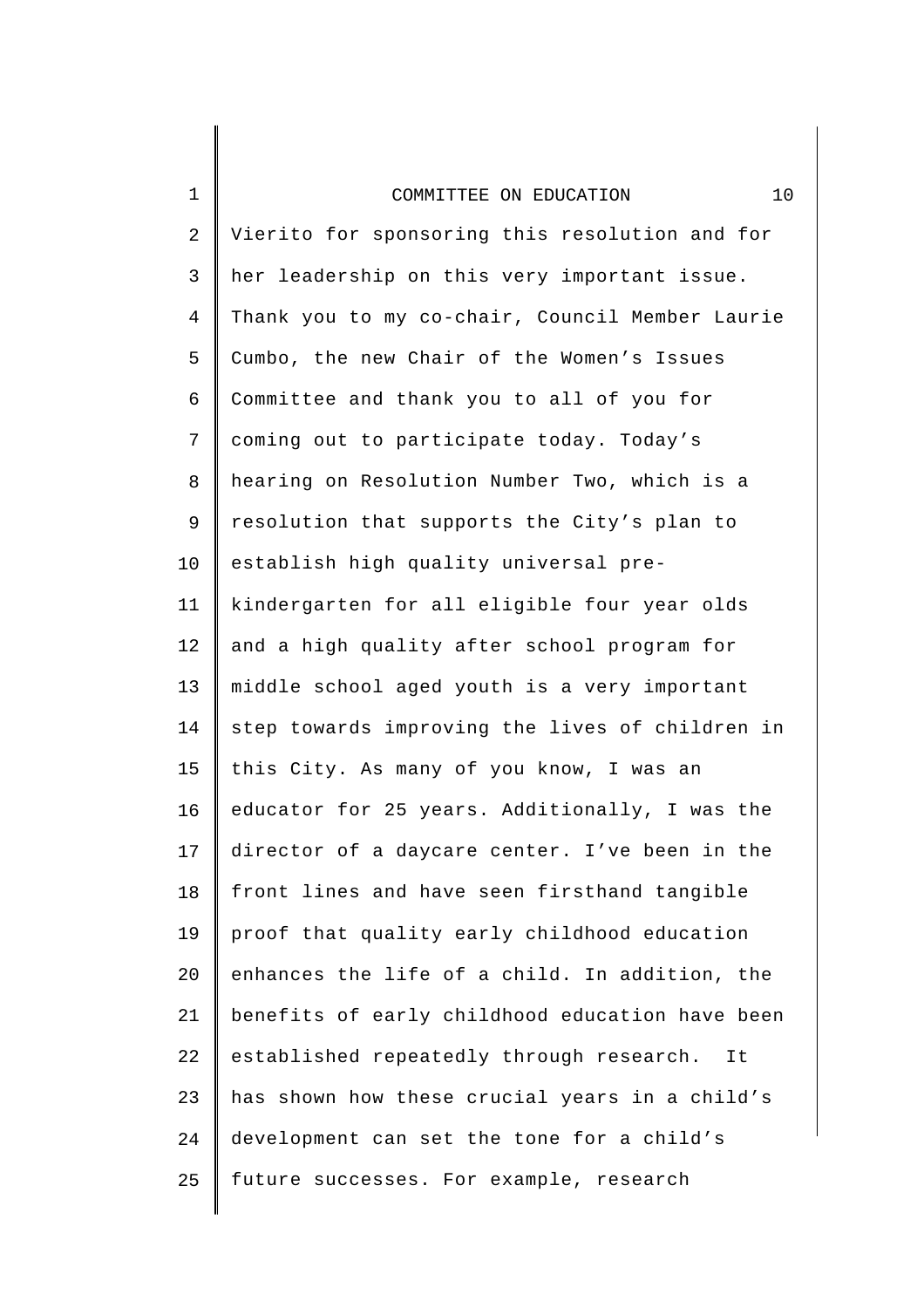1

2 3 4 5 6 7 8 9 10 11 12 13 14 15 16 17 18 19 20 21 22 23 24 25 conducted through a partnership with New York University and the Children's Museum of Manhattan concluded that the pre-school years are critical, not only for developing basic skills for school readiness but also for the development of children's interests and beliefs about their own capabilities and such benefits don't stop at its early success. Some longitudinal studies have shown that early success can last well into adulthood, and that such results and long term gains are particularly important for disadvantaged students. One particular study pointed to participants having a higher median income at age 40. So you see, the success can be built upon and compounded like interest. Unfortunately, high quality full day early childhood education is frequently out of reach for many because it is often hard to find and it is exorbitant in cost. While the city does already offer UPK, it is often unavailable for a full day and sometimes over crowded. I believe that expanding full time quality universal pre-kindergarten for all four year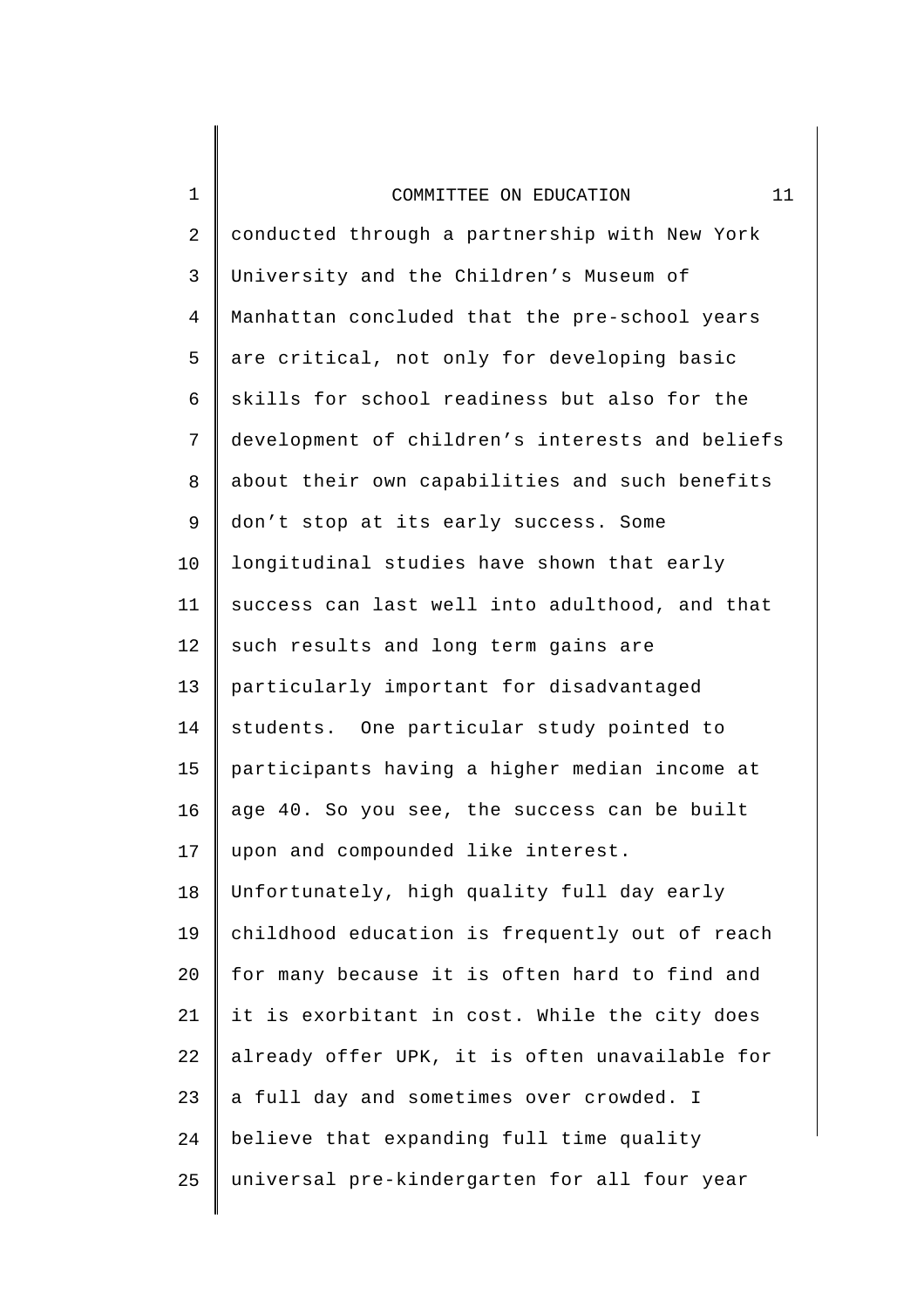1

2 3 4 5 6 7 8 9 10 11 12 13 14 15 16 17 18 19 20 21 22 23 24 25 olds is something we can all agree on for its benefits are undeniable. While most of the attention has been on UPK, Resolution Number Two also supports the city's plan for high quality after school programs for middle aged students. As we know, middle aged and middle school life can be tough. Middle school students are not quite kids and yet, they're not quite yet young adults, and they are often too old for some programs and yet too young for others. It's an age where guidance is sorely needed. Unfortunately, over the past several years, New York City afterschool programs have been dramatically cut. The Mayor's plan seeks to expand after school programs in order to help students make positive gains in their academic performance, improve communication skills, decrease behavioral problems, and it offers alternatives to "hanging out." These programs are essential for moving the city forward. An overwhelming amount of New Yorkers agree with its intent. The Governor of New York agrees it would be imperative, but has offered a short-term solution. The city plans to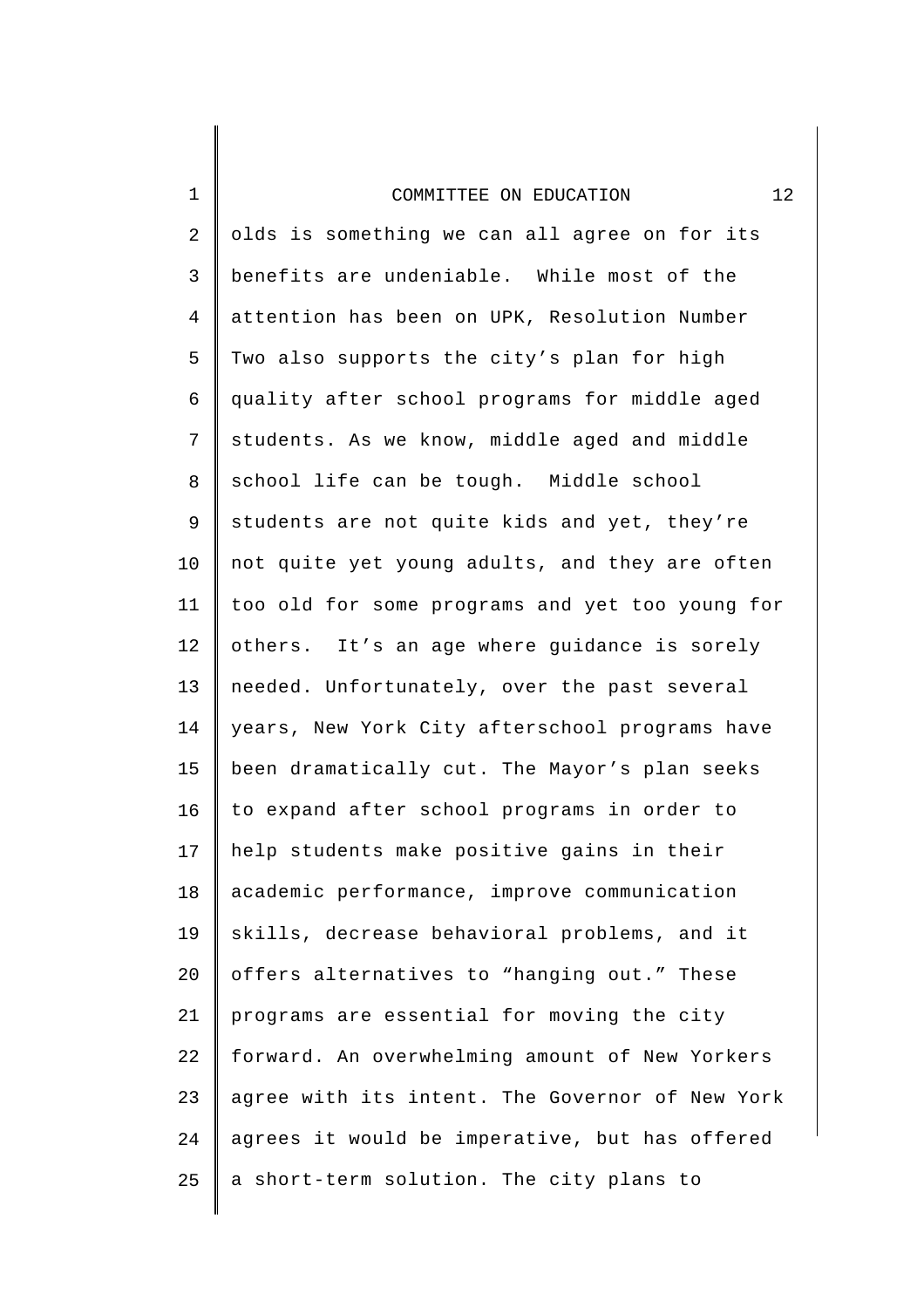1

2 3 4 5 6 7 8 9 10 11 address these vital issues by minimally increasing taxes on those making over 500,000 dollars a year, which would ensure the funding that would continue to be available to sustain universal pre-k and after school programs long term. Resolution Number Two fully supports this plan. I want to thank everyone again for coming and I will now turn it over to my Co-Chair Council Member Laurie Cumbo who will say a few words.

12 13 14 15 16 17 18 19 20 21 22 23 24 25 COUNCIL MEMBER CUMBO: Thank you. Good afternoon. I am very excited to introduce myself to you. I am Council Member Laurie Cumbo and I am thrilled and honored to be the Chair of the Women's Issues Committee at this incredible time in history. I have declared 2014 the year of the woman, not just because it sounds good, but because this is the year that we are going to make incredible strides to close the economic gap for women and to bring forth unprecedented legislation that will bring about the level of equality that women deserve. First, I'd like to thank my Co-Chair, Council Member Danny Dromm and members of the Education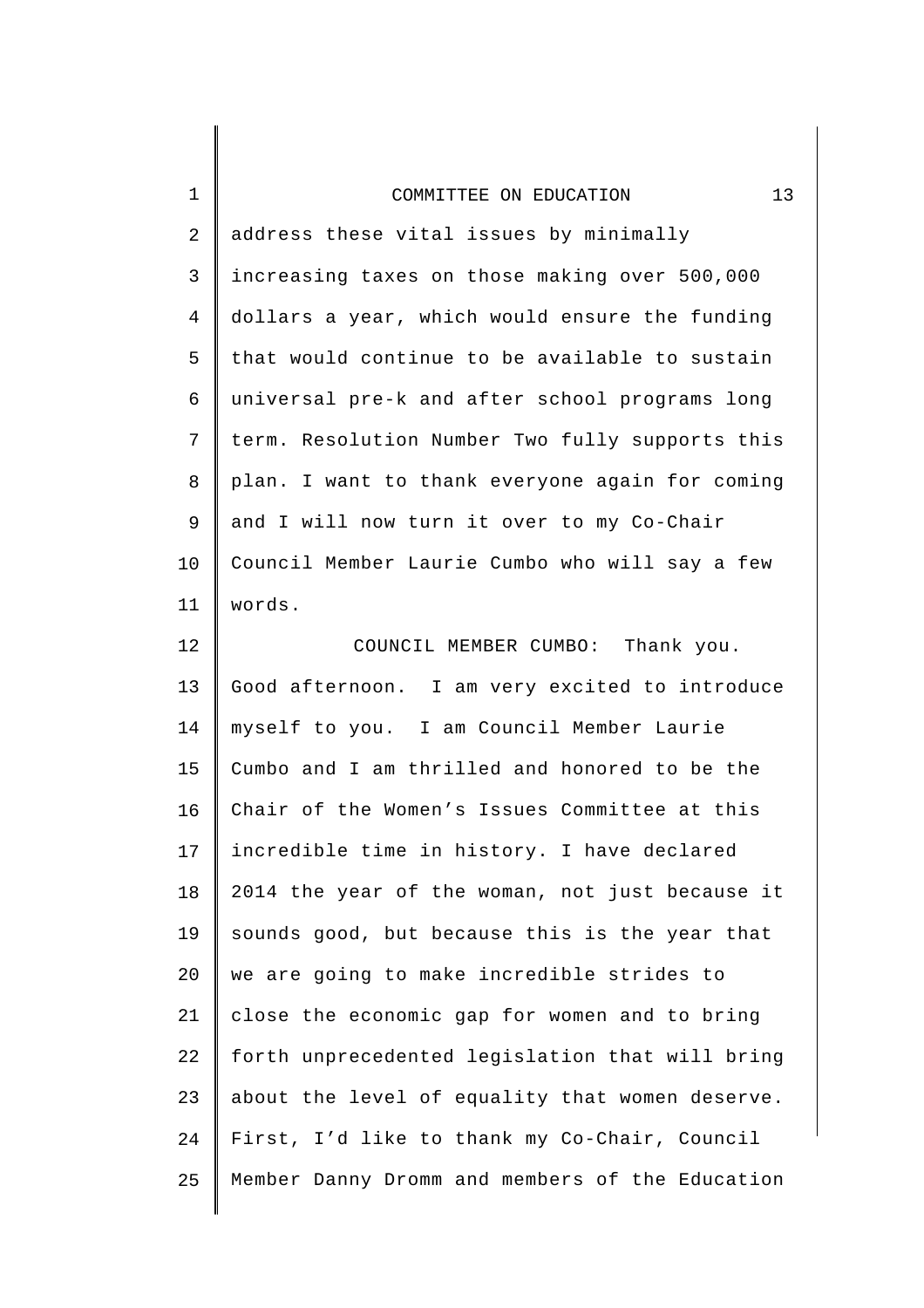1

2 3 4 5 6 7 8 9 10 11 12 13 14 15 16 17 18 19 20 21 22 23 24 25 Committee, many of whom began their professional careers as teachers, principals and educators, and I'd like to acknowledge them, Council Members Barron, Rodriguez, Levine, Dromm, Treyger, Cabrera, and even my very own science teacher from IS11, Mr. Maisel. So it shows what a great quality collaborators we have here today. And these are members that have given their lives to education, and I'm so very proud to work with each and every one of them. I also want to thank Council Member Ben Kallos who was the only member, male member, of the Women's Issues Committee. Right? Special recognition to him. And it was his idea to do this joint hearing, and I think that that is so profound that he too shares my ideology that all issues are women's issues and you'll be seeing many more joint hearings because we are going to have a very powerful voice in moving this city forward. And of course, a year of the woman would not be complete without having our Speaker Melissa Mark-Viverito for sponsoring this resolution as well as for her leadership on this issue and for recognizing that every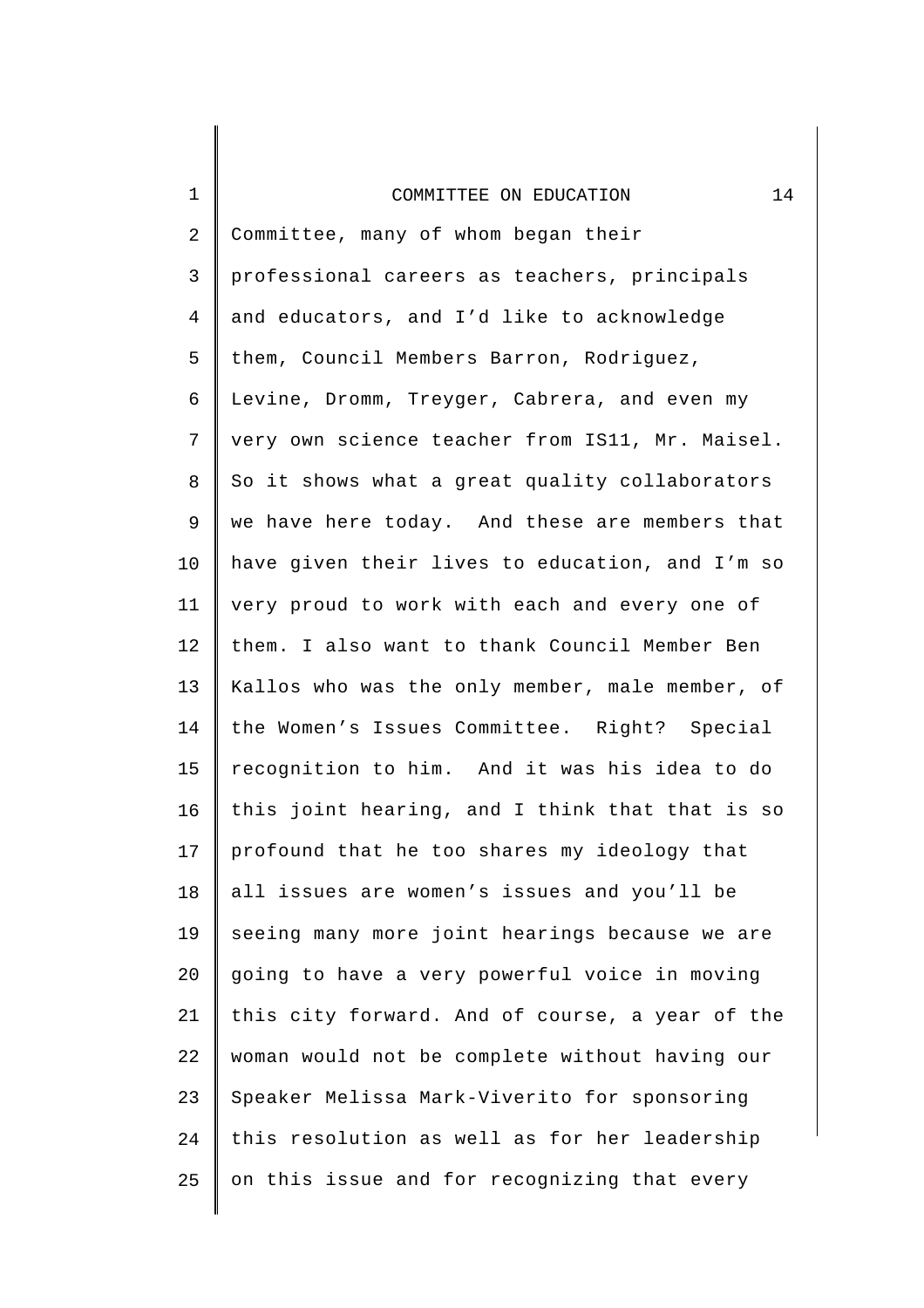1

2 3 4 5 6 7 8 9 10 11 12 13 14 15 16 17 18 19 20 21 22 23 24 25 issue is a women's issue. As the new Chair of the Women's Issues Committee, I am proud to be part of an issue that is of particular importance to the families of New York City. As I start my tenure as Chair I have come to realize that women's issues are going to be so important as we create committees and committee structures where we are going to advance the causes of women's equality. Women have enormous roles in caring for and educating children while also looking to forward themselves and further their educational and economic careers. Let me tell you why UPK is critical to the success of women, because as you may or may not know, a lot of people have asked, what does the Women's Issues Committee have to do with universal pre-k? I'm about to break it down for you. The gender wage gap doesn't just hurt women, it also hurts family. With nearly twothirds of mothers heading their households, women's pay checks are vital to their families more than ever. Women on average earn 77 cents for every dollar a man earns for comparable work. These are figures that you know. Women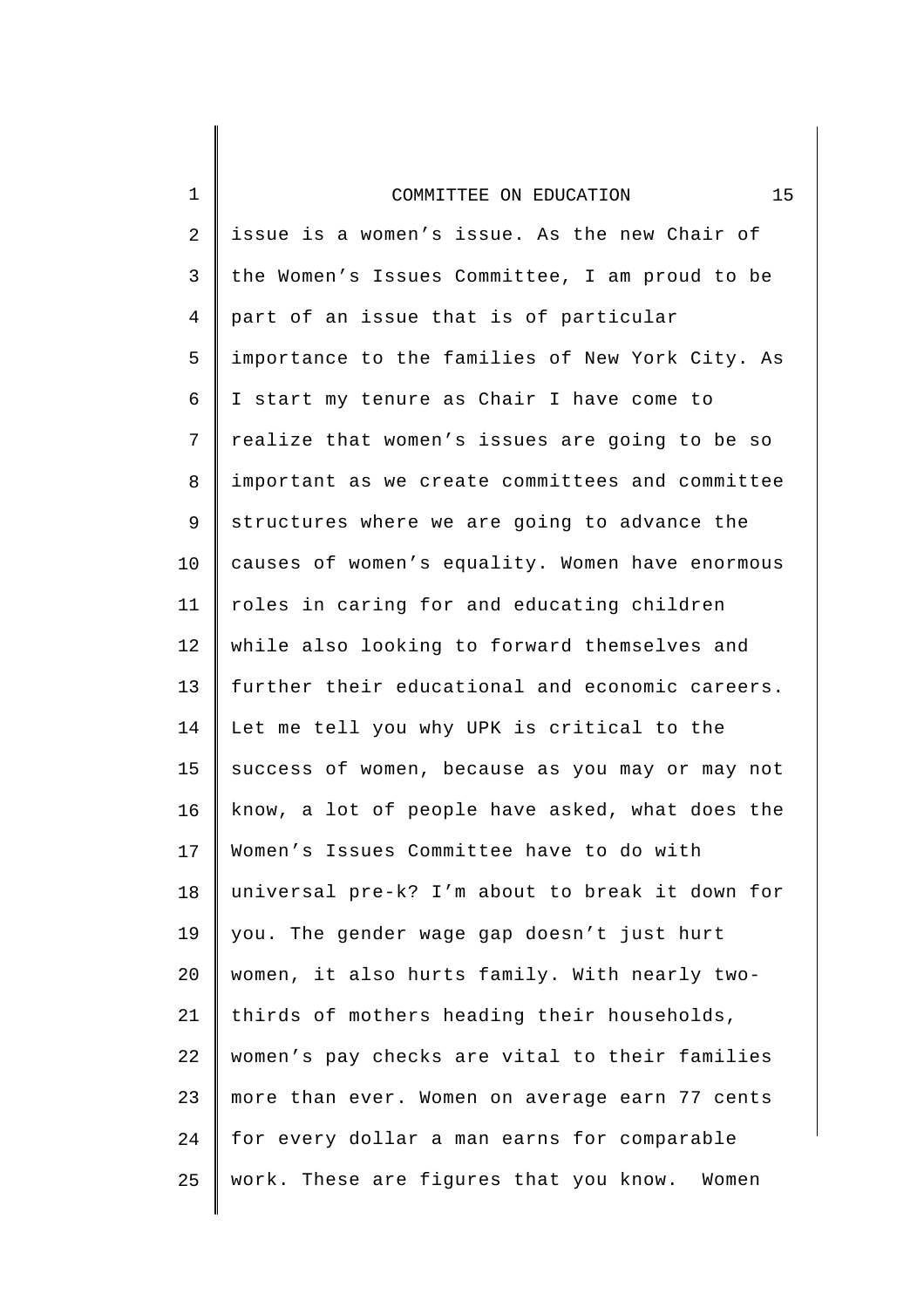1

2 3 4 5 6 7 8 9 10 11 12 13 14 15 16 17 18 19 20 21 22 23 24 25 of color suffer from an even more severe gap. According to the partnership for women and families, African-American women and Latinas in the United States earn 64 cents and 55 cents for every dollar a man earns. Let's take it even further. There are approximately four million undocumented immigrant women living in the United States, but because of their immigration status they work the lowest paying jobs in the country. Undocumented immigrant women typically earn minimum wage or less, get no sick leave or vacation time or health insurance. Pay equity is often a lifeline for immigrant women since many are mothers and are most likely to support family members back home. These wage disparities have made women the new face of poverty and make it almost impossible for women who are heading their households to give their child the educational and cultural foundation that is so necessary to their success. Supporting UPK is a huge step amongst many that will have to be taken in order to put women on the pathway to the middle class while simultaneously giving New York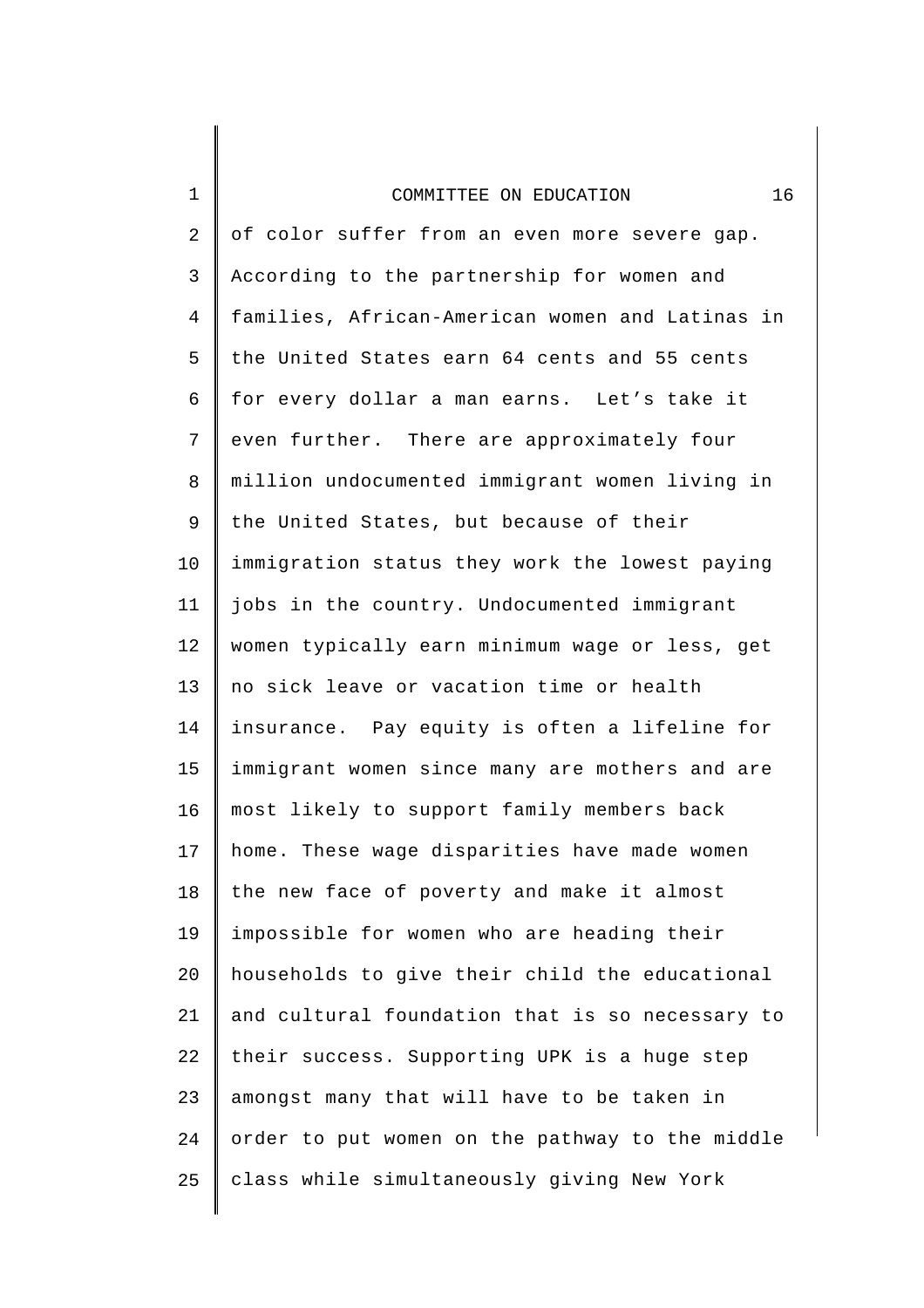1

2 3 4 5 6 7 8 9 10 11 12 13 14 15 16 17 18 19 20 21 22 23 24 25 City's children the opportunity to not only remain relevant in the new global world, but rather to be leaders in our future development. When we think about it, the United States is only one of four nations that does not have mandatory leave after having a baby. We are with Liberia, New Guinea, and Swaziland, and the United States are the only four that do not offer this level of support for families. Turning back is not an option and we will not go back. So while we are all aware of and mostly in agreement with the educational development value of early childhood education and meaningful after school programs for children, we often miss the roles such programs play in the economic and social help of families and communities and adults involved. Since childcare is essential for working parents to thrive in the work force, lack of such care could hinder a parent's ability to earn a living, or in other cases, parents might find it difficult to fulfill work requirements for public assistance or to attend school due to lack of childcare. Quality early childhood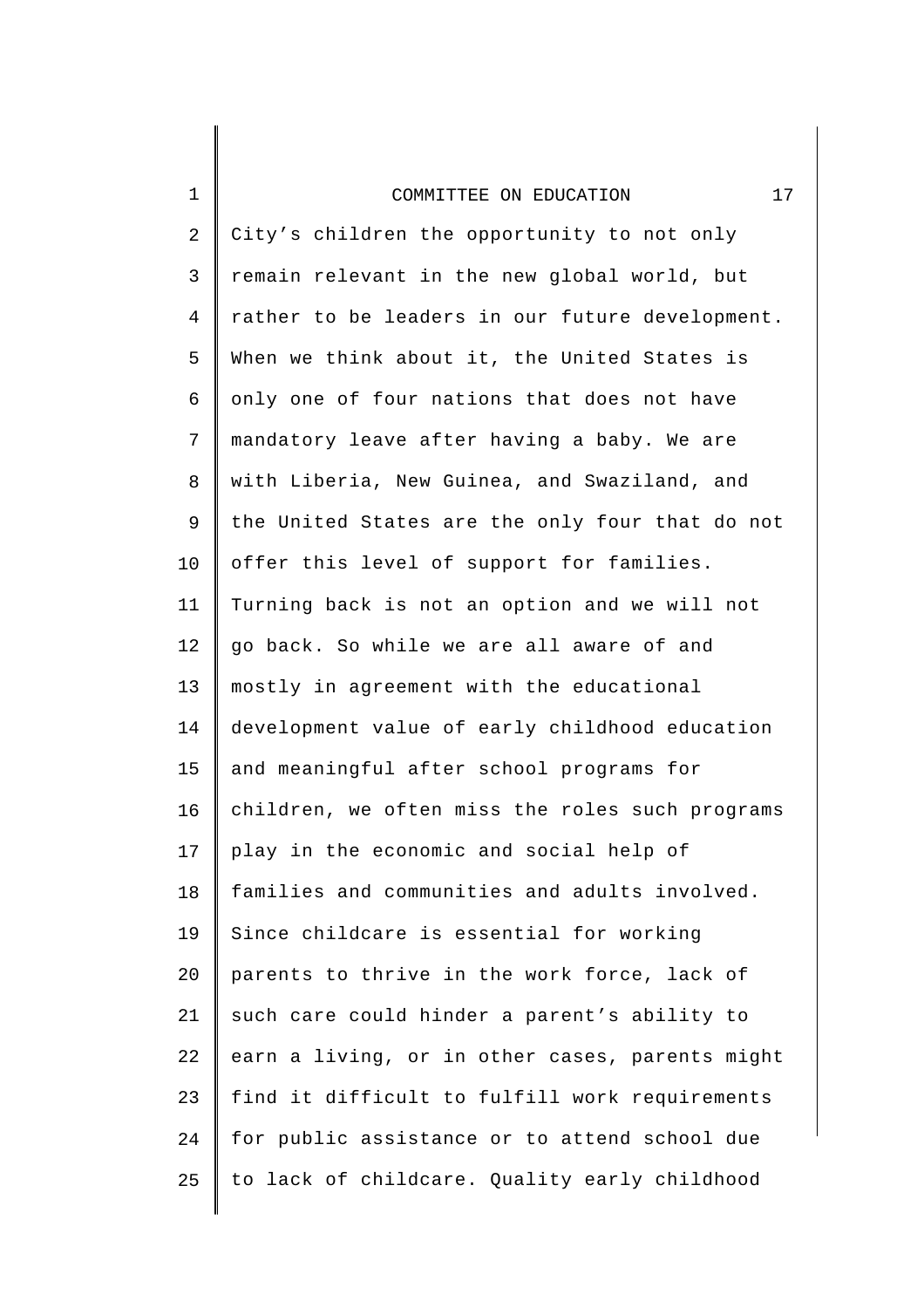1

2 3 4 5 6 7 8 9 10 11 12 13 14 15 16 17 18 19 20 21 22 23 24 25 education and other after school programs are often unattainable to all but the wealthy due to the exorbitant costs and limited ability. In order to address such issues Mayor de Blasio is proposing to provide every four year old with high quality full day pre-kindergarten and every middle school student with high quality after programs enriched with arts and cultural programming. As a former museum director who has operated after school programs for the last 14 years, I understand clear well how arts and cultural programing can be instrumental in every child's development. Not only is this important for current parents, this program will now enhance the lives of future generations of New Yorkers. As was pointed out in the resolution, a study found that children who participated in quality early education programs were more likely than non-participants to graduate from high school, become employed and have a higher median income at the age of 40. Now think about the impact that this will have on our children. How can we not move forward? The people have spoken and they have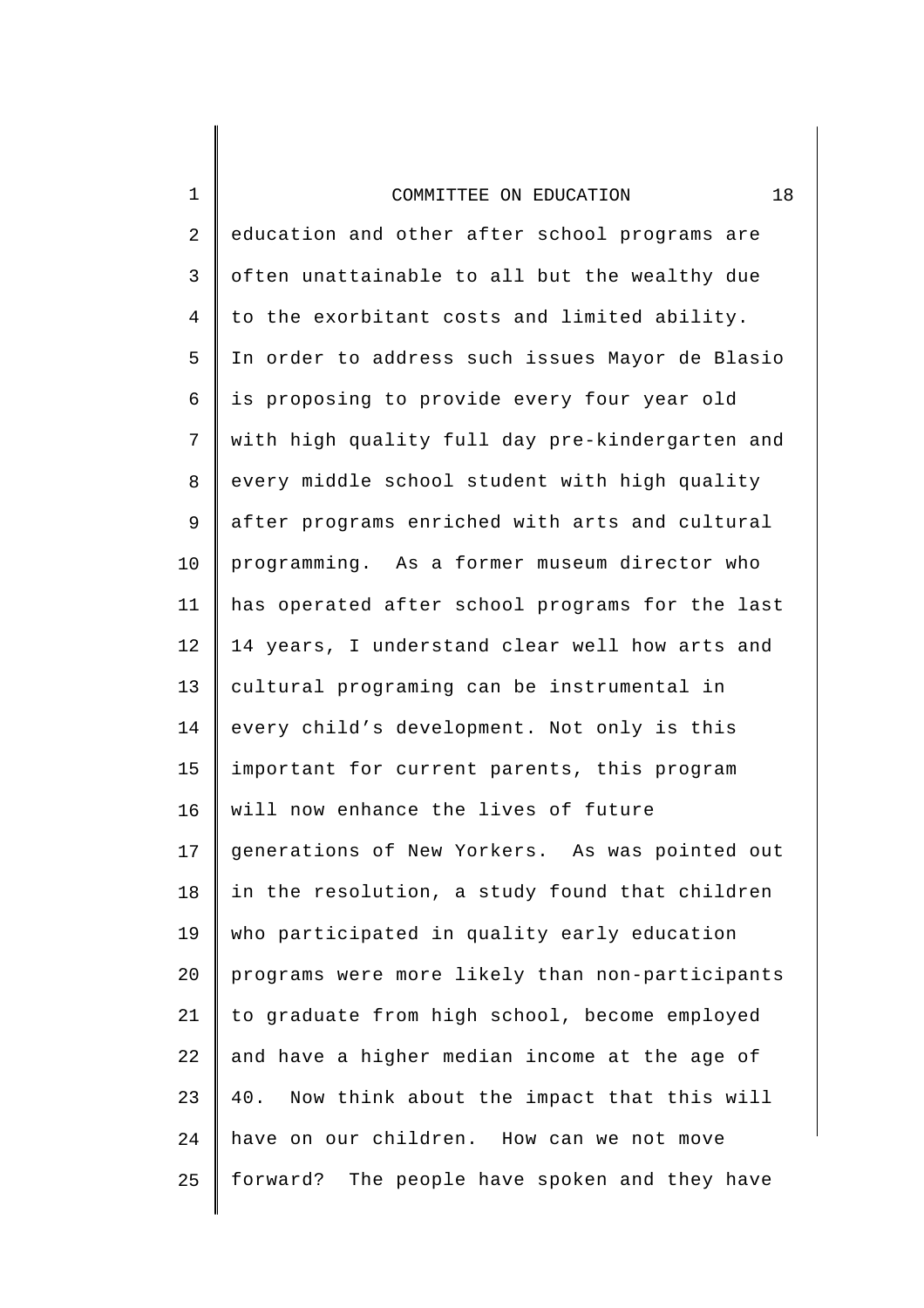1

25

2 3 4 5 6 7 8 9 10 11 12 13 14 15 16 17 18 19 20 21 22 23 24 decided that making in the investment in our children also known as our future should be the number one priority of our society. This is bigger than all of us. This is bigger than this room. This is a nation-wide movement that should have implications all over the world. What we do here is going to have an incredible impact for our future and for each and every one of our children. I look forward to working with each and every one of you. I thank all of you for coming here today, for giving of your time and your energy and for your testimony and for sharing your ideas, your ideas, your goals, your belief and your power behind this very important opportunity is going to create unprecedented levels of change for future generations and each and every one moving forward. Never underestimate the power of what a few individuals can do. As you know, it's the only thing that has ever changed the world. Thank you very much for this opportunity. CHAIRPERSON DROMM: Thank you very much, Council Member Cumbo. As you can see we

are fired up about this issue and--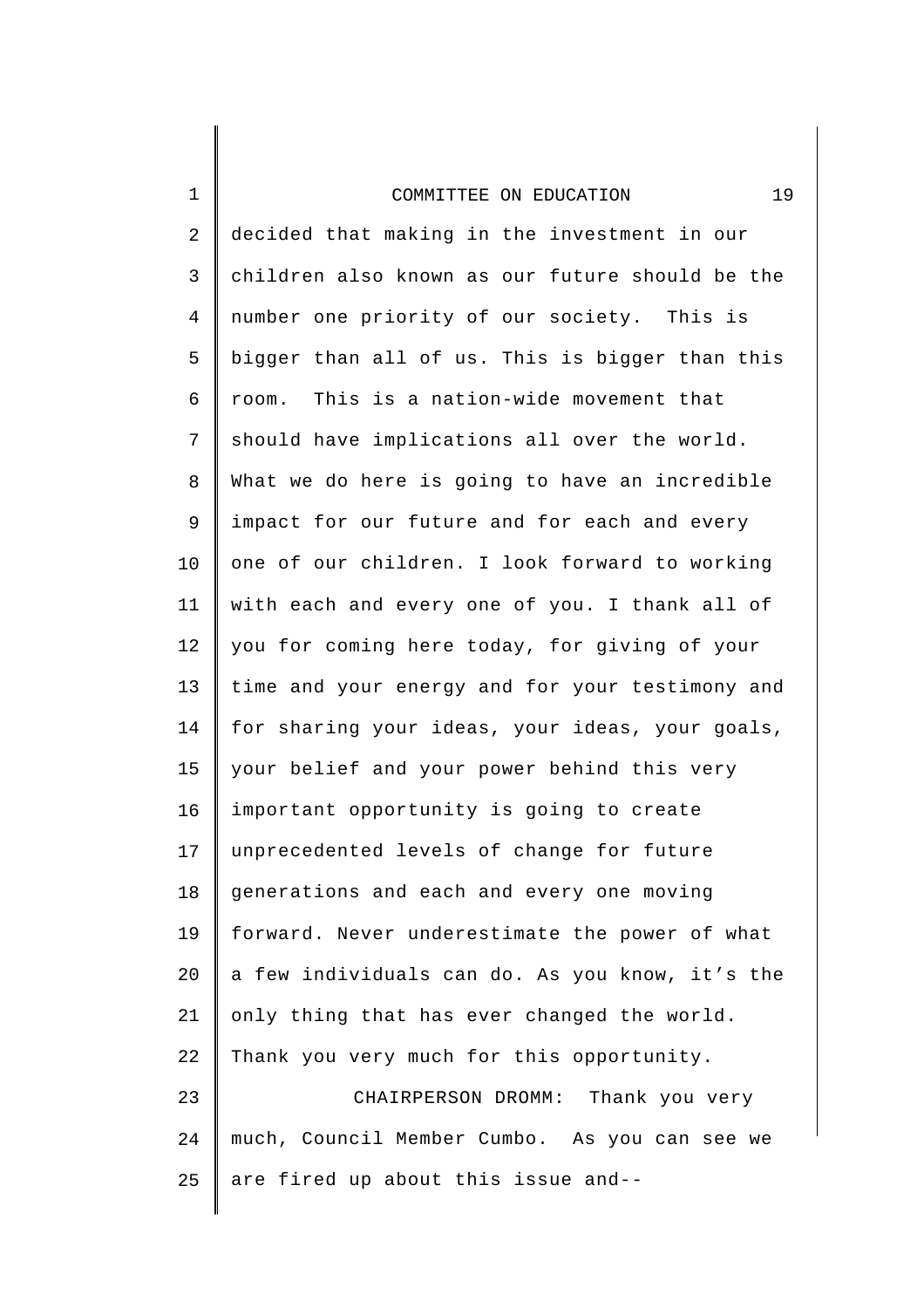| $\mathbf{1}$   | 20<br>COMMITTEE ON EDUCATION                    |
|----------------|-------------------------------------------------|
| $\sqrt{2}$     | COUNCIL MEMBER CUMBO: [interposing]             |
| 3              | Fired up.                                       |
| $\overline{4}$ | CHAIRPERSON DROMM: Yeah, we can't               |
| 5              | take it. So, I want to introduce our Council    |
| 6              | Members who have joined us. Over here to my     |
| 7              | right is Council Member Chaim Deutsch, Council  |
| 8              | Member Inez Barron, Council Member Brad Lander, |
| $\mathsf 9$    | Council Member Corey Johnson, Council Member    |
| 10             | Mathieu Eugene, Council Member Antonio Reynoso, |
| 11             | Council Member Mark Weprin, Council Member Alan |
| 12             | Maisel, Council Member Jumaane Williams,        |
| 13             | Council Member Steve Levin who I see is just    |
| 14             | out the door there but coming in, Council       |
| 15             | Member Ben Kallos, I can see him, Council       |
| 16             | Member Margaret Chin, Council Member Mark       |
| 17             | Levine, Council Member Karen Koslowitz, of      |
| 18             | course Council Member Cumbo and Speaker Mark-   |
| 19             | Viverito and Council Member Andy King, and      |
| 20             | Council Member Debbie Rose. So we have a full   |
| 21             | committee today, and said I was going to swear  |
| 22             | in our Chancellor and everybody who comes       |
| 23             | before this committee, so I'm going to ask the  |
| 24             | Chancellor to please raise your hand, and do    |
| 25             | you swear or affirm to tell the truth, the      |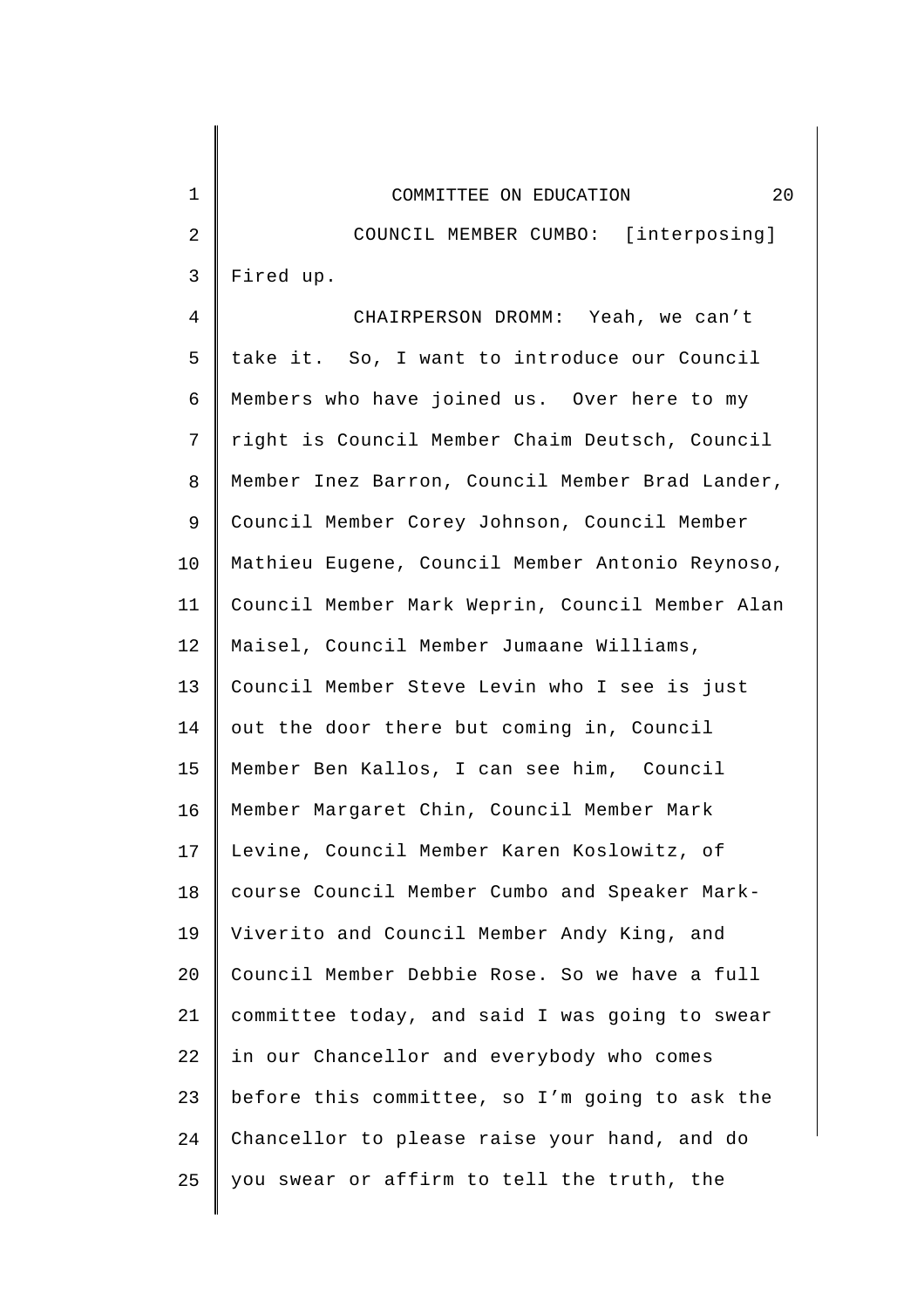| $\mathbf 1$    | 21<br>COMMITTEE ON EDUCATION                    |
|----------------|-------------------------------------------------|
| $\sqrt{2}$     | whole truth, and nothing but the truth in your  |
| 3              | testimony before this committee and to respond  |
| $\overline{4}$ | honestly to Council Member questions? Okay,     |
| 5              | Chancellor, if you could just turn that on.     |
| 6              | CHANCELLOR FARINA: I do.                        |
| 7              | CHAIRPERSON DROMM: Very good.                   |
| 8              | Alright, and Chancellor Farina, welcome. We     |
| $\mathsf 9$    | look forward to hearing your testimony.         |
| 10             | CHANCELLOR FARINA: Good afternoon,              |
| 11             | Speaker Mark-Viverito, Chairs Dromm and Cumbo   |
| 12             | and all members of the Education and Women's    |
| 13             | Issues Committees here today. I am the New      |
| 14             | York City Chancellor Carmen Farina. It is my    |
| 15             | pleasure to be here to discuss Resolution       |
| 16             | Number Two in support of Mayor de Blasio's plan |
| 17             | to establish high quality full day universal    |
| 18             | pre-K and high quality after school programs    |
| 19             | for middle school students in New York City.    |
| 20             | What many of you may not know is that           |
| 21             | Chancellors generally do not appear before      |
| 22             | Resolutions, but I think this is an important   |
| 23             | one enough that I want to be here in person to  |
| 24             | put my name and face behind what you are doing. |
| 25             | I would like to thank Speaker Mark-Viverito and |

 $\frac{1}{\sqrt{2}}$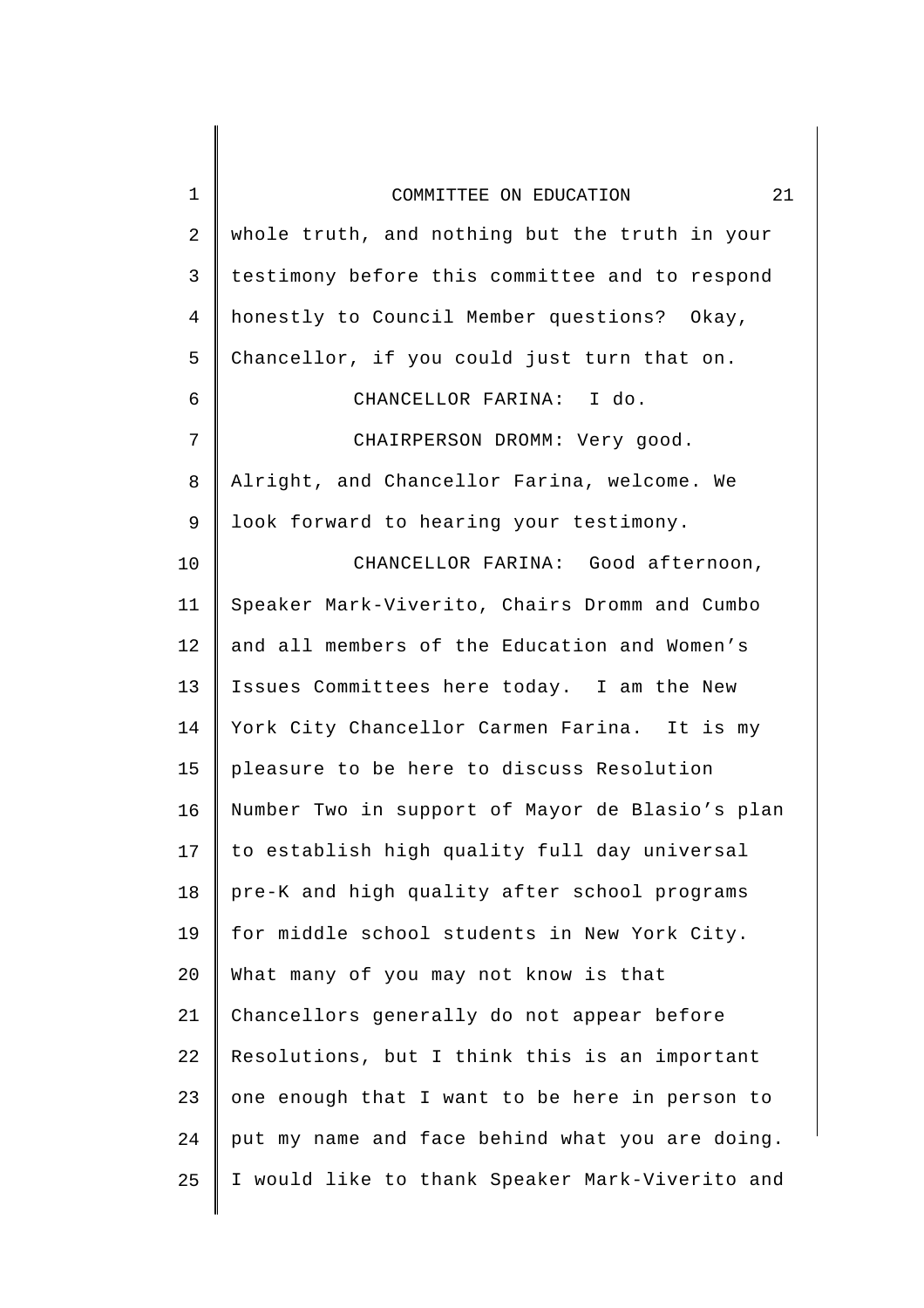1

2 3 4 5 6 7 8 9 10 11 12 13 14 15 16 17 18 19 20 21 22 23 24 25 the Council for your support on this important issue, for your long standing support of full day pre-k and after school programs. Seated with me is Sophia Pappas, the Executive Director of Early Childhood Education at the Department of Education. During my 40 years in Education I have learned that the only way to improve education is to focus attention on the classroom and quality instruction. And as Chancellor, I want to see all of New York City students receive the best possible education as early as possible. As another side, we should know that as a grandmother and abuela, I absolutely wanted early childhood education for my grandchildren. I've spending an entire Saturday with my two year old looking at pre-k, but we can afford to pay for it, and not every one can. The opportunity to attend high quality full day pre-k is an essential step in this trajectory. We know that significant growth in speech, language, and brain development occurs before kindergarten. By getting children into language rich environments that promote higher order thinking as soon as possible, pre-k helps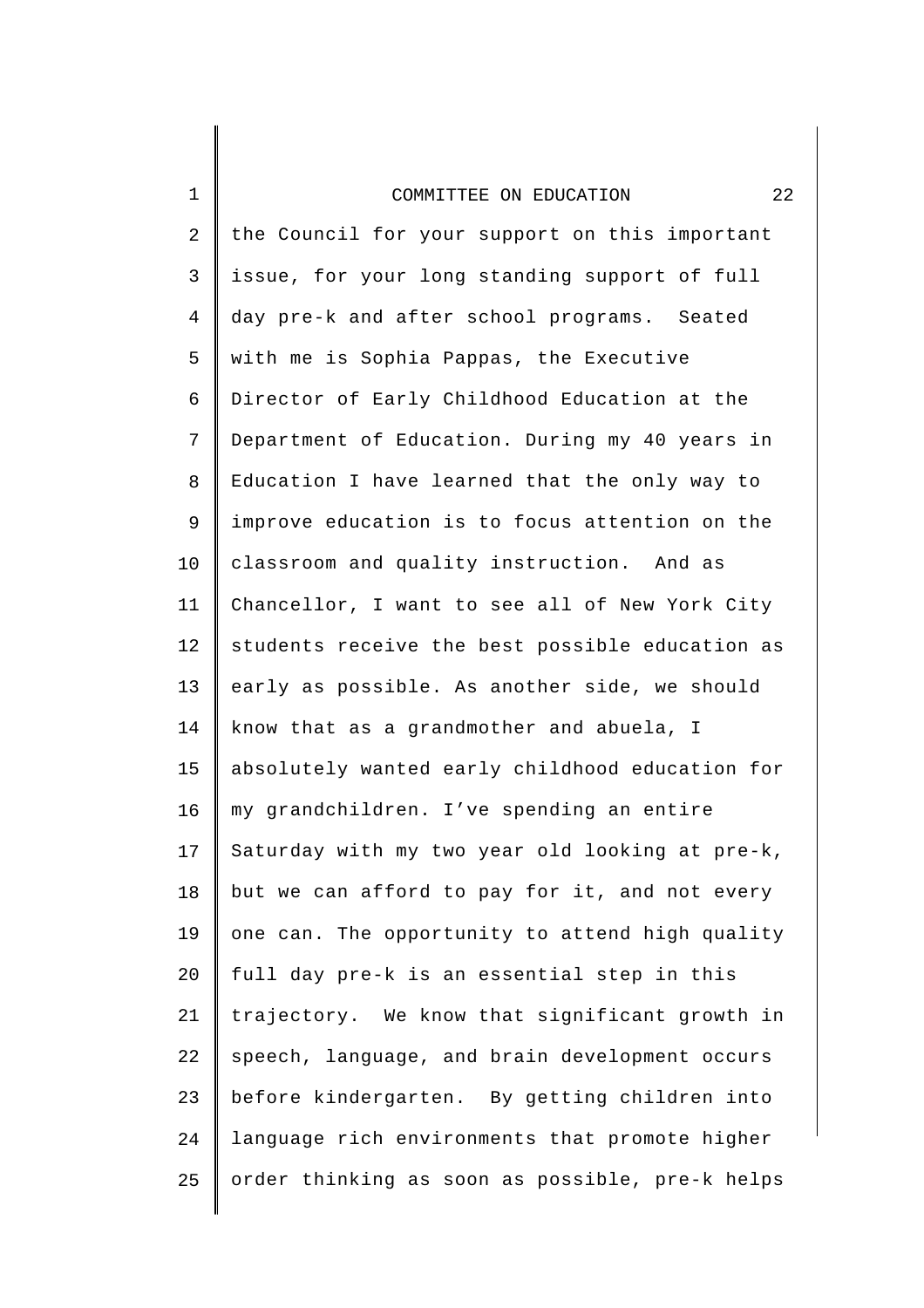1

2 3 4 5 6 7 8 9 10 11 12 13 14 15 16 17 18 19 20 21 22 23 24 25 develop the critical vocabulary, oral language, and problem solving skills that serve as a foundation for academic success throughout the remainder of their education. And by establishing strong partnerships with families from the beginning we set the tone for continued active family involvement throughout a child's time in our schools. What many people may not know that this is the age of which we insist that teachers go and visit families in their home, and this is certainly the first step to making sure that family connection is firm and continuous throughout the school years. In cities and states that currently have universal pre-k, research has documented significant academic gains across all economic and racial groups. In Tulsa Oklahoma, participation in pre-k was a powerful predictor of children's pre-reading and prewriting scores and help narrow the achievement gap. New Jersey's Abbott Districts pre-k programs are designed to overcome chronic educational disparities and have demonstrated substantial impacts on achievement in language,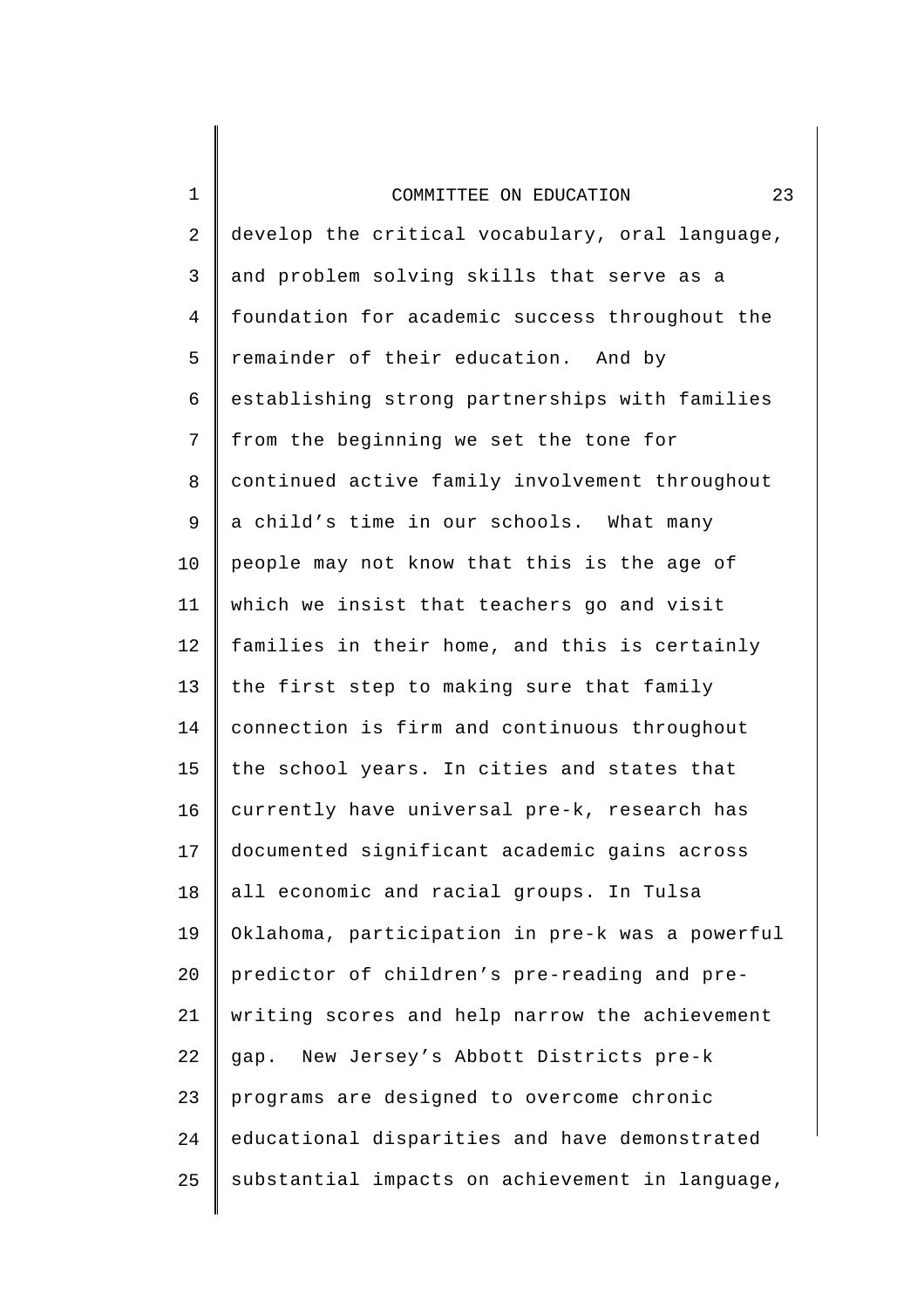1

2 3 4 5 6 7 8 9 10 11 12 13 14 15 16 17 18 19 20 21 22 23 24 25 literacy and mathematics. A recent study found that Boston's universal pre-k narrows the achievement gap and produces gains in vocabulary and math skills with children from all backgrounds. This past Saturday I spent almost two and a half hours meeting with someone was one of the architects from the Boston program and she said by fourth grade the achievement gap and the increase was almost 10 points by fourth grade reading scores. And that's really, really one of the things that we want to see happen in New York. Another step in setting up our young people for success in college in careers is to focus on the quality of their middle school experience. For many of us who are immigrant children, I remember the settlement houses. I don't know how many of them still exist, but I remember having a membership card that allowed me to go after school and be able to partake in physical activities. They didn't work very well with me, but I did enjoy the hanging out, which is absolutely essential. You need to hang out in a safe environment, which the settlement houses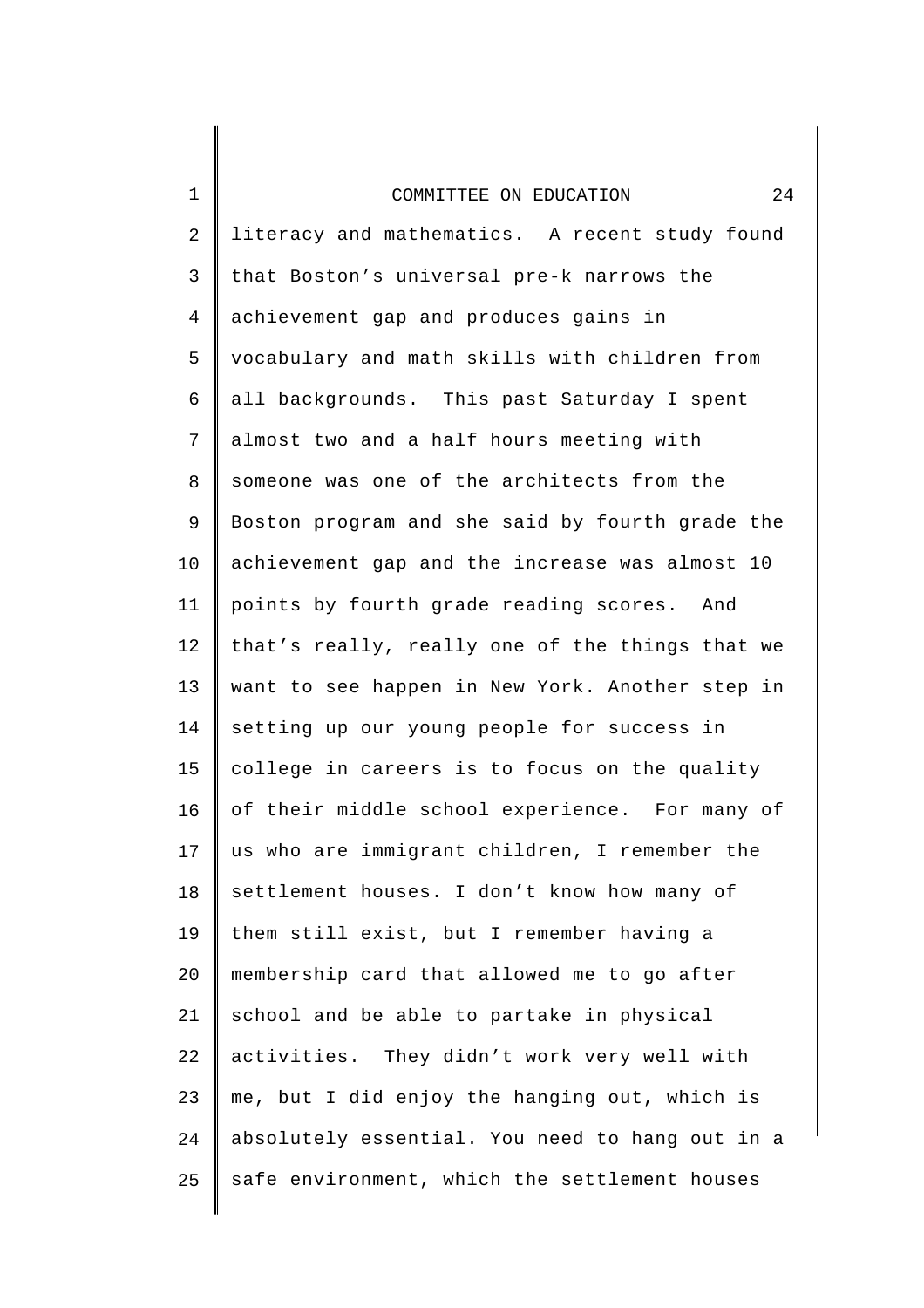1

2 3 4 5 6 7 8 9 10 11 12 13 14 15 16 17 18 19 20 21 22 23 24 25 were and I'd like to see our schools become those safe environments for our kids. Just like pre-k, these programs offer crucial resources that may not be otherwise available to students. Not only do they help our students improve academic performance, they force the community at a critical time in child's development. Middle schoolers need to be with their peers. They're the ones that mostly pay attention to, but imagine peers who are actually in a safe environment with caring adults. After school where academics is not always the main subject. That really does make a difference for them in the rest of their lives. You understand that providing free, high quality full day pre-k to an estimated 73,250 four year olds by the 2015/2016 school year. We have the opportunity to dramatically alter the academic life pardons of our city's children. You understand that giving the importance of pre-k for our children, family, and city, we must start this two year roll out with a significant increase and full day options starting this coming year. Who wants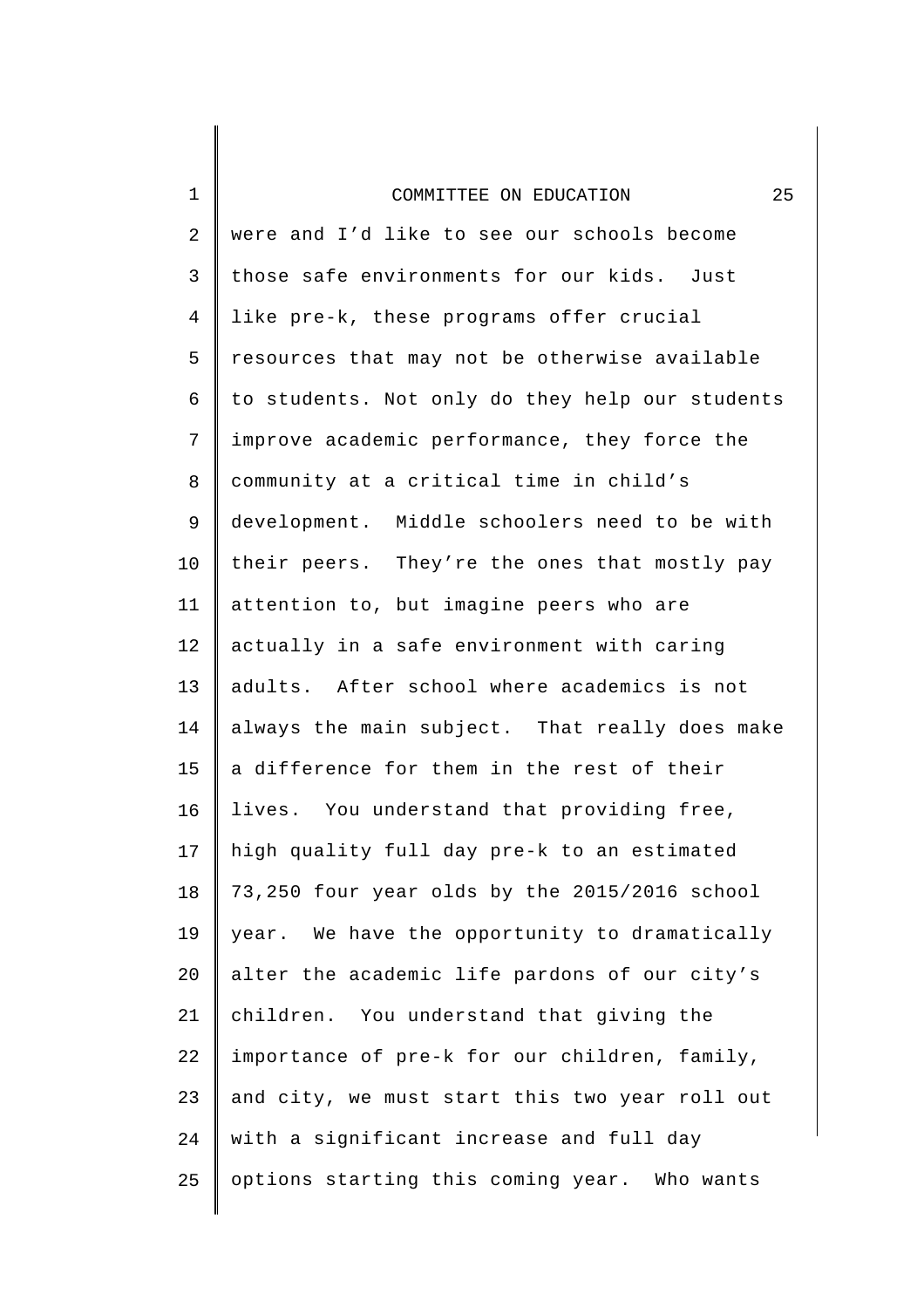1

2 3 4 5 6 7 8 9 10 11 12 13 14 15 16 17 18 19 20 21 22 23 24 25 to be the person that did not make a difference in even just one child's life. You'll also recognize that middle school is a pivotal time for our students. As early as summer 2014 we can begin after school expansion from middle schools in targeted neighborhoods and expand to the 116 stand-alone middle schools currently without an after school program in September 2014. As I visited middle schools throughout the city, and today I hit my number  $16^{th}$ , this has become clearer to me. At an age where the alternative can lead to dropping out or incarceration, a good after school program has the power, not only to change the course of the student's academic career, but to change his or her life. It is the only way we're going to improve high school graduation rates. How do we turn this information into real long lasting change? The central challenge is sufficient sustainable funding. Without multi-year, guaranteed funding, agencies and providers will be unable to secure the high quality educators and space necessary to serve every child in New York City. Thank you for recognizing that a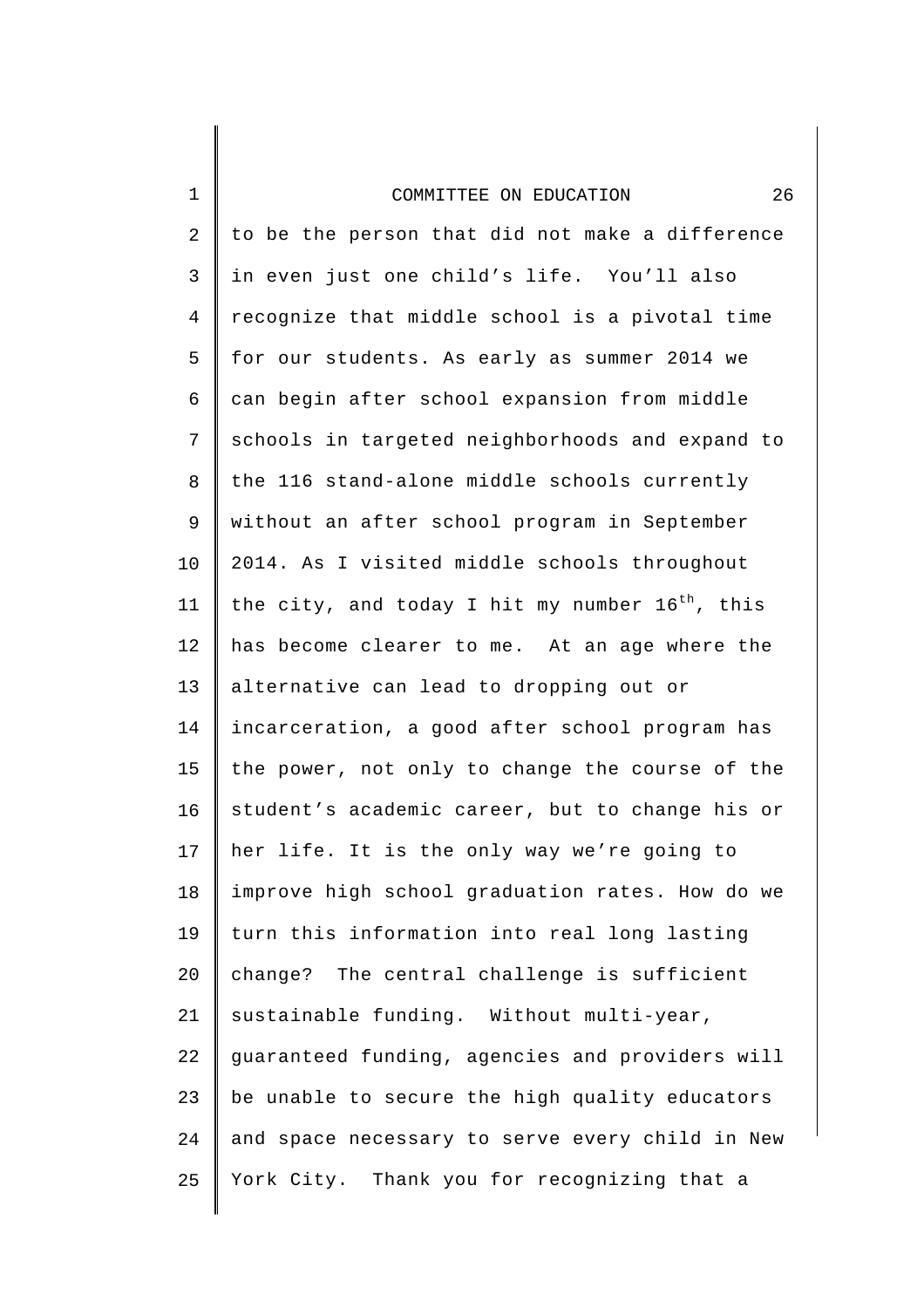1

2 3 4 5 6 7 8 9 10 11 12 13 14 15 16 17 18 19 20 21 22 23 24 25 small tax increase will allow an enormous investment in the future of our city. Every child not already in a pre-k program has already lost critical learning time. Filling the gap in full pre-k access cannot wait, providing quality after school programs for middle school students is a must. If we are truly committed to increasing the number of New York City students who graduate from high school college and career ready, the children we could potentially place in these programs this coming September will not get another change of experiences that set up for achievement and increase opportunities in life. I also want to add that students for whom English is a second language will actually double their experiences the more time they spend in school, and those are really one of the specific targets that we want to be able to serve. Thank you so much for your support. I'm proud to stand with you in consensus on this issue, and I look forward to working with you in the future. I thank you for the ability to testify before you today.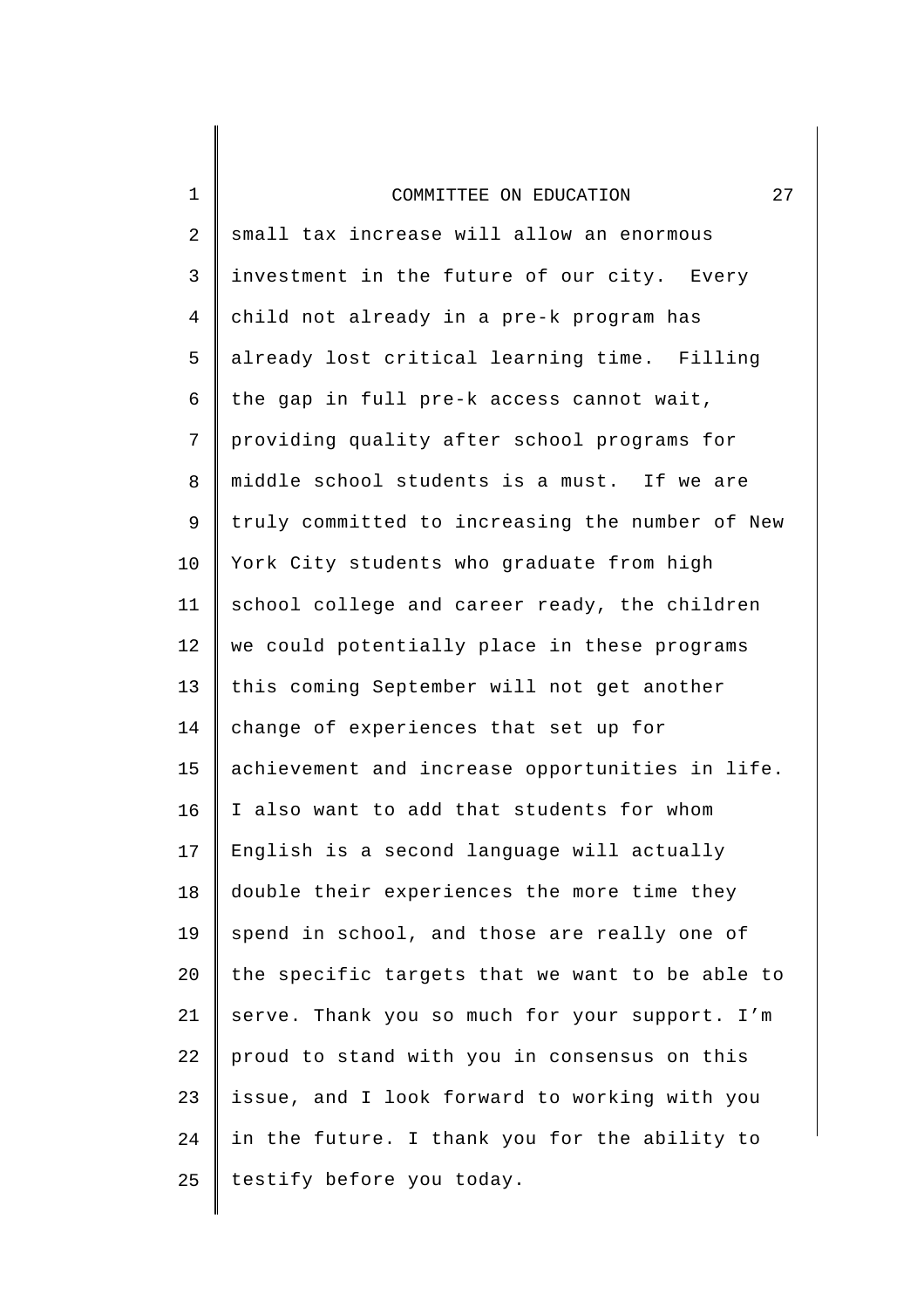| $\mathbf 1$    | 28<br>COMMITTEE ON EDUCATION                    |
|----------------|-------------------------------------------------|
| $\overline{2}$ | CHAIRPERSON DROMM: Thank you,                   |
| $\mathsf 3$    | Chancellor Farina. I--Before I allow            |
| $\overline{4}$ | questions, I would like to allow our Public     |
| 5              | Advocate to make a statement. Our Public        |
| 6              | Advocate Letitia James is here.                 |
| 7              | PUBLIC ADVOCATE JAMES: Thank you,               |
| 8              | Chair and thank you Speaker Melissa Mark-       |
| 9              | Viverito and the Chair of the Women's           |
| 10             | Committee, Council Member Cumbo and all the     |
| 11             | members of the Council for allowing me to say a |
| 12             | few words. Good afternoon. Here in New York     |
| 13             | City, we have a choice to make. We can turn our |
| 14             | back on young children or we can offer them a   |
| 15             | helping hand. New York has always been a place  |
| 16             | of opportunity and it is up to us, everyone in  |
| 17             | this room to make sure that universal pre-k     |
| 18             | becomes a reality in New York City. New Yorker  |
| 19             | would be best served with a recurring, a        |
| 20             | dedicated revenue source for UPK such as the    |
| 21             | plan to tax high earners that Mayor Bill de     |
| 22             | Blasio has rightly proposed. The Mayor has      |
| 23             | showed tremendous foresight when he put forth   |
| 24             | his bold vision for universal pre-k, and we     |
| 25             | must all get behind that vision. If you talk to |
|                |                                                 |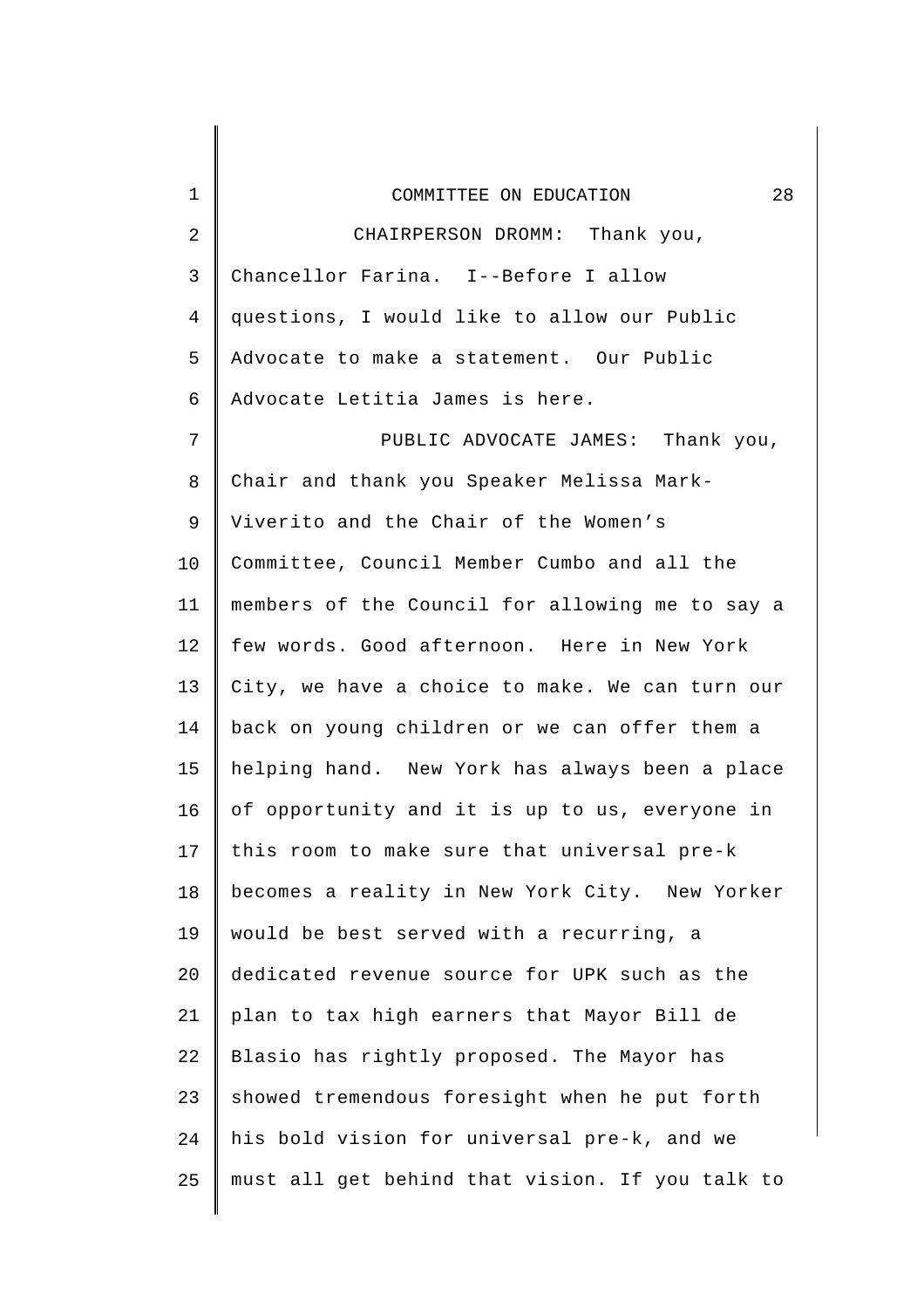1

2 3 4 5 6 7 8 9 10 11 12 13 14 15 16 17 18 19 20 21 22 23 24 25 educators, lifelong teachers, they would tell you that the benefits of pre-k are innumerable, and these benefits follow children for the rest of their education and adult life. Contrary to what republicans in Albany want you to believe, the Mayor's bold plan for universal pre-k has been embraced by New Yorkers and people around the country for one simple reason: quality prek works. It worked in New Jersey and it can work here. We know that early education provides a foundation that lasts a lifetime, a strong self-esteem and confidence to carry young students into the future. And we also know unfortunately that comprehensive UPK programs are often not accessible to low income residents throughout New York City. Too many low income families, too many single mothers are left with the options to leave their young child with family with neighborhood sitters or in basic care centers which are often underfunded. Universal pre-k is not a Woman's Issue, it's a working and middle class persons issue. It's a family issue. Access to a quality pre-k and head start programs eases economic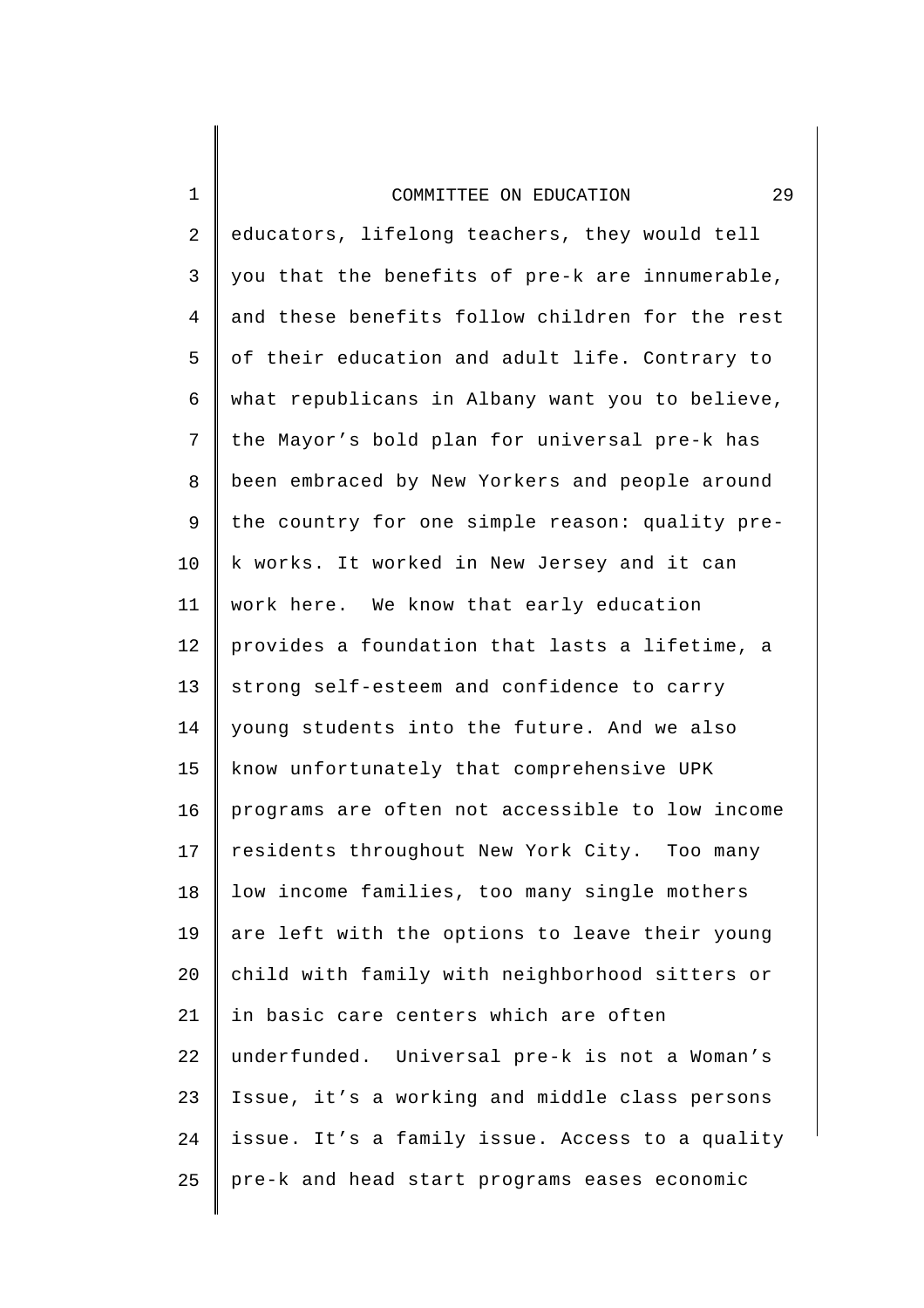1

2 3 4 5 6 7 8 9 10 11 12 13 14 15 16 17 18 19 20 21 22 23 24 25 stress on middle class parents and families who might often wise pay thousands of dollars for such a program, and in case you didn't know, there are over 20,000 disanis [phonetic] in the homeless system and more likely--and they are more likely than their peers to experience acute and chronic health problems, developmental delays, clinical depression, anxiety and behavior problems. They miss an average of 31 days of school each term. They perform lower on tests and are more likely to repeat grades. I want to thank Chancellor Carmen Farina, but I also urge the Department of Education and Department of Homeless Services to work collaboratively to address the lagging of homeless children attending public schools. I look forward to working with them on this. We need to ensure that our must vulnerable children start off on the right foot. Lastly, as we all know education quite simply levels the playing field. It did for me, and that is why I want to work to ensure that our most vulnerable children and their families, those living in our shelter system be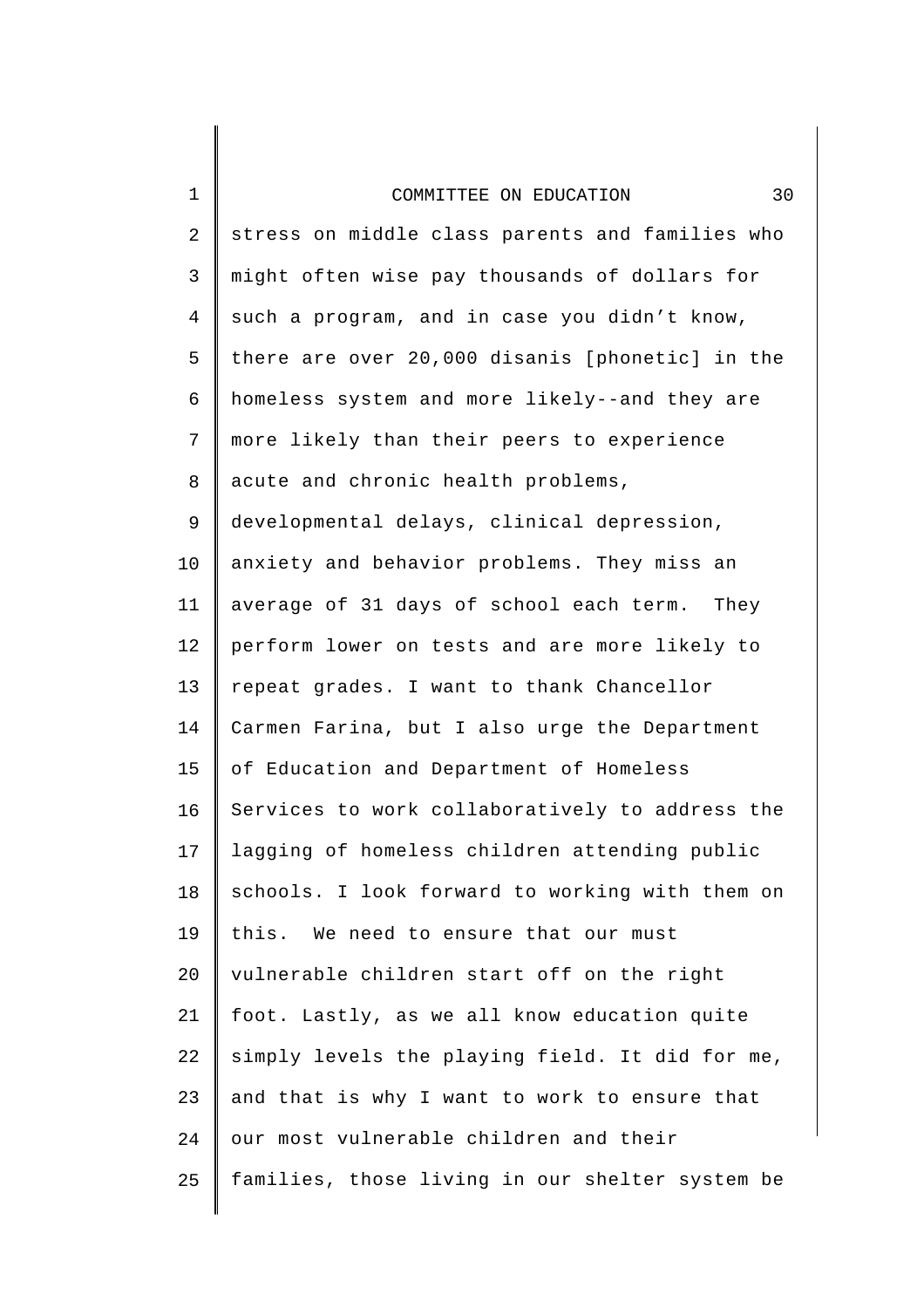| $\mathbf 1$    | 31<br>COMMITTEE ON EDUCATION                    |  |
|----------------|-------------------------------------------------|--|
| $\overline{2}$ | given the extra support necessary to navigate a |  |
| 3              | sometimes overwhelming system. I stand by you   |  |
| $\overline{4}$ | on universal pre-k. I stand with Chancellor     |  |
| 5              | Carmen Farina, and I also stand with our Mayor. |  |
| 6              | Thank you, Speaker.                             |  |
| 7              | CHAIRPERSON DROMM: Thank you, Madam             |  |
| 8              | Public Advocate. I want to say that we've been  |  |
| 9              | joined by Council Member Mark Treyger and       |  |
| 10             | Council Member Vinnie Gentile, and with that I  |  |
| 11             | would like to turn it over to our Speaker for   |  |
| 12             | questioning.                                    |  |
| 13             | SPEAKER MARK-VIVERITO: Thank you,               |  |
| 14             | Mr. Chair. Chancellor, again, I thank you for   |  |
| 15             | being here and I want to just reiterate         |  |
| 16             | something that you mentioned that typically     |  |
| 17             | Chancellors or heads of agencies don't usually  |  |
| 18             | come to speak on behalf of resolutions, but     |  |
| 19             | that obviously this is an issue of almost       |  |
| 20             | priority to have you here and to have our       |  |
| 21             | incoming Deputy Mayor here, I think just        |  |
| 22             | continues to reiterate how much of a priority   |  |
| 23             | this is for New York City. It's a call to       |  |
| 24             | action that we have now our Public Advocate as  |  |
| 25             | a city-wide elected official, that we have the  |  |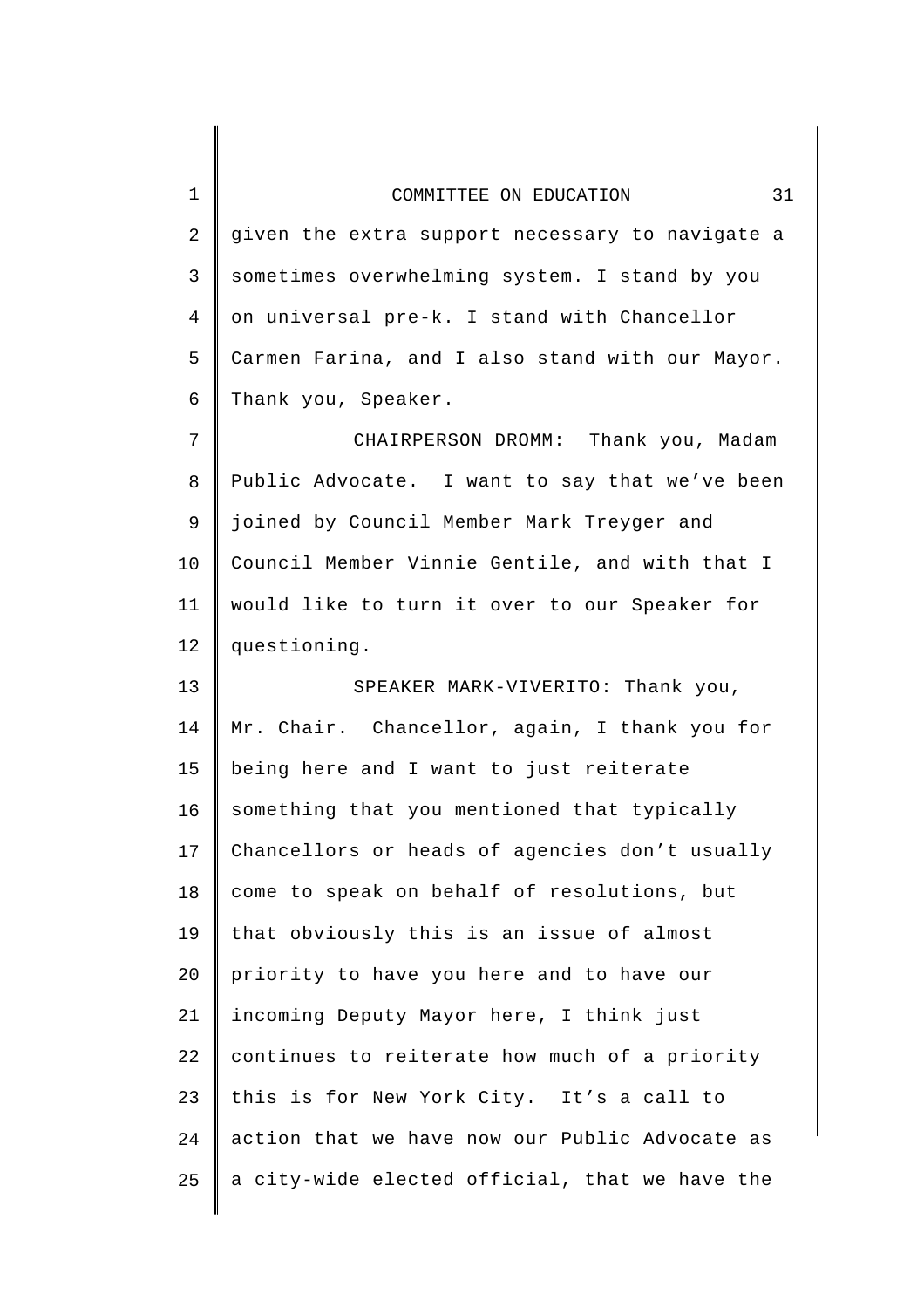1

2 3 4 5 6 7 8 9 10 11 12 13 14 15 16 17 18 19 20 21 22 23 24 25 full City Council representing the 8.3 million people all united in saying that we want to implement universal pre-k in the way that the Mayor has defined, by allowing for this incremental increase in tax rate of those earning the most. I think that that's important that that message continue to be heard, sent, the drum beat [phonetic] is growing. It's not diminishing and we want to see a vote on the floor of Albany to make this a reality. In the ready to launch report, and I think that's one of the things that I think some of us want to focus on in terms of the implementation. Moving forward, you indicated in your testimony that you're ready to go for September. And obviously, the--that's an issue that we want to fully understand. This is obviously a, you know, the UPK expansion is very complicated. It involves multiple agencies as well. The identifying of classroom space in order to make this happen. Some of it has been mentioned in the report, but I think we would like to get just a little bit more detail on how you see that moving forward. How do you see the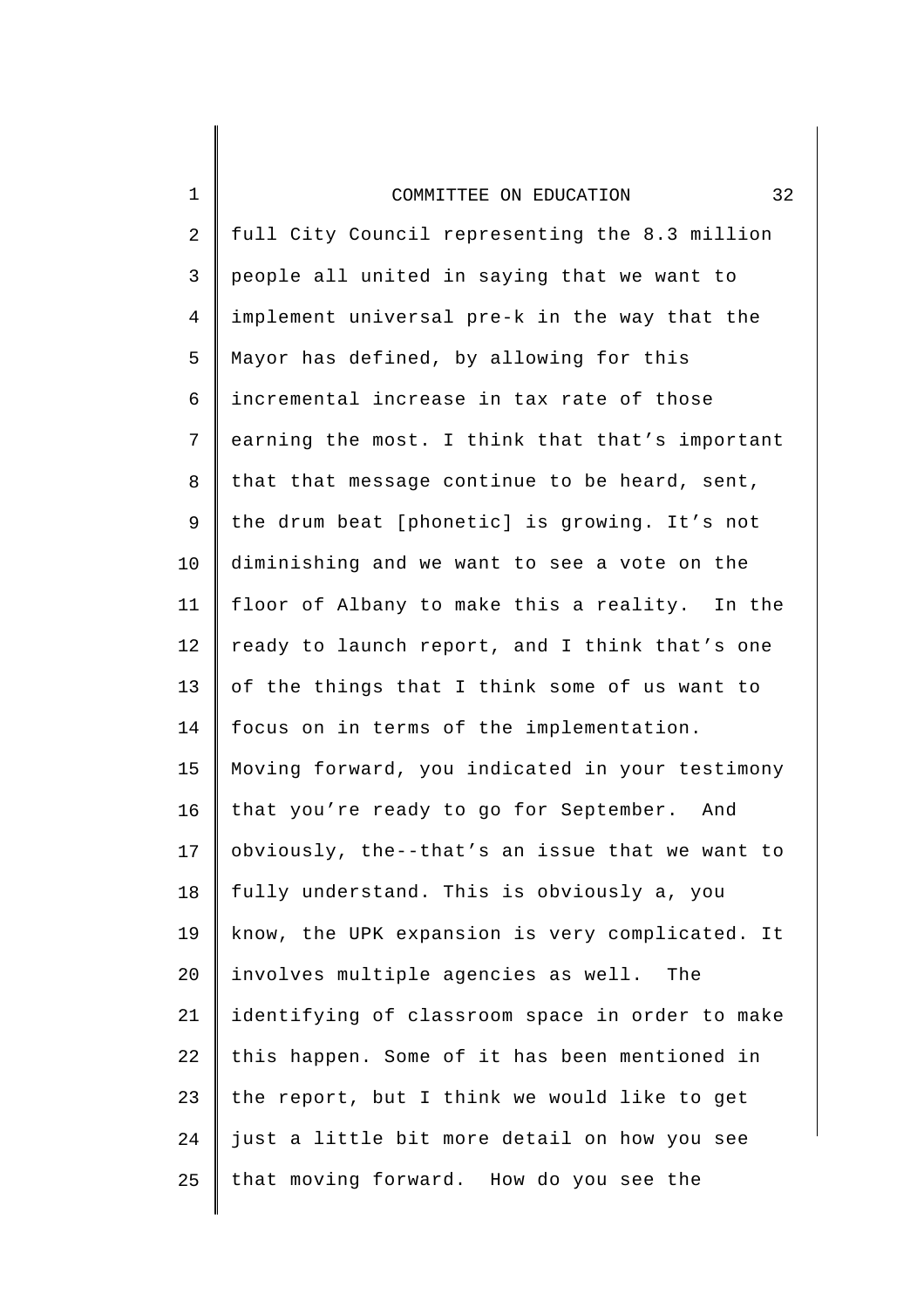| $\mathbf 1$    | 33<br>COMMITTEE ON EDUCATION                    |
|----------------|-------------------------------------------------|
| $\overline{2}$ | different agencies? Are you as the Chancellor   |
| 3              | overseeing that interaction between all the     |
| $\overline{4}$ | agencies? Just in terms of the--speaking a      |
| 5              | little bit to that first.                       |
| 6              | CHANCELLOR FARINA: Well, I think                |
| 7              | first of all, the Mayor considers this so       |
| 8              | important that he actually named the Deputy     |
| 9              | Mayor, Richard Buery, whose going to kind of be |
| 10             | the liaison between all the agencies to make    |
| 11             | sure that we actually talk to each other, and   |
| 12             | that the plan that we put together has a        |
| 13             | responsibility for each of us. So that's        |
| 14             | definitely one thing. I think the other thing   |
| 15             | that I think is crucial is that we've appointed |
| 16             | a key person on our staff, which is Sophia      |
| 17             | Pappas who has done a yeoman's [phonetic] job   |
| 18             | at doing all the hard work. I know I come       |
| 19             | before you I present the ideas and I try to get |
| 20             | you revved up, but the real work is being done  |
| 21             | right here. But I think also we are very        |
| 22             | conscious that this has to also be something    |
| 23             | people buy into. So we have actually asked      |
| 24             | principals to designate the spaces in their     |
| 25             | buildings and CBO's do designate the spaces.    |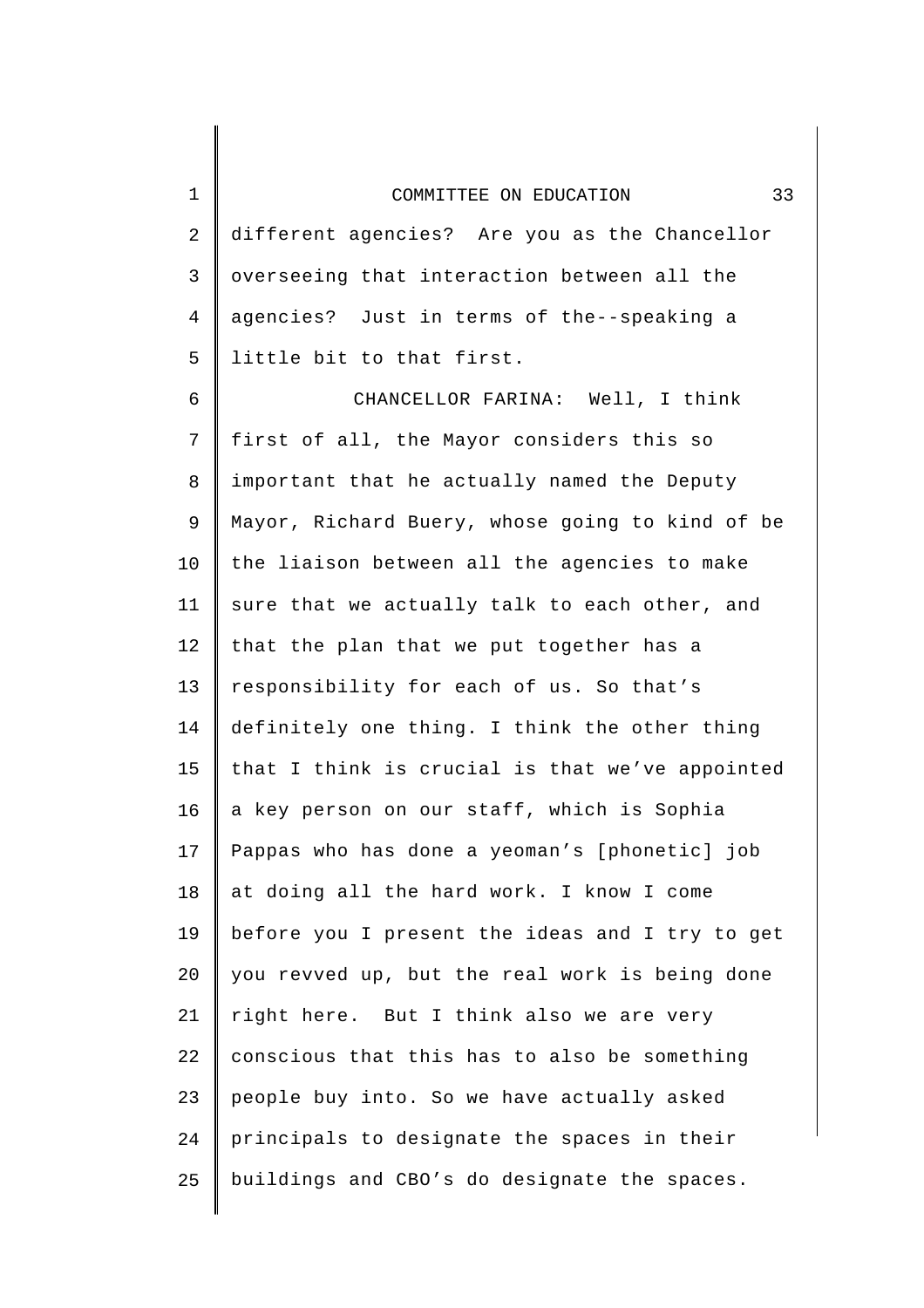| 1              | 34<br>COMMITTEE ON EDUCATION                    |
|----------------|-------------------------------------------------|
| $\overline{2}$ | So this is not a matter of us coming and saying |
| 3              | we need x amount of seats and all of you have   |
| $\overline{4}$ | to give it to us, but where is there space. I   |
| 5              | know of one school in particular that just gave |
| 6              | us four different--four settings for classes in |
| 7              | their school. So I think it's a multifaceted    |
| $8\,$          | project. I'll let Sophia talk a little bit      |
| $\mathsf 9$    | about the ready to launch, but it's certainly   |
| 10             | being spearheaded by me, but liaison by         |
| 11             | Richard, and actually carried by Sophia. So you |
| 12             | have the three people here who are going to do  |
| 13             | most of the work.                               |
| 14             | CHAIRPERSON DROMM: Just before you              |
| 15             | start, Sophia, let me just swear you in as      |
| 16             | well. Do you swear to affirm or tell the        |
| 17             | truth, the whole truth, and nothing but the     |
| 18             | truth in your testimony before this committee   |
| 19             | and to respond honestly to Council Member       |
| 20             | questions?                                      |
| 21             | SOPHIA PAPPAS: I do.                            |
| 22             | CHAIRPERSON DROMM: Thank you.                   |
| 23             | SOPHIA PAPPAS: Thank you,                       |
| 24             | Chancellor. And thank you for having us,        |
| 25             | Council Members. I think first and foremost,    |
|                |                                                 |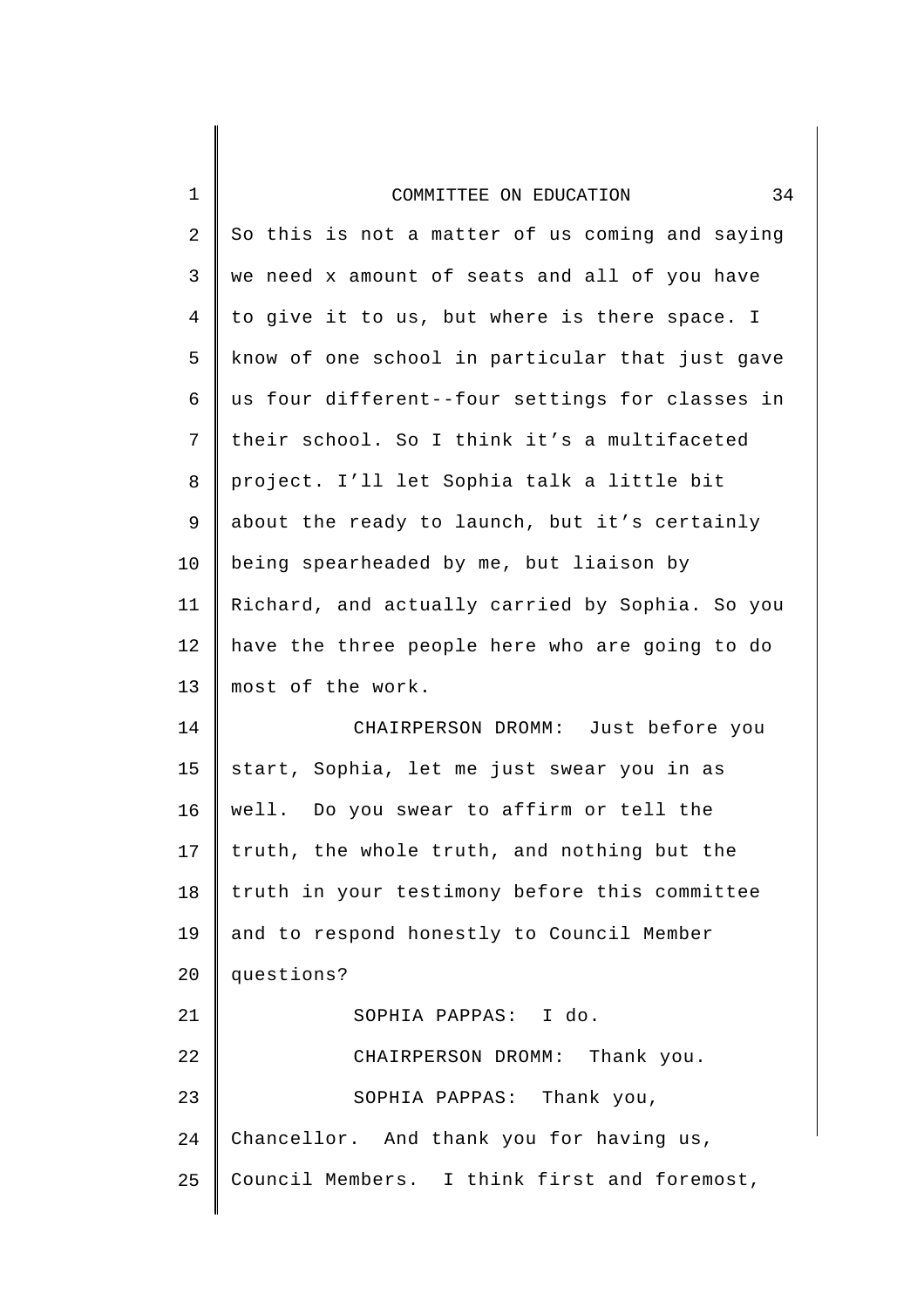1

2 3 4 5 6 7 8 9 10 11 12 13 14 15 16 17 18 19 20 21 22 23 24 25 quality is going to drive this entire process. So there's a lot in the report about how we're identifying space, our pipeline of teachers and so forth, but we really want to make sure that the quality of applications coming from public schools and community based organizations will determine what happens in terms of our decisions of where the pre-k seats will go. So in the process of evaluating proposals that come in from community based organizations starting this Friday, 'cause that's when the deadline is, and proposals coming from our public schools, from the deadline next week on the  $25<sup>th</sup>$ , we will be looking very closely at written applications. We'll also be doing site visits to assess both the quality of the instructional program and the suitability of space, and so we are already making enormous strides in that direction. As I mentioned the deadlines are fast approaching and we're really preparing our staff to do those reviews. But there's also tremendous coordination with other agencies. So Department of Health and Mental Hygiene is of course pivotal on the community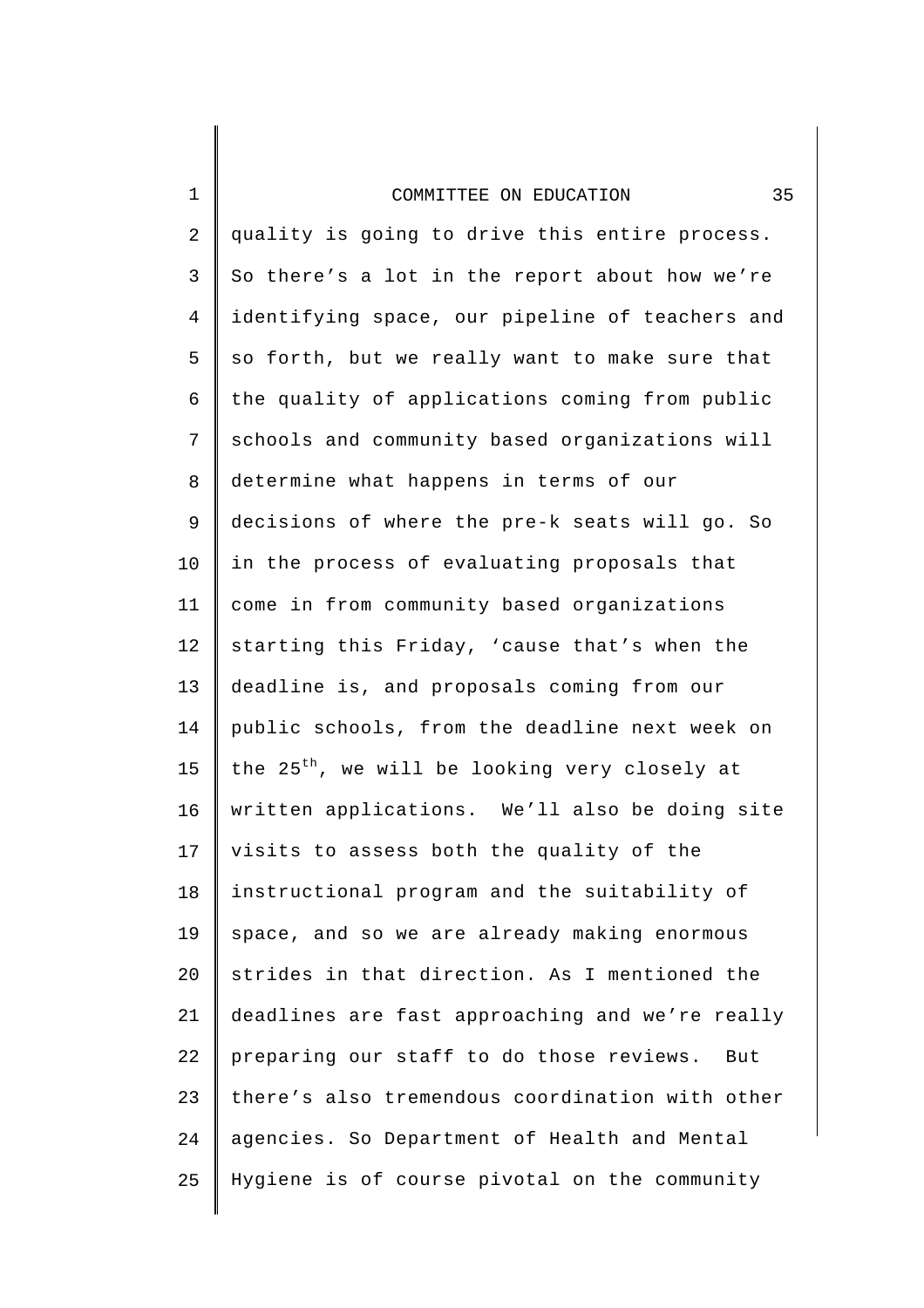1

2 3 4 5 6 7 8 9 10 11 12 13 14 15 based organization end of things because they permit the spaces, and so we're building on our past collaboration to make sure that we're prepared to do these reviews and make sure that the spaces are viable come September. I also work very closely with the Administration for Children Services. As the report says, we have roughly 12,700 seats that are UPK, but in ASC Early Learn Centers, and so we're working very closely to make sure that whether you're a UPK seat in a public school, a CBO that contracts with the DOE or with ACS, that you can meet the quality parameters laid out in the report. CHANCELLOR FARINA: I also want to

16 17 18 19 20 21 22 23 24 25 add that one of the other pieces that we're very concerned about is the quality of instruction. So, in two weeks I'll be meeting with the deans of all the colleges of education in New York City to lay our parameters, what we think Early Education should look like and that we expect this to be a need. Many of the colleges had actually dropped their Early Childhood courses and we're asking them to review and to see how they may help us in maybe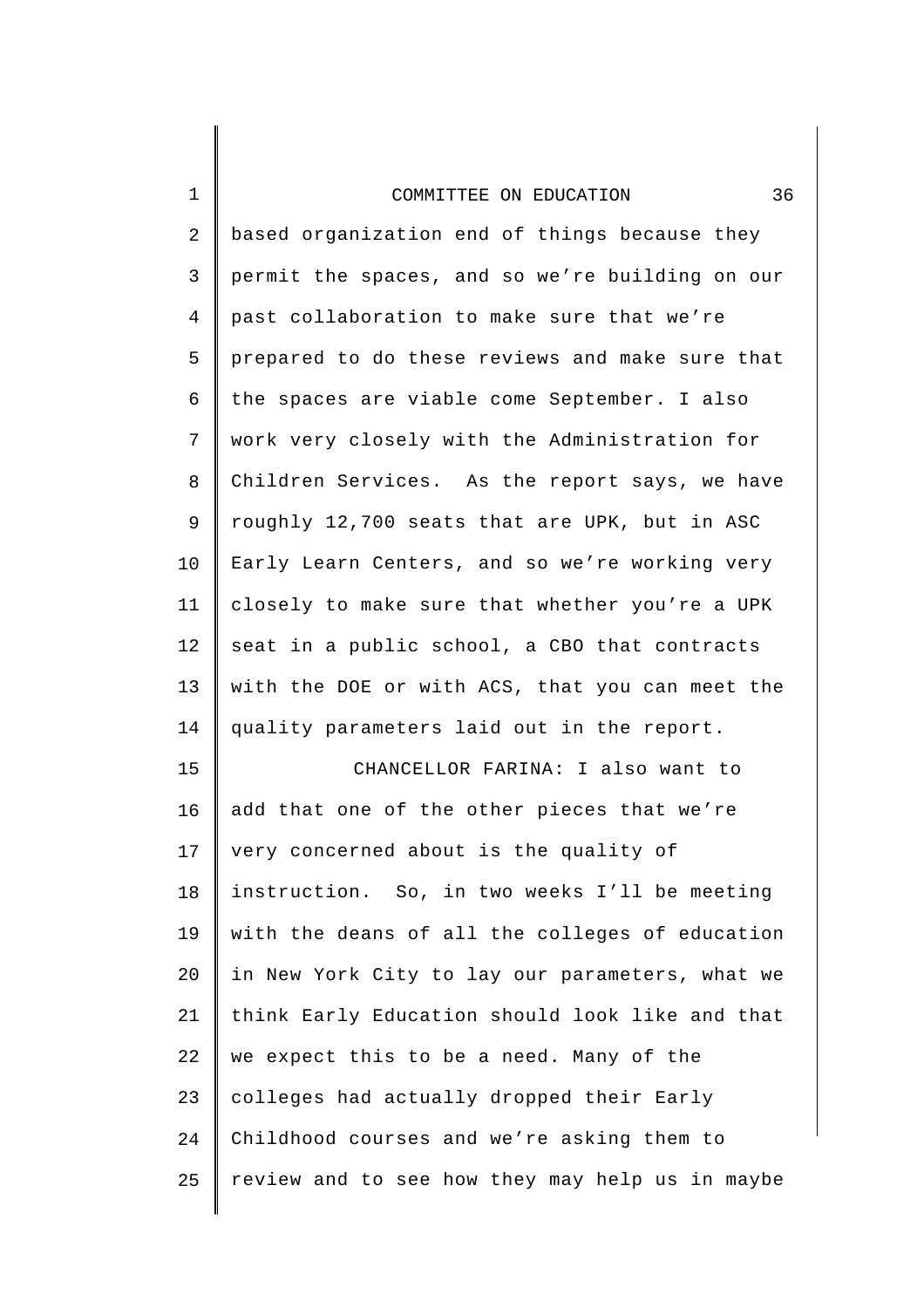| $\mathbf{1}$   | COMMITTEE ON EDUCATION                          | 37 |
|----------------|-------------------------------------------------|----|
| $\overline{2}$ | adjusting some of the courses they're presently |    |
| 3              | giving so that the teachers who are being       |    |
| $\overline{4}$ | assigned to these programs are really trained   |    |
| 5              | to work with young children which is very       |    |
| 6              | different than working with children on other   |    |
| 7              | grades.                                         |    |
| 8              | SPEAKER MARK-VIVERITO: Now, I'm                 |    |
| 9              | going to--I just have one more question, and I  |    |
| 10             | know that on this issue there's going to be     |    |
| 11             | many colleagues that want to get more details   |    |
| 12             | on the UPK portion of it. I wanted to ask one   |    |
| 13             | specific question regarding the after school    |    |
| 14             | programing part of it, which I think there's    |    |
| 15             | not as much detail on that. I would assume to   |    |

some extend that maybe the infrastructure so to

appropriate slots than obviously the work that

needs to get done to prepare, you know, seats

for implementation of full UPK. So how do you

see finding the additional slots that you want

to fund for every middle school child? Where

do you find those? Are you finding those just

within a school setting? Is it within the

speak is pretty much easier to find on the

middle school front and providing the

16

17

18

19

20

21

22

23

24

25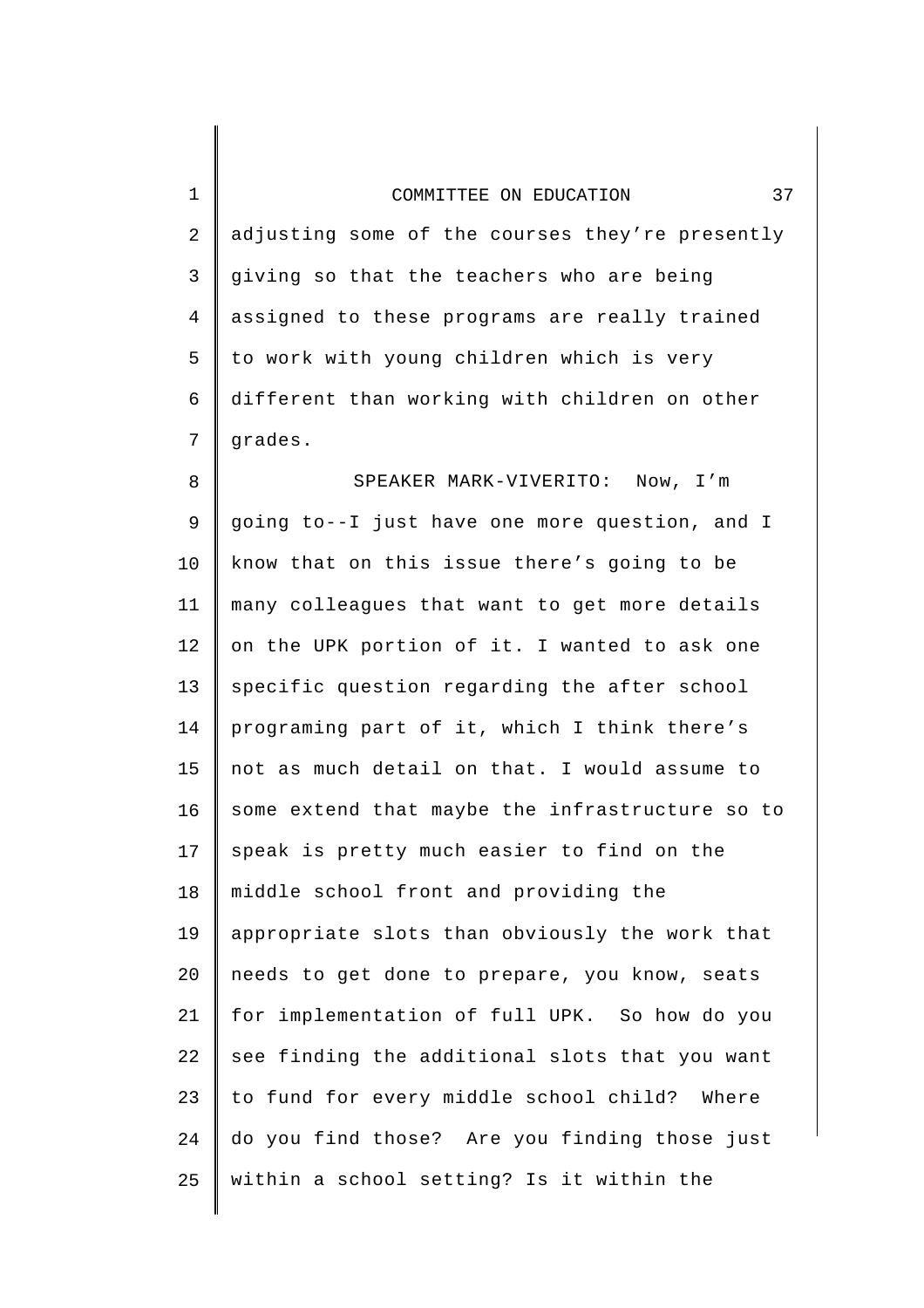2 3 beacon school structure, the corner stone structure?

1

4 5 6 7 8 9 10 11 12 13 14 15 16 17 18 19 20 21 22 23 24 25 CHANCELLOR FARINA: [interposing] I think it--yeah. I think it's a combination of all those, but I think right now what we're finding is a much wider gap where there aren't any programs at all. So certainly looking at schools that have the capacity for the programs that presently don't have them. The other thing is also trying to unify in many of the schools. We now know there are several cooperative ventures in many of the middle schools, like you know, we have MS2I and we have Summer Quest. We have programs that are working, but we're only able to fund maybe 11 schools in the entire city. We'd like to see some of these programs that have shown unbelievable results really raised dramatically and extend into certain clusters of the city. Right now, most of our programs are in the Bronx. We'd like to see some of them in Brooklyn, Southeast Queens, where the greatest need is these programs. And also to some degree, tweaking programs and we just met last week with a whole bunch of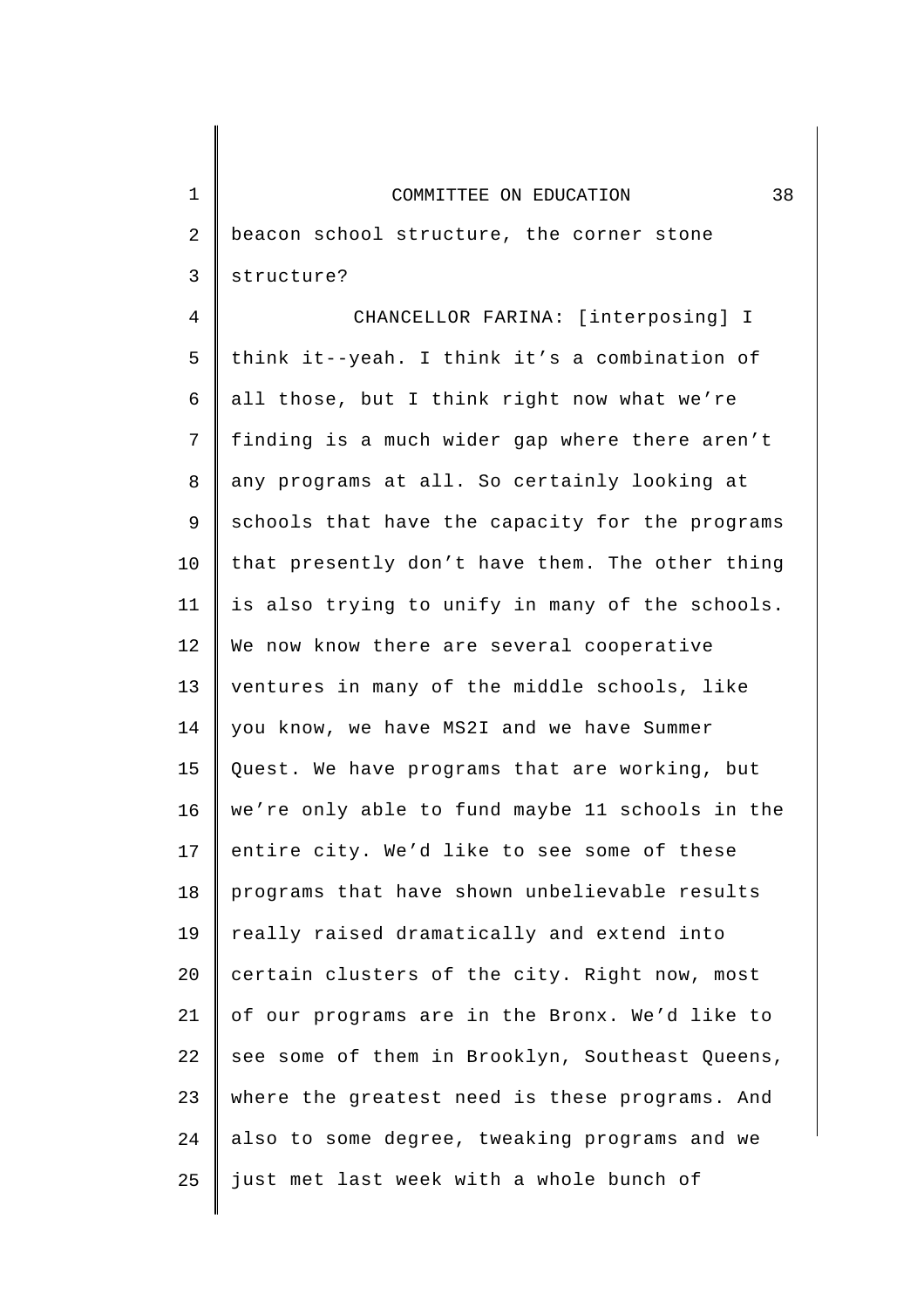1

2 3 4 5 6 7 8 9 10 11 12 13 14 15 16 17 18 19 20 21 22 agencies and one of the issues we discussed is where does certain academic qualities fit into them. For example, I'm a big believer in independent reading as a way to increase reading. So how do the after school programs also make sure that they include some of these in their programs. So, we're working on it, but that's definitely going to be a multi-agency approach because we're also meeting with all the CBO's who we think have quality to offer and seeing how many more of them we can get to work together. SPEAKER MARK-VIVERITO: And the agencies that you have to work with on the after school front may be somewhat different than the ones that you're dealing with on the preschool front? CHANCELLOR FARINA: [interposing] Yes. SPEAKER MARK-VIVERITO: Correct? CHANCELLOR FARINA: [interposing]

23 24 25 Absolutely, because a lot of them, you know, guidance, and certainly someone mentioned before, I think it was you Daniel, you talked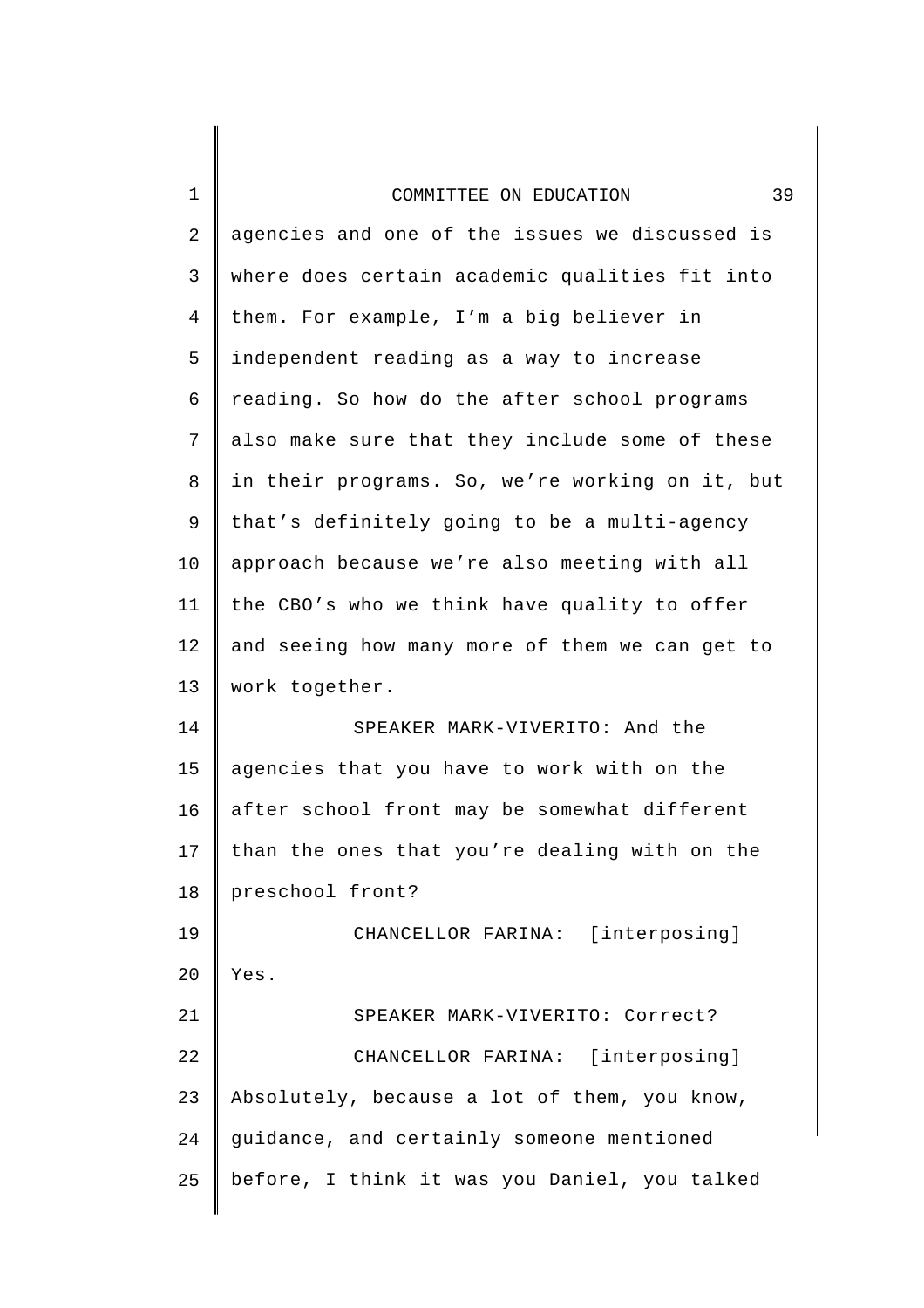| 1              | 40<br>COMMITTEE ON EDUCATION                    |
|----------------|-------------------------------------------------|
| $\overline{2}$ | about "hanging out." Well we need to hang out,  |
| 3              | but in a good environment.                      |
| 4              | SPEAKER MARK-VIVERITO: Exactly.                 |
| 5              | CHANCELLOR FARINA: People like Good             |
| 6              | Shepherd's Services certainly. Richard, I went  |
| 7              | to visit a school that had the Children's Aid   |
| 8              | society. How do these agencies all add value,   |
| 9              | but in very different ways, and how do they     |
| 10             | coordinate their efforts, because sometimes in  |
| 11             | after school programs, this program was here on |
| 12             | Mondays and this program was here on Thursdays, |
| 13             | but how do we get them to work together so      |
| 14             | there's a common purpose and common goals?      |
| 15             | SPEAKER MARK-VIVERITO: So on the                |
| 16             | last--on that question, that's the last         |
| 17             | questions with regards to cost per child on the |
| 18             | after school, have you identified that and when |
| 19             | will you be able to finalize what the expansion |
| 20             | is going to look like. You talked about         |
| 21             | identifying programs that work and possibly     |
| 22             | expanding their reach in terms of other         |
| 23             | geographic areas, when do you factor that that- |
| 24             |                                                 |
| 25             |                                                 |
|                |                                                 |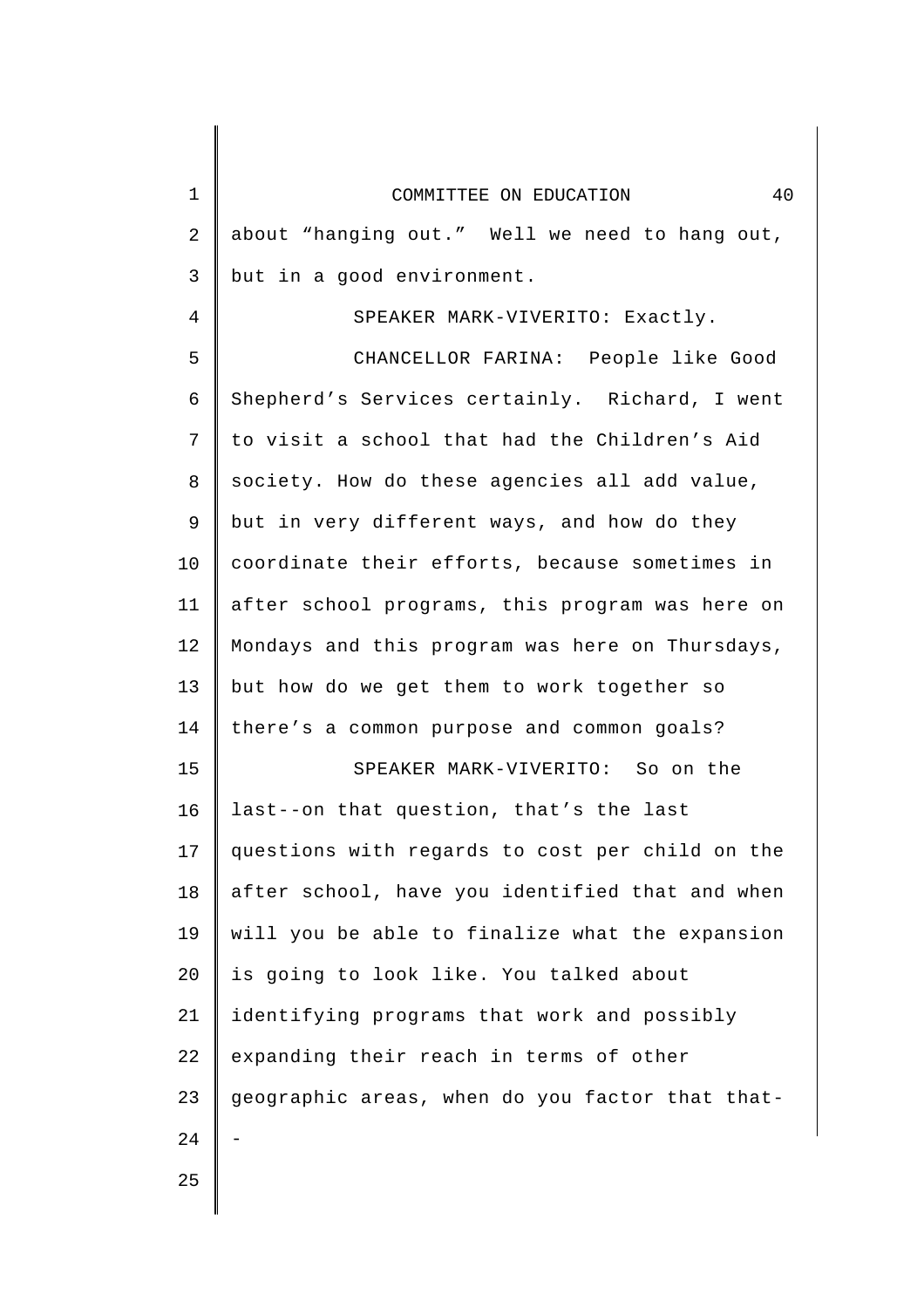| $\mathbf 1$    | 41<br>COMMITTEE ON EDUCATION                    |
|----------------|-------------------------------------------------|
| $\overline{2}$ | CHANCELLOR FARINA: [interposing] I--            |
| $\mathsf{3}$   | we're hoping to have some of these in writing   |
| $\overline{4}$ | by, in another month or so. We had our first    |
| 5              | multiagency meeting and everybody had homework  |
| 6              | to bring back to the table, and so I figure     |
| 7              | within a month I should be able to have those.  |
| 8              | SPEAKER MARK-VIVERITO: On the                   |
| 9              | middle school--                                 |
| 10             | CHANCELLOR FARINA: [interposing] On             |
| 11             | the middle school.                              |
| 12             | SPEAKER MARK-VIVERITO: I appreciate             |
| 13             | it. I know there's many, many questions my      |
| 14             | colleagues have. I'll leave it there. Thank you |
| 15             | very much, Chancellor.                          |
| 16             | CHAIRPERSON DROMM: Okay. Thank you,             |
| 17             | Madam Speaker. And I did want to follow up on a |
| 18             | couple of items that have been raised already,  |
| 19             | and I'll try to be as brief as I can so that my |
| 20             | colleagues can also have an opportunity to ask  |
| 21             | questions because we do have a number of people |
| 22             | signed up for questions already. In regard to   |
| 23             | the space issue, I'm represent District 24 and  |
| 24             | District 30 in the City Council and they are    |
| 25             | our two most over-crowded Districts. Whereas    |
|                |                                                 |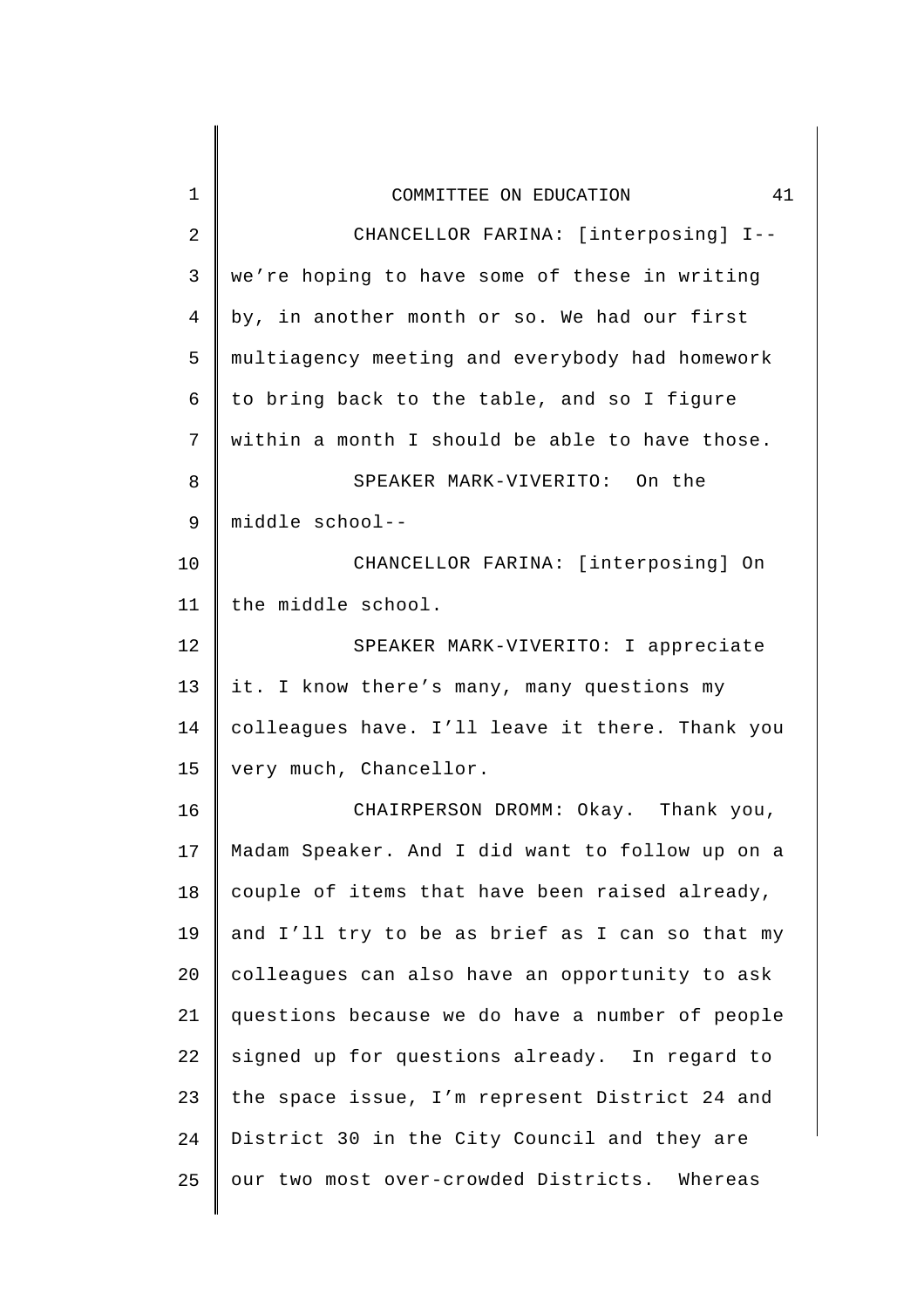| $\mathbf 1$    | 42<br>COMMITTEE ON EDUCATION                    |
|----------------|-------------------------------------------------|
| $\overline{2}$ | you're saying that there's going to be some     |
| 3              | space in existing public schools. I don't think |
| $\overline{4}$ | that that's true in Districts like that, and    |
| 5              | maybe a few others around the City. What are    |
| 6              | your plans at this point to deal with that      |
| 7              | issue?                                          |
| 8              | CHANCELLOR FARINA: Well, in many of             |
| $\mathsf 9$    | those districts we're obviously looking at      |
| 10             | CBO's and we're also looking at schools that    |
| 11             | might want to convert certain programs into     |
| 12             | pre-k, but--                                    |
| 13             | SOPHIA PAPPAS: Sure. We're                      |
| 14             | confident that between the public schools and   |
| 15             | CBO's we'll be able to accommodate the needs.   |
| 16             | We also part of the plan has, includes start up |
| 17             | grants. So whereas certain programs may not     |
| 18             | have been able to do this because of certain    |
| 19             | space needs in the past. They perhaps will be   |
| 20             | able to do it now. And that's why our           |
| 21             | collaboration with DOHMH is so important too    |
| 22             | because right when the proposals come in, we'll |
| 23             | prioritize those where it looks like they may   |
| 24             | have additional space needs and we'll be able   |
| 25             | to assess those needs right away and make sure  |
|                |                                                 |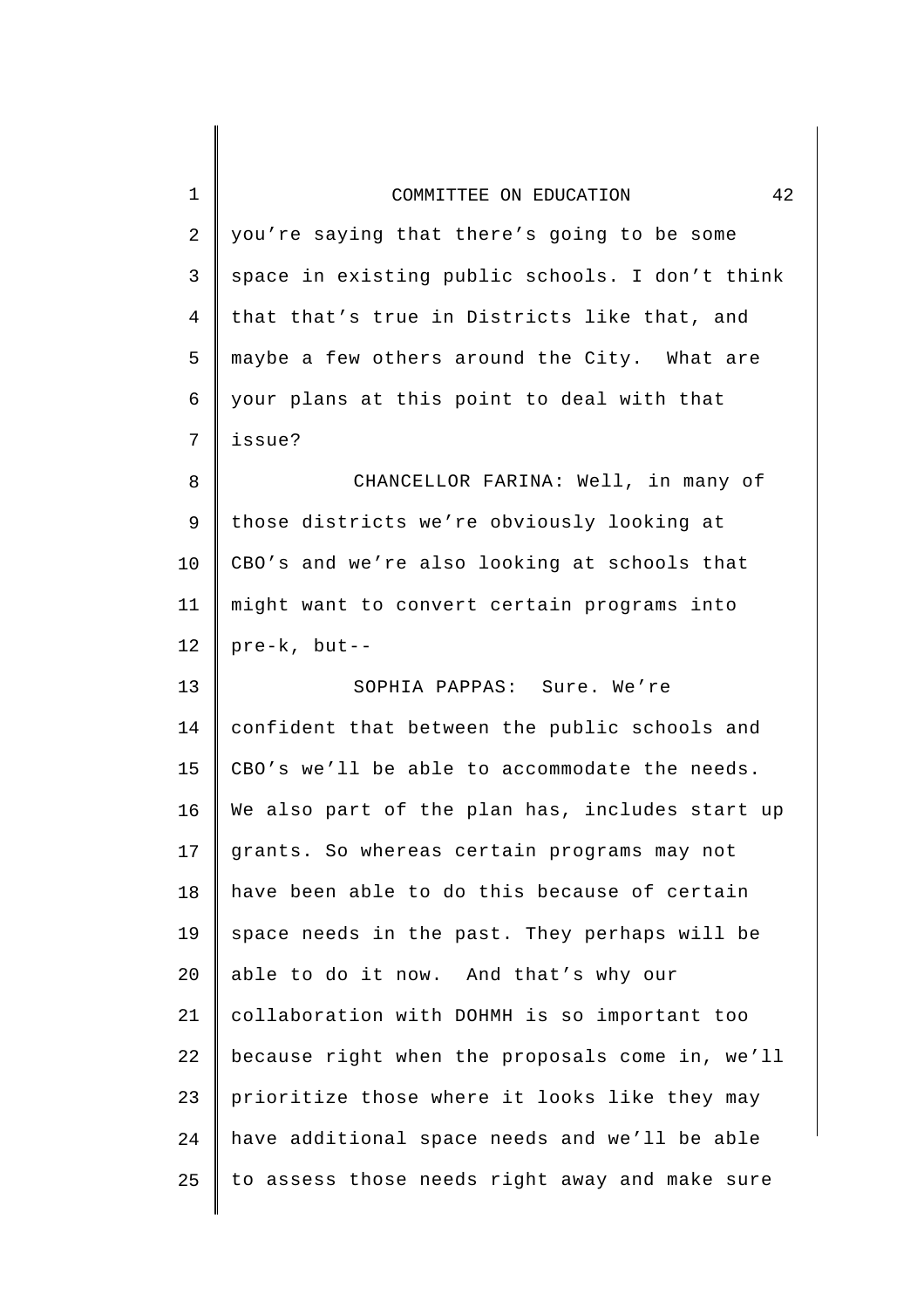| $\mathbf 1$ | 43<br>COMMITTEE ON EDUCATION                    |
|-------------|-------------------------------------------------|
| 2           | that seats are ready for September. Now, if     |
| 3           | there are ones that aren't, that's where our    |
| 4           | pipeline development comes in. This is a two-   |
| 5           | year roll out. So we will do our best to get as |
| 6           | many seats available by September as possible   |
| 7           | but will also have an eye towards full scale up |
| 8           | by the second year.                             |
| 9           | CHAIRPERSON DROMM: So that kind of              |
| 10          | also takes me to the next question, which is    |
| 11          | how do you define high quality preschool        |
| 12          | education, because it varies from group to      |
| 13          | group from DOE to CBO and you know, how will    |
| 14          | you define that word, those words?              |
| 15          | CHANCELLOR FARINA: Well, I think                |
| 16          | first and foremost is making sure that the      |
| 17          | teachers who are going into these programs have |
| 18          | some experience with four year olds. Four-year- |
| 19          | olds are very, very different than even late    |
| 20          | five-year-olds and six-year-olds. So the also,  |
| 21          | you know, there's been a lot of talk about what |
| 22          | schools should be like, especially, you know,   |
| 23          | with core curriculum and standards. We believe  |
| 24          | that four-year-olds need a lot of play, but     |
| 25          | that play is what develops language. So what    |
|             |                                                 |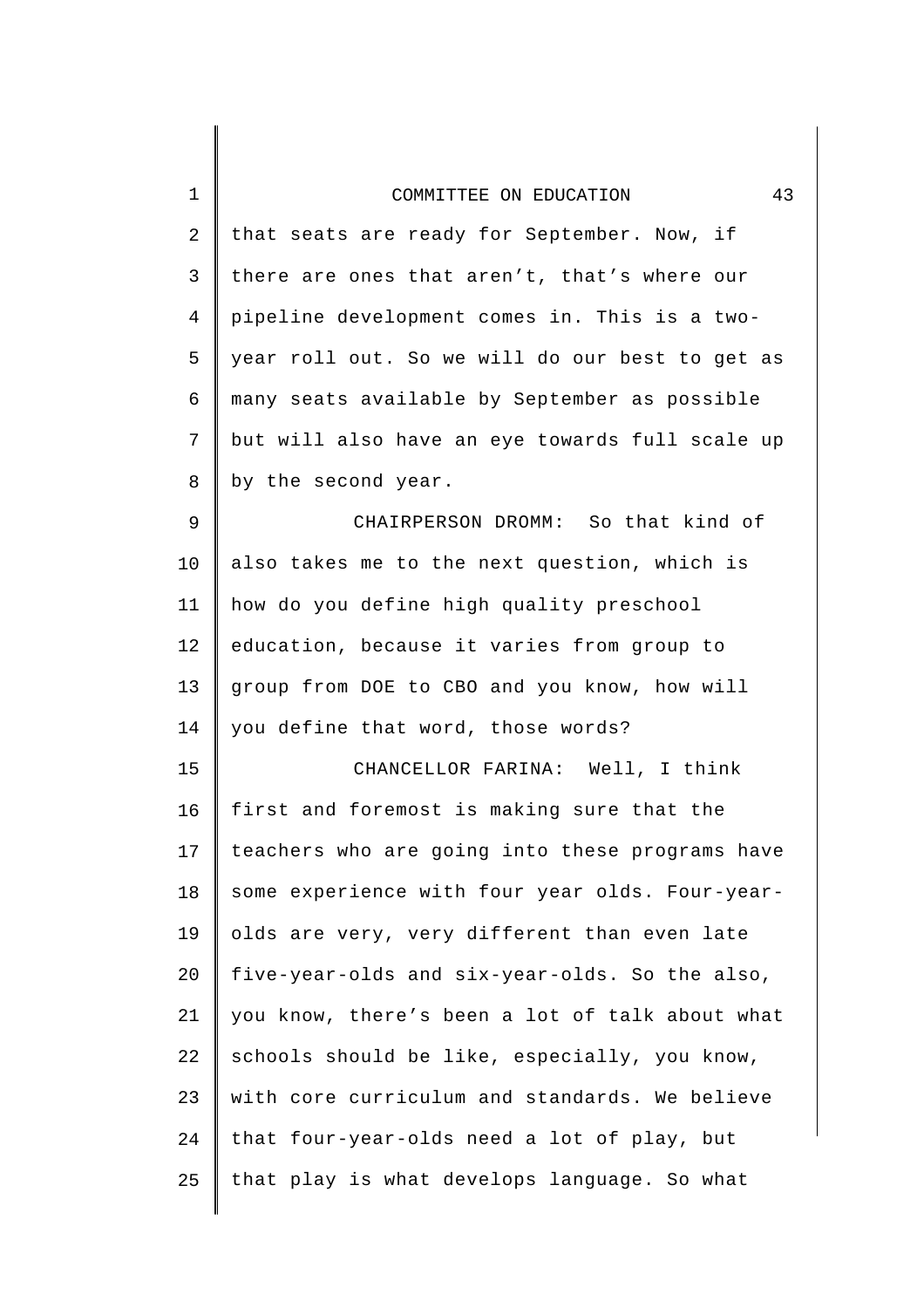1

2 3 4 5 6 7 8 9 10 11 12 13 14 15 16 17 18 19 20 21 22 23 24 25 does play look like in a four-year-old world? What does an environment look like? Are there blocks? Are there easels or are there paints? The kinds of things we know are crucial so to the point that we can even develop, and I know Sophia's already done this, pictures of what a classroom should look like. It's not just about anything goes or we put big desks in rooms for little kids. I think the other thing is we anticipate at least one week of intensive training of everyone who's going to teach in universal pre-k, and that this training will be the same for all people, but with a CBO teacher or a public school teacher. So that for the first time, the equity's going to also be in the resources we give them. They will also be- -we already have pre-k standards that have been written out. So to what degree do we hold teachers accountable to following these standards? Is there a lot of talk in the classrooms? Is there inventive writing and are they read alouds, the kind of things we know are crucial to develop language given, you know, in fact that we really want to see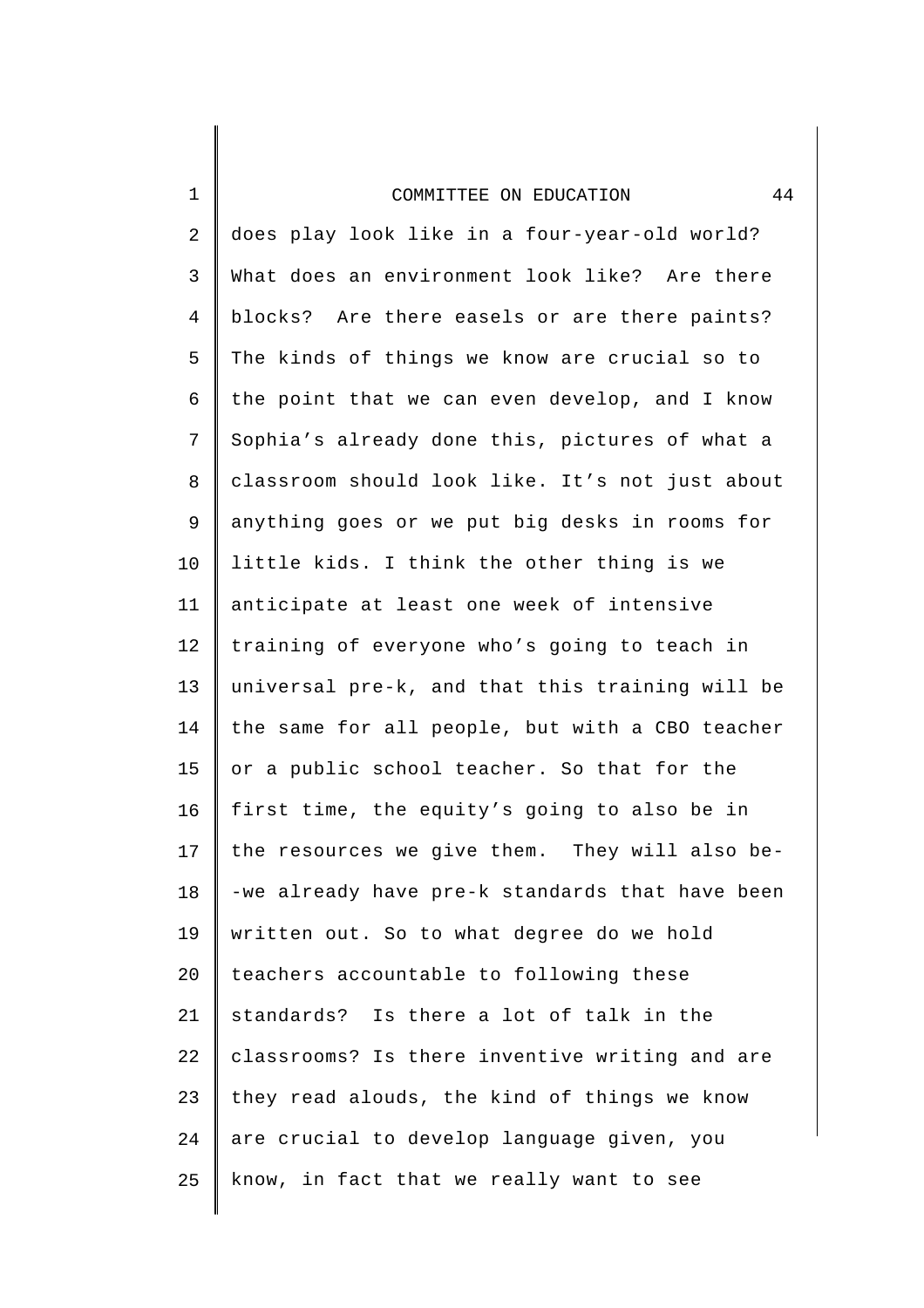| $\mathbf{1}$   | 45<br>COMMITTEE ON EDUCATION                    |
|----------------|-------------------------------------------------|
| $\overline{2}$ | language develop as one of the major evidences  |
| 3              | of these UPK working. How much language is      |
| 4              | there? Is there constructed, you know, play     |
| 5              | around language? So I think we're really kind   |
| 6              | of working on that. We also know that in some   |
| 7              | of the designated programs around the country,  |
| 8              | they have had, used specific curriculums, and I |
| 9              | know Sophia's team is already looking at these  |
| 10             | curriculums and seeing which one we'll adopt so |
| 11             | that all kids will have the same experiences    |
| 12             | across the City.                                |
| 13             | CHAIRPERSON DROMM: I'm so glad to               |
| 14             | hear that, because you know, as a former public |
| 15             | school teacher, often times I taught fourth     |
| 16             | grade. I would find that children came to       |
| 17             | fourth grade unprepared with very basic early   |
| 18             | childhood skills, putting square pegs into      |
| 19             | round holes and not knowing quantities of water |
| 20             | and sand, etcetera. So I'm very glad to hear    |
| 21             | that that's going to be the emphasis on that.   |
| 22             | No testing right?                               |
| 23             | CHANCELLOR FARINA: No testing.                  |
| 24             | CHAIRPERSON DROMM: Alright.<br>We               |
| 25             | don't want any testing of the four year olds.   |
|                |                                                 |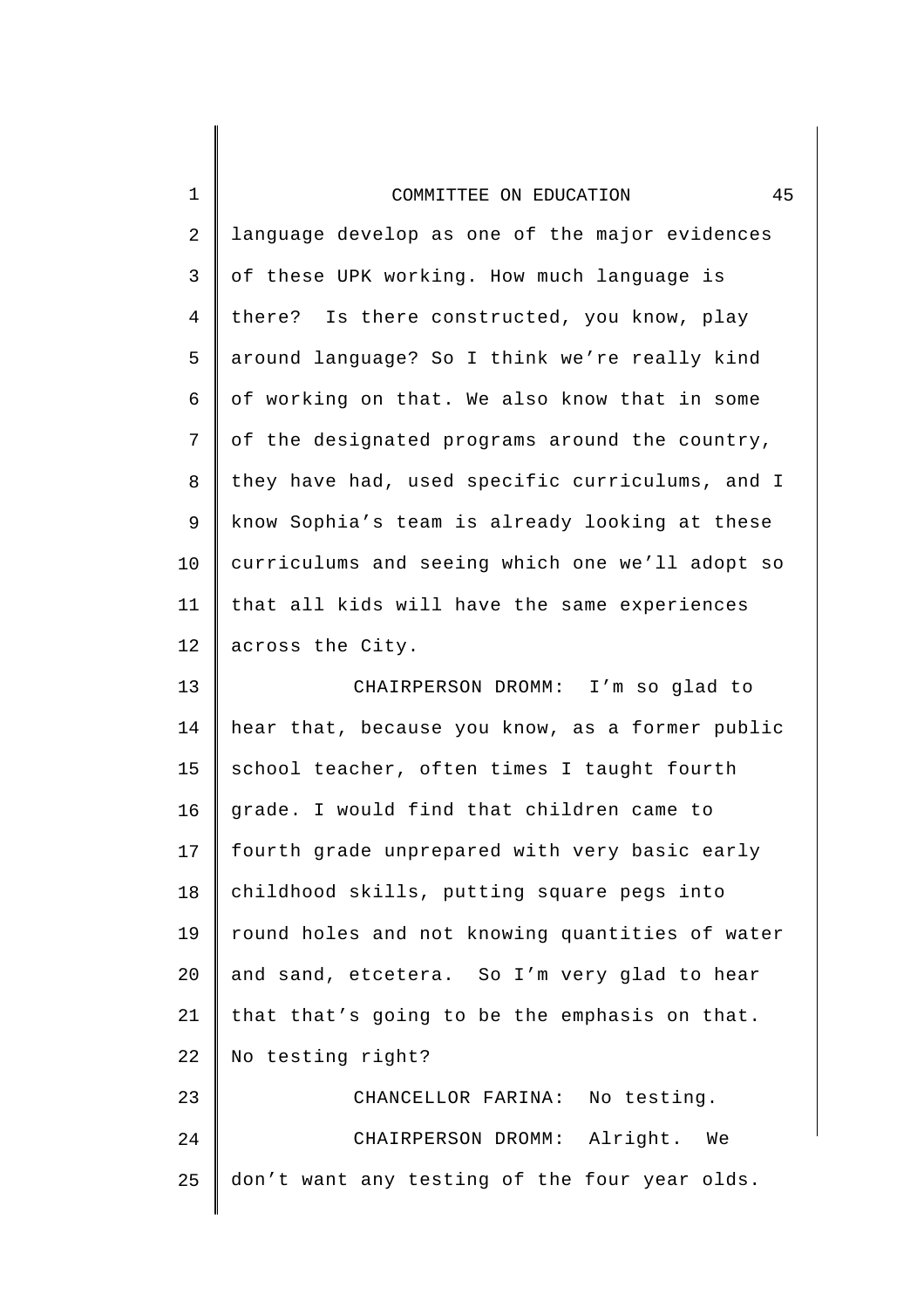| 1              | 46<br>COMMITTEE ON EDUCATION                    |
|----------------|-------------------------------------------------|
| $\overline{2}$ | CHANCELLOR FARINA: No way.                      |
| $\mathfrak{Z}$ | CHAIRPERSON DROMM: Any standardized             |
| $\overline{4}$ | testing of a four-year-old, so I'm glad to hear |
| 5              | that. So, you know, I was at City College this  |
| 6              | morning also, and I spoke to about 150          |
| 7              | education students. There is this need to       |
| 8              | develop them and to open up the door to them.   |
| $\mathsf 9$    | Do you anticipate hiring new teachers for these |
| 10             | positions, and if so, how many and how would    |
| 11             | you go about doing that?                        |
| 12             | CHANCELLOR FARINA: Well, absolutely,            |
| 13             | but these teachers will also have to be         |
| 14             | interviewed specifically for these grades. It's |
| 15             | not just about taking a fourth grade teacher    |
| 16             | who all of a sudden decides they want to go     |
| 17             | teaching pre-k. Sophia and I had a lot of       |
| 18             | discussions on this. You've got to be the right |
| 19             | person for the job. You know, one of the        |
| 20             | studies that had been done years ago is about   |
| 21             | kids--remember, there was a time when there was |
| 22             | no all day pre--all day K, and we saw that the  |
| 23             | difference was when kids were in Kindergarten   |
| 24             | all day that the first grade was made a lot     |
| 25             | easier for teachers or kids readiness. So I     |
|                |                                                 |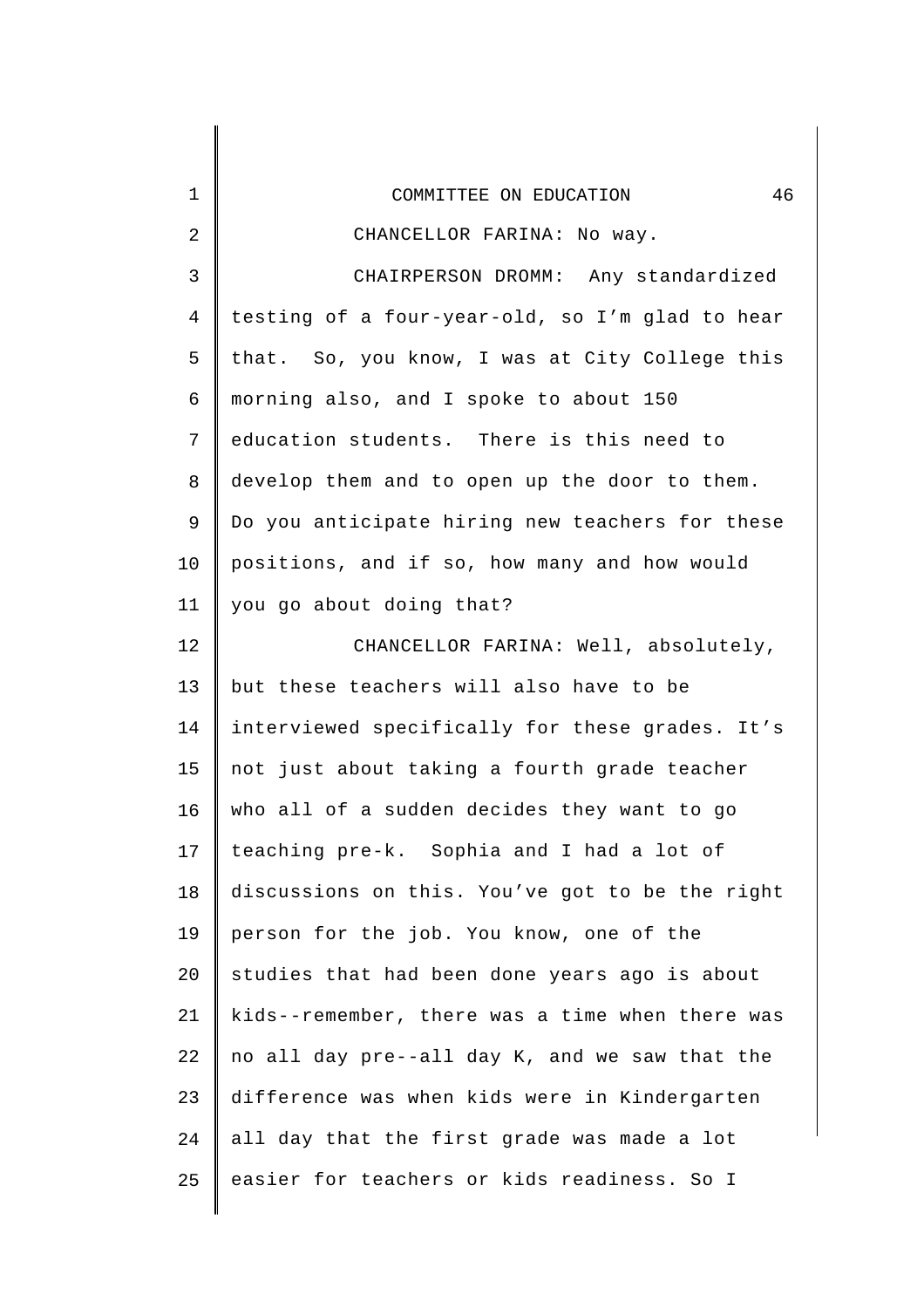| $\mathbf 1$ | 47<br>COMMITTEE ON EDUCATION                    |
|-------------|-------------------------------------------------|
| 2           | think that we really have to ensure that to be  |
| 3           | a successful UPK, you are ready and I don't     |
| 4           | mean test ready. I mean social ready,           |
| 5           | emotional ready, ready to love learning. We     |
| 6           | want pre-k to be an experience that the kids    |
| 7           | can't wait to say, "I can't wait to go to       |
| 8           | school the next day." So I think we said about  |
| 9           | 2,000 teachers.                                 |
| 10          | SOPHIA PAPPAS: Yeah, it's                       |
| 11          | approximately 2,000 teachers needed. We have a  |
| 12          | strong pipeline of early childhood certified    |
| 13          | teachers who already apply to the DOE every     |
| 14          | yea, but in addition, we're really going to     |
| 15          | double down on efforts to provide recruitment   |
| 16          | and selection guidance to principals and        |
| 17          | directors. CBO directors can already access     |
| 18          | applicants who go through the DOE system,       |
| 19          | provided the applicant says that they are open  |
| 20          | to teaching in a CBO, so we'll really be        |
| 21          | ramping that up to increase momentum behind     |
| 22          | this, but also to make sure administrators have |
| 23          | the tools they need to select high quality      |
| 24          | teachers.                                       |
| 25          |                                                 |
|             |                                                 |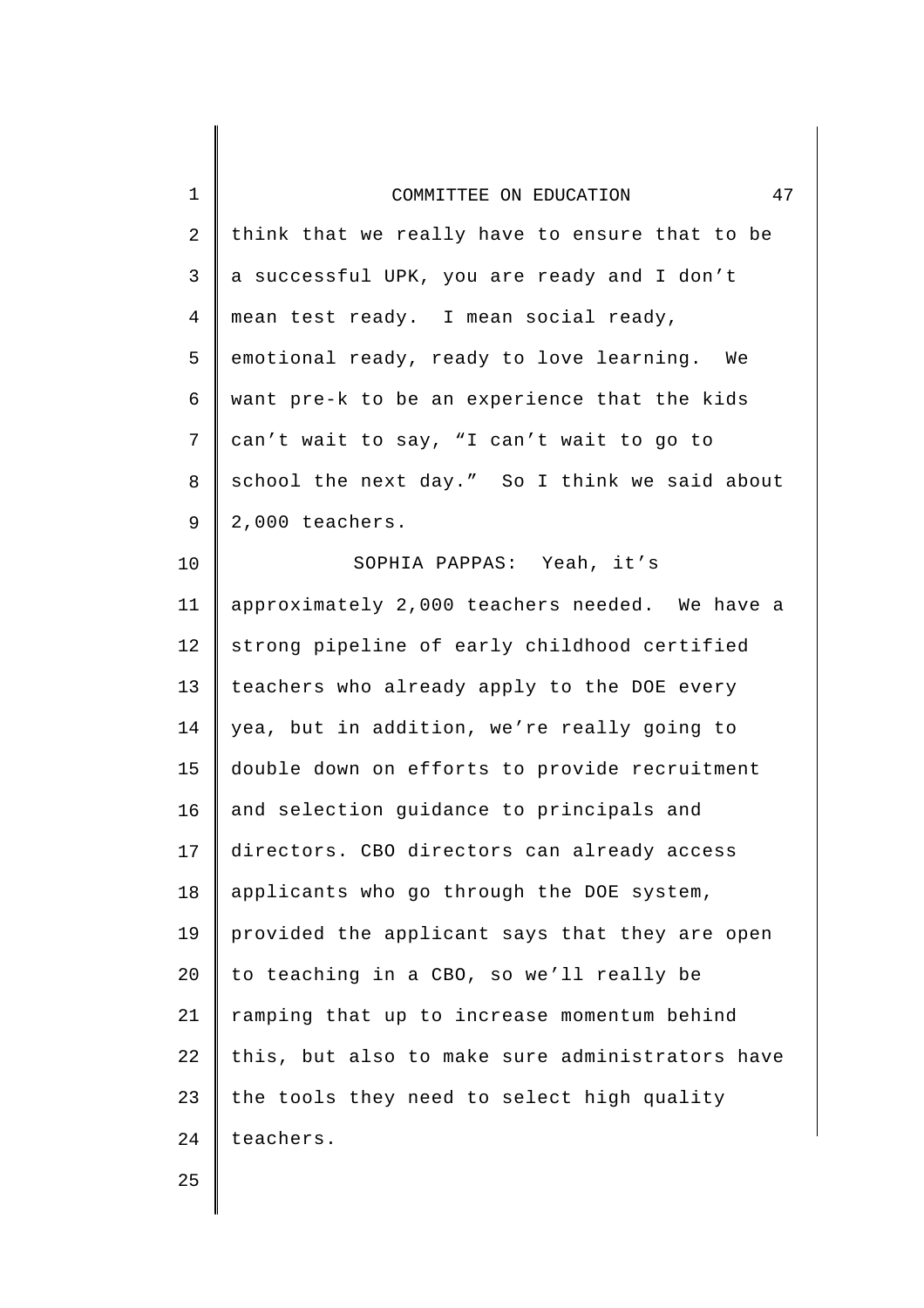| $\mathbf 1$    | 48<br>COMMITTEE ON EDUCATION                    |
|----------------|-------------------------------------------------|
| $\overline{2}$ | CHANCELLOR FARINA: We also want to              |
| 3              | make sure that principals who are having UPK    |
| $\overline{4}$ | for the first time understand that it is a      |
| 5              | different breed and that for example, perhaps   |
| 6              | something like an earlier admit--later entry in |
| 7              | the morning, earlier dismissal so they're not   |
| 8              | in the midst of all--I know those, some of the  |
| 9              | things that those senior principals knew were   |
| 10             | very important. There are certain rules and     |
| 11             | regulations around UPK that are different than  |
| 12             | other ages. So to the degree that principals    |
| 13             | who may not have had these programs in the      |
| 14             | past, they'll be some professional for them as  |
| 15             | well.                                           |
| 16             | CHAIRPERSON DROMM: And in regard to             |
| 17             | the pay for teachers in the CBO's versus those  |
| 18             | in the DOE schools, have you factored that into |
| 19             | the formula for the money that's needed to fund |
| 20             | this?                                           |
| 21             | SOPHIA PAPPAS: We are committed to              |
| 22             | drawing in and keeping the best teachers for    |
| 23             | these classrooms, as we've talked about with    |
| 24             | all the research, it's essential that we have   |
| 25             |                                                 |
|                |                                                 |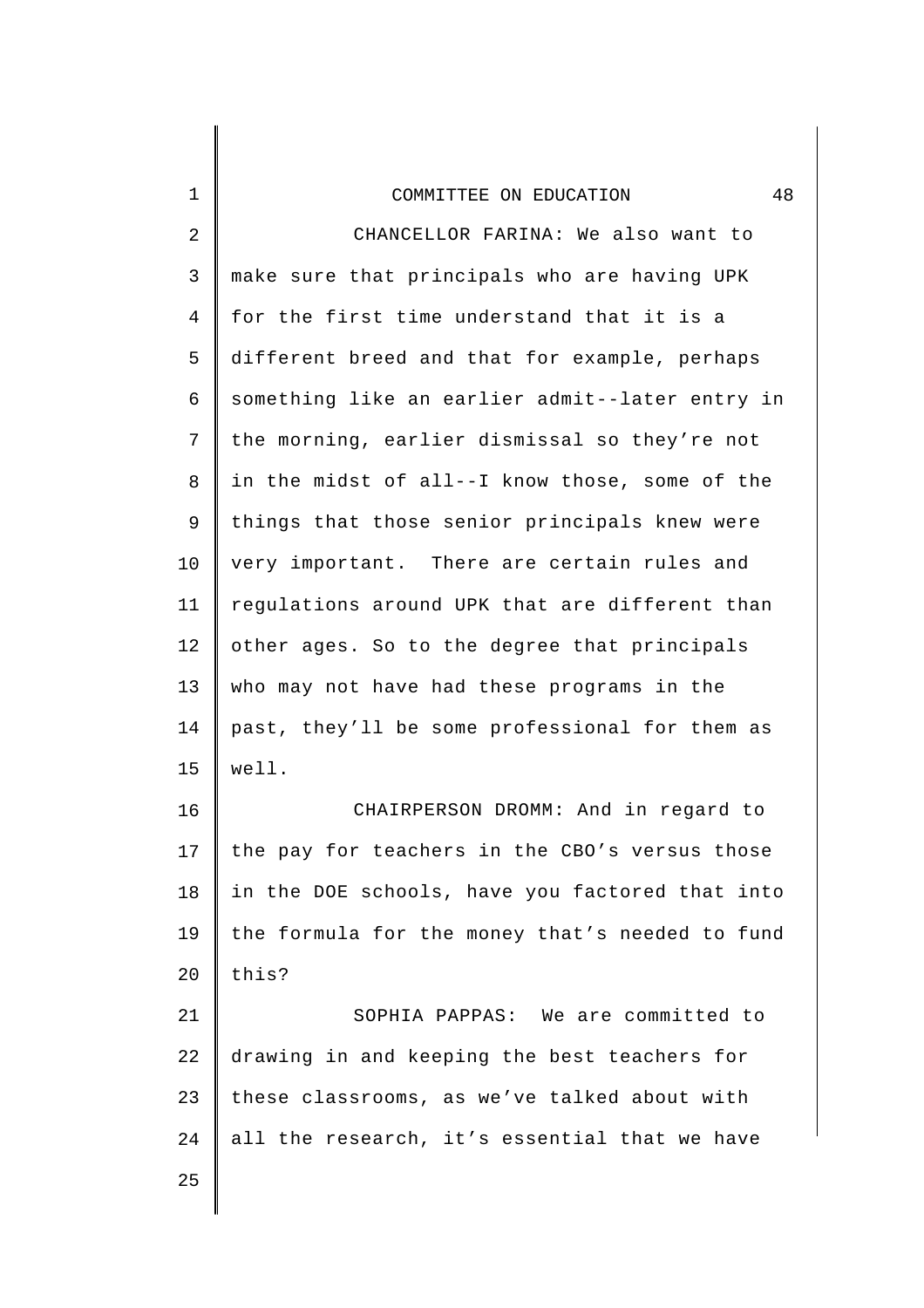| $\mathbf 1$    | 49<br>COMMITTEE ON EDUCATION                    |
|----------------|-------------------------------------------------|
| $\overline{2}$ | the highest quality instruction, and so we're   |
| $\mathsf{3}$   | currently working out the details of that plan. |
| $\overline{4}$ | CHAIRPERSON DROMM: Okay, good. I                |
| 5              | hope you will keep that in mind as to           |
| 6              | attracting higher teachers requires often times |
| 7              | being able to pay them well. So I know that     |
| 8              | that's something of importance to us here. And  |
| 9              | I don't want to take too much time, but I do    |
| 10             | have one question about CFE funding. And to     |
| 11             | me, that's kind of at the crux of what it is    |
| 12             | that we're talking about in regard to promoting |
| 13             | the Mayor's plan for the 500 million, and for   |
| 14             | those who make over 500,000 dollars a year.     |
| 15             | Because I read an article in this morning's New |
| 16             | York Times where Michael Rubel [phonetic] said  |
| 17             | that the state who had led the CFE campaign     |
| 18             | said that the state is about four billion       |
| 19             | dollars behind in fulfilling its agreement on   |
| 20             | CFE funding. With that type of record, can we   |
| 21             | trust the state to provide enough funding       |
| 22             | moving forward for UPK, or do we need the       |
| 23             | dollars that the Mayor is talking about?        |
| 24             | CHANCELLOR FARINA: We need the                  |
| 25             | dollars, and the reality is I'm meeting Michael |
|                |                                                 |

 $\begin{array}{c} \hline \end{array}$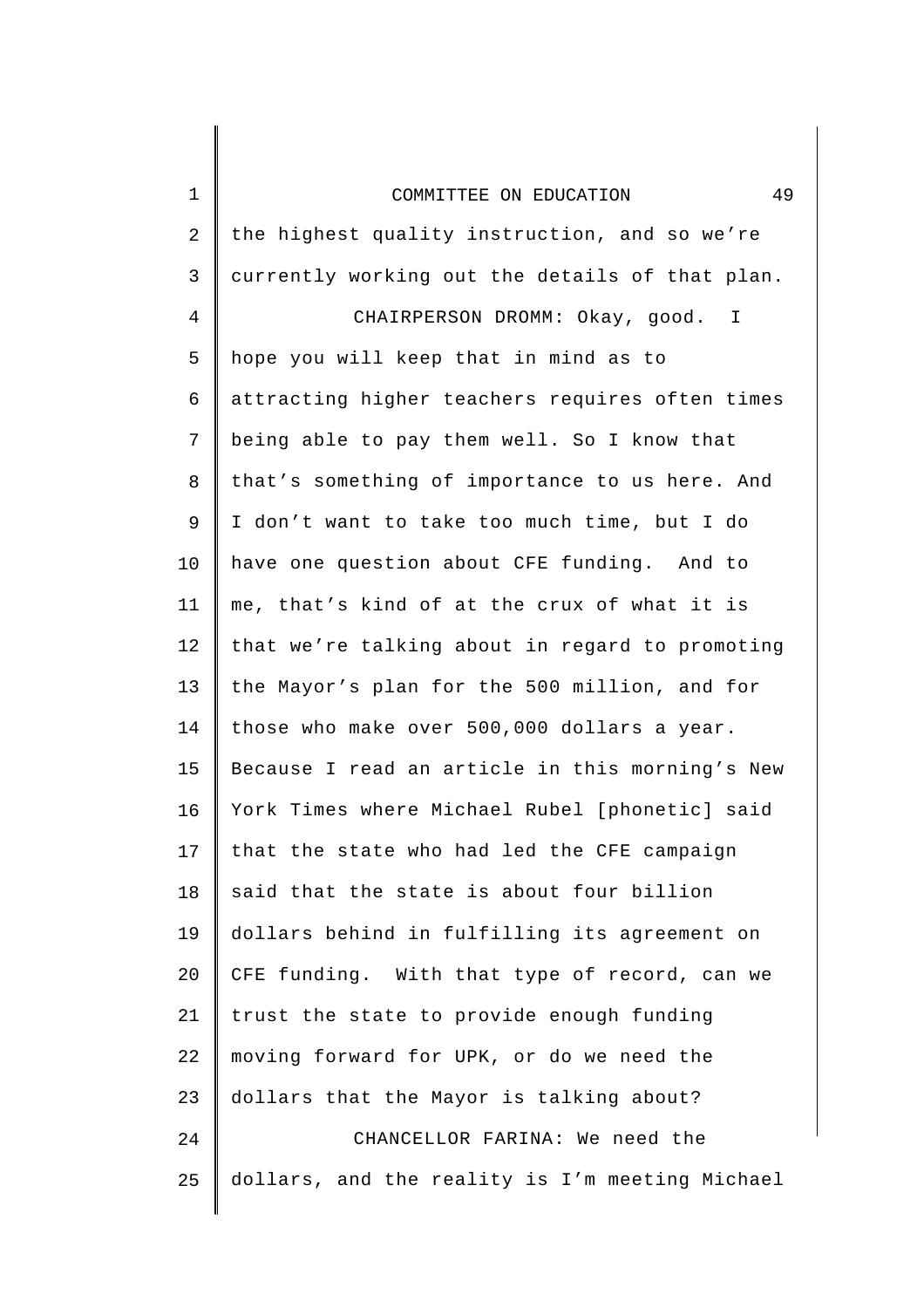| $1\,$          | 50<br>COMMITTEE ON EDUCATION                    |
|----------------|-------------------------------------------------|
| $\overline{2}$ | Rubel. I have already plans on how I'm going to |
| $\mathfrak{Z}$ | spend the money, so I need to meet with him and |
| 4              | see how we get the money in our pockets.        |
| 5              | CHAIRPERSON DROMM: Cause that's                 |
| 6              | always been a concern of those of us who are in |
| 7              | education, is that the dollar that are promised |
| 8              | to us never really materialize from Albany, and |
| 9              | that is--we will not be able to do this unless  |
| 10             | we have our own plan in place ready to go to    |
| 11             | ensure for future generations that Early        |
| 12             | Childhood, Early Universal Pre-K is available   |
| 13             | to all.                                         |
| 14             | CHANCELLOR FARINA: It should be a               |
| 15             | supplement not in place of.                     |
| 16             | CHAIRPERSON DROMM: Exactly. I think             |
| 17             | what I'm going to do is go to Council Member    |
| 18             | Laurie Cumbo at this point, who has questions   |
| 19             | as well, and then we'll go to the other Council |
| 20             | Members.                                        |
| 21             | COUNCIL MEMBER CUMBO: Thank you,                |
| 22             | Council Member Dromm. You were very thorough    |
| 23             | in your questions. I just want to thank you     |
| 24             | and Chancellor, I so appreciated your remarks   |
| 25             | at Brooklyn Tech when you declared that         |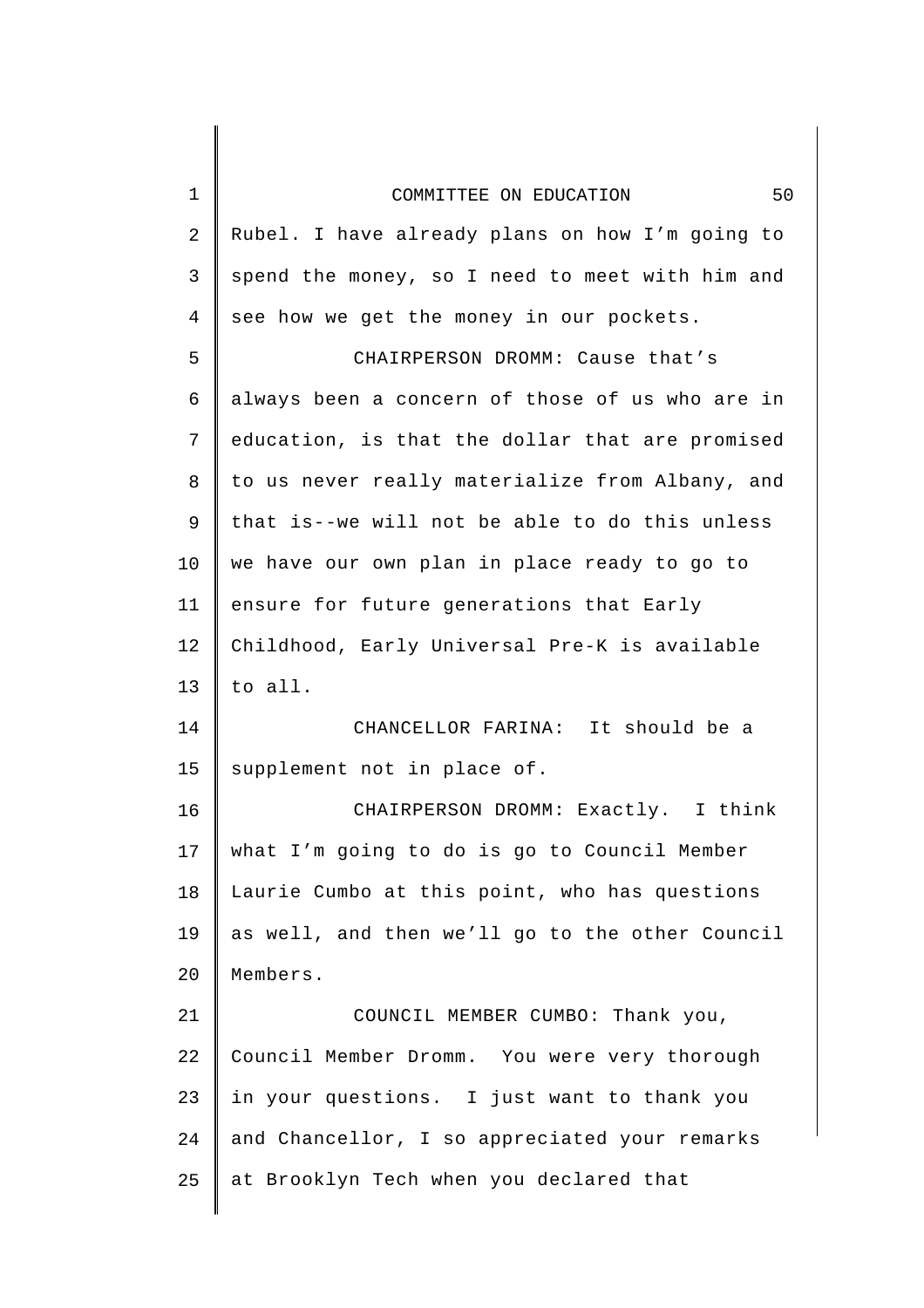1

25

2 3 4 5 6 7 8 9 10 11 12 13 14 15 16 17 18 19 20 21 22 23 24 education is back, and so it's so good to hear your thorough responses from that perspective. I wanted to talk a little bit about, of course, the role that arts and culture will play in this. Have there been discussions involving the Department of Cultural Affairs on both fronts in terms of pre-k as well as with middle school programs? Currently, the New York City Council has a program called CASA, the Cultural After School Adventures Program, that I and many other organizations I'm sure here have benefited from, but the challenges that each Council Member only gets five, and so it has always been a choice to say which of the five schools will have after school programming. And so I wanted to know has there been a real strong push to see the arts community empowered both on the pre-k as well as on the middle school front? CHANCELLOR FARINA: Well, I feel like you planted the question. So one of my many lives was as arts coordinator and I have actually a very good relationship with the arts community in New York City. On March  $4<sup>th</sup>$ ,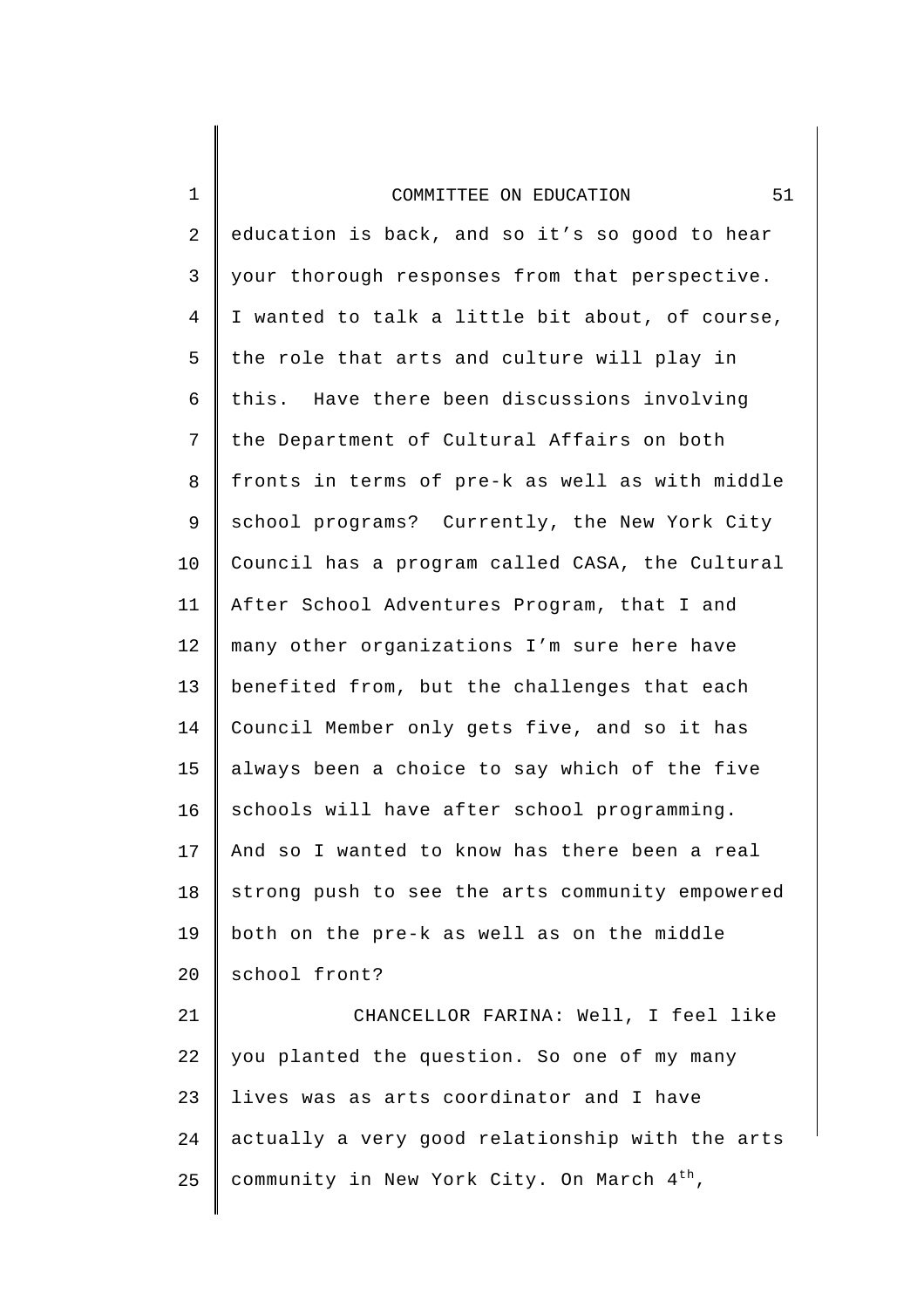1

2 3 4 5 6 7 8 9 10 11 12 13 14 15 16 17 18 19 20 21 22 23 24 25 there's a breakfast being hosted in my honor at the New York historical society to which all the cultural institutions in New York City have been invited, and I understand 65 people already responded yes, and at that particular meeting I'm hoping to ask them to be assistance to us in this effort. I don't want to kind of jump the gun, but one of the things that I would really like for them to think about is having one afternoon a week from 4:00 to 6:00 where they open their museums to teenagers, accompanied by an adult, but never the less, teenagers that will be able to go outside their own neighborhoods and have another kind of experience, and I'm hoping that they will assign a curator and several museums have already said yes when we've discussed the idea. So my i--my thing is that for many of our adolescents, particularly those who may not have a lot of life experiences, if you think about the test scores, for many kids it's because what they're reading is not something they can relate to. So the more experiences they have, and museums give us all those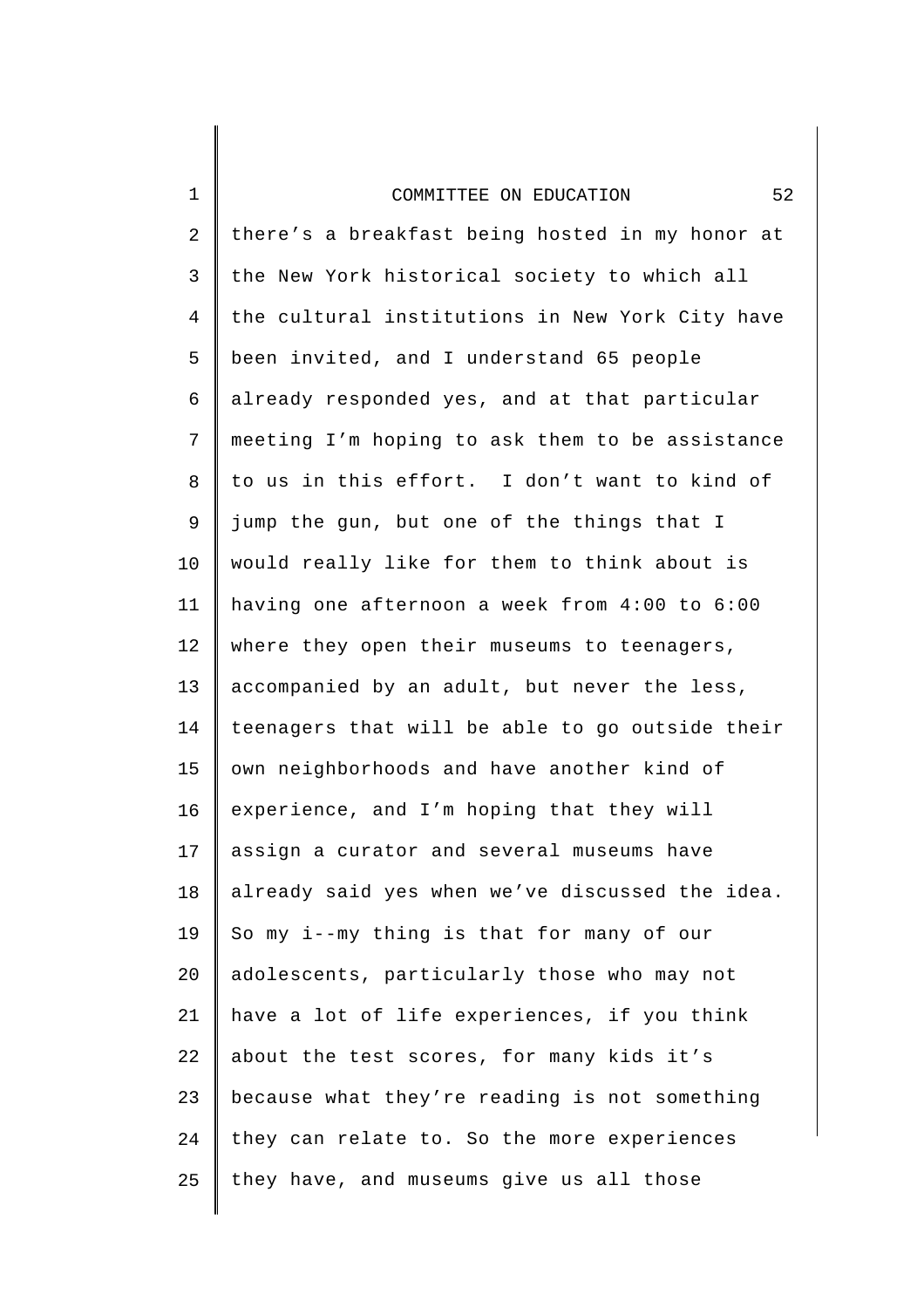1

2 3 4 5 6 7 8 9 10 11 12 13 14 15 16 17 18 19 20 21 experience, certainly Museum of the Natural History, all our Arts museums, they all have so much to offer. So, I think the arts community will be very much part of our partners. To the degree they're working in UPK, I'm not quite sure yet, but with teenagers, absolutely. I'd like to see some of them as docents. The Whitney [phonetic] Museum has a wonderful program where they work with certain schools and they teach the kids to be docents about a particular artwork. If we could do that in many of the places, that would be ideal. Many of our cultural institutions have already developed curriculum around American History. Why are we going to write it if they already have it. So to the degree that we're going to work with them, absolutely, and I can't wait and I'll report back to you what we end up doing that day. COUNCIL MEMBER CUMBO: Thank you so

22 23 24 25 very much. I am very excited about the opportunity to see our museums as well as our historical societies, as well as our artists empowered through this new initiative. I also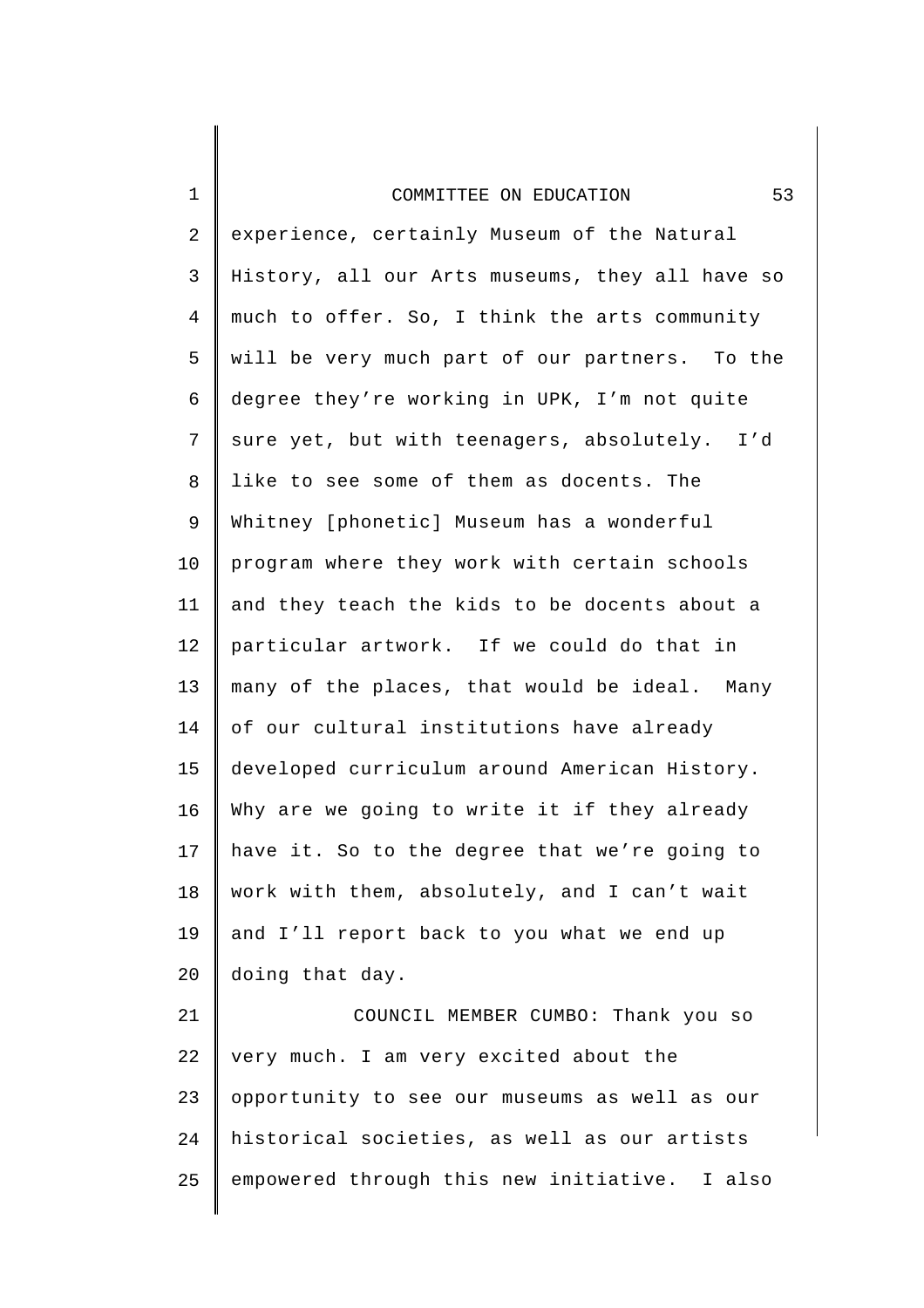1

| $\overline{2}$ | wanted to ask you, as far as curriculum, is     |
|----------------|-------------------------------------------------|
| $\mathsf{3}$   | there a curriculum in place for universal pre-k |
| $\overline{4}$ | If not, or if we're still--how will that        |
| 5              | curriculum be formulated in time, because this  |
| 6              | is going to happen, so I'm already in the       |
| 7              | premise and working in the direction of that    |
| 8              | timeline? How will the curriculum be developed  |
| $\mathsf 9$    | and who will be responsible for creating and    |
| 10             | implementing this curriculum?                   |
| 11             | CHANCELLOR FARINA: The curriculum               |
| 12             | is already done. I'll let Sophia talk a little  |
| 13             | bit about it. 'Cause remember, we have pre-k    |
| 14             | in the City and we have all day pre-k, it just  |
| 15             | has been in selected places and it depends to a |
| 16             | larger degree on the funding and how the        |
| 17             | principals were able to work around certain--   |
| 18             | the loop holes that they had to work around. So |
| 19             | the curriculum is there. It also, which I think |
| 20             | is very important, it's a curriculum of         |
| 21             | continuity. It, for example, what the UPK asks  |
| 22             | to be done actually gets built up in            |
| 23             | kindergarten and first grade and then up. So    |
| 24             | it's not an isolated group of skills. It's      |

25 skills that get recycled every year thereafter.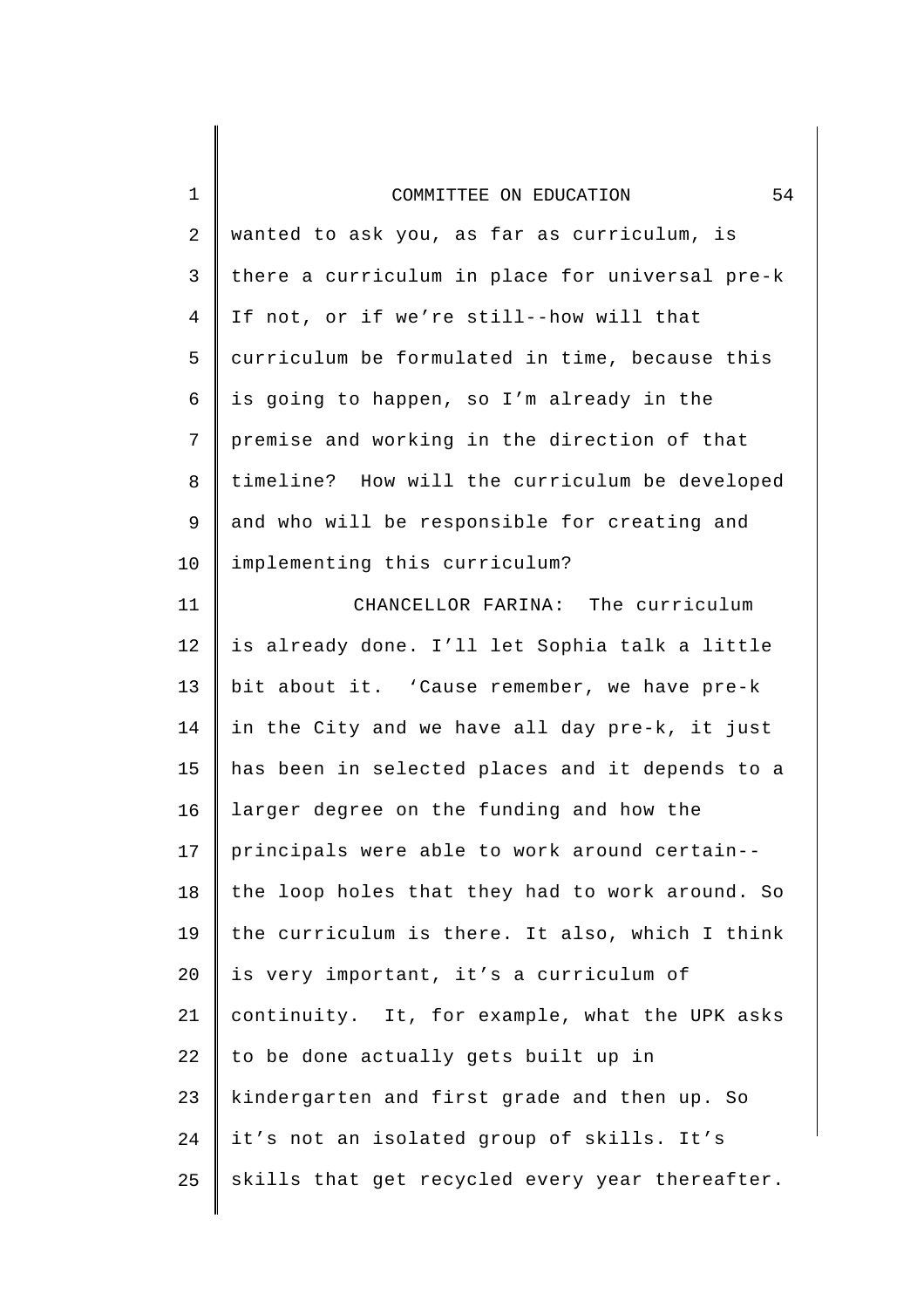| $\mathbf 1$    | 55<br>COMMITTEE ON EDUCATION                    |
|----------------|-------------------------------------------------|
| $\sqrt{2}$     | SOPHIA PAPPAS: Sure. So our focus               |
| $\mathsf{3}$   | is on making sure the curriculum advances all   |
| $\overline{4}$ | the standards, the pre-k state standards known  |
| 5              | as the Pre-kindergarten Foundation for the      |
| 6              | Common Core, and that's critical because you    |
| 7              | get a comprehensive curriculum that really      |
| 8              | focuses on all areas of development from        |
| 9              | social, emotional development to early          |
| 10             | literacy, math, physical and so forth. We also  |
| 11             | want to make sure that the curriculum is using  |
| 12             | developmentally appropriate practice. So the    |
| 13             | Chancellor mentioned having plenty of play,     |
| 14             | the combination of whole group, small group,    |
| 15             | and free play activities. Currently, what we do |
| 16             | is we enable pre-k programs across the City to  |
| 17             | choose curricula or develop curricula that meet |
| 18             | those criteria. So, often times they're         |
| 19             | choosing published curricula, such as creative  |
| 20             | curriculum or tools of the mind, but other      |
| 21             | times they are developing interdisciplinary     |
| 22             | units based on their student's interests and    |
| 23             | background that draw from some of those other   |
| 24             | curricula, but that cover all the standards     |
| 25             | that I mentioned. Additionally, my staff are    |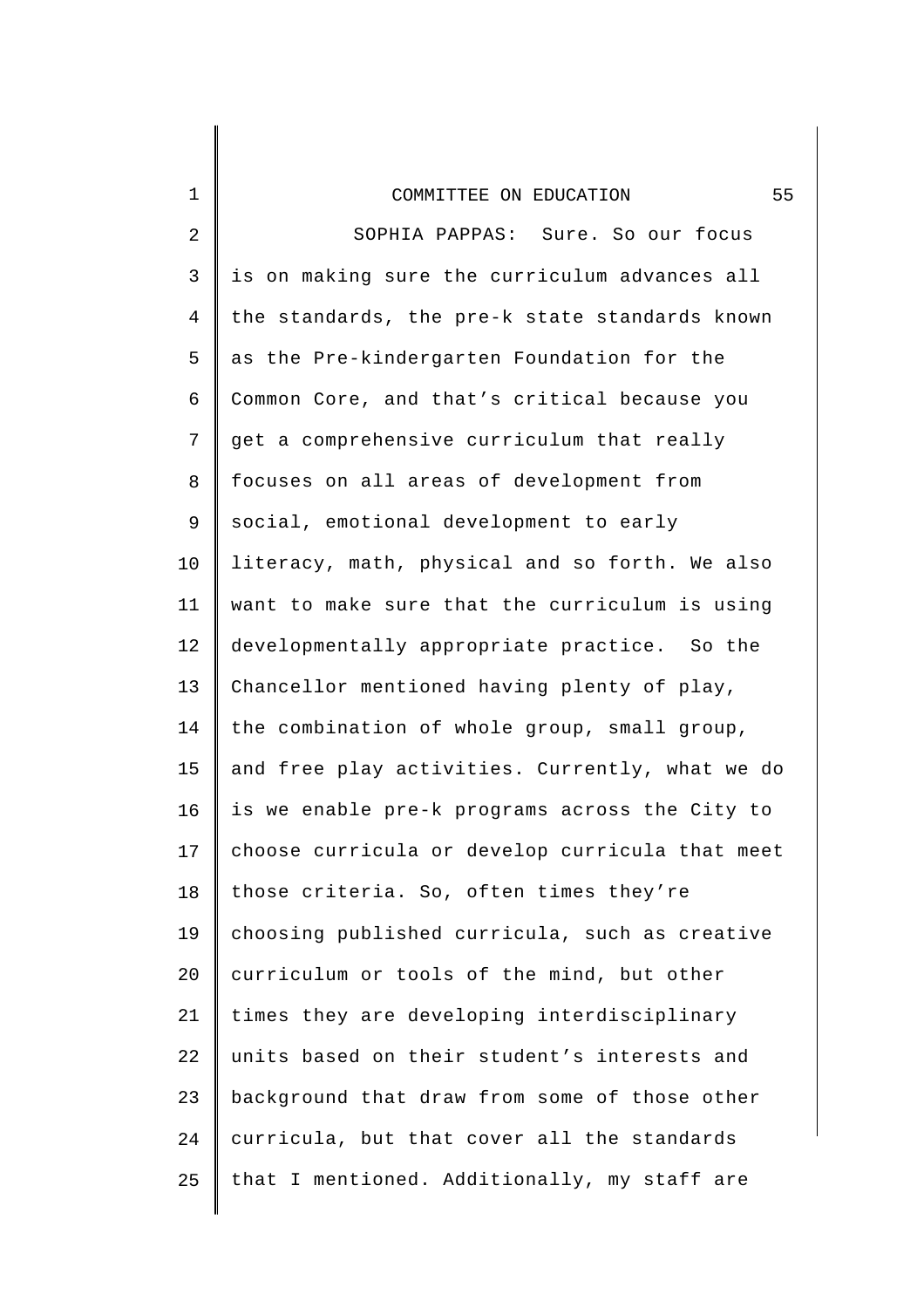1

25

2 3 4 5 6 7 8 9 10 11 12 13 14 15 16 17 18 19 20 21 22 23 24 currently evaluating a set of published curricula to see if we want to provide more guidance and policies around that curricula. We really want to make sure that it advances the state standards. They came out in 2011. So, we want to make sure that what's out there that's published is aligned to those, but we also have a lot of programs that are developing curricula based on developmentally appropriate practice and that our standards align, and so it's our job to make sure that when we evaluate those curricula and the implementation of it, we don't want to stop with the plans. We want to see how it's implemented, making sure that it's really moving every child forward. CHANCELLOR FARINA: And it's not about moving kindergarten down to pre-k. It's making sure the pre-k kids are ready to go to kindergarten. COUNCIL MEMBER CUMBO: Excellent. And I just want to add with that, in this moment of opportunity where ideas are still being formulated, it would be so incredible and

powerful that the curricula and the program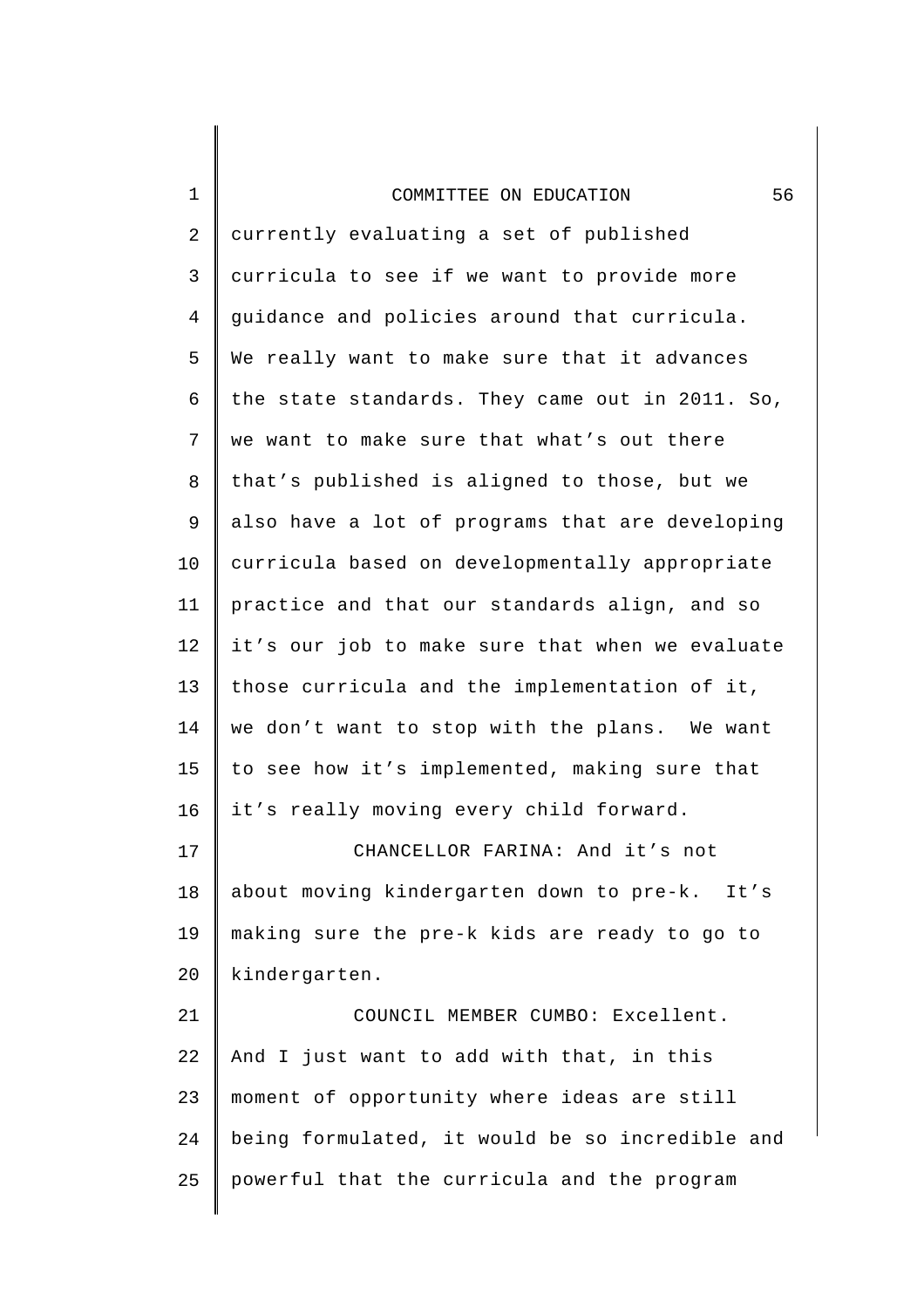| COMMITTEE ON EDUCATION                         |
|------------------------------------------------|
| that you're talking about have the ability as  |
| was stated to reflect the diversity of the     |
| different historical and cultural experiences  |
| of each and every child, and I feel if that    |
| could happen, we will dramatically change the  |
| dynamics of New York City in terms of how we   |
| interconnect with one another. Thank you so    |
| much.                                          |
| CHAIRPERSON DROMM: Thank you,                  |
| Council Member Cumbo. And now my colleagues    |
| are going to love me, but I have to hold you   |
| all to three minutes. I'm going to put you on  |
| the clock, and our first Council Member to ask |
| questions is Council Member Mark Levine. And   |
| Sergeant, would you start the clock?           |
| COUNCIL MEMBER LEVINE: Thank you,              |
| Council Member Dromm. Chancellor, I was so     |
| happy to hear you emphasize quality in both    |
| contexts, in Early Childhood and after school. |
| We don't want this to be just babysitting. We  |
| want this to be an experience to help children |
| develop academically, socially, emotionally,   |
| artistically, and the key to that really more  |
|                                                |

25 than any other factor is the adult in the room,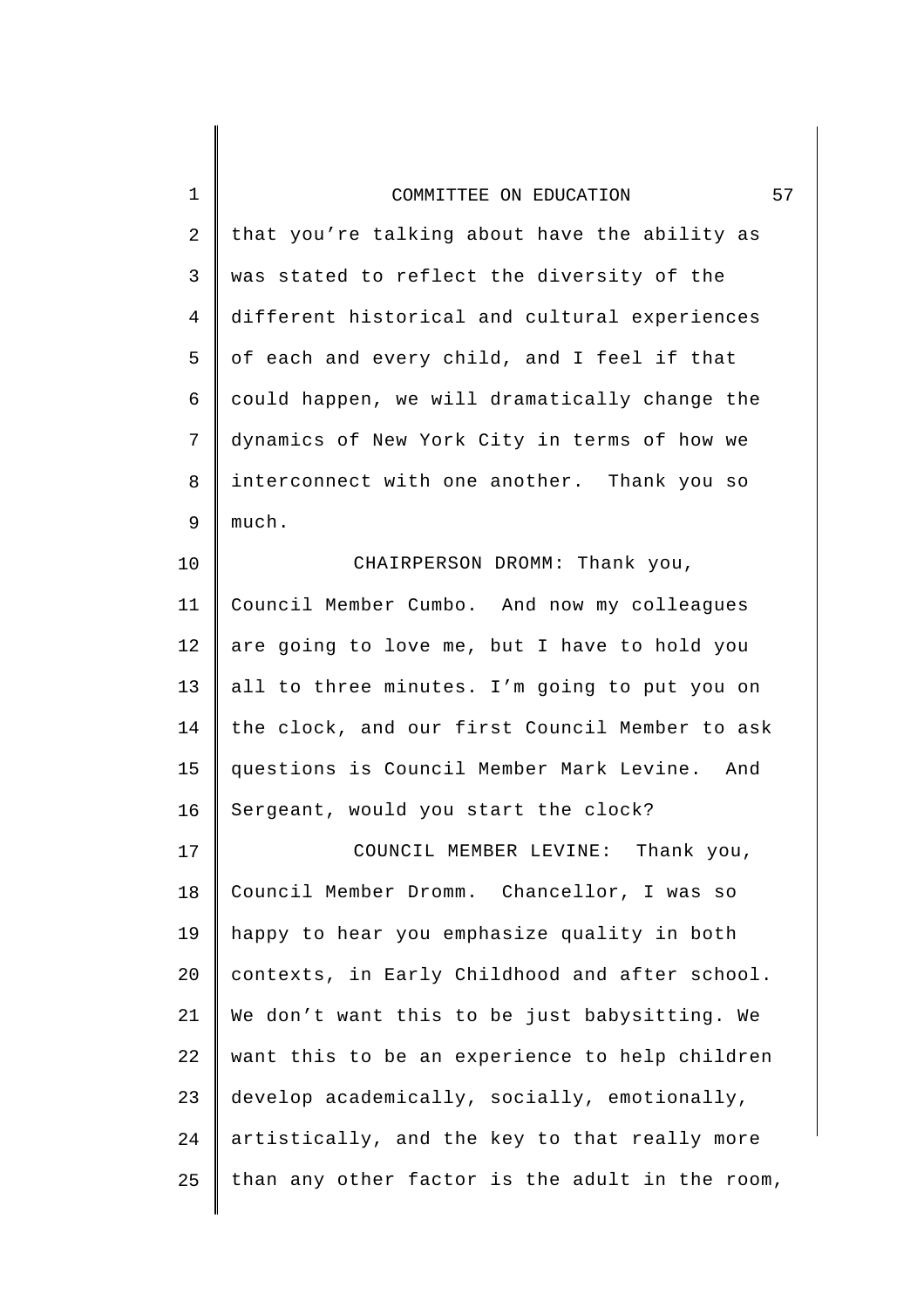| $\mathbf 1$    | 58<br>COMMITTEE ON EDUCATION                    |
|----------------|-------------------------------------------------|
| $\overline{2}$ | the instructor, the teacher. You've made        |
| $\mathsf{3}$   | reference to this several times. So my          |
| $\overline{4}$ | questions for you concern the critical process  |
| 5              | of recruiting, selecting, training and          |
| 6              | supporting staff in both contexts. We have a    |
| 7              | big recruitment challenge ahead of us. I think  |
| 8              | we're going to be looking to double the normal  |
| $\mathsf 9$    | intake of Early Childhood teachers. You         |
| 10             | reference uniform training, and I'd love to     |
| 11             | hear about who and how you think that would be  |
| 12             | offered. If you could briefly talk about that   |
| 13             | in both contexts, I would be appreciative.      |
| 14             | CHANCELLOR FARINA: Well, I think                |
| 15             | certainly the University partners that we       |
| 16             | choose and we're not going to work with all     |
| 17             | universities, we're going to work with          |
| 18             | universities that have a track record,          |
| 19             | particularly in Early Childhood. We're going to |
| 20             | propose to them what we want to see happen, and |
| 21             | Sophia and her team will actually review what   |
| 22             | they bring to the table, and I think there      |
| 23             | certainly have been enough teachers in the past |
| 24             | applying for early childhood slots, but we      |
| 25             | didn't have enough early childhood slots to     |

 $\begin{array}{c} \hline \end{array}$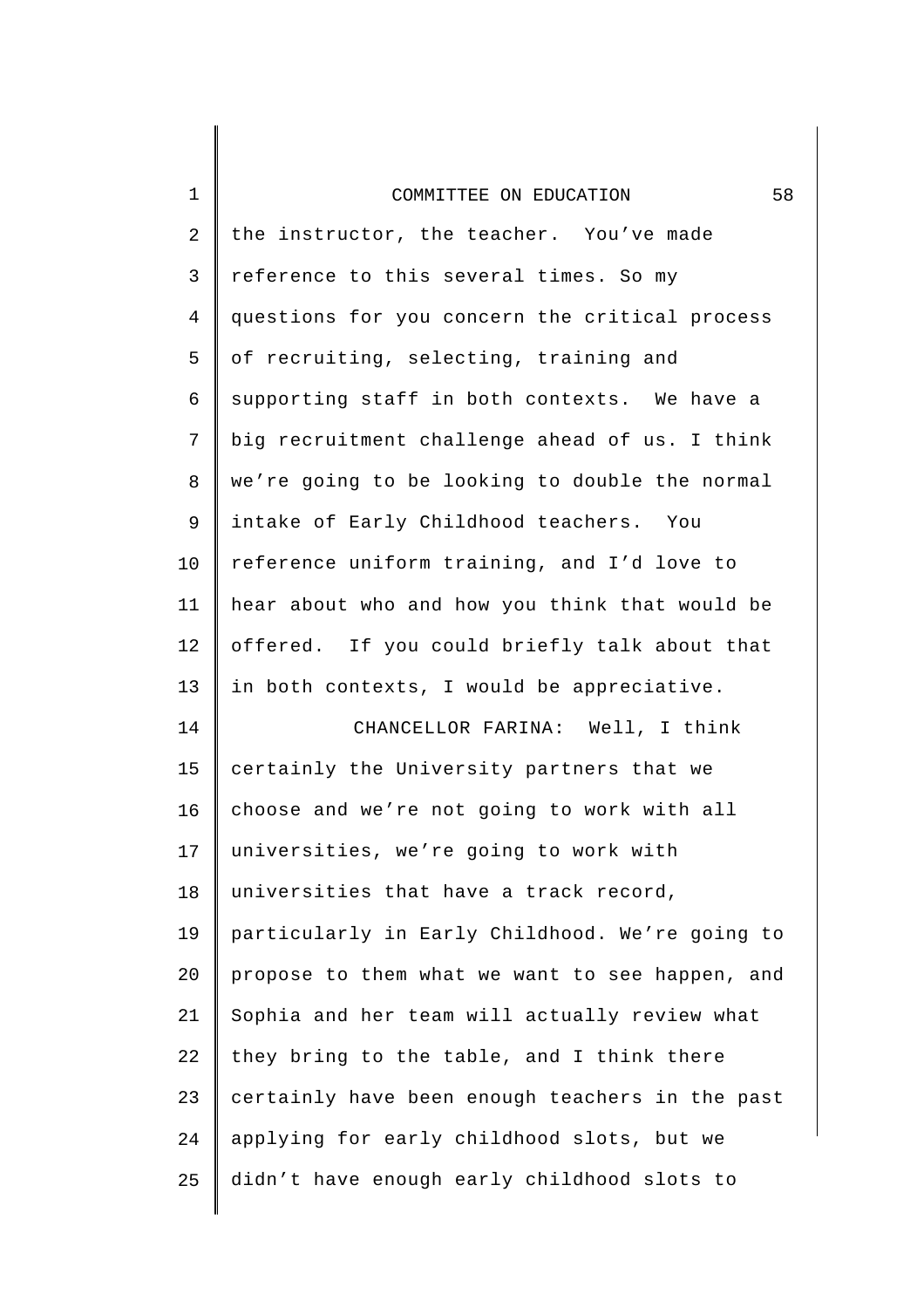1

2 3 4 5 6 7 8 9 10 11 12 give them. So I'm not worried that there won't be enough people applying. I just want to make sure that the people who do apply then are also committed to be retrained. Because even if they come with a license already, we're going to say in addition to what you have, this is what you also have to do. So that'll be part of what we do, certainly for UPK. SOPHIA PAPPAS: Just to add one thing, and something we've seen in Boston and New Jersey, is the powerful role of onsite

13 14 15 16 17 18 19 20 21 22 23 24 25 coaches for supporting the development of teachers. So on my team we already have a cadre of about 40 coaches. We're looking to increase that so that they can actually provide the follow-up to professional development training and workshops that's very targeted to the needs of individual sites. Just like every kid is different, every teacher is different and need different things, so we want to make sure we have strong partnerships with universities. We also want to provide a continuity of training that really develops teachers and brings out their full potential.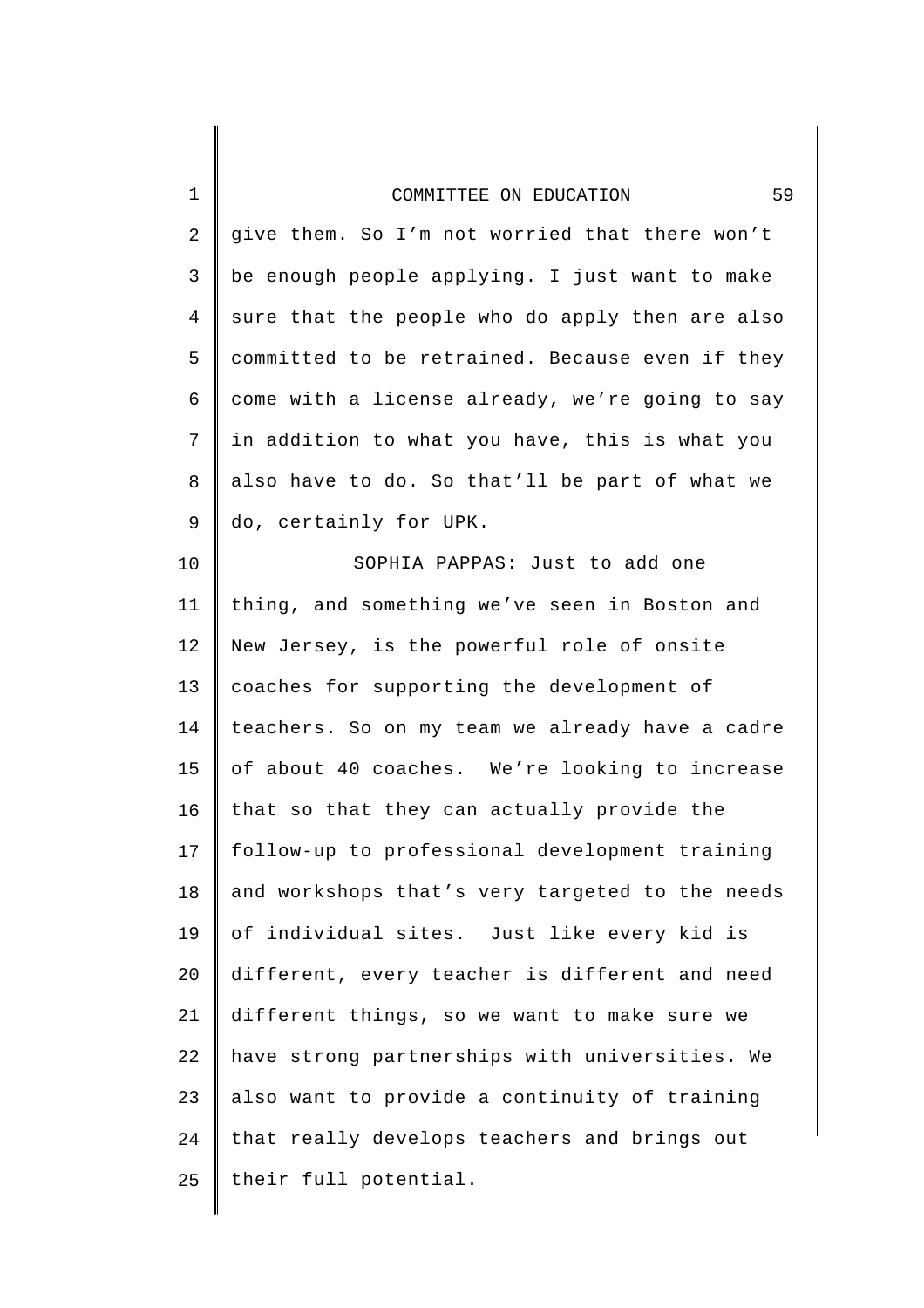| $\mathbf 1$    | 60<br>COMMITTEE ON EDUCATION                    |
|----------------|-------------------------------------------------|
| $\sqrt{2}$     | CHANCELLOR FARINA: You should also              |
| 3              | know that UPK in the past, and I'm assuming     |
| $\overline{4}$ | it's going to continue, also had mandated half  |
| 5              | days. There are certain times during the year   |
| 6              | where the children only come to school half a   |
| 7              | day, and that was to continue the professional  |
| 8              | development for teachers, and in some cases to  |
| $\mathsf 9$    | even include time for home visits that teachers |
| 10             | would go during the course of the year to visit |
| 11             | homes to keep that home family connection       |
| 12             | going.                                          |
| 13             | COUNCIL MEMBER LEVINE: In my last 20            |
| 14             | seconds, you referenced requiring credentials,  |
| 15             | I assume that would apply to the after school   |
| 16             | context as well, and I'm wondering what that    |
| 17             | credential would be. Would it be college        |
| 18             | training?                                       |
| 19             | CHANCELLOR FARINA: Well, I think                |
| 20             | for the after schools it's a different kind of  |
| 21             | credential. For example, one of the things we   |
| 22             | talked about is making sure that there's some   |
| 23             | kind of guidance component to every after       |
| 24             | school program. It doesn't have to be a         |
| 25             | guidance counselor, per say. It could be a      |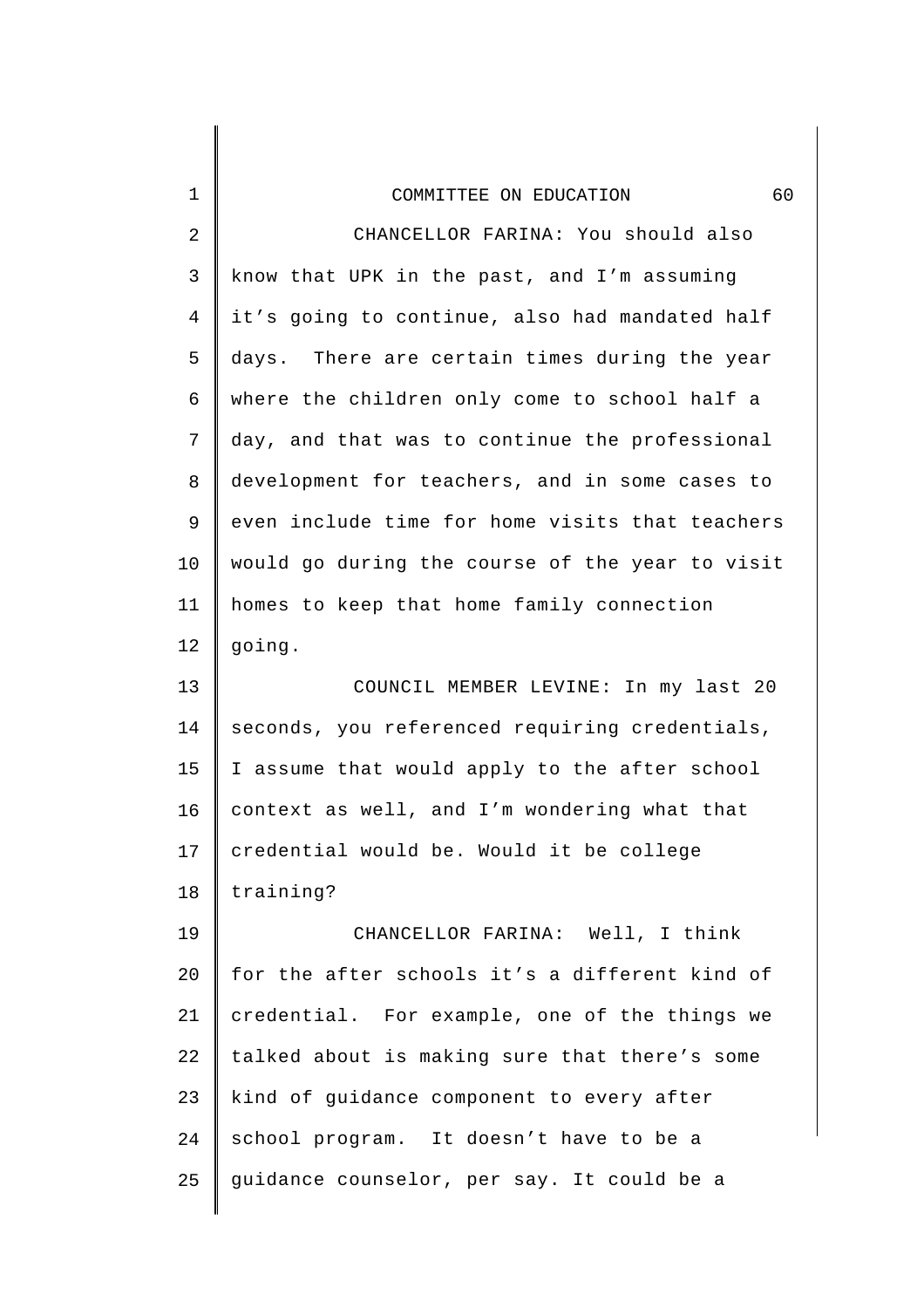| $\mathbf 1$    | 61<br>COMMITTEE ON EDUCATION                    |
|----------------|-------------------------------------------------|
| $\overline{2}$ | social worker. It could be agencies who are     |
| $\mathbf{3}$   | trained in that way. So that would be one of    |
| $\overline{4}$ | the qualities.                                  |
| 5              | COUNCIL MEMBER LEVINE: Thank you.               |
| 6              | CHAIRPERSON DROMM: Okay, thank you              |
| 7              | Council Member Levine. Council Member Brad      |
| 8              | Lander?                                         |
| 9              | COUNCIL MEMBER LANDER: Thank you to             |
| 10             | both the Chairs and to the Speaker and          |
| 11             | Chancellor and Ms. Pappas, wonderful to have    |
| 12             | you here and working so hard on this.           |
| 13             | Chancellor, one thing that I know you and I     |
| 14             | both feel passionately about is parent and      |
| 15             | family involvement, and this seems like both a  |
| 16             | wonderful opportunity and a big challenge,      |
| 17             | partly because you're in the schools and the    |
| 18             | CBO's, but such an important moment when we can |
| 19             | engage parents in Early Childhood Development.  |
| 20             | Are there some plans under way? Either does     |
| 21             | this build on what we're already doing in the   |
| 22             | UPK classrooms, or you're thinking we could     |
| 23             | incorporate that would both help get parents    |
| 24             | back into our classrooms and really build on    |
| 25             |                                                 |
|                |                                                 |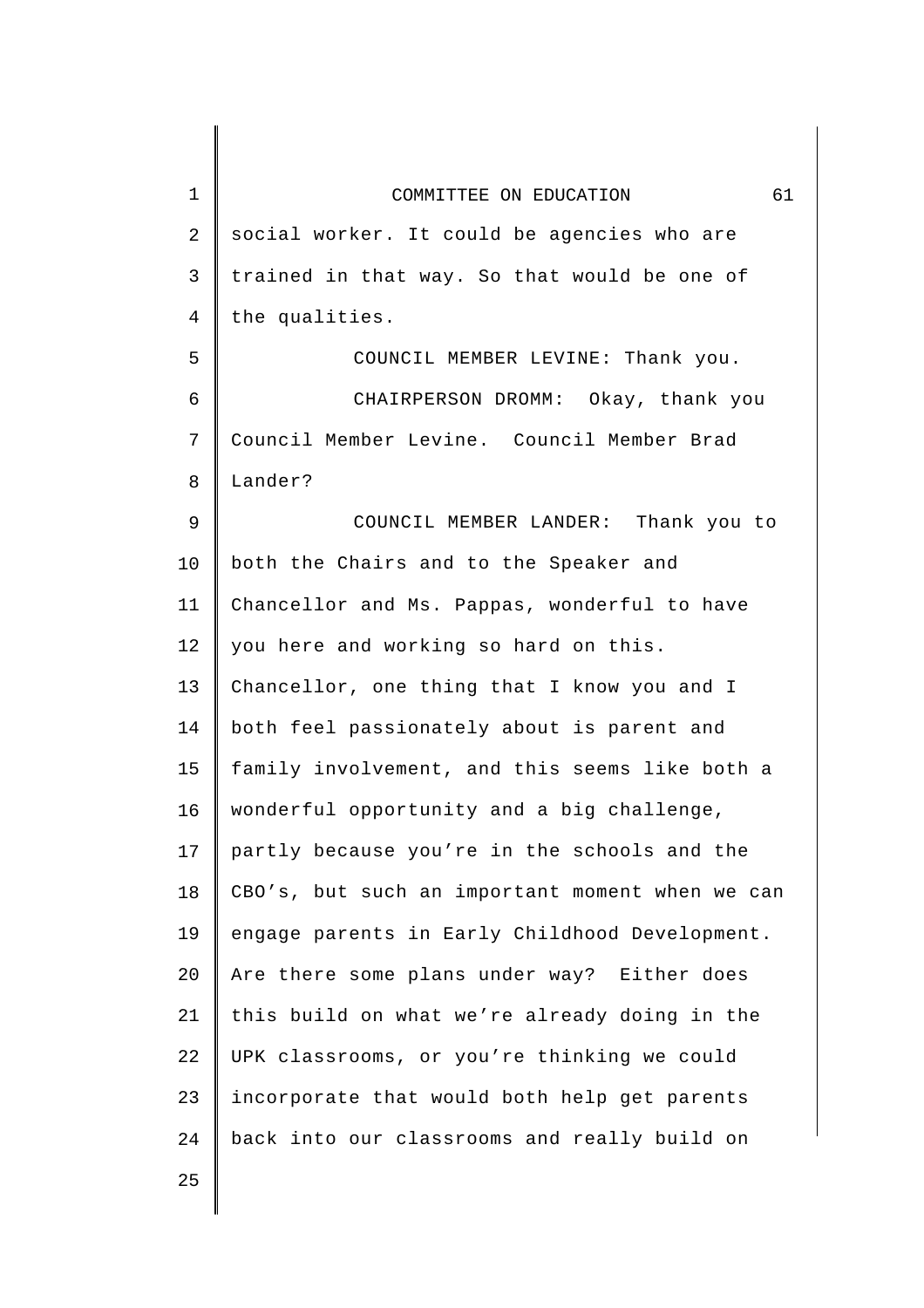2 3 how families can be involved in their kid's development.

4 5 6 7 8 9 10 11 12 13 14 15 16 17 18 19 20 21 22 23 24 25 CHANCELLOR FARINA: I think pre-k in particular is a place where children feel most comfortable in coming into classrooms, because I think a lot of the activities, I mean, to the old days if you want to call them that, there were cooking activities. There were sewing activities. There were all kinds of stuff around play that parents were invited to come in and partake with their children. To the degree that in certain neighborhoods, we--it's less threatening to a parent to come into a pre-k classroom because there are no established skills that you need have to play in the sandbox, except be willing to get dirty or messy. So I do think that that is a perfect place to begin the engagement. And also, I think it's incumbent upon principals that once they get them in the door in UPK to figure out a way to keep them vested in that school for the rest of the time. So I think the home/school connection that starts in UPK is really, really crucial.

1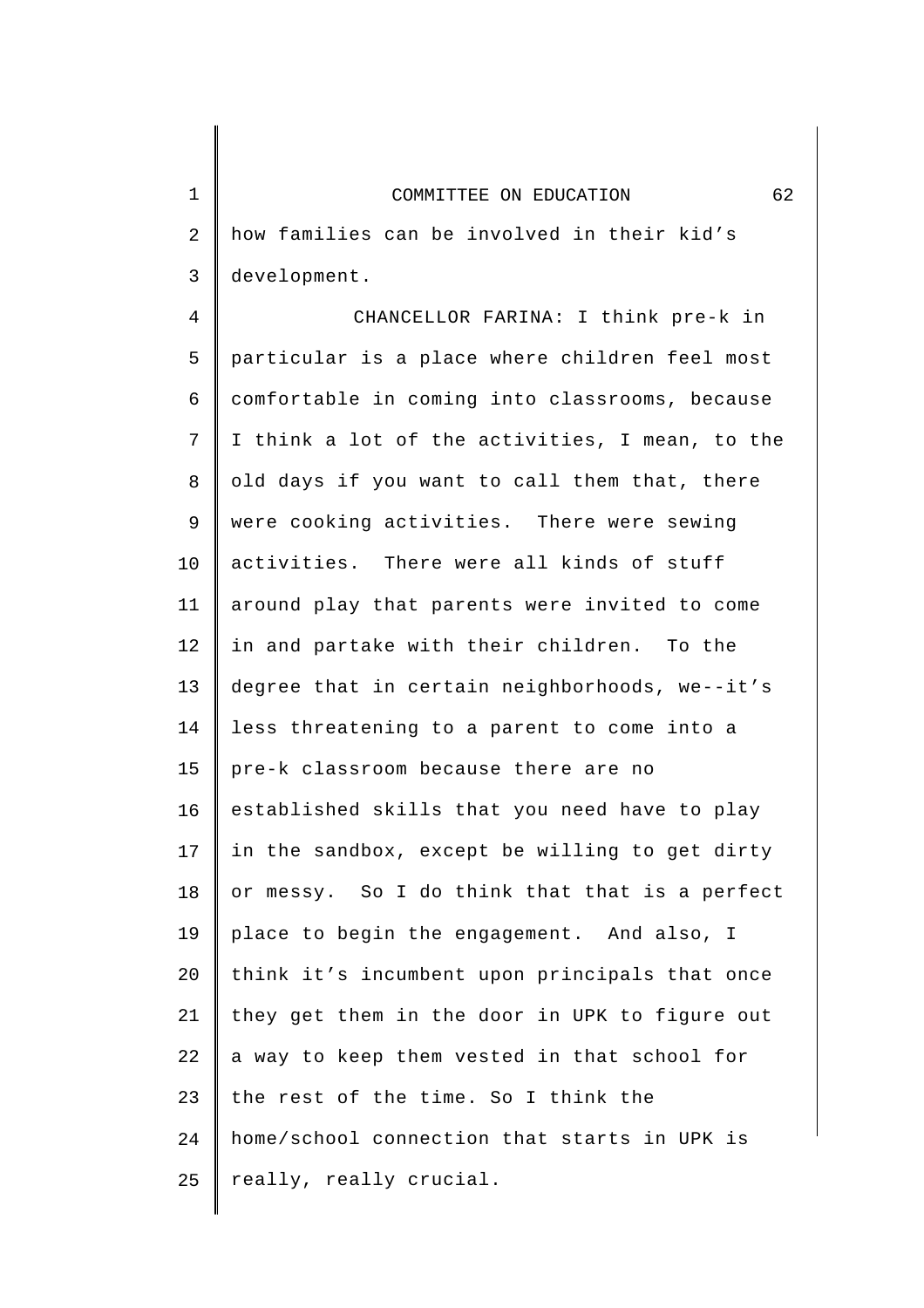| $\mathbf 1$    | 63<br>COMMITTEE ON EDUCATION                    |
|----------------|-------------------------------------------------|
| $\overline{2}$ | COUNCIL MEMBER LANDER: It's great to            |
| 3              | hear you say that, and I think the              |
| 4              | opportunities both to help educators think      |
| 5              | strongly about parent involvement and parents   |
| 6              | to think about school involvement and really    |
| 7              | have that be regardless of race, income,        |
| 8              | neighborhood; a great opportunity, so I'm glad  |
| 9              | to hear that you're thinking about it. I want   |
| 10             | to push a little further on sort of the         |
| 11             | connections between crowding class size and     |
| 12             | funding. You spoke to the need to make sure     |
| 13             | that the City not only gets this dedicated high |
| 14             | income earner tax, which is so essential, but   |
| 15             | to keep pushing forward on the CFE money and    |
| 16             | your thoughtfulness about the challenging       |
| 17             | issues of finding seats in already over-crowded |
| 18             | districts, and I just want to make sure that    |
| 19             | we're doing this with an eye to class size,     |
| 20             | because in so many districts, cuts to the       |
| 21             | classrooms, cuts in funding and crowing mean    |
| 22             | that a percentage of our elementary school kids |
| 23             | in classes of 30 or more has gone through the   |
| 24             | roof. That's part of why we must have the tax,  |
| 25             | because we can't sacrifice our second, third,   |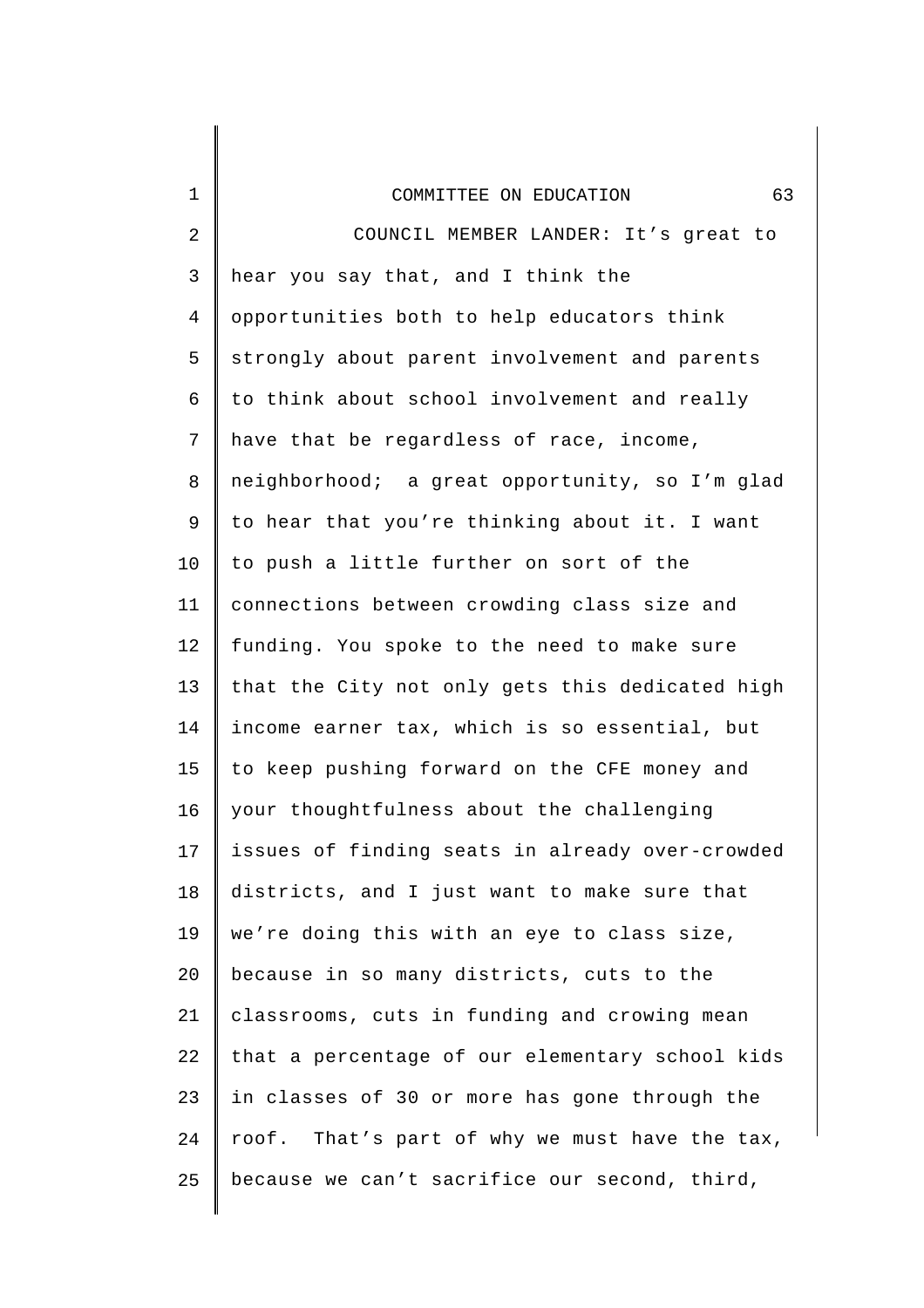1

2 3 4 5 6 7 8 9 10 11 12 13 14 15 16 17 18 19 20 21 22 23 24 25 fourth graders to too large class size in exchange for UPK, but it's also going to take smart planning on your part to be attentive to class size even as we're driving big growth in UPK. CHANCELLOR FARINA: Well, I think class size is certainly something I've been struggling with in terms of how does it all fit into this, and certainly some of the conversations will have with Rubel, I think, on Friday, but the other way to look at class size, is not so many--how many kids sit in a room, but how--how much support does the teacher in that room get. So I know as a principal of a school that was almost always over-crowded and didn't have room for pre-k, the one thing I was able to do and we assume we can still do is I got part-time people in every single grade in the building. So that every teacher got at least an hour and a half of a second body in their classroom who was specially trained in AIS services. And that actually really helped. Overall, it was almost better, because it's the quality of the teacher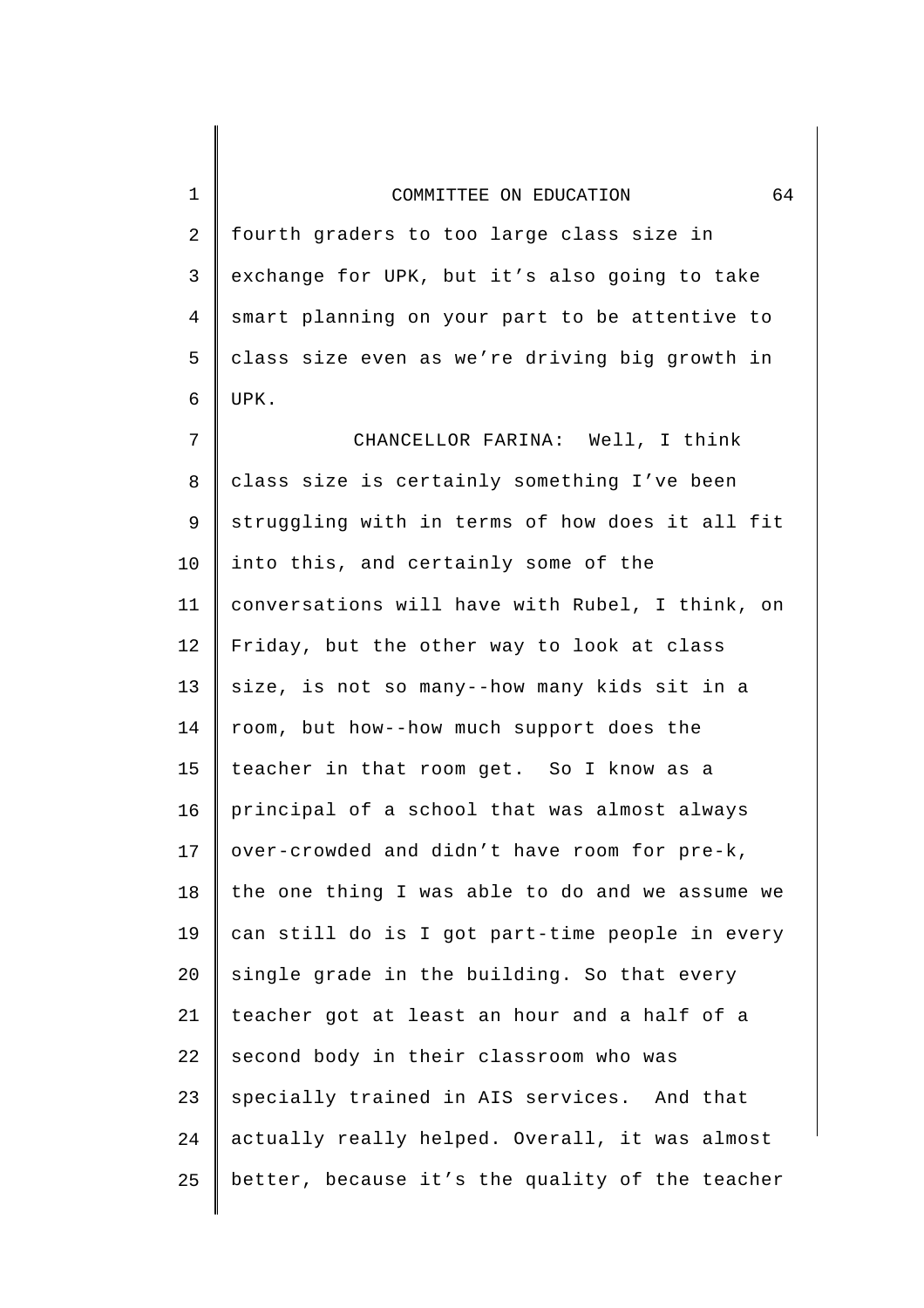| $\mathbf 1$ | 65<br>COMMITTEE ON EDUCATION                    |
|-------------|-------------------------------------------------|
| 2           | in the room, not necessarily how many kids sit  |
| 3           | in the chairs, although, at some point there's  |
| 4           | a tipping point. But I do think that getting    |
| 5           | teachers who are specifically trained for       |
| 6           | struggling readers in particular and being able |
| 7           | to be the second pair of hands in a room on a   |
| 8           | rotating basis for grades first through fifth   |
| 9           | grade. So, I do think that's one of things      |
| 10          | we're putting on the table, and I'm going to be |
| 11          | focusing particularly that the money does come  |
| 12          | through on first grade.                         |
| 13          | COUNCIL MEMBER LANDER: Not if, when,            |
| 14          | $and --$                                        |
| 15          | CHANCELLOR FARINA: [interposing]                |
| 16          | When.                                           |
| 17          | COUNCIL MEMBER LANDER: it is why we             |
| 18          | are fighting so hard, absolutely.               |
| 19          | CHANCELLOR FARINA: We need the money            |
| 20          | to do something in first grade.                 |
| 21          | COUNCIL MEMBER LANDER: Absolutely.              |
| 22          | Thank you very much.                            |
| 23          | CHAIRPERSON DROMM: Thank you,                   |
| 24          | Council Member Lander. Next up we're going to   |
| 25          |                                                 |
|             |                                                 |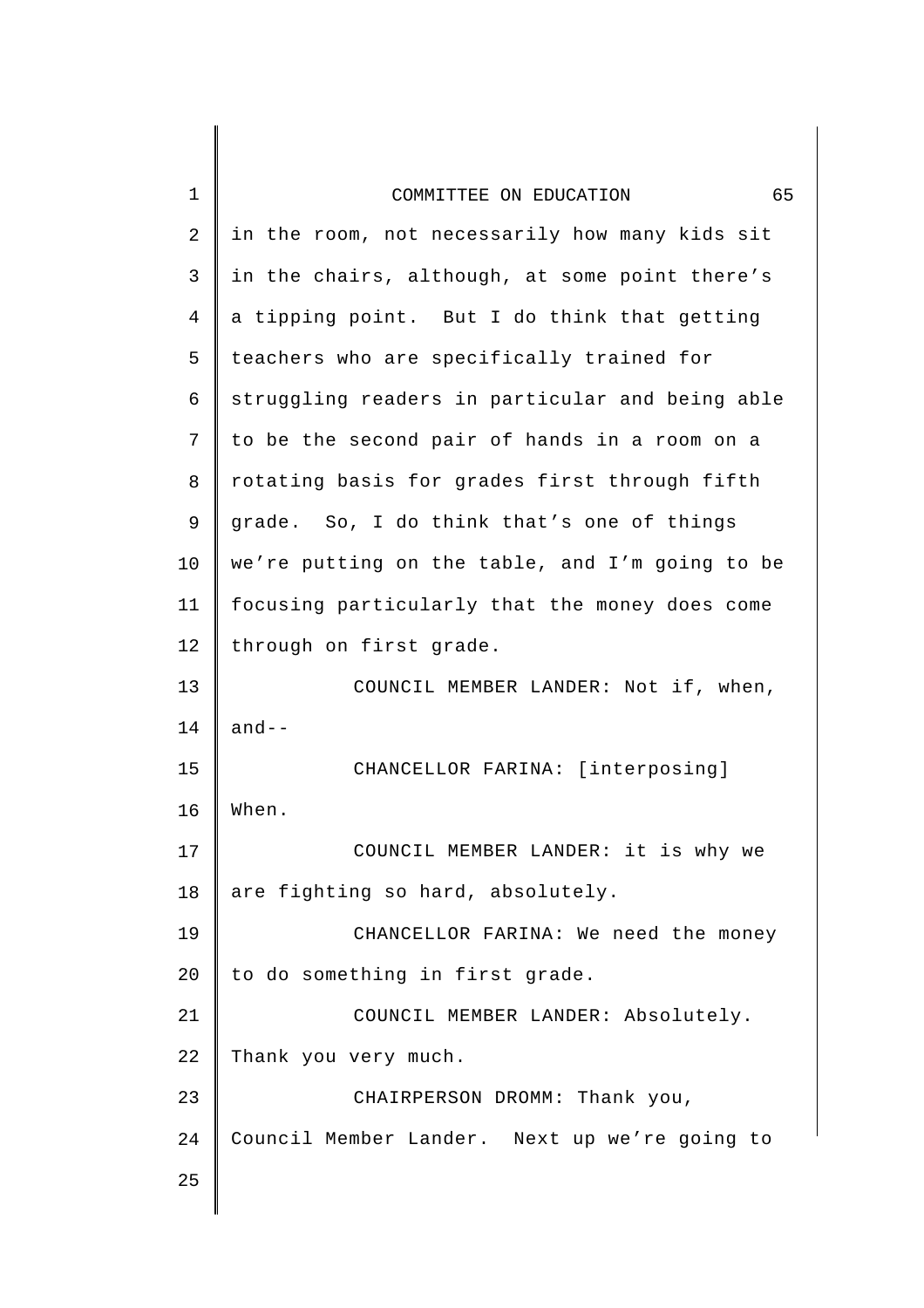1 2 3 4 5 6 7 8 9 10 11 12 13 14 15 16 17 18 19 20 21 22 23 24 25 COMMITTEE ON EDUCATION 66 have Council Member Jumaane Williams followed by Council Member Margaret Chin. COUNCIL MEMBER WILLIAMS: Thank you to both Chairs and to the Speaker. Welcome and congratulations to the Chancellor and the new Deputy Mayor, Richard Buery. I also wanted to give a shout out. I think I saw Felipe Luciano somewhere in the crowd. I wanted to give him a shout out. He's done such work, someone I admired since I was young. Thank you. Obviously, the previous relationship, I didn't know if I should come in singing Kumbaya or something with the new administration, but I'll get right into the questions. Thank you for coming here at all, and some of these may have been asked, so if they have, you can just tell me and I'll ask my colleagues. But what is the administration's stance on including charter schools in the pre-k expansion? CHANCELLOR FARINA: It's a work in progress. COUNCIL MEMBER WILLIAMS: Will beacon schools be utilized for after school programs. I think Mayor Dinkins did a couple of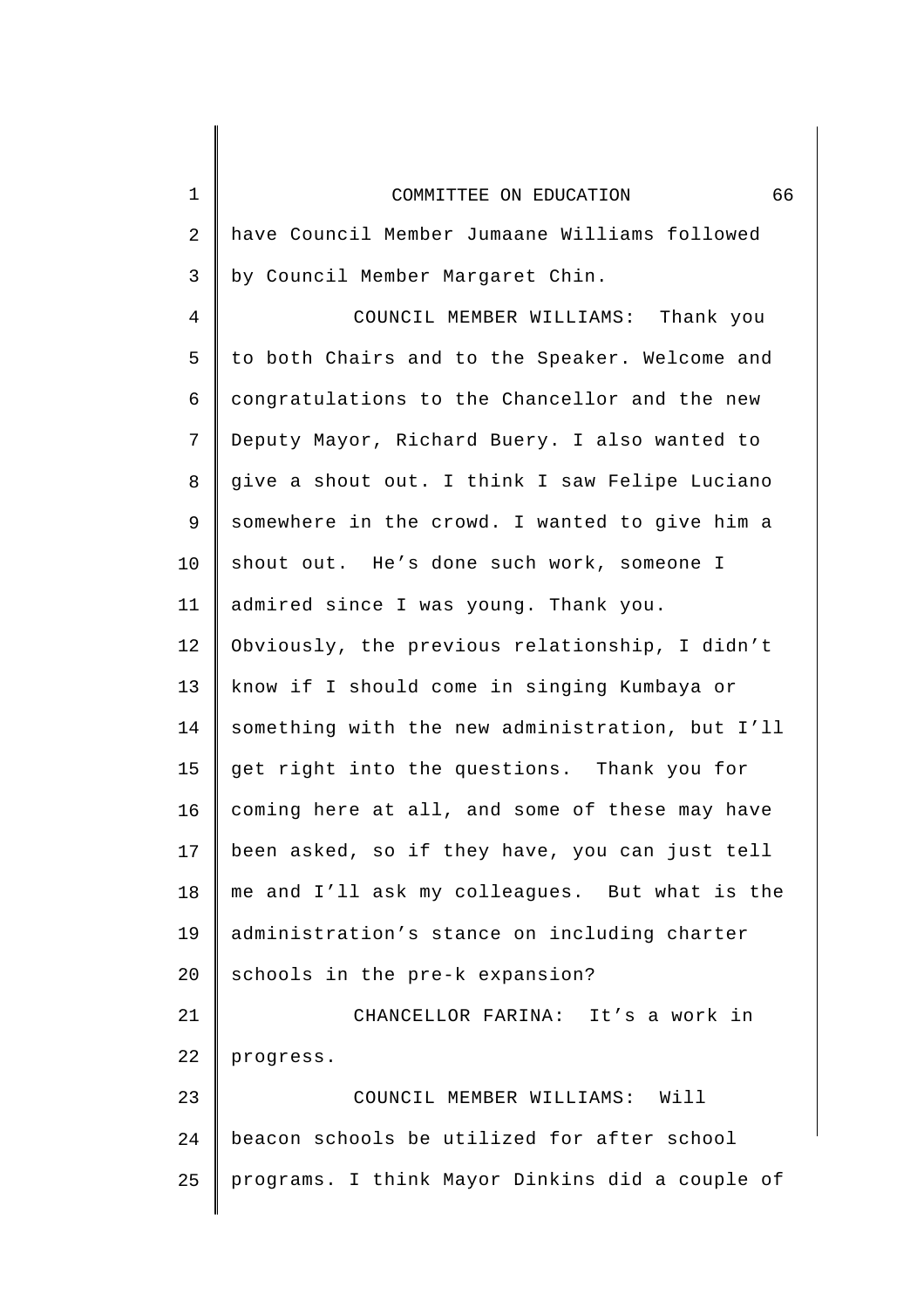| $1\,$          | 67<br>COMMITTEE ON EDUCATION                    |
|----------------|-------------------------------------------------|
| $\overline{2}$ | things great that our Mayor Giuliani took       |
| 3              | credit for. First, was the opening of the       |
| 4              | beacon schools and increasing the number of     |
| 5              | troops of officers on the ground in the beacon  |
| 6              | schools have gone down since then. So is that   |
| 7              | something that will be reutilized?              |
| 8              | CHANCELLOR FARINA: We're not taking             |
| 9              | anything away. We're adding things on. So in    |
| 10             | places where there are already existing         |
| 11             | programs and they're working well, there's no   |
| 12             | reason to take that away. So, making them       |
| 13             | stronger, maybe a little bit more robust is the |
| 14             | only part of our plans, but we're not taking    |
| 15             | anything away.                                  |
| 16             | COUNCIL MEMBER WILLIAMS: Alright.               |
| 17             | My first job out of school was running a beacon |
| 18             | program that's no longer there, but schools are |
| 19             | just a great place for, particularly for        |
| 20             | communities that don't have community centers.  |
| 21             | Hopefully we'll look into that. In terms of     |
| 22             | college readiness, it's about 90 percent for    |
| 23             | black students, 20 percent for Hispanic         |
| 24             | students are deemed college ready, and 53       |
| 25             | percent for white and 62.4 for Asian students.  |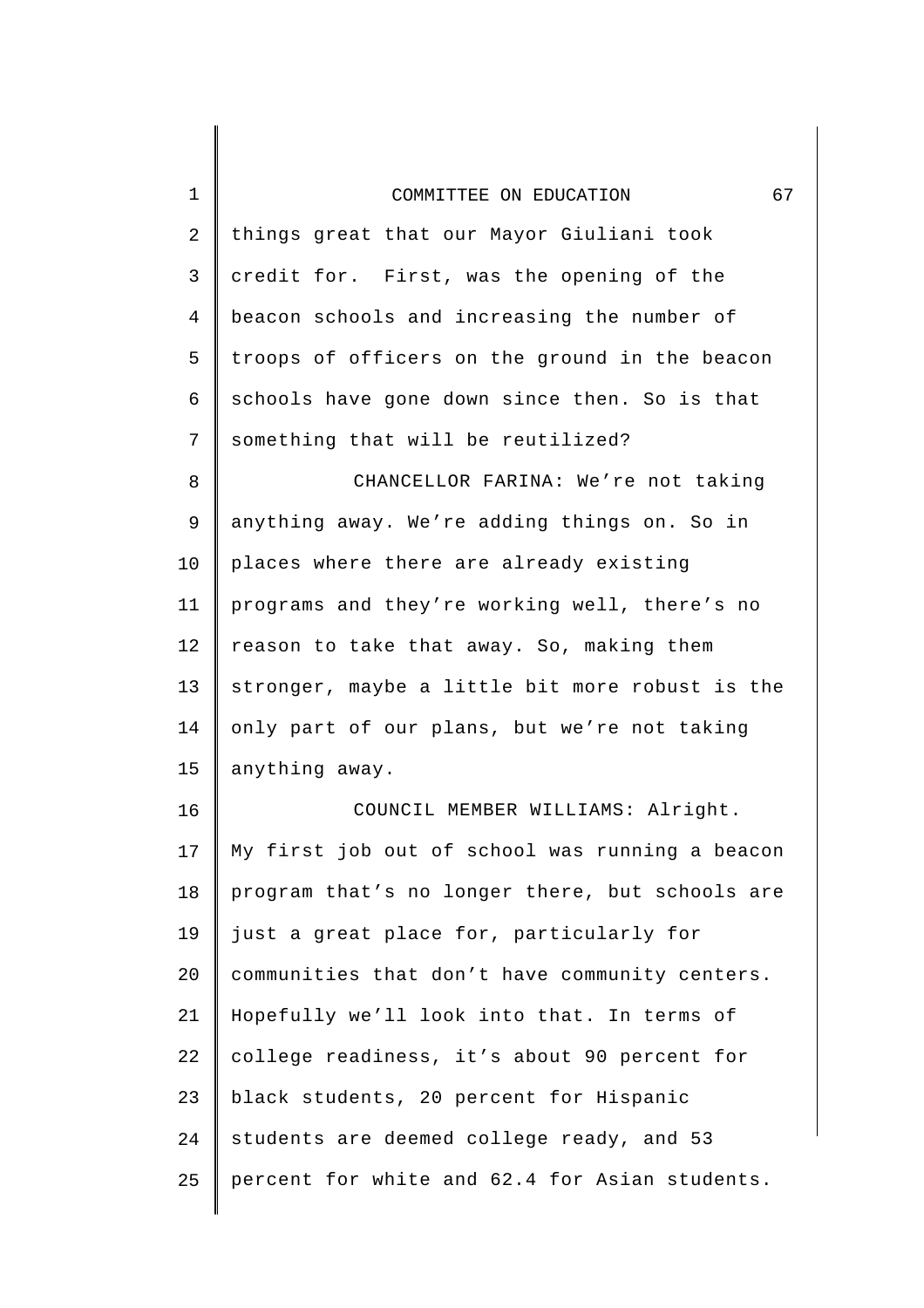| $\mathbf 1$    | 68<br>COMMITTEE ON EDUCATION                               |
|----------------|------------------------------------------------------------|
| $\overline{2}$ | Do you think the UPK plan will have an                     |
| $\mathsf 3$    | achievement gap effect?                                    |
| $\overline{4}$ | CHANCELLOR FARINA: Absolutely. The                         |
| 5              | problem is that nobody's ready to wait over                |
| 6              | time. Everybody wants to see results tomorrow,             |
| 7              | and the reality is that the UPK programs, my               |
| 8              | feeling is they're going to show the first                 |
| $\mathsf 9$    | results by third grade. Not everybody is                   |
| 10             | patient to do that, but the reality is that                |
| 11             | good results take time. My feeling is that the             |
| 12             | reason I think we need to do both, UPK and                 |
| 13             | middle school, is that a middle school is not              |
| 14             | only working on middle school. My major focus              |
| 15             | in seventh grade. We know that if seventh                  |
| 16             | graders focused on very strongly, that those               |
| 17             | kids are going to be successful by ninth grade.            |
| 18             | Working on high school graduation rate in 10 <sup>th</sup> |
| 19             | grade is way too late. So to me, it's about how            |
| 20             | we build incrementally, the progress that needs            |
| 21             | to take place to make sure they can. And also,             |
| 22             | it's not about getting kids to college. If you             |
| 23             | look at the new statistics, it's keeping them              |
| 24             | there. Many of our kids get into their                     |
| 25             | freshman year of college and drop out at the               |
|                |                                                            |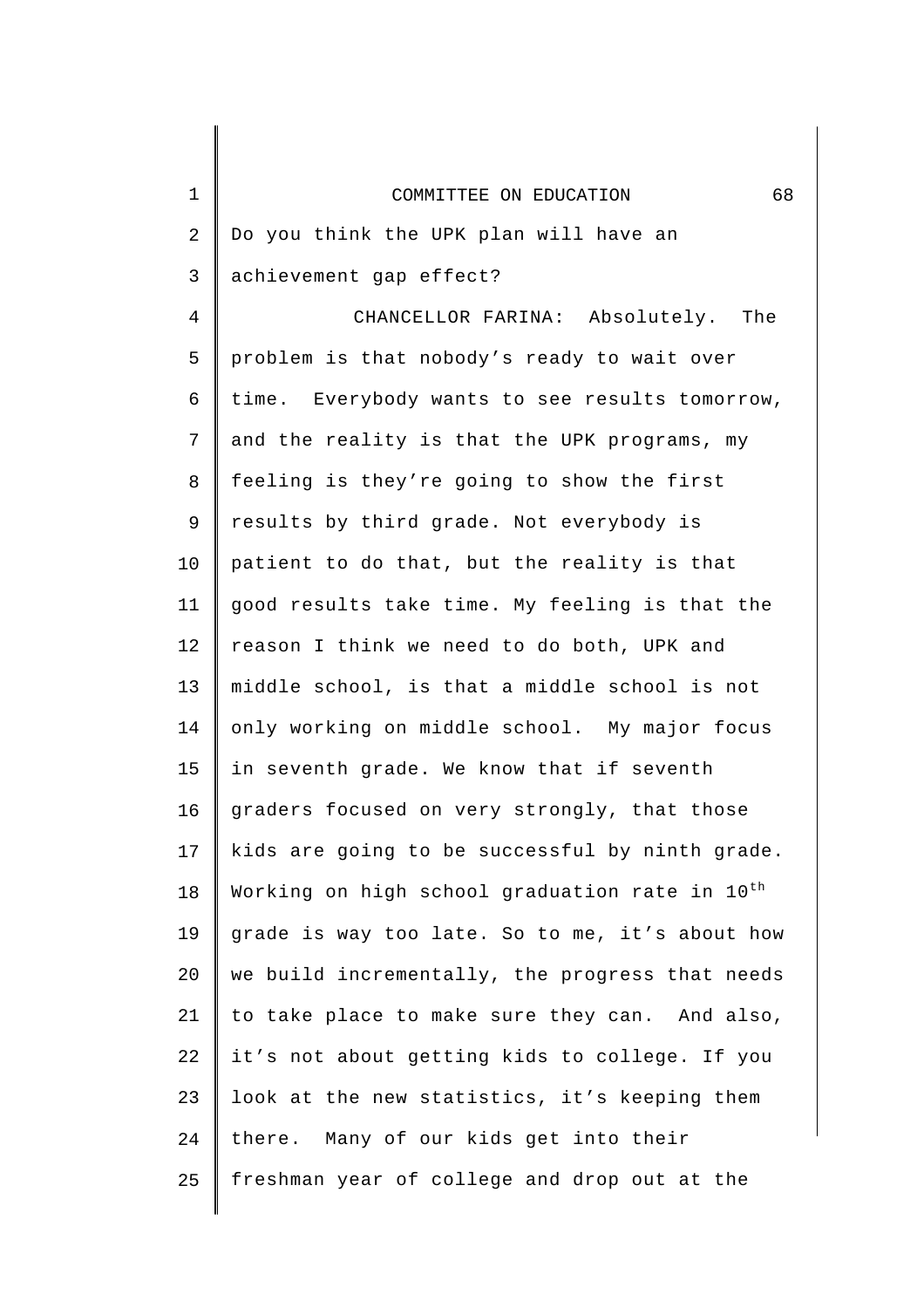| $\mathbf 1$    | 69<br>COMMITTEE ON EDUCATION                    |
|----------------|-------------------------------------------------|
| $\sqrt{2}$     | end of the first year. So it's how are we not   |
| 3              | only college ready, but how are you career      |
| $\overline{4}$ | ready so you have the stamina and the           |
| 5              | sustainability to continue going through there. |
| 6              | COUNCIL MEMBER WILLIAMS: Thank you.             |
| $\overline{7}$ | My last question and a comment, as I'm running  |
| 8              | down the clock. I've read a lot of reports in   |
| $\mathsf 9$    | places where they state they actually can look  |
| 10             | at the third grade reading scores and see how   |
| 11             | many prison cells they're going to build. How   |
| 12             | accurate is that and how does the DOE take that |
| 13             | into account with the things that they're doing |
| 14             | and the last comment, I asked the last          |
| 15             | administration for a break down demographically |
| 16             | of Carter cases, the demographics of people who |
| 17             | have those Carter cases. They told me back      |
| 18             | then that they could not do it because of--     |
| 19             | because it was giving too much information. I   |
| 20             | forgot the word. So, I believe that that was    |
| 21             | not quite accurate, so I'm making this request  |
| 22             | again. I'd love to see a demographic break down |
| 23             | of the Carter request.                          |
| 24             | CHANCELLOR FARINA: Okay, first off,             |

let me ask one--the grade at which we look at

25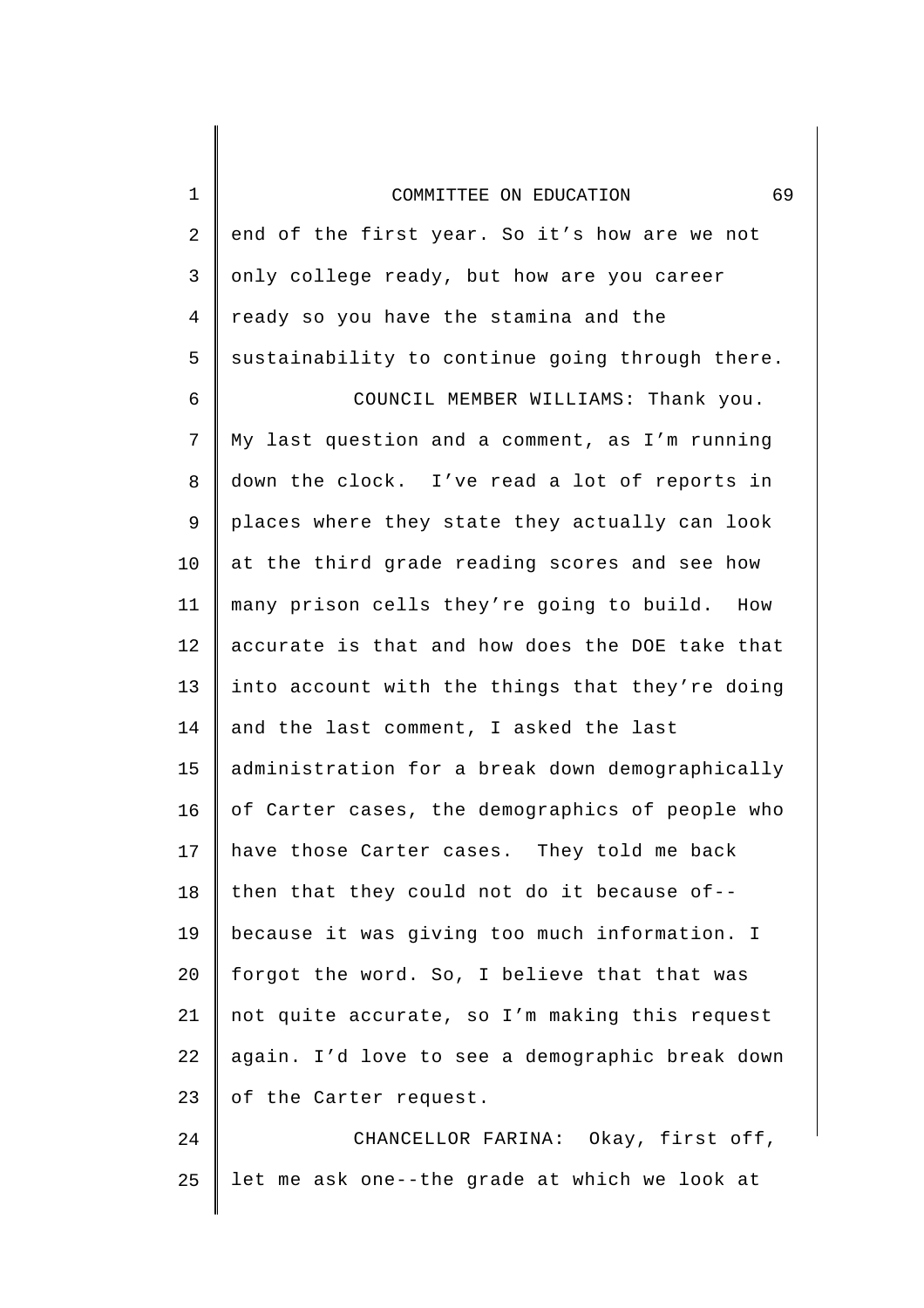| $\mathbf{1}$   | 70<br>COMMITTEE ON EDUCATION                   |
|----------------|------------------------------------------------|
| $\overline{2}$ | incarceration in the future is third grade.    |
| 3              | Third grade reading scores nationally are the  |
| $\overline{4}$ | grade by which jails are chosen to be built.   |
| 5              | The Carter cases I'm happy to discuss, but I   |
| 6              | don't know how that fits into anything else    |
| 7              | we're talking about.                           |
| 8              | COUNCIL MEMBER WILLIAMS: No, it                |
| 9              | doesn't. That's just a--that was just my--     |
| 10             | CHANCELLOR FARINA: [interposing]               |
| 11             | Oh, it's your--                                |
| 12             | COUNCIL MEMBER WILLIAMS:                       |
| 13             | [interposing] My time was running out.         |
| 14             | CHANCELLOR FARINA: Okay.                       |
| 15             | COUNCIL MEMBER WILLIAMS: Just a                |
| 16             | question I wanted to ask.                      |
| 17             | CHANCELLOR FARINA: Alright, got it.            |
| 18             | COUNCIL MEMBER WILLIAMS: I'm so--              |
| 19             | CHANCELLOR FARINA: [interposing] I             |
| 20             | don't know. I don't have that figure.          |
| 21             | COUNCIL MEMBER WILLIAMS: Okay. But             |
| 22             | so we do look at those third grade--           |
| 23             | CHANCELLOR FARINA: [interposing]               |
| 24             | Third grade scores is what is known nationally |
| 25             | as the kind of building that will take place.  |
|                |                                                |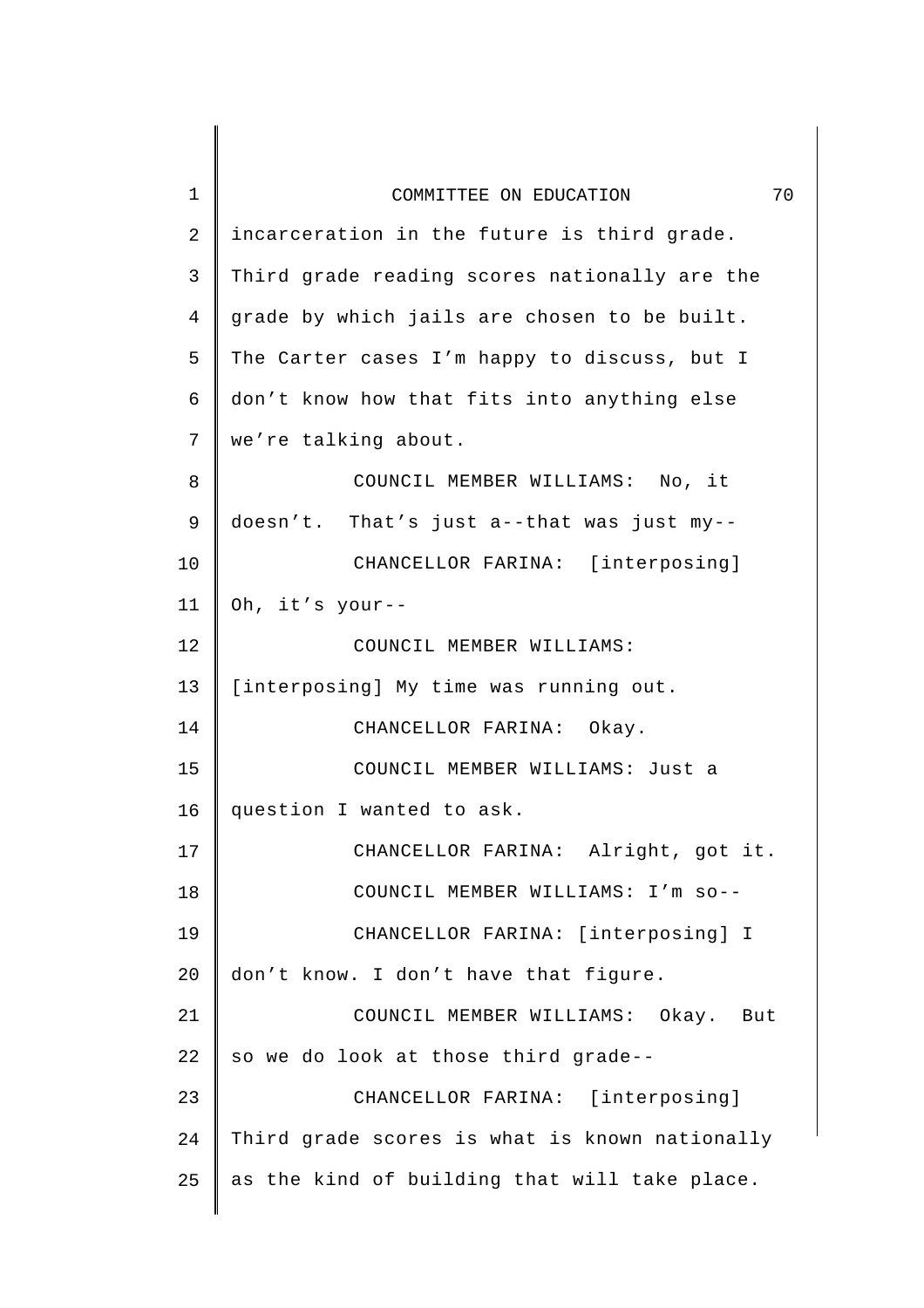| 1              | 71<br>COMMITTEE ON EDUCATION                     |
|----------------|--------------------------------------------------|
| $\overline{2}$ | COUNCIL MEMBER WILLIAMS: I'm                     |
| 3              | finished, but thank you. I'm looking forward to  |
| 4              | continuing to push the UPK in New York City      |
| 5              | taxing ourselves.                                |
| 6              | CHAIRPERSON DROMM: Thank you.                    |
| 7              | Council Member Chin followed by Council Member   |
| 8              | Kallos.                                          |
| 9              | COUNCIL MEMBER CHIN: Thank you to                |
| 10             | both Chairs and the Speaker, and welcome         |
| 11             | Chancellor. It's really great to have and        |
| 12             | educator at the helm, and as a former teacher    |
| 13             | and a after school teacher, I think this is so   |
| 14             | wonderful that the Mayor is targeting after      |
| 15             | school program for middle school students.<br>In |
| 16             | your testimony you talk about starting with      |
| 17             | just targeting neighborhood and then expanding   |
| 18             | later. I'm concerned about how do you target     |
| 19             | neighborhood and the criteria that you use,      |
| 20             | because in the last Administration when they     |
| 21             | target neighborhood they left out a lot of low   |
| 22             | income communities, immigrant community because  |
| 23             | they were only looking at zip codes, and there   |
| 24             | are pocket of poverties in different zip codes,  |
| 25             |                                                  |
|                |                                                  |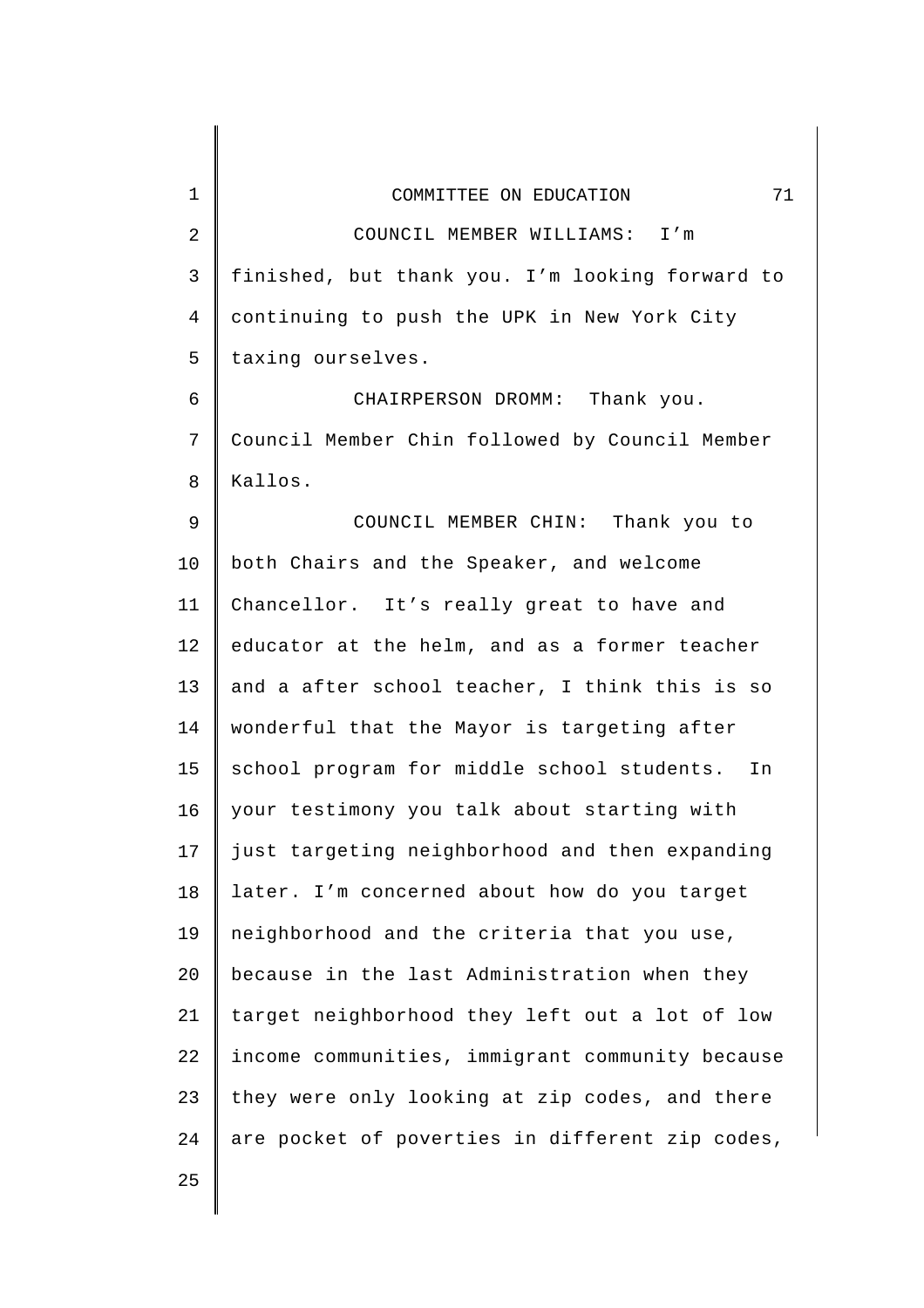| $\mathbf 1$    | 72<br>COMMITTEE ON EDUCATION                    |
|----------------|-------------------------------------------------|
| $\overline{2}$ | so maybe you could talk about to make sure that |
| 3              | it would be, you know, fairly equal.            |
| $\overline{4}$ | CHANCELLOR FARINA: Our idea of                  |
| 5              | after school is city-wide. It's--what I'm just  |
| 6              | thinking that if at some point there's limited  |
| 7              | money, particularly for summer program, there   |
| 8              | are some places we expect to have priorities    |
| $\mathsf 9$    | over others. But in terms of after school,      |
| 10             | because we don't have to worry about space.     |
| 11             | After--every middle school has space for after  |
| 12             | school. So to the degree that we can start      |
| 13             | putting together programs and principals can    |
| 14             | choose around the programs that we offer, and   |
| 15             | I'm sure--Richard, you going to talk about that |
| 16             | too later? That you will be able to get a lot   |
| 17             | more information. This is all--most middle      |
| 18             | schools have some form of after school. What we |
| 19             | want to make sure is that the after school is   |
| 20             | the same way we're talking about UPK are        |
| 21             | universally of high quality. One of the things  |
| 22             | you'll hear principals say, "I'd rather have no |
| 23             | program than have bad program." So to the       |
| 24             | degree that we can develop five models or so of |
| 25             | these are the things that we have to offer, and |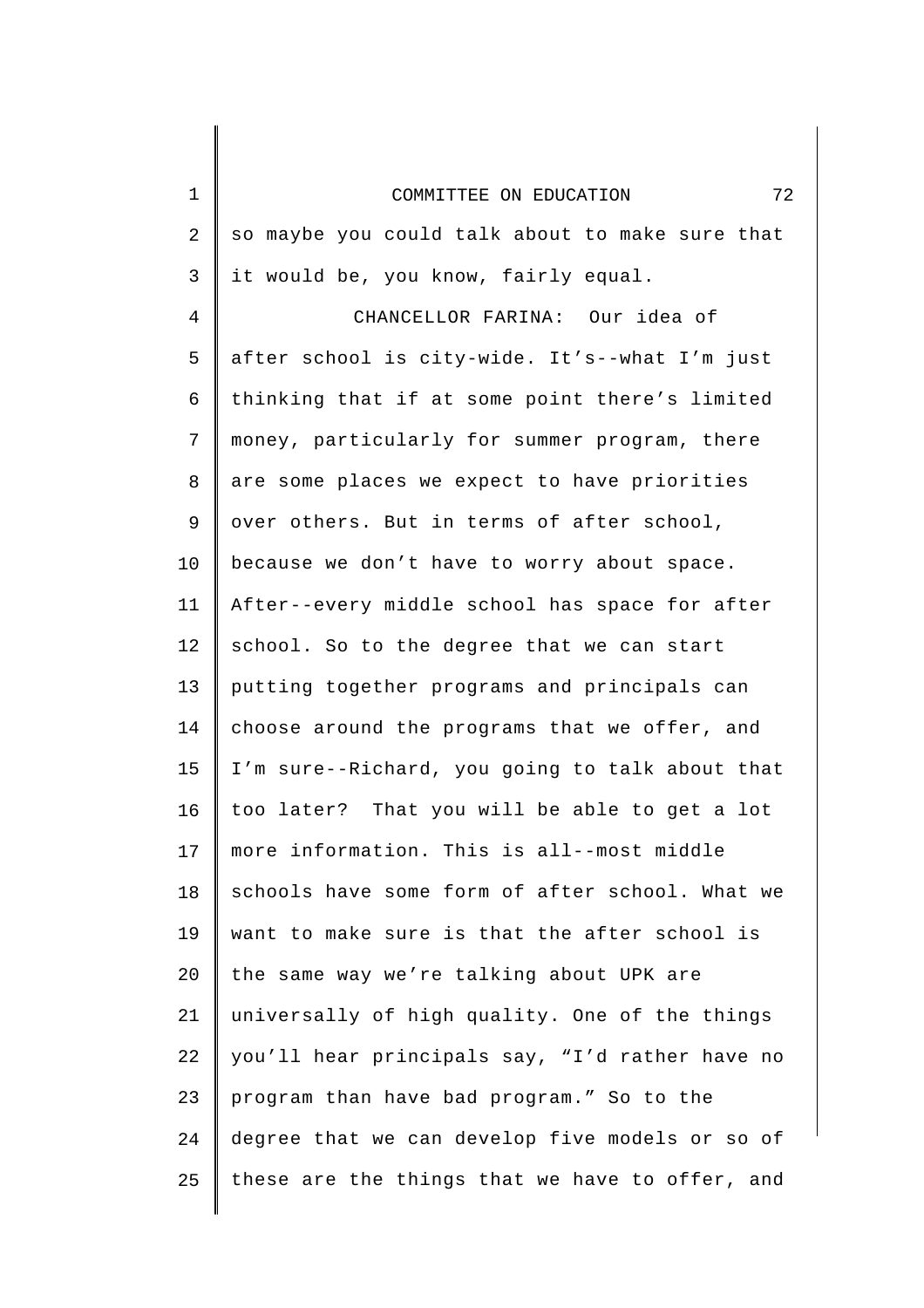| COMMITTEE ON EDUCATION |  |  |  |
|------------------------|--|--|--|
|------------------------|--|--|--|

| $\mathbf 1$  | 73<br>COMMITTEE ON EDUCATION                    |
|--------------|-------------------------------------------------|
| 2            | these are the things, the standards that we     |
| $\mathsf{3}$ | think they all have. That's the kind of thing,  |
| 4            | but I certainly expect it to be city-wide.      |
| 5            | We're not looking at zip codes that's for sure. |
| б            | COUNCIL MEMBER CHIN: Great. That's              |
| 7            | really great. And my second question is on, in  |
| 8            | terms of over-crowding, because parts of my     |
| 9            | district, we don't have enough seats even for   |
| 10           | kindergartens, and two schools so far have told |
| 11           | us that they might just eliminate pre-k, while  |
| 12           | we're fighting to put pre-k in, they're taking  |
| 13           | away pre-k because they don't have enough room  |
| 14           | for kindergarten. So if you're rolling out this |
| 15           | program in two year, how can we work together   |
| 16           | to make sure that there are pre-k in every      |
| 17           | single schools, you know, in our districts?     |
| 18           | CHANCELLOR FARINA: Again, we have               |
| 19           | to look at the CBO's. We're looking at all      |
| 20           | kinds of other spaces that are available,       |
| 21           | reconstructing some spaces that may be in       |
| 22           | neighborhoods that haven't been thought of in   |
| 23           | the past. Everything's on the table, but        |
| 24           | certainly we're going to look at this as city-  |
|              |                                                 |

25 wide initiative, and to the degree that some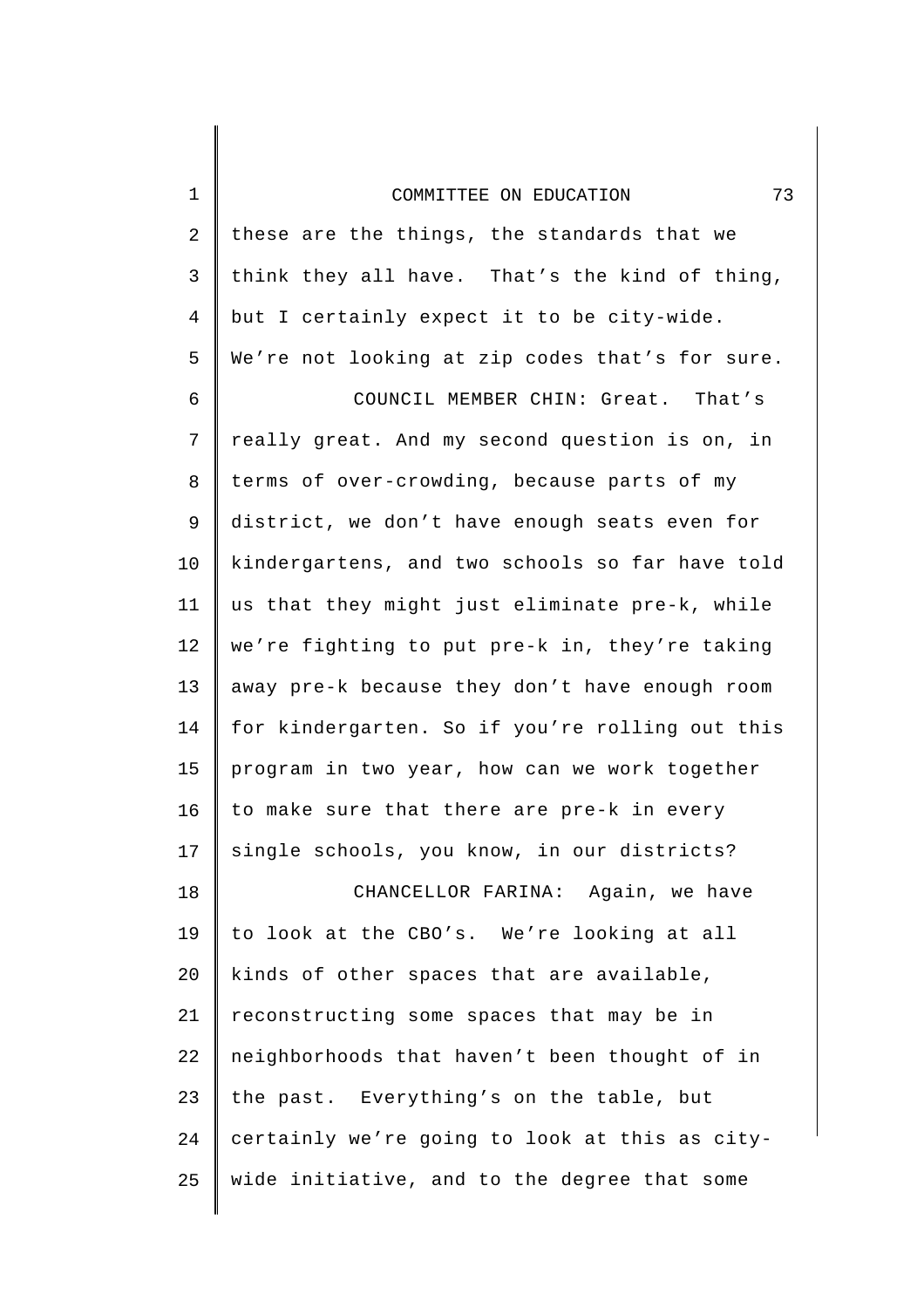| $\overline{2}$ | schools say they have no space, going back to   |
|----------------|-------------------------------------------------|
| $\mathsf{3}$   | those schools and helping to solve problems.    |
| $\overline{4}$ | Interestingly enough, some schools may have     |
| 5              | space that they don't deem as space for any     |
| 6              | number of reasons. So helping people think      |
| 7              | through some of these issues, but I expect that |
| 8              | we really will be able to over two years be     |
| 9              | able to put every child who wants to be in a    |
| 10             | UPK class in a UPK Class.                       |
| 11             | COUNCIL MEMBER CHIN: Great. I look              |
| 12             | forward to working with you on this. Thank you, |
| 13             | Chair.                                          |
| 14             | CHAIRPERSON DROMM: Okay. Thank                  |
| 15             | you. Council Member Kallos followed by Council  |
| 16             | Member King.                                    |
| 17             | COUNCIL MEMBER KALLOS: Thank you,               |
| 18             | Chairs Dromm and Cumbo, and especially my       |
| 19             | Chair, the Women's Issues Committee Chair       |
| 20             | Cumbo, because without her all the members of   |
| 21             | the Women's Issues Committee would not be here. |
| 22             | I also want to make sure I acknowledge a        |
| 23             | special person in the audience, Raglan George,  |
| 24             | the Executive Director of DC1707. He's been     |
| 25             | doing the one man march during the previous     |
|                |                                                 |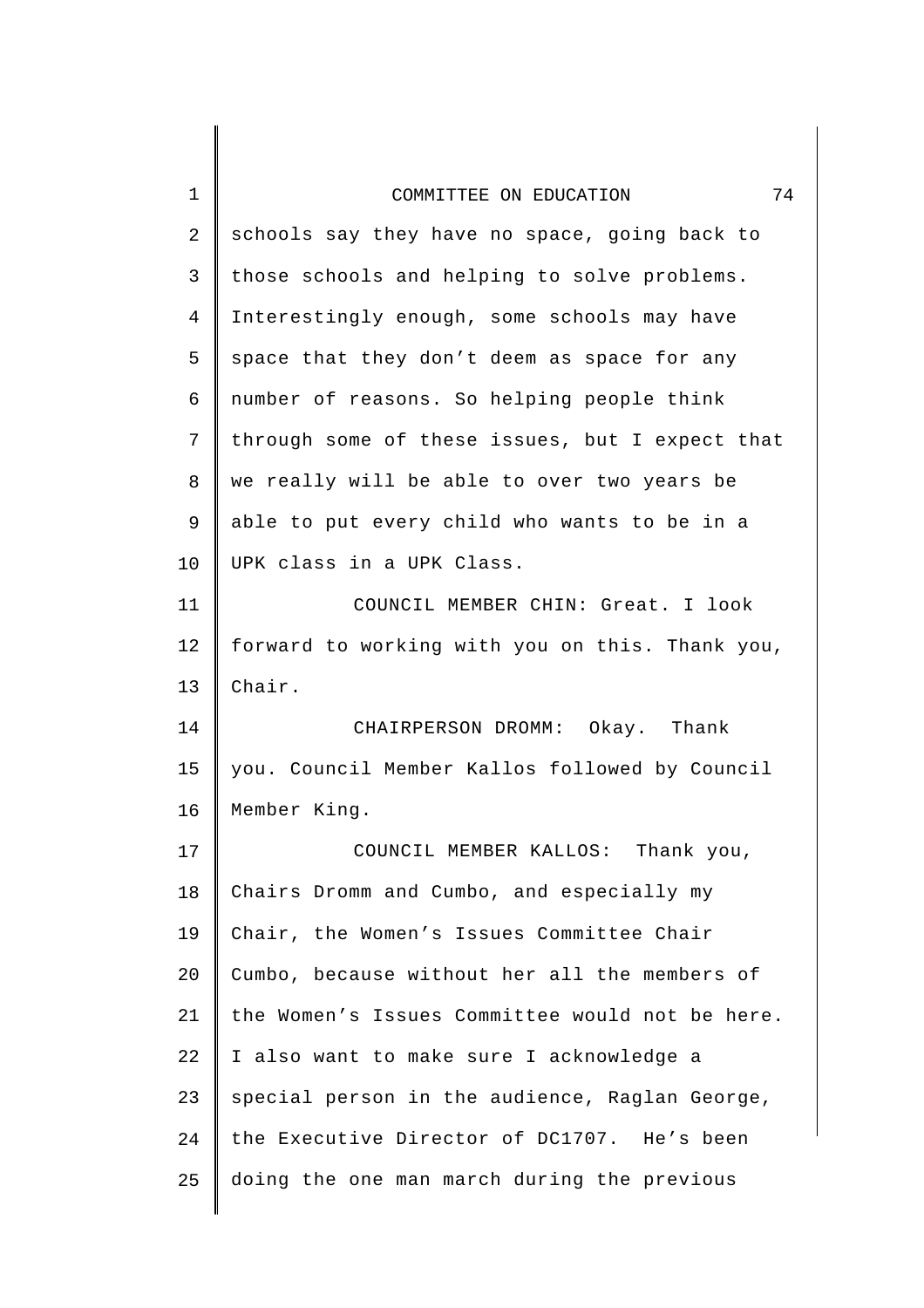1

22

2 3 4 5 6 7 8 9 10 11 12 13 14 15 16 17 18 19 20 21 administration making sure that this issue remained in the forefront, and he brought me to this issue early on, and I just wanted to thank him and his brothers and sisters at DC1707 for all of your amazing hard work. I want to thank the Chancellor and the Deputy Mayor for coming before us. I know this is new and we appreciate it. I'm a public school graduate. I spent a lot of time in after schools every day if possible, and that's what kept me out of enough trouble to get to sit here. So I think it's really, really important, and as a member of the Women's Issues Committee and as a child of a single parent, a single mother, how many single mothers can we expect to see rejoining the workforce in the same numbers as we see in cities that have been offering this program? CHANCELLOR FARINA: I can give you a number, but I will tell you that that is one of my hopes. As a superintendent and actually with

23 Council person at the time I was a

24 25 superintendent, one of the programs that we did put in place for after school was exclusively

the support of Letitia James, who was the City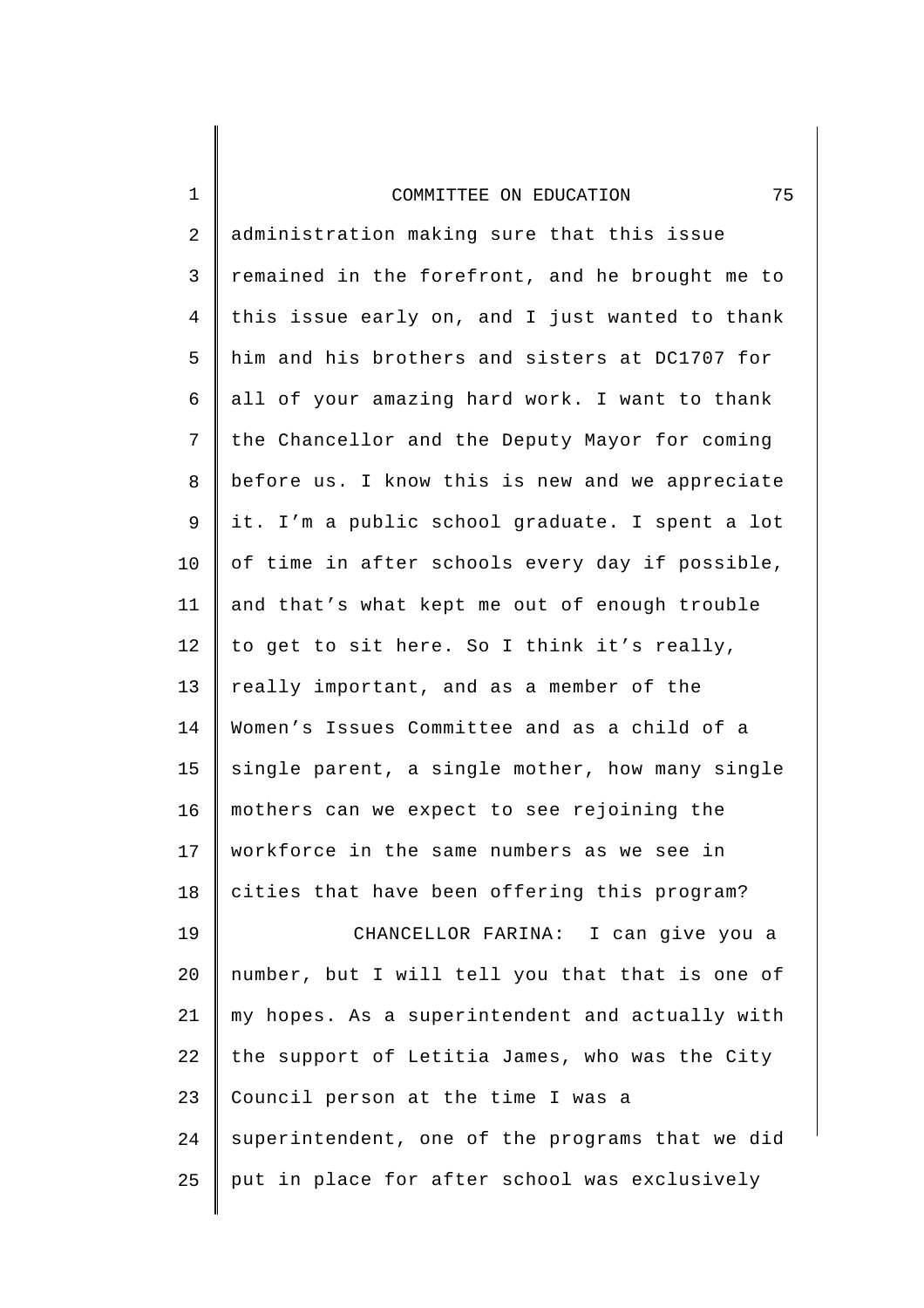1

25

Council Member King?

2 3 4 5 6 7 8 9 10 11 12 13 14 15 16 17 18 19 20 21 22 23 24 for single mothers. And also starting something such as movie night where parents could come and just talk to each other in one room and we'd babysit for the kids in another room. I think it is one of the issues, certainly that I hope the Women's Issue group takes on, that we need to be more supportive of different family styles, and to the degree that we can do that so that people also have a break. I always tell the story that as a grandmother, my daughter has herself, her husband, her babysitter, her grandfather, her grandmother all helping, but many of our single parents have no one. So the fact that they don't get a break or relief or talk to other adults, so how do we structure schools and other places for that to take place I think is very important, and certainly some of the issues that you guys should be talking about in your group. COUNCIL MEMBER KALLOS: I look forward to working with you. Thank you. COUNCIL MEMBER CUMBO: Thank you.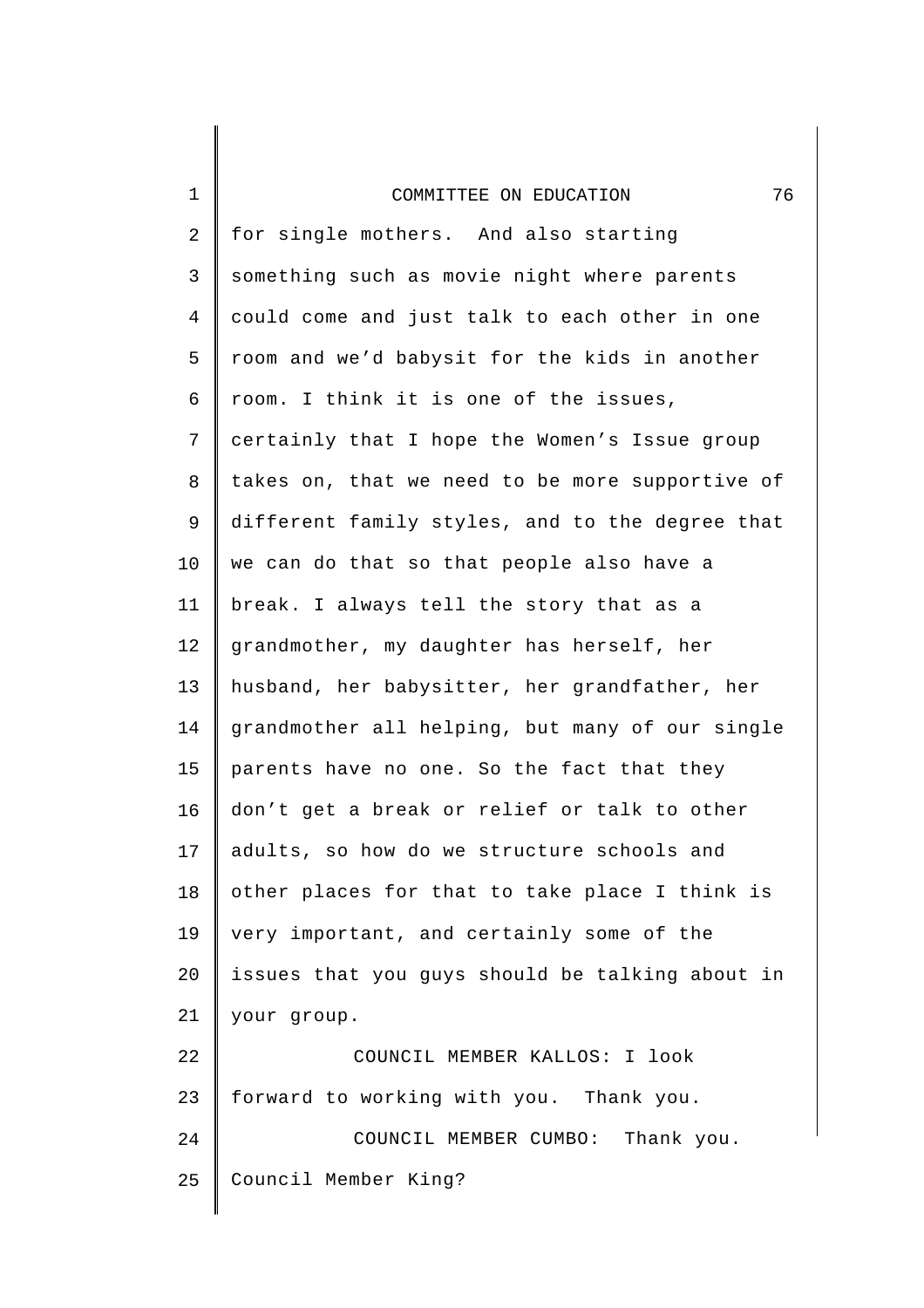| $\mathbf{1}$   | 77<br>COMMITTEE ON EDUCATION                    |
|----------------|-------------------------------------------------|
| 2              | COUNCIL MEMBER KING: Thank you,                 |
| $\mathsf{3}$   | Madam Chair and Mr. Chair. I know the Speaker   |
| $\overline{4}$ | left, but thank you. But Chancellor, it's an    |
| 5              | honor and a pleasure to meet you, and I thank   |
| 6              | you for your commitment to education and        |
| 7              | helping us have a paradigm shift of how         |
| 8              | education service is delivered to all our       |
| 9              | families in the City of New York. I also want   |
| 10             | to add that, you know, we are this push with    |
| 11             | everyone's having a conversation with how we    |
| 12             | establish Universal Pre-k for all four-year-    |
| 13             | olds and making sure that the future is         |
| 14             | protected, and the only way we do that is by    |
| 15             | putting money in the front end as opposed to    |
| 16             | putting money in the back end for people who    |
| 17             | had some miss steps. So I'm eager in us         |
| 18             | accomplishing this task and with the amount of  |
| 19             | democrats in Albany and the amount of democrats |
| 20             | as the Mayor and in the City of New York, if we |
| 21             | don't get it done, we have nobody to blame but  |
| 22             | ourselves. So I'm looking forward to us         |
| 23             | accomplishing this. Well I only really have     |
| 24             | one question for you. With UPK, CBO, DOE, is    |
| 25             | there a plan one day somehow to merge all this  |
|                |                                                 |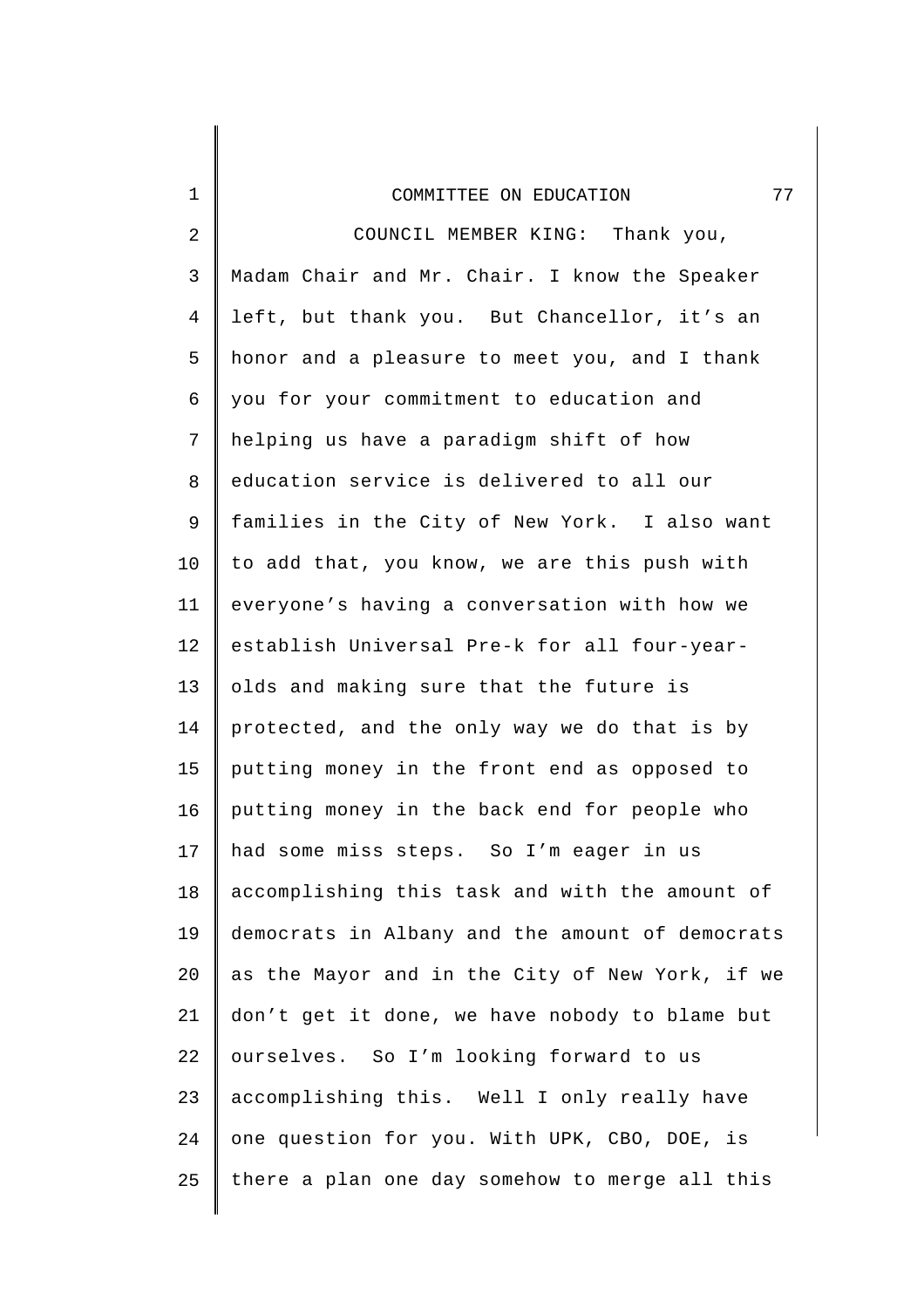1

2 3 4 5 6 7 8 9 10 under one system as opposed to having ACS and everything else involved and making sure that we have an education, 'cause it is education. It's not social--I don't want to look at it as social services for educating--putting it all under one system that you can have agencies not figuring out how they work together. But everything falls under one umbrella so we can move as a collective piece.

11 12 13 14 15 16 17 18 19 20 21 22 23 24 25 SOPHIA PAPPAS: So while I can't speak to what the future would bring in terms of that idea, I think what's important to note is that in place we have very strong collaboration across the agencies. It's something that I've been committed to for the past few years and I think we have even more momentum to build on now. When the Mayor first came in and he pulled together a working group, one of the things that happened was that all the agencies came together to develop what you see in the ready to launch plan. We can't do this without that kind of collaboration, so whatever form it might take down the road, I think what you can know now is that everyone is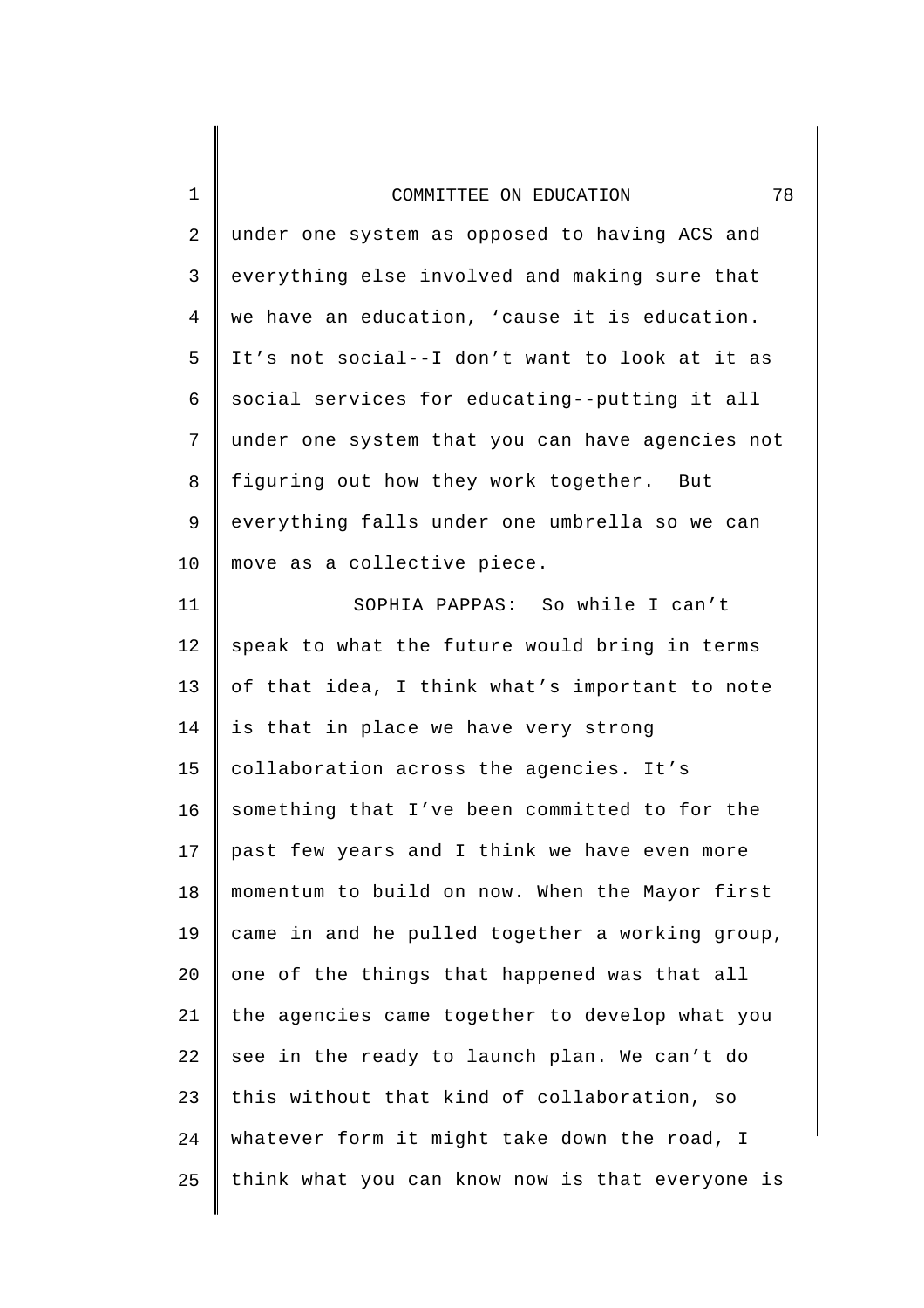| $\mathbf 1$<br>79<br>COMMITTEE ON EDUCATION<br>$\mathbf{2}$<br>on the same page about wanting to make sure<br>$\mathbf{3}$<br>that this plan is successful.<br>$\overline{4}$<br>CHANCELLOR FARINA: And I think the<br>5<br>other think you should keep in mind is that<br>traditionally the CBO's also offer the<br>6<br>additional services are from three to six, and<br>7<br>8<br>that was a really important tool. So I actually<br>9<br>think it's going to be a symbiotic<br>10<br>relationship, because many parents who are in<br>universal pre-k may then still want to use the<br>11<br>12<br>CBO's after school, which has always been a<br>tradition in Early Childhood. No school was<br>13<br>14<br>able to handle that aspect of it, but with this<br>15<br>kind of collaboration that we have now, you<br>know, they pick them up at the school, they<br>16<br>walk them to their center, so I see that as a<br>17<br>symbiotic relationship.<br>18<br>19 |
|----------------------------------------------------------------------------------------------------------------------------------------------------------------------------------------------------------------------------------------------------------------------------------------------------------------------------------------------------------------------------------------------------------------------------------------------------------------------------------------------------------------------------------------------------------------------------------------------------------------------------------------------------------------------------------------------------------------------------------------------------------------------------------------------------------------------------------------------------------------------------------------------------------------------------------------------------------------------------|
|                                                                                                                                                                                                                                                                                                                                                                                                                                                                                                                                                                                                                                                                                                                                                                                                                                                                                                                                                                            |
|                                                                                                                                                                                                                                                                                                                                                                                                                                                                                                                                                                                                                                                                                                                                                                                                                                                                                                                                                                            |
|                                                                                                                                                                                                                                                                                                                                                                                                                                                                                                                                                                                                                                                                                                                                                                                                                                                                                                                                                                            |
|                                                                                                                                                                                                                                                                                                                                                                                                                                                                                                                                                                                                                                                                                                                                                                                                                                                                                                                                                                            |
|                                                                                                                                                                                                                                                                                                                                                                                                                                                                                                                                                                                                                                                                                                                                                                                                                                                                                                                                                                            |
|                                                                                                                                                                                                                                                                                                                                                                                                                                                                                                                                                                                                                                                                                                                                                                                                                                                                                                                                                                            |
|                                                                                                                                                                                                                                                                                                                                                                                                                                                                                                                                                                                                                                                                                                                                                                                                                                                                                                                                                                            |
|                                                                                                                                                                                                                                                                                                                                                                                                                                                                                                                                                                                                                                                                                                                                                                                                                                                                                                                                                                            |
|                                                                                                                                                                                                                                                                                                                                                                                                                                                                                                                                                                                                                                                                                                                                                                                                                                                                                                                                                                            |
|                                                                                                                                                                                                                                                                                                                                                                                                                                                                                                                                                                                                                                                                                                                                                                                                                                                                                                                                                                            |
|                                                                                                                                                                                                                                                                                                                                                                                                                                                                                                                                                                                                                                                                                                                                                                                                                                                                                                                                                                            |
|                                                                                                                                                                                                                                                                                                                                                                                                                                                                                                                                                                                                                                                                                                                                                                                                                                                                                                                                                                            |
|                                                                                                                                                                                                                                                                                                                                                                                                                                                                                                                                                                                                                                                                                                                                                                                                                                                                                                                                                                            |
|                                                                                                                                                                                                                                                                                                                                                                                                                                                                                                                                                                                                                                                                                                                                                                                                                                                                                                                                                                            |
|                                                                                                                                                                                                                                                                                                                                                                                                                                                                                                                                                                                                                                                                                                                                                                                                                                                                                                                                                                            |
|                                                                                                                                                                                                                                                                                                                                                                                                                                                                                                                                                                                                                                                                                                                                                                                                                                                                                                                                                                            |
|                                                                                                                                                                                                                                                                                                                                                                                                                                                                                                                                                                                                                                                                                                                                                                                                                                                                                                                                                                            |
|                                                                                                                                                                                                                                                                                                                                                                                                                                                                                                                                                                                                                                                                                                                                                                                                                                                                                                                                                                            |
| COUNCIL MEMBER KING: Thank you.                                                                                                                                                                                                                                                                                                                                                                                                                                                                                                                                                                                                                                                                                                                                                                                                                                                                                                                                            |
| Well, thank you. Best of success and in your<br>20                                                                                                                                                                                                                                                                                                                                                                                                                                                                                                                                                                                                                                                                                                                                                                                                                                                                                                                         |
| tenure, and I know we're going to do all we can<br>21                                                                                                                                                                                                                                                                                                                                                                                                                                                                                                                                                                                                                                                                                                                                                                                                                                                                                                                      |
| 22<br>to work with you in the City Council. Thank you                                                                                                                                                                                                                                                                                                                                                                                                                                                                                                                                                                                                                                                                                                                                                                                                                                                                                                                      |
| 23<br>again.                                                                                                                                                                                                                                                                                                                                                                                                                                                                                                                                                                                                                                                                                                                                                                                                                                                                                                                                                               |
| 24                                                                                                                                                                                                                                                                                                                                                                                                                                                                                                                                                                                                                                                                                                                                                                                                                                                                                                                                                                         |
| 25                                                                                                                                                                                                                                                                                                                                                                                                                                                                                                                                                                                                                                                                                                                                                                                                                                                                                                                                                                         |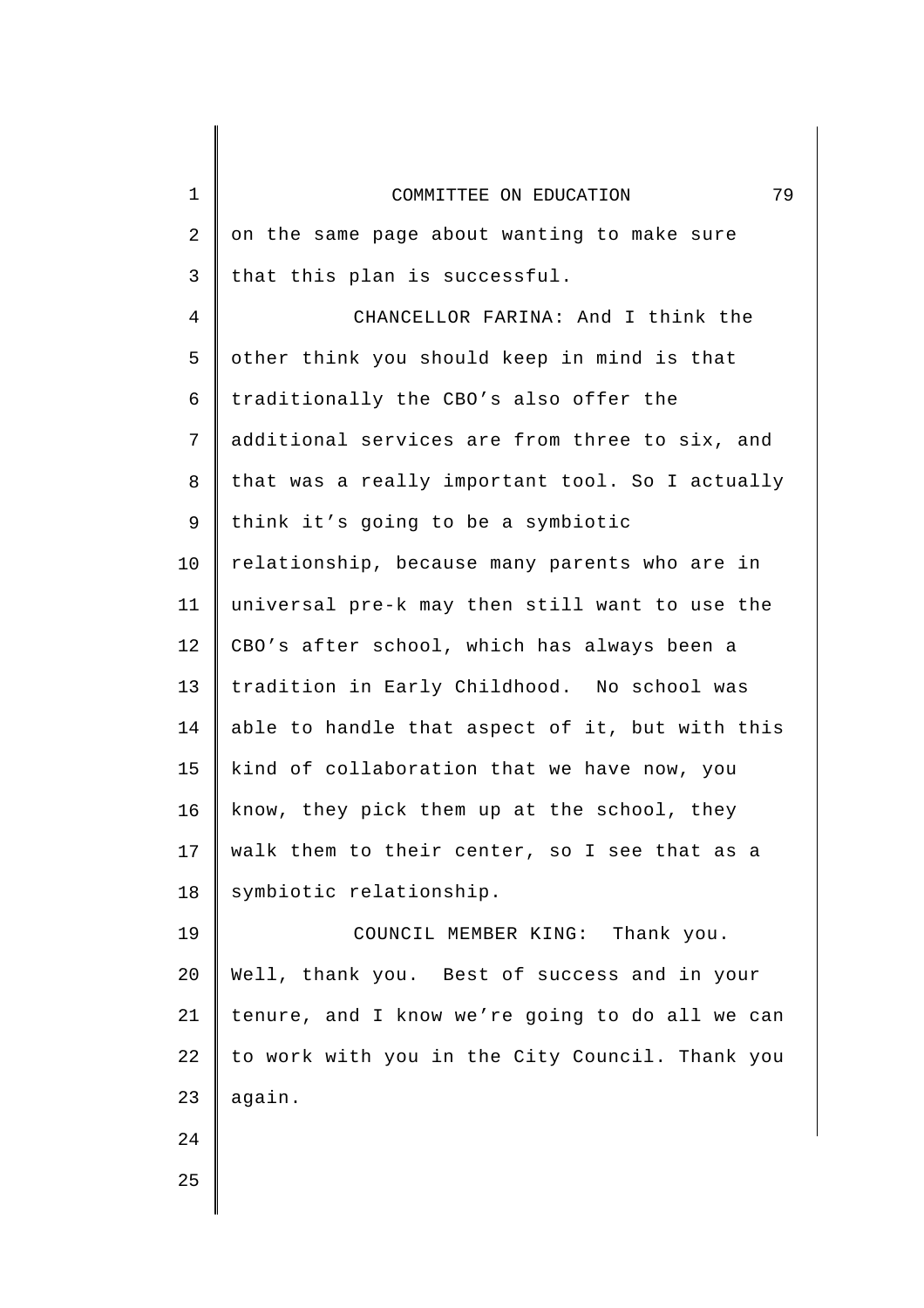| $\mathbf 1$    | 80<br>COMMITTEE ON EDUCATION                    |
|----------------|-------------------------------------------------|
| $\overline{2}$ | COUNCIL MEMBER CUMBO: Thank you.                |
| $\mathbf{3}$   | We'll have Council Member Barron and then       |
| 4              | Weprin, and then Levin.                         |
| 5              | COUNCIL MEMBER BARRON: Thank you. I             |
| 6              | want to thank the Chairs and the Speaker for    |
| $\overline{7}$ | calling this hearing. I want to thank the       |
| 8              | Chancellor for coming to present before us, and |
| 9              | as many of my colleagues have indicated, we     |
| 10             | share similar backgrounds in terms of working   |
| 11             | with the DOE. I spent 36 years in various       |
| 12             | capacities, 18 years in the classroom and 18    |
| 13             | years outside. I also want to recognize Raglan  |
| 14             | George and Doctor Lenora Fulani who was here    |
| 15             | and Brother Luici--Felipe Luciano. The          |
| 16             | advantage of early learning programs is well    |
| 17             | documented. An early introduction into a        |
| 18             | structured learning environment has long        |
| 19             | lasting effects, but what advantage is gained   |
| 20             | if that early start is an introduction into a   |
| 21             | system that is counter to intellectual inquiry  |
| 22             | and distorts iconic figures of African-American |
| 23             | History? Today, Mrs. Brown, the mother of a     |
| 24             | fourth grader called me from Queens regarding   |
| 25             | her son's elementary school. It is a glaring    |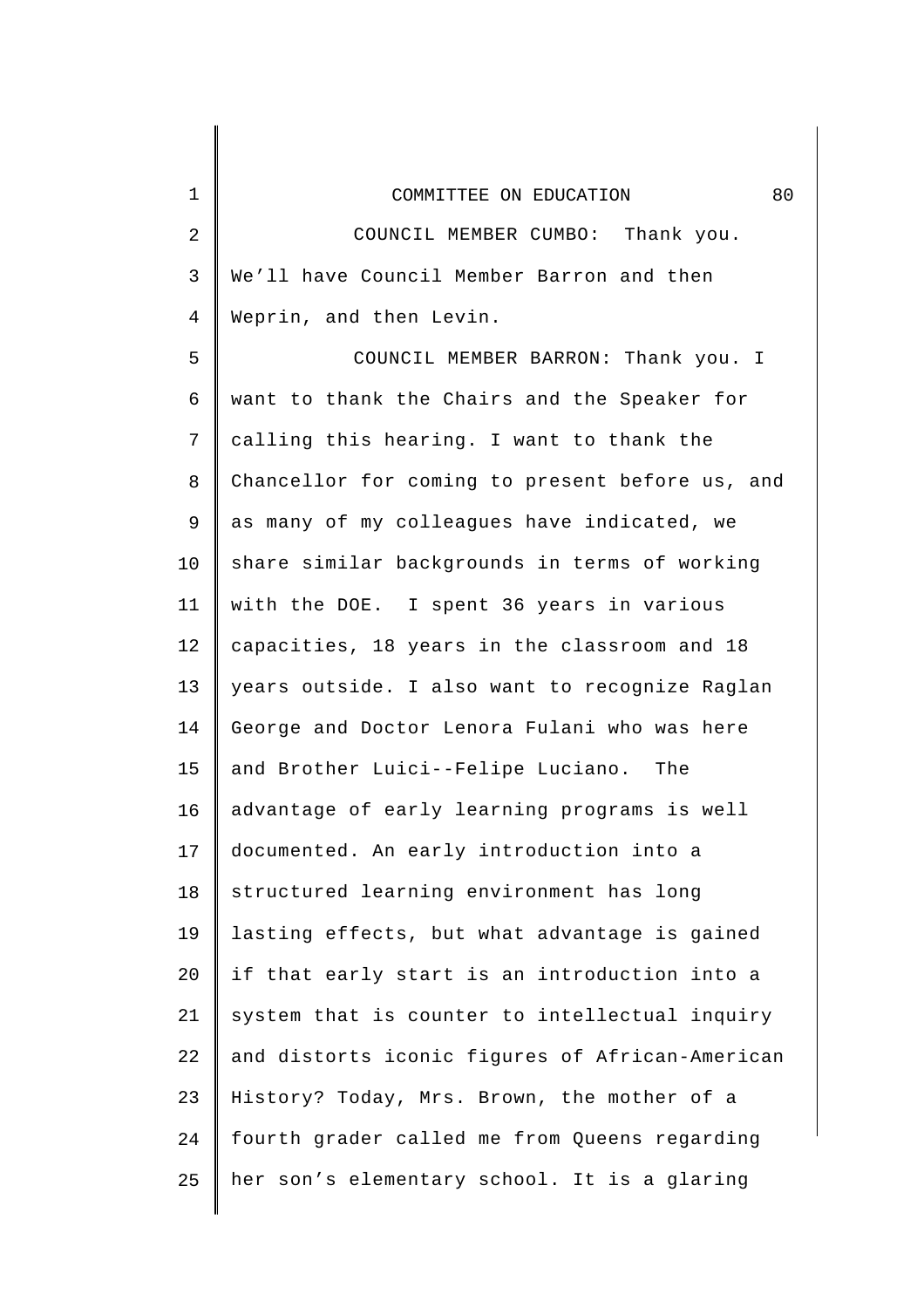1

2 3 4 5 6 7 8 9 10 11 12 13 14 15 16 17 18 19 20 21 22 23 24 25 contradiction that during February, a time established by Carter G. Woodson and adopted by the US for the celebration of black history, that her son was told that as a technology project he could not select Malcolm X as a subject because Malcolm X was "bad and violent." An objection reading of history doe not bear this act. Even today, Malcolm X is acknowledged for his achievements and accomplishments and his legacy is honored and commemorated by US postage stamp. We cannot send our children to be in environments where their culture and history is being dishonored. There's a growing emphasis being placed on STEN, science, technology, engineering and math. It is critical for our students being able to advance and be successful in the ensuing years, yet this fourth grade technology teacher says that she reached her conclusion that Malcolm X was bad and violent based on an internet research she did at one site that she visited. It is disturbing and counterproductive that a teacher charged with guiding children in the use of technology weighing resources and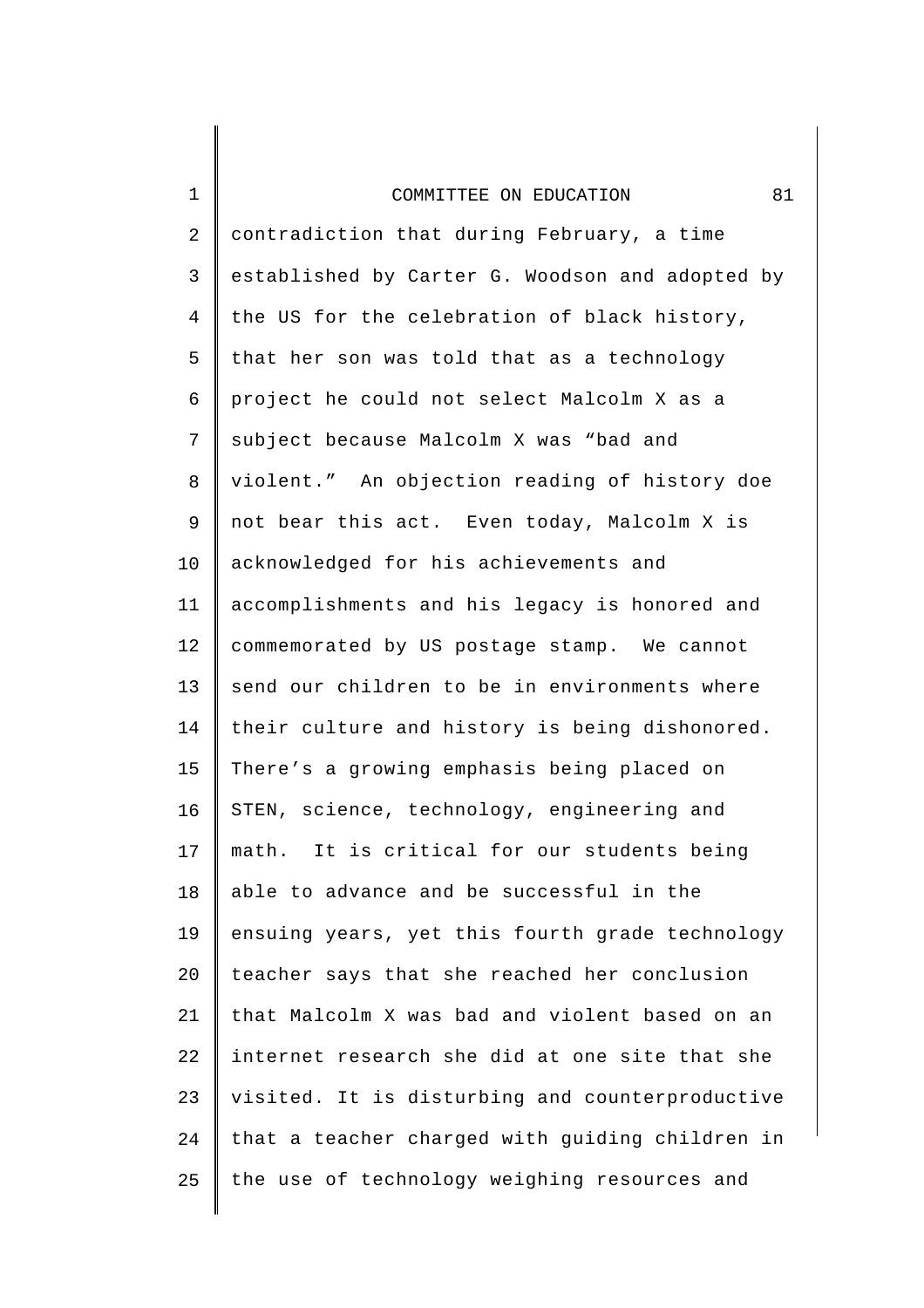1

2 3 4 5 6 7 8 9 10 11 12 13 14 15 16 17 18 19 20 21 22 23 24 25 making informed conclusion made a conclusion based on a visit to a single questionable site. This is alarming. The parent has been told she'll get an apology, they'll be an assembly program and they're going to look at the curriculum. That happened last week, and she has not yet had any of those actions taken. The parents wants to meet with you. She asked me to facilitate that meeting as a representative of the Mayor who is control of the education system. She would like to see that there's a clear strong statement that such actions are not being tolerated. She also would like that there be a comprehensive bibliography of African-American sources and recommended that this book be included in that. We want a teaching system that stimulates inquiry, that challenges what might be the old tenants, and we know that everything happens in the classroom. So I'm calling on you to address that parent's request and to tell us how it is that we can get into the class. We know that principals have been freed up from much of what kept them from getting into the classrooms, but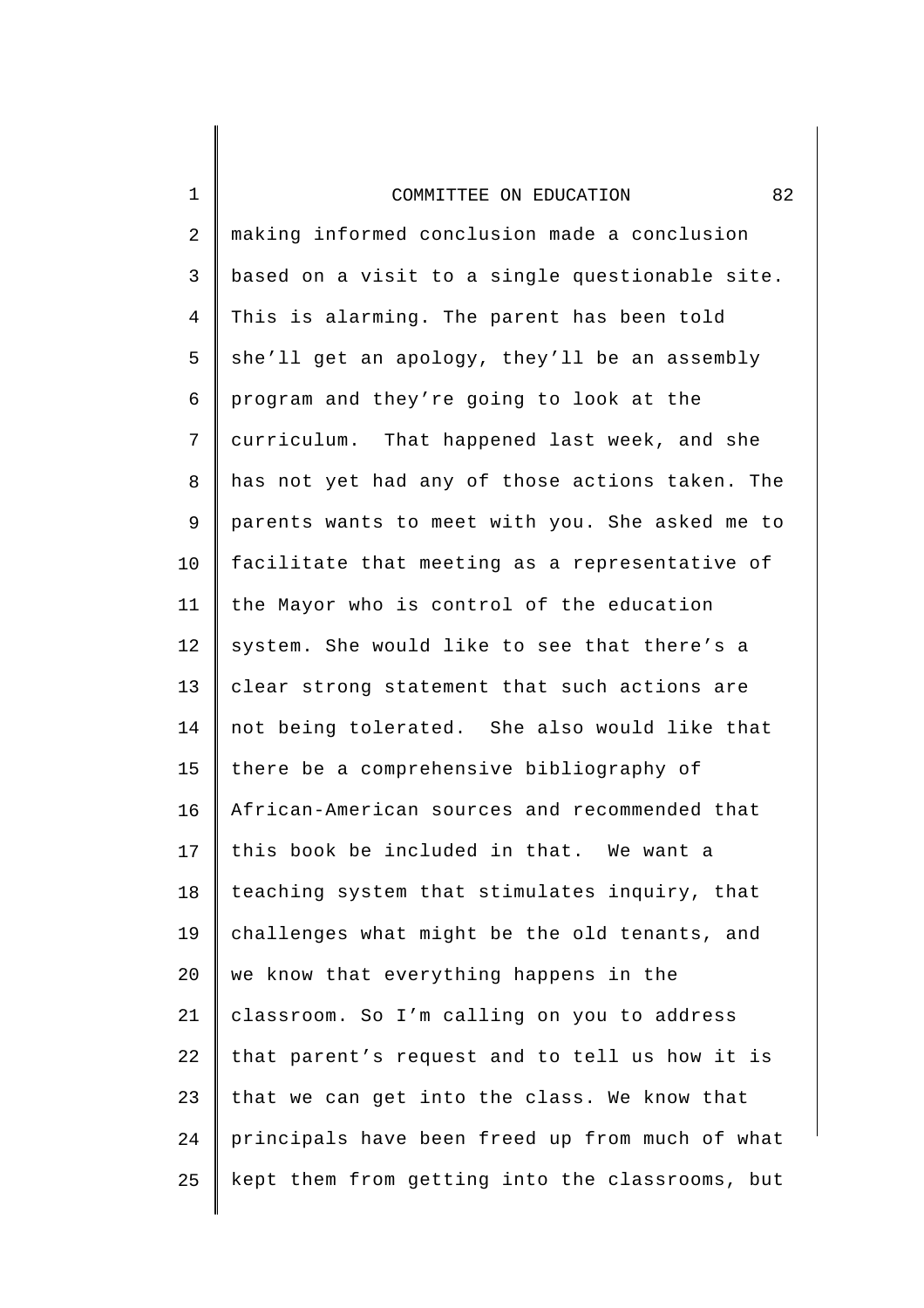| $\mathbf 1$    | 83<br>COMMITTEE ON EDUCATION                    |
|----------------|-------------------------------------------------|
| $\overline{2}$ | we've got to get into the classroom. So what    |
| $\mathsf{3}$   | can we expect going forward?                    |
| $\overline{4}$ | CHANCELLOR FARINA: First of all,                |
| 5              | one of the most important core standards is     |
| 6              | points of view. And students have to learn all  |
| 7              | points of view on almost every subject. So to   |
| $\,8\,$        | me, it fits right into that one. It's not       |
| 9              | outside the curriculum, it's in the curriculum. |
| 10             | And also just so you know that one of the       |
| 11             | series of biographies that we actually          |
| 12             | encourage our students to read is--there's a    |
| 13             | series called "Who Is" and that particular      |
| 14             | series actually has the book, "Who is Malcolm   |
| 15             | X." So, happy to follow up with you on it, but  |
| 16             | everyone's entitled to make a mistake and an    |
| 17             | error in judgment. I'm sure that teacher is     |
| 18             | actually a very good teacher in many ways.      |
| 19             | COUNCIL MEMBER BARRON: She may be,              |
| 20             | but she hasn't acknowledged that it's a         |
| 21             | mistake, per the parent--                       |
| 22             | CHANCELLOR FARINA: [interposing]                |
| 23             | $Well1$ --                                      |
| 24             |                                                 |
| 25             |                                                 |
|                |                                                 |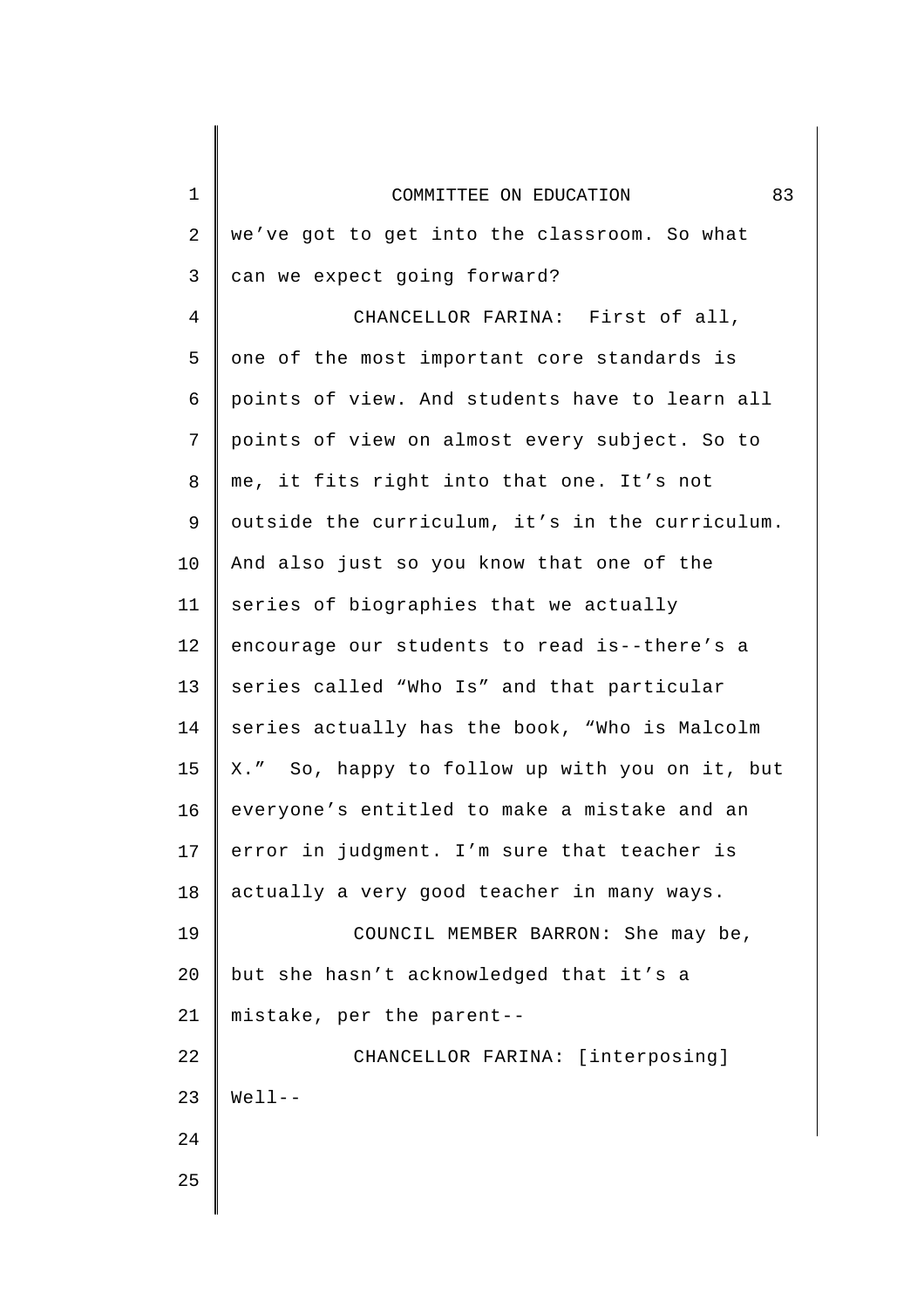| $\mathbf 1$    | 84<br>COMMITTEE ON EDUCATION                                |
|----------------|-------------------------------------------------------------|
| $\sqrt{2}$     | COUNCIL MEMBER BARRON: at a meeting                         |
| $\mathbf{3}$   | that they had. So I would love to follow up                 |
| $\overline{4}$ | with you.                                                   |
| 5              | CHAIRPERSON DROMM: And if I just may                        |
| 6              | interject as well at this point, Madam                      |
| 7              | Chancellor. There was an issue last year with a             |
| 8              | young boy named Camron Slade [phonetic] who                 |
| 9              | wrote an essay on marriage equality and was not             |
| 10             | allowed to read that essay to the student body              |
| 11             | and then parents had to opt into it. So these               |
| 12             | issues of diversity are issues of major concern             |
| 13             | to this committee, and I stand firmly behind                |
| 14             | what Council Member Barron has said and I know              |
| 15             | next on the February 25 <sup>th</sup> , our next hearing is |
| 16             | going to be on LGBT students and their families             |
| 17             | and that's an area that I would like to address             |
| 18             | as well moving forward with your administration             |
| 19             | in the public school system.                                |
| 20             | CHANCELLOR FARINA: Look, I think                            |
| 21             | that on some of the--we've all grown up at a                |
| 22             | certain age, and we grow up with certain                    |
| 23             | feelings because, look, at my age I've seen the             |
| 24             | gamut of things in education. We've come a                  |
| 25             | long way, but have we trained everybody in                  |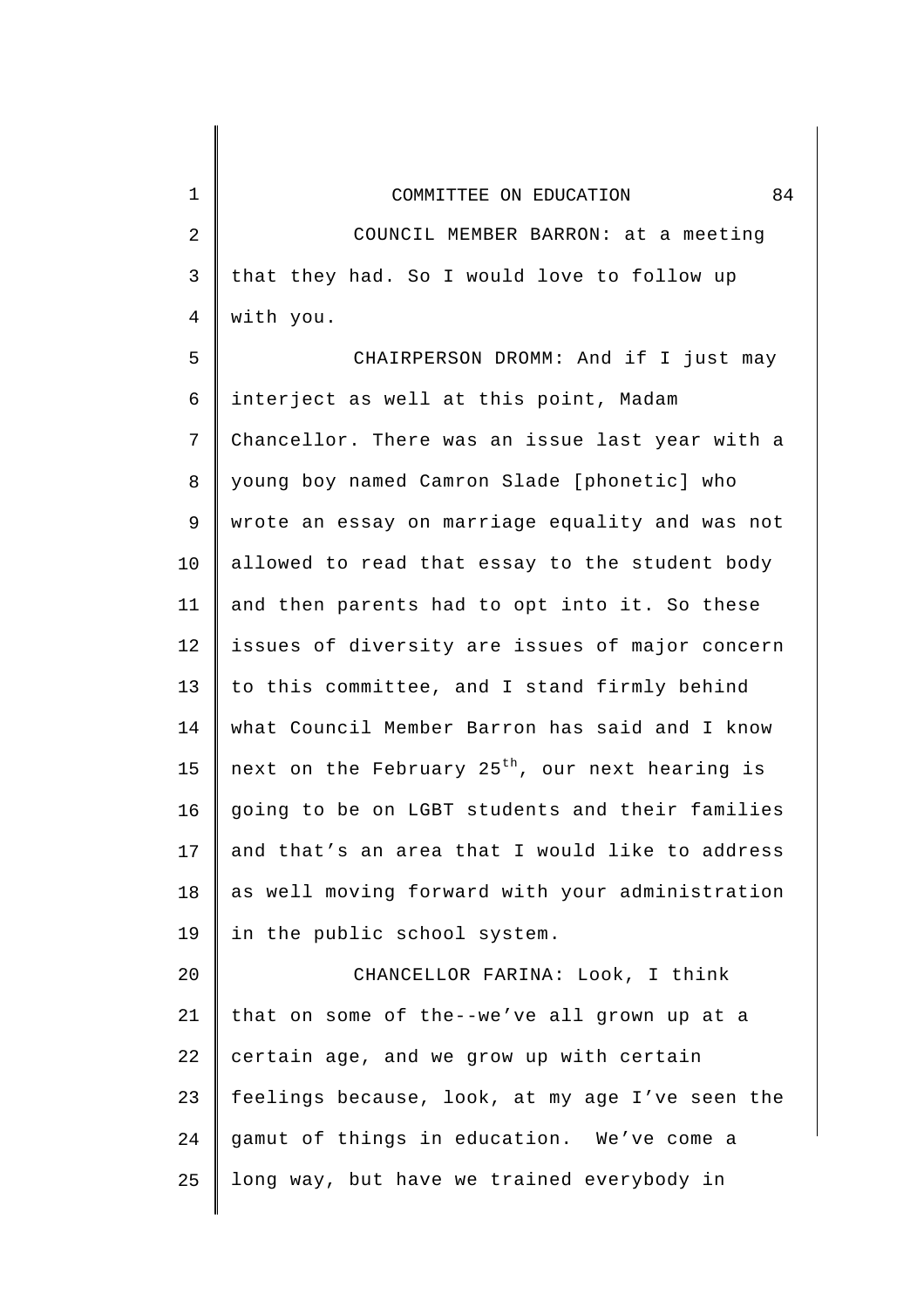2 3 4 5 6 7 8 9 10 11 12 13 14 15 16 17 18 19 20 21 22 what's the best way to open controversial subjects in our classrooms? No. Is every parent comfortable with their kids being faced with certain things? No. Is every parent happy with the way their kids are being taught? No. So what our job is to use professional development to the degree possible, both with administrators and teachers to kind of let them understand that these subjects are not only okay in classrooms, they need to be discussed. How do these people defend their views as they get older outside in public if they haven't learned to deal with them in the classrooms. I'm all for controversy in the classroom, but you need to be in an environment where that's going to be handled delicately, and then not cause the same parents who are upset about one thing will be upset if it happens the other way. So, yes, professional development, I'm happy to work with you on these topics. COUNCIL MEMBER CUMBO: I just want to

23 24 remind my colleagues that the Chancellor has a very limited schedule and so we'll have to keep

25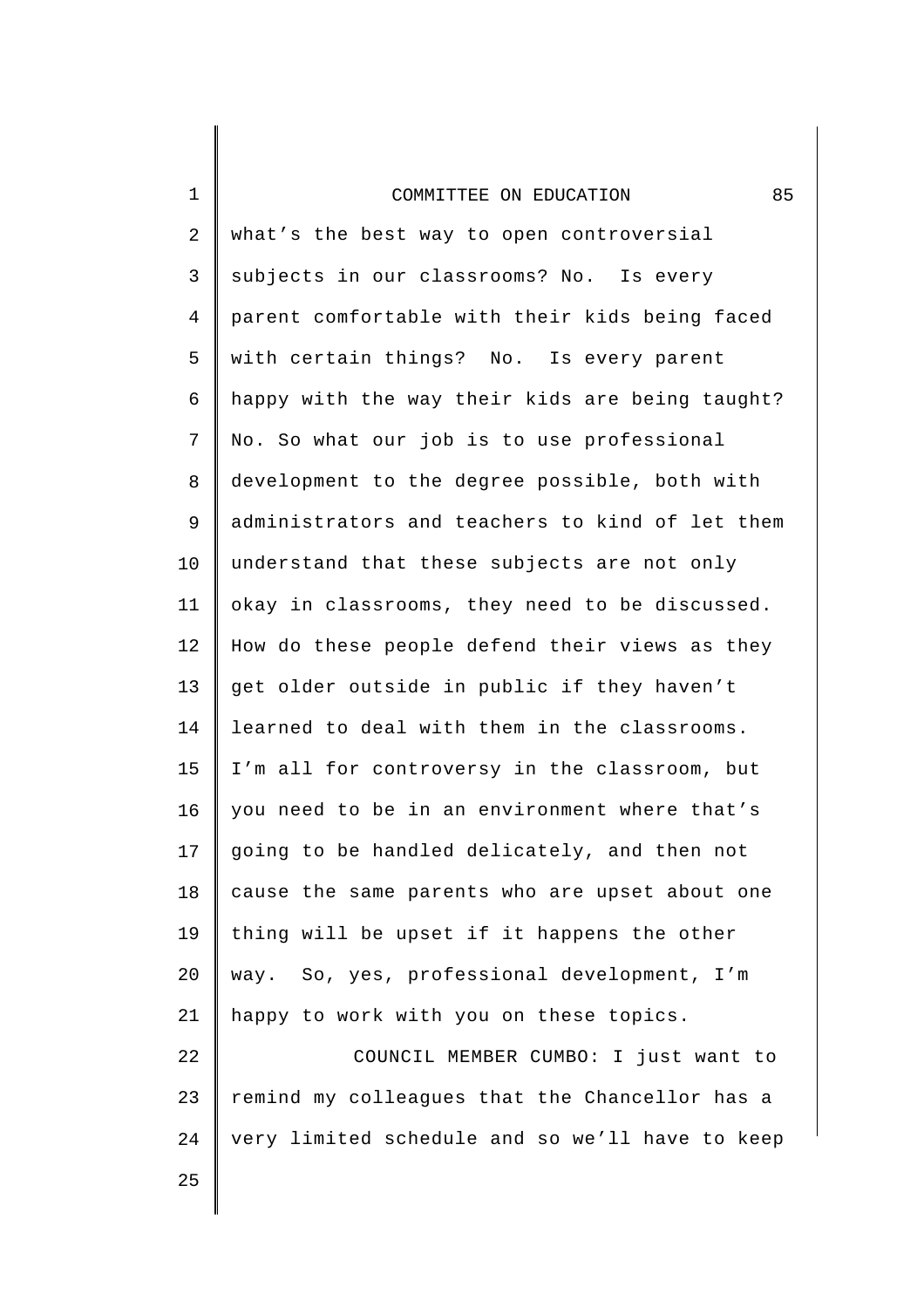| $\mathbf{1}$   | 86<br>COMMITTEE ON EDUCATION                    |
|----------------|-------------------------------------------------|
| $\overline{a}$ | our questions even briefer. I apologize. I'm    |
| 3              | now going to call on Council Member Weprin.     |
| 4              | COUNCIL MEMBER WEPRIN: Thank you.               |
| 5              | COUNCIL MEMBER CUMBO: And then                  |
| 6              | followed by that Council Member Levin.          |
| 7              | COUNCIL MEMBER WEPRIN: Thank you,               |
| 8              | Chair Cumbo. Chancellor, good to see you        |
| 9              | again. Thank you very much over here. I'm       |
| 10             | Mark Weprin, and I'm the parent of three public |
| 11             | schools students, so that's where I get my      |
| 12             | street cred, and with all these teachers I got  |
| 13             | to fight for that. And a couple of things you   |
| 14             | said I just wanted to extrapolate on you        |
| 15             | mentioned about the beacon programs, that you   |
| 16             | weren't looking to cut, you were looking to     |
| 17             | add. Is it safe to say then from that that      |
| 18             | tomorrow's budget won't include cuts to         |
| 19             | beacons, cuts to OST in the budget? Do we know? |
| 20             | CHANCELLOR FARINA: I haven't seen               |
| 21             | the budget.                                     |
| 22             | COUNCIL MEMBER WEPRIN: Oh, join the             |
| 23             | club. No [laughter]. Okay, alright. Well I      |
| 24             | was hoping I could guess on that, because that  |
| 25             | would be nice. You would free up a lot of time  |
|                |                                                 |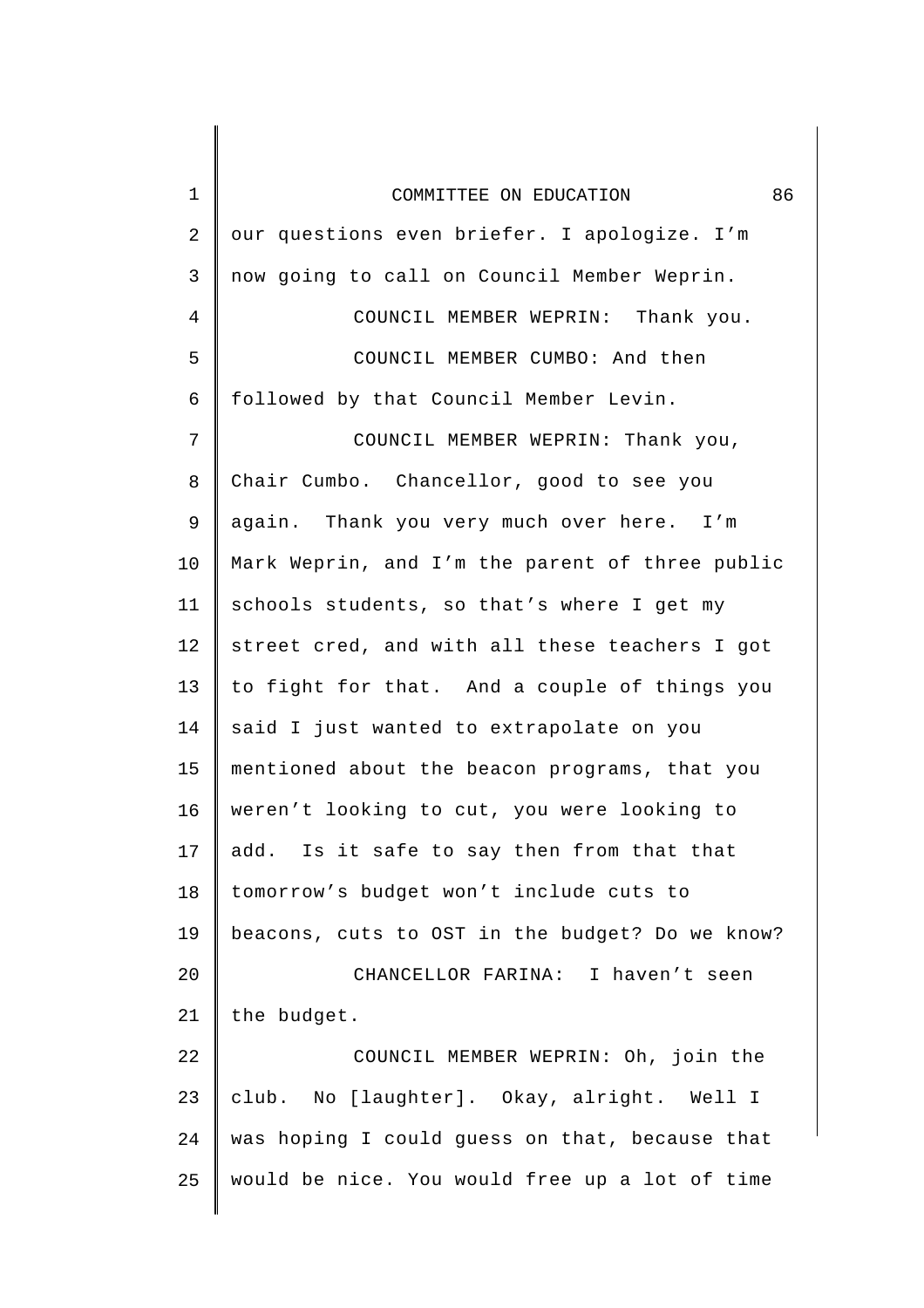2 3 4 5 6 7 8 9 10 11 12 13 14 15 16 17 18 19 20 21 22 23 24 on City Hall steps for press conferences if you were not to do that, Mr. Mayor. A couple of other things I was very delighted to hear you talk about keeping parents vested in schools. I always thought that was a mistake on the part of the previous administration, that they never really tried to engage those parents, 'cause so much of really students achieving is making sure those parents are aware of what's going on in that school and in that classroom and giving them real involvement and try to find especially those parents who want to get involved, let them. That's especially true in middle school where I get the feeling many middle schools purposely turn away parents and don't want them to come by. The kids feel that way too sometimes, but I think it's very important that those parents to stay engaged. Just one other thing. You talked about teacher, retraining some of the teachers who have the license, how long is that process and how does that process work to get this all done by September?

25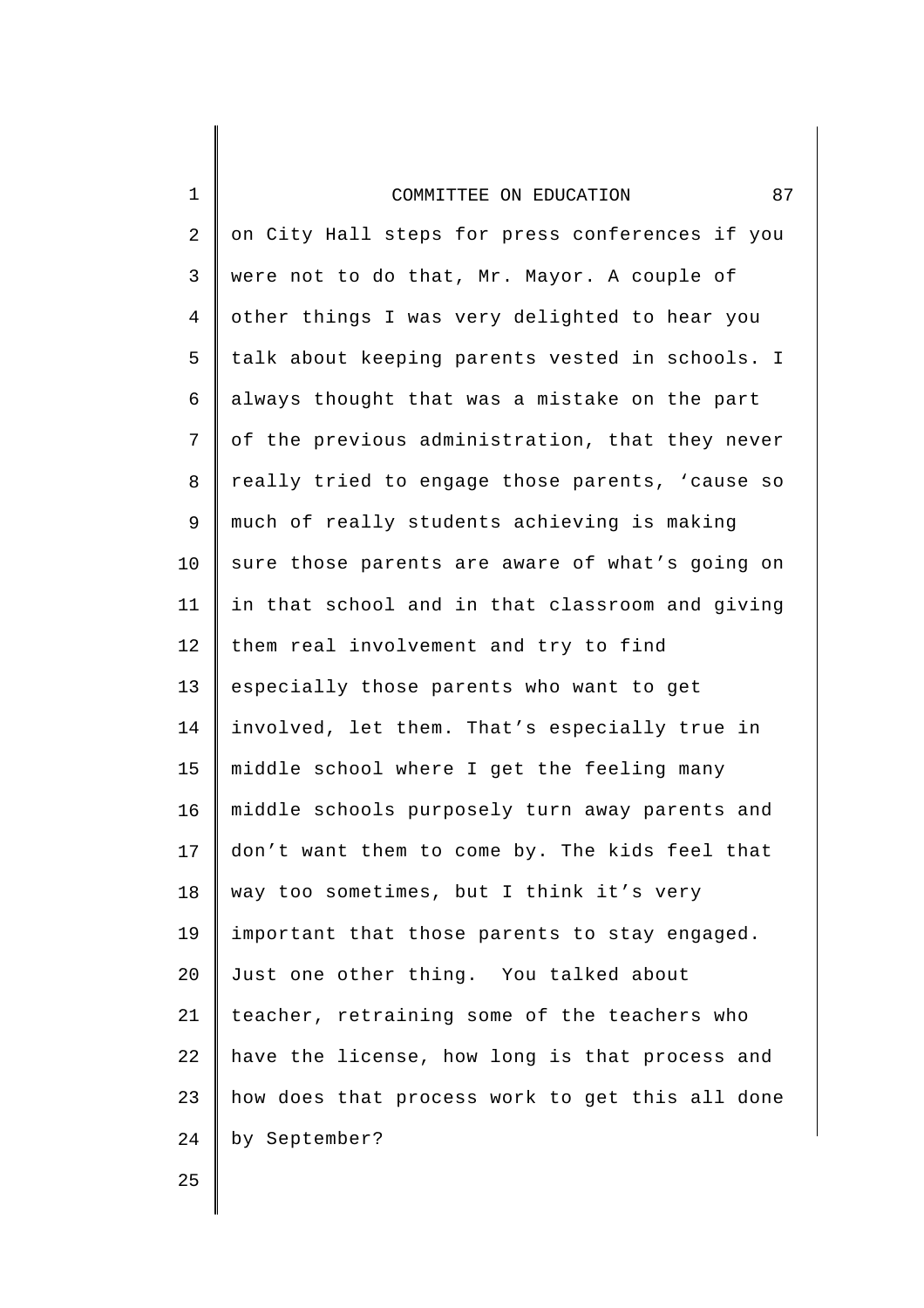| 1              | 88<br>COMMITTEE ON EDUCATION                    |
|----------------|-------------------------------------------------|
| $\sqrt{2}$     | CHANCELLOR FARINA: Now, I think in              |
| $\mathsf{3}$   | terms of teachers who are now in schools who    |
| $\overline{4}$ | really don't know which way to go in terms of   |
| 5              | what specialty they have, we want and encourage |
| 6              | many of them to actually get licenses in Early  |
| 7              | Child. The reason, one of the many reasons I'm  |
| 8              | meeting with the deans of the colleges, is that |
| $\mathsf 9$    | for a long time, many of them did away with     |
| 10             | their early childhood licensing. They didn't    |
| 11             | think there was a real need for it in the City. |
| 12             | COUNCIL MEMBER WEPRIN: Right.                   |
| 13             | CHANCELLOR FARINA: So to the degree             |
| 14             | they can up their programs or make sure that    |
| 15             | people when they apply to them go to the--it's  |
| 16             | not just Early Child. We need special needs     |
| 17             | teachers, we need ESL teachers. Those are all   |
| 18             | shortage areas. So we want the deans to start   |
| 19             | really pushing for places where people will get |
| 20             | jobs rather than people will go to college and  |
| 21             | not have jobs at the end of it.                 |
| 22             | COUNCIL MEMBER WEPRIN: Good. And                |
| 23             | last question, what if by some chance we don't  |
| 24             | get the tax increase and we have to go to the   |
| 25             | Governor and try to get money for the pre-k,    |
|                |                                                 |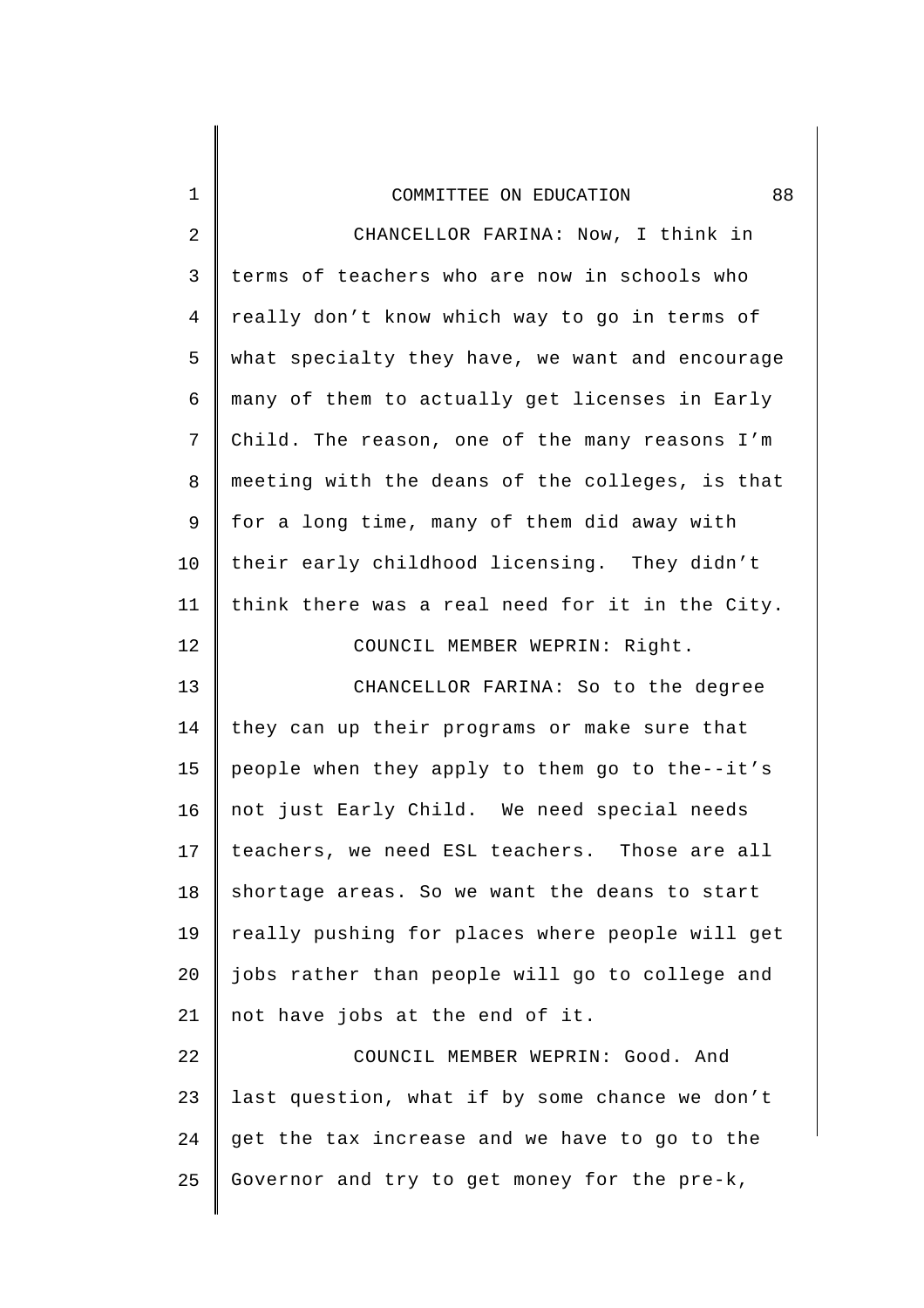| $1\,$          | 89<br>COMMITTEE ON EDUCATION                   |
|----------------|------------------------------------------------|
| $\overline{2}$ | what--is there a plan b just in case or we     |
| $\mathsf{3}$   | haven't got to that yet?                       |
| $\overline{4}$ | CHANCELLOR FARINA: Like what Brad              |
| 5              | says, I don't want to think about that.        |
| 6              | COUNCIL MEMBER WEPRIN: Alright. I              |
| 7              | guess that's the standard line and I've been   |
| 8              | using it myself on occasion, but I guess we'll |
| 9              | wait and see over the next couple of months,   |
| 10             | but obviously, it's something we have to gear  |
| 11             | up quickly.                                    |
| 12             | CHANCELLOR FARINA: In education you            |
| 13             | always have a plan b, and if necessary a plan  |
| 14             | c, but we have to be optimistic otherwise      |
| 15             | they'll tell us go right to plan b without     |
| 16             | giving us a chance to do plan a.               |
| 17             | COUNCIL MEMBER WEPRIN: I'm not                 |
| 18             | saying we should. I'm not saying we should.    |
| 19             | Thank you very much. We'll see you soon,       |
| 20             | Chancellor. Thank you. You've made us all very |
| 21             | happy.                                         |
| 22             | COUNCIL MEMBER CUMBO: Thank you.               |
| 23             | I'd just like to acknowledge that Council      |
| 24             | Member Crowley of the Women's Issues Committee |
| 25             |                                                |
|                |                                                |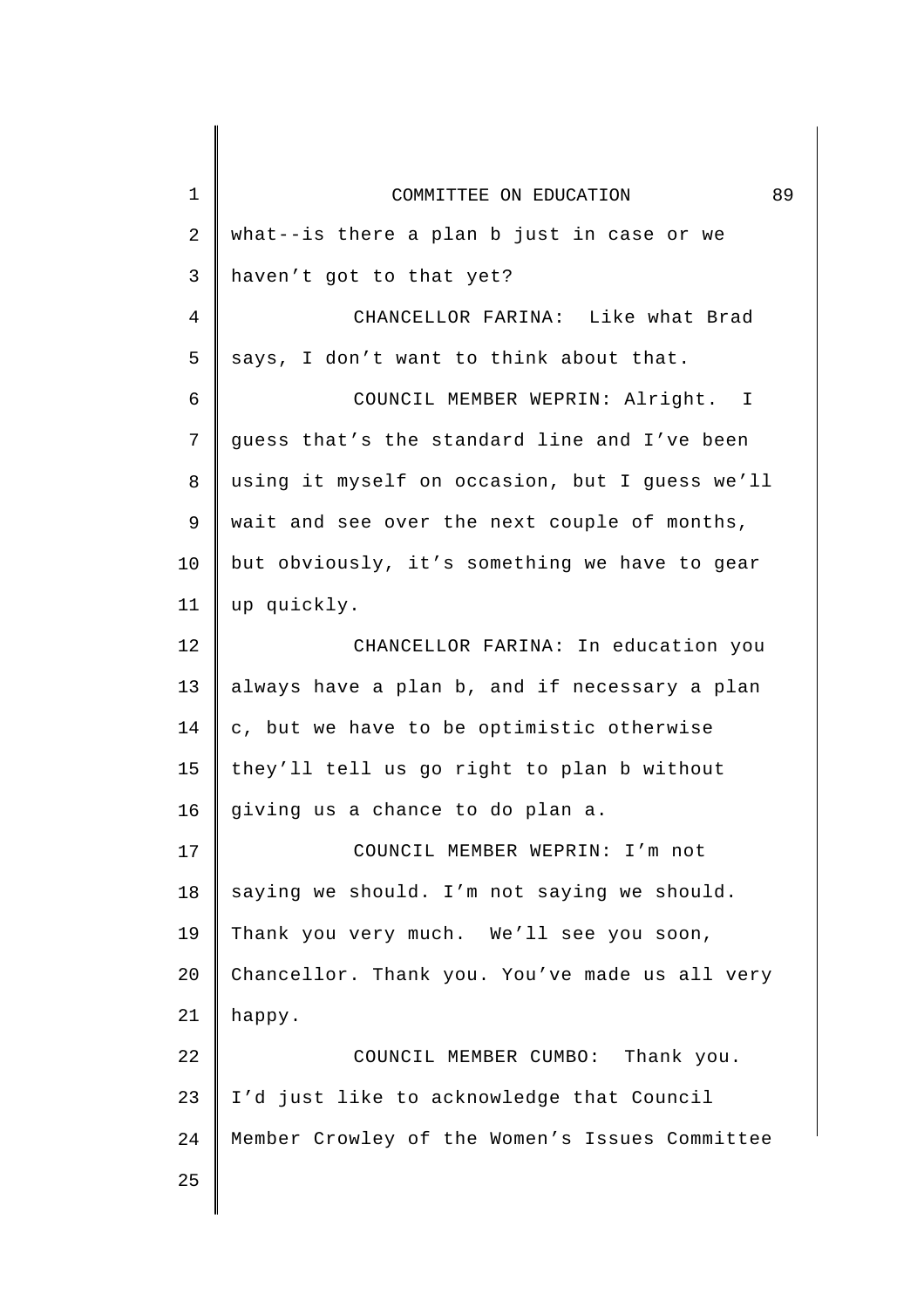| $\mathbf 1$    | 90<br>COMMITTEE ON EDUCATION                    |
|----------------|-------------------------------------------------|
| $\overline{2}$ | has joined us, and now we'll hear from Council  |
| 3              | Member Levin.                                   |
| 4              | COUNCIL MEMBER LEVIN: Thank you                 |
| 5              | $very--$                                        |
| 6              | COUNCIL MEMBER CUMBO: [interposing]             |
| 7              | Followed by Council Member John--               |
| 8              | COUNCIL MEMBER LEVINE: Thank you                |
| 9              | very much, Madam Chair. Thank you very much     |
| 10             | Chancellor. It's great to see you. Thank you    |
| 11             | Deputy Mayor Buery. I do want to recognize      |
| 12             | Karen Alford of the UFT, Vice President of the  |
| 13             | UFT as well as Raglan Geroge from 1707. One     |
| 14             | thing I just want to say on the outset, Madam   |
| 15             | Chancellor, is how excited I am not only that   |
| 16             | we have an educator as Chancellor, but I'm also |
| 17             | excited how many educators we have here in the  |
| 18             | Council and on the Committee and I think that   |
| 19             | that's going to produce a really great          |
| 20             | collaborative working relationship, and I       |
| 21             | really look forward to working with you. The    |
| 22             | question that I wanted to ask is with regard to |
| 23             | how the plan is going to interface with the     |
| 24             | Early Learn Program that is under the auspices  |
| 25             | of ACS and as you are aware that it's had kind  |
|                |                                                 |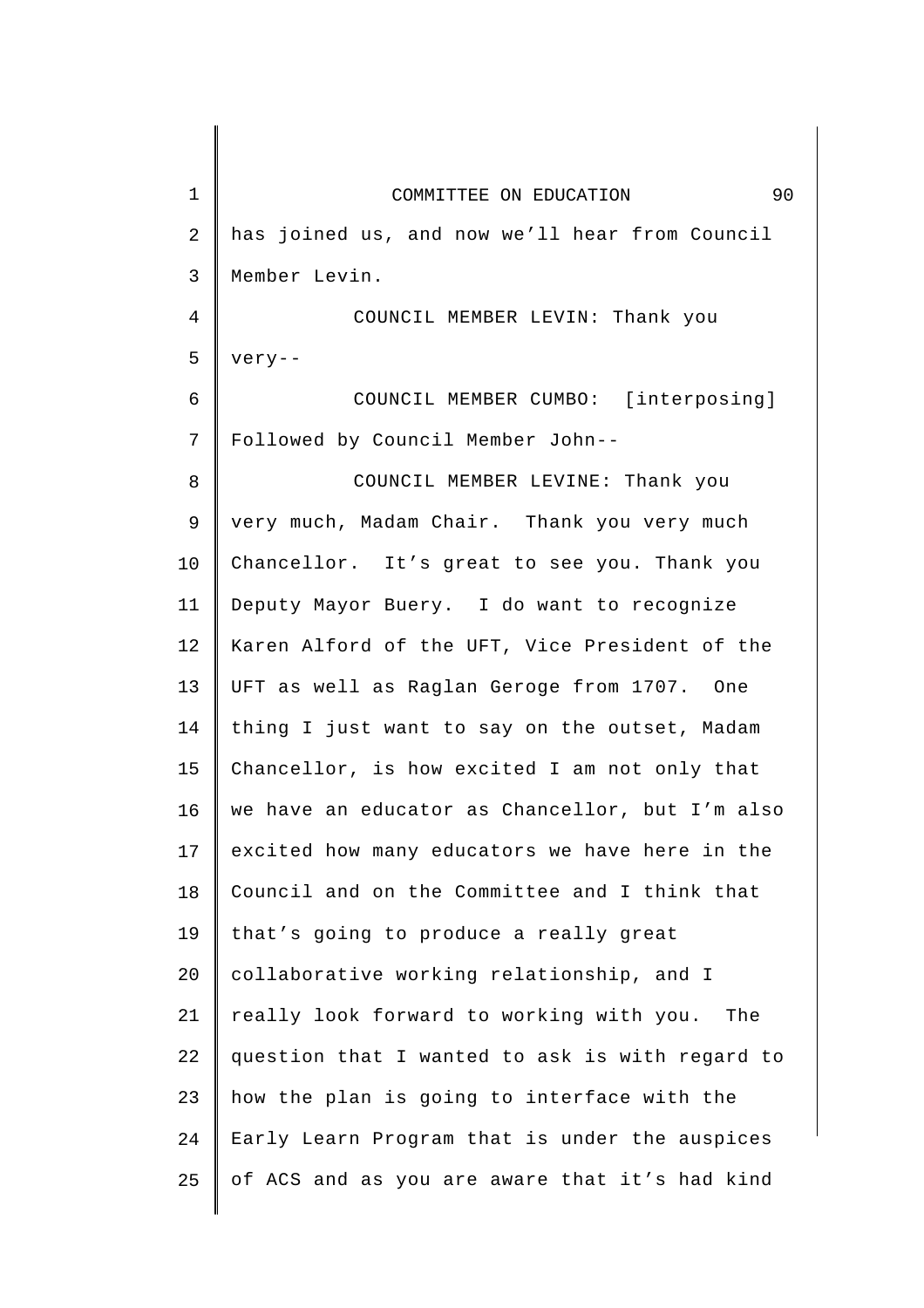1

2 3 4 5 6 7 8 9 10 11 12 13 14 15 16 17 18 19 20 21 22 23 24 25 of a rocky roll out, and we're quite under enrolled in our center-based Early Learn enrollment, where originally we were--It's been--it's lopsided. Originally they had planned for about 43,000 seats. We at around 29,000 seats. However, the vouchers are a lot, way over where they are originally intended to be. And so I wanted to see if there's a--if there's kind of a plan in place to how to deal with that? Are the four-year-old Early Learn UPK slots going to be part of the universal UPK, and if so then that's going to, I guess, count towards our overall goal, and if not, are they then going to age down, or is there a discussion as to how that's going to work? SOPHIA PAPPAS: I mentioned earlier that one of the goals of this plan is to make sure that whatever UPK setting a four-year-old is in, they're getting high quality services, and so we think about that in all these different settings including early learn. So right now, the 12,681 four-year-olds who are in Early Learn settings do get some UPK through the DOE.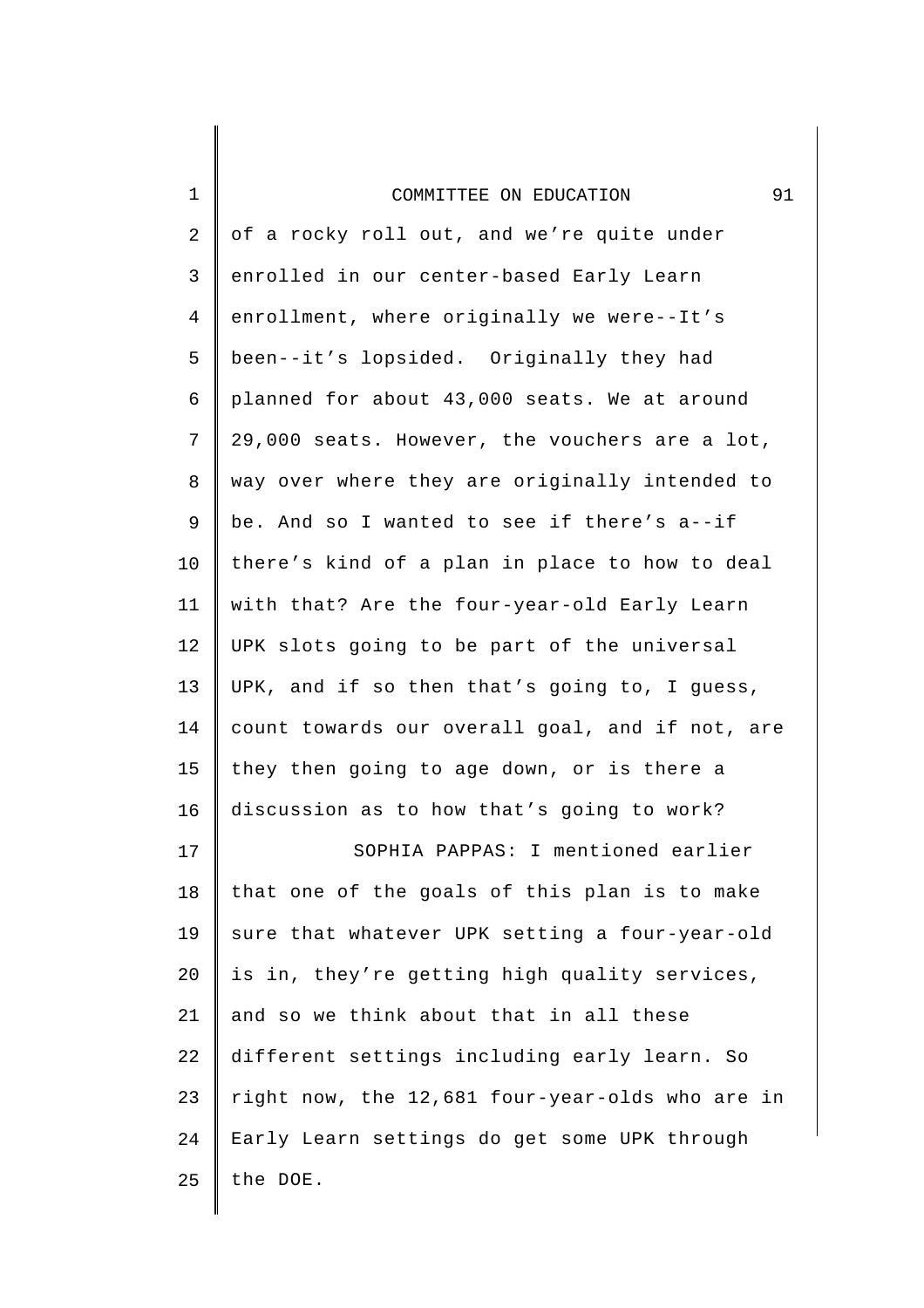| 1              | 92<br>COMMITTEE ON EDUCATION                    |
|----------------|-------------------------------------------------|
| $\overline{2}$ | COUNCIL MEMBER LEVIN: Right.                    |
| $\mathsf{3}$   | SOPHIA PAPPAS: It's two and a half              |
| $\overline{4}$ | hours. And as you know, I'm sure, a lot of the  |
| 5              | Early Learn centers require childcare fees. So  |
| 6              | one of the pieces of this is that starting in   |
| 7              | year one, for those six hours and 20 minutes    |
| $\,8\,$        | which is how we define full day pre-k, there    |
| $\mathsf 9$    | will be no childcare fees. So that's important- |
| 10             |                                                 |
| 11             | COUNCIL MEMBER LEVIN: [interposing]             |
| 12             | Great.                                          |
| 13             | SOPHIA PAPPAS: Because we're talking            |
| 14             | about free universal pre-k for six hours and 20 |
| 15             | minutes. Additionally, we will be increasing    |
| 16             | resources to those programs so that for example |
| 17             | Early Learn teachers can attend the same        |
| 18             | professional development as DOE and that goes   |
| 19             | for during the school year and over the summer. |
| 20             | The other pieces that as we did last year, we   |
| 21             | have a policy in place where Early Learn        |
| 22             | programs if they have empty classrooms can      |
| 23             | apply to the DOE to offer additional full day   |
| 24             | pre-k. So we expect that some of the proposals  |
| 25             | coming in will come from those programs.        |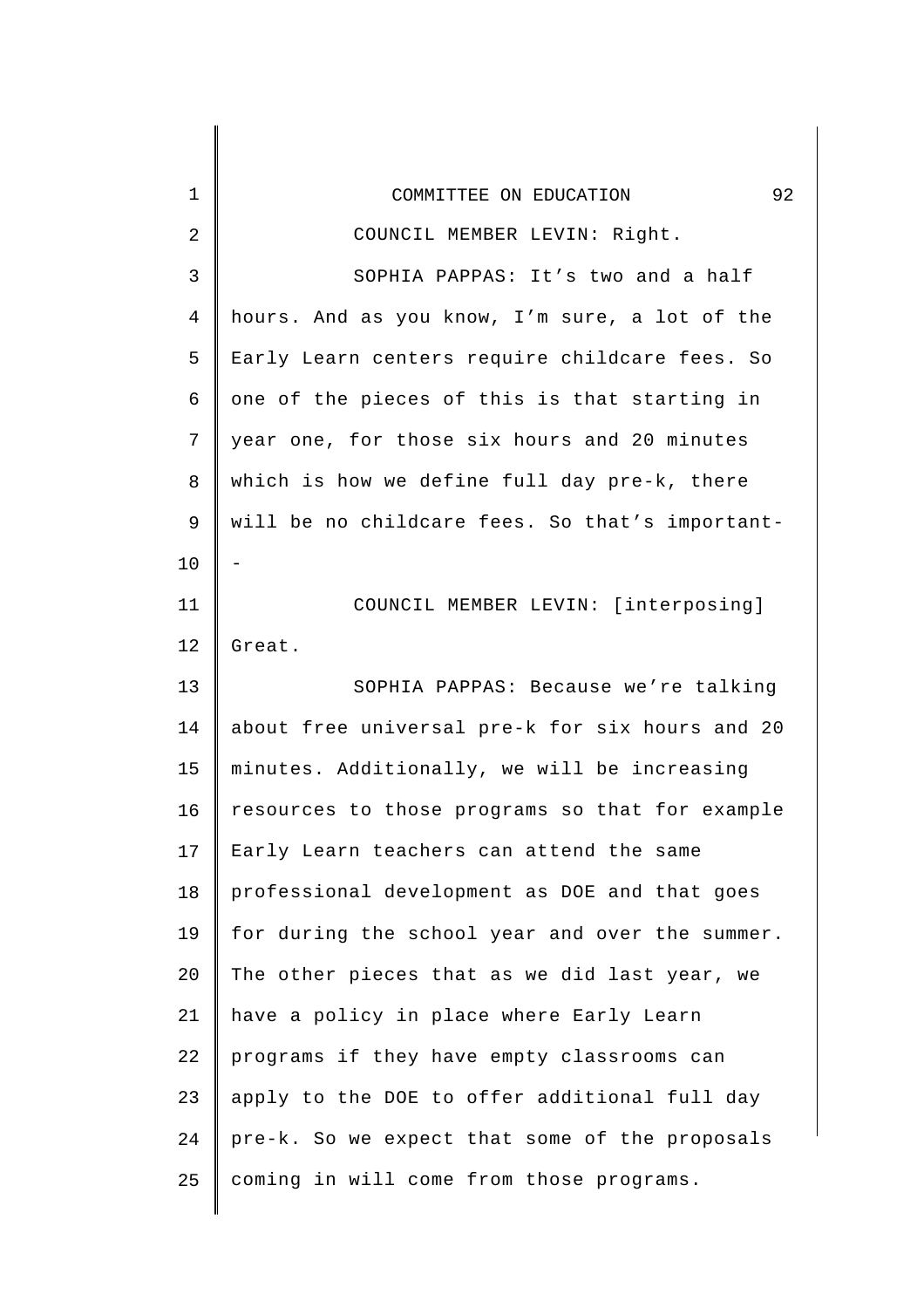| 1  | 93<br>COMMITTEE ON EDUCATION                    |
|----|-------------------------------------------------|
| 2  | COUNCIL MEMBER LEVIN: Great, great,             |
| 3  | and so there's an opportunity to help the DOE   |
| 4  | offset some of the space needs by filling up    |
| 5  | those classrooms that are here to for not being |
| 6  | filled.                                         |
| 7  | SOPHIA PAPPAS: Right, and many of               |
| 8  | those programs as you know are in high needs    |
| 9  | areas, so absolutely ACS Early Learn is part of |
| 10 | this plan.                                      |
| 11 | COUNCIL MEMBER LEVIN: Great, great.             |
| 12 | Thank you very much. Thank you very much Madam  |
| 13 | Chancellor.                                     |
| 14 | COUNCIL MEMBER CUMBO: Thank you                 |
| 15 | Council Member Levin, and now we'll hear from   |
| 16 | Council Member Johnson.                         |
| 17 | COUNCIL MEMBER JOHNSON: Chancellor,             |
| 18 | I'll be quick because I know that other folks   |
| 19 | have questions and that your time is limited.   |
| 20 | Thank you for being here today. I know when     |
| 21 | Council Member Williams asked about the charter |
| 22 | school component or potential component you     |
| 23 | said that, you know, it's not formulated yet.   |
| 24 | It's still being figured out. I had a question  |
| 25 | about the Time's story from a few days ago, 210 |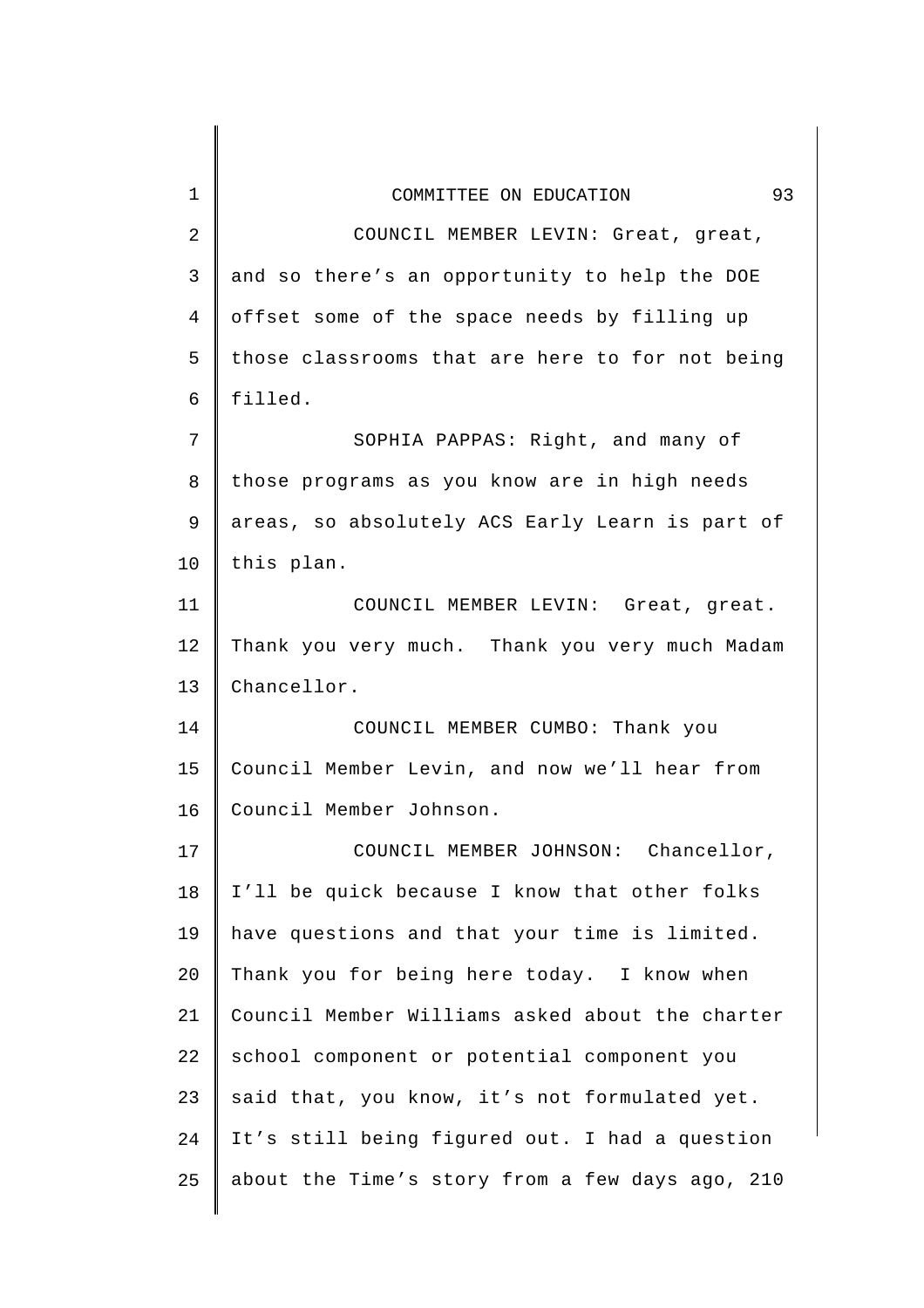| $\mathbf 1$    | 94<br>COMMITTEE ON EDUCATION                    |
|----------------|-------------------------------------------------|
| $\overline{2}$ | million dollars potentially being diverted from |
| $\mathsf{3}$   | charter schools that are receiving subsidies    |
| $\overline{4}$ | from the City for their rent or other expenses  |
| 5              | that being directed to UPK. Is that money just  |
| 6              | sort of a one shot deal? Would it just be this  |
| 7              | year or would that be something that would come |
| 8              | back annually? Is it initial startup cost for   |
| $\mathsf 9$    | UPK?                                            |
| 10             | CHANCELLOR FARINA: No, that money               |
| 11             | was meant for capital improvements or capital   |
| 12             | building over five year period.                 |
| 13             | COUNCIL MEMBER JOHNSON: Five years.             |
| 14             | And Council Member Dromm asked earlier I        |
| 15             | believe about locations and is there, and I     |
| 16             | apologize if you answered this, but I need more |
| 17             | clarity on it. Is there a plan for where the    |
| 18             | need is for the seats, even if there's lack of  |
| 19             | space in those neighborhoods or CEC districts?  |
| 20             | How does that happen?                           |
| 21             | SOPHIA PAPPAS: So when we think                 |
| 22             | about need, because this is universal pre-k, we |
| 23             | look at the difference between kindergarten     |
| 24             | enrollment and available full day pre-k         |
| 25             | options. So as you can imagine, in communities  |
|                |                                                 |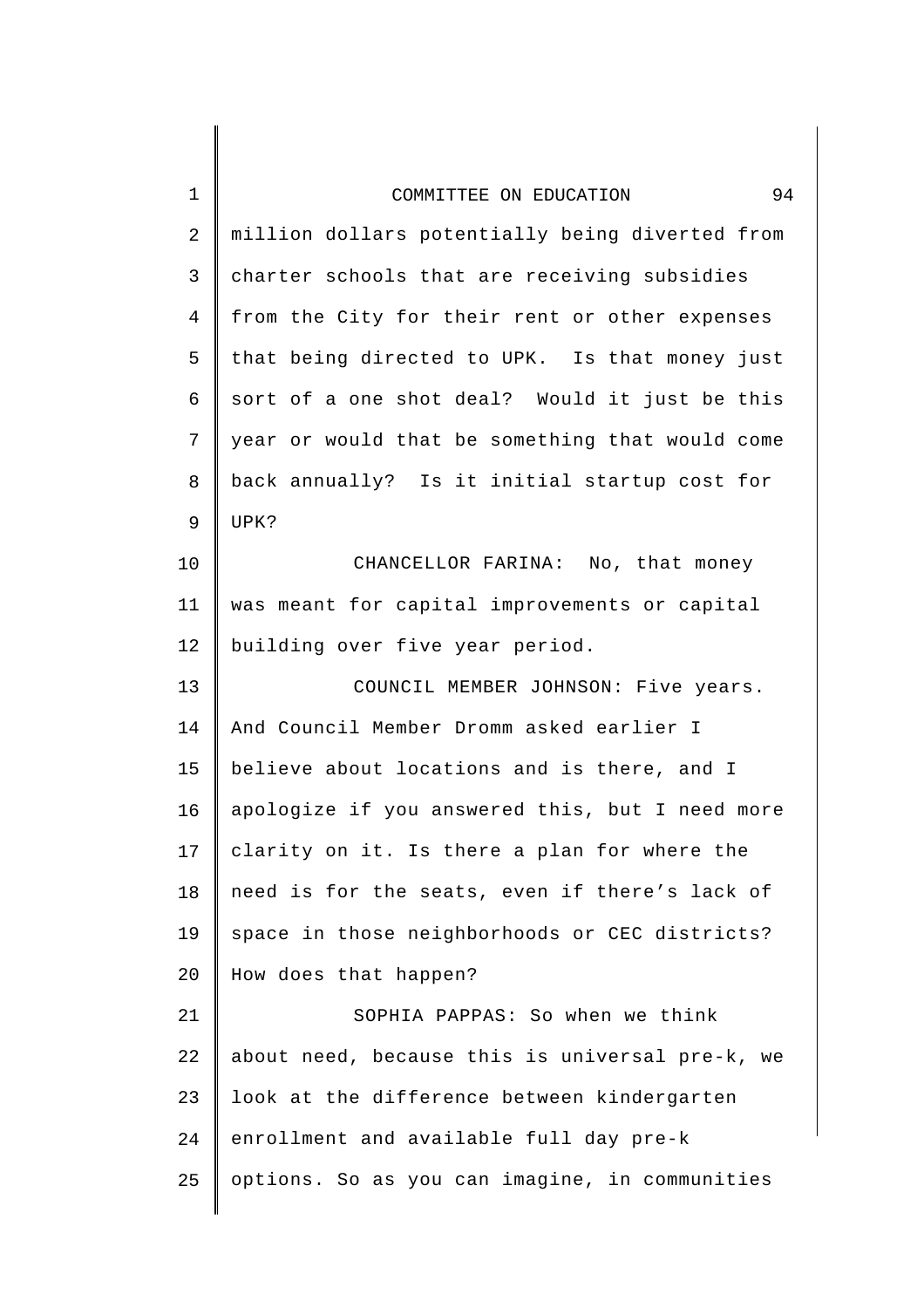1

2 3 4 5 6 7 8 9 10 11 12 13 across the city, there is some need gap. In some areas it's as high as 2,000 and other seats in other areas it may be lower, a few hundred, but we're going to determine how many seats go in each neighborhood based on that gap. And as I mentioned before, we have a public school application process and a CBO process, and as we look at those proposals community by community, we'll determine based on space availability and the quality of the proposals how many seats go to different settings.

14 15 16 17 18 19 20 21 22 23 24 25 COUNCIL MEMBER JOHNSON: Thank you. And lastly, I just want to mention one of the schools in my district, PS51, Principal Nancy Singbach [phonetic] in Hell's Kitchen, a brand new school which is fabulous and the school's doing quite well. I just want to mention that I believe last year they were promised to have three sections of pre-k in that school and for some reason with I guess a co-location temporarily of a middle school in that building, it got cut back to two, which I think really disappointed a lot of parents who were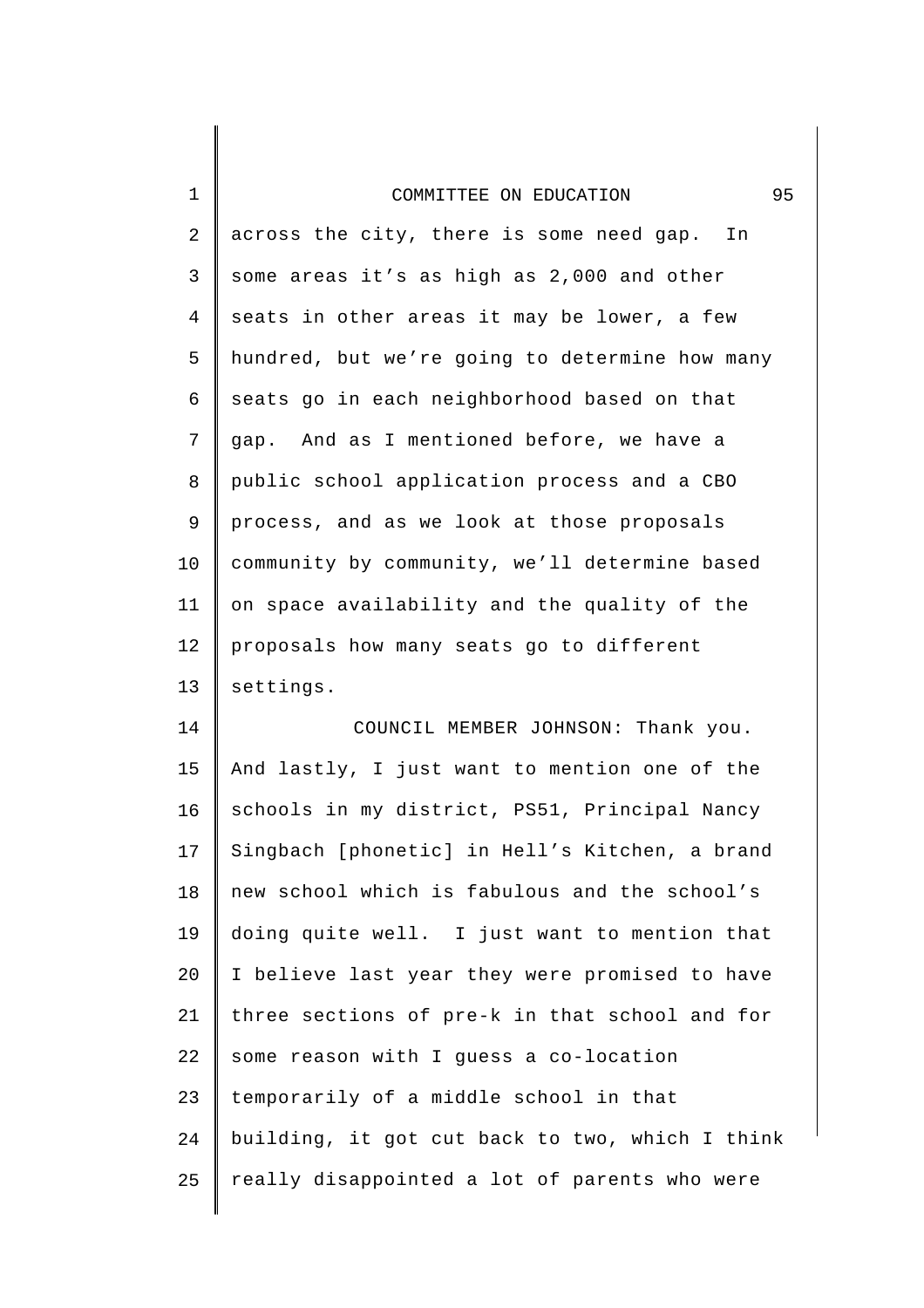| $\mathbf 1$ | 96<br>COMMITTEE ON EDUCATION                    |
|-------------|-------------------------------------------------|
| 2           | counting on that pre-k in the neighborhood, and |
| 3           | so I think it's really important, of course,    |
| 4           | that we enact this so that it doesn't come down |
| 5           | to these type of decisions, neighborhood by     |
| 6           | neighborhood, community by community, that      |
| 7           | everyone has the availability for their kids    |
| 8           | throughout the city. And thank you again for    |
| 9           | being here today.                               |
| 10          | COUNCIL MEMBER CUMBO: Thank you,                |
| 11          | Council Member Johnson. We'll now hear from     |
| 12          | Council Member Rodriguez.                       |
| 13          | COUNCIL MEMBER RODRIGUEZ: First of              |
| 14          | all, I am so happy that we have a educator      |
| 15          | being a Chancellor, someone that understands    |
| 16          | that--someone like myself who taught for 13     |
| 17          | years in high school. In order for me to get    |
| 18          | the best student in that grade, I needed to     |
| 19          | give a human being who really have a top        |
| 20          | quality education in the early year of their    |
| 21          | life. So you know, what we talking today in     |
| 22          | this hearing, this is not about a privilege.    |
| 23          | This is about doing the right thing. I believe  |
| 24          | that education is a new civil right movement.   |
| 25          | I believe that when we look when we ask--if we  |
|             |                                                 |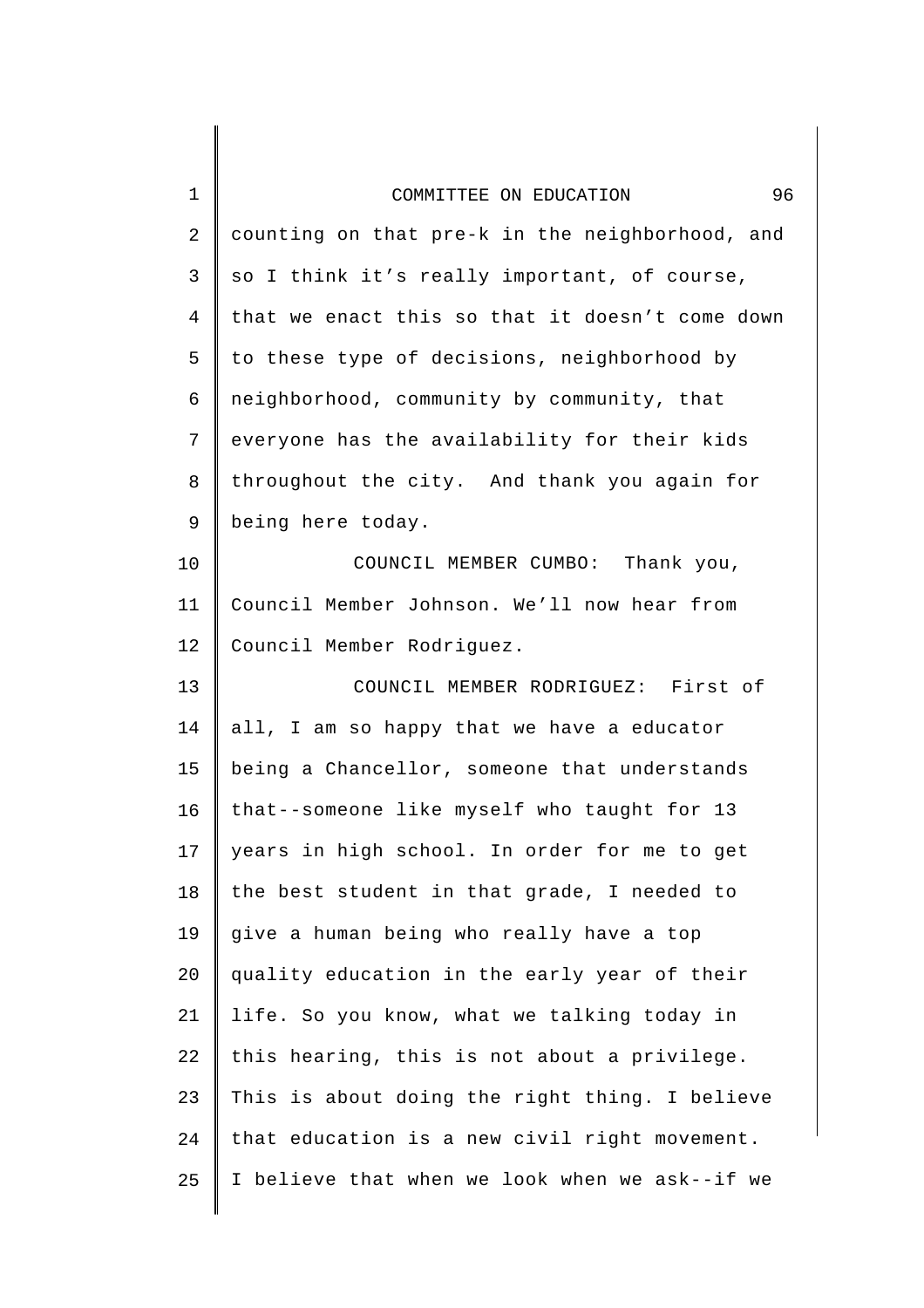1

2 3 4 5 6 7 8 9 10 11 12 13 14 15 16 17 18 19 20 21 22 23 24 25 did a survey today upper class, and we ask anyone from the upper class and we look at what percentage of the upper class has a child enrolled in a UPK, you can be sure that a top percentage, they have their children in the best UPK program in the community. So, what we need to do right now is to be sure that we also go out there, especially to the one percent of the wealthy community and say if we as a city want to do better, if we want the city want to be a lot stronger upper class and middle, a stronger middle class with more resources to invest and buy stocks in the world history. We need to invest. We need to follow all the study the university in Maryland and all them will say when we invest in education zero to four, we produce a human being that is in a better position to raise their family. But my question is, one, I would like to hear more concrete details on what is--how will you be assessing the pre-k program knowing that we will hire pre-k, knowing that we would not allow a republican from Long Island to decide the future of our children. So knowing that we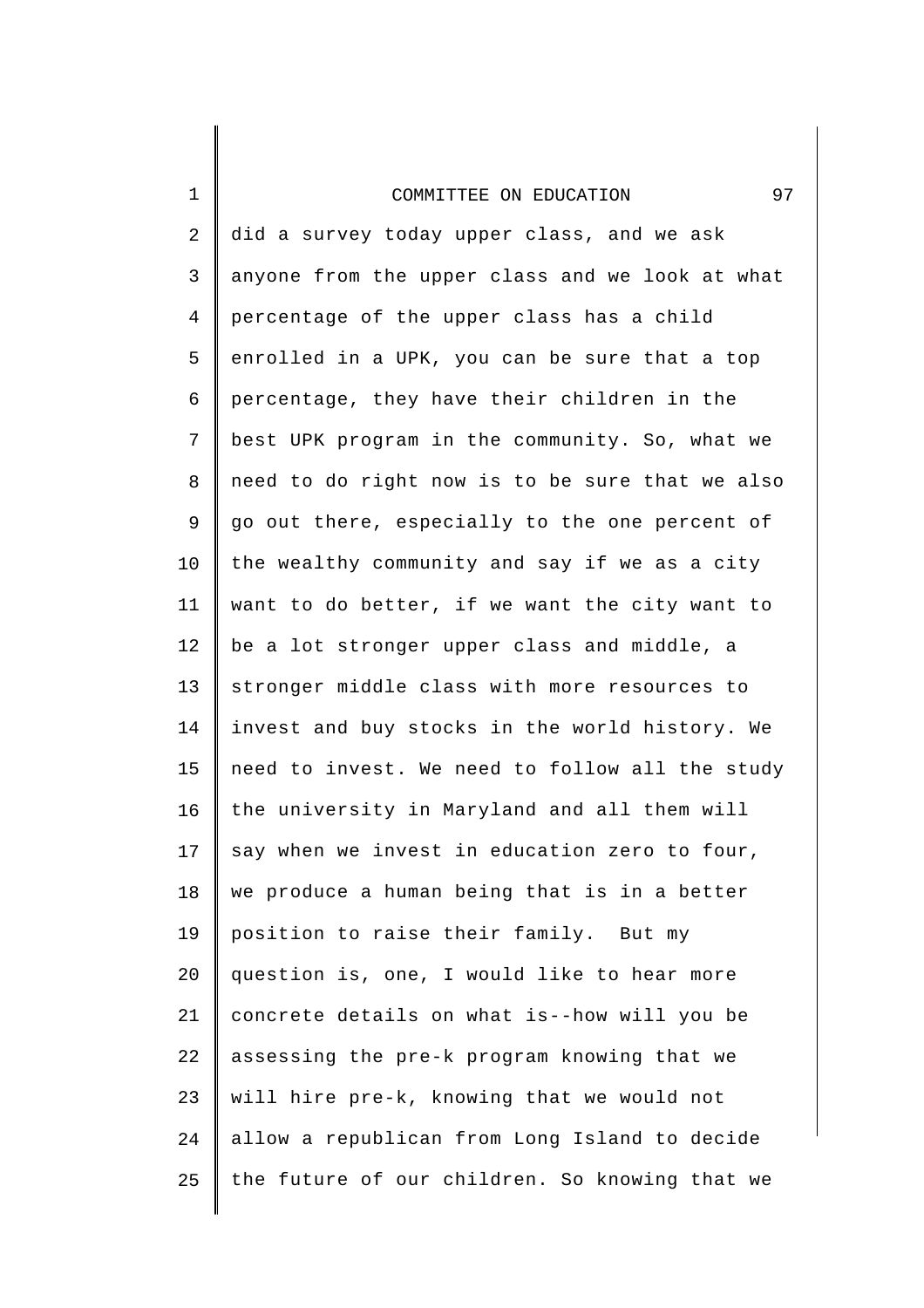1

2 3 4 5 6 7 8 9 10 11 12 13 14 15 16 17 18 19 20 21 22 23 24 25 have already been winning this debate because of the Mayor initiative on the universal pre-k, and we're going to be starting a pre-k very soon. How will we be providing a top quality UPK, because I don't want to see just a UPK. I want to see something that our children are using the park resources, the cultural affair resources, that we can say they are already learning. And here you have a Deputy Mayor who also was working with children in society, who they also have a previous experience. I can tell you because two of my nieces, they are starting the Head Start Program that they run in PS8, and they end up being a student at beacon school. I want to see every single child in our city with choices to apply to a special ed school, to beacon school, or any good schooling out there. So, how is that we're going to be doing the--what is your plan to have the best assessment to provide the best early child education on the new UPK that we will have it done? That is a winter topic. SOPHIA PAPPAS: So I think it's important to look at how we evaluate quality,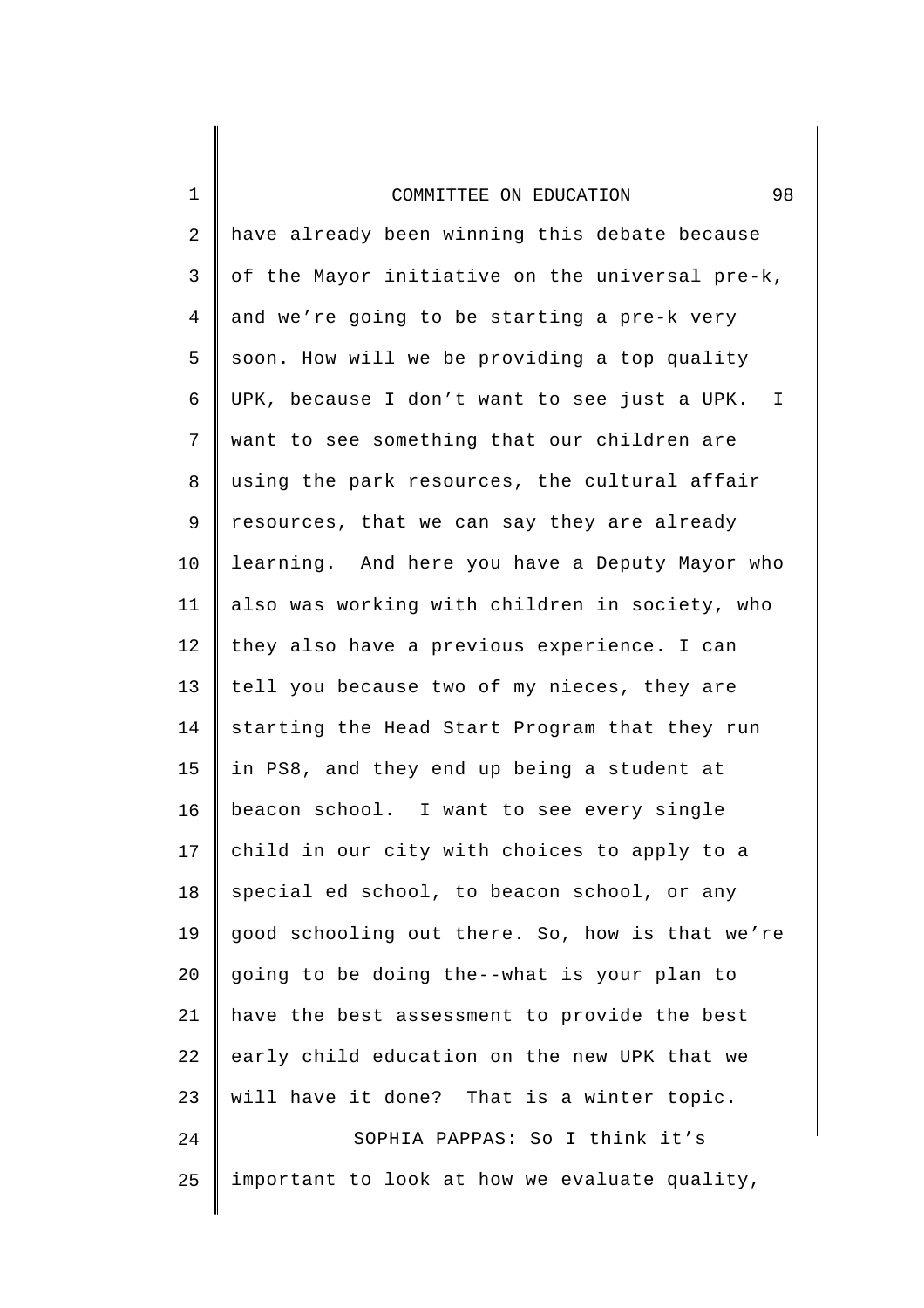1

2 3 4 5 6 7 8 9 10 11 12 13 14 15 16 17 18 19 20 21 22 23 24 25 sort of soup to nuts. So from the moment a program, whether it's a public school or a CBO program is applying to offer these seats, we are looking at quality in terms of their potential to do all the things that we talked about. So to have a really strong curriculum that covers all areas of development that has ways of looking at how kids are progressing on a regular basis and making sure we're individualizing instruction, and also on the family engagement side. We don't want to miss this opportunity to get families in, so we're looking for concrete plans that schools have and CBO's but also when we go on our site visits, evidence that they're already doing some of these things, because we got to start in September. We need to make sure everyone's ready. From there there's a process of ongoing support and monitoring of quality to make sure our programs are actually meeting those expectations. So we mentioned a few things about teacher development. There's administrator development. We also use tools to look at the equality of the learning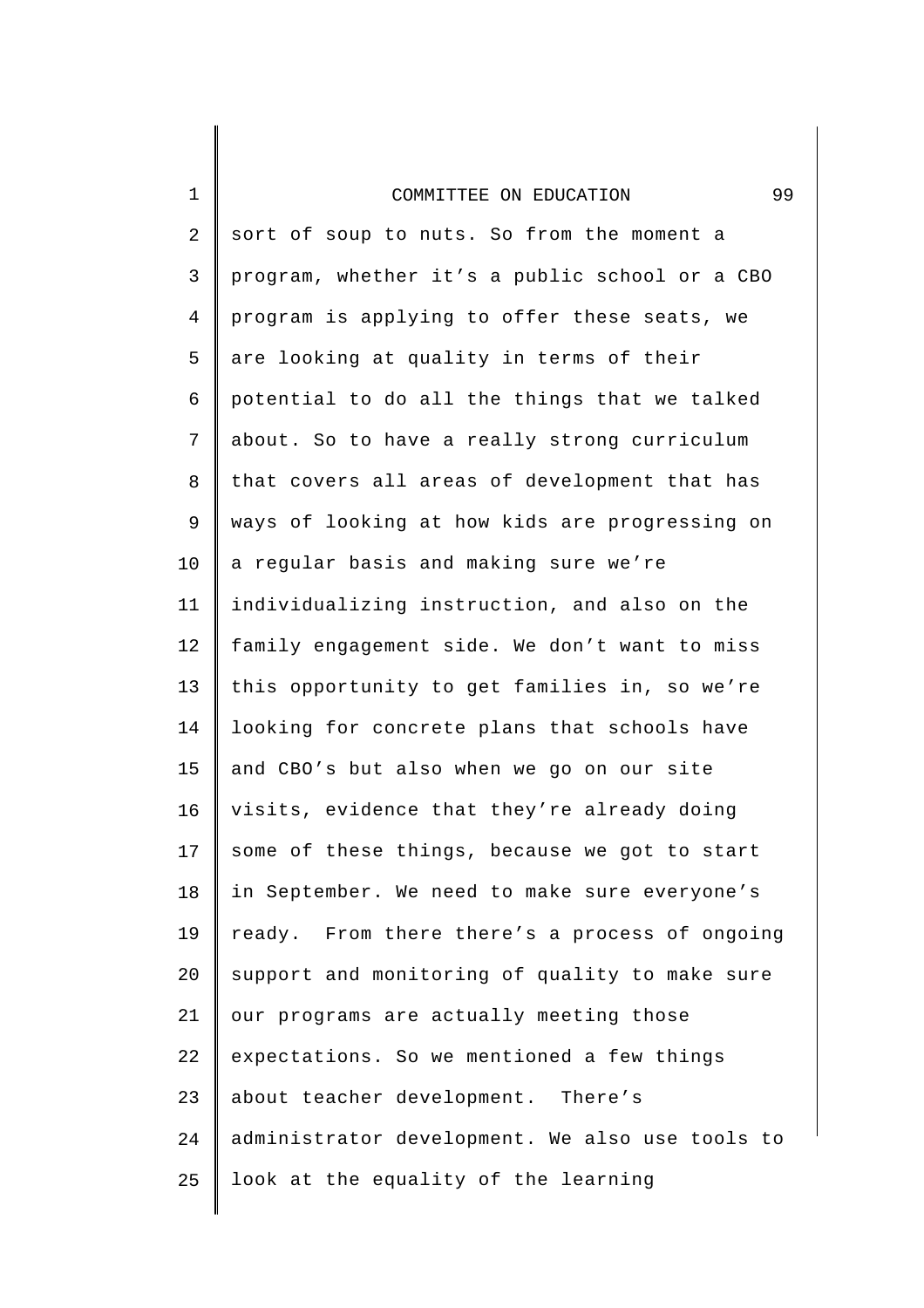2 3 4 5 6 7 8 9 10 11 12 13 14 15 16 environment to make sure kids have a diverse range of materials, that their cultures are being respected and that they have plenty of opportunities for interactions with each other, other adults, because we really want to develop their oral language skills, and then--so we look at all those data points together, but we also have in the plan, an intention to invest in research, because we really want to look at city-wide trends. We also want to look, follow kids to see how they do through elementary schools. That information's going to be useful for all of us to see how we're doing, but also for my office to make sure we're improving the program as we go.

17 18 19 20 21 22 23 24 CHAIRPERSON DROMM: So I just want to thank you. I want to remind my colleagues for our next question that we--the Chancellor's going to have to leave shortly. We only have a few more questions, and I do want to remind them to keep them as short as possible, and so this Chancellor--you got three minutes, no more than three minutes for question and answering.

25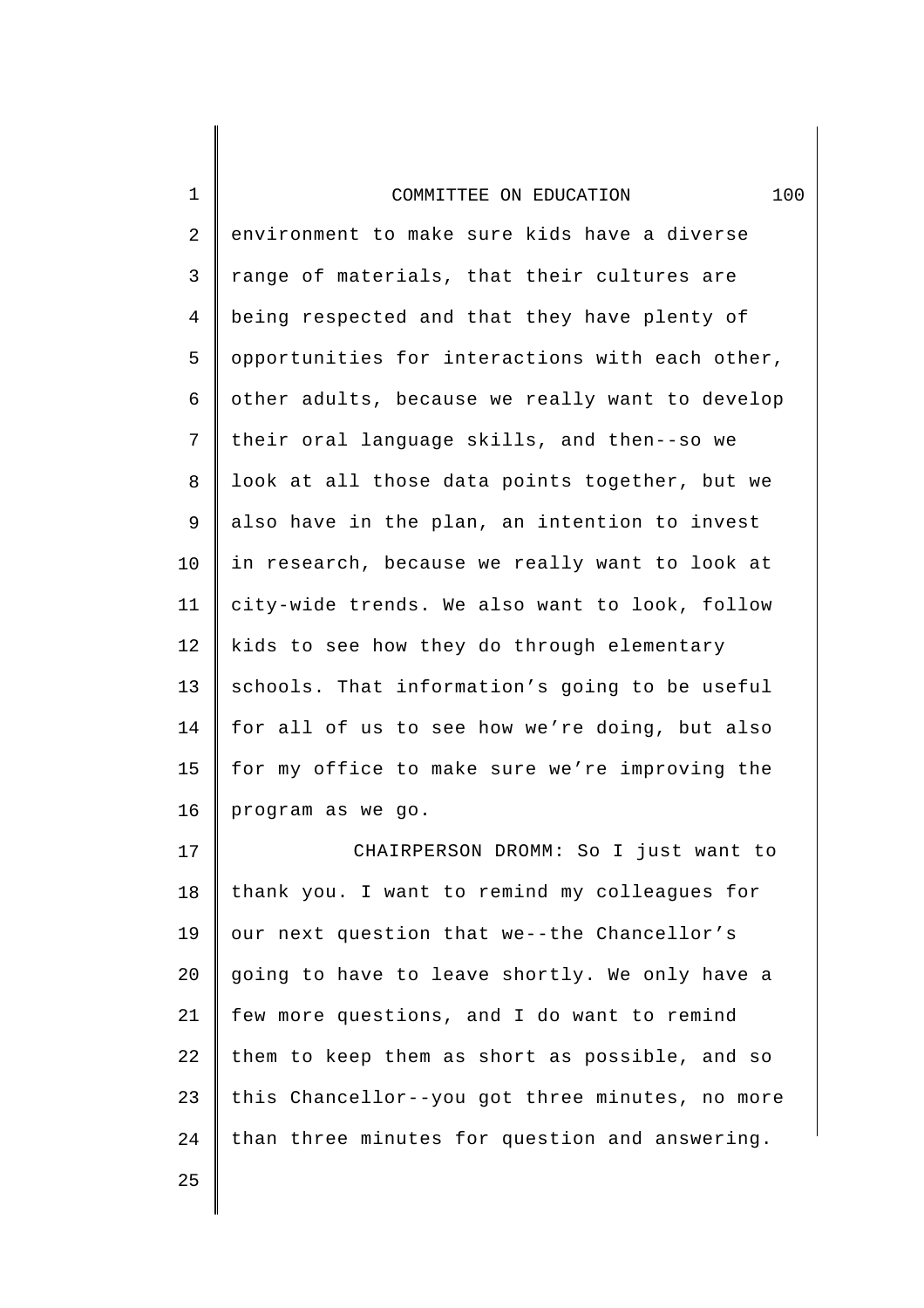| $\mathbf 1$    | 101<br>COMMITTEE ON EDUCATION                   |
|----------------|-------------------------------------------------|
| 2              | The next one will be Council Member Reynoso and |
| $\mathsf{3}$   | then followed by Council Member Treyger.        |
| $\overline{4}$ | COUNCIL MEMBER REYNOSO: [speaking               |
| 5              | Spanish]                                        |
| 6              | CHANCELLOR FARINA: Gracias.                     |
| 7              | COUNCIL MEMBER REYNOSO: I do want               |
| 8              | to ask--I'm a ESL student. When I was in public |
| 9              | education I was educated through the daycare    |
| 10             | system so I didn't go to pre-k, but it was      |
| 11             | extremely helpful in my transition and my       |
| 12             | simulation into, you know, the American culture |
| 13             | and the language to have a bilingual teacher,   |
| 14             | and currently especially in my district where   |
| 15             | there are Latino students, we have issues       |
| 16             | regarding the lack of bilingual teachers. I     |
| 17             | don't know where we're going to find them       |
| 18             | necessarily, but if we do have them, I hope     |
| 19             | that they would have been in my district        |
| 20             | already, but I already see it as an issue and   |
| 21             | this just could be exasperate, I guess, if we   |
| 22             | don't find quality bilingual teachers to help   |
| 23             | with ESL students. I'm just wondering what plan |
| 24             | of action do we have to ensure that everyone is |
| 25             | well represented.                               |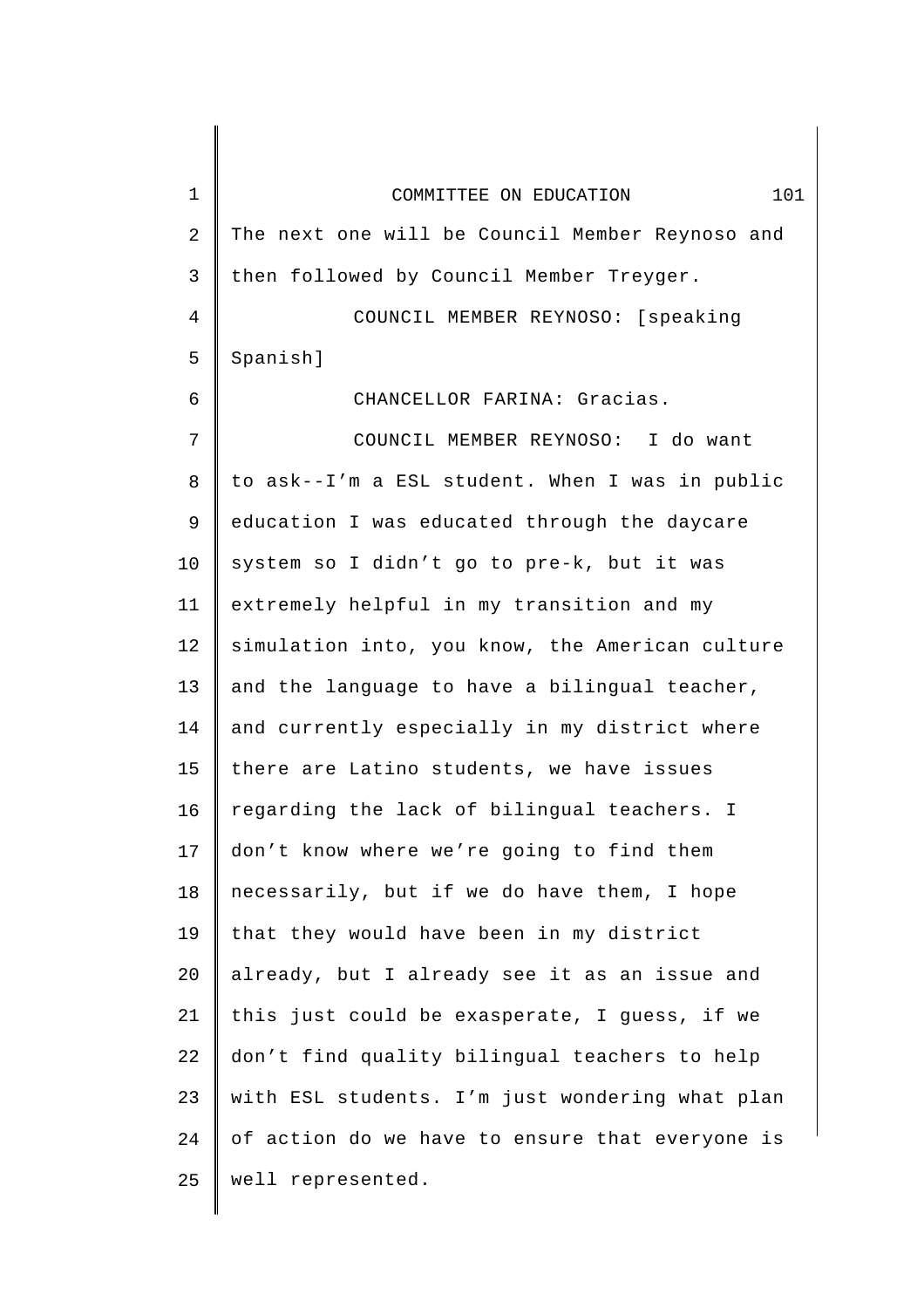| $\mathbf 1$    | 102<br>COMMITTEE ON EDUCATION                   |
|----------------|-------------------------------------------------|
| $\overline{2}$ | CHANCELLOR FARINA: I think that's               |
| $\mathsf{3}$   | one of the things that I said is one of the,    |
| 4              | the things we're asking universities to kind    |
| 5              | of, you know, get more teachers in. They just   |
| 6              | can't keep training teachers for fields that we |
| 7              | don't need them. What we need teachers in ESL,  |
| 8              | bilingual, special needs, early childhood.      |
| 9              | Those are the four areas. Certainly science and |
| 10             | math, but those tend to be in the higher        |
| 11             | grades. The other thing you should know--what   |
| 12             | District are you from?                          |
| 13             | COUNCIL MEMBER REYNOSO: District 14.            |
| 14             | CHANCELLOR FARINA: Okay                         |
| 15             | COUNCIL MEMBER REYNOSO: At CEC                  |
| 16             | District.                                       |
| 17             | CHANCELLOR FARINA: Yeah, no, I'm                |
| 18             | very familiar with District 14. Used to be      |
| 19             | under my region when I was a superintendent.    |
| 20             | One of the things that you're seeing is a       |
| 21             | trend, is that we're doing a lot more dual      |
| 22             | language schools, where one of the teachers is  |
| 23             | actually a bilingual teacher, and the other     |
| 24             | teacher is a monolingual teacher, and those     |
| 25             | have become extremely popular. We almost        |
|                |                                                 |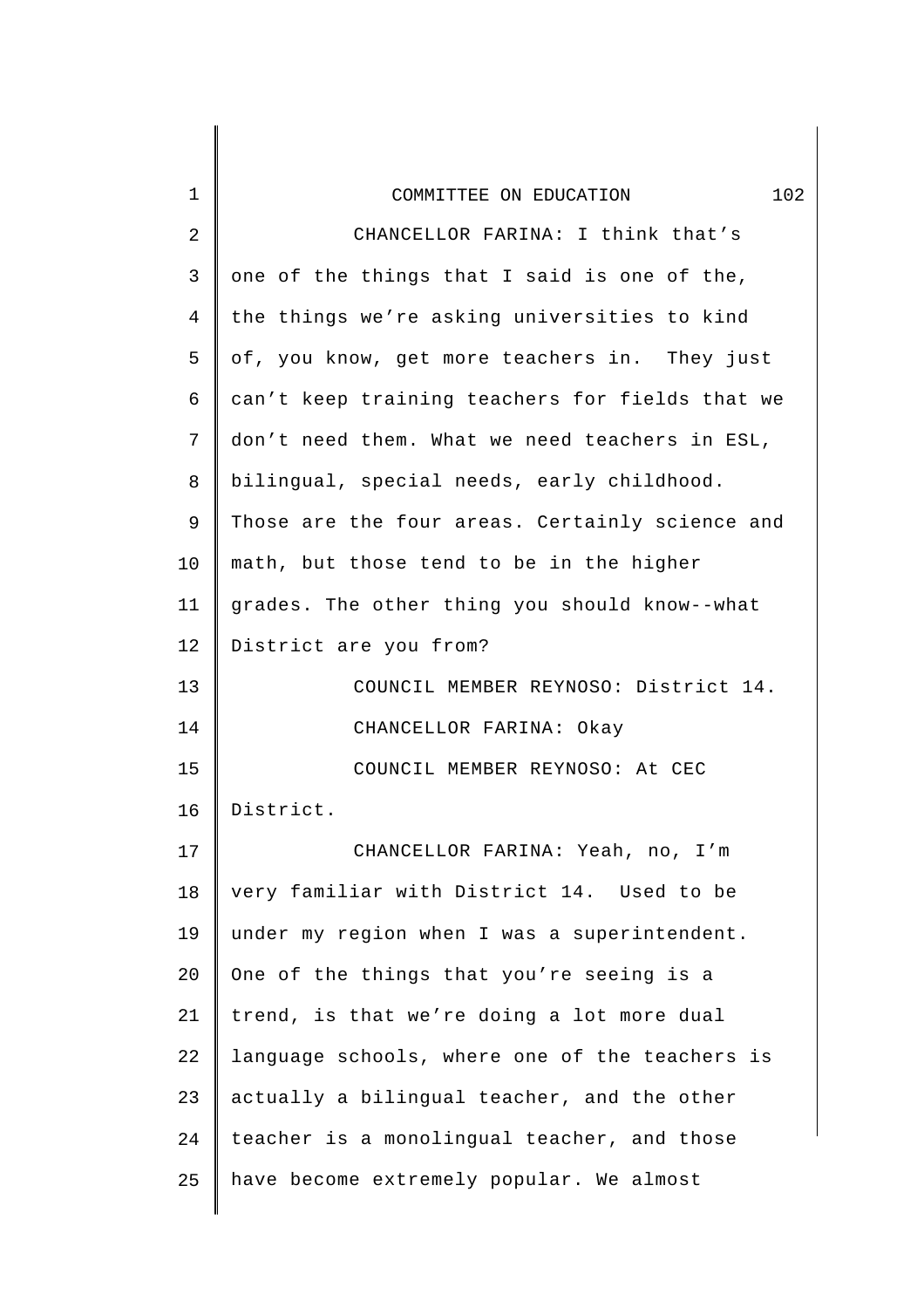1

 $\mathfrak{D}$ 3 4 5 6 7 8 9 10 11 12 13 14 15 16 17 18 19 20 21 22 tripled the use of dual language and I'd love to see that even become quadrupled, because I really do think that's the wave of the future. In this country, we haven't actually featured enough second language learning, and it's not just for kids who come in not knowing English, it's for kids who only know English, who really in my opinion is a deficit. So how do we make sure that we're teaching two languages to the degree that we can. So I think in District 14 there are already some good dual language programs and I hope to see a lot more of them. COUNCIL MEMBER REYNOSO: Thank you very much and I can't wait to stand beside you in Albany making sure we make this happen. COUNCIL MEMBER CUMBO: Thank you. I also want to acknowledge that we've been joined by Council Members Garodnick as well as Council Member Rosenthal, and now for Council Member Treyger. COUNCIL MEMBER TREYGER: Thank you,

23 24 25 Chair Cumbo and thank you Chair Dromm, Madam Chancellor and Deputy Mayor. I've waited a long time for this. I've been an educator for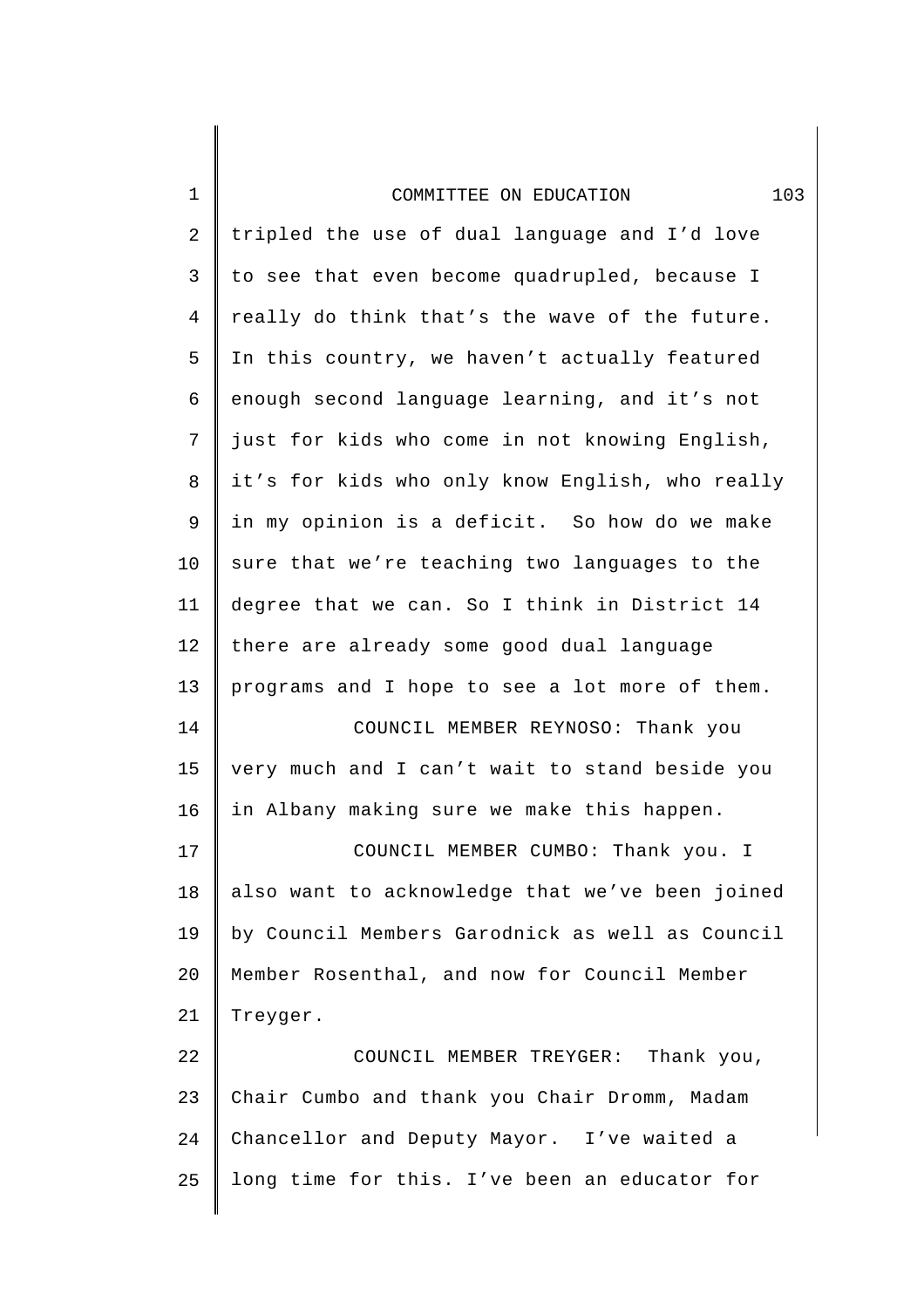| $\mathbf{1}$ | 104<br>COMMITTEE ON EDUCATION                   |
|--------------|-------------------------------------------------|
| 2            | the last eight years at New Utrecht High        |
| 3            | School.                                         |
| 4            | CHANCELLOR FARINA: Oh.                          |
| 5            | COUNCIL MEMBER TREYGER: I also went             |
| 6            | to Brooklyn College to get my school            |
| 7            | administration license where we actually--I had |
| 8            | a professor Constant [phonetic] who we used     |
| 9            | your book in our class. Some pretty good        |
| 10           | writing, Chancellor.                            |
| 11           | CHANCELLOR FARINA: Thank you. I'm               |
| 12           | not allowed to advertise the book. It's against |
| 13           | the conflict of interest.                       |
| 14           | [laughter]                                      |
| 15           | COUNCIL MEMBER TREYGER: I--it was               |
| 16           | definitely useful and thank you.<br>There's so  |
| 17           | much I'd like to say today, but we'll limit it  |
| 18           | to definitely to the topic's agenda. One of     |
| 19           | the--first of all, I want to just thank you and |
| 20           | I'll thank the administration for wasting no    |
| 21           | time getting to work and really trying to       |
| 22           | embrace the changes that we truly need in our   |
| 23           | system. And our system has seen quite a bit of  |
| 24           | changes over the past decade. We went from      |
| 25           | decentralization to centralization from regions |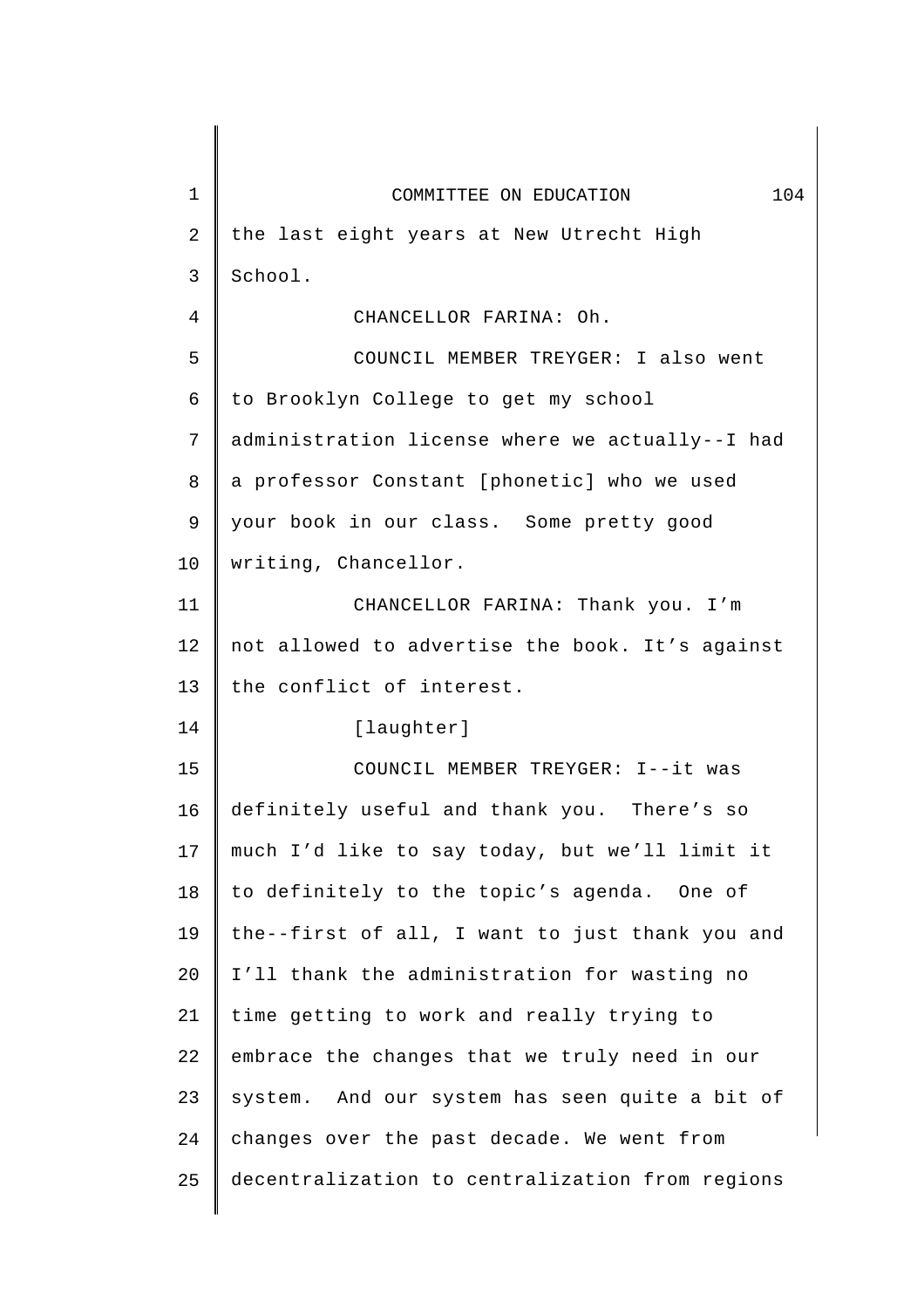1

2 3 4 5 6 7 8 9 10 11 12 13 14 15 16 17 18 19 20 21 22 23 24 25 with Rizz's [phonetic] Liz's [phonetic] bizz's [phonetic] dizz's [phonetic] to districts and so forth, and you know we can go on. And now we're at a juncture where we want to have a UPK, have middle school after school programs, but in the previous administration towards the end of the year, they rushed through a series of co-locations with significant community opposition and particularly in my district, schools that impact my district, Seth Will [phonetic] middle school, Caballero [phonetic], schools that are, you know, near capacity trying to expand their programs. So, what advice would you give principals of these schools that are really trying to, you know, expand the programs, the options for neighborhood kids and also they have after school programs, beacon program at Seth Will, which is run by the Federation of Italian Americans, what advice would you give them when there's so much uncertainty with these, you know, rush co-locations that were approved at the previous administration? And now we want to embrace middle school programs by this current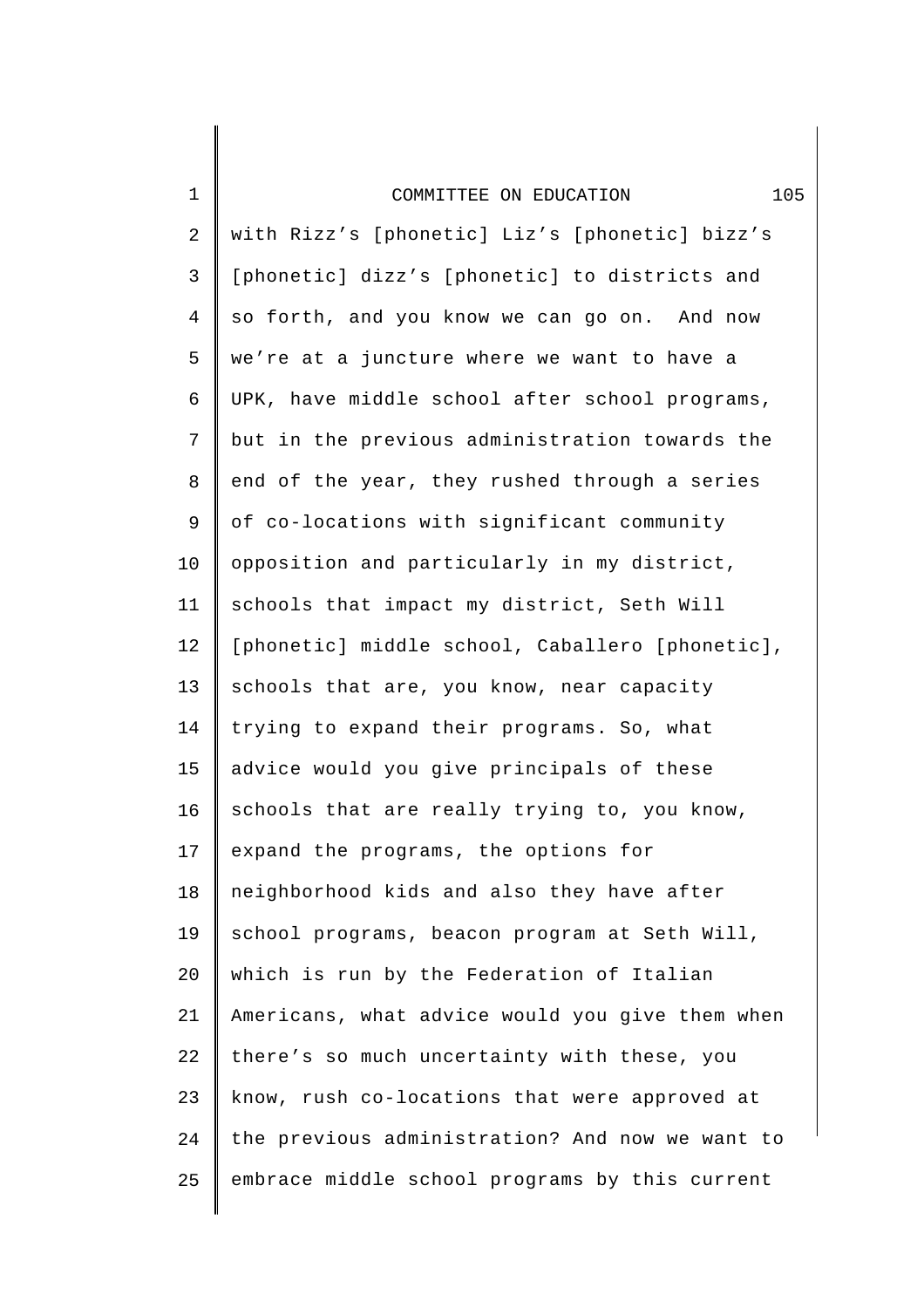1 2 3 4 5 6 7 8 9 10 11 12 13 14 15 16 17 18 19 20 21 22 23 24 25 COMMITTEE ON EDUCATION 106 administration. What advice would you give those schools now, Chancellor? Thank you. CHANCELLOR FARINA: I think principals are the most unsung heroes in the whole system, and I think for principals, my best advice is stay focused, look at what's going on in the classroom and let the noise all around you kind of become deafening. Don't listen. Stay focused on what you have to do. Caballero is actually a school I'm going to be visiting I think in the next two or three weeks. I have it on my agenda, and when I go to schools, what I really, really taken aback by in spite of all the noise and all the nonsense that we have constituted for them to deal with, most of them when I speak to them say the most important thing is being in my school with my teachers and with my kids, and right now that's the only thing I can say because it's going to take us a while to get on the right path. I heard Tony Shuris [phonetic] on City Hall last night, and he said it's not just about looking to see what's done and looking to see what we want to do, but it's also about changing the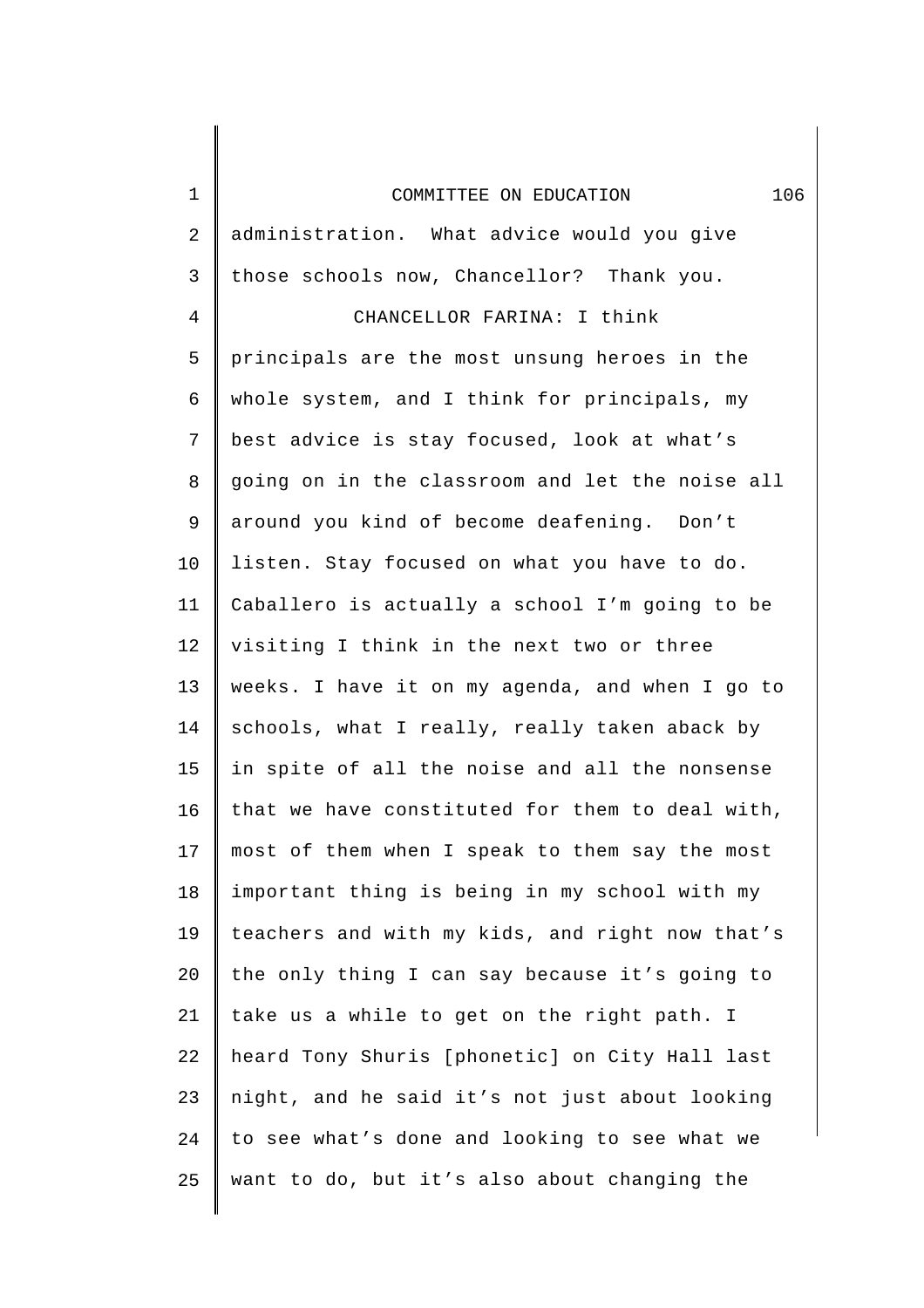| $\mathbf 1$    | 107<br>COMMITTEE ON EDUCATION                  |
|----------------|------------------------------------------------|
| $\mathbf{2}$   | direction of the train. So I'm going to quote  |
| $\mathfrak{Z}$ | Tony and say that I really believe that we're  |
| $\overline{4}$ | trying to change the direction of the train.   |
| 5              | So to the degree that we need some time, just  |
| 6              | be patient with us.                            |
| 7              | COUNCIL MEMBER TREYGER: Thank you,             |
| 8              | Chancellor.                                    |
| 9              | CHAIRPERSON DROMM: Just want to say            |
| 10             | that we have three more questions, Madam       |
| 11             | Chancellor, and then we'll let you go.         |
| 12             | CHANCELLOR FARINA: I'm going to be             |
| 13             | sorry I came to talk to a Resolution.          |
| 14             | CHAIRPERSON DROMM: No, it does show            |
| 15             | how much interest there is in this topic,      |
| 16             | though, and I appreciate our audience also for |
| 17             | staying.                                       |
| 18             | COUNCIL MEMBER CUMBO: We thank you             |
| 19             | so much because we know you had to leave 15    |
| 20             | minutes ago, a half hour ago. So thank you.    |
| 21             | CHANCELLOR FARINA: As long as they             |
| 22             | cancel the--                                   |
| 23             | COUNCIL MEMBER CUMBO: [interposing]            |
| 24             | We'll take Council Member Miller followed by   |
| 25             | Council Member Rose.                           |
|                |                                                |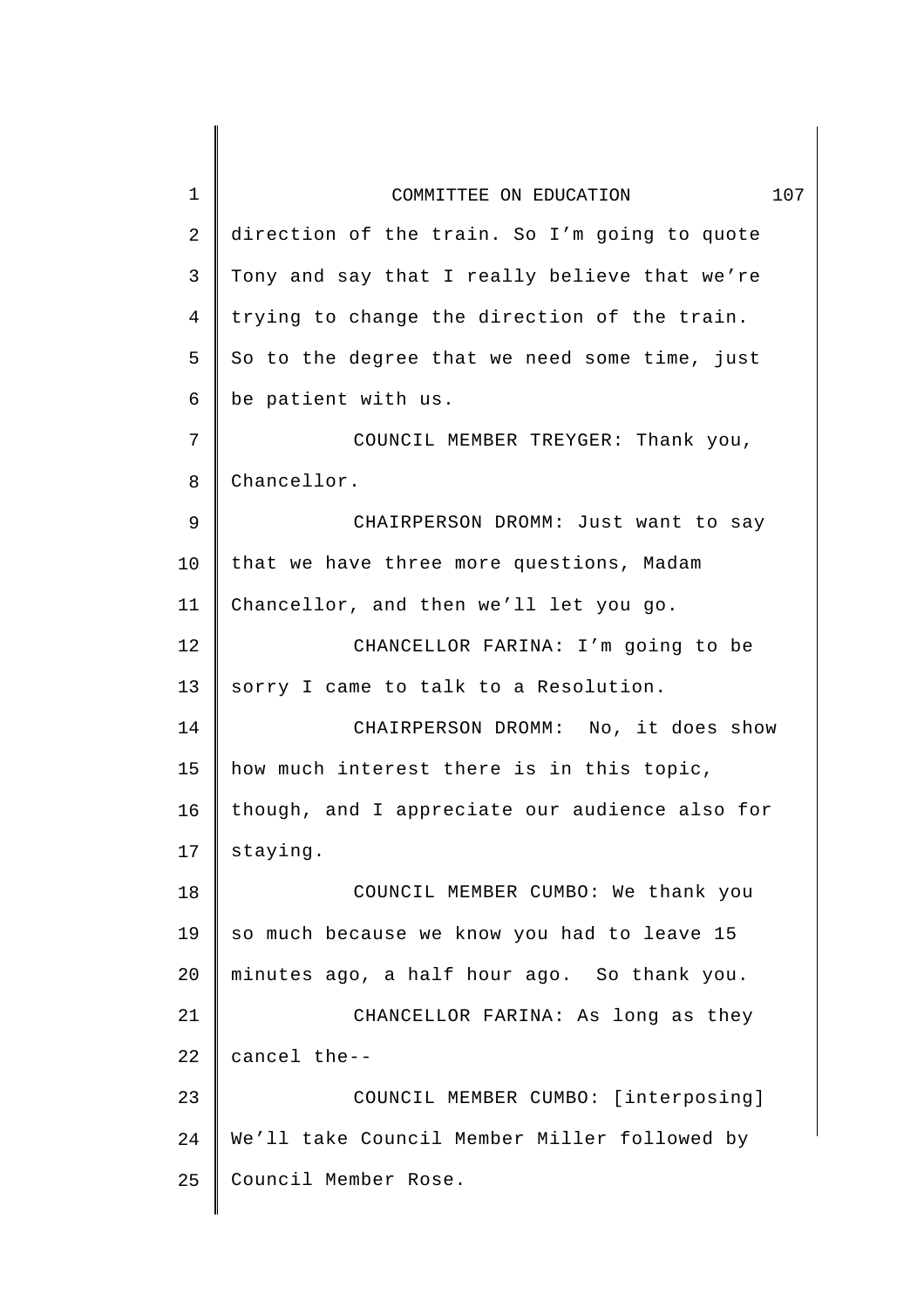| $\mathbf{1}$   | 108<br>COMMITTEE ON EDUCATION                   |
|----------------|-------------------------------------------------|
| 2              | COUNCIL MEMBER MILLER: Good                     |
| $\mathsf{3}$   | afternoon Chairs. Thank you for putting this    |
| $\overline{4}$ | together. Thank you, Chancellor for coming out  |
| 5              | and being a part of this so important. I have   |
| 6              | long been a child care advocate, kind of cut my |
| 7              | bones there and I see many of my colleagues,    |
| 8              | Mable and Raglan and many of the union child    |
| 9              | care coalition back there. This has been        |
| 10             | decades coming and we are so glad to be a part  |
| 11             | of such progressive administration and be a     |
| 12             | part of this role reversal of administration    |
| 13             | head disinvested and working families from our  |
| 14             | young children to our working families of which |
| 15             | we will be also holding those hearings later    |
| 16             | this week. But we don't want to reinvent the    |
| 17             | wheel today. Some of these folks that I just    |
| 18             | mentioned have been at this, as I've said, for  |
| 19             | the past two decades in Early Childhood         |
| 20             | Education and development. What role would      |
| 21             | they be playing as we move forward? And as we   |
| 22             | mentioned earlier about teacher development and |
| 23             | expanding their roles outside of DOE and even   |
| 24             | within what are the plans for these already     |
| 25             | engaged within the system?                      |
|                |                                                 |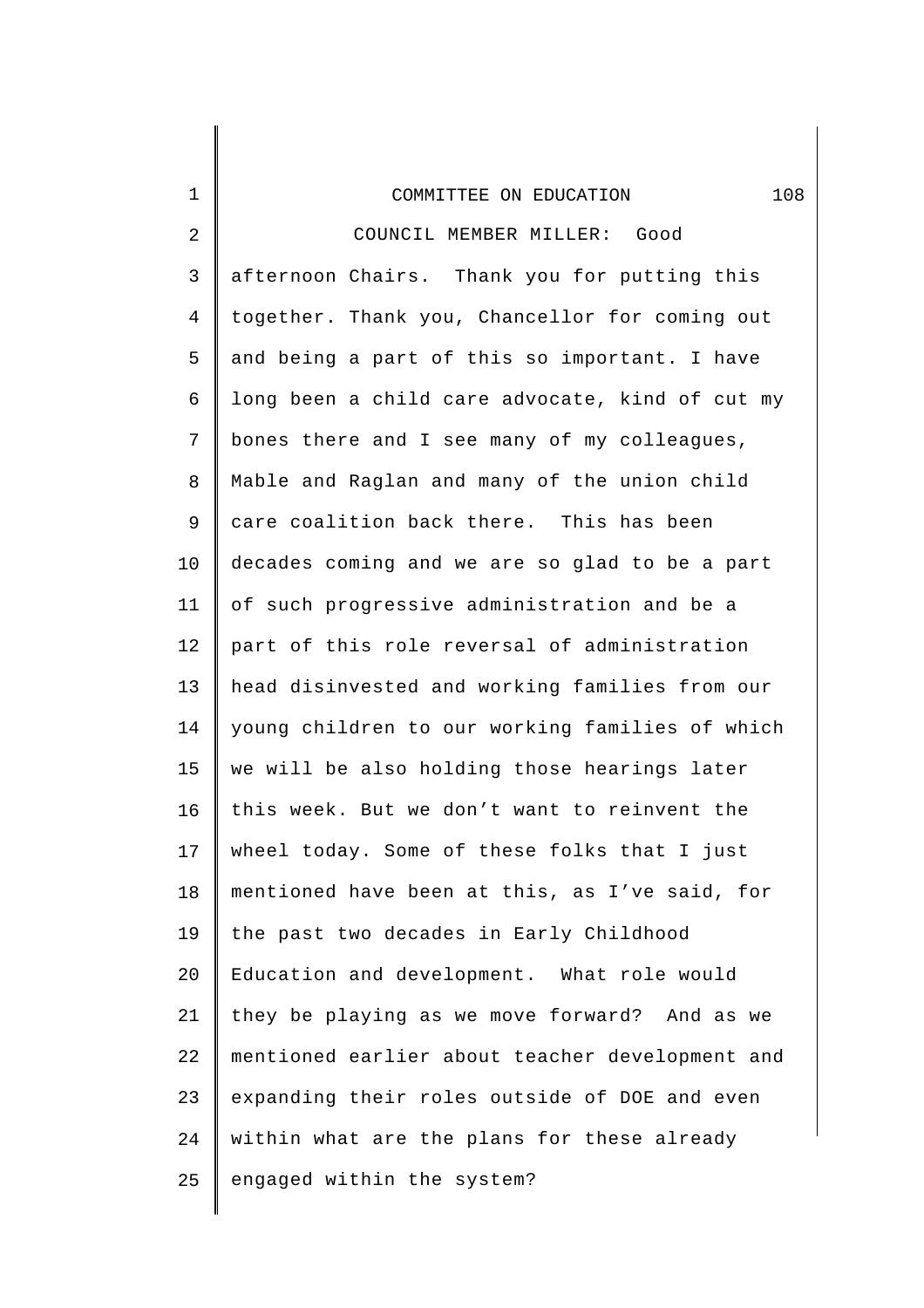| $\mathbf 1$ | 109<br>COMMITTEE ON EDUCATION                   |
|-------------|-------------------------------------------------|
| 2           | SOPHIA PAPPAS: Just to clarify,                 |
| 3           | Council Member, you mean what role will         |
| 4           | community based centers play in this?           |
| 5           | COUNCIL MEMBER MILLER: That is                  |
| 6           | correct.                                        |
| 7           | SOPHIA PAPPAS: Absolutely. So,                  |
| 8           | currently 60 percent of our pre-k seats are in  |
| 9           | community based organizations. So we anticipate |
| 10          | that through the new seats and the existing     |
| 11          | seats. We will continue to partner with         |
| 12          | community based organizations of all kinds      |
| 13          | across all five boroughs, and you know, my      |
| 14          | office works very closely with these community  |
| 15          | based organizations already with everything     |
| 16          | from onsite coaching to teacher professional    |
| 17          | development and director development. I mean,   |
| 18          | we see these providers as essential partners to |
| 19          | make sure every kid gets what they need before  |
| 20          | kindergarten.                                   |
| 21          | COUNCIL MEMBER MILLER: That is                  |
| 22          | great. And as far as the after school program,  |
| 23          | is there a standard program that will be        |
| 24          | provided and who will be the vendors providing  |
| 25          | service?                                        |
|             |                                                 |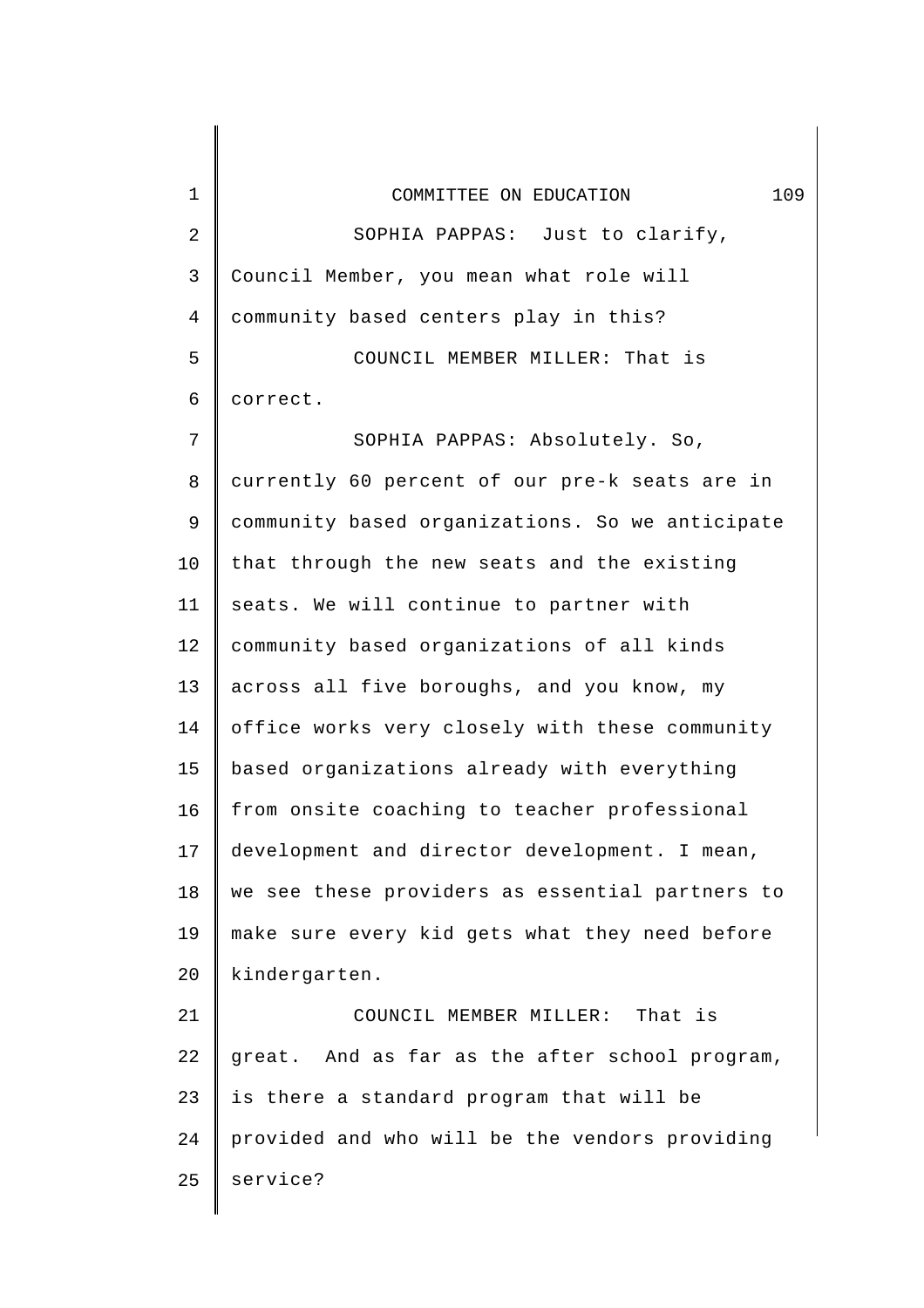| $\mathbf 1$    | 110<br>COMMITTEE ON EDUCATION                   |
|----------------|-------------------------------------------------|
| 2              | CHANCELLOR FARINA: There's going to             |
| 3              | be several pro--actually many providers, but    |
| $\overline{4}$ | they're all going to have to fit a certain      |
| 5              | standard and we're going to try to come up with |
| 6              | several different models that principals can    |
| 7              | choose from.                                    |
| 8              | COUNCIL MEMBER MILLER: Okay. Thank              |
| 9              | you so much for coming out. I appreciate it.    |
| 10             | COUNCIL MEMBER CUMBO: Thank you and             |
| 11             | then we will hear now from Council Member Rose  |
| 12             | and then Council Member Deutsch and then that   |
| 13             | will conclude our council questions and then we |
| 14             | will be having our presentations. Thank you.    |
| 15             | COUNCIL MEMBER ROSE: Thank you                  |
| 16             | Chair Cumbo, and to the Chair, Chair Cumbo and  |
| 17             | Chair Dromm I say congratulations. I think      |
| 18             | you're doing a wonderful job, and I thought I   |
| 19             | was going to make a unique statement by         |
| 20             | applauding the Mayor's choice of having an      |
| 21             | esteemed educator at the helm, but several of   |
| 22             | my colleagues have already beat me to that, so  |
| 23             | I just say ditto.                               |
| 24             | CHANCELLOR FARINA: Never gets tired.            |
| 25             |                                                 |
|                |                                                 |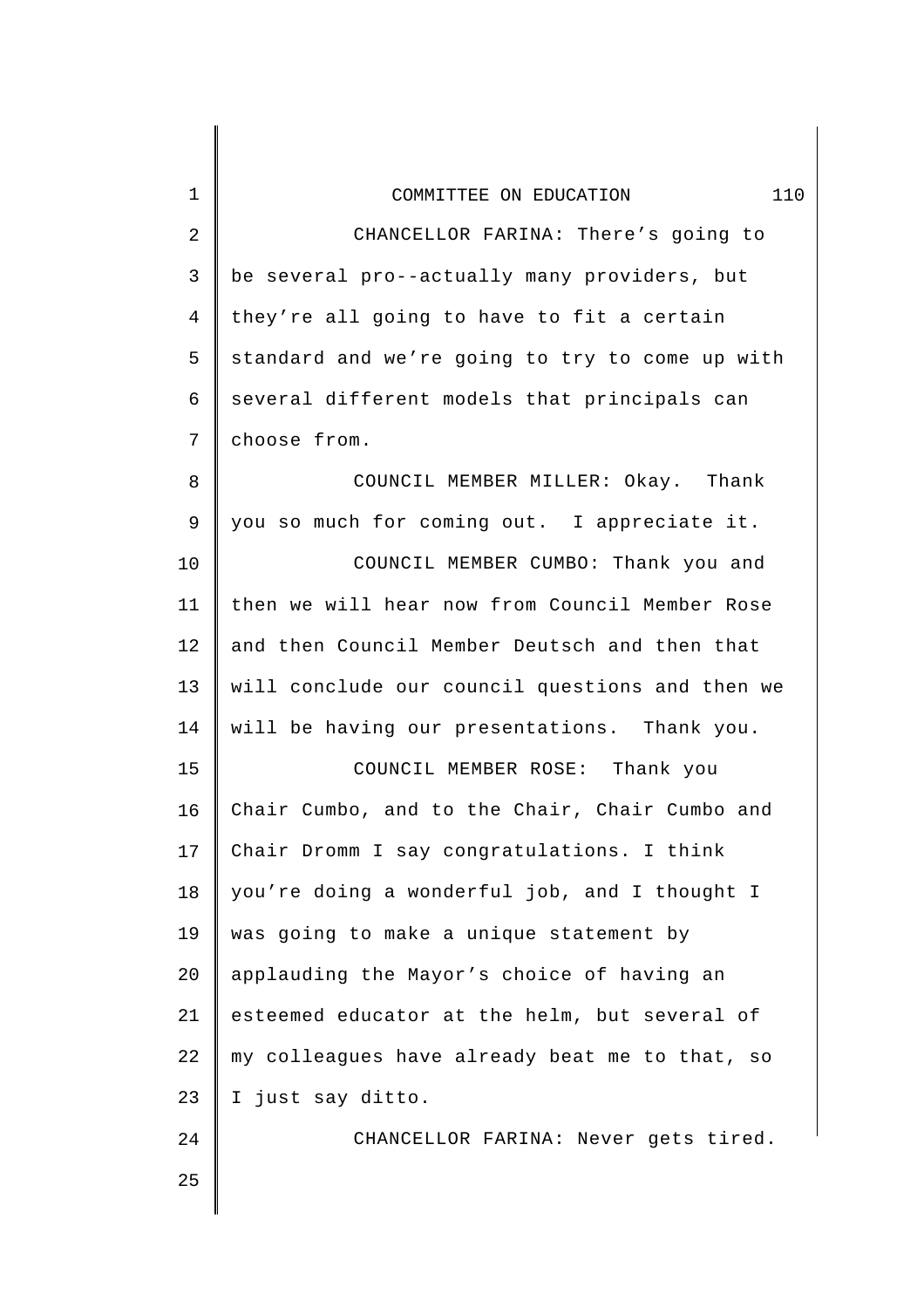| $\mathbf 1$    | 111<br>COMMITTEE ON EDUCATION                   |
|----------------|-------------------------------------------------|
| $\overline{2}$ | COUNCIL MEMBER ROSE: And so I say               |
| $\mathbf{3}$   | ditto. And to Deputy Mayor Beury, you know,     |
| $\overline{4}$ | I've had the pleasure of seeing some of your    |
| 5              | efforts in terms of community schools, and I'm  |
| 6              | looking forward to seeing and working with you  |
| $\overline{7}$ | to extend those wonderful systems. But the      |
| 8              | system is stratified with ACS and DYCD          |
| $\mathsf 9$    | designated CBO's providing pre-k services, and  |
| 10             | this is probably going to sound a lot like      |
| 11             | Council Member Miller's question, but I was     |
| 12             | wondering how are you going to identify the     |
| 13             | CBO's that you will be working with and are you |
| 14             | planning to work with, just include all of the  |
| 15             | existing pre-k programs that pre-k programs     |
| 16             | that are in existence now or how are you going  |
| 17             | to identify them? Because right now there's     |
| 18             | several processes, RFP's and whatever else. So  |
| 19             | how are you going to identify those programs?   |
| 20             | SOPHIA PAPPAS: So when we talk about            |
| 21             | the 73,250 children to be served, some of those |
| 22             | children are already in programs, so for those  |
| 23             | we're talking about keeping those programs as   |
| 24             | long as quality maintains itself and so forth.  |
| 25             | For the other--for the new seats and the seats  |
|                |                                                 |

 $\mathbb{I}$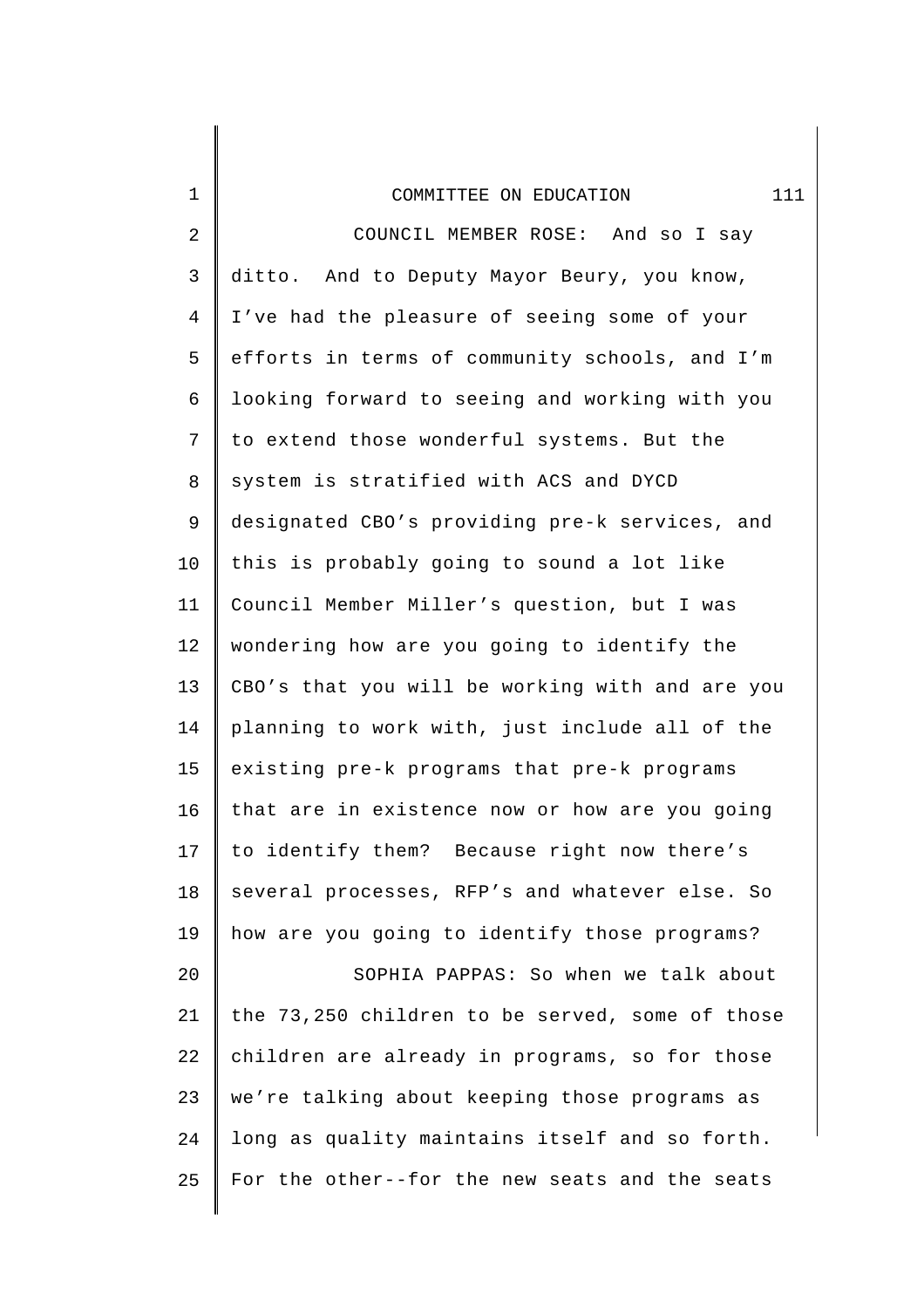| $\mathbf 1$    | COMMITTEE ON EDUCATION<br>112                   |
|----------------|-------------------------------------------------|
| $\overline{2}$ | to be converted from half day to full day, we   |
| $\mathsf{3}$   | have the application process for the public     |
| $\overline{4}$ | schools that's already under way, and then we   |
| 5              | have for the CBO's we have an RFP that is due   |
| 6              | this Friday, and those can be existing CBO's    |
| $\overline{7}$ | that work with us, whether it's a site that     |
| 8              | contracts with DOE or ACS. It can also be new   |
| $\mathsf 9$    | providers that haven't worked with us in the    |
| 10             | past, and so through those processes we will    |
| 11             | choose which programs provide these additional  |
| 12             | seats, either through conversions or through    |
| 13             | creating new seats and even though they're      |
| 14             | different processes, our expectations in terms  |
| 15             | of instructional quality, the quality of family |
| 16             | engagement are consistent across. And so, yes,  |
| 17             | we have different processes. One's a formal     |
| 18             | procurement, one's not a procurement but it is- |
| 19             | -but it does entail a written application and a |
| 20             | site visit, and we really try to make sure that |
| 21             | there are--there is that consistency because at |
| 22             | the end of the day, they're all our kids and we |
| 23             | want to get them all prepared for school.       |
| 24             | COUNCIL MEMBER ROSE:<br>The programs            |

25 that were, that the city council had to restore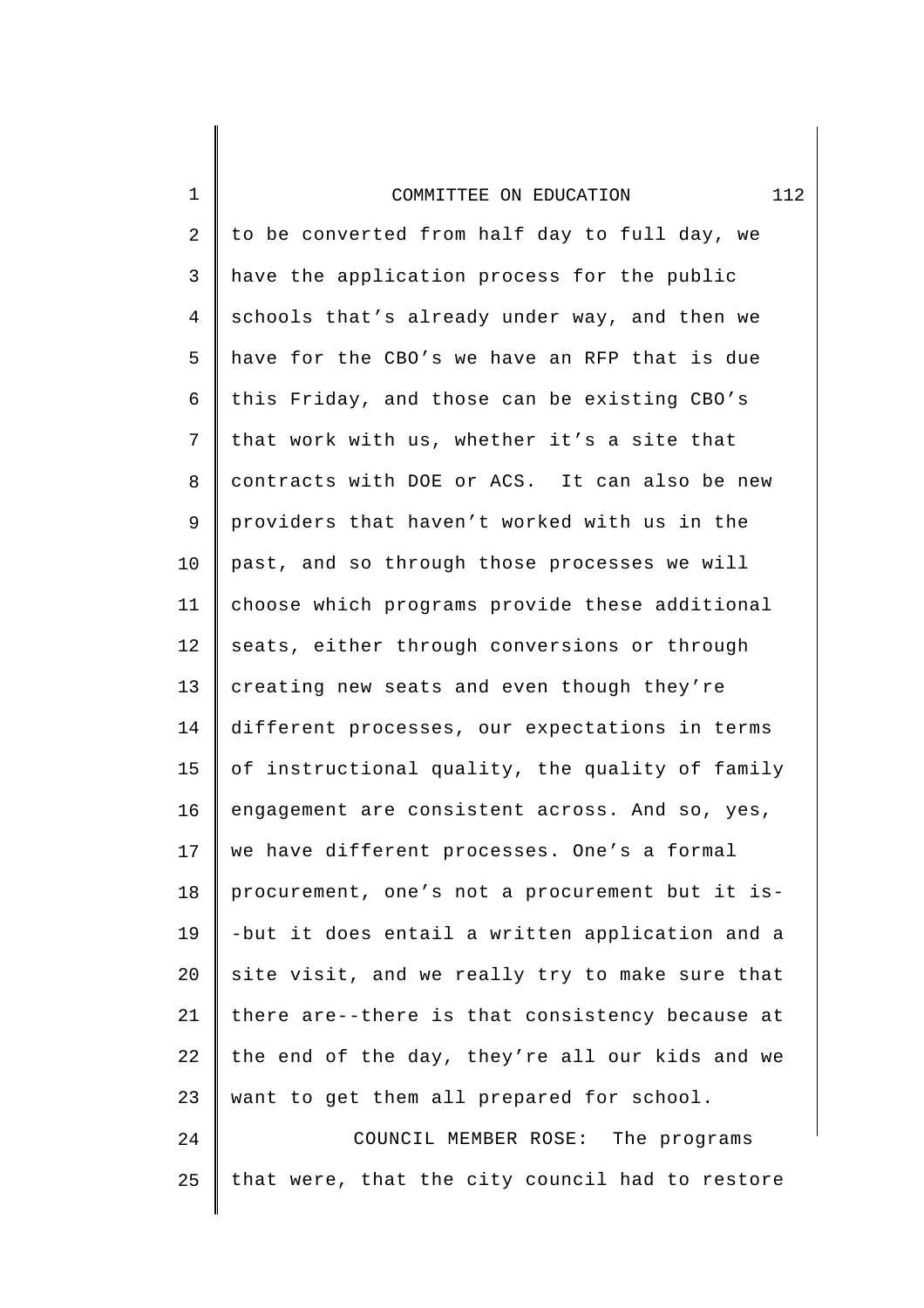| $\mathbf 1$    | 113<br>COMMITTEE ON EDUCATION                   |
|----------------|-------------------------------------------------|
| $\overline{2}$ | last time will be given sort of automatic       |
| 3              | acceptance into the program?                    |
| $\overline{4}$ | SOPHIA PAPPAS: They would ha--                  |
| 5              | sorry.                                          |
| 6              | COUNCIL MEMBER ROSE: Go ahead.                  |
| 7              | SOPHIA PAPPAS: So as we did last                |
| 8              | year, those programs were eligible to apply     |
| 9              | through our RFP. Some of them did. We want to   |
| 10             | encourage as many programs to apply as          |
| 11             | possible, and including those, I can't say      |
| 12             | right now how many of them will actually apply, |
| 13             | but we made sure that the word was out to all   |
| 14             | different providers. So we sent emails to       |
| 15             | everyone who has a Department of Health Mental  |
| 16             | Hygiene child care permit. We also engaged      |
| 17             | current providers so that they know about this, |
| 18             | and so we did a lot to get the word out because |
| 19             | we want as many people to apply to be in our    |
| 20             | pipeline as possible.                           |
| 21             | COUNCIL MEMBER ROSE: But the current            |
| 22             | providers will remain in the program?           |
| 23             | SOPHIA PAPPAS: Yes.                             |
| 24             | COUNCIL MEMBER ROSE: Thank you.                 |
| 25             |                                                 |
|                |                                                 |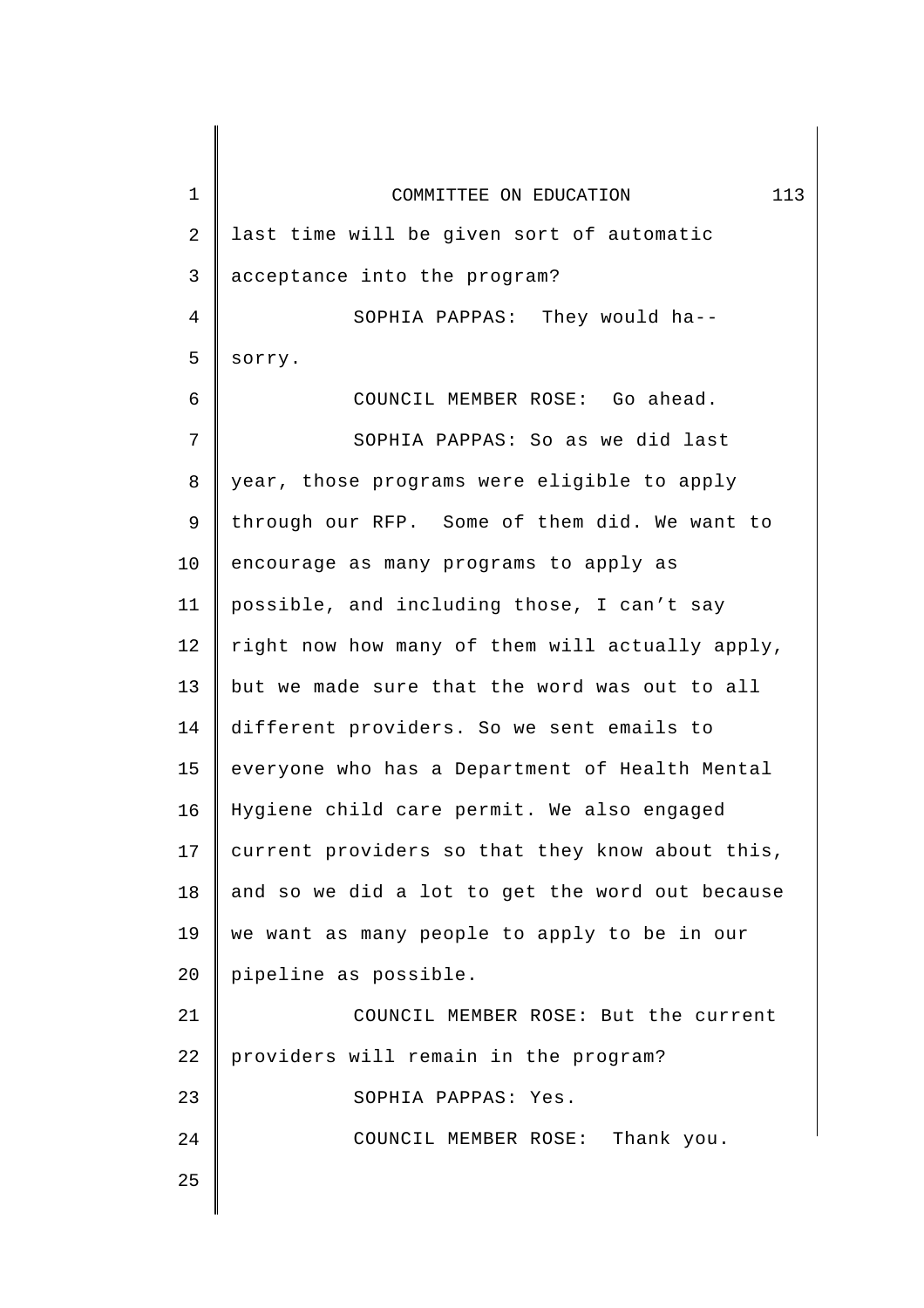| 1              | 114<br>COMMITTEE ON EDUCATION                   |
|----------------|-------------------------------------------------|
| $\sqrt{2}$     | COUNCIL MEMBER CUMBO: I want to now             |
| 3              | call on Council Member Deutsch, who is also the |
| $\overline{4}$ | non-public school education committee Chair and |
| 5              | also has a very strong interest in public       |
| 6              | schools as well.                                |
| 7              | COUNCIL MEMBER DEUTSCH: Thank you,              |
| 8              | Chair, and I still want to know why I'm always  |
| 9              | last. But when I sat down here, Madam           |
| 10             | Chancellor, at first I thought I was in trouble |
| 11             | sitting in front of you, but then I looked to   |
| 12             | my left and I saw the Deputy Mayor, so I did    |
| 13             | something right. But I just want to say that    |
| 14             | for more than half my life I've been working    |
| 15             | with teenage homelessness and runaways, drug    |
| 16             | addicts, and children at risk, so I'm also a    |
| 17             | father of five and a grandfather so I           |
| 18             | understand what it means to have education at a |
| 19             | early age, a UPK, and I fully support the       |
| 20             | Mayor's proposal on it, and as a Chair of a     |
| 21             | subcommittee in education on public schools, I  |
| 22             | want to ensure that the private parochial       |
| 23             | schools, Catholic schools, Hebrew schools that  |
| 24             | across the board, across the city of New York   |
| 25             | in addition to the public schools that every    |
|                |                                                 |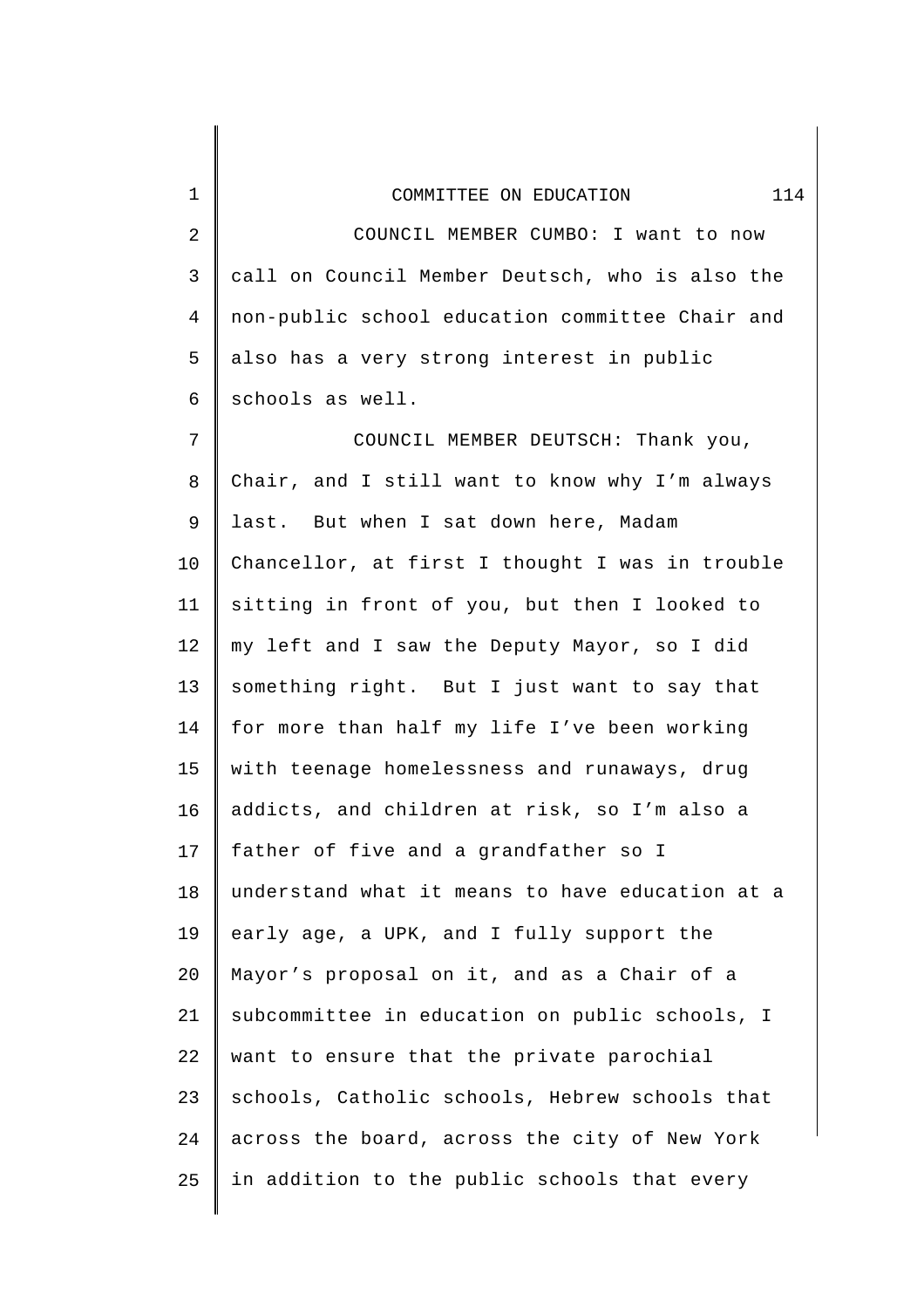1

2 3 4 5 6 7 8 9 10 11 12 13 14 15 16 17 18 19 20 21 22 23 24 25 child gets accounted for, no one gets disenfranchised on the UPA [phonetic] program and you know, all our children need to have this tool to learn and grow and I want to make sure that this program is beneficial to all our children just because I'm in a subcommittee for non-public schools, I do support public schools. I reach out to the children of public schools and I go to all my older schools in my district and I speak to the parents, the PA meetings and the children. And over the last 20 plus years I made it my business to go to parks and to speak to teenagers and to see what they do during the summer months, and I believe that occupying yourself during the summer will help enhance the education during the school year because it keeps their minds busy, and the same I believe when we have UPK that it'll make our children learn better and especially on Woman's Issues, although I'm not a Woman's Issues yet, but I do believe that it is a Woman's Issues because the hard working mothers who go to school, who go to work and have to take their children to school and who don't have a place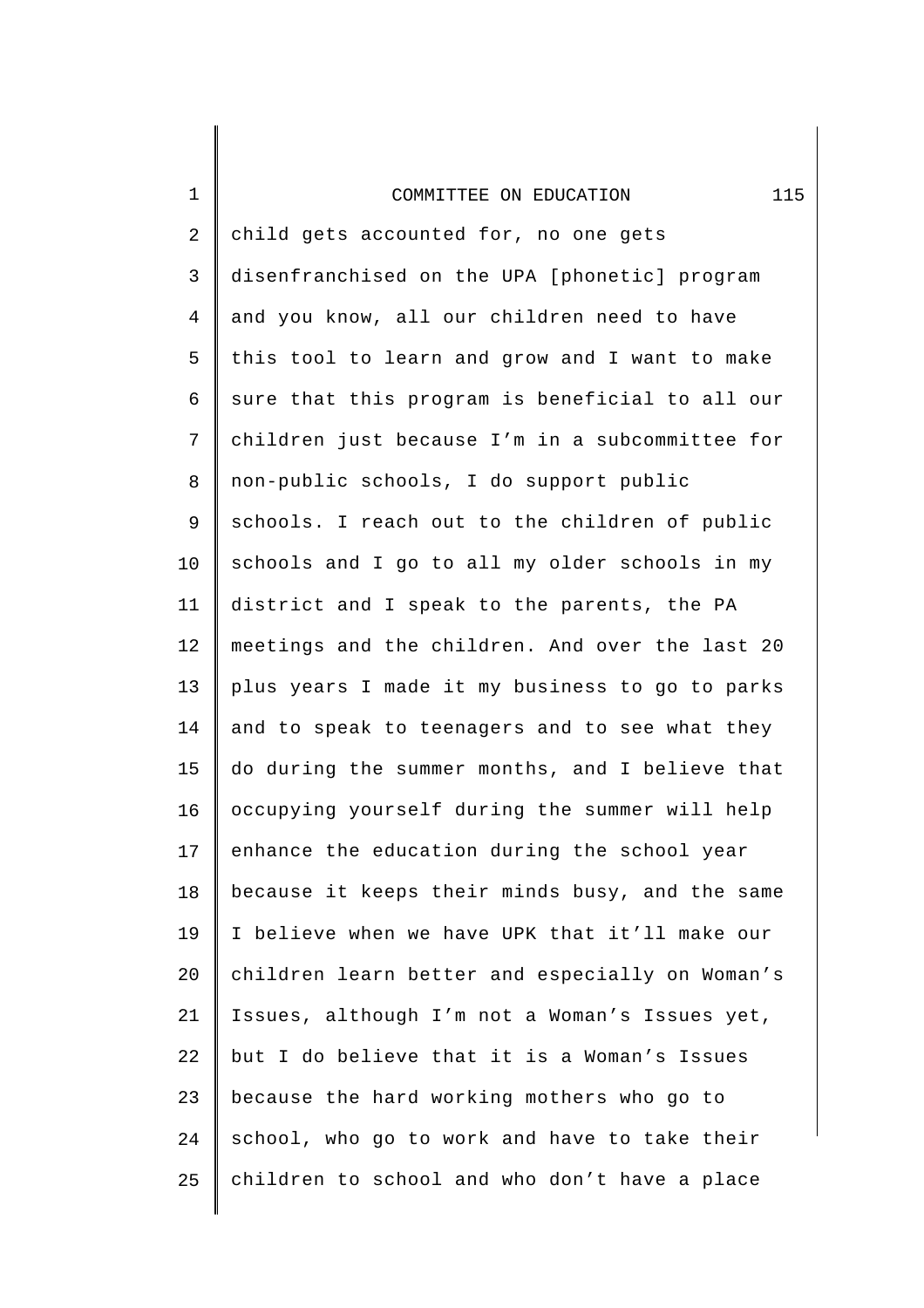| $\mathbf 1$    | 116<br>COMMITTEE ON EDUCATION                   |
|----------------|-------------------------------------------------|
| $\overline{2}$ | to have the kids go during the early years, I   |
| 3              | think it's very important. So, and in addition  |
| 4              | to after school programs, also should be across |
| 5              | the boards for all children in the city of New  |
| 6              | York, and the bottom line is that the success   |
| 7              | of our children is a mark of our great city. So |
| 8              | that is a comment and I look forward to working |
| 9              | with you Madam Chancellor, and on the issues of |
| 10             | UPK throughout the boards and throughout the    |
| 11             | city of New York, and hopefully throughout the  |
| 12             | state. Thank you.                               |
| 13             | CHANCELLOR FARINA: Thank you.                   |
| 14             | COUNCIL MEMBER CUMBO: Thank you.                |
| 15             | And this concludes this portion of testimony. I |
| 16             | thank Council Member Deutsch. There is still    |
| 17             | room on the Women's Issues Committee if you're  |
| 18             | interested in--                                 |
| 19             | COUNCIL MEMBER DEUTSCH:                         |
| 20             | [interposing] Thank you.                        |
| 21             | COUNCIL MEMBER CUMBO: And I will now            |
| 22             | turn it over to my Co-Chair, Council Member     |
| 23             | Dromm. Thank you.                               |
| 24             | CHAIRPERSON DROMM: Just to also say             |
| 25             | thank you to you, Chancellor Farina for your    |

 $\mathbb{I}$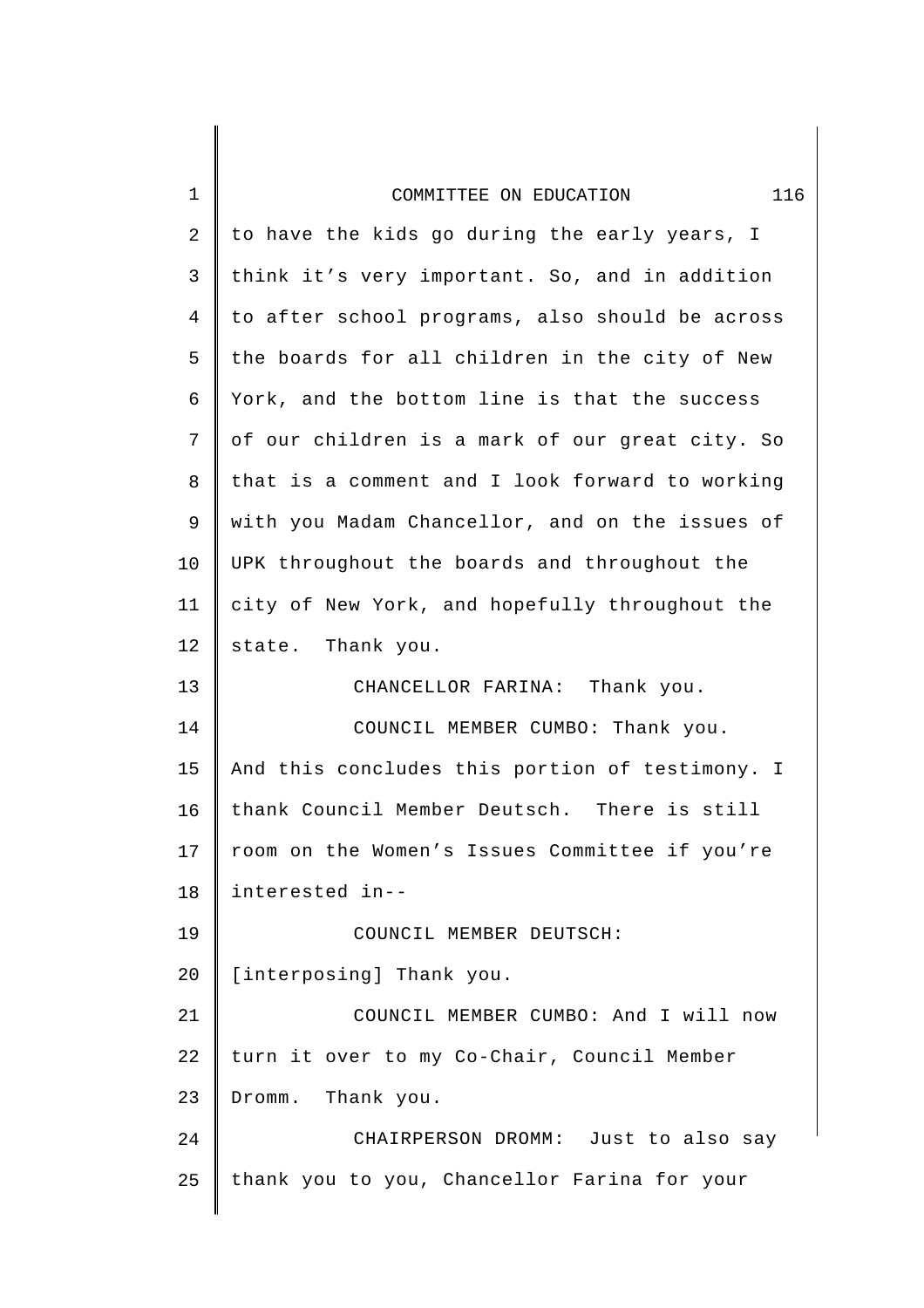| $\mathbf 1$    | 117<br>COMMITTEE ON EDUCATION                   |
|----------------|-------------------------------------------------|
| $\overline{2}$ | attendance here today and also for your tone    |
| $\mathsf{3}$   | and for your openness with this committee. I    |
| 4              | deeply appreciate that that's a big change from |
| 5              | the past and I look forward to working with you |
| 6              | on these issues.                                |
| 7              | CHANCELLOR FARINA: Listen, it's only            |
| 8              | together that we can get this done, and what I  |
| 9              | love about New York is that here people don't   |
| 10             | worry about just their child, they worry about  |
| 11             | their neighbor's child, and that's the focus    |
| 12             | that we have to do get this done.               |
| 13             | [applause]                                      |
| 14             | CHAIRPERSON DROMM: Abso--                       |
| 15             | [applause]                                      |
| 16             | CHAIRPERSON DROMM: Now, I would like            |
| 17             | to call up our Deputy Mayor, Richard Buery, who |
| 18             | has been waiting so patiently and who we are    |
| 19             | all so grateful for having here with us today.  |
| 20             | Okay, gentleman, I'd like to swear you both in, |
| 21             | if you'd just raise your right hand. Do you     |
| 22             | swear or affirm to tell the truth, the whole    |
| 23             | truth, and nothing but the truth in your        |
| 24             | testimony before this committee and to respond  |
| 25             | honestly to Council Member questions?           |
|                |                                                 |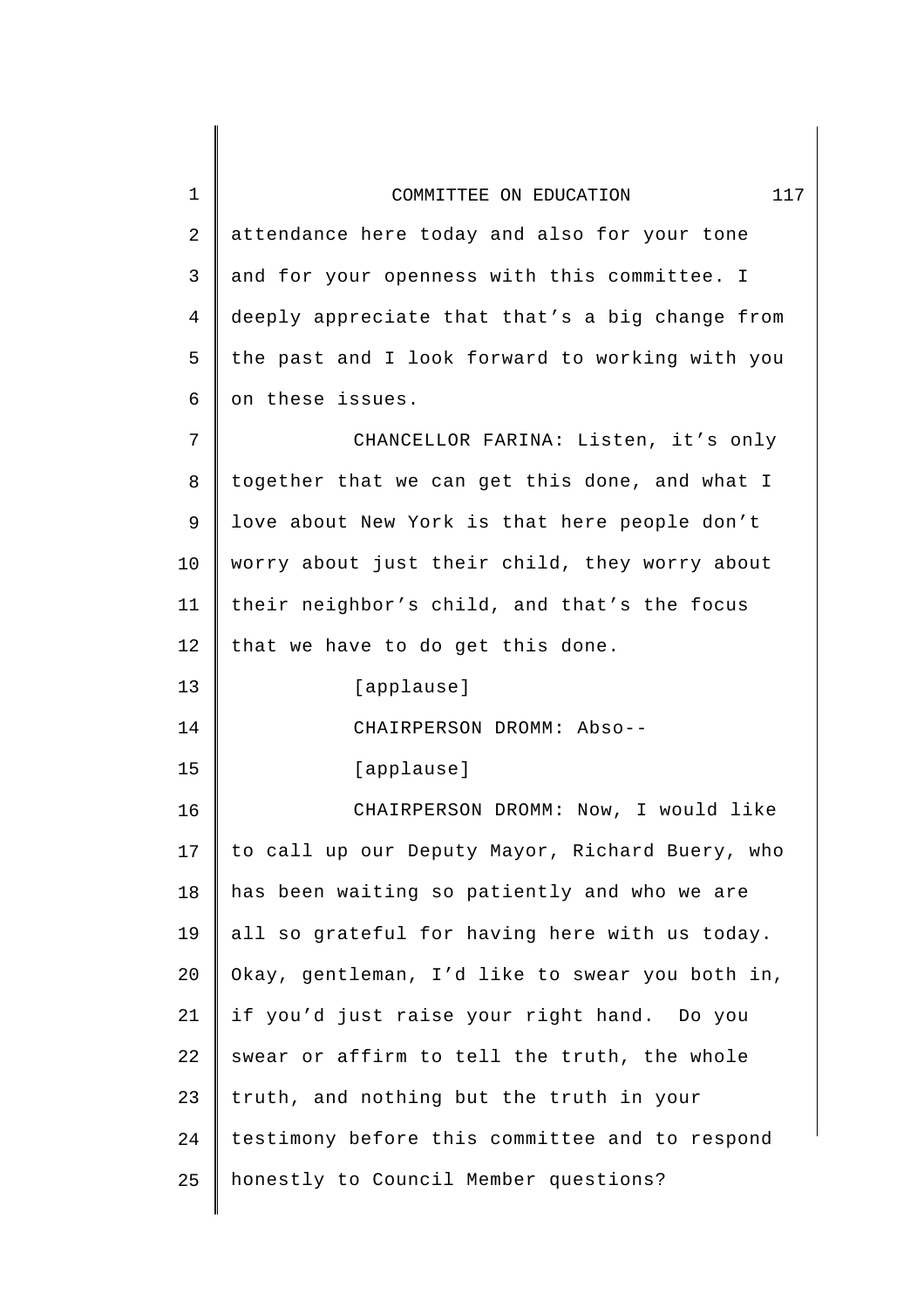1 2 3 4 5 6 7 8 9 10 11 12 13 14 15 16 17 18 19 20 21 22 23 24 25 COMMITTEE ON EDUCATION 118 RICHARD BUERY: I do. JOSH WALLACK: I do. CHAIRPERSON DROMM: Thank you. And Deputy Mayor, if you'd like to start that would be great. RICHARD BUERY: Absolutely. Good afternoon. COUNCIL MEMBER CUMBO: Good afternoon. RICHARD BUERY: My name is Richard Buery. I am the president and CEO of the Children's Aid Society, and of March 1<sup>st</sup> I will be the Deputy Mayor for Strategic Policy Initiatives. Today, I want to speak to you from those two perspectives. Before I begin my testimony I would like to thank the Speaker, the Public Advocate, Education Chair Daniel Dromm and members of the Committee on Education, Women's Issues Chair Cumbo, and members of the Committee on Women's Issues for the opportunity to testify today about this important and critical issue for children and families in New York City. I also want to introduce my colleague Josh Wallack, who is the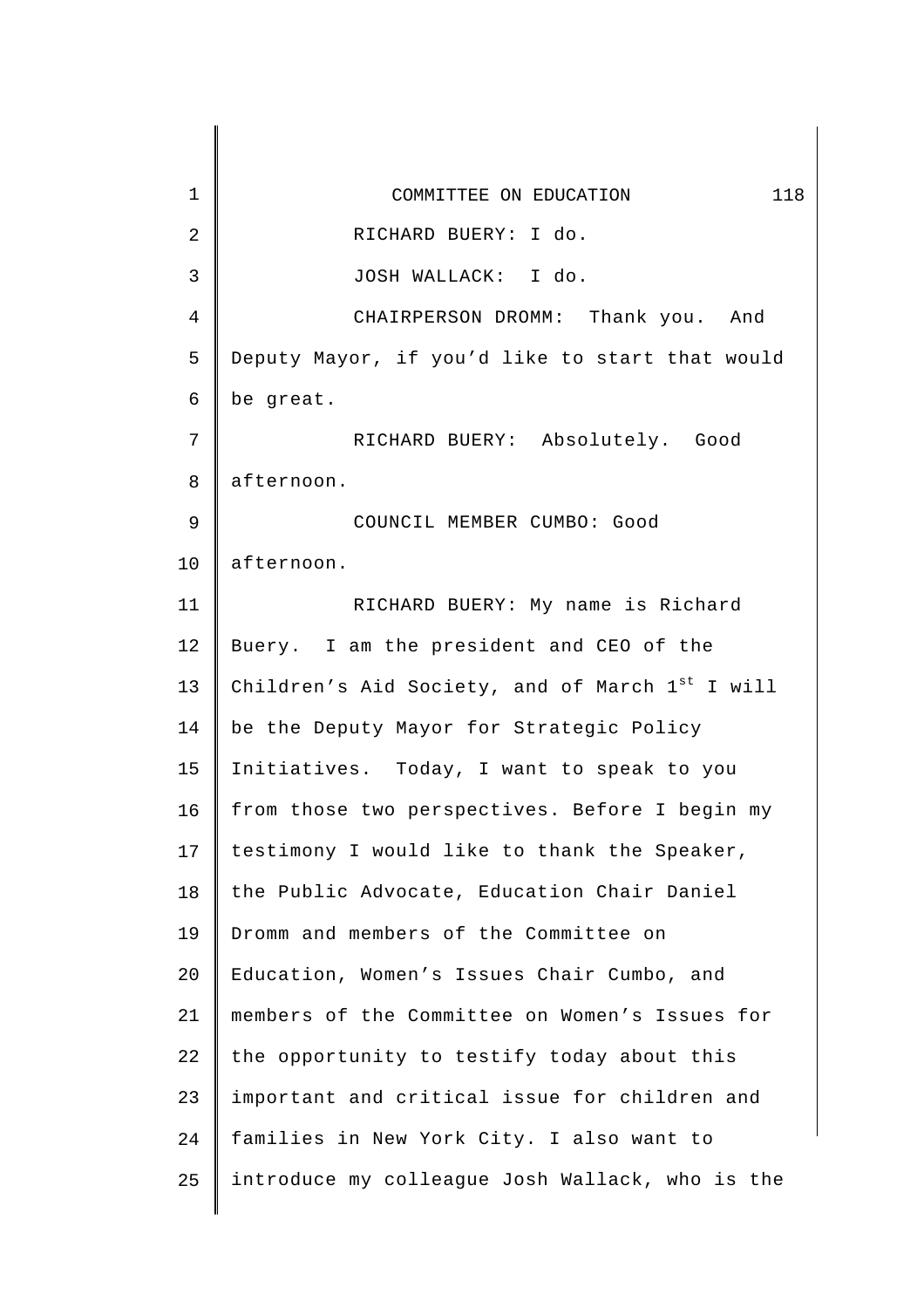1

2 3 4 5 6 7 8 9 10 11 12 13 14 15 16 17 18 19 20 21 22 23 24 25 Children's Aid Society's Vice President for Early Childhood programs and is a member of the working group, the UPK working group that helped develop the Ready to Launch Plan. And I also want to thank the Chancellor for her leadership and for hopefully wearing you all out with questions. So, hopefully all the questions are exhausted. As President and CEO of the Children's Aid Society I have worked over the last four years to help build a high quality Early Childhood Programs, including pre-kindergarten services and high quality after school programs as critical parts of the pathway to college for children living in poverty. Children's Aid Society is a pioneer in Early Childhood programs. In 1881 we opened the first nursery in the country for infants and children when women joined the workforce during the Industrial Revolution and we operated some of the first Head Start and early Head Start programs in the City. Currently we serve children in four high needs neighborhoods, Harlem, Washington Heights, the South Bronx and Northern Staten Island, managed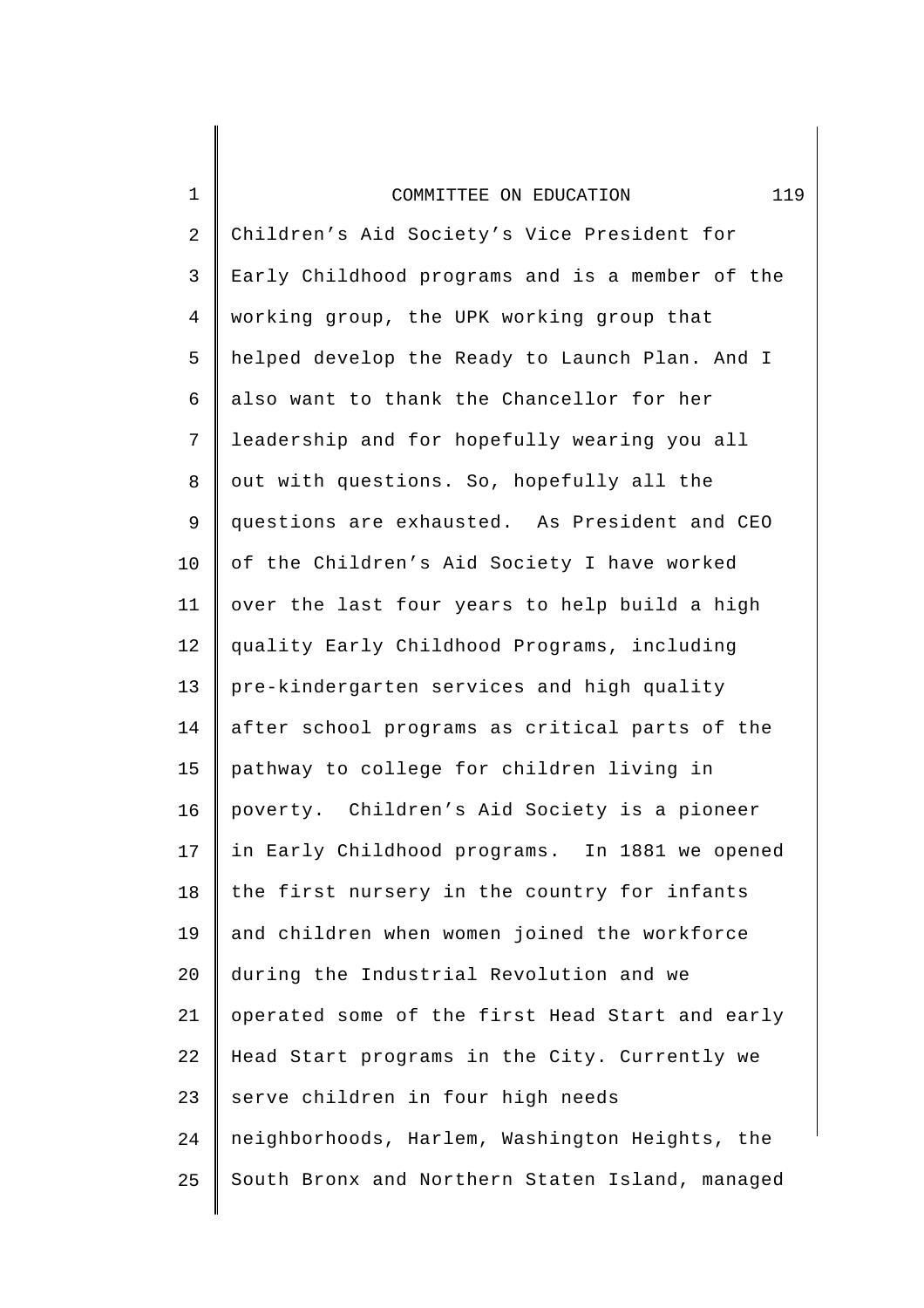1

2 3 4 5 6 7 8 9 10 11 12 13 14 15 16 17 18 19 20 21 22 23 24 25 by a team of 200 capable and highly trained staff in our early childhood division. Out of 160 year old anti-poverty, multi-service organization serving thousands of children and families each year, we view Early Childhood and after school programs as essential components of our cradle through college strategy that we call "Keeping the Promise." As incoming Deputy Mayor for Strategic Policy Initiatives, I will work with agencies across the administration to implement Mayor de Blasio's ambitious vision to provide free full day high quality prekindergarten programs to each and every four year old in after school--each and every four year old, and after school program for every middle school youth whose family choose to take advantage of it so New York's children enter elementary school ready to succeed and are supported when they get to middle school. A critical part of this is advocating at the state level for the City's ability to raise the resources for this plan through a personal income tax surcharge. So I want to take my time with you today to focus on the pre-k proposal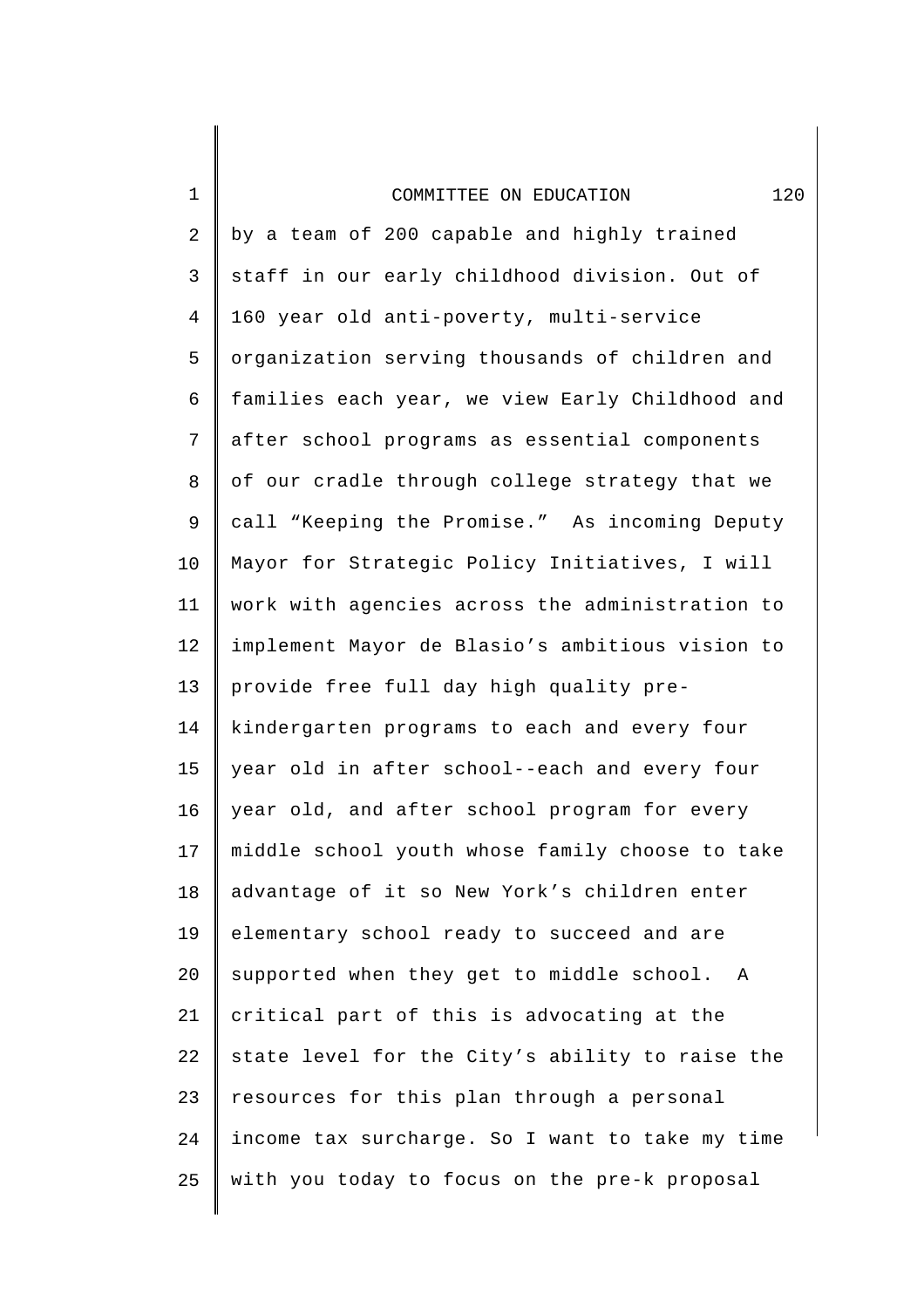1

2 3 4 5 6 7 8 9 10 11 12 13 14 15 16 17 18 19 20 21 22 23 24 25 and talk about how the Mayor's plan can be implemented based on the valuable lessons we've learned at the Children's Aid Society over the past decades as well as information gathered from the best programs across the city and the country. These ideas were also informed by the contributions of the universal pre-kindergarten implementation working group, along with the many other experts that the Mayor has assembled over the past months to shape this plan. I think the city has arrived at a plan that I believe will put us on the path to a high quality universal program and will have a transformative impact on the life of our city. Early Childhood program at Children's Aid have five critical features. They include exceptional certified lead teachers in every classroom, research based curriculum, extensive teacher support, family support and authentic assessment. I want to talk about each of these in turn. So exceptional certifiably teachers: At Children's Aid we ensure that each classroom is led by a teacher with certification in birth through second grade education. Mayor de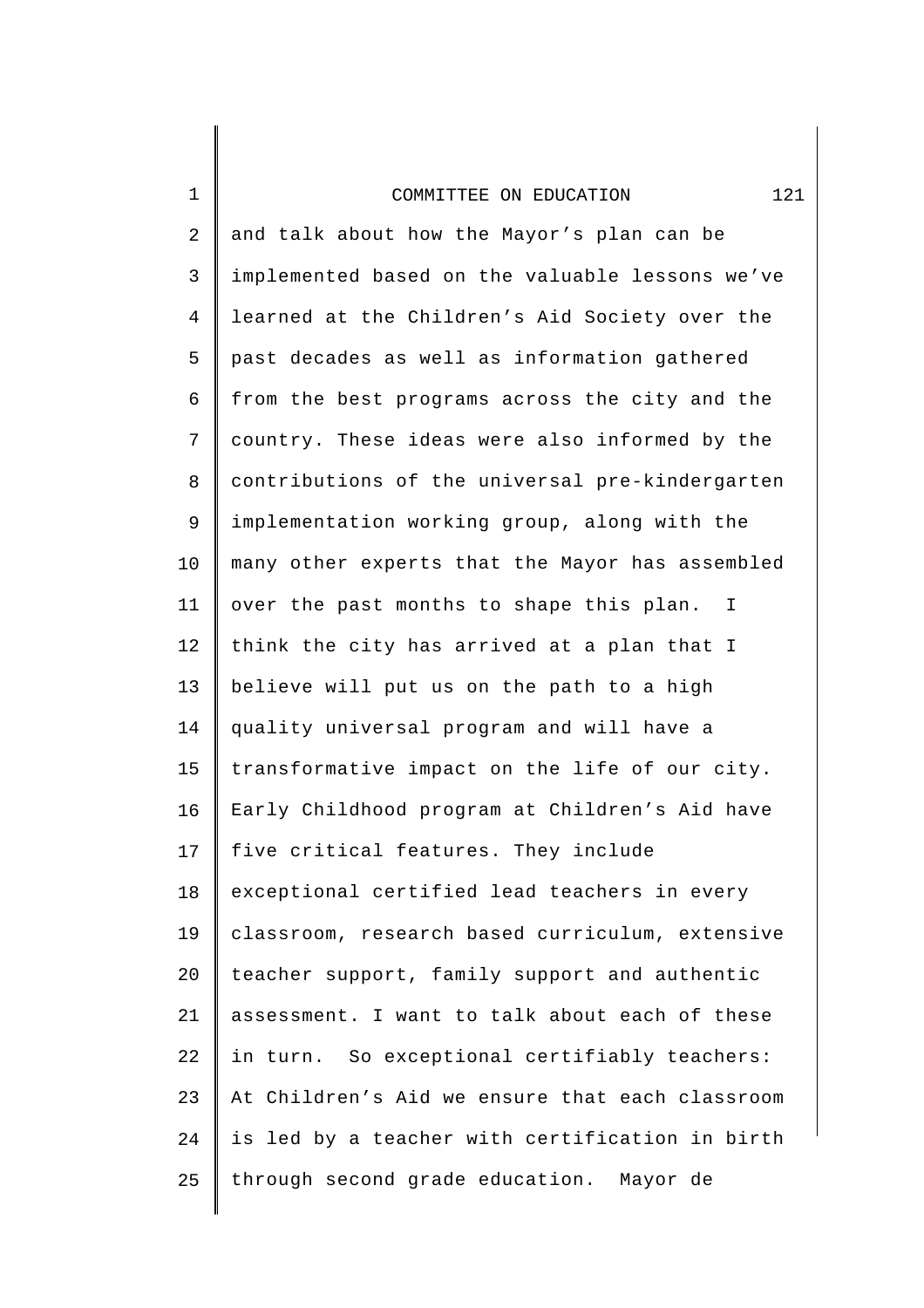1

2 3 4 5 6 7 8 9 10 11 12 13 14 15 16 17 18 19 20 21 22 23 24 25 Blasio has made the same commitment with his Ready to Launch Plan. We must also invest in helping talented assistant teachers get certified as quickly as possible, so that we can build a type line of talent moving forward. Second, research based curriculum: At Children's Aid we are also adopting a curriculum called "Tool of the Mind" which not only produces gains on the standard measures of cognitive, social, emotional and physical development, but it also develops executive function, which is essentially the child's ability to plan ahead, to hold a series of tasks and memory and to resist distractions. Research has shown that these critical foundational skills for schools are also the keys to lifelong success. The Department of Education, ACS, already ensure that programed youth curricula to advance a stage of pre-k Common Core learning standard to advance a state pre-k Common Core learning standards and are developmentally appropriate. Mayor de Blasio has re-affirmed this commitment in his plan. The third is teacher support. Having a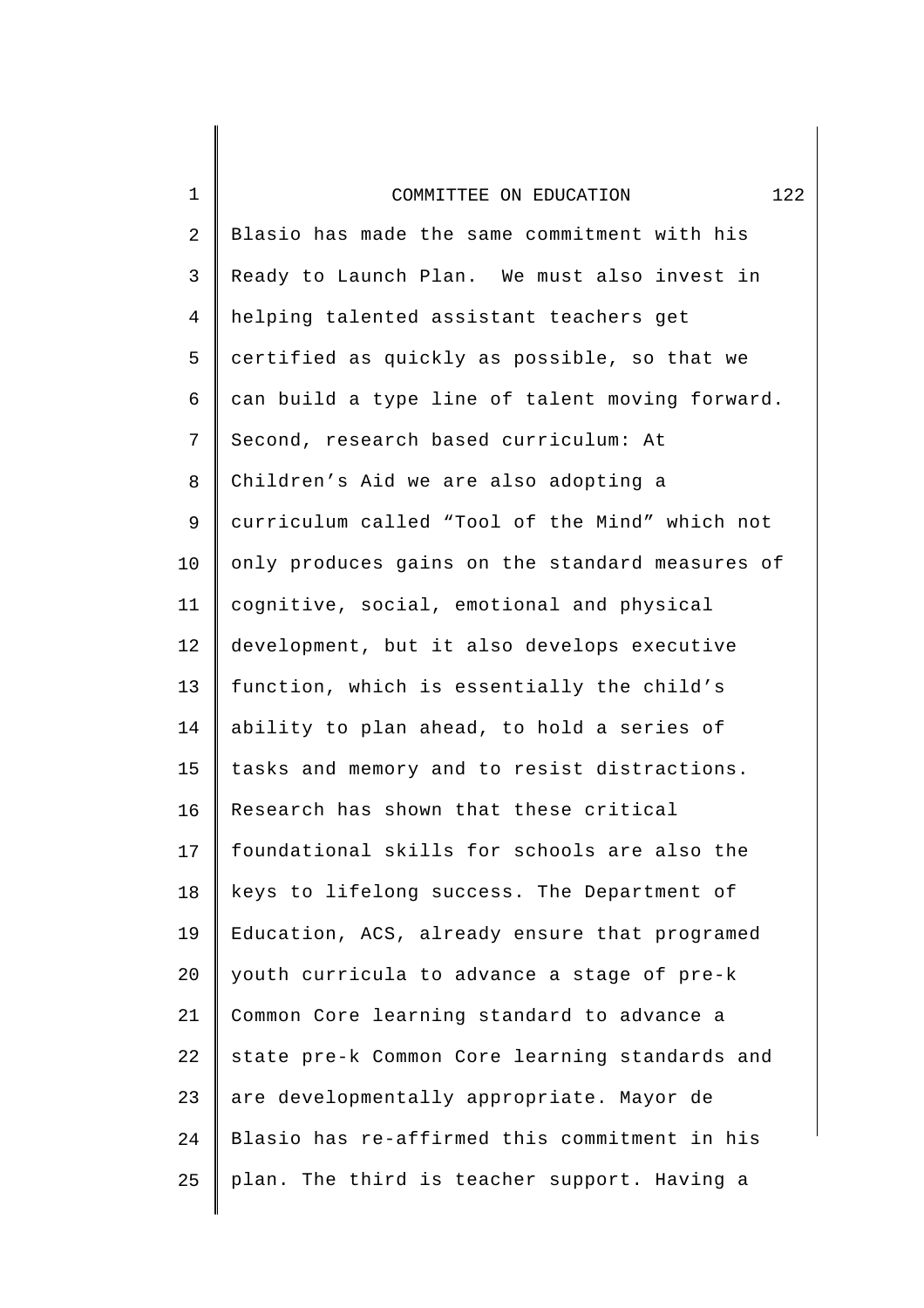1

2 3 4 5 6 7 8 9 10 11 12 13 14 15 16 17 18 19 20 21 22 23 24 25 research based curriculum and excellent teachers is only a piece of the puzzle. Teachers need ongoing support and professional development to implement the curriculum reliably across multiple classrooms and sites and to individualize it to the educational needs of students. To do that, at Children's Aid, we have educational directors that meet once a week with teachers to help them target support to teachers. I'm sorry, help them target support to students. We also provide the equivalent of one day a month of professional development and have invested in training from the creators of "Tools of the Mind" to ensure that we are implementing the curriculum faithfully. Recent research show that this coaching and support produces high quality programs and significant positive impacts on children. Mayor de Blasio has taken the lesson of this research and incorporated them into his plan, investing in coaches, professional development and other supports for teachers so they can continue to grow and develop professionally. Family support: Of course,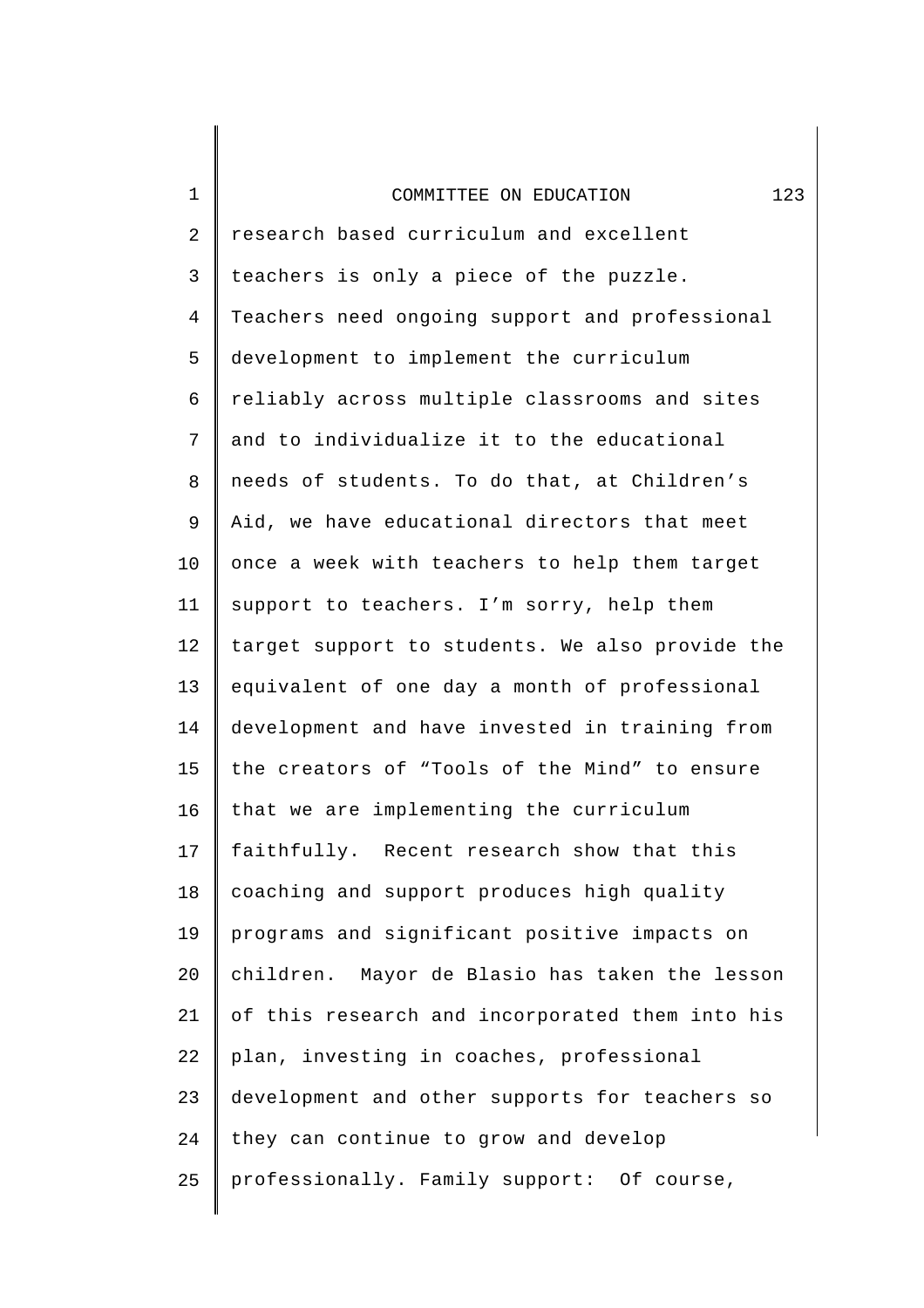| $\mathbf 1$    | 124<br>COMMITTEE ON EDUCATION                   |
|----------------|-------------------------------------------------|
| $\sqrt{2}$     | what happened in the classroom is only one part |
| $\mathsf{3}$   | of a child's life and only one part of a        |
| $\overline{4}$ | successful Early Childhood program. In the high |
| 5              | needs communities where Children's Aid Society  |
| 6              | works, we hire family workers from the          |
| 7              | community to help support families as the       |
| 8              | primary educator to their children, 'cause we   |
| 9              | know first and foremost that a parent is the    |
| 10             | first and most important teacher that our       |
| 11             | children will ever have. The principle role of  |
| 12             | the family worker is to assist families with    |
| 13             | everything from housing to job training, to     |
| 14             | obtaining food stamps and getting a library     |
| 15             | card. But even more than that, family workers   |
| 16             | help involve families in shaping the program    |
| 17             | itself. Each of Early Childhood programs have a |
| 18             | parent council that reviews our budget, a dash  |
| 19             | board their program results and give our        |
| 20             | directors feedback and suggestions on how to    |
| 21             | make the program better. We also ensure that    |
| 22             | each classroom has a bilingual staff member to  |
| 23             | ensure maximum communication with our immigrant |
| 24             | families. Ready to Launch expands on some of    |
| 25             | these approaches by investing additional social |
|                |                                                 |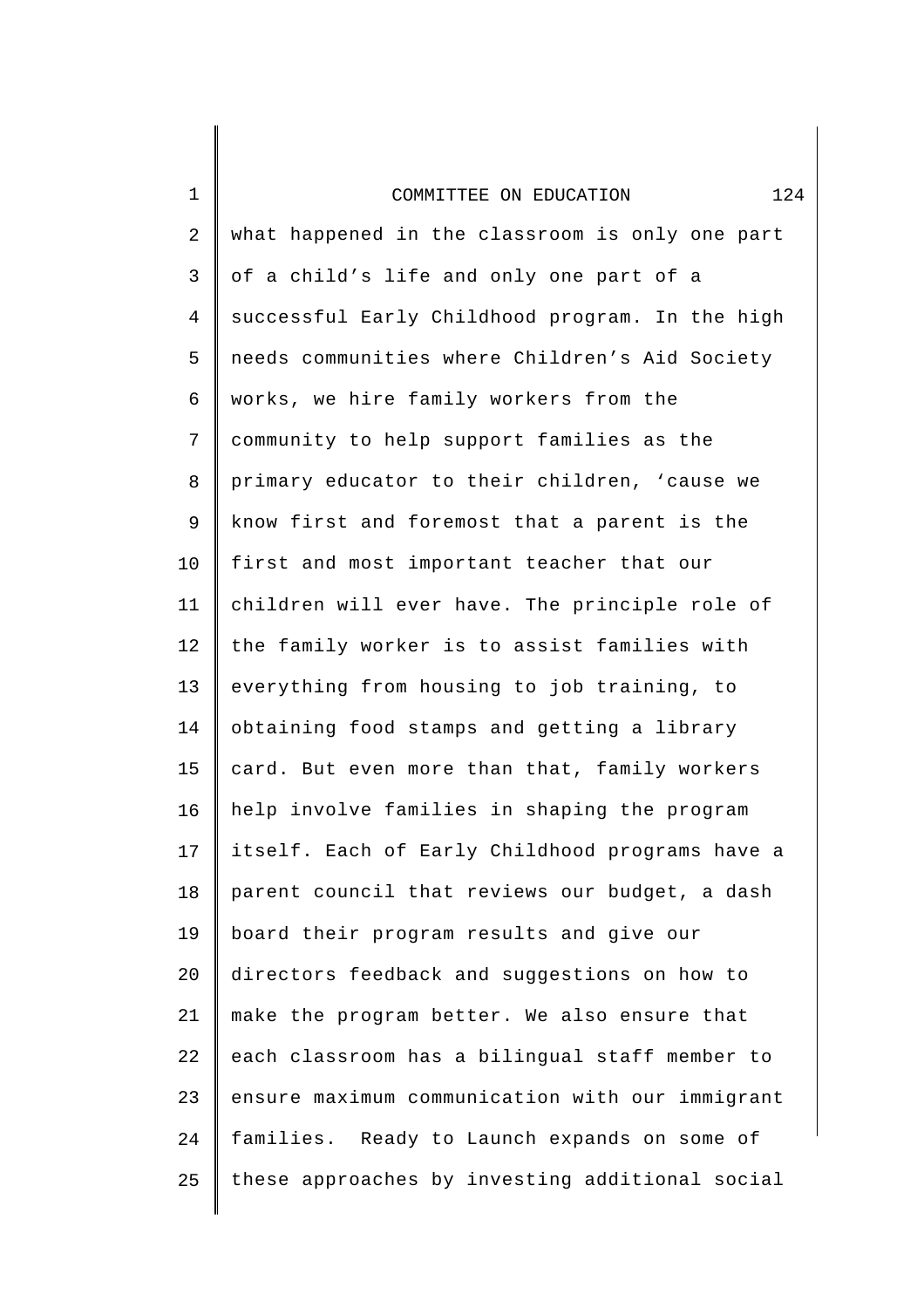1

2 3 4 5 6 7 8 9 10 11 12 13 14 15 16 17 18 19 20 21 22 23 24 25 workers in programs and providing additional support to programs in high need neighborhoods to ensure that each child can succeed. Finally, authentic assessment: Once we have these pieces in place, we should have a high quality pre-kindergarten system, but how will we know for sure? It is critical that we use research based reliable ways to measure how well our children are developing, our teachers are teaching and our programs are running. We are making a significant public investment and New York City will and should demand excellence. At Children's Aid we use weekly teacher observations, record in the database and tracked over time to accomplish this. Program staff not only observe cognitive development but social skills and physical development, measure that reflect our holistic approach to child development. At the same time, teachers use those observations to individualize instruction for children. The teachers can focus on the particular needs and particular strengths of each and every child. This information is also shared with our families so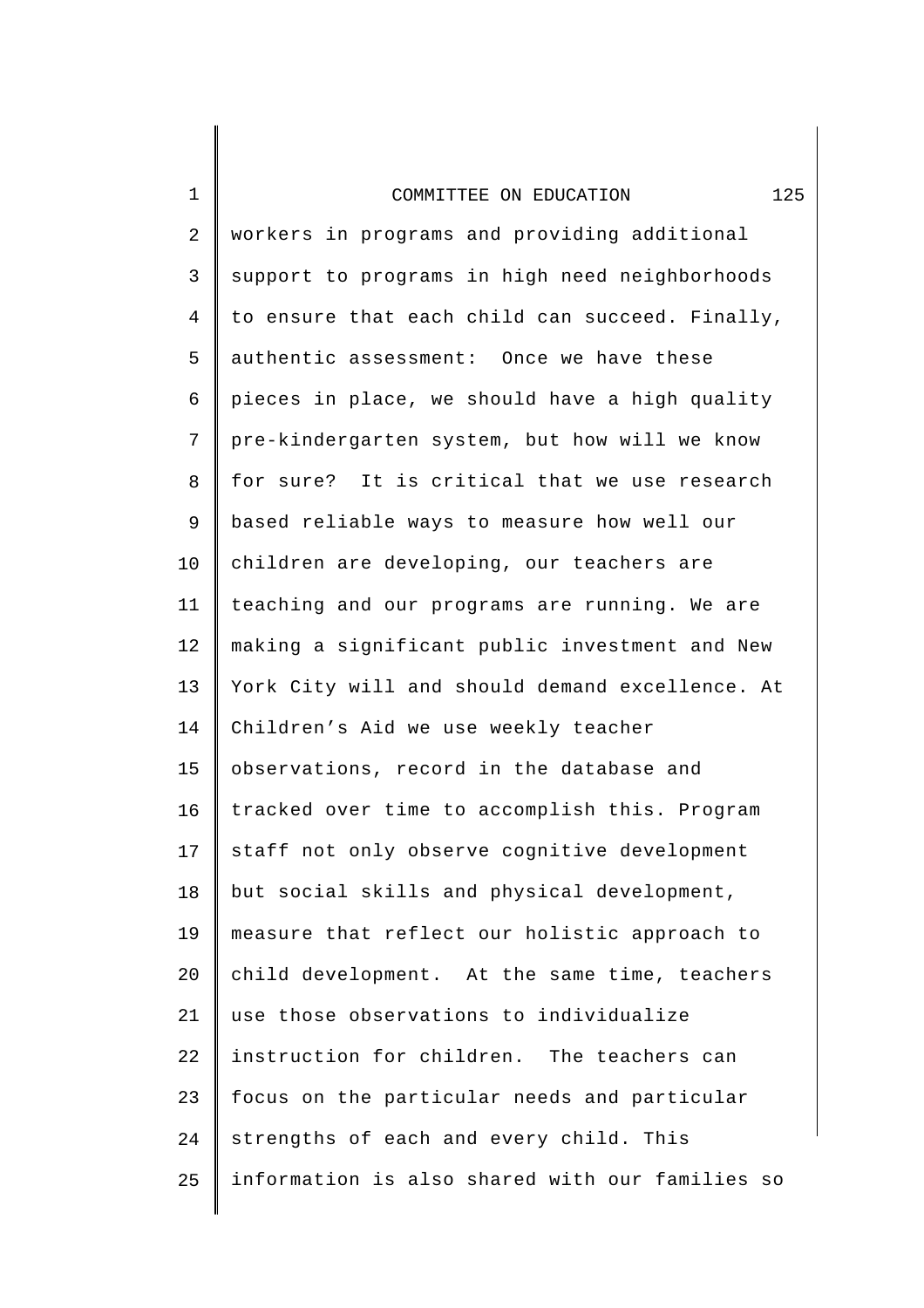1

2 3 4 5 6 7 8 9 10 11 12 13 14 15 16 17 18 19 20 21 22 23 24 25 that they understand how their child is progressing or what additional supports the child might need. It is these observations, not tests, that we use to measure progress and program effectiveness. Under the Ready to Launch Plan, city agencies will use similar tools and Mayor de Blasio is committed to making investments to ensure that every program has access to them. So in conclusion, looking forward, there is one critical ingredient needed to build a high quality program with these program components. The steady guaranteed reliable revenue stream that the Mayor's proposed personal income tax surcharge would provide. They've guaranteed revenue would enable programs to sign leases for high quality space, attract the best teachers who would otherwise question the stability of a career entering the Early Childhood system in New York. It would allow programs in the city to invest in the best curriculum and training over time to bring teachers up to speed and would put in place the systems to tell whether our programs are working and whether teachers have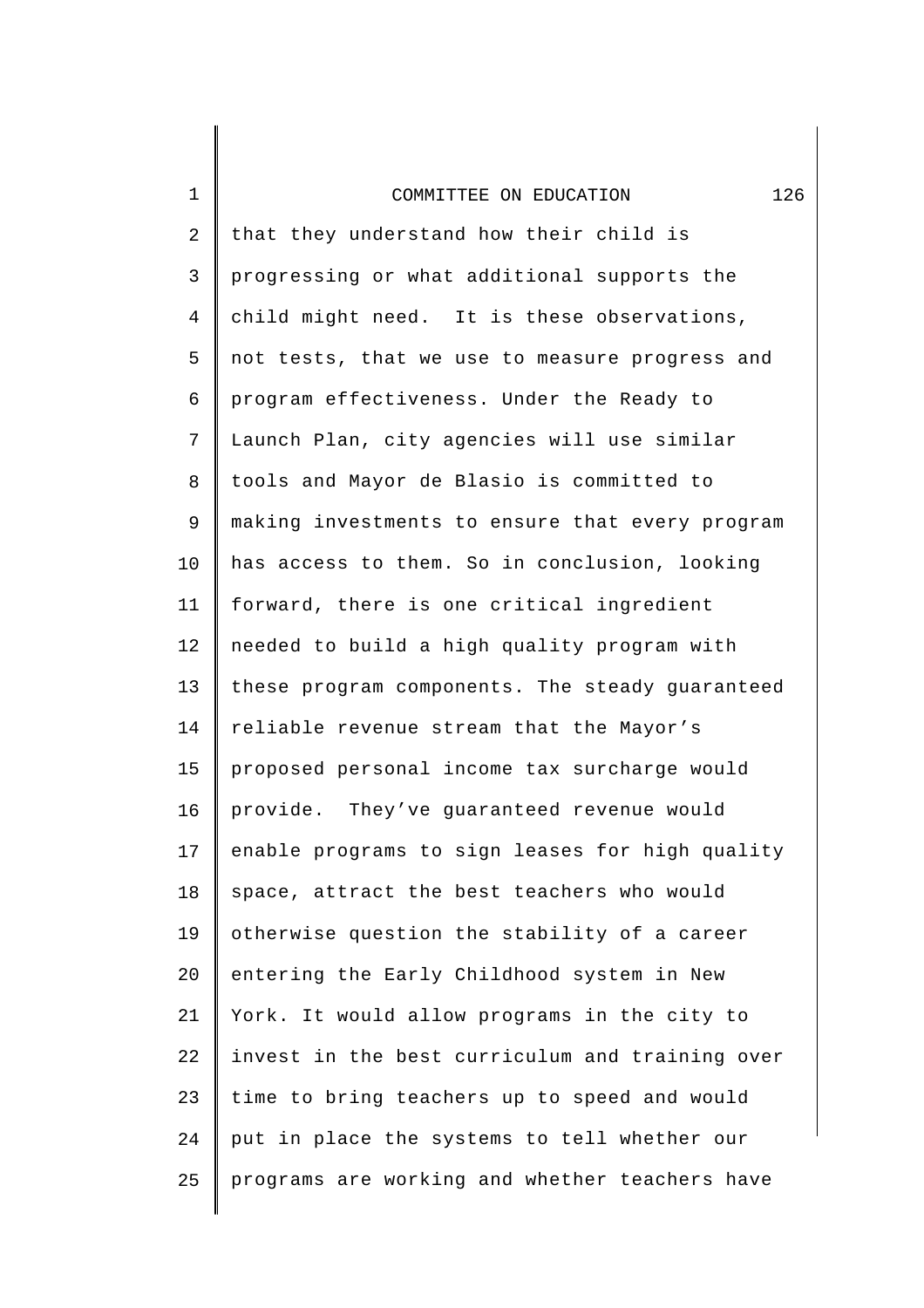| $\mathbf 1$    | 127<br>COMMITTEE ON EDUCATION                   |
|----------------|-------------------------------------------------|
| $\overline{2}$ | what they need to succeed and whether children  |
| 3              | are benefitting from the program. It is an      |
| $\overline{4}$ | opportune time when we have achieved a          |
| 5              | remarkable consensus among the Mayor, the       |
| б              | Governor and the President, all of whom agree   |
| $\overline{7}$ | along with so many others on this Council, in   |
| 8              | this room, and in this city, that Early         |
| 9              | Childhood is not only important but it is a     |
| 10             | critical priority for the education and         |
| 11             | economic future of our city. Failure is simply  |
| 12             | not an option. I personally look forward to     |
| 13             | working with each of you to make this program a |
| 14             | reality and to ensure that New York City's pre- |
| 15             | k and after school programs keep its promise to |
| 16             | New Yorkers. We have a responsibility to        |
| 17             | ensure that each and every child had a fair     |
| 18             | shot, not just a chance to succeed and thrive   |
| 19             | and realize his or her full potential. Thank    |
| 20             | you.                                            |
| 21             | COUNCIL MEMBER CUMBO: Thank you so              |
| 22             | much, Deputy Mayor. It's an honor to have you   |
| 23             | here today. I just want to say that I           |
| 24             | appreciate very much in your assessment from    |
|                |                                                 |

 $\begin{array}{c} \hline \end{array}$ 

25 your previous experiences. Weekly evaluations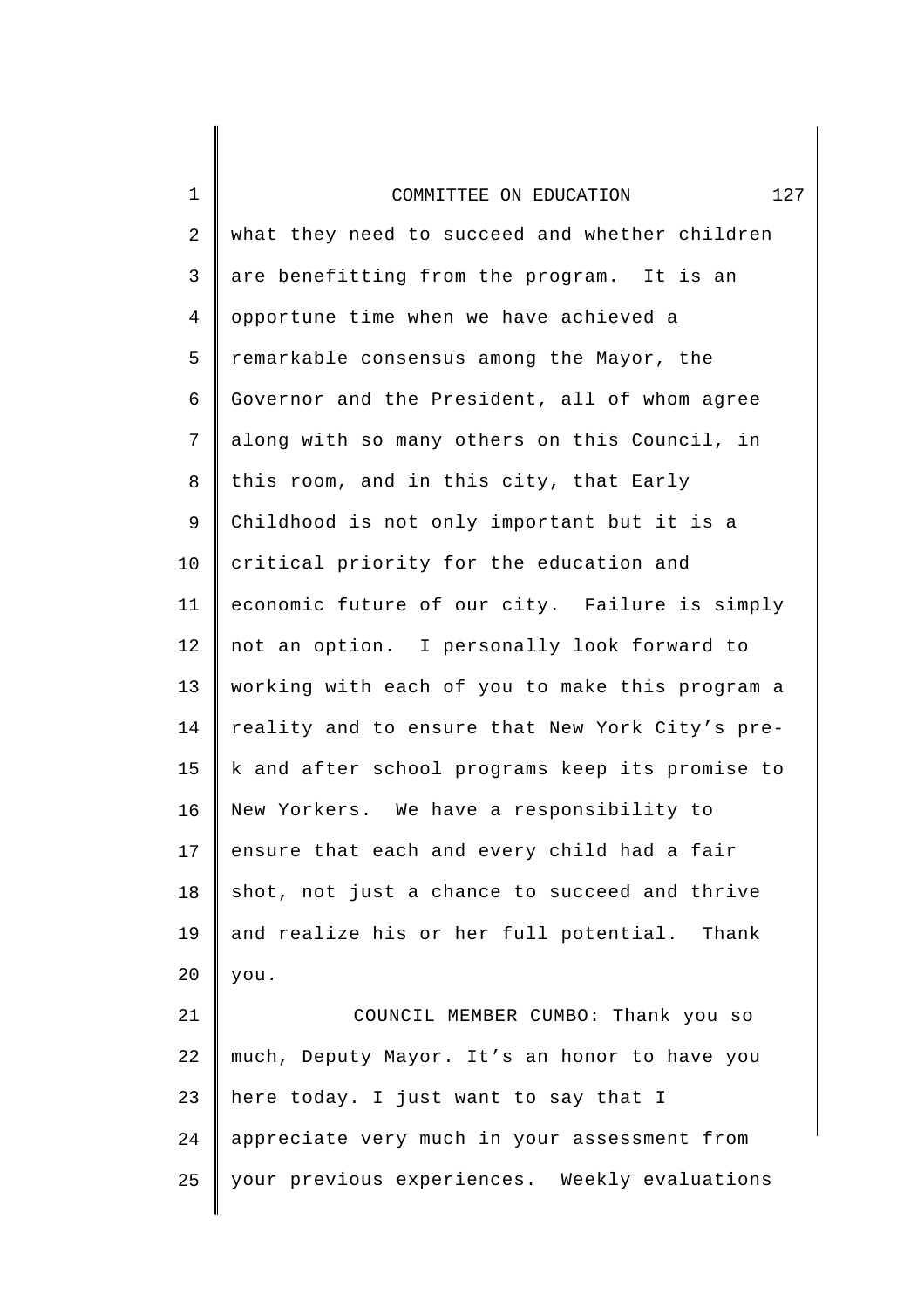| $\mathbf 1$    | 128<br>COMMITTEE ON EDUCATION                   |
|----------------|-------------------------------------------------|
| 2              | are quite timely, quite powerful, and           |
| 3              | unprecedented and to see that level of          |
| $\overline{4}$ | evaluation will be quite exciting moving        |
| 5              | forward. I'm going to relinquish my questions   |
| 6              | in the interest of time to those that are here  |
| 7              | to testify. To my Co-Chair Council Member       |
| 8              | Dromm.                                          |
| 9              | CHAIRPERSON DROMM: Thank you. I just            |
| 10             | want to say thank you also to the Deputy Mayor  |
| 11             | for being here with us today. I don't know if   |
| 12             | you would know, but do you have an idea how     |
| 13             | parents would apply for the pre-k? Is that      |
| 14             | something that you've been talking about yet in |
| 15             | your role as Deputy Mayor, or soon to be Deputy |
| 16             | Mayor?                                          |
| 17             | RICHARD BUERY: I'm going to let                 |
| 18             | Josh--so I should say for a full disclosure, I  |
| 19             | do not actually work for the city yet.          |
| 20             | CHAIRPERSON DROMM: Right.                       |
| 21             | RICHARD BUERY: I've got two more                |
| 22             | weeks. I am going to let my colleagues Josh     |
| 23             | answer the question.                            |
| 24             | CHAIRPERSON DROMM: Sure.                        |
| 25             |                                                 |
|                |                                                 |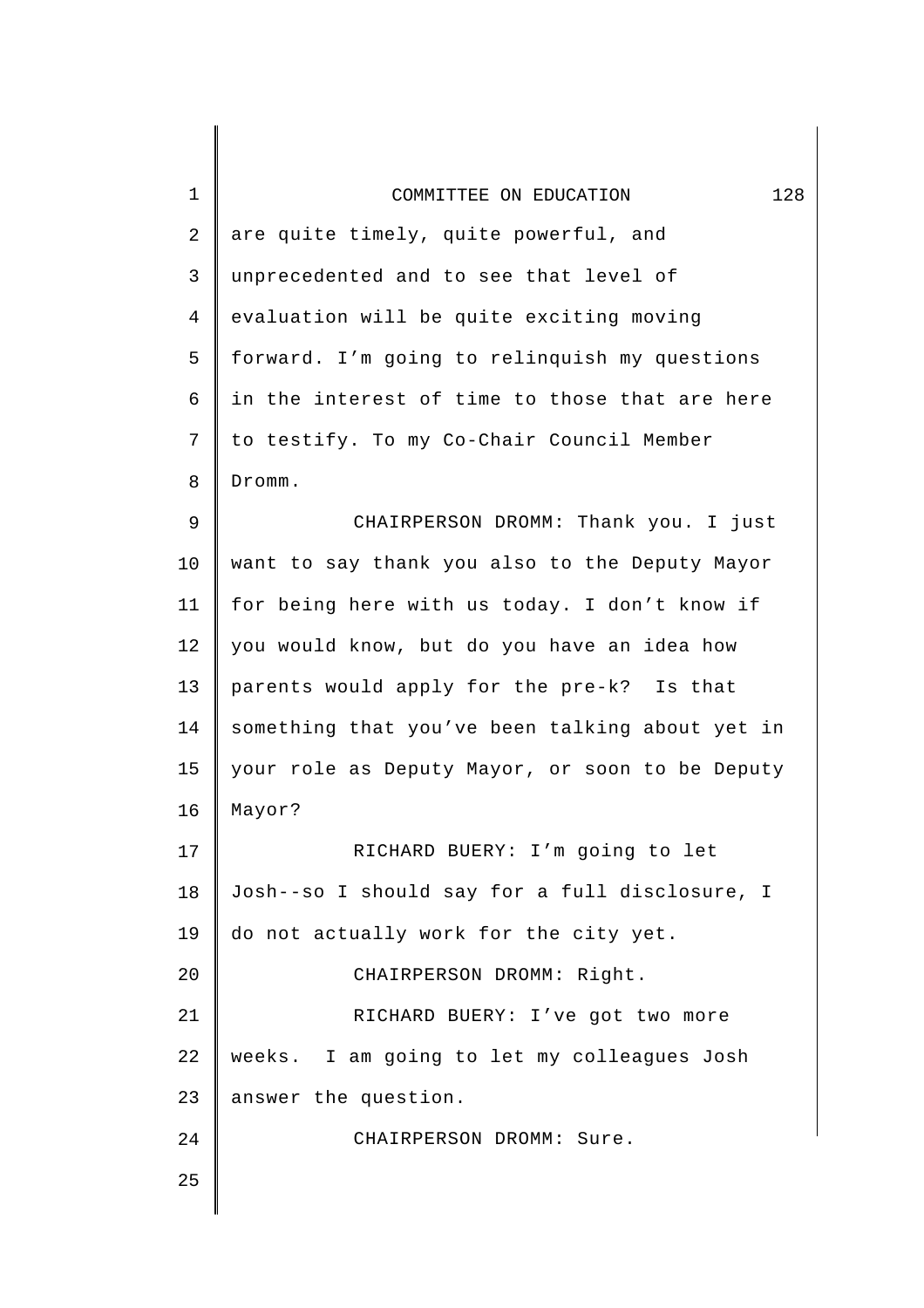| 1              | 129<br>COMMITTEE ON EDUCATION                   |
|----------------|-------------------------------------------------|
| $\overline{2}$ | JOSH WALLACK: I can tell you about              |
| 3              | the discussions that we had in the pre-k        |
| $\overline{4}$ | working group and I think that the              |
| 5              | administration's still working through the      |
| 6              | details, but the idea is that it should be very |
| 7              | similar to the enrollment process that's        |
| 8              | happened for universal pre-k and for            |
| 9              | kindergarten itself, and so it should be a      |
| 10             | simple streamlined enrollment process.          |
| 11             | CHAIRPERSON DROMM: 'Cause you know              |
| 12             | there are many complaints regarding             |
| 13             | Kindergarten Connect, and that's something that |
| 14             | I think we should probably look at even at a    |
| 15             | future hearing, the implementation, etcetera.   |
| 16             | So that's kind of why I was asking that, to     |
| 17             | just caution you not to make the same mistakes  |
| 18             | that were made with--                           |
| 19             | JOSH WALLACK: [interposing] Thank               |
| 20             | you for that.                                   |
| 21             | CHAIRPERSON DROMM: the                          |
| 22             | implementation of that. Thank you. I also want  |
| 23             | to ask, what is the administration's stand on   |
| 24             | including charter schools as sites for these    |
| 25             | preschool programs?                             |
|                |                                                 |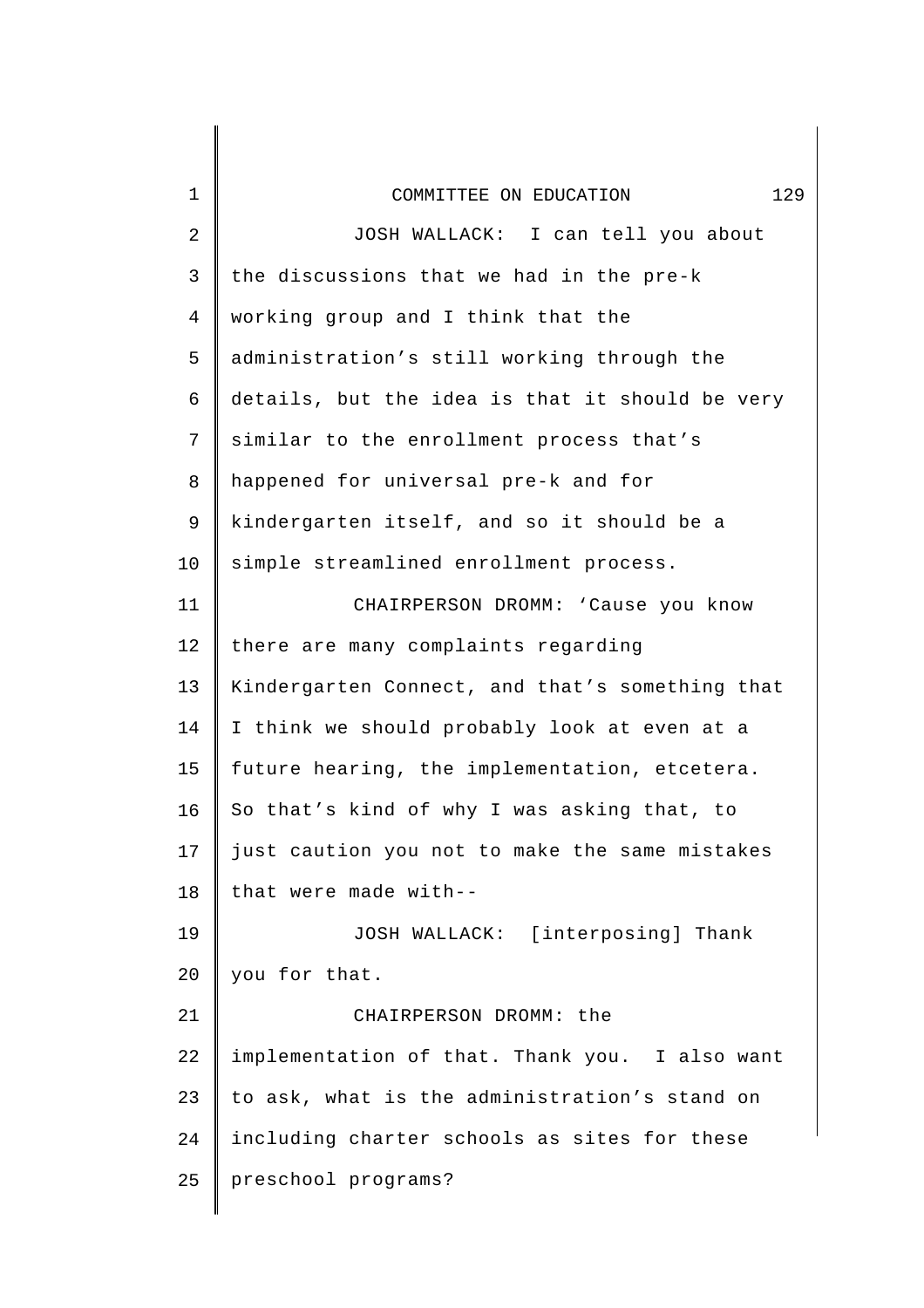| $\mathbf 1$    | 130<br>COMMITTEE ON EDUCATION                   |
|----------------|-------------------------------------------------|
| $\sqrt{2}$     | RICHARD BUERY: Well, I think as the             |
| $\mathsf{3}$   | Chancellor answered, it's something that we're  |
| $\overline{4}$ | still working through and the City's still      |
| 5              | working through. The Mayor had expressed        |
| 6              | previously his openness to the role that        |
| 7              | charter schools could potentially play in this  |
| 8              | system, and I think even today as we move       |
| $\mathsf 9$    | forward as organizations there is a rule that   |
| 10             | charter organizations could play in the         |
| 11             | delivery of pre-k. The Children's Aid Society   |
| 12             | operates a school. We operate Early Childhood   |
| 13             | program. We operate after school programs, and  |
| 14             | so that possibility exists currently, and I     |
| 15             | think moving forward I know the city is         |
| 16             | committed to--with a tax such as this, we       |
| 17             | really want to be open to every partner, every  |
| 18             | ally who cares about the system and we're going |
| 19             | to continue to look at ways that charter        |
| 20             | schools and others can play a role in making    |
| 21             | sure that every four-year-old has access to the |
| 22             | best possible pre-kindergarten education.       |
| 23             | CHAIRPERSON DROMM: So is this                   |
| 24             | Children's Aid Society operate a charter school |
| 25             | or?                                             |
|                |                                                 |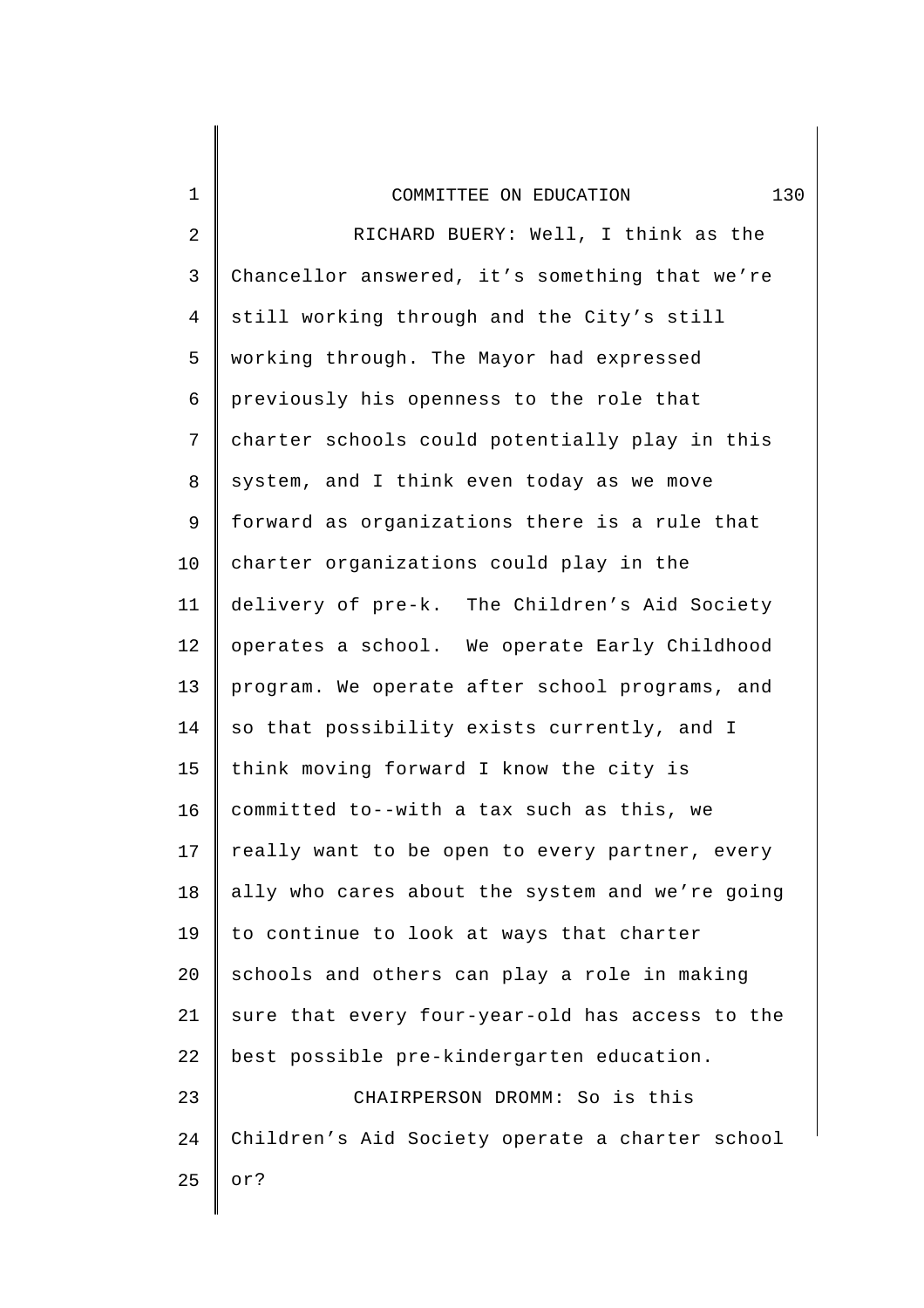| $\mathbf 1$    | 131<br>COMMITTEE ON EDUCATION                   |
|----------------|-------------------------------------------------|
| 2              | RICHARD BUERY: We do.                           |
| 3              | CHAIRPERSON DROMM: Okay. Okay. I'm              |
| $\overline{4}$ | going to turn it over to Council Member Debbie  |
| 5              | Rose and follow by Council Member Barron.       |
| 6              | COUNCIL MEMBER ROSE: Hi, Deputy                 |
| 7              | Mayor. I just wanted to follow up on my         |
| 8              | question with the Chancellor that was in regard |
| 9              | to how you're going to select the other         |
| 10             | qualified day care provider centers with, you   |
| 11             | know, to participate in the program. So we      |
| 12             | have qualified day care centers already that    |
| 13             | participate in pre-k. Why are they being        |
| 14             | subjected to an RFP? Why are they not           |
| 15             | automatically just being rolled into the DOE    |
| 16             | program?                                        |
| 17             | RICHARD BUERY: So, I think it's a               |
| 18             | little premature to talk about a specific       |
| 19             | procurement process, because the procurement    |
| 20             | process has not been developed yet and so I     |
| 21             | want to be careful there. But I would say that  |
| 22             | it's very important that the city have an       |
| 23             | organized process of identifying and evaluating |
| 24             | those who can provide a high quality service in |
| 25             | the way we've described, and so I think the     |
|                |                                                 |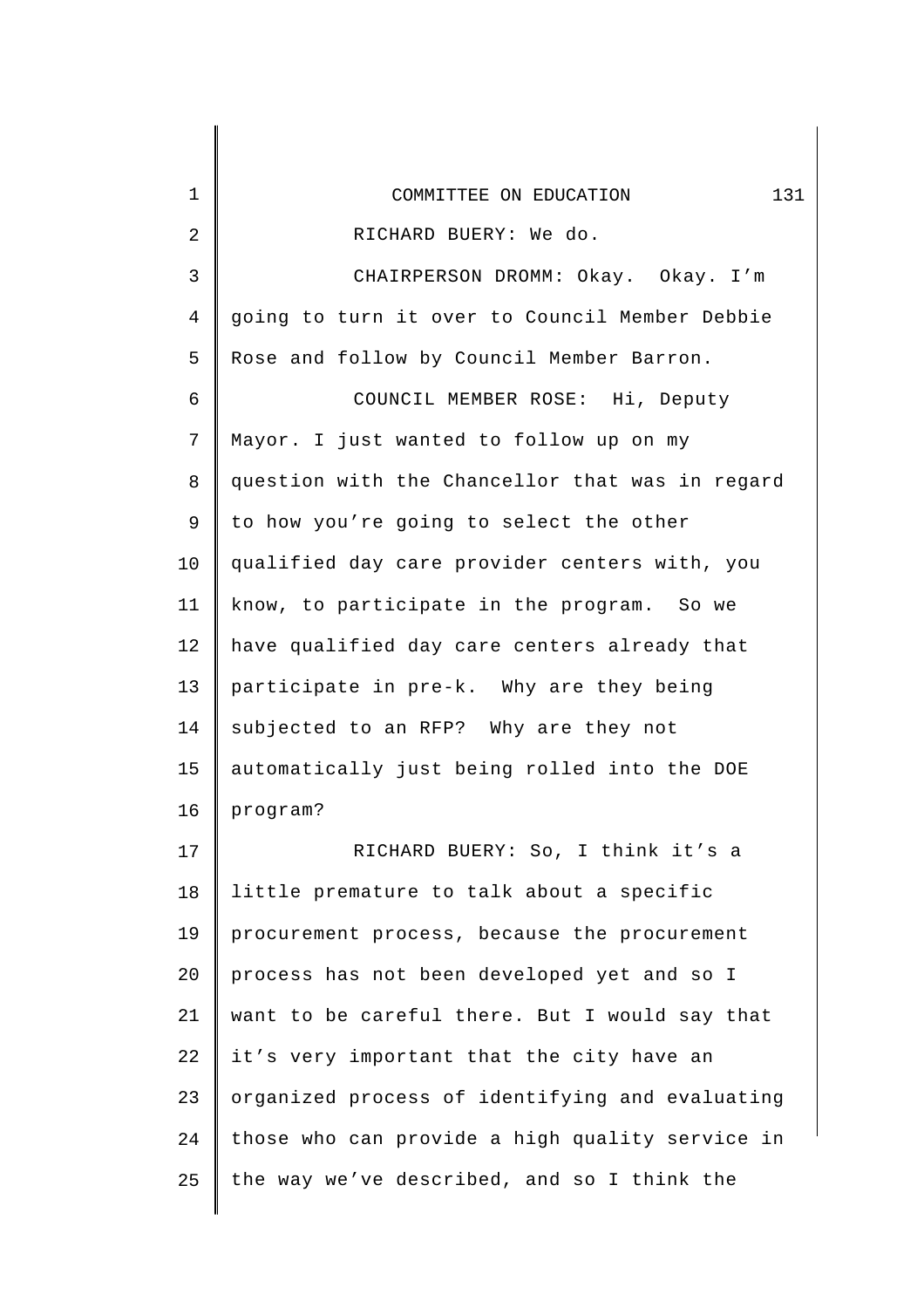| $\mathbf 1$    | 132<br>COMMITTEE ON EDUCATION                     |
|----------------|---------------------------------------------------|
| 2              | commitment is to making sure that we have a       |
| 3              | process that allows us to evaluate everyone who   |
| $\overline{4}$ | hopes to provide universal pre-k services.<br>And |
| 5              | we're committed to making sure that that          |
| 6              | process allows to evaluate what the programs      |
| 7              | are doing now so that we can ensure that they     |
| 8              | are able to deliver services at the level of      |
| 9              | which we've committed to the city that our        |
| 10             | providers will do.                                |
| 11             | COUNCIL MEMBER ROSE: And so this RFP              |
| 12             | is due on Friday. Were all of these other         |
| 13             | programs made aware that they have to provide--   |
| 14             | they now have to go through the RFP process?      |
| 15             | And I'm particularly concerned about the          |
| 16             | programs that the City Council restored last      |
| 17             | years budget.                                     |
| 18             | JOSH WALLACK: I can--I think that                 |
| 19             | those questions are probably best, you know,      |
| 20             | referred back to the Department of Education,     |
| 21             | but my understanding is that as I think Sophia    |
| 22             | Pappas said, there was very wide outreach about   |
| 23             | the request for proposal to all of the            |
| 24             | different programs that offer early childhood     |
| 25             | education throughout the system, and I think      |
|                |                                                   |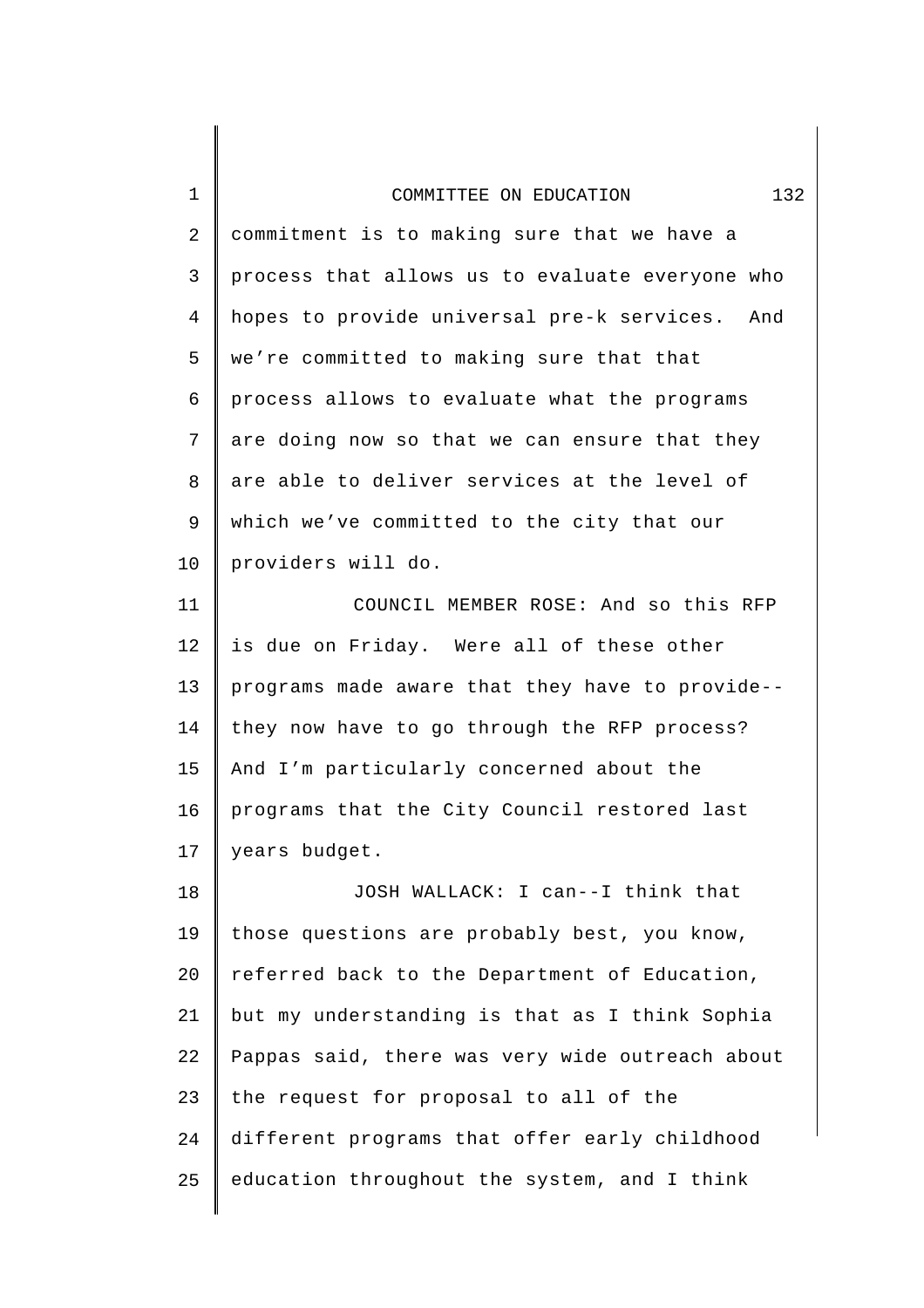| 1  | 133<br>COMMITTEE ON EDUCATION                   |
|----|-------------------------------------------------|
| 2  | there was--there were a lot of efforts to       |
| 3  | encourage as many programs as possible to apply |
| 4  | because of the ambitious goal that we've set,   |
| 5  | and I think that the idea at least from the     |
| 6  | working group was to engage as many programs as |
| 7  | possible and try to lay out for them the fact   |
| 8  | that these new opportunities were coming online |
| 9  | and that there would be resources to help build |
| 10 | quality over time. Even for high quality        |
| 11 | programs we can always do more and better and   |
| 12 | we want to build on that quality throughout the |
| 13 | system, throughout the entire system as we      |
| 14 | scale up. And so I think that message got out,  |
| 15 | but there may be specific concerns you have     |
| 16 | that the administration should address.         |
| 17 | COUNCIL MEMBER ROSE: And if in fact             |
| 18 | they did not get the message, is there the      |
| 19 | opportunity where this might, the deadline      |
| 20 | might be extended, because I've gotten some     |
| 21 | feedback that they've--                         |
| 22 | RICHARD BUERY: [interposing] I--                |
| 23 | COUNCIL MEMBER ROSE: [interposing]              |
| 24 | did not all understand or receive that message. |
| 25 |                                                 |
|    |                                                 |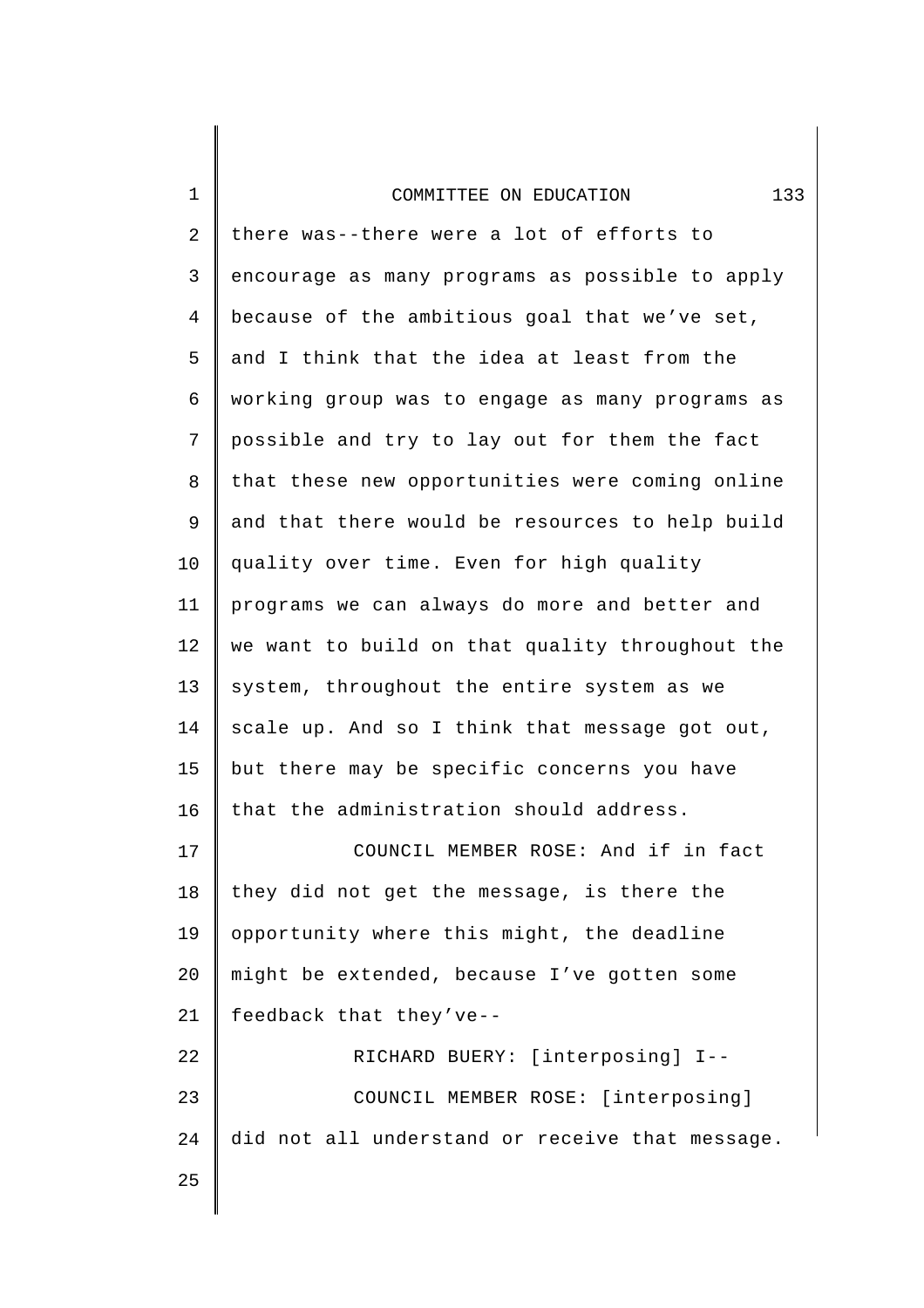| 1          | 134<br>COMMITTEE ON EDUCATION                             |
|------------|-----------------------------------------------------------|
| $\sqrt{2}$ | RICHARD BUERY: Well, I think it's                         |
| 3          | unlikely. I mean, there was already an                    |
| 4          | extension. There was already an extension up              |
| 5          | until the February 14 <sup>th</sup> for CBO's to reply. I |
| 6          | think we would like to hear more about where              |
| 7          | that communication break down--                           |
| 8          | COUNCIL MEMBER ROSE: [interposing]                        |
| 9          | Great.                                                    |
| 10         | RICHARD BUERY: break down happened,                       |
| 11         | so I would love to hear more. The intention of            |
| 12         | the city was to cast a wide net, because again,           |
| 13         | in building the system and increasing the                 |
| 14         | capacity of the system in this way, the city              |
| 15         | really wanted to hear from community based                |
| 16         | organizations what were their capacity to step            |
| 17         | up and do more to do better. So, I can be                 |
| 18         | certain that the intention was to cast a very             |
| 19         | broad net with a loud megaphone to get as many            |
| 20         | people to stand up and to say here we are,                |
| 21         | here's what we can do and here's what we need             |
| 22         | to do it. So I know that we want to hear that             |
| 23         | that did not happen properly. I know we'd love            |
| 24         | to understand more of those details.                      |
| 25         |                                                           |
|            |                                                           |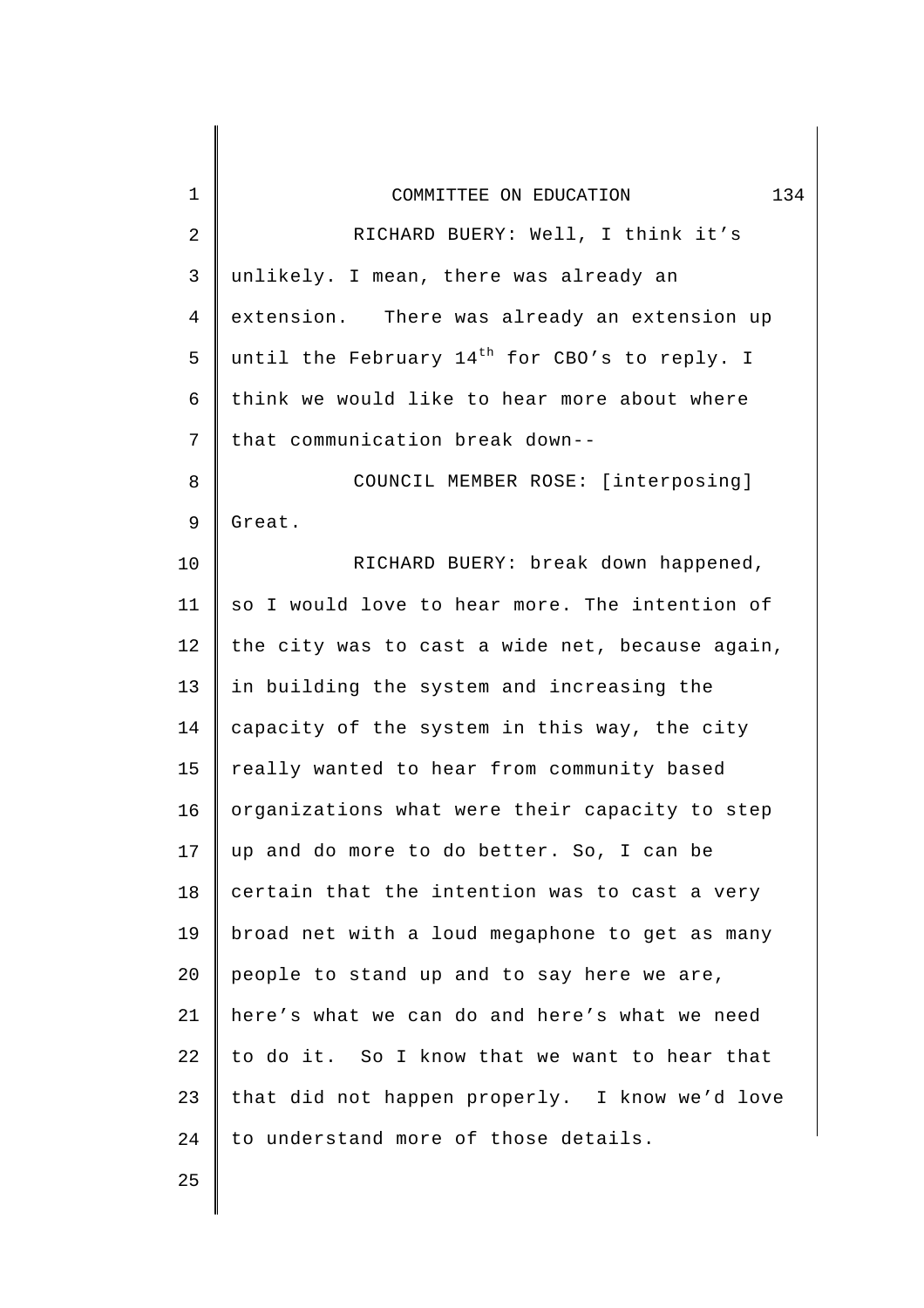| 1  | 135<br>COMMITTEE ON EDUCATION                   |
|----|-------------------------------------------------|
| 2  | COUNCIL MEMBER ROSE: Great. I'd be              |
| 3  | glad to share that information.                 |
| 4  | RICHARD BUERY: Thank you.                       |
| 5  | COUNCIL MEMBER ROSE: Thank you.                 |
| 6  | COUNCIL MEMBER CUMBO: I just want to            |
| 7  | add very quickly, perhaps in the future as a    |
| 8  | new Council Member and maybe this happened and  |
| 9  | I was not aware of that, the 51 different       |
| 10 | council members could be charged with the       |
| 11 | responsibility of disseminating that            |
| 12 | information to our constituents so that we      |
| 13 | reach a wider net, and I also have another idea |
| 14 | that I'd like to add that I'm hearing quite a   |
| 15 | bit about the RFP process, and I'd like--and    |
| 16 | maybe this exists and it's in my ignorance, but |
| 17 | that there's something called like RFP.NYC      |
| 18 | where RFP's across the board from education to  |
| 19 | construction to not for profits to all of these |
| 20 | different opportunities could have one landing  |
| 21 | place so that people could be empowered to      |
| 22 | access this information on a regular basis      |
| 23 | that's updated with deadlines.                  |
| 24 | RICHARD BUERY: And the city had been            |
| 25 | in critical among the work. I will say to       |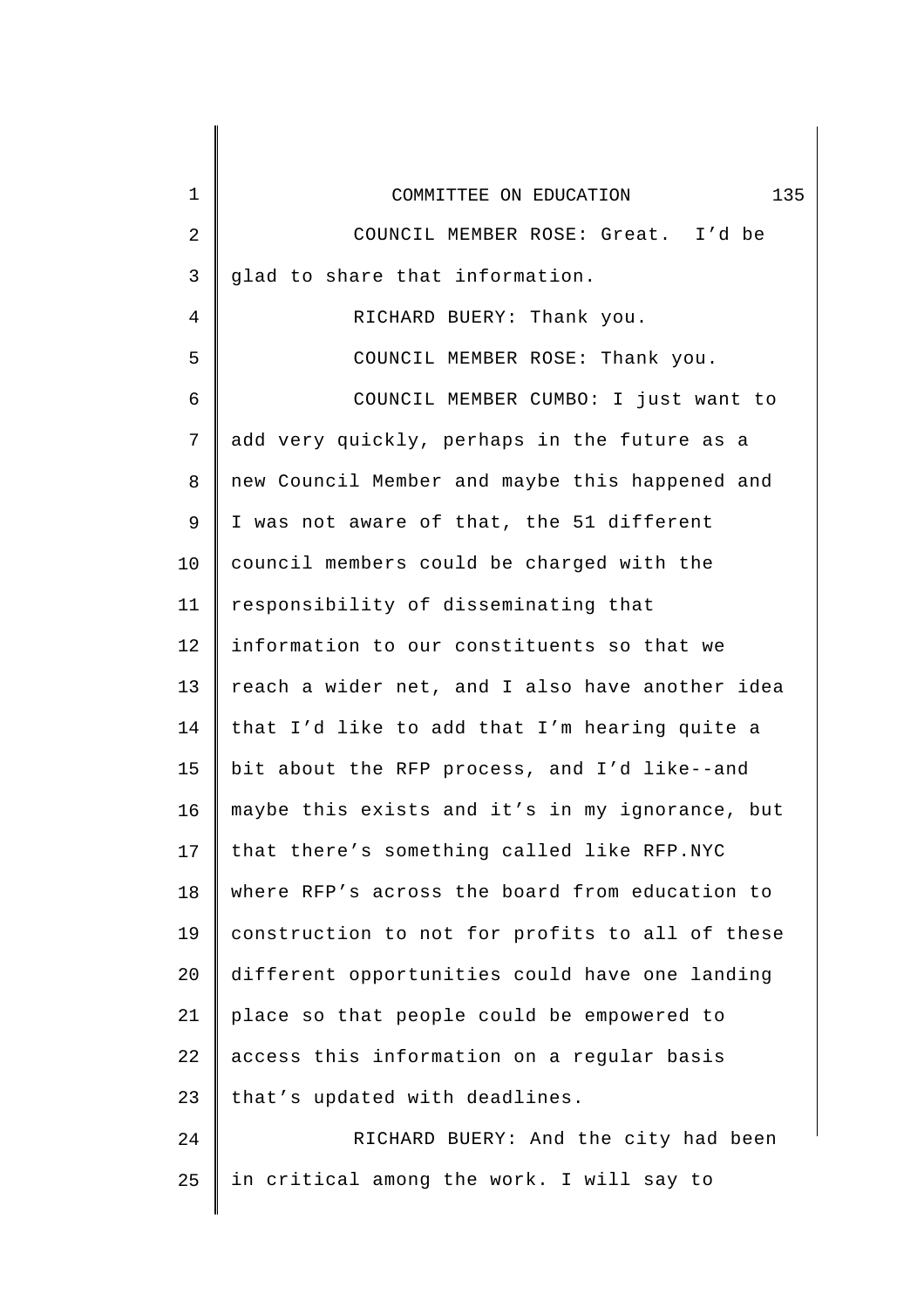| $\mathbf 1$    | 136<br>COMMITTEE ON EDUCATION                   |
|----------------|-------------------------------------------------|
| $\overline{2}$ | create streamline systems, coherent systems for |
| $\mathsf{3}$   | RFP's and certainly can talk to you more about  |
| 4              | what that system looks like. But I do agree     |
| 5              | with the idea that the Council can and          |
| 6              | absolutely should play a very important role in |
| 7              | getting information out to providers and        |
| 8              | families and just from my perspective as        |
| 9              | someone who has run community based             |
| 10             | organizations for most of life here in New York |
| 11             | City, I'm really committed to working with you  |
| 12             | and all the council to make sure that we're     |
| 13             | getting the word out because you're absolutely  |
| 14             | right. It's a powerful place to bring people    |
| 15             | together to get information out. I look forward |
| 16             | to working with you on that and hearing your    |
| 17             | ideas about how to do so effectively.           |
| 18             | COUNCIL MEMBER CUMBO: Thank you very            |
| 19             | much, and now we'll hear from Council Member    |
| 20             | Barron.                                         |
| 21             | COUNCIL MEMBER BARRON: Thank you,               |
| 22             | Madam Chair. Congratulations, look forward to   |
| 23             | working with you. My question is similar to     |
| 24             | that of my colleague Rose and also alluding to  |
| 25             | what Council Member Levin had said. When the    |
|                |                                                 |

 $\begin{array}{c} \hline \end{array}$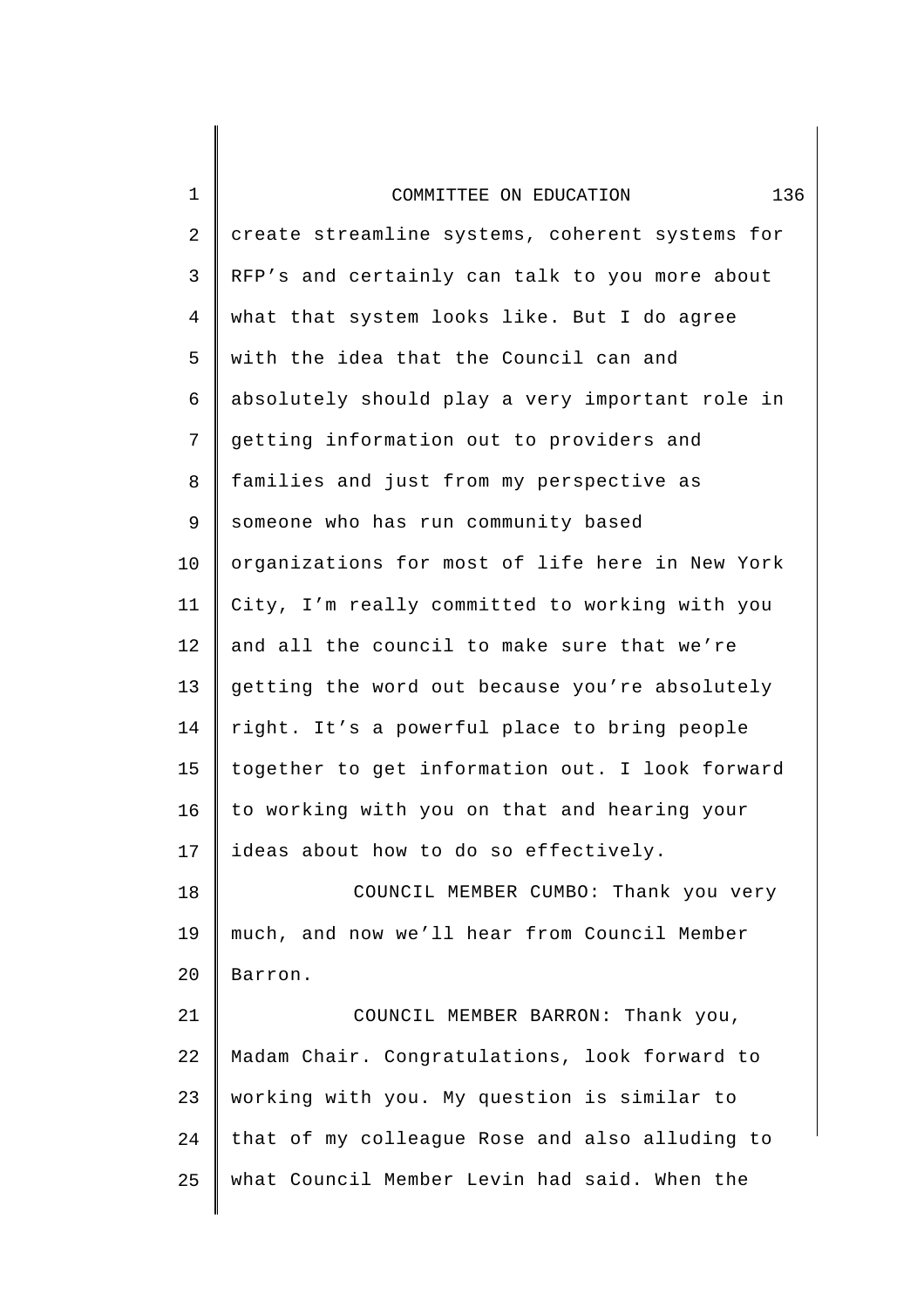1

25

2 3 4 5 6 7 8 9 10 11 12 13 14 15 16 17 18 19 20 21 22 23 24 Early Learn was rolled out there was much criticism and even some illegality has been charged in how those programs and how those proposals were rated. There were some that received a substantial rating and they were told go back, rate it again, and the score should not be this high. What is the process that you're using in terms of scoring these proposal? Who is overseeing the evaluation of proposal? How are we going to be assured that this is an objective process that is above criticism, that it can be open to scrutiny, and that people will know this was done fairly? I know this was under previous administration that these allegations were raised, but it's a very serious issue. There was one program that is nationally acclaimed that was particularly targeted and wound up with a score which was about 20 points lower than the initial scoring. So, what is it that's going to be done? JOSH WALLACK: I think that future Deputy Mayor Buery and I are both at a bit of a disadvantage, again, not being part of the

Administration and not being privy to all of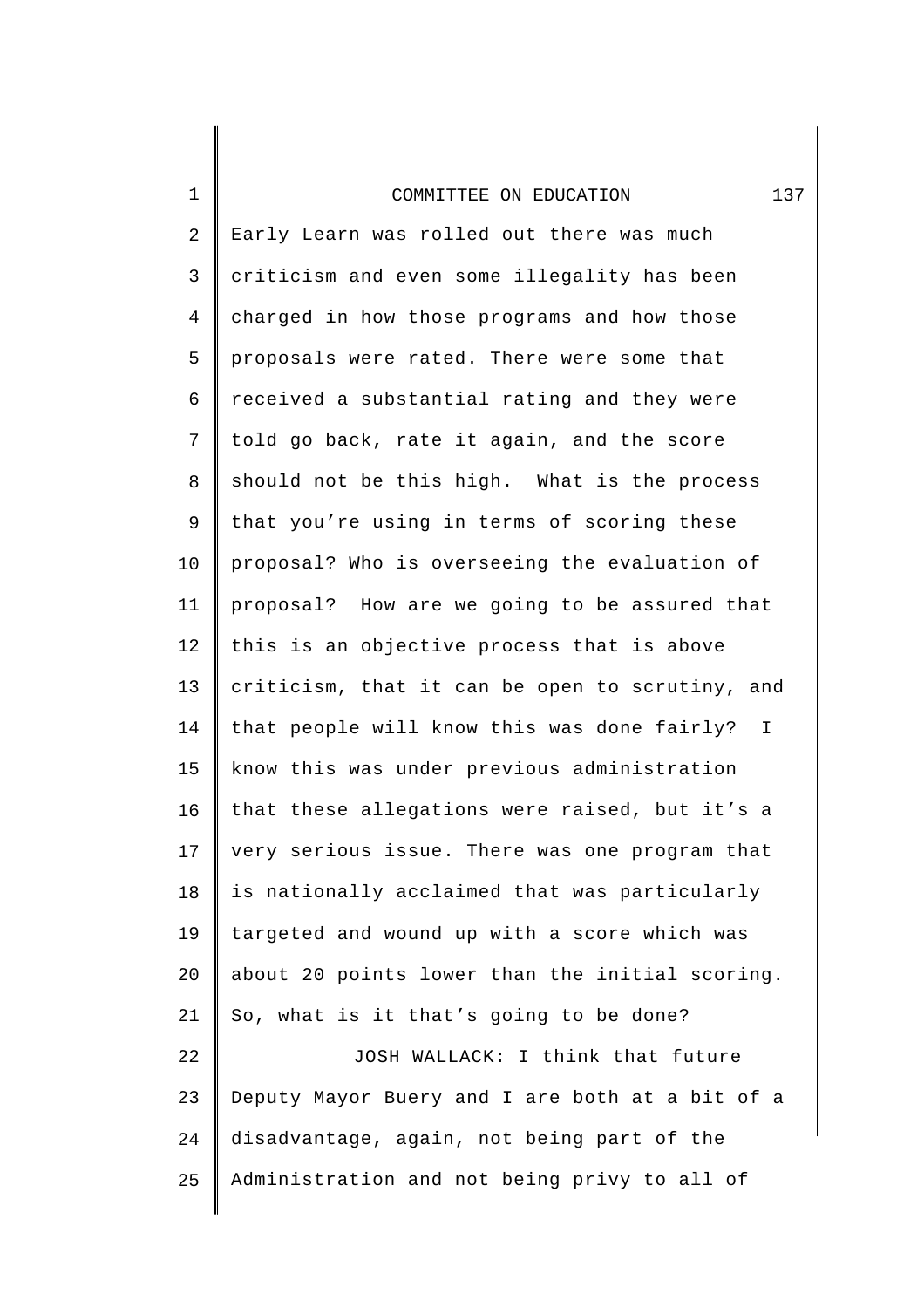| COMMITTEE ON EDUCATION |  |
|------------------------|--|
|------------------------|--|

1

2 3 4 5 6 7 8 9 10 11 12 13 14 15 16 17 18 19 20 21 22 the details of a live procurement. But again, I think what we're able to learn as part of the working group that worked closely with the administration is that just a few facts that I can offer. One is that the Department of Education will be--is running the procurement that's currently live and that is due next week. They will be evaluating those proposals, and I would just say that I think the charge as they laid out is to try to find the highest quality programs that can ramp up according to the ambitious timeline that's been laid out by this Administration and the Mayor in the neighborhoods that have high need for seats, but as to the mechanics of how that evaluation occurs and who specifically does it and how those are rated, we just don't have access to that information from the Children's Aid Society. COUNCIL MEMBER BARRON: I think that's a critical point and if we want to have

23 24 25 support and collaborative spirit going forward, people need to know that it's being done objectively. And there might also be some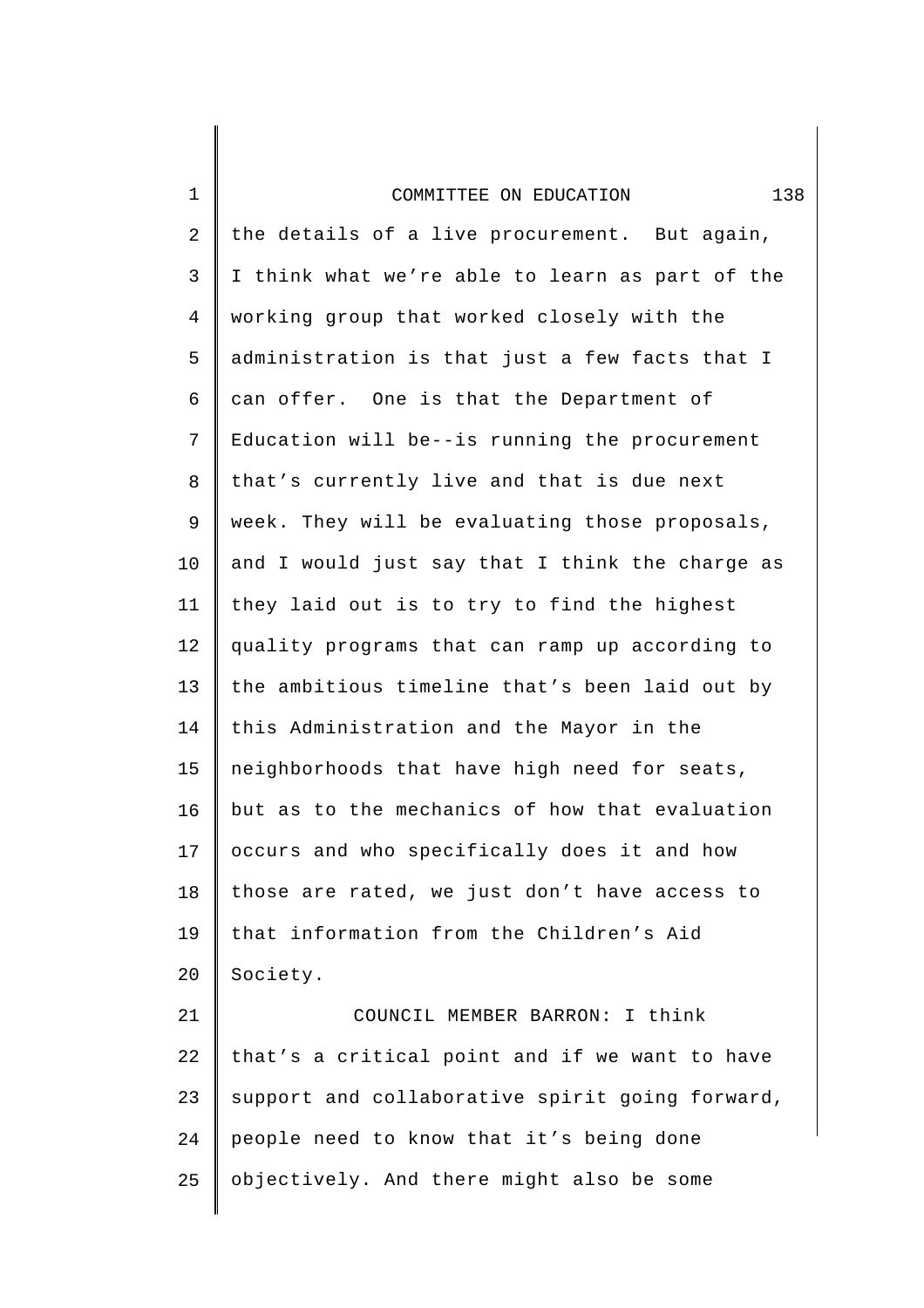| 1              | 139<br>COMMITTEE ON EDUCATION                   |
|----------------|-------------------------------------------------|
| $\overline{2}$ | outreach to some of those programs that were    |
| 3              | defunded. I don't' know what kind. I heard you  |
| 4              | say you cast a wide net, but I think that those |
| 5              | in particular that have a history of having     |
| 6              | been successful should be solicited to submit.  |
| 7              | JOSH WALLACK: Thank you.                        |
| 8              | COUNCIL MEMBER CUMBO: Thank you                 |
| 9              | Council Member Barron. And now we'll hear from  |
| 10             | Council Member Miller.                          |
| 11             | COUNCIL MEMBER MILLER: Thank you so             |
| 12             | much for coming out today to participate and I  |
| 13             | look forward to working with you in the near    |
| 14             | future in your new endeavors. I just want to    |
| 15             | piggy back on what was said by Council Member   |
| 16             | Barron and Council Member Rose. There is a      |
| 17             | concern about whether or not we are reinventing |
| 18             | the wheel here and whether or not the RFP       |
| 19             | process and certainly the Chancellor, we're not |
| 20             | saying that in any shape, form, or fashion was  |
| 21             | disingenuous in her testimony, but the question |
| 22             | was asked and in my ignorance about the CBO's   |
| 23             | and the role that they would play. Let me       |
| 24             | quantify that in saying that those individuals  |
| 25             | that we had spoken about that had been on the   |
|                |                                                 |

 $\frac{1}{\sqrt{2}}$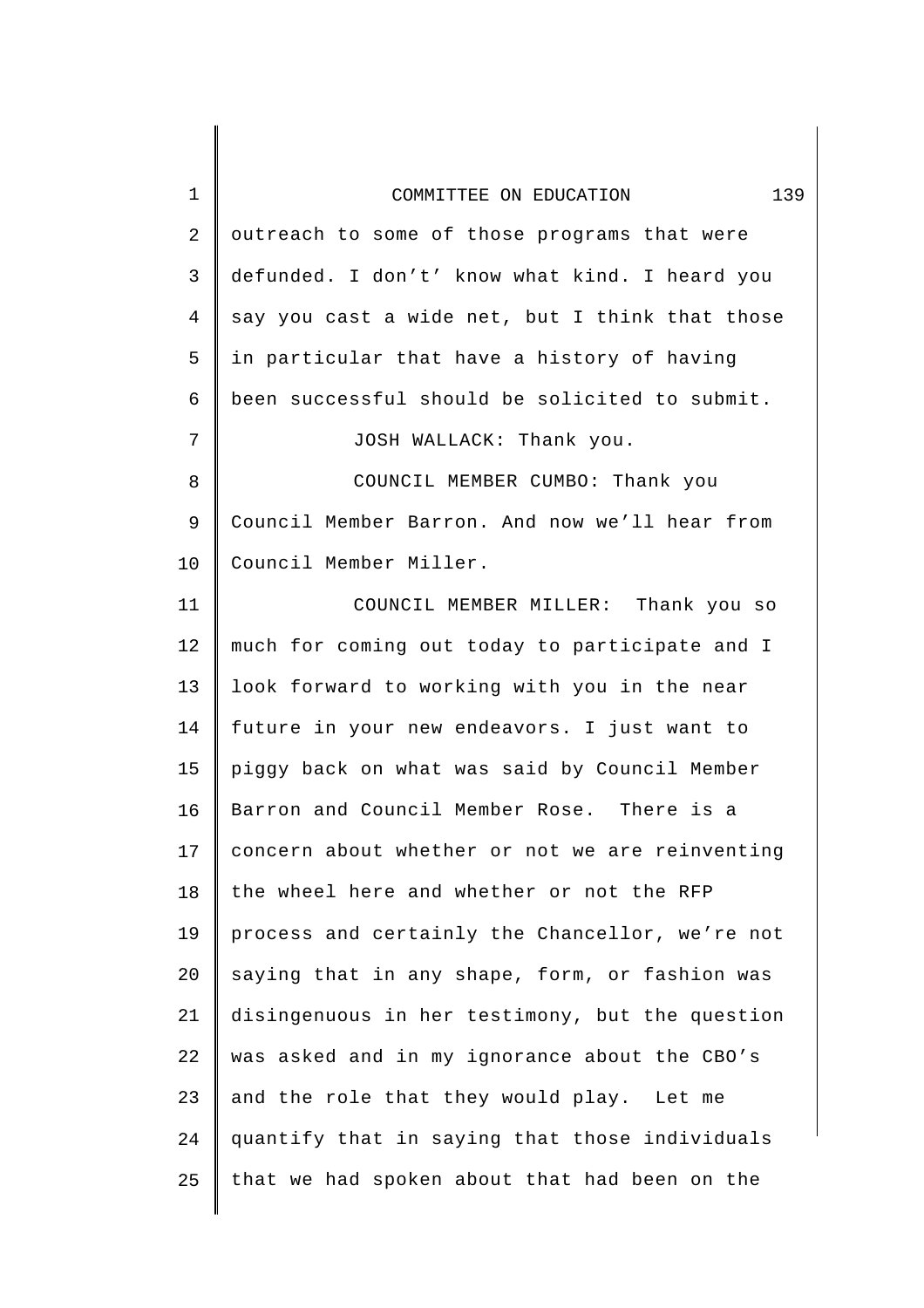1

2 3 4 5 6 7 8 9 10 11 12 13 14 15 16 17 18 19 20 21 22 23 24 25 ground doing this critical work over the last 20 years and doing it correctly, whether or not they would be a part of the process and those are the same ones that we were talking about that we restored in the budget. Those are the subsidized centers. Those are the centers that policy and curriculum were set and guidelines were set up around the council itself, so we actually know that they work and they do the job and they represent a significant portion of unionized workers as well. So that's also when we start talking about how we impact working families. That's really significant as well. So the Chancellor also mentioned that there would be a sit down evaluation. Sit down evaluation certainly is different from an RFP. So if in fact that--if in fact the person I did not--is not timely with the RFP and/or is somehow, you know, the technical aspects are of whether the paperwork and RFP is not up to snuff at that moment they are disqualified ill regardless of what their body of work says that they are capable and qualified of doing. So, in the past it was an issue that it was more of a contract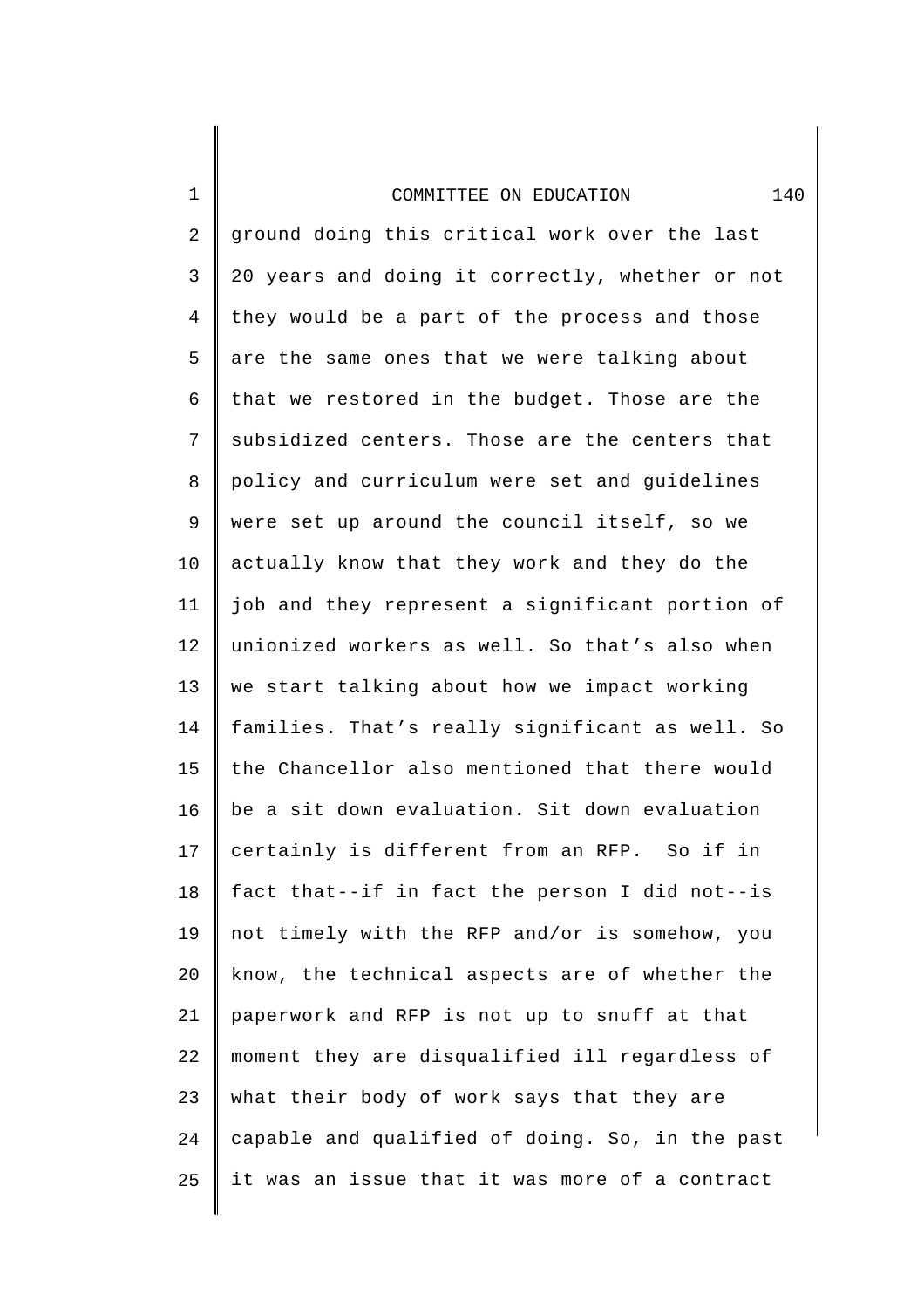| $1\,$          | 141<br>COMMITTEE ON EDUCATION                   |
|----------------|-------------------------------------------------|
| $\overline{2}$ | of guidelines and a negation around that. Is    |
| 3              | there a possibility that we will see something  |
| $\overline{4}$ | like that in the future, and are these people   |
| 5              | who have been committed to providing this       |
| 6              | service under these guidelines for so many      |
| 7              | years? You know, what kind of preference will   |
| 8              | they have in this process?                      |
| 9              | RICHARD BUERY: So, I mean, again, I             |
| 10             | want to say that I'm not in a position to speak |
| 11             | with detail about the procurement process but   |
| 12             | certainly hear your feedback and will take it   |
| 13             | back. What I will say is a few things. One,     |
| 14             | that it would be impossible to make good on the |
| 15             | promise of Ready to Launch without a            |
| 16             | significant role of community based             |
| 17             | organizations. This work can't happen without   |
| 18             | strong network of community based organizations |
| 19             | in our city. So what I can promise you that     |
| 20             | there'll be a significant role for community    |
| 21             | based organizations in the execution of         |
| 22             | universal pre-kindergarten. So that's one.      |
| 23             | Second, if I think I understand the heart of    |
| 24             | your question, it's important that we have an   |
| 25             | evaluative process that respects the community  |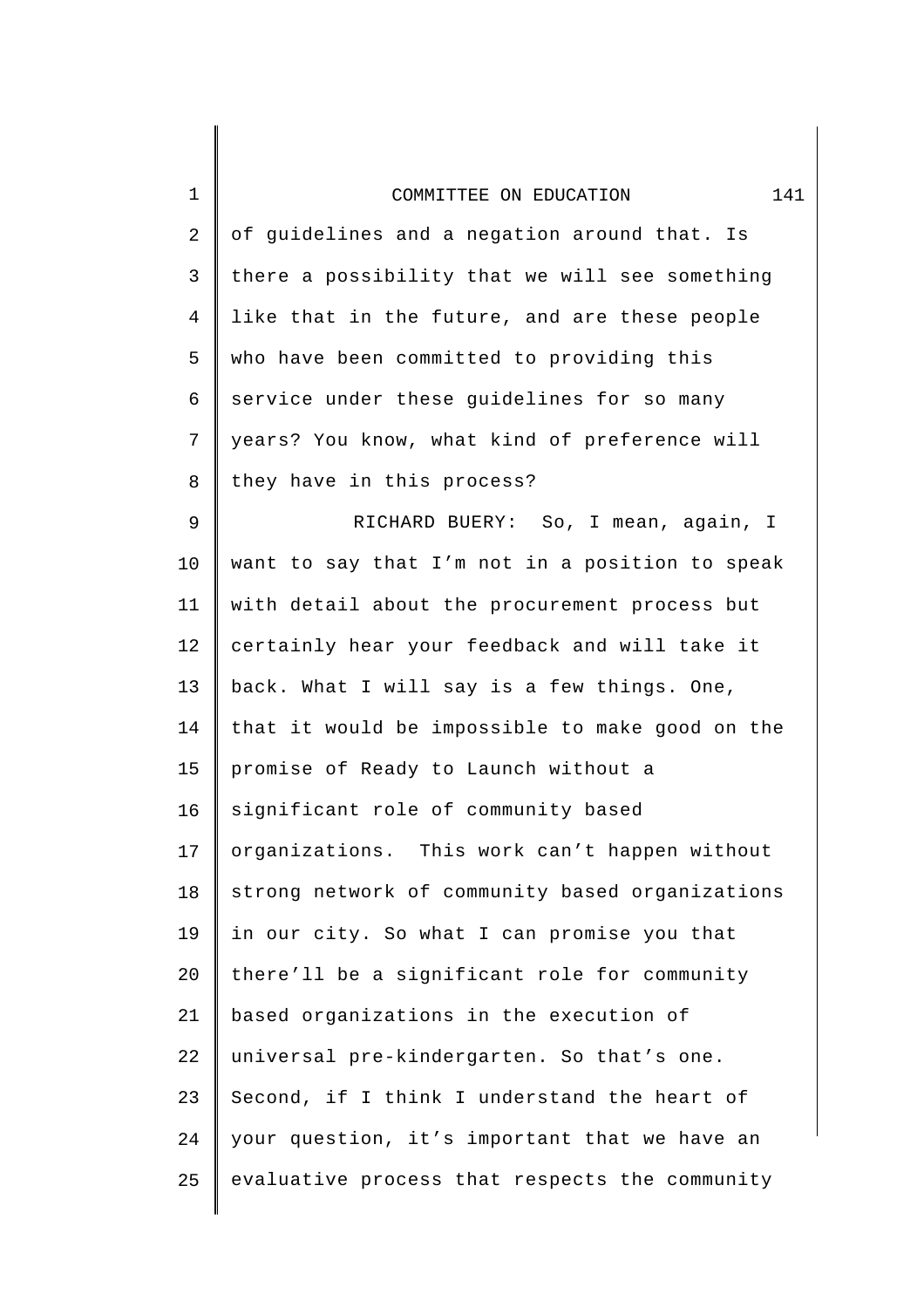1

2 3 4 5 6 7 8 9 10 11 12 13 14 15 16 17 18 19 20 21 22 23 24 25 ties, the cultural ties, the expertise, the community grounding of providers, and there's an organization. You know, again, leading an organization that's 161 years old where in many of the communities we work in, like northern Staten Island we've been in for 100 years. I mean, we understand the power and value that being grounded in the community delivers, and what it means for an organization's ability to support families comprehensively and holistically. So what I will be committed to, my promise to you that we want to have a process that respects the roles of community based organizations, not just because we need community based organizations that deliver the work, but because community based organizations are uniquely qualified to understand the dynamics in communities and needs of families, the relationships with hospital [phonetic] and other institutions that are going to be critical to giving families what we need and what they need. So if I understand the heart of your question, I can commit to making sure that we have developed a process that does that, but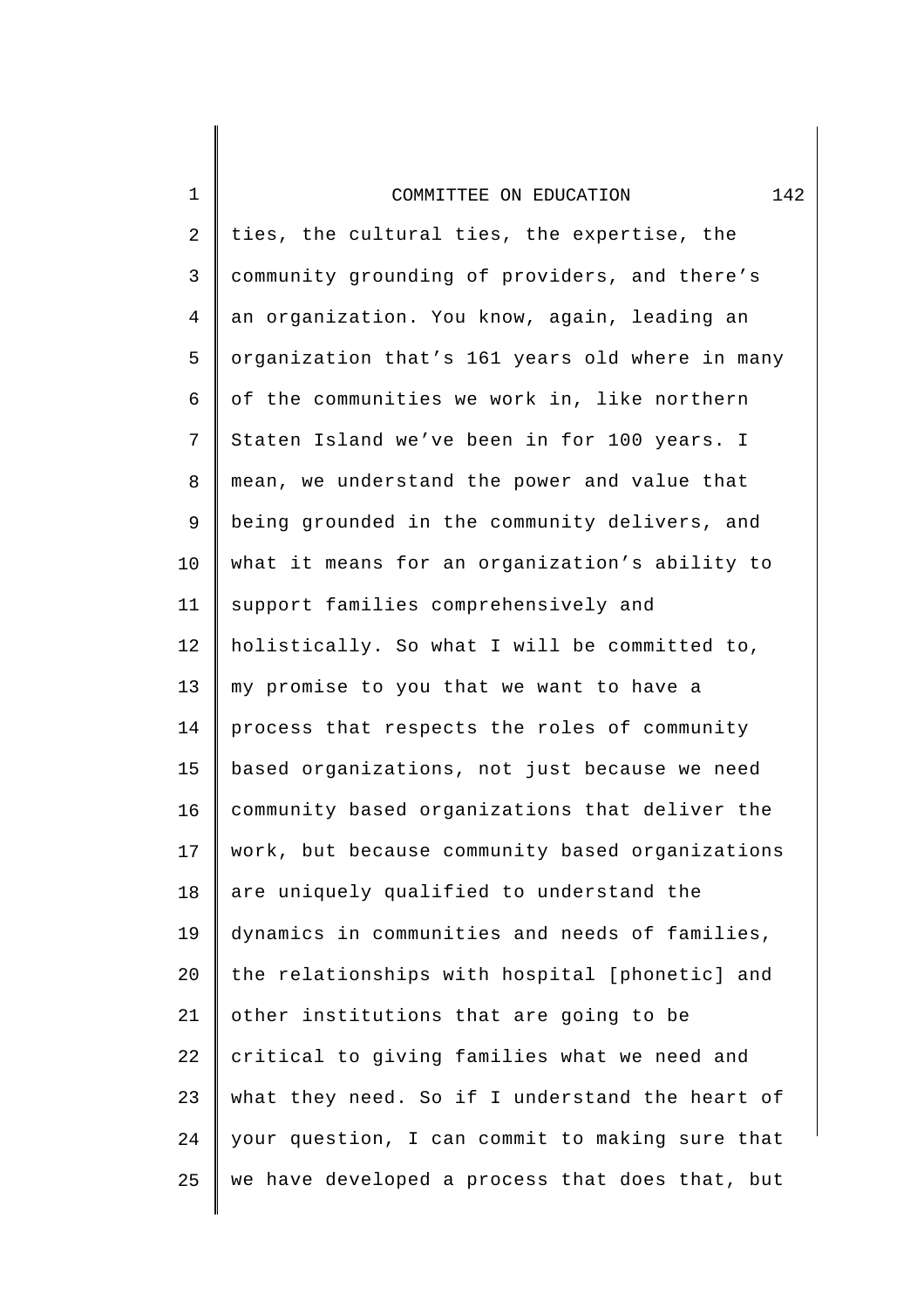| $\mathbf 1$ | 143<br>COMMITTEE ON EDUCATION                   |
|-------------|-------------------------------------------------|
| 2           | unfortunately I can't speak to the procurement  |
| 3           | process that's currently developed.             |
| 4           | COUNCIL MEMBER MILLER: Well, just a             |
| 5           | very brief follow-up is--and that is just a     |
| 6           | commitment to kind of fill in some of these     |
| 7           | loop holes that may have--that we may have      |
| 8           | incurred that may have left some of these       |
| 9           | organizations and some of these community       |
| 10          | groups on the outside. So we want to make sure  |
| 11          | that we have an opportunity to speak to their   |
| 12          | needs as well, because they have been the ones  |
| 13          | over the past few decades along with Children's |
| 14          | Aid that has done this critical work. Thank     |
| 15          | you.                                            |
| 16          | RICHARD BUERY: Thank you.                       |
| 17          | COUNCIL MEMBER CUMBO: Thank you                 |
| 18          | Council Member Miller. We'll now hear from      |
| 19          | Council Member Treyger and that'll be the last  |
| 20          | question.                                       |
| 21          | COUNCIL MEMBER TREYGER: Thank you,              |
| 22          | Chair Cumbo, and congratulations incoming       |
| 23          | Deputy Mayor. We definitely welcome you and     |
| 24          | look forward to working with you. I think as a  |
| 25          | city we are definitely united and we're         |
|             |                                                 |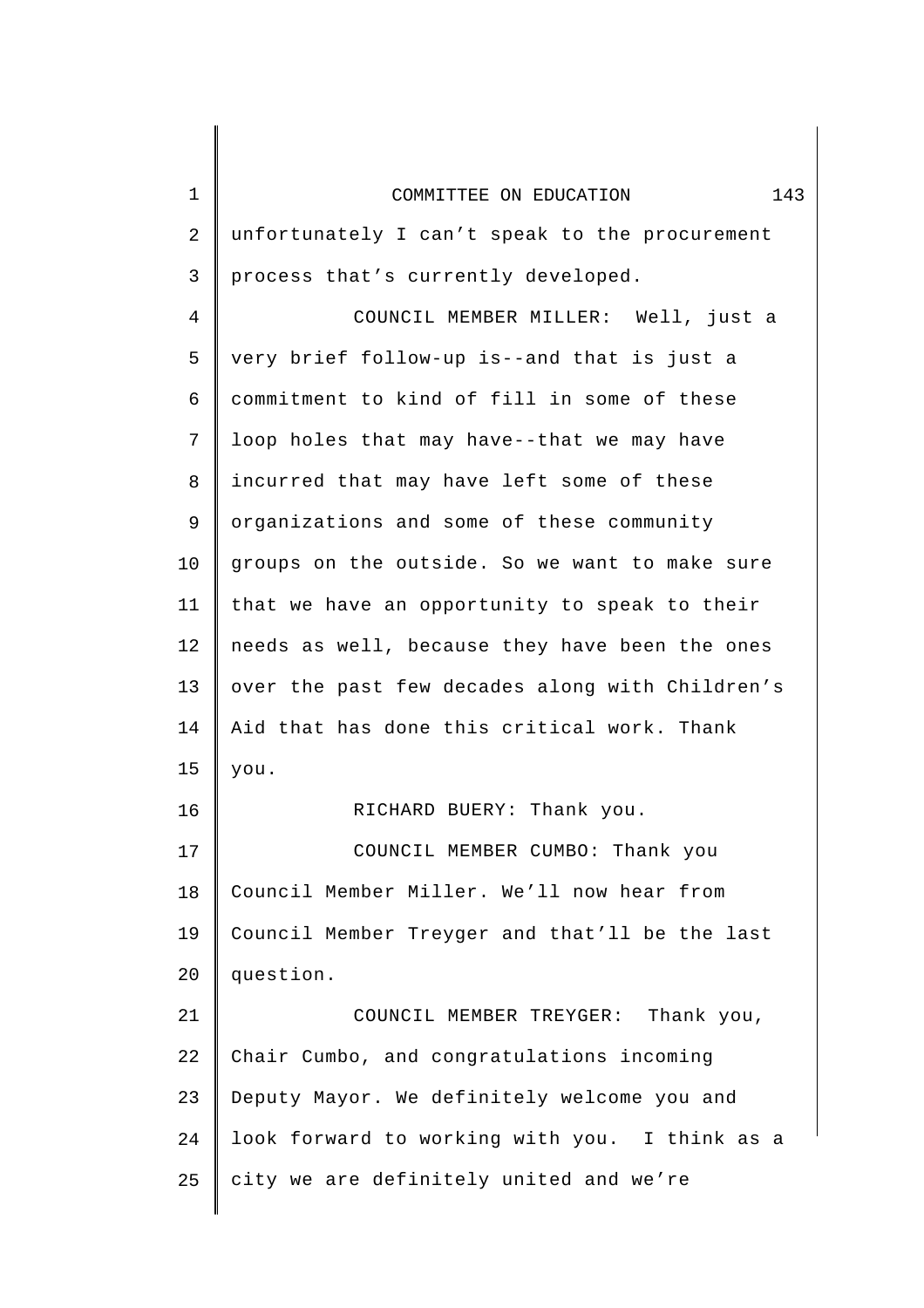1

2 3 4 5 6 7 8 9 10 11 12 13 14 15 16 17 18 19 20 21 22 23 24 25 embracing this initiative to have universal pre-k. As a teacher, I fully understand and appreciate the value of this. The Mayor has made comments about that we're talking about expanding by the thousands of number of kids that would be eligible, you know, eligible children would be in these classes. I'm assuming that--I wanted to get clarity from administration as far as there have been freezes as far as hiring new teachers. Are we talking about lifting the freeze to hire additional teachers, to hire additional guidance counselors and support staff to accommodate the needs of adding thousands of children to our schools and to our spaces? RICHARD BUERY: You talking about for pre-kindergarten? COUNCIL MEMBER TREYGER: Right. RICHARD BUERY: Yeah, so in order to deliver this plan we're talking about hiring teachers, family workers, guidance counselors. We really developed a model that would allow for comprehensive holistic high quality support to children and families and we do that by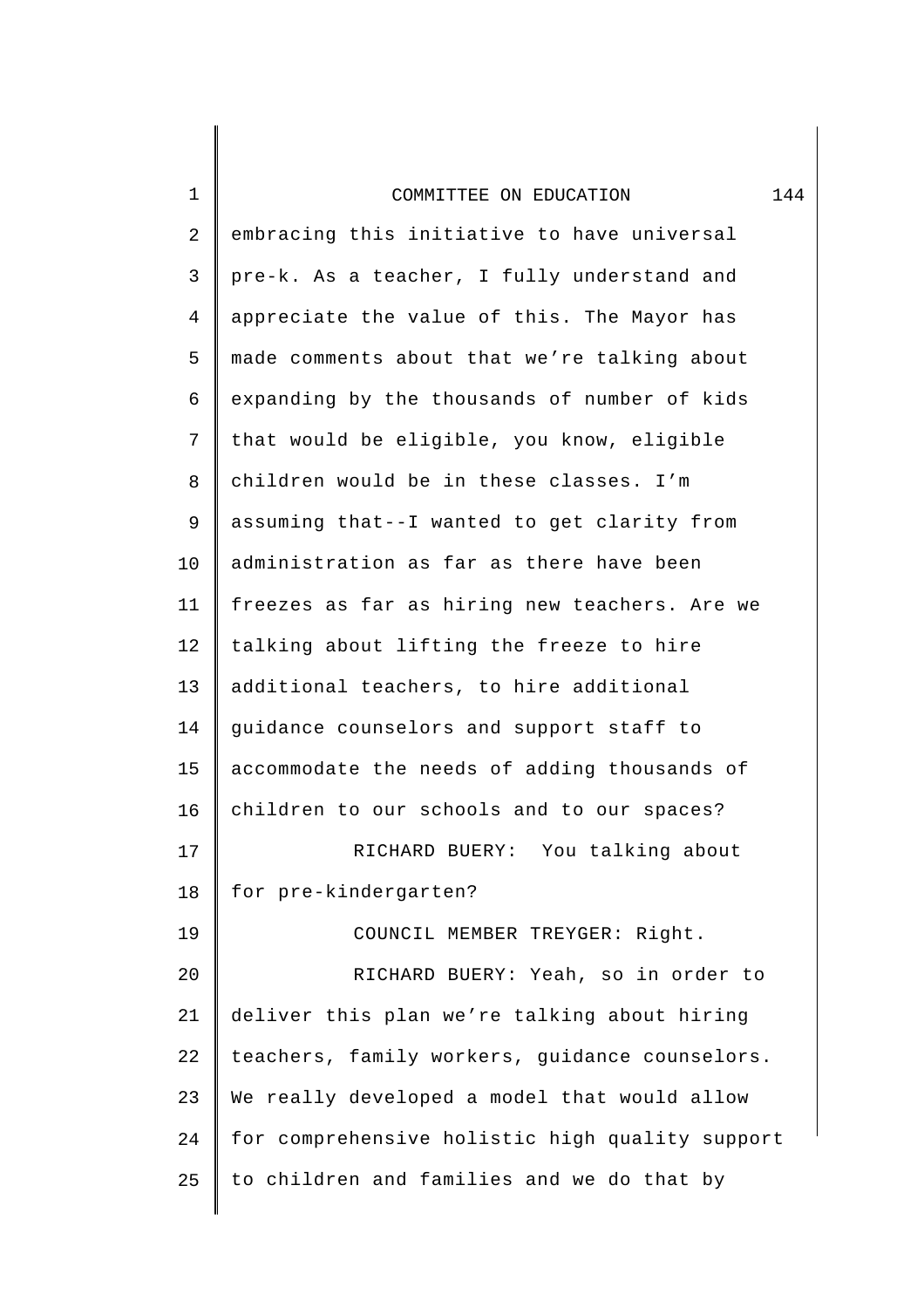| $\mathbf 1$    | 145<br>COMMITTEE ON EDUCATION                   |
|----------------|-------------------------------------------------|
| 2              | creating the resources for UPK programs or the  |
| 3              | CBO schools to hire staff to do so. We're       |
| $\overline{4}$ | talking about a significant increase both by    |
| 5              | creating new slots, by turning half day slots   |
| 6              | into full day slots, and by increasing the      |
| 7              | capacity of all programs to deliver better      |
| 8              | services for children. This is a major          |
| 9              | expansion and one that I'm confident that the   |
| 10             | city will be able to deliver, high quality on   |
| 11             | time.                                           |
| 12             | COUNCIL MEMBER TREYGER: Alright. And            |
| 13             | to be clear, these are teachers and these are   |
| 14             | staff members who are licensed by the state DOE |
| 15             | is that correct, or this is beyond that? I      |
| 16             | mean--yeah.                                     |
| 17             | RICHARD BUERY: So--                             |
| 18             | JOSH WALLACK: You got it. Go ahead.             |
| 19             | RICHARD BUERY: So it--so there's an             |
| 20             | expansion both by community based organizations |
| 21             | and by schools and the idea is to be able to    |
| 22             | hire quality certified Early Childhood          |
| 23             | educators and all of those contexts and that's  |
| 24             | central to the commitment of the Ready to       |
| 25             | Launch Plan.                                    |
|                |                                                 |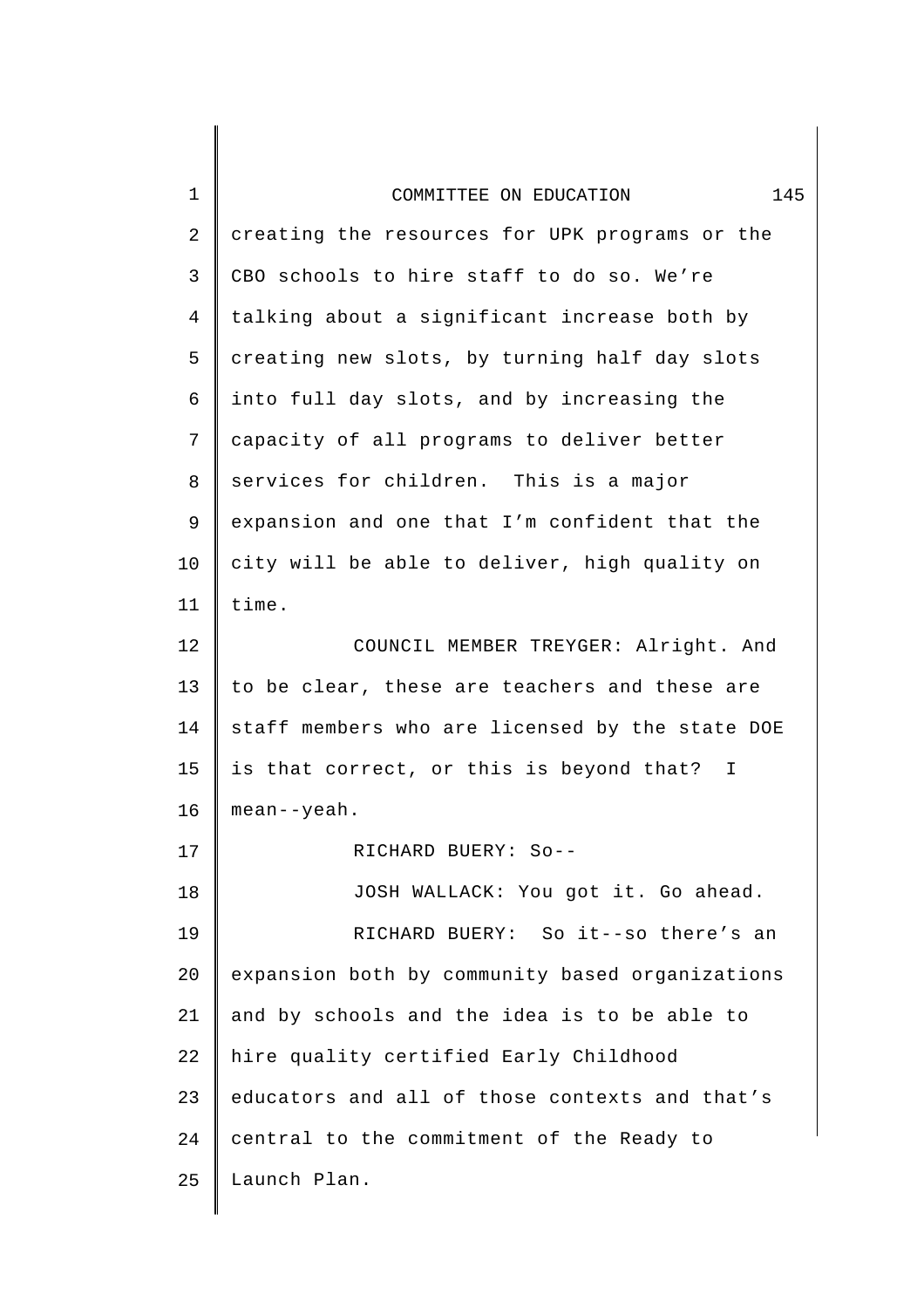| $\mathbf 1$    | 146<br>COMMITTEE ON EDUCATION                   |
|----------------|-------------------------------------------------|
| $\sqrt{2}$     | COUNCIL MEMBER TREYGER: And the                 |
| 3              | second part is that I know space is a challenge |
| $\overline{4}$ | and an issue of finding. In the previous        |
| 5              | administration they sometimes were to place     |
| 6              | elementary schools in high school space, and    |
| 7              | just to be mindful that that doesn't always--   |
| 8              | that doesn't work. Just to be mindful of the    |
| 9              | fact that we need to make sure that we're       |
| 10             | placing these kids in age appropriate buildings |
| 11             | where they feel safe and the parents feel safe  |
| 12             | and communities feel safe. Just wanted to       |
| 13             | share that comment with you.                    |
| 14             | RICHARD BUERY: Of course and indeed,            |
| 15             | and frankly there are regulations which limit   |
| 16             | where you can put pre-k spaces, you know,       |
| 17             | beyond what makes sense educationally and there |
| 18             | are limits to what you can do legally. Again,   |
| 19             | one of the reasons why we're casting a wide     |
| 20             | net, not just in schools and community based    |
| 21             | organizations, but libraries. We need to look   |
| 22             | broadly around the city to see what spaces can  |
| 23             | be appropriately adapted to deliver a UPK for   |
| 24             | the children who need it.                       |
| 25             | COUNCIL MEMBER TREYGER: Thank you.              |
|                |                                                 |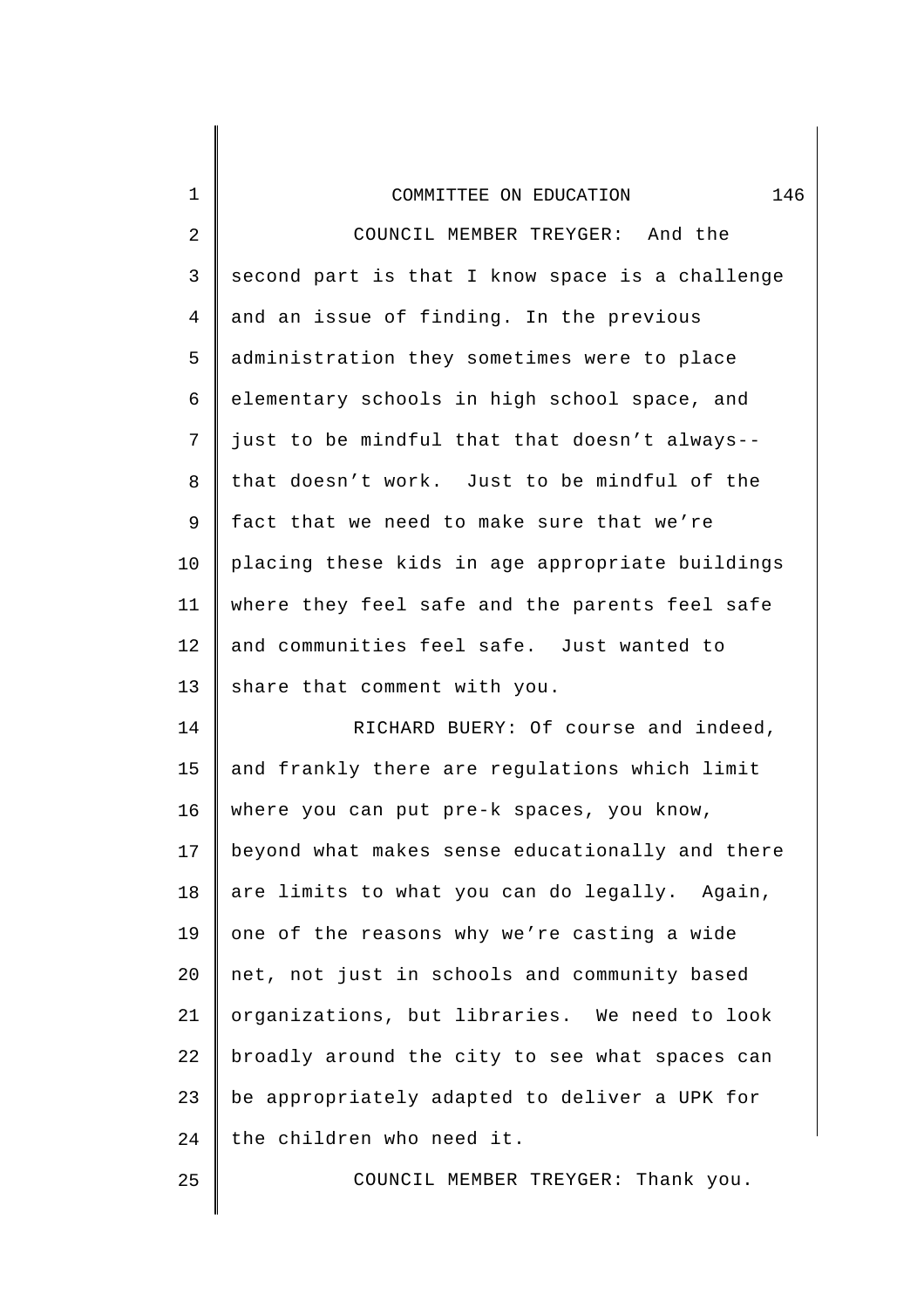| $\mathbf 1$    | 147<br>COMMITTEE ON EDUCATION                   |
|----------------|-------------------------------------------------|
| $\overline{2}$ | COUNCIL MEMBER CUMBO: We've just                |
| 3              | been joined by Council Member David Greenfield, |
| $\overline{4}$ | and we are concluding the questions portion of  |
| 5              | today. I want to thank everyone who has         |
| 6              | remained because your testimony as well as your |
| 7              | questions are very important for the public     |
| 8              | record as well as those who are watching this   |
| 9              | at home. So we thank you very much for staying  |
| 10             | tuned and we very much look forward to your     |
| 11             | testimony and I'll now turn it over to Council  |
| 12             | Member Dromm, my Co-Chair. And I thank you both |
| 13             | for your time and your energy and your vast     |
| 14             | experiences which are going to make our city so |
| 15             | much more of a dynamic, inclusive, and          |
| 16             | equitable place. Thank you.                     |
| 17             | RICHARD BUERY: Well thank you for               |
| 18             | your time and for your leadership. We           |
| 19             | appreciate it. Thank you.                       |
| 20             | CHAIRPERSON DROMM: Thank you also               |
| 21             | from here. I'd like to bring up our next panel, |
| 22             | Hirokazu Yoshikawa from New York University,    |
| 23             | and Steven Dow from Tulsa and I'd like to say   |
| 24             | for everybody's who's here and who's waiting to |
| 25             | testify, we're going to keep everybody who's    |
|                |                                                 |

 $\Big\|$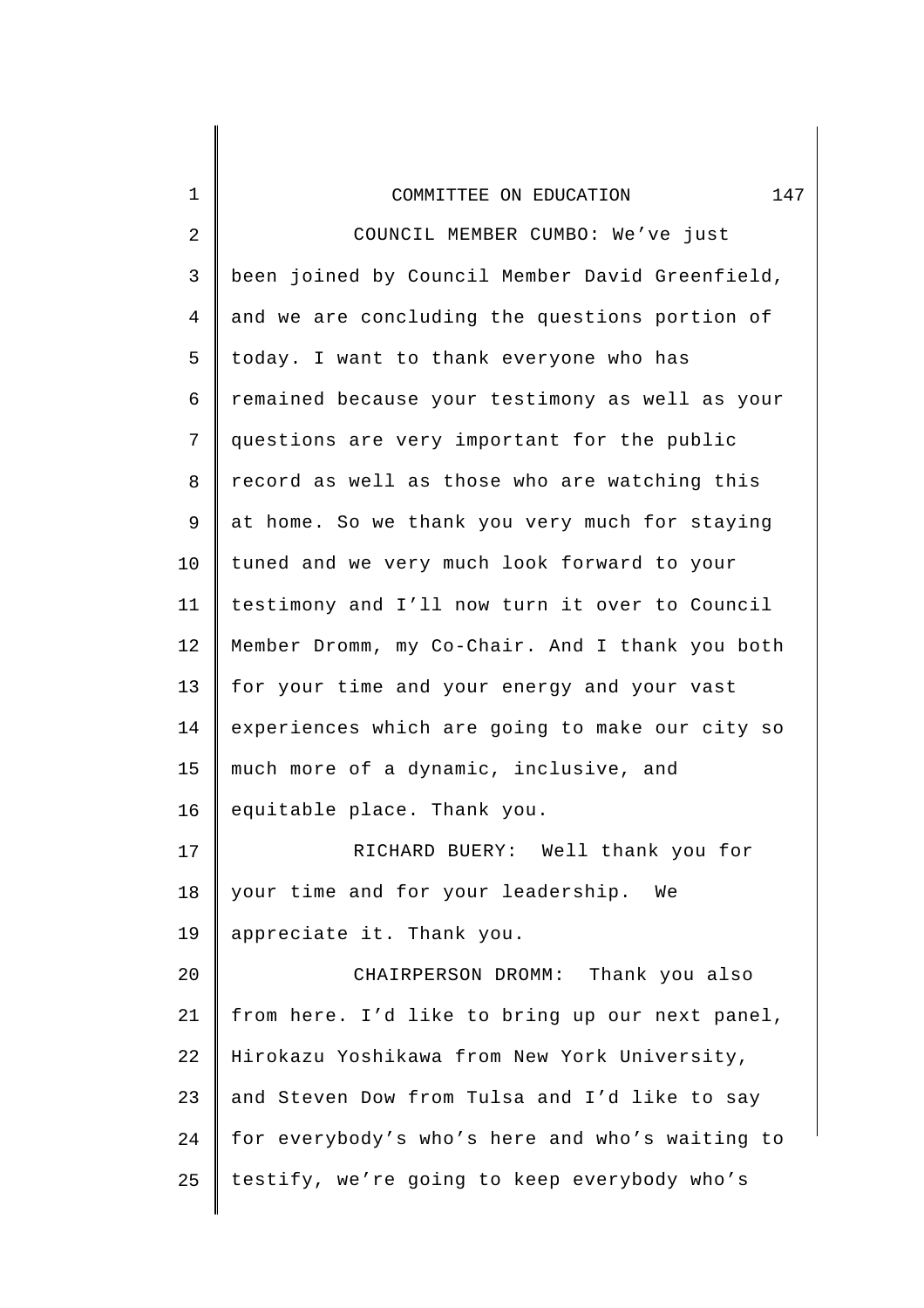1

23

2 3 4 5 6 7 8 9 10 11 12 13 14 15 16 17 18 19 20 21 22 testifying to their three minute limit moving forward because we do have a lot of people who have signed up to give testimony today. So I want to mention that for the record we have received testimony from Literacy Inc., from the Coalition for Asian-American Children and Families, from United Neighborhood Houses and from the Doctor's Union Council, SEIU, and that will be put into the record formally. All in support, by the way, of this Reso. I'm going to ask Mr. Dow and Mr. Yoshikawa, if you would raise your right hand please and do you swear or affirm to tell the truth, the whole truth and nothing but the truth in your testimony before this committee and to respond honestly to Council Member questions? HIROKAZU YOSHIKAWA: Yes, I do. CHAIRPERSON DROMM: Thank you. And whomever would like to begin may start. HIROKAZU YOSHIKAWA: Sure. Council Members Dromm and Cumbo and members of the

24 25 thank you very much for the opportunity to appear before the New York City Council today.

Committee on Women's Issues and Education,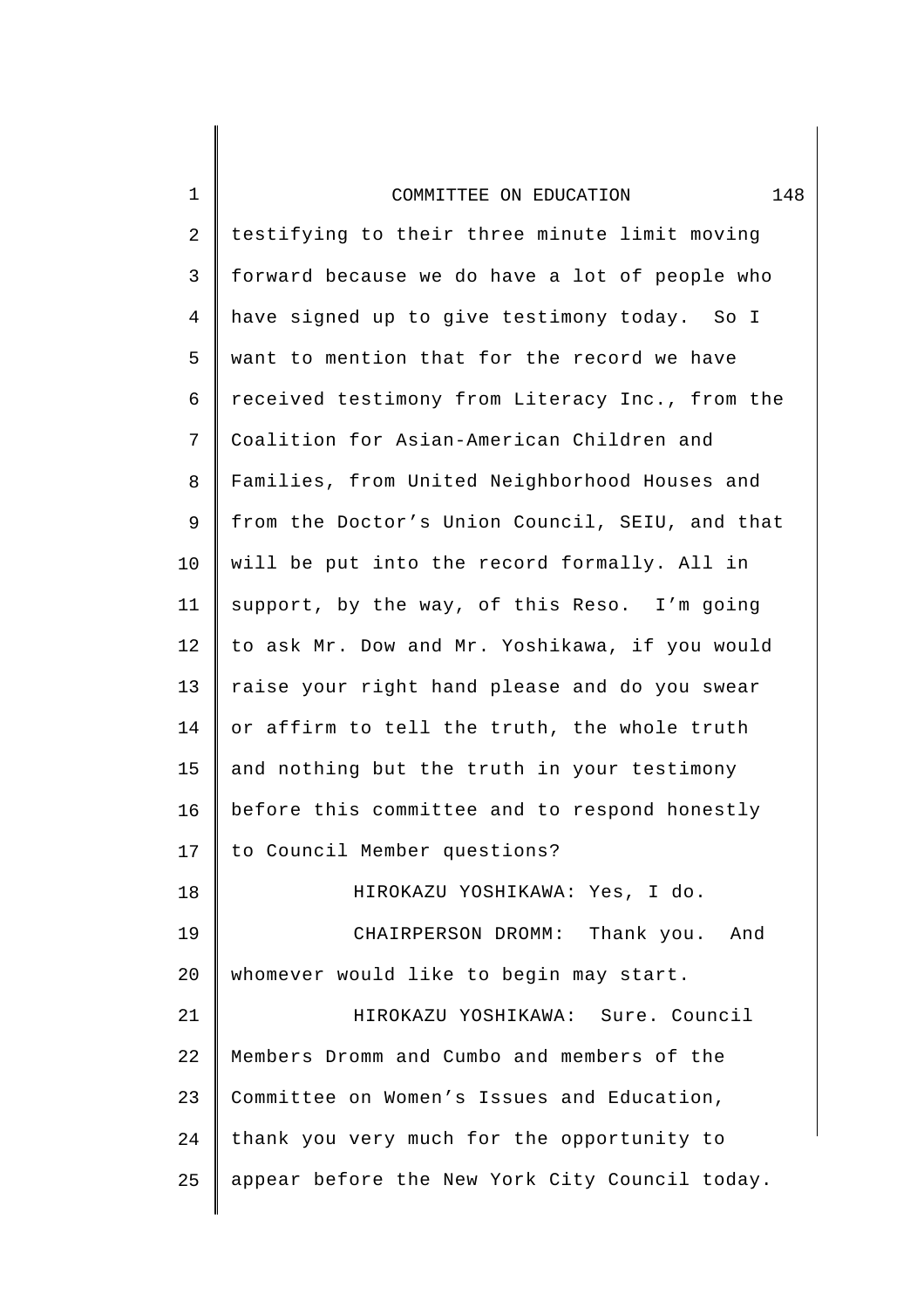1

2 3 4 5 6 7 8 9 10 11 12 13 14 15 16 17 18 19 20 21 22 23 24 25 My name is Hirokazu Yoshikawa and I teach in the Steinhardt School of Culture, Education and Human Development at NYU. I've conducted research for over 20 years on Early Childhood programs and policies. It's exciting that New York City is leading in the effort in this country to bring high quality preschool to all young children. The goal of my testimony today is to tell you what the science base on preschool evaluations shows that might be useful as plans for New York City's universal preschool program moved forward. I'm going to present evidence from two sources, a metaanalysis of 84 rigorous studies of preschool education going back to 1960 and a review called "Investing in our Future" where we focus on the most recent 15 years of research, which have particular relevance for the issue of quality. "Investing in Our Future" was written by myself and nine leading experts in preschool research with input from 20 additional experts. So essentially what you have before you in the full testimony is that report called "Investing in Our Future, the Evidence Base Preschool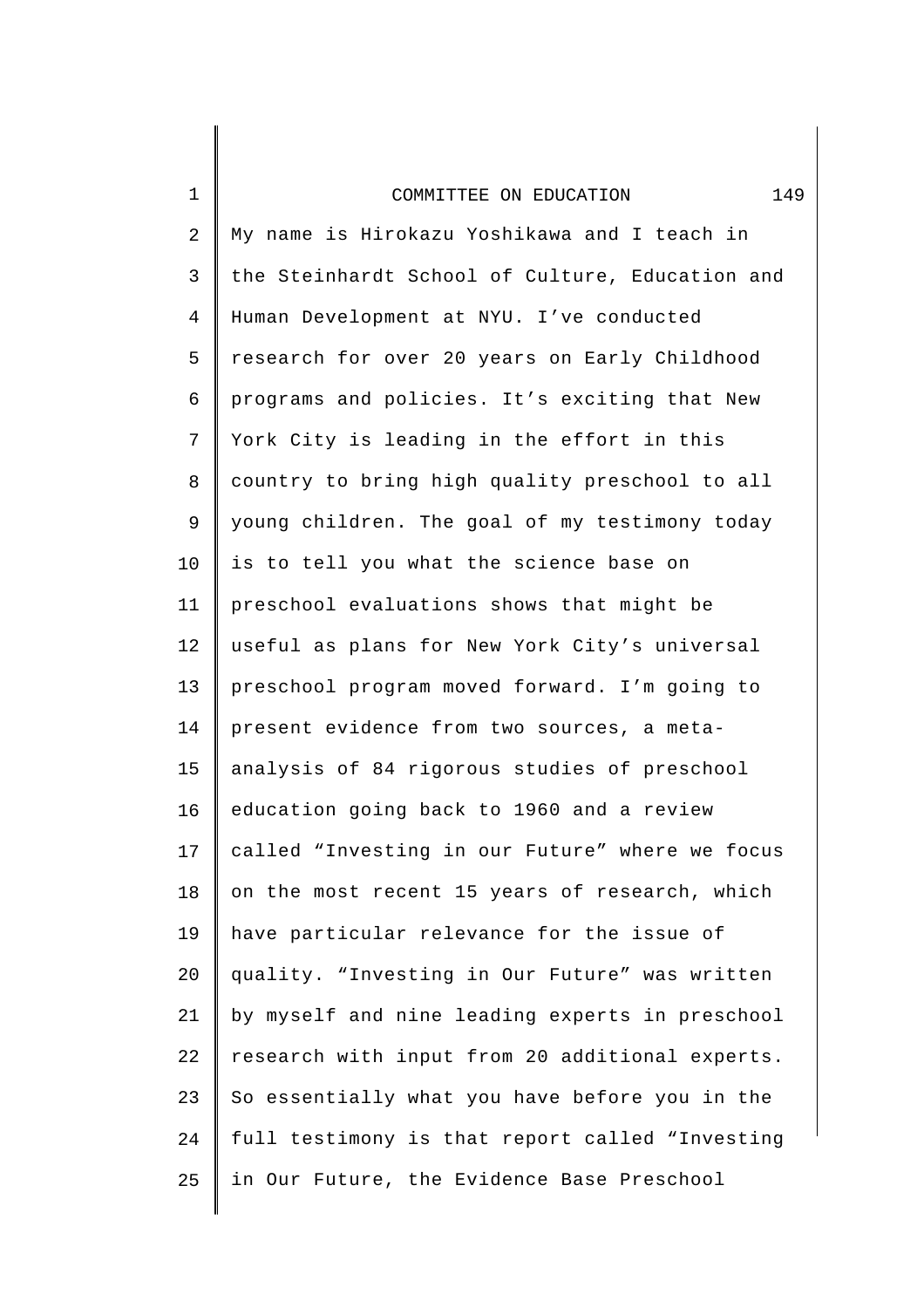1

2 3 4 5 6 7 8 9 10 11 12 13 14 15 16 17 18 19 20 21 22 23 24 25 Education." It was sponsored by the Foundation for Child Development and the Society for Research and Child Development. So what is this exciting new wave of evidence say? It shows a few things we didn't know until recently about how to invest in children during the years when the developing brain is most sensitive to the quality of the environment. First, high quality preschool has shown evidence of substantial impacts on children's learning when implemented at scale, across entire cities. Second, quality preschool can produce positive returns on investment at scale, not just in small demonstration programs. Third, the most effective way to improve quality is to combine evidence based curricula with weekly or biweekly coaching in the classroom as intended, I believe, by this proposal in New York. And finally, benefits extend to moderate income children as well as the poor. So I'm just going to tell you a tiny bit more about each of these four points. First we know from the metaanalysis of 84 studies that overall preschool education increases children's learning, but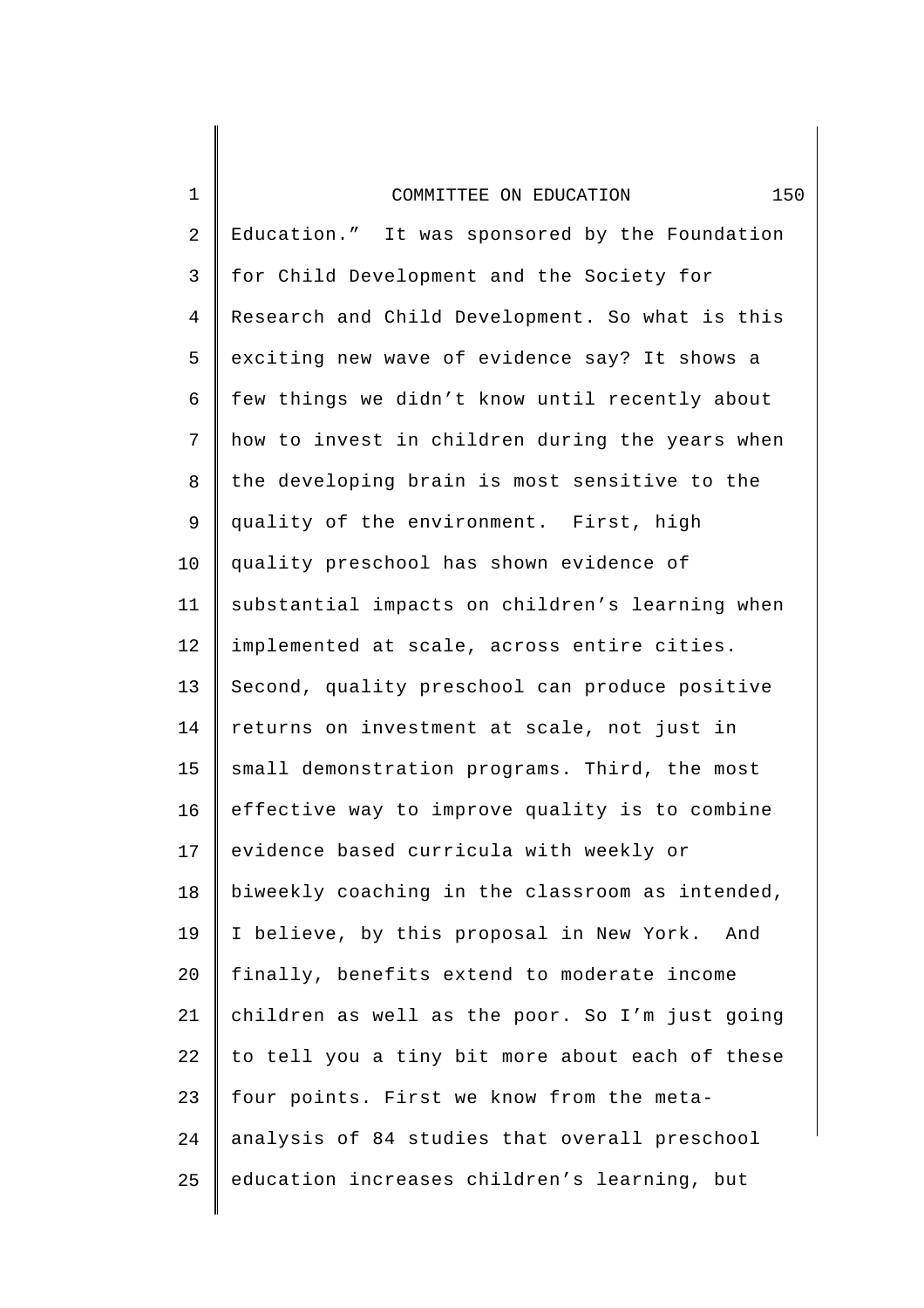1

2 3 4 5 6 7 8 9 10 11 12 13 14 15 16 17 18 19 20 21 22 23 24 25 these studies have been mostly in small scale circumstances, and we now have evidence that large scale preschool programs not just small can have substantial positive effects on children. Children and studies on Tulsa and Boston's universal pre-k program showed between a half and a full year of additional growth in reading and math above and beyond comparison group children, and what's particularly impressive about that is that most of the comparison group children were actually in other centers and preschool programs. So these are large effects above and beyond other preschool programs. So there's something that Tulsa and Boston did that we can now look at as high quality. And certainly studies on some state programs like New Jersey are also showing important benefits for kids. Second, we have new evidence on the returns to investment of quality preschool. So we've known for a long time that the Perry Preschool Program implemented in the 1960's saved seven dollars per dollars spent and increased high school graduation and earnings and reductions in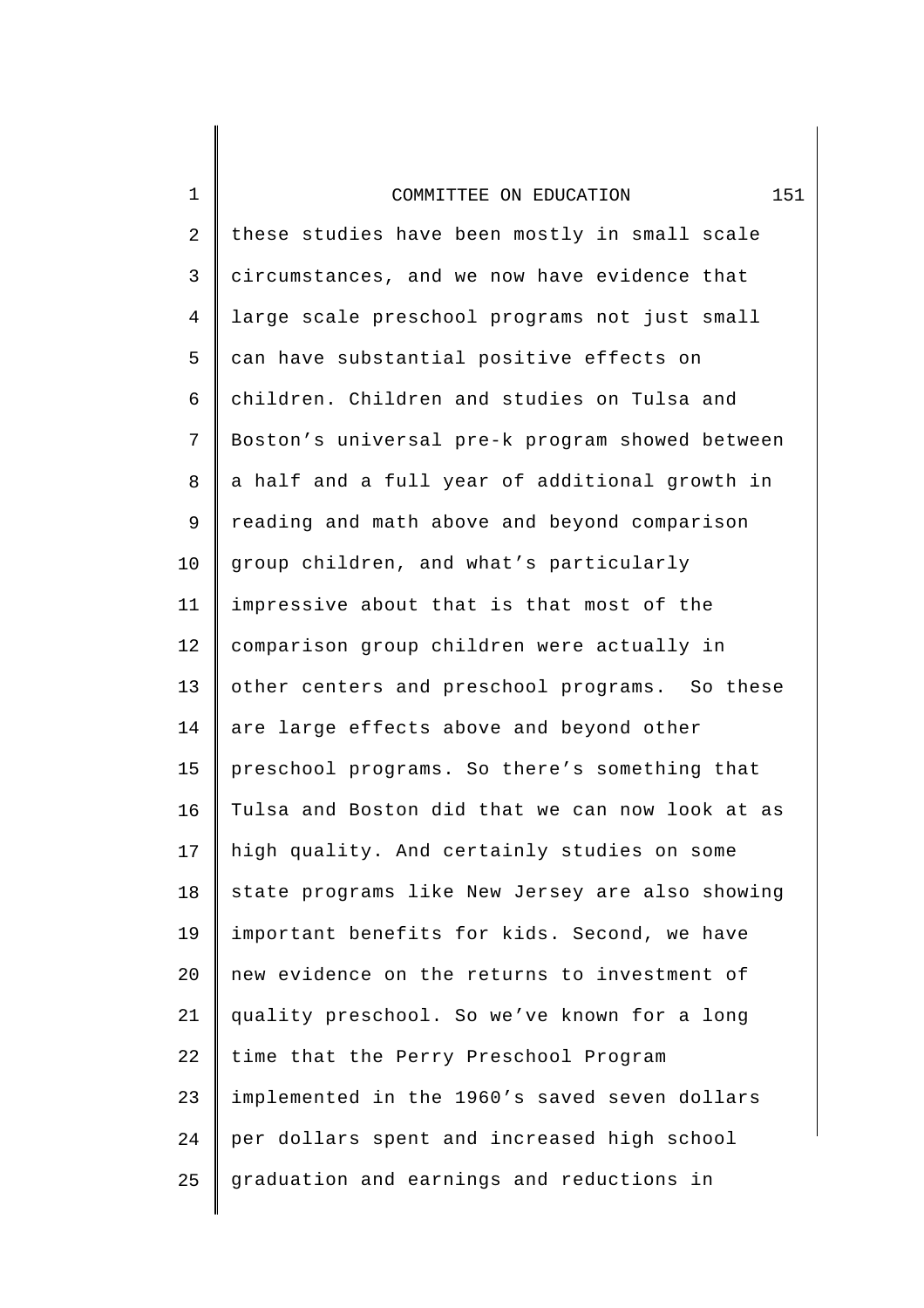2 3 4 5 6 7 8 9 10 11 12 13 14 15 16 17 18 19 20 21 22 23 24 crime. What's new is a recent study on the city-wide Tulsa Pre-Kindergarten Program by the economist Timothy Bartik. He showed that the Tulsa program saved over three dollars per every dollar invested and that's based on projected adult earnings benefits alone, not other benefits like potentially reduced crime. Preliminary data from Boston suggests a similar pattern of return on investment. So how can we actually implement high quality preschool at scale, an exciting set of over a dozen rigorous controlled studies shows that the combination of two important elements, curricula focused on specific aspects of learning and weekly or biweekly coaching and mentoring in the classroom can substantially improve the kind of quality that matters most, and that is the quality of instruction provided by teachers and the responsiveness of their interactions. COUNCIL MEMBER CUMBO: I hate to be the time keeper here and to be the bad guy, but I will in the interest of time have to-- HIROKAZU YOSHIKAWA: [interposing]

25 Sure.

1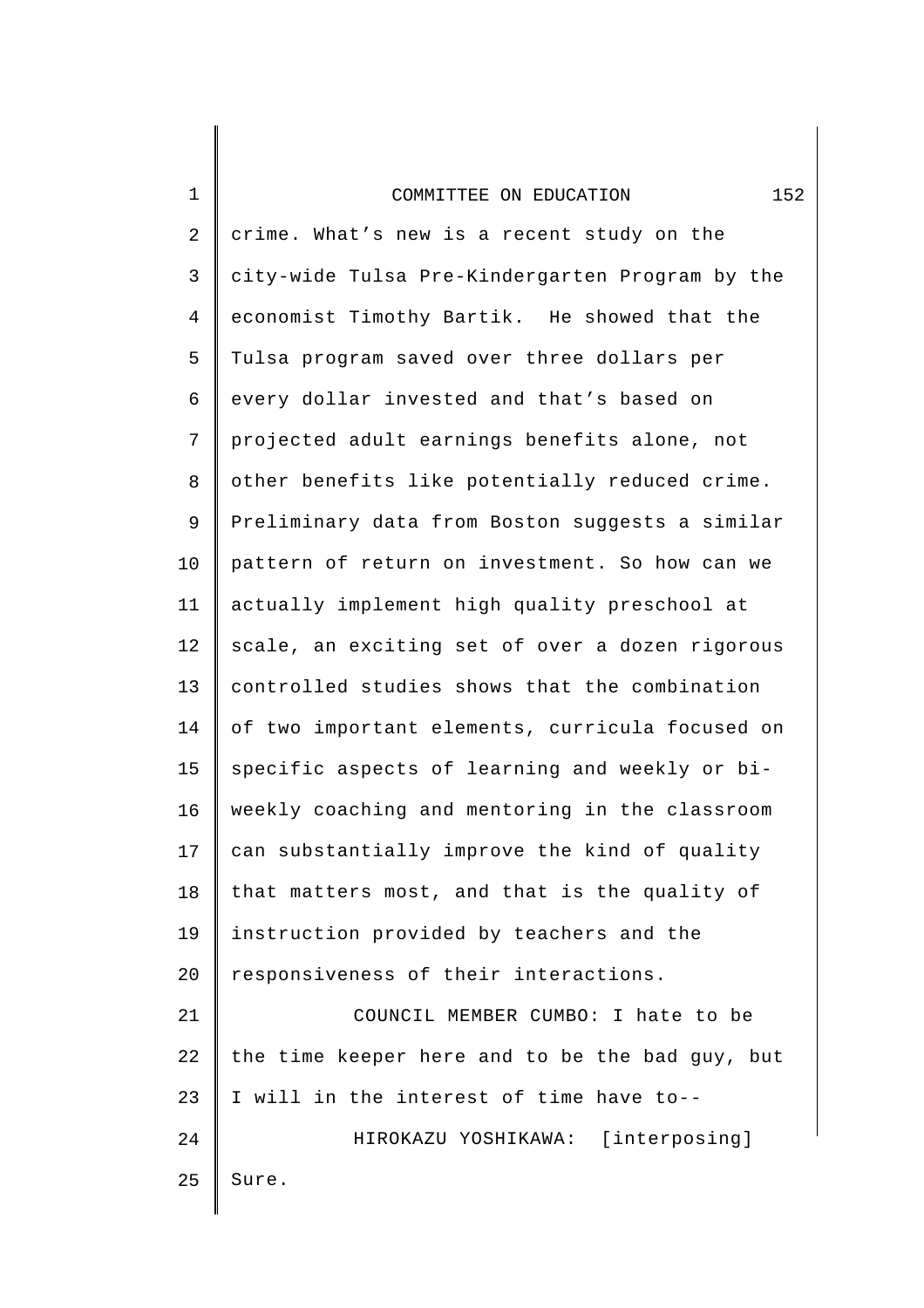| $\mathbf 1$    | 153<br>COMMITTEE ON EDUCATION                   |
|----------------|-------------------------------------------------|
| $\overline{2}$ | COUNCIL MEMBER CUMBO: ask you to                |
| $\mathsf{3}$   | conclude because we would like to hear from all |
| $\overline{4}$ | the presenters and we have limited time here,   |
| 5              | but I do appreciate your testimony thus far.    |
| 6              | Thank you.                                      |
| 7              | HIROKAZU YOSHIKAWA: So just one                 |
| 8              | more minute? Yeah. So this combination of       |
| 9              | curriculum and coaching has been proven in      |
| 10             | studies not only in public pre-k systems but    |
| 11             | also in Head Start and in both center and home  |
| 12             | based child care. So we now know how to improve |
| 13             | quality in a variety of delivery systems. The   |
| 14             | key is that there are about 12 evidence based   |
| 15             | curricula that focus on specific skills like    |
| 16             | language, literacy, math or socio/emotional     |
| 17             | development and we encourage this menu of       |
| 18             | choices of rigorous evidence based choices as   |
| 19             | being a foundation for quality in addition to   |
| 20             | the coaching and onsite professional            |
| 21             | development. And the final point is that        |
| 22             | quality preschool does reduce specific kinds of |
| 23             | gaps and disparities in early learning. So for  |
| 24             | example, all groups benefitted in Tulsa and     |
| 25             | Boston, middle class children, moderate income  |

 $\begin{array}{c} \hline \end{array}$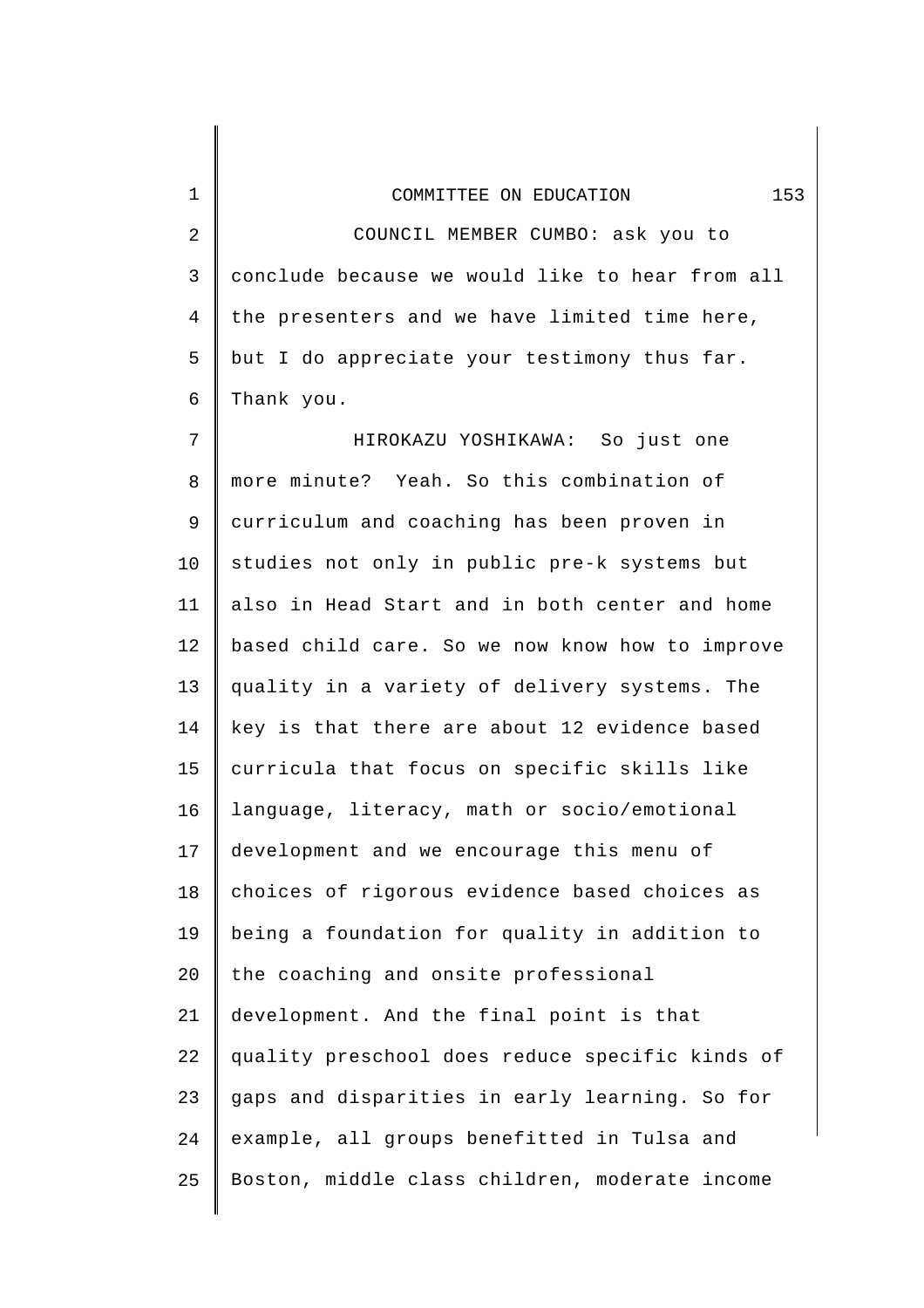| $\mathbf 1$ | 154<br>COMMITTEE ON EDUCATION                   |
|-------------|-------------------------------------------------|
| 2           | children as well as children from disadvantaged |
| 3           | backgrounds, but the kids from disadvantaged    |
| 4           | backgrounds simply benefitted more, and that's  |
| 5           | why these programs actually reduce disparities. |
| 6           | For example, the Boston Universal Preschool     |
| 7           | Program completely wiped out the Latino/white   |
| 8           | school readiness gap in reading and math skills |
| 9           | and substantially reduced black/white income    |
| 10          | based and language based gaps. It also          |
| 11          | improved children's executive function and      |
| 12          | self-regulation skills.                         |
| 13          | COUNCIL MEMBER CUMBO: I appreciate              |
| 14          | very much your national analysis on that to     |
| 15          | give us some other models to look at in other   |
| 16          | cities that have been successful. Thank you     |
| 17          | very much. Yes, sir?                            |
| 18          | STEVEN DOW: Good afternoon. My                  |
| 19          | name is Steven Dow. I am the Executive Director |
| 20          | of Community Action Project of Tulsa, a         |
| 21          | community based organization that was involved  |
| 22          | in establishing pre-k as state policy in        |
| 23          | Oklahoma back in 1998, and has been involved in |
| 24          | implementing it across the city of Tulsa with   |
| 25          | three major school district partners since      |

 $\begin{array}{c} \hline \end{array}$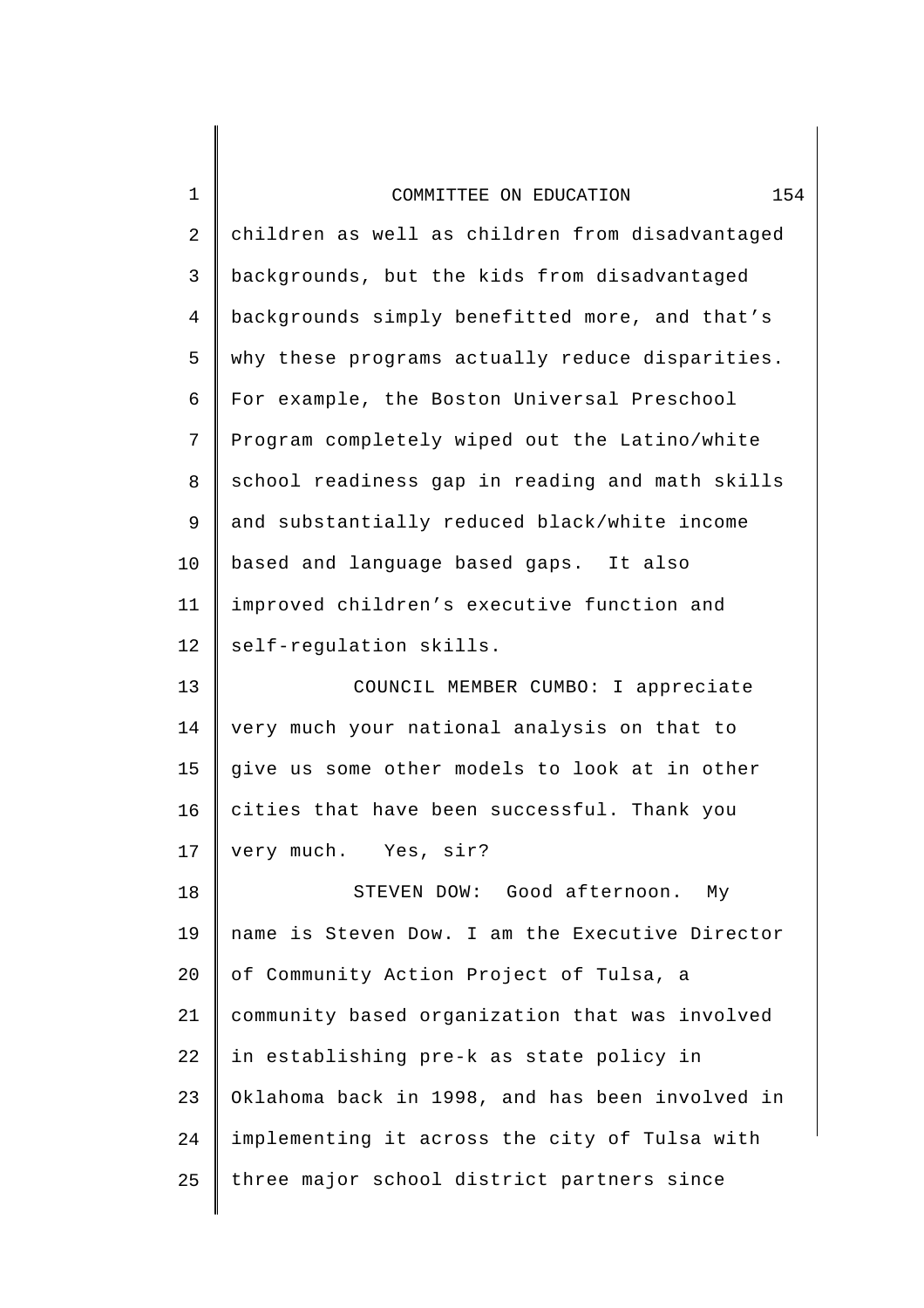1

2 3 4 5 6 7 8 9 10 11 12 13 14 15 16 17 18 19 20 21 22 23 24 25 then. I have traveled nearly 1,500 miles to attend today's hearing because I believe that Mayor de Blasio's initiative that you're discussing is not only important to the young children and families in New York City, but it is also critical importance to national Early Childhood Education policy. Nearly two decades ago cognizant of the unfortunate fact that the achievement gap that is manifest at the time of kindergarten entry only widens as children get older despite decades of K-12 common education reform efforts. We in Oklahoma set out to develop a different kind of educational reform strategy, one that focused on narrowing if not trying to eliminate entirely the achievement gap before children entered kindergarten. After all, we are the Sooner state. Over the course of the last 15 years, we in Tula along with many others around the country as Professor Yoshikawa's just described have learned many lessons about what to do, what not to do, what some of the major stumbling blocks are as well as what some of the major benefits are of universal pre-k. New York City has the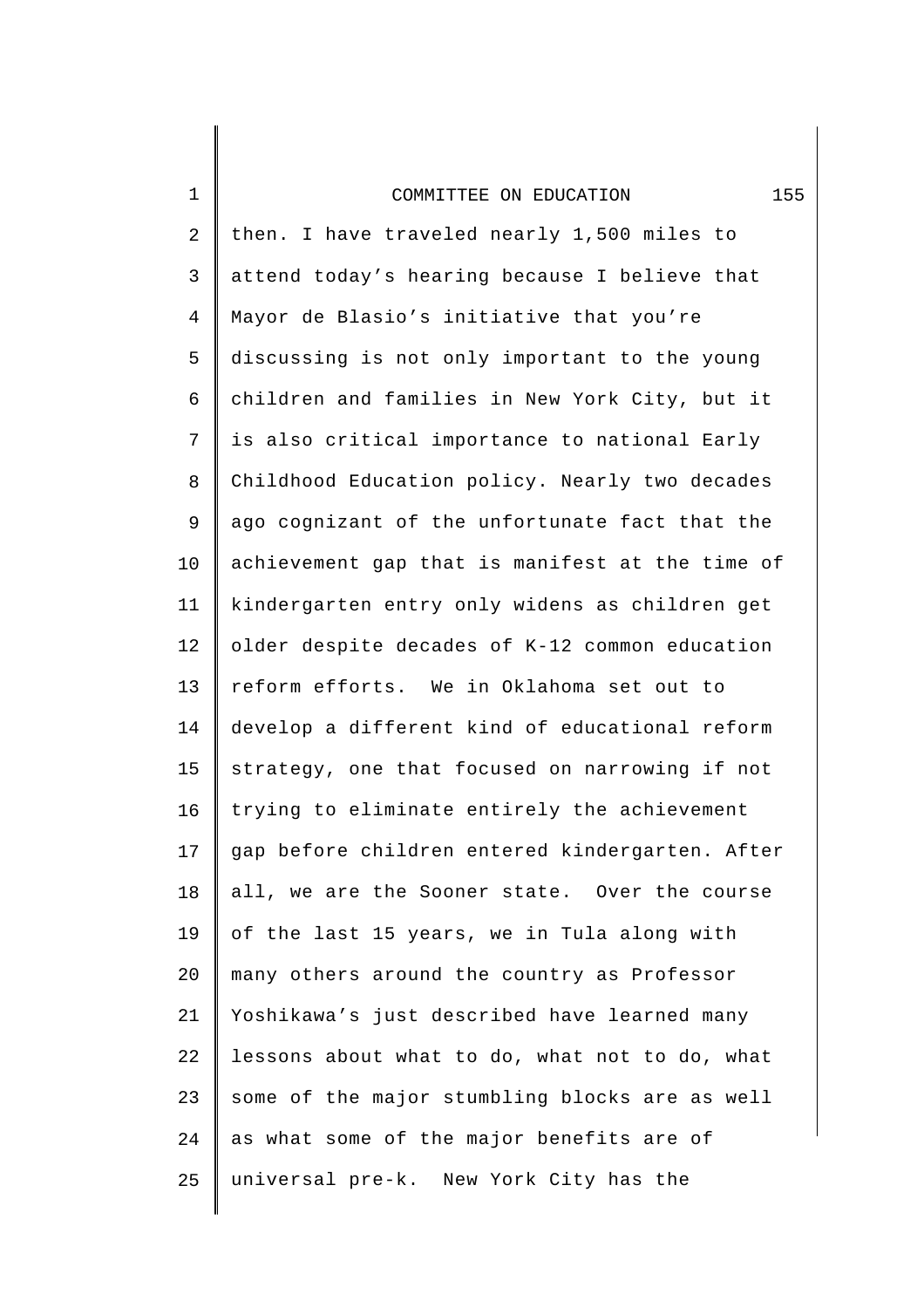1

2 3 4 5 6 7 8 9 10 11 12 13 14 15 16 17 18 19 20 21 22 23 24 25 opportunity to avail itself of all of this accumulated knowledge of implementation as you scale pre-k across the city and realize the ambitious yet attainable goal and vision of high quality pre-school for all young children in New York City. After initial set of pilot efforts, Oklahoma established pre-k in state legislation in 1998 imbedded in the state aid funding formula. When we did so, we incorporated several important factors that have contributed to its success as we have operated its scale. First and foremost by embedding four-year-old pre-k as part of the education state aid formula, we ensured that there would be adequate and permanent sustainable funding including additional weights for economically disadvantaged English language learners and special needs children. Second, we required that there be a bachelor degree early childhood certified teacher in every classroom. Third, we limited class size to no more than 20 children per classroom, and fourth, we enabled school districts to implement their efforts in partnership with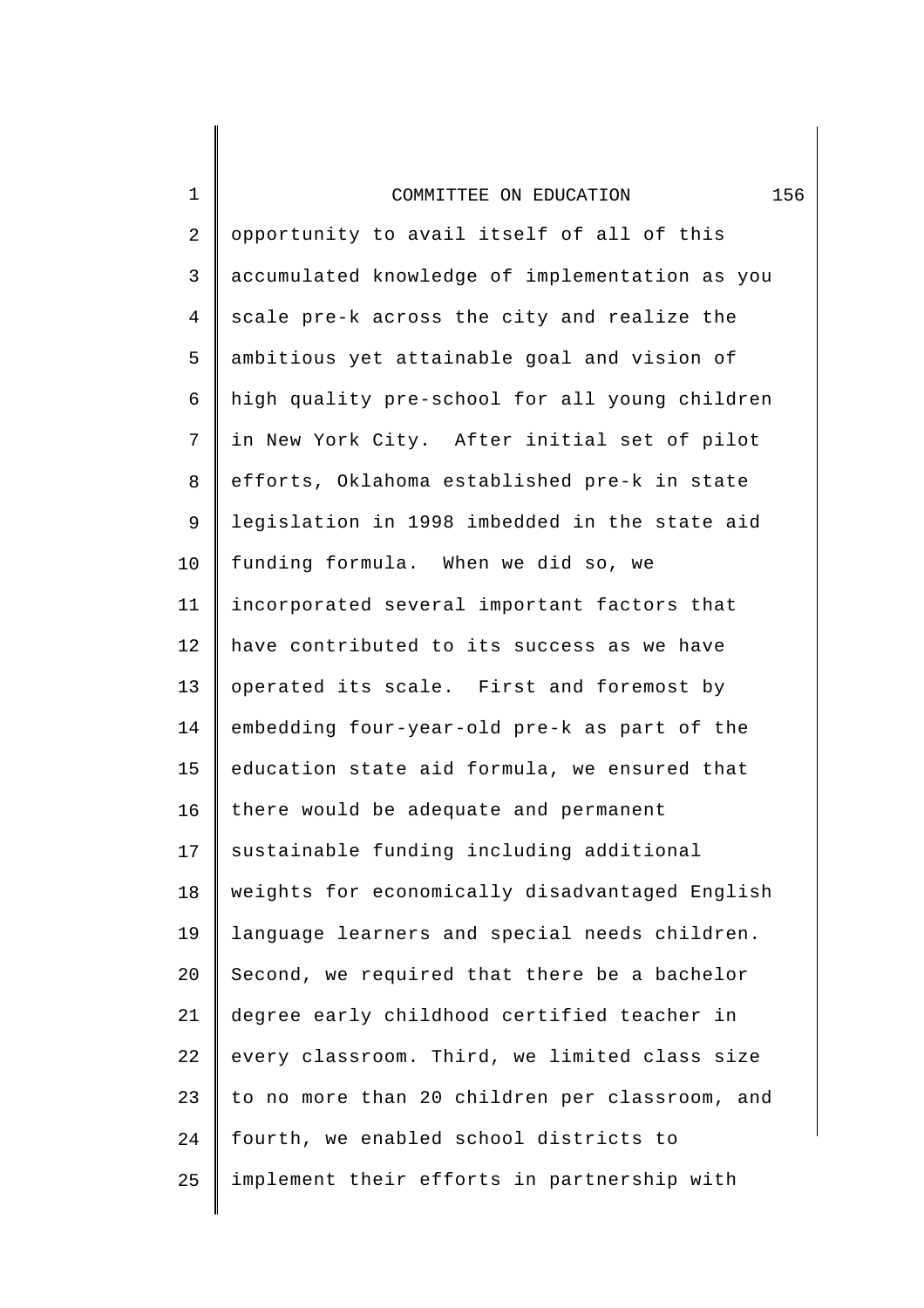1

2 3 4 5 6 7 8 9 10 11 12 13 14 15 16 17 18 19 20 21 22 23 24 25 child care operators, community based organizations and Head Start programs. So, what are some of the most important lessons learned from the Sooner State? First and foremost, quality matters, and quality is a function of having a skilled and talented teacher and workforce along with an effective evidence based curriculum. Unfortunately, for far too many years we have not valued teachers and educators generally, but we've been especially bad as a society in paying decent wages and salaries to people who work with our youngest children. So, it is no surprise that the overall workforce of teachers who have the training and expertise to deliver effective and quality preschool is often wanted. We face that exact problem in Oklahoma when we enacted universal pre-k in 1998, and as we went about expanding preschool, we made the critical decision to pay Early Childhood education teachers salaries that were commensurate with what other teachers in the community were paid. But all those are setting initial compensation levels initially was necessary it was not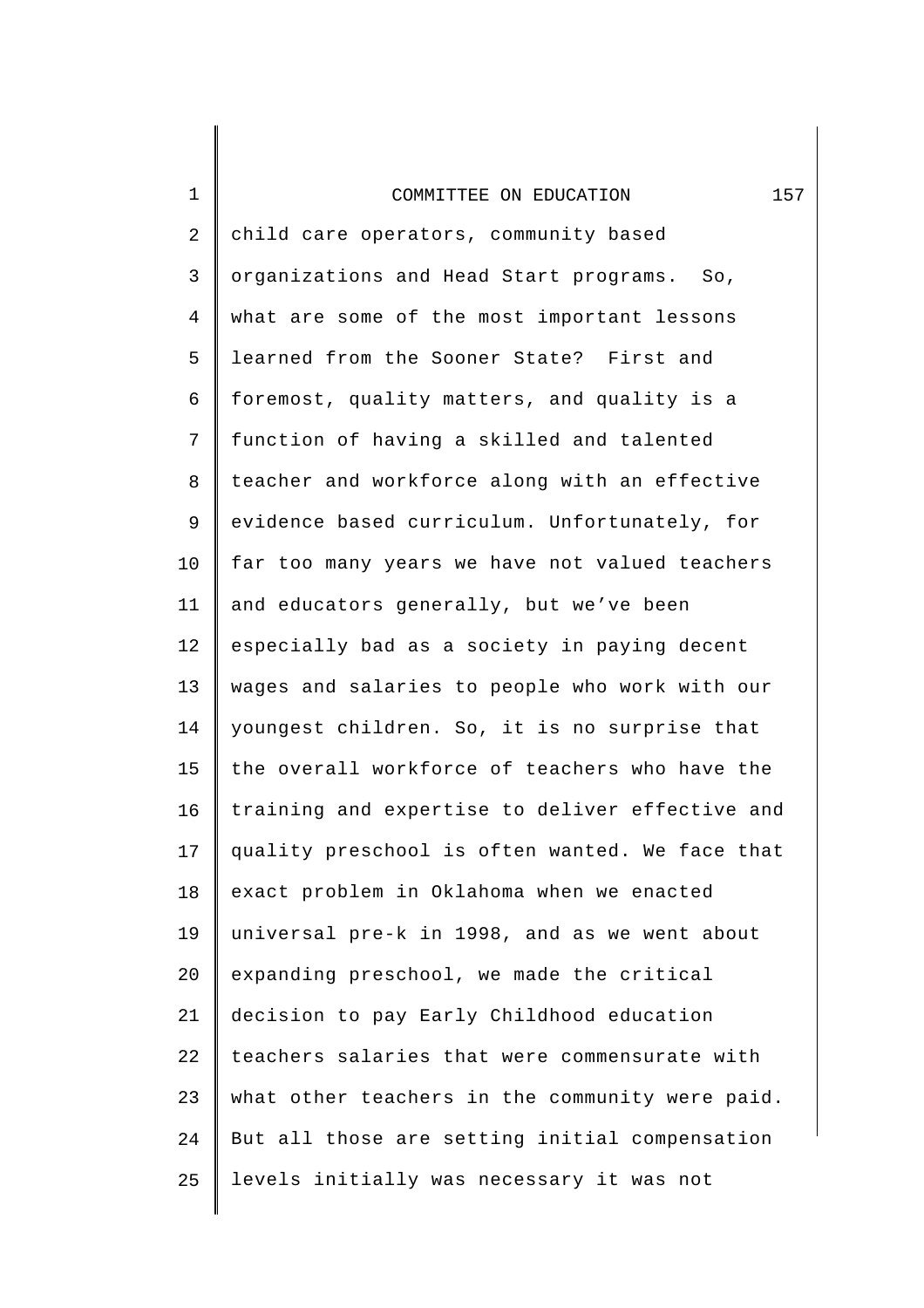| $\mathbf 1$    | 158<br>COMMITTEE ON EDUCATION                   |
|----------------|-------------------------------------------------|
| $\overline{2}$ | sufficient to ensure that teachers would come   |
| 3              | into pre-k classrooms.                          |
| 4              | COUNCIL MEMBER CUMBO: I so                      |
| 5              | apologize. I've gotten so in tuned to you that  |
| 6              | I forgot that the buzzer went off quite a few   |
| 7              | minutes ago, and I apologize for that. I would  |
| 8              | ask you to begin to conclude your comments.     |
| 9              | They're fascinating, though.                    |
| 10             | STEVEN DOW: Sure. Well, what I will             |
| 11             | say is that what we needed to do and thankfully |
| 12             | were able to do to ensure the long term--was to |
| 13             | ensure the long term sustainability of their    |
| 14             | positions by having a permanent source of       |
| 15             | funding for the operations in the classroom,    |
| 16             | and as a result of that important initial       |
| 17             | strategic decision, we have been able to        |
| 18             | attract and retain the quality of the res--the  |
| 19             | workforce that has enable us to implement a     |
| 20             | scaled high quality program that has been able  |
| 21             | to generate the kind of results that Professor  |
| 22             | Yoshikawa has described. And I will be happy to |
| 23             | submit the remainder of my testimony in writing |
| 24             | for review of the Council.                      |
| 25             |                                                 |
|                |                                                 |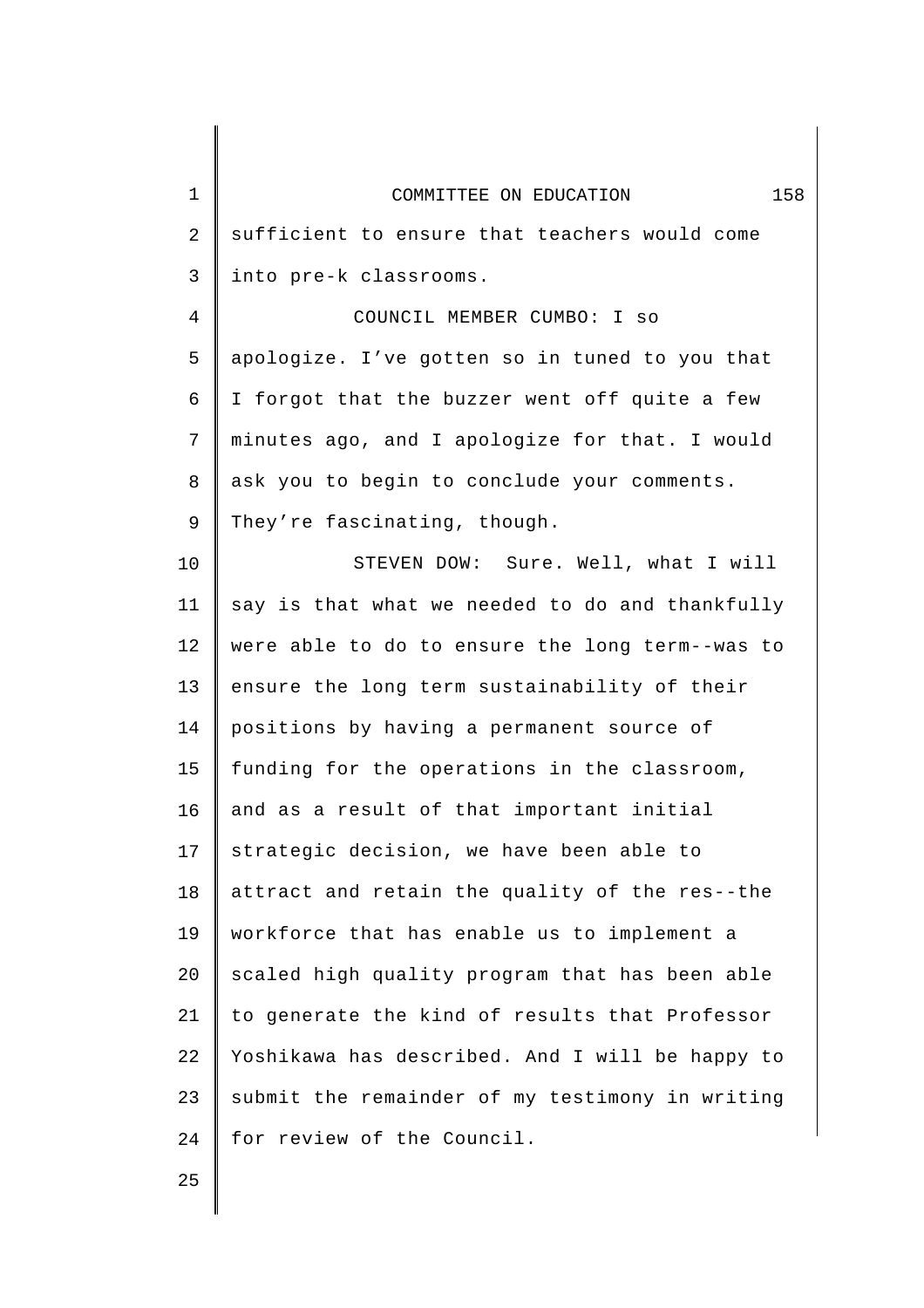| 1              | 159<br>COMMITTEE ON EDUCATION                   |
|----------------|-------------------------------------------------|
| $\overline{2}$ | COUNCIL MEMBER CUMBO: I just want to            |
| 3              | thank you so much for coming over 1,500 miles   |
| 4              | today. It's quite humbling that you have come   |
| 5              | here because you recognize the national         |
| 6              | significance of what we're working to do here   |
| 7              | in New York and I thank you both for your       |
| 8              | testimony and I want to open it up to my        |
| 9              | colleagues, because what you've done is         |
| 10             | provided solutions that we can utilize here in  |
| 11             | New York. So I thank you so much for your       |
| 12             | testimony, for your patience today, and now I   |
| 13             | will turn it over to my Co-Chair Council Member |
| 14             | Dromm who has questions, as I believe also does |
| 15             | Council Member Barron.                          |
| 16             | CHAIRPERSON DROMM: So in Mr.                    |
| 17             | Yoshikawa's written testimony, I don't know if  |
| 18             | you hit it when you were speaking, there's the  |
| 19             | issue of the second year preschool which shows  |
| 20             | additional benefits. Can you describe that a    |
| 21             | little bit for me and put it on record in terms |
| 22             | of one year for four-year-olds is good, but     |
| 23             | even more time is better, and what are your     |
| 24             | feelings on that, and although the gain is      |
| 25             |                                                 |
|                |                                                 |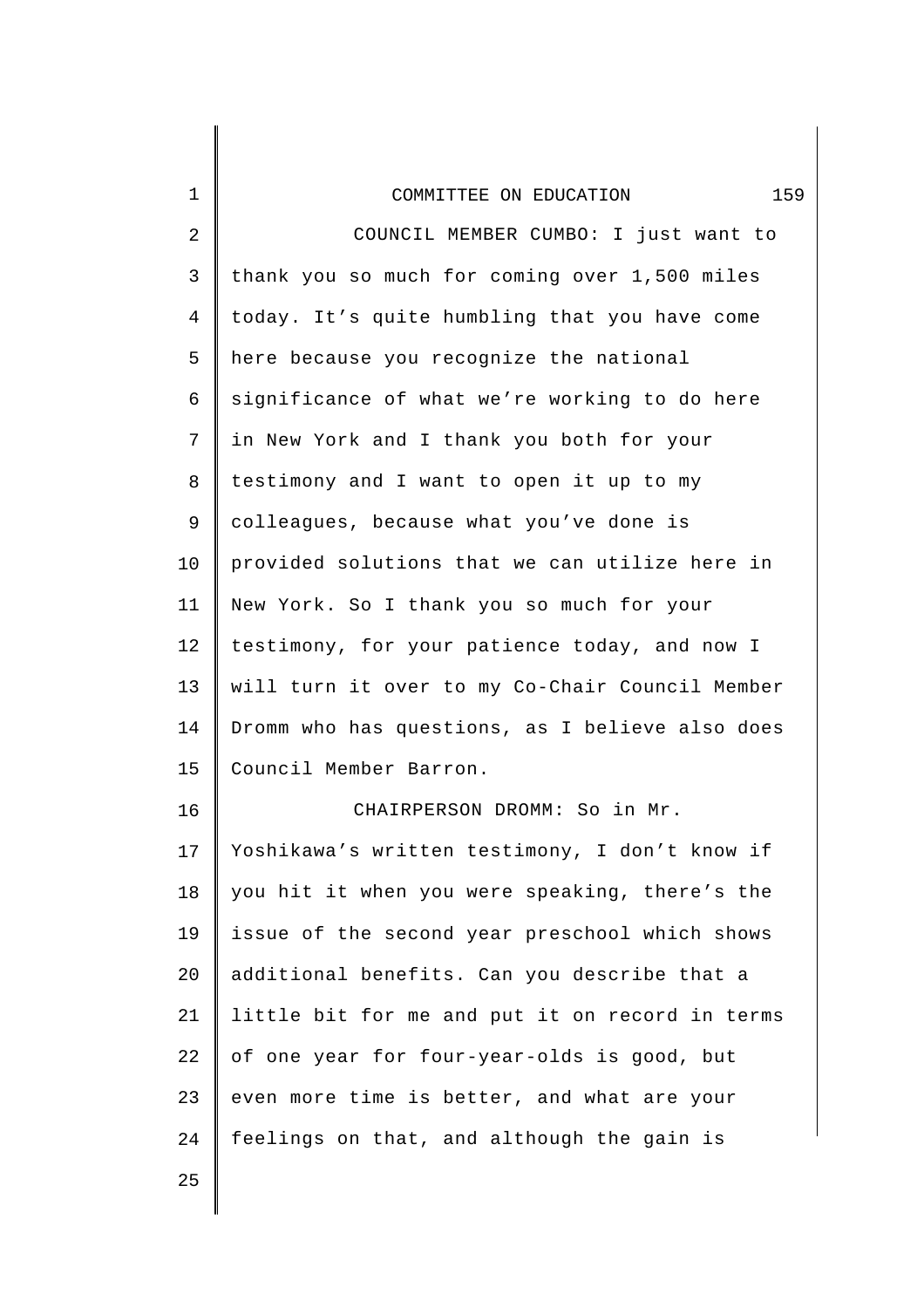1 2 3 4 5 6 7 8 9 10 11 12 13 14 15 16 17 18 19 20 21 22 COMMITTEE ON EDUCATION 160 smaller in the second year from what I'm reading here. HIROKAZU YOSHIKAWA: Yes, the existing studies show that there are benefits from a second year of preschool. They're not always doubled the benefits of one year, and we think that one of the reasons might be that there needs to be careful attention to the sequencing of instruction in the classroom. So if there is a second year, ensure that for example it's not three and four-year-olds in essentially the same classroom with the same level of instruction for two years, but that the second year builds on what was learned in the first year. So we think there has to be careful attention in the curricula and instruction in the professional development around the sequencing. STEVEN DOW: If I may jump in there. One of the things that we've been able to do in Tulsa is a result of having the funding for pre-k through the State Aid formula. It has

been able to then reallocate our Head Start

dollars to serve more three year olds than we

23

24

25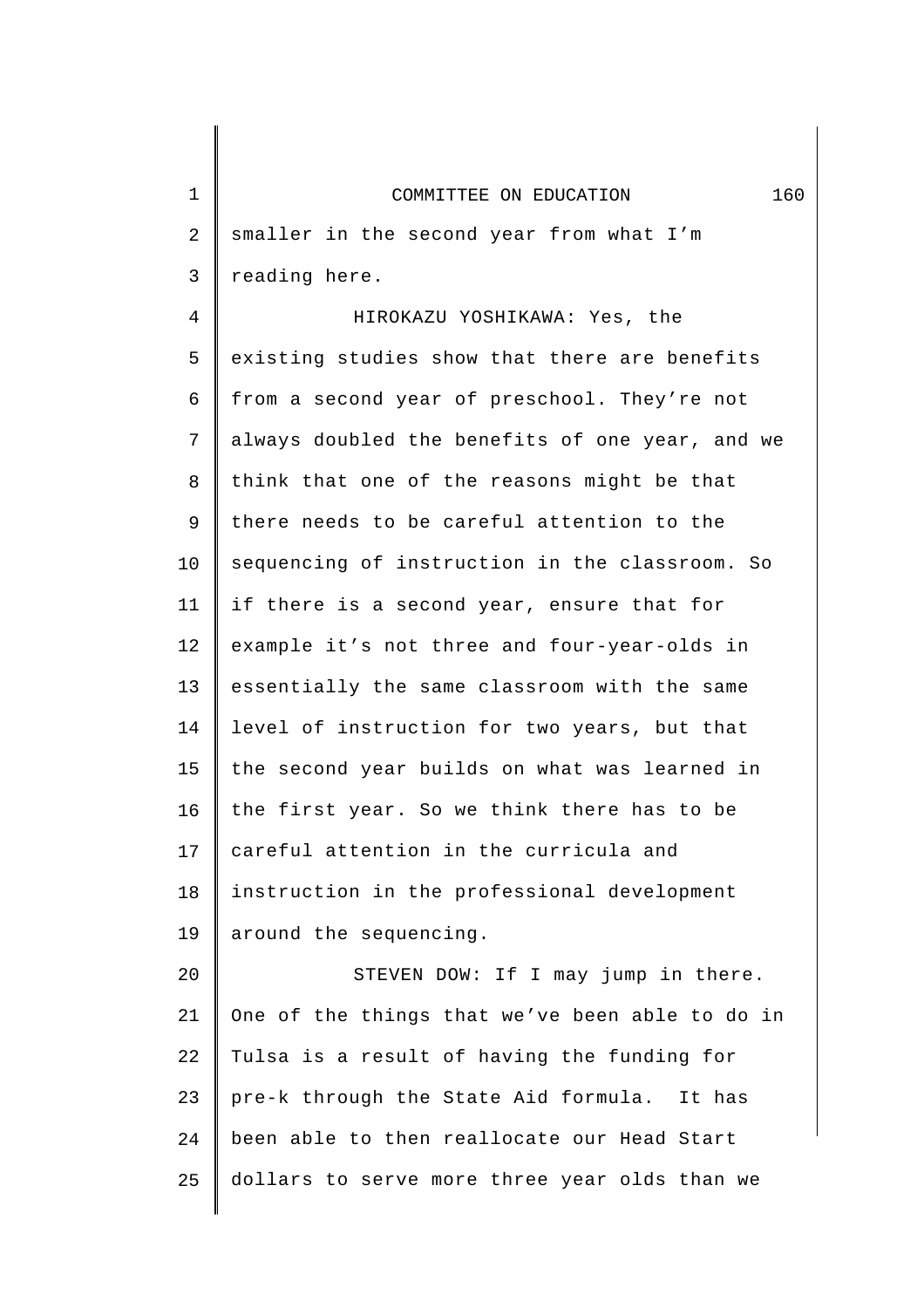1

2 3 4 5 were previously able to do. So those most at risk children are in fact getting the two years of preschool that I think we really want to make sure they get.

6 7 8 9 10 11 12 13 14 15 16 17 18 19 CHAIRPERSON DROMM: Also in your report it says that the aspects of process quality that appear to be most important to children's gains during the preschool years include teachers providing frequent warm and responsive interactions. In addition, teachers who encourage children to speak with interactions involving multiple turns by both the teacher and child to discuss and elaborate on a given topic foster greater gains during the preschool year across multiple domains of children's learning. So that is what you feel is the key to a high quality successful program?

20 21 22 23 24 25 HIROKAZU YOSHIKAWA: Yes, and that that combination of, again, of rigorous evidence based curricula with weekly or biweekly coaching in the classroom is what is key to doing that, and some of those examples involve curricula that combine domains. For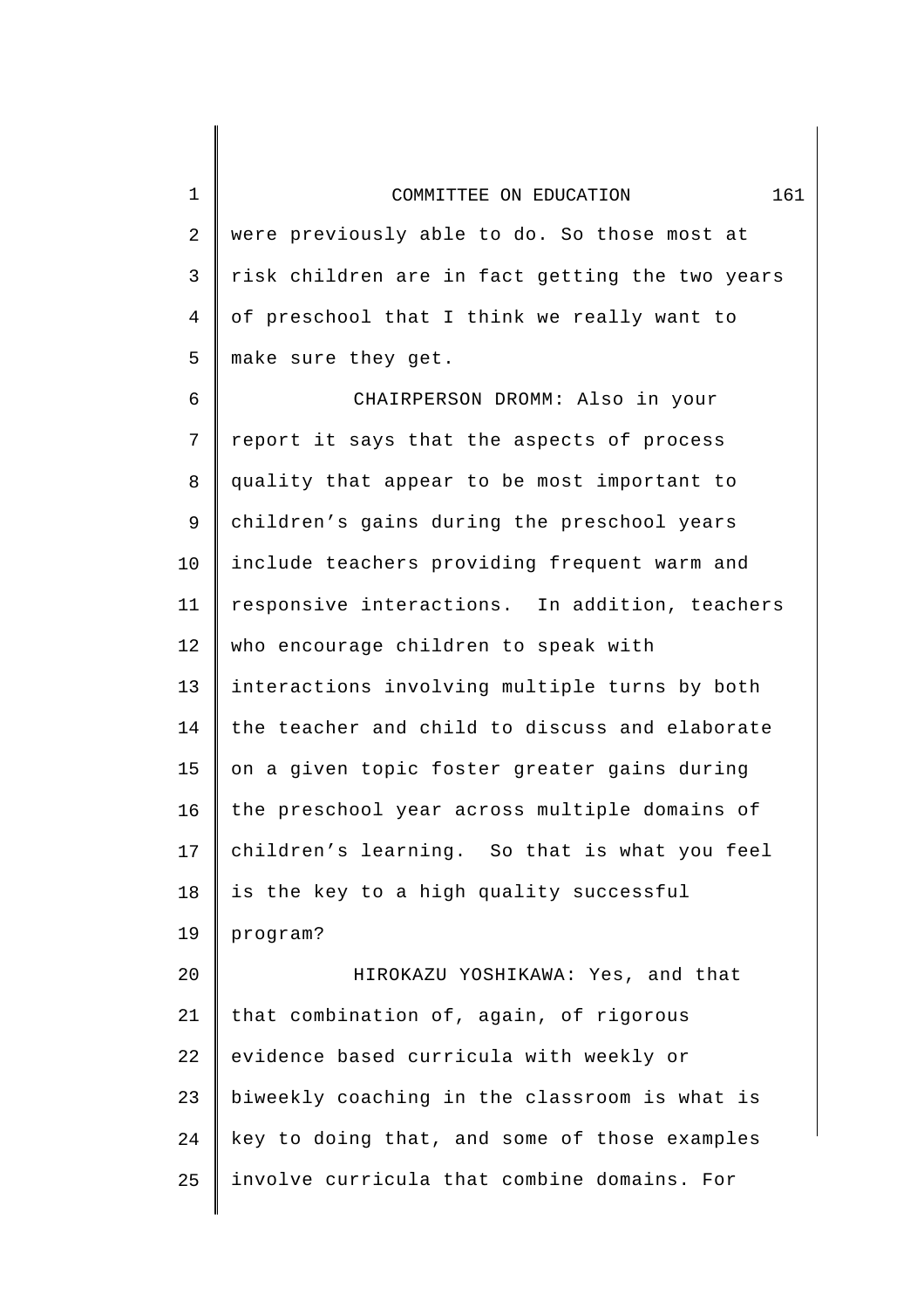1

21

2 3 4 5 6 7 8 9 10 11 12 13 14 15 16 17 18 19 20 example, in Boston it was a language and a math curriculum together that not only boosted reading and math skills, but also boosted selfregulation and executive function skills. And one set of coaches was trained in both curricula. So it was feasible to implement. Now, there may be more of a situation of a menu where there's choice and programs choose which of the evidence based curricula they might implement. That might be more realistic for a mix delivery model like the one that's in development here in New York. CHAIRPERSON DROMM: And just curious to know before we let Council Member Barron ask some questions as well. Do African-Americans, those born here in the United States, show the same gains or less gains? Is it--is there a difference between immigrant Latino populations from African-American gains? Has the numbers

22 23 24 25 HIROKAZU YOSHIKAWA: Of course all the studies, all groups benefit no matter what their racial or ethnic background, no matter what their language background. In Boston, what

been compiled on that?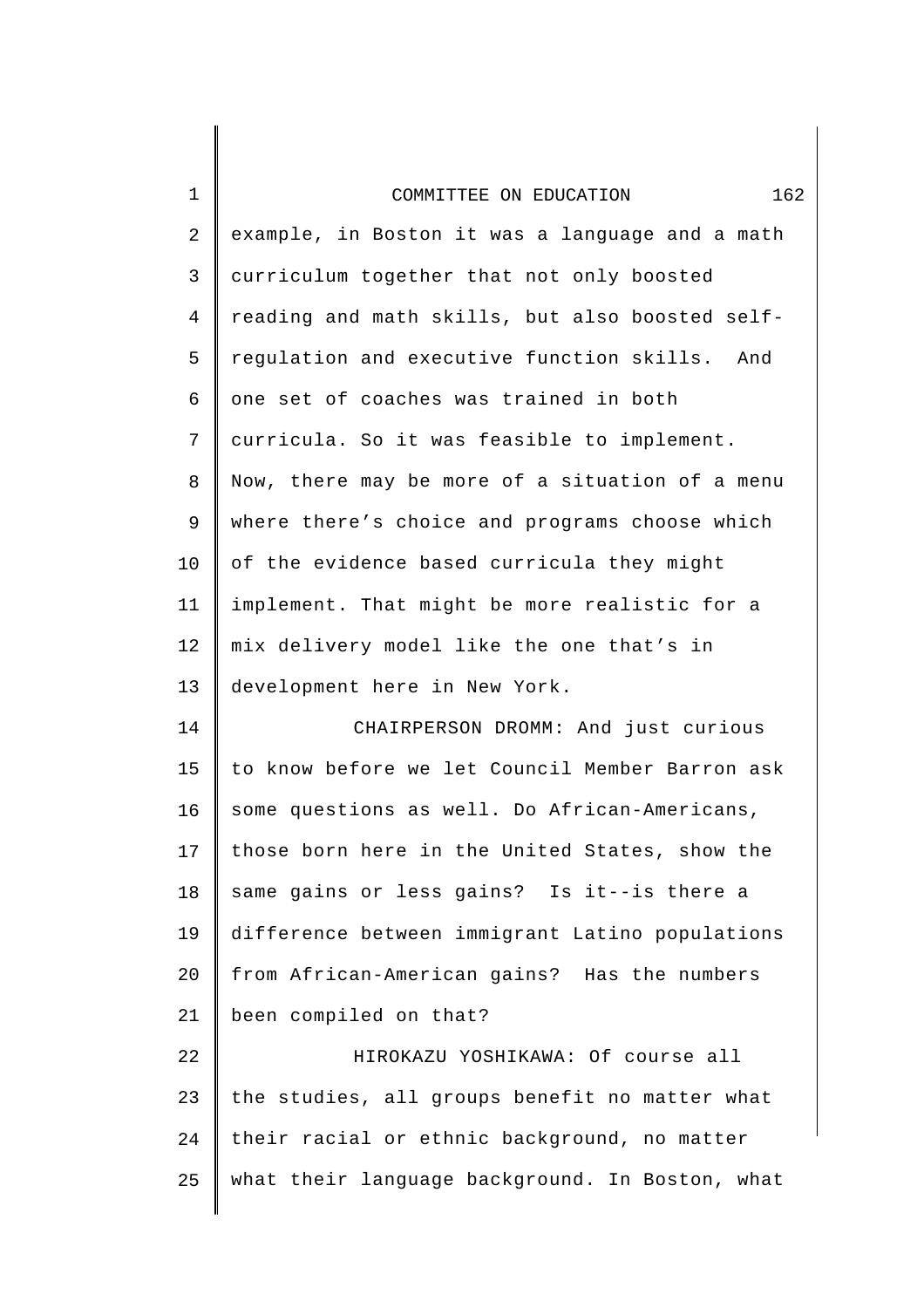1

2 3 4 5 6 7 8 9 10 11 12 13 14 15 16 17 18 we saw was that children from African-American backgrounds, children from Latino backgrounds, and in fact, children of immigrants from other backgrounds like Asian backgrounds, there's a large Vietnamese group and in Boston. All groups benefitted, but those groups had actually even stronger positive effects and that's why these disparities were reduced. You certainly don't want to reduce disparities by having no effects on some groups, the more advantaged groups, but that's not what the studies in Tulsa and Boston show. Literally, all groups benefitted whether they were white or black or Latino or Asian, but the children from lower income backgrounds, children from dual language learner backgrounds showed particularly impressive gains.

19 20 21 CHAIRPERSON DROMM: So did African-American show as much--as many gains as other subgroups?

22 23 24 25 HIROKAZU YOSHIKAWA: I can only speak to the Boston study, not across all prior studies, but they're the--the African-American children did on general show stronger gains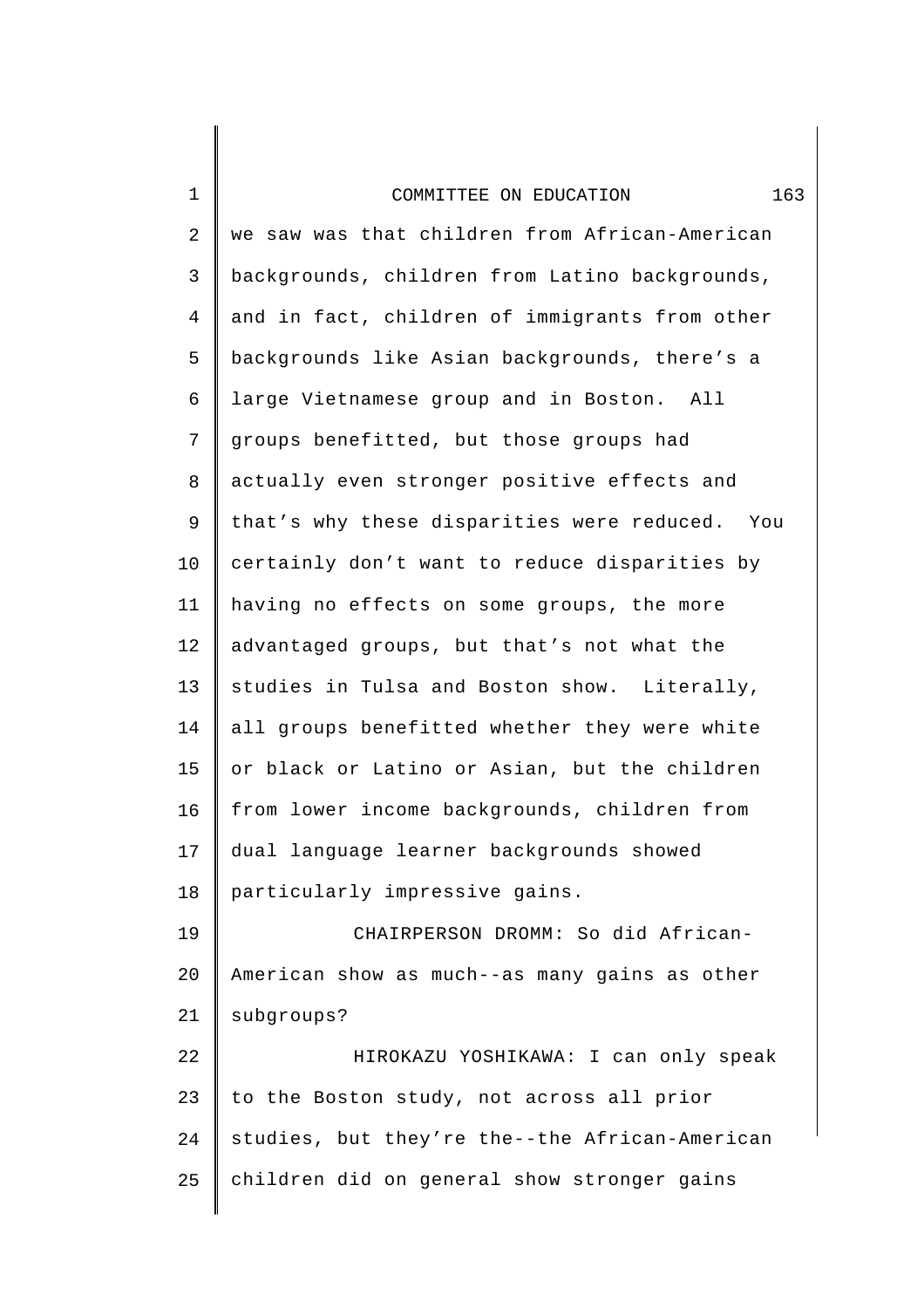| 1            | 164<br>COMMITTEE ON EDUCATION                   |
|--------------|-------------------------------------------------|
| $\mathbf{2}$ | than white children in Boston, and I don't      |
| 3            | think--I think they were comparable to the      |
| 4            | gains of Latino children, but on both groups    |
| 5            | benefitted more than white children. That's not |
| 6            | to say that white children didn't benefit. They |
| 7            | also showed substantial benefits, and I believe |
| 8            | the pattern was quite similar in Tulsa.         |
| $\mathsf 9$  | CHAIRPERSON DROMM: Thank you.                   |
| 10           | Council Member Barron?                          |
| 11           | COUNCIL MEMBER BARRON: Thank you,               |
| 12           | Mr. Chair. I want to thank you for coming and   |
| 13           | sharing information. I certainly appreciate the |
| 14           | preparation which is reflected in your          |
| 15           | testimony and I will take the time to read      |
| 16           | through all of it. In terms of Tulsa,           |
| 17           | especially because this is Black History month, |
| 18           | we recall that in 1921 there were the so-called |
| 19           | Tulsa Race Riots and the community of Rosewood  |
| 20           | was destroyed and then in 1997 there was a      |
| 21           | commission which was organized to study whether |
| 22           | in fact reparations were due and I don't know   |
| 23           | that that report finally came up with any       |
| 24           | conclusions. So I know that there was at one    |
| 25           | point a black community and I'm wondering about |
|              |                                                 |

 $\begin{array}{c} \hline \end{array}$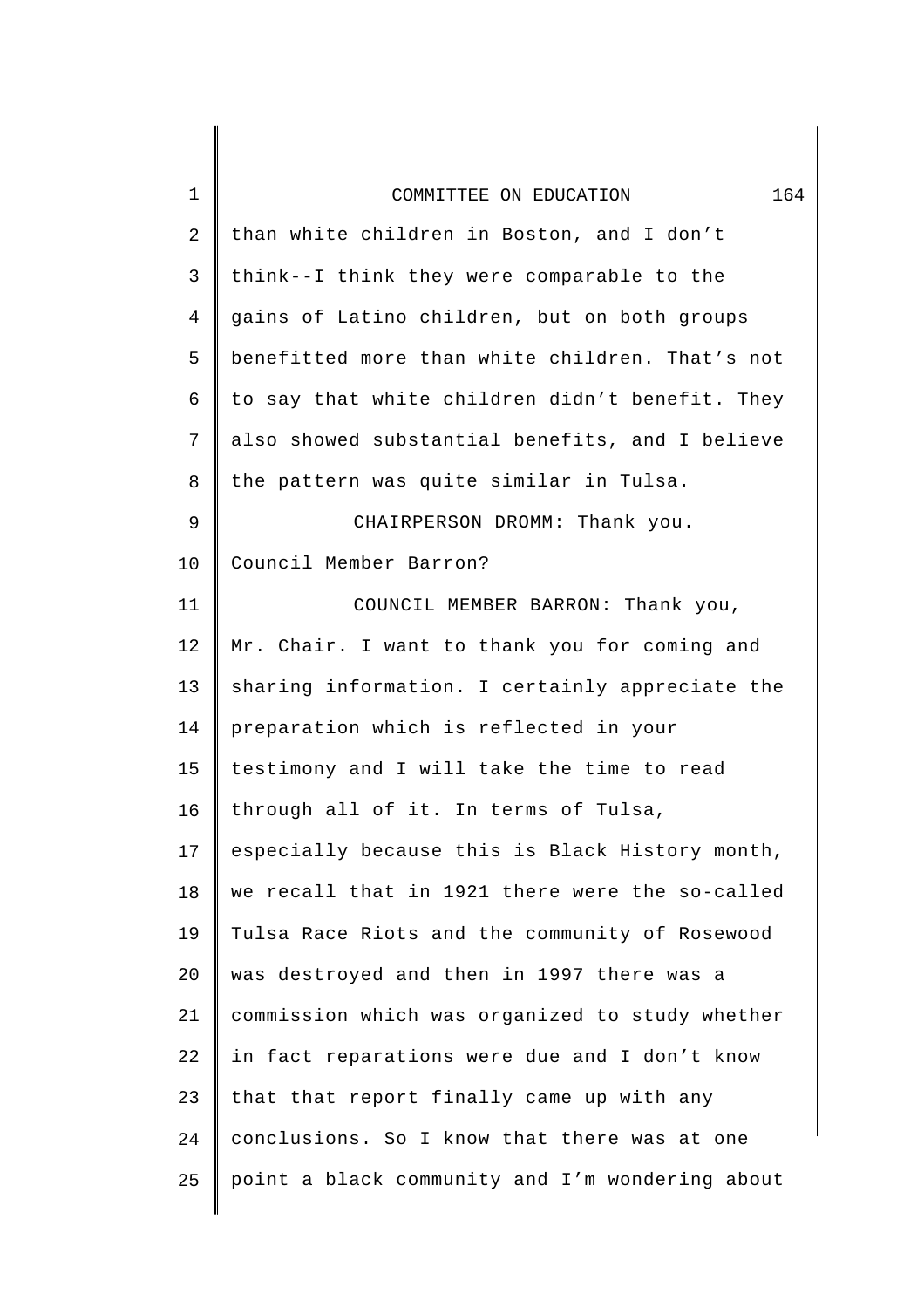| $\mathbf 1$    | 165<br>COMMITTEE ON EDUCATION                  |
|----------------|------------------------------------------------|
| $\overline{a}$ | the Native American Community. Think of        |
| $\mathsf{3}$   | Oklahoma and think that perhaps there's a      |
| $\overline{4}$ | Native American community there. Is that the   |
| 5              | case? Are they a part of the general school    |
| 6              | system or are there other kinds of educational |
| 7              | programs that meet their needs?                |
| 8              | STEVEN DOW: Yes, the Native American           |
| 9              | community is a part of the normal integrated   |
| 10             | school system.                                 |
| 11             | COUNCIL MEMBER BARRON: And                     |
| 12             | approximately what percent do they represent?  |
| 13             | STEVEN DOW: I'm not sure.                      |
| 14             | COUNCIL MEMBER BARRON: okay.                   |
| 15             | STEVEN DOW: In terms of the                    |
| 16             | enrollment. I will say one of the most         |
| 17             | interesting pieces that we've seen in terms of |
| 18             | an immediate return on investment in Tulsa has |
| 19             | to do with our English language learners,      |
| 20             | particularly our Hispanic children who as a    |
| 21             | result of the scaling of and higher            |
| 22             | participation rates of those children in our   |
| 23             | pre-k program, the school districts need to do |
| 24             | subsequent remedial English education and      |
| 25             | remediation declined significantly and we      |
|                |                                                |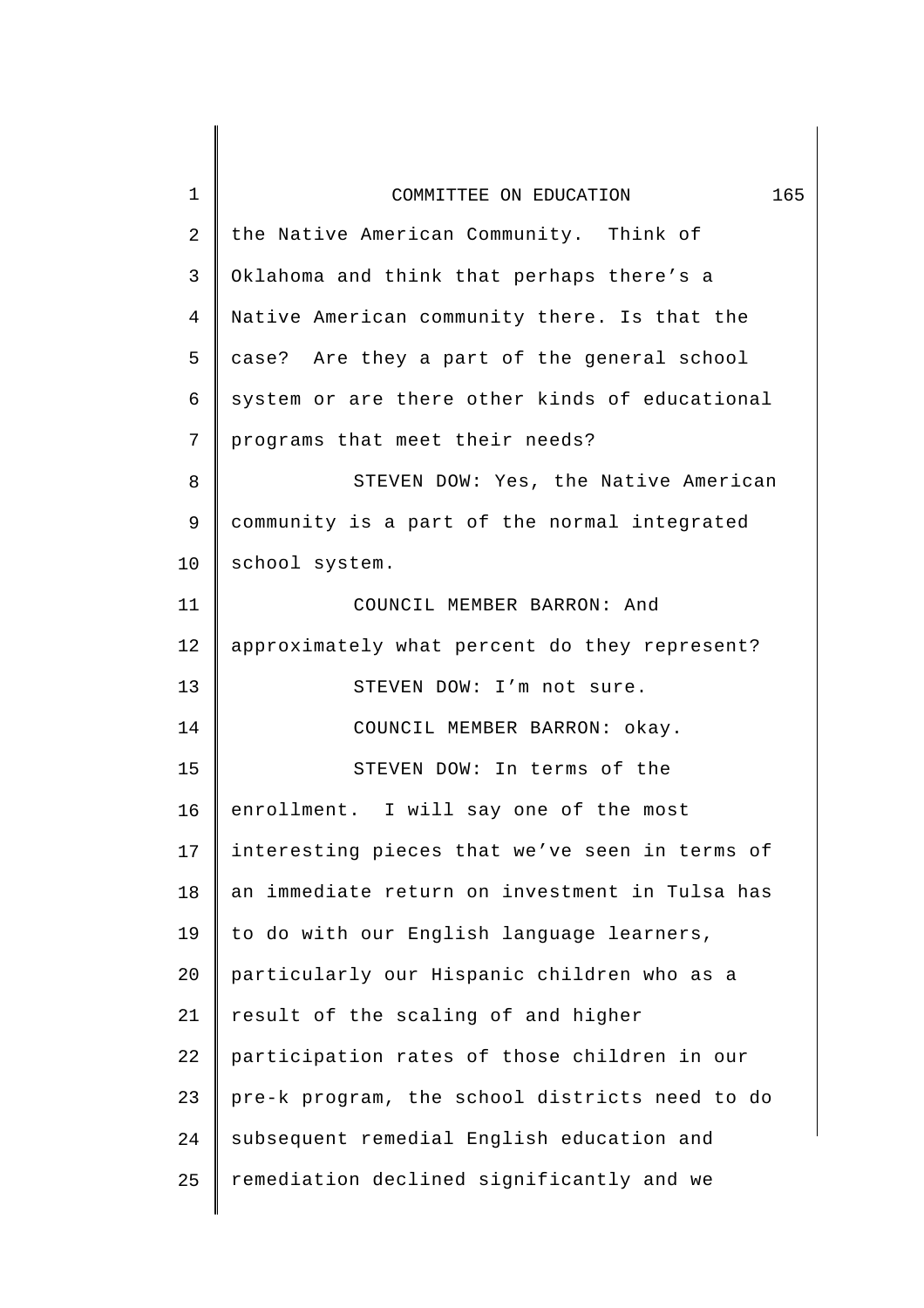| $\mathbf 1$    | 166<br>COMMITTEE ON EDUCATION                   |
|----------------|-------------------------------------------------|
| $\overline{2}$ | realized the cost savings very, very quickly as |
| 3              | a result of having those kids in the preschool  |
| 4              | program.                                        |
| 5              | COUNCIL MEMBER BARRON: In terms of              |
| б              | dual language or English as a second language,  |
| 7              | is there--are there programs that reflect the   |
| 8              | Native American's language? Are there attempts  |
| 9              | to preserve their language, or is it just a     |
| 10             | part of--                                       |
| 11             | STEVEN DOW: [interposing] Yes, and              |
| 12             | actually in part of my written testimony that   |
| 13             | I'll be submitting--                            |
| 14             | COUNCIL MEMBER BARRON: [interposing]            |
| 15             | Okay.                                           |
| 16             | STEVEN DOW: because we enacted                  |
| 17             | universal pre-k so many years ago, the next     |
| 18             | frontier of the State of Oklahoma has been to   |
| 19             | create a public privately funded program to     |
| 20             | serve children from ages birth through three.   |
| 21             | And in that program, the Cherokee Nation has    |
| 22             | been one of key partners and has been doing     |
| 23             | some very interesting dual language emersion    |
| 24             | work.                                           |
| 25             |                                                 |
|                |                                                 |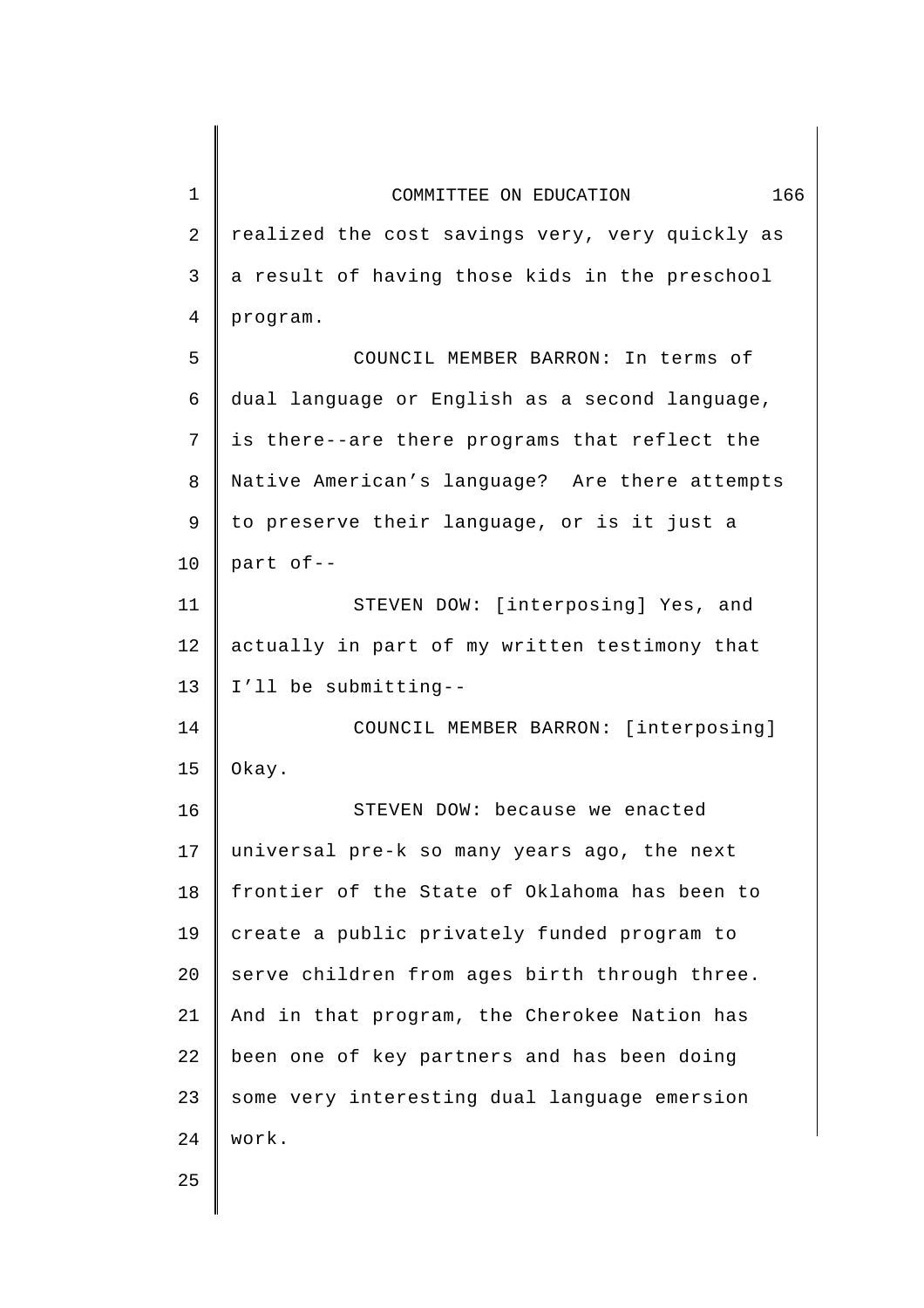| $\mathbf{1}$ | 167<br>COMMITTEE ON EDUCATION                   |
|--------------|-------------------------------------------------|
| $\mathbf{2}$ | COUNCIL MEMBER BARRON: That's good              |
| $\mathsf{3}$ | to know. Thank you. Look forward to getting     |
| 4            | your testimony.                                 |
| 5            | COUNCIL MEMBER CUMBO: Thank you so              |
| 6            | very much for your testimony today. It was very |
| 7            | much appreciated and thank you for sharing your |
| 8            | national experiences with us here in New York   |
| 9            | City. Thank you. We are now going to take the   |
| 10           | opportunity to move things along a little bit   |
| 11           | more aggressively. The next panel will consist  |
| 12           | of five individuals, Karen Alford, United       |
| 13           | Federation of Teachers, Doctor Randi Herman,    |
| 14           | First Vice President of CSA, Santos Crespo,     |
| 15           | President of Local 372, Raglan George,          |
| 16           | Executive Director DC1707, I hope I pronounced  |
| 17           | that correctly, and Mabel Everett, President    |
| 18           | Local 205 DC1707. Thank you.                    |
| 19           | CHAIRPERSON DROMM: And Sergeant,                |
| 20           | we're going to need some chairs. Yeah, we need  |
| 21           | some chairs this round. Okay, Karen, yes.       |
| 22           | KAREN ALFORD: Greetings everyone.               |
| 23           | In the interest of time, I won't read my full   |
| 24           | testimony. You have it on record. I'll just do  |
| 25           | some highlights from the testimony, but         |
|              |                                                 |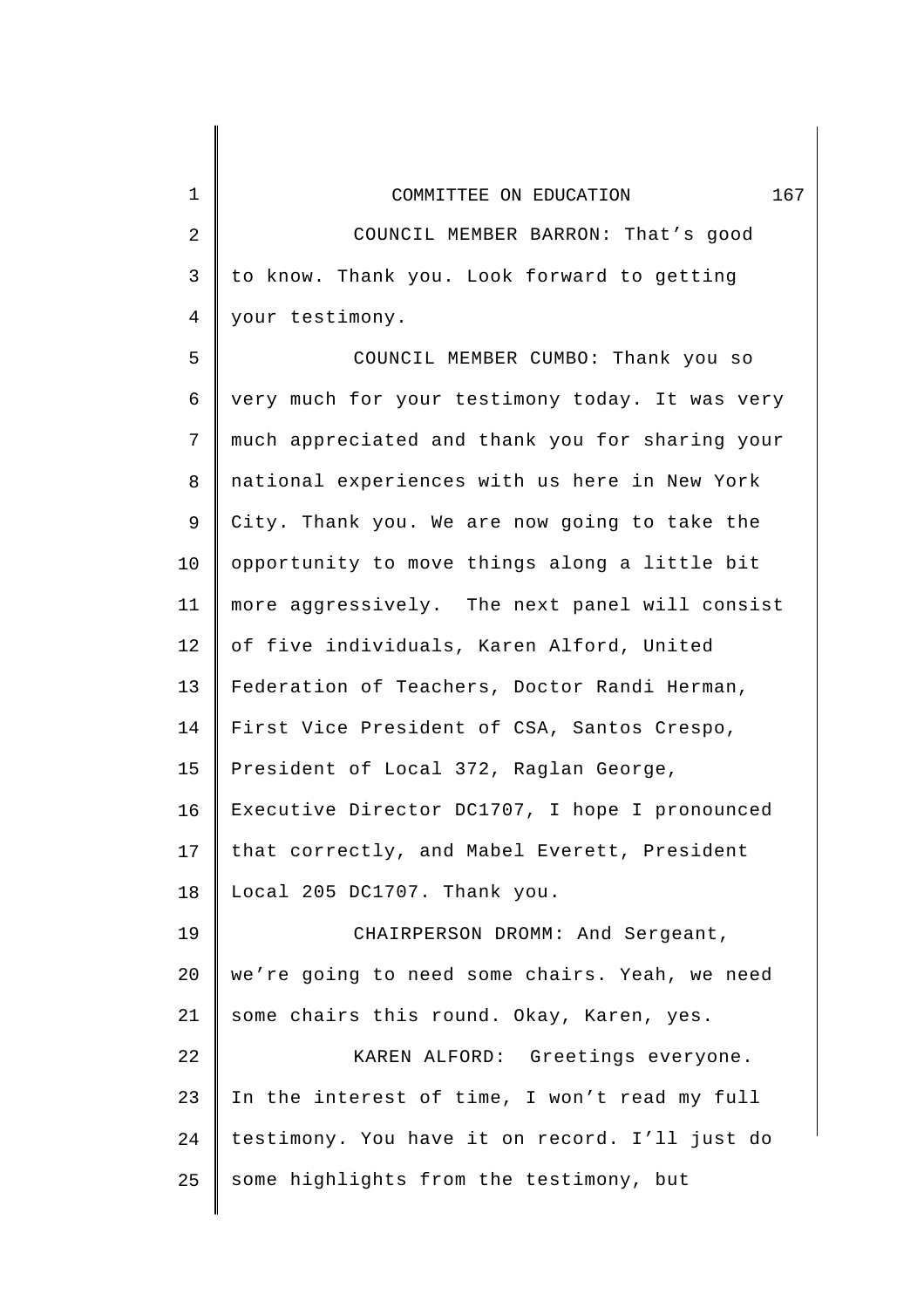1

2 3 4 5 6 7 8 9 10 11 12 13 14 15 16 17 18 19 20 21 22 23 24 25 greetings to our Chairs Dromm and Cumbo, you've been doing a fabulous job there today. Now is the time and when we have national leaders like President Obama, we have the Governor, we have our Mayor talking about pre-k, it's time to harness that energy. And it's such a pleasure to be able to agree with so many of the comments from the Department of Education. We haven't been able to do that in a while. The UFT stands here though in support of the City Council Resolution Number Two. We are certainly supporting the city's plan to establish high quality universal pre-k for all eligible fouryear-olds with this number being around 73,000 for the 2015/2016 school year and with the thought of making high quality middle school after school programs a reality for so many of our teenagers. We understand and the UFT supports the need for this tax increase to ensure a dedicated and reliable funding stream that is certainly most important in this discussion for us. We have certainly given consideration to adequate spacing. We are in agreement with DOE public schools being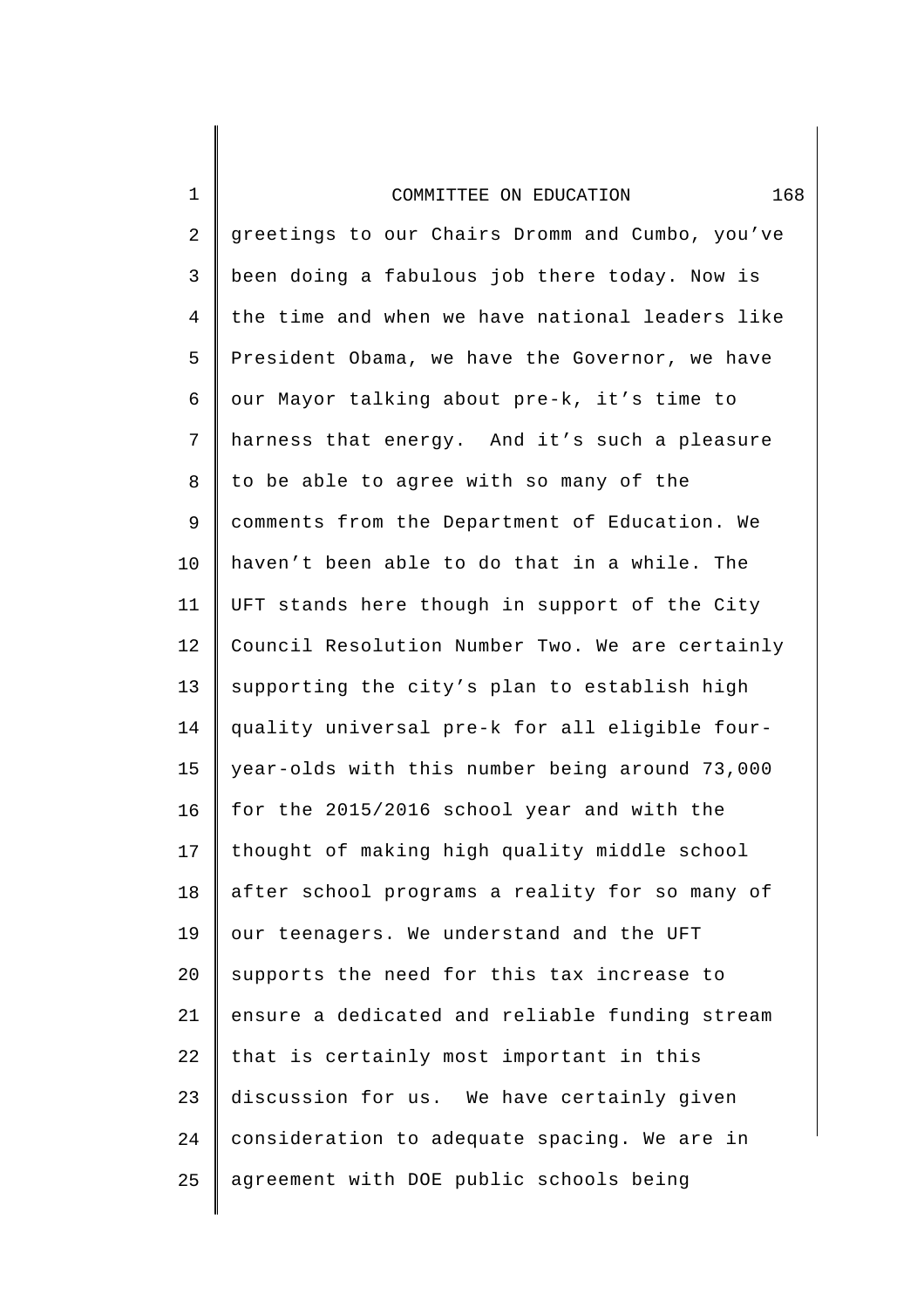| utilized as well as underutilized city          |
|-------------------------------------------------|
| buildings and city space and our CBO's to make  |
| sure that we have adequate seats for all of our |
| children. We are constantly focusing and        |
| certainly want the conversation to be around    |
| high quality and for the UFT that includes full |
| day programs, the need for certified teachers   |
| at both the DOE public school as well as the    |
| CBO level. There has to be developmentally      |
| appropriate environments including play. That   |
| so--play is paramount to learning at that age,  |
| and instruction is given through play often     |
| times. There must be this component of family   |
| engagement. The parent voice has been lost too  |
| long and we have to make sure particularly at   |

1

2

3

4 5 6 7 8 9 10 11 12 13 14 15 16 17 18 19 20 21  $2.2<sub>1</sub>$ 23 24 25 children. We are constantly focusing and certainly want the conversation to be around high quality and for the UFT that includes full day programs, the need for certified teachers at both the DOE public school as well as the CBO level. There has to be developmentally appropriate environments including play. That so--play is paramount to learning at that age, and instruction is given through play often times. There must be this component of family engagement. The parent voice has been lost too long and we have to make sure particularly at this level as we are bringing families into the system that they invest and they feel like they're part of the equation. There must be pre-k state standards that are aligned with a high quality curriculum so that not only do we know what the standards are, we know how to teach the standards. There must be professional development to help teachers as they learn this curriculum. We must be devoted

#### COMMITTEE ON EDUCATION 169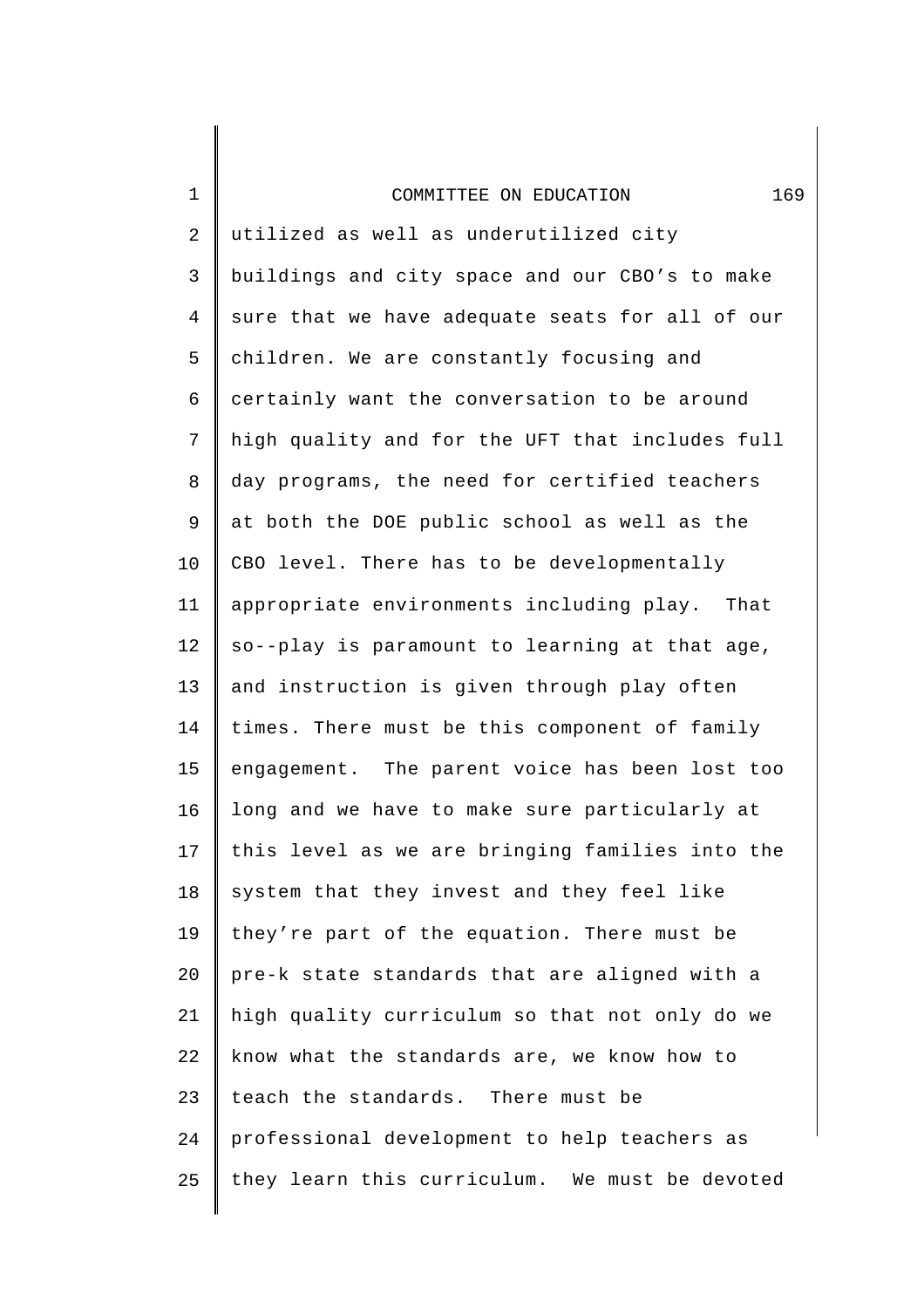| $\mathbf 1$ | 170<br>COMMITTEE ON EDUCATION                  |
|-------------|------------------------------------------------|
| 2           | to small class sizes. There has to be parody.  |
| 3           | We must seek comparable pay for CBO's in line  |
| 4           | with what's being made in the public schools,  |
| 5           | and we have to have on site instructional      |
| 6           | coaches. There has to be some form of job      |
| 7           | embedded PD as folks are in these classrooms   |
| 8           | doing this work that they have a resource on   |
| 9           | site. I'm just going to wrap up with saying    |
| 10          | that we know what the research says. It's      |
| 11          | devel--with pre-k, we certainly develop better |
| 12          | critical thinking and our youngest learners,   |
| 13          | they build their oral vocabulary. There are    |
| 14          | certainly greater gains in literacy and math,  |
| 15          | and the UFT is proud to stand with the city    |
| 16          | council and all of our colleagues today and we |
| 17          | are certainly on the right side of history.    |
| 18          | Thank you.                                     |
| 19          | COUNCIL MEMBER CUMBO: Thank you.               |
| 20          | Thank you very much for your testimony.        |
| 21          | RANDI HERMAN: Good afternoon, I'm              |
| 22          | Randi Herman, First Vice President of the      |
| 23          | Council of School Supervisors and              |
| 24          | Administrators. To those members of the        |
| 25          | council and to the Education Committee Members |

 $\begin{array}{c} \hline \end{array}$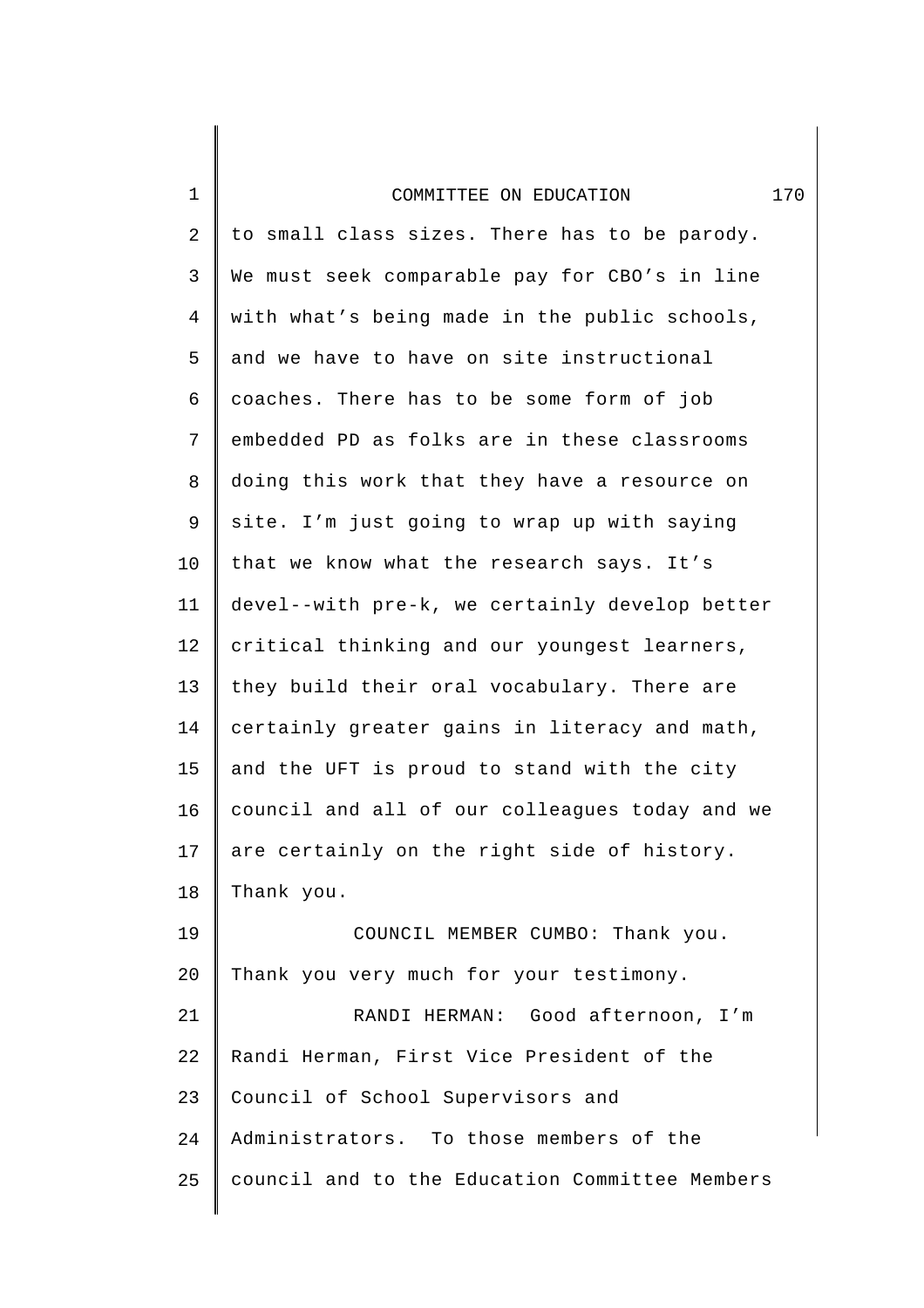1

2 3 4 5 6 7 8 9 10 11 12 13 14 15 16 17 18 19 20 21 22 23 24 25 both past and present, thank you for your consistent attention to the Early Childhood education issues. I've often come before you with the mission of persuading you that Early Childhood Education is important. But today, my purpose is a little different. I'm here to lend the support of the CSA and its membership, the school leaders of New York City to City Council's Resolution Number Two. We're here today in support of the resolution, in support of the city's plan to establish high quality universal pre-k for all eligible four-year-olds and a high quality after school program for our middle aged youth. You've heard the research. I don't have to go into it again, and I have to say you're more well versed in it than most groups I talk to. As school leaders, our educators and supervisors in both the department of Education and those who are working in the city-funded community-based organizations provide Early Childhood Education supervision and support. Karen spoke to you about the need for qualified teachers in every classroom. We'll take it a step further. We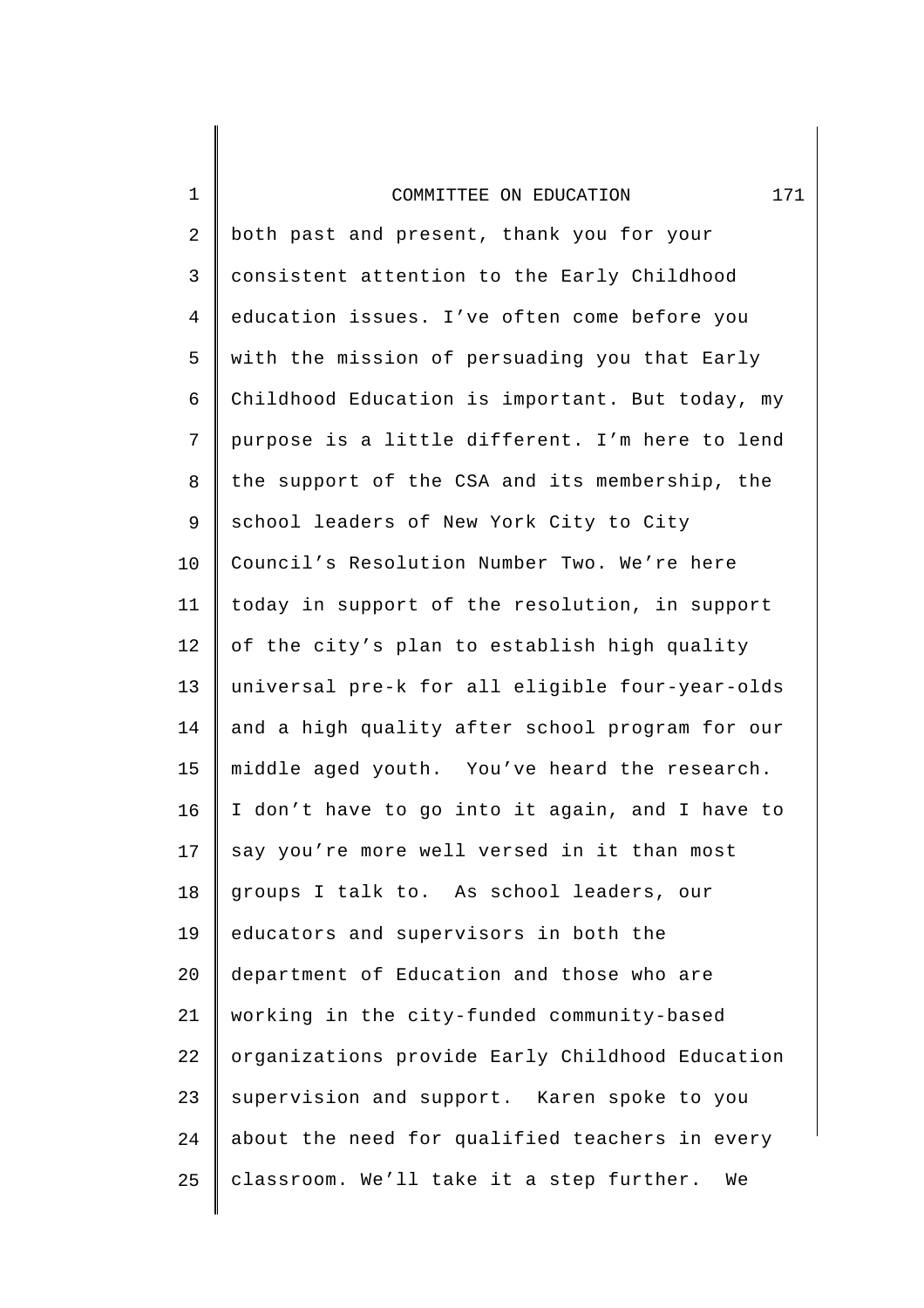2 3 4 5 6 7 8 9 10 11 12 13 14 15 16 17 18 19 20 21 22 23 24 need qualified supervision at all levels, at the district level from the superintendent's office to the CBO's, to the DOE programs, because those teachers need support and they need embedded professional development, but we also have to make sure those standards that we heard about earlier are maintained, and who better than a supervisor connected to a superintendent to provide those resources when they're identified as being needed. Somebody has to be able to be the decision maker. Yes, we must level the playing field for all our children and that's what UPK does. There's a whole world of Early Childhood Education that comes before universal pre-k, but right now the conversation here is about the need for universal pre-k and we're all agreed it's a need, it's a right. Our children aren't failing. We're failing them by not giving them the opportunity to have access to full day universal pre-k. And having the discussion not about whether or not it's necessary-- COUNCIL MEMBER CUMBO: [interposing]

25 Right.

1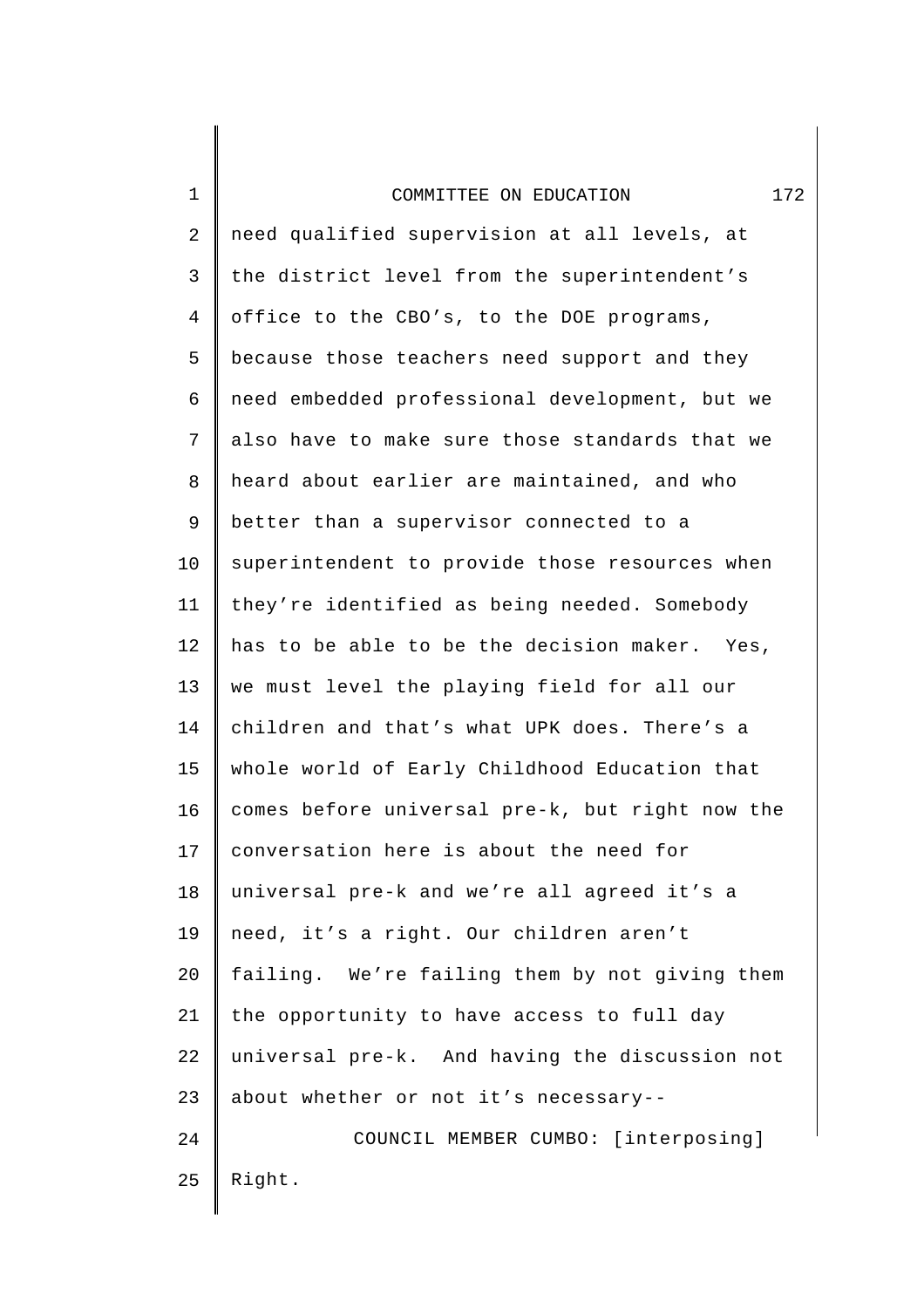| $\mathbf 1$    | 173<br>COMMITTEE ON EDUCATION                   |
|----------------|-------------------------------------------------|
| 2              | RANDI HERMAN: but about how to fund             |
| $\mathsf{3}$   | it. That's a big change in the conversation     |
| $\overline{4}$ | for me, a very big change. The winds of change  |
| 5              | are blowing through this room. So, we need to   |
| 6              | get past our differences and keep our eyes on   |
| 7              | the prize and remember what's at stake. Let's   |
| 8              | not be naive. Introducing more than 73,000 new  |
| 9              | children into an already over-burdened system   |
| 10             | is going to bring an entire new set of          |
| 11             | challenges. We have to find the classrooms,     |
| 12             | supplies, supervisions, structure and           |
| 13             | oversight. I assure you we will work with       |
| 14             | anyone and everyone to meet those challenges as |
| 15             | they arise. Now's not the time to argue over    |
| 16             | the small stuff.                                |
| 17             | COUNCIL MEMBER CUMBO: Thank you so              |
| 18             | much.                                           |
| 19             | RANDI HERMAN: You're welcome.                   |
| 20             | COUNCIL MEMBER CUMBO: Thank you.                |
| 21             | SANTOS CRESPO: Good afternoon. Let              |
| 22             | me first thank the Chairpersons, Councilman     |
| 23             | Dromm and Councilwoman Cumbo for having Local   |
| 24             | 372 present to give this testimony. My name is  |
| 25             | Santos Crespo, and I am the President of Local  |
|                |                                                 |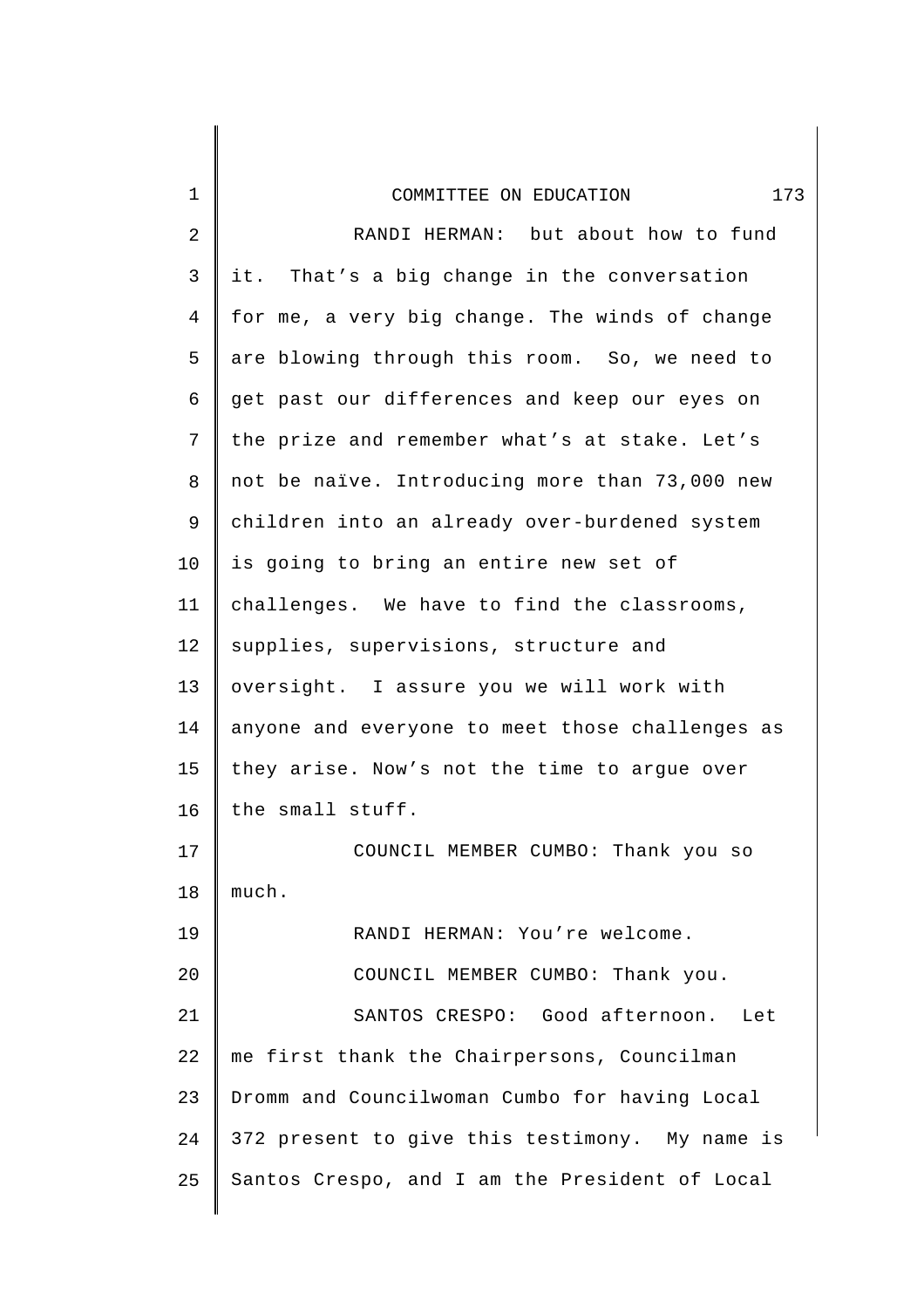| $\mathbf 1$    | 174<br>COMMITTEE ON EDUCATION                   |
|----------------|-------------------------------------------------|
| $\overline{2}$ | 372 of District Council 37, and our union       |
| $\mathsf{3}$   | represents over 25,000 non-teaching employees   |
| 4              | of the New York City public school system and   |
| 5              | our members are folks like parent coordinators  |
| 6              | and school aids and school crossing guards,     |
| 7              | about 300 substance abuse                       |
| 8              | prevention/intervention counselors and          |
| 9              | thousands of more that give vital services. Our |
| 10             | members are the women and men who stand on the  |
| 11             | front line between the Department of Education  |
| 12             | and the families and communities of the         |
| 13             | students we serve. So on behalf of those        |
| 14             | families, those communities, and more           |
| 15             | importantly their children and especially the   |
| 16             | increasing number of children that are          |
| 17             | homeless, I sit here before you to offer the    |
| 18             | full, complete, unvarying steadfast support of  |
| 19             | our members in moving forward with this long    |
| 20             | overdue initiative. Clearly, we at Local 372    |
| 21             | are not alone in support of the universal pre-  |
| 22             | k. During our recent election, New Yorkers were |
| 23             | asked if the time had come to charter a new     |
| 24             | course for our great and diverse city, and the  |
| 25             | voters have spoken and demand that change, and  |
|                |                                                 |

 $\begin{array}{c} \hline \end{array}$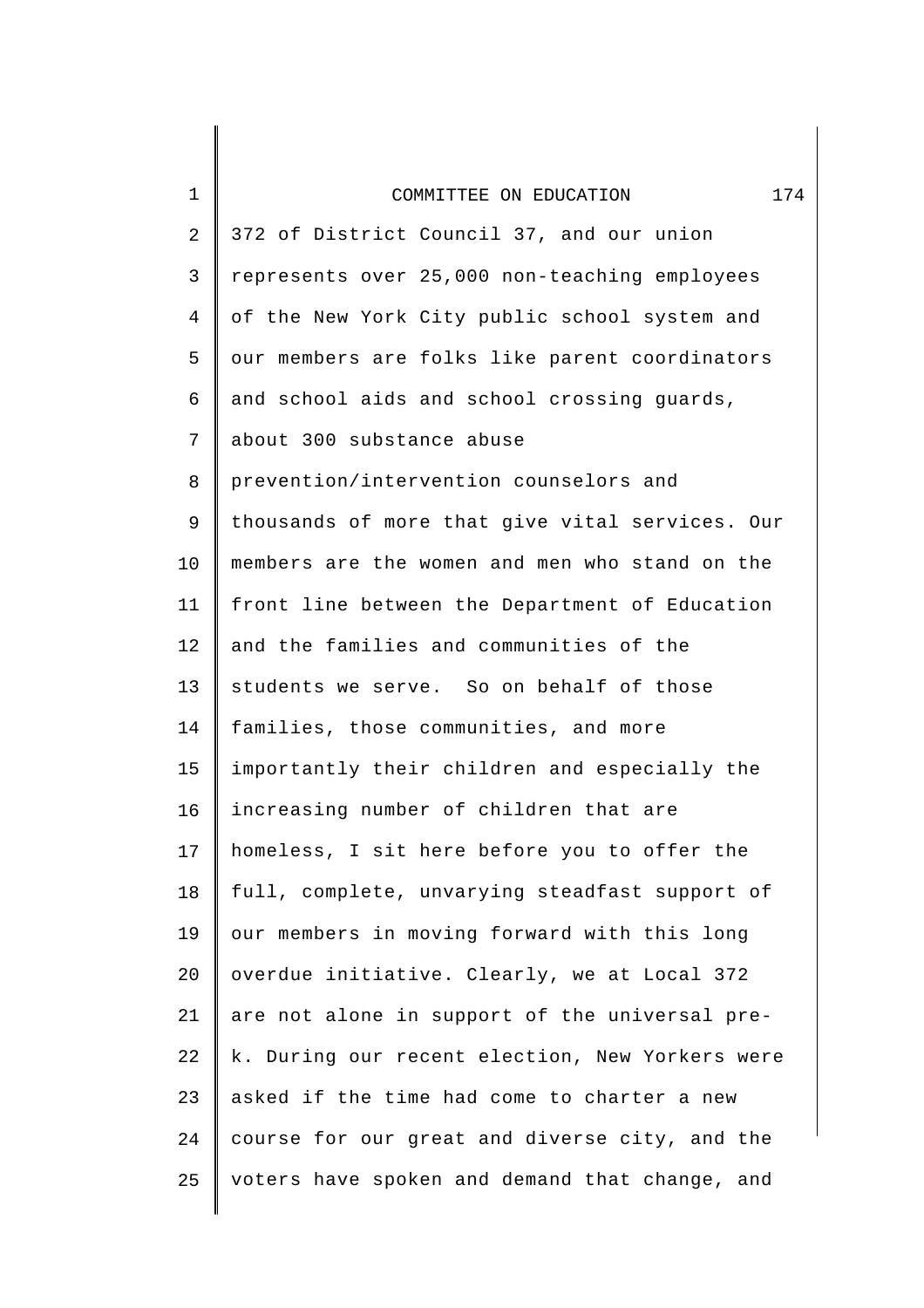1

2 3 4 5 6 7 8 9 10 11 12 13 14 15 16 17 18 19 20 21 22 23 24 25 now we are here to begin chartering that new change. For too long too many of our children have been left behind without even a chance to get the educational or get on the educational starting line. In study after study the evidence had demonstrated a long term value of early learning in pre-k classrooms. We at Local 372 will also stand steadfast in support of the proposal to enact a small tax increase, and I want to emphasize a small tax increase upon New York city residents earning more than 500,000 dollars a year to fund the ongoing universal pre-k program. Think about it, at the cost of little more than 10,000 per child, per student, more than 73,000 four-year-olds will finally find a seat within those vital early learning programs. Why should anyone with the ability to help fund those programs turn their back? Yet, time and time again we read and hear that the proposed taxes are an attack on the rich. Should this tax be enacted, those same wealthy New Yorkers who are now spending millions on one or two or three bedroom condos, co-ops, yachts, will be putting up for sale, they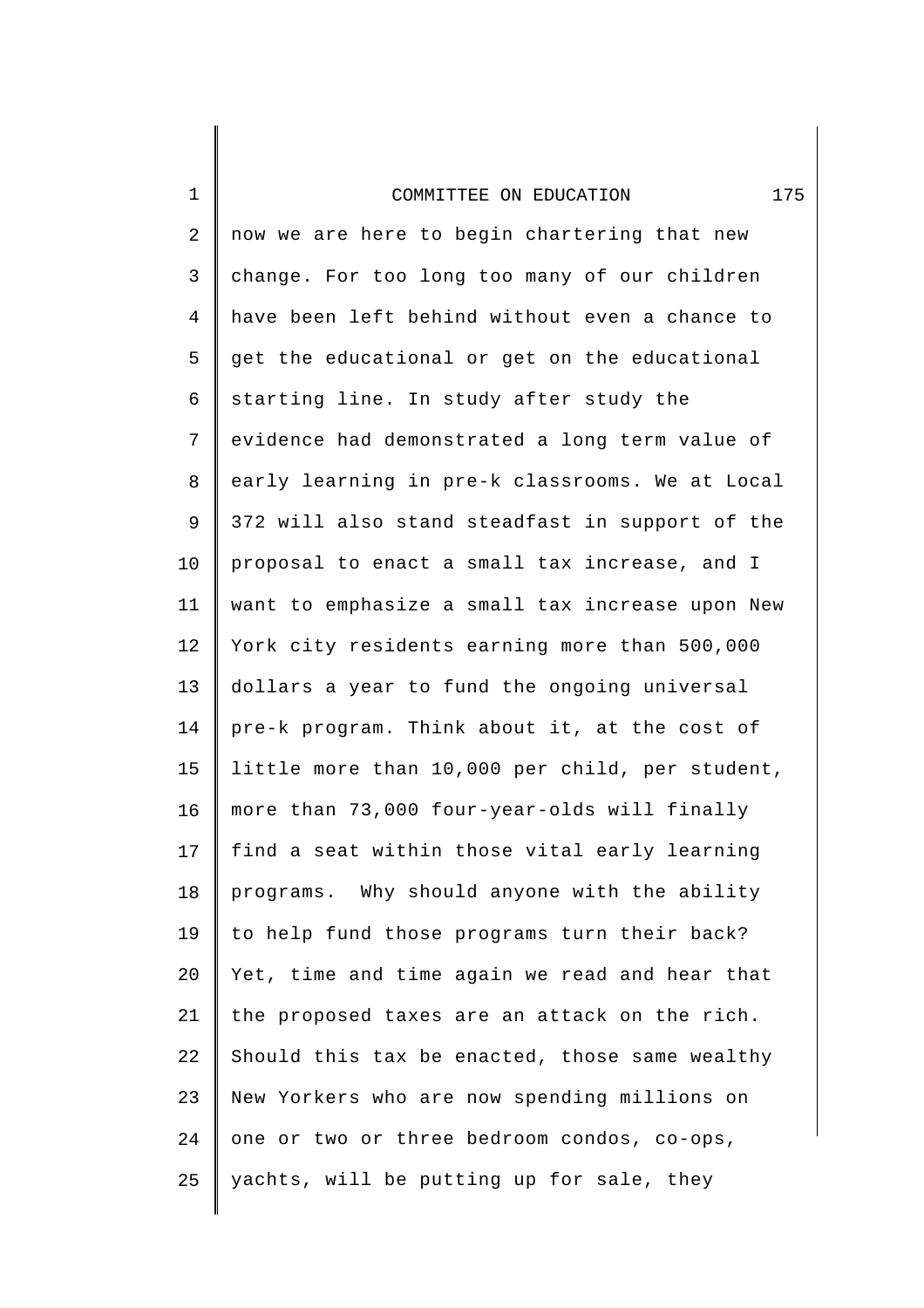1

21

2 3 4 5 6 7 8 9 10 11 12 13 14 15 16 17 18 19 20 claim, and leaving town by the thousands. We know that's a fantasy. The rich have turned dodging taxes in to an art from, but where else can they find the restaurants and the theaters and the museums and the parks and all those cultural institutions that make unique--make New York City unique. And I--am I alone in finding it odd that these folks would leave? I don't thinks so. But we do have two concerns, however. How will this program roll out, meaning the registration, and that was earlier brought out and DOE was not too clear yet on that, and we do have some concerns. And of course, the support services that my members give will be--and we'll be providing are going to be the crucial in the success of the pre-k, universal pre-k program and not making it a failure. COUNCIL MEMBER CUMBO: Thank you very

22 23 24 25 CHAIRPERSON DROMM: Before I forget, I forgot to swear everybody in, so I have to do that to be consistent. So I'm going to ask all of you and those of you who have already given

much. Thank you for your testimony.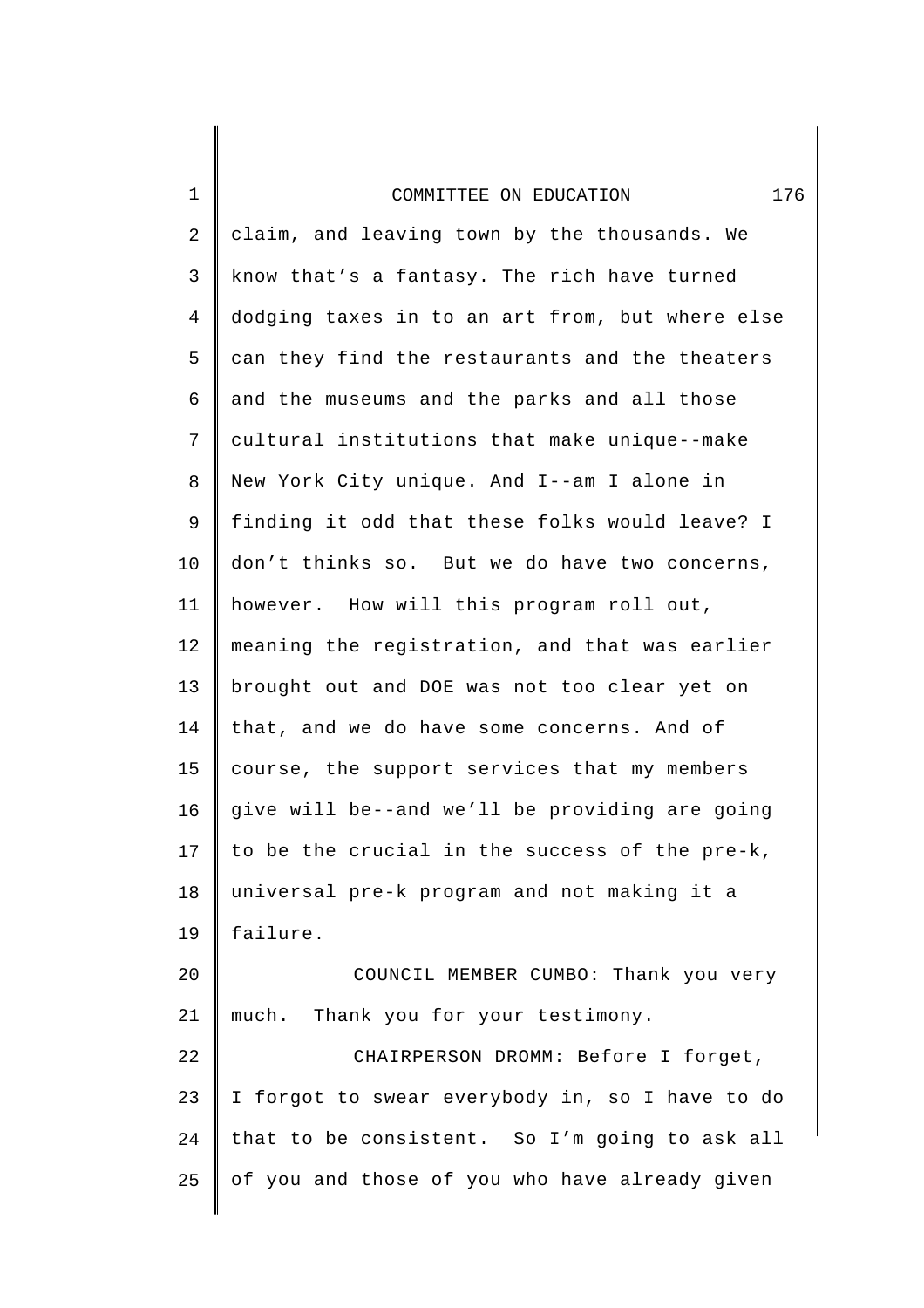| $\mathbf 1$ | 177<br>COMMITTEE ON EDUCATION                   |
|-------------|-------------------------------------------------|
| 2           | testimony to state that the testimony that you  |
| 3           | gave already was the truth, the whole truth,    |
| 4           | and nothing but the truth in your testimony     |
| 5           | before this committee and to respond honestly   |
| 6           | to Council Member questions.                    |
| 7           | [off mic]                                       |
| 8           | CHAIRPERSON DROMM: Thank you.                   |
| 9           | MABEL EVERETT: Good evening.                    |
| 10          | COUNCIL MEMBER CUMBO: Good evening.             |
| 11          | MABEL EVERETT: My name is--excuse               |
| 12          | me. Chairperson Dromm and Cumbo, my name is     |
| 13          | Mabel Everett. I'm the President of the Local   |
| 14          | 205 Day Care Employers and been a teacher in    |
| 15          | the day care at a public day care for 34 years. |
| 16          | Our members of the Early Childhood are          |
| 17          | professionals. Our teachers are certified to    |
| 18          | teach kindergarten to pre-k in the New York     |
| 19          | City child care centers just as the public      |
| 20          | school teachers do in the New York City public  |
| 21          | school. Our classroom expand the reach of       |
| 22          | essential kindergarten and pre-k services to    |
| 23          | many neighborhoods that may not have been--may  |
| 24          | not be close to a public school. Help alleviate |
| 25          | overcrowding in the public school, allow        |
|             |                                                 |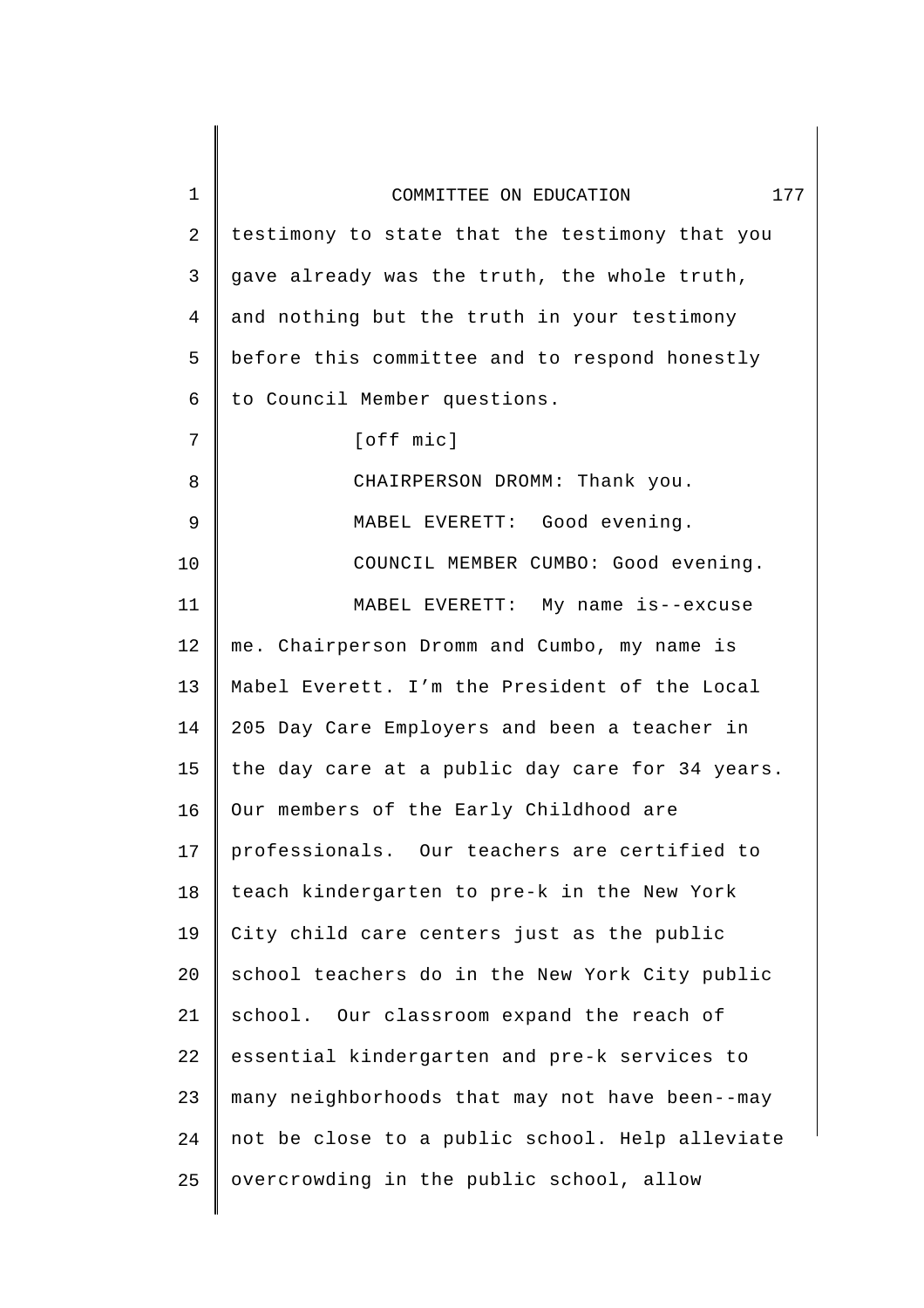1

2 3 4 5 6 7 8 9 10 11 12 13 14 15 16 17 18 19 20 21 22 23 24 25 working parents to keep their children in a safe environment until all their work is done and add critical funds that chronically under fund our day care centers. Beginning in 2009 the Bloomberg Administration began to remove full day kindergarten from our centers. Then in the last two years, Mayor Bloomberg so-called Early Learn program resulted on some centers actually--excuse me--having fewer children in classroom funded. This has created a vacant Early Childhood classroom space in some of our neighborhood schools that need space for our children. So we strongly support Mayor de Blasio UPK proposal and I am here today to remind you that any expansion that you can pay must return to our classrooms and our day care centers as well in the public school. Opportunity to make the best decision for our children. Our subsidized child cares have played a critical role in Early Childhood Education in our city for the children over four years. We look forward to doing this again. There are scores of classrooms available in our centers right now ready to serve the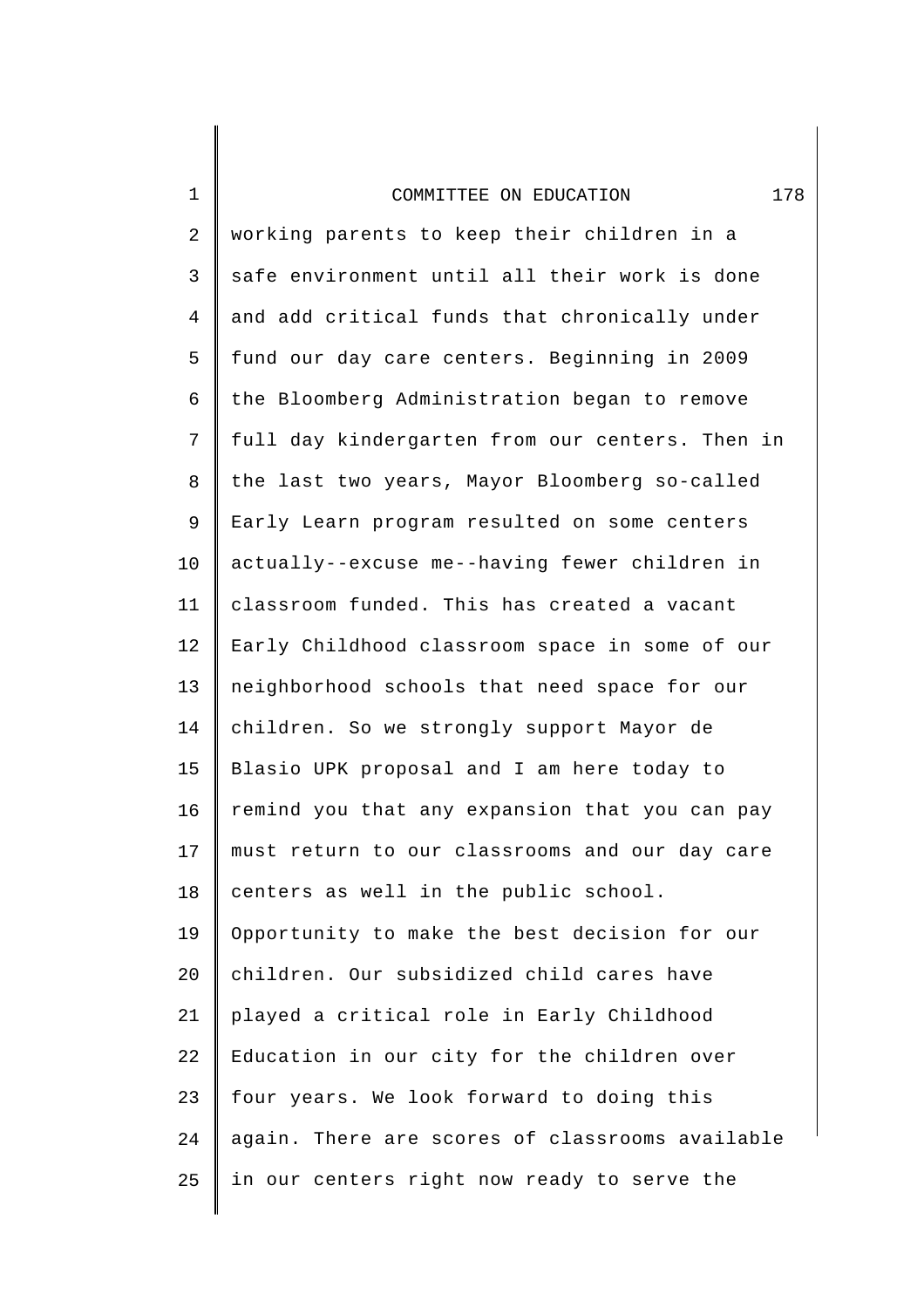| 179<br>COMMITTEE ON EDUCATION |  |
|-------------------------------|--|
|                               |  |

1

2 3 4 5 6 7 8 9 10 11 12 13 14 15 16 17 18 19 20 21 22 23 24 pre-k children. One of the things that--I got a few minutes left--that we're asking is that many of our day care centers we need to have something that our teachers--the program is where it says. Many of our programs that need Early Learn was not funded who had very high scores. I know I can personally speak for my center. I taught at Afro-American Parent Day Care Center for 34 years, and my site was one of the sites that ACS used to use for all their models. Whenever they had any training, the Afro 1 [phonetic] was one that was always--was there to--and our center did not make it back in. I am a grandmother, a great grandmother of 22 great grans, and I'm finding that--I have taught for 32 years and I really don't want to babysit. So I'm asking that we can put back in place so that my grandchildren and my great grandchildren will have some place to go. Thank you. COUNCIL MEMBER CUMBO: Thank you so much for your testimony. RAGLAN GEORGE: I, my name is Raglan

25 George, Jr. I'm the Executive Director of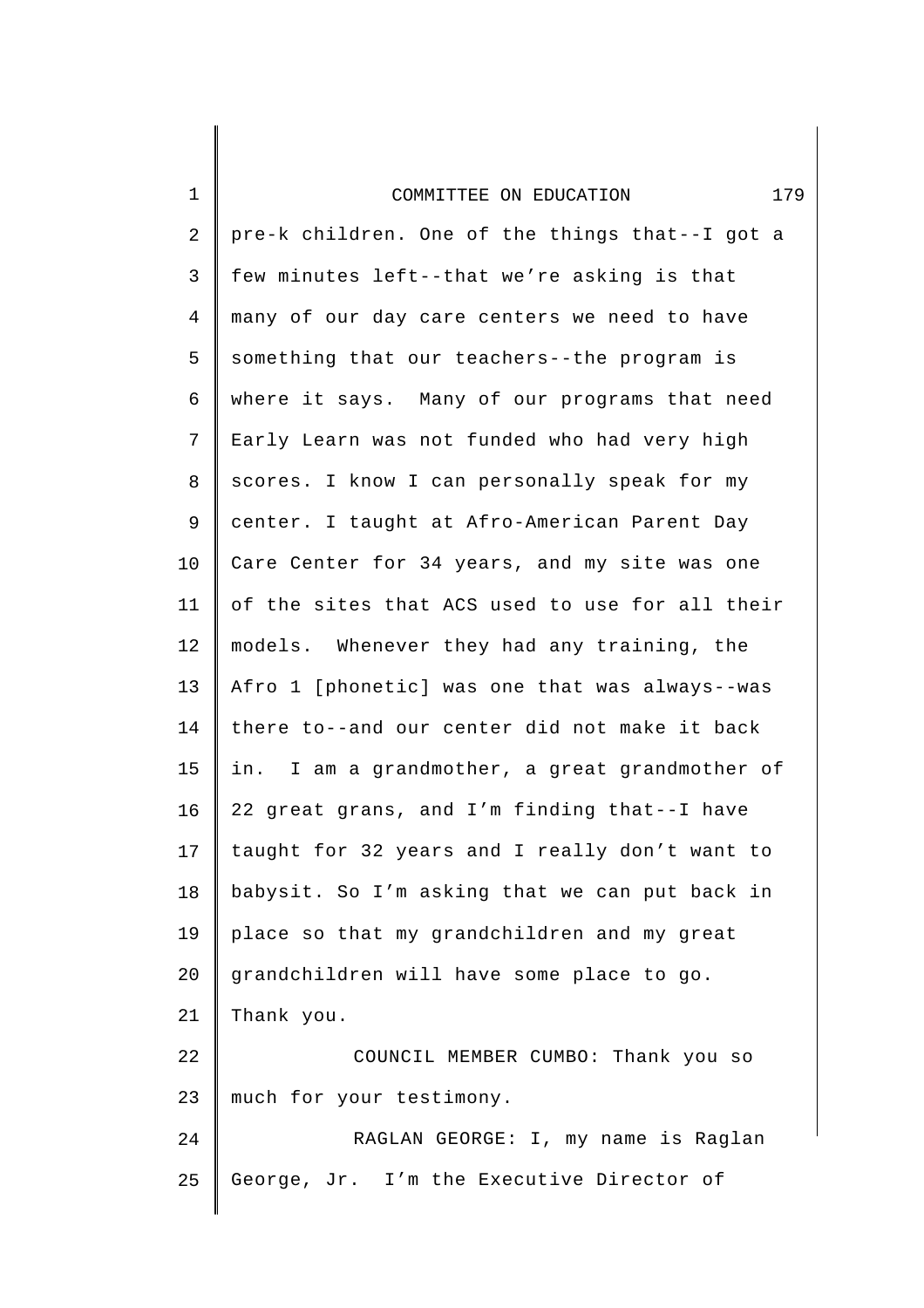| COMMITTEE ON EDUCATION |  |  |  |  |  |
|------------------------|--|--|--|--|--|
|------------------------|--|--|--|--|--|

1

2 3 4 5 6 7 8 9 10 11 12 13 14 15 16 17 18 19 20 21 22 23 24 25 District Council 1707. I did have about 18 pages to read to you today, but I guess I have to break it down to the last one. So I'll try to be brief in my testimony, but I thank you Chairpersons Dromm and Cumbo for allowing us to come before you to express our thoughts on prek, and just to let you know that District Council 1707 is in strong support of the City's plan to bring stability and expansion to public center based day care or child care. For too long we have been seeing disastrous corporate inspired models that have weakened our public child care institution and plans like Early Learn and slashing fully funded child care have only harmed our children and have forced parents to pay punitive amounts of child care and sometimes because the amount was unaffordable for some parents to stop working and no longer contribute to the city's economy. Most of you already know how I am supportive of our dedicated and professional public daycare and Head Start members, many of whom hold the same degrees and credentials as public school teachers, but earn significantly less because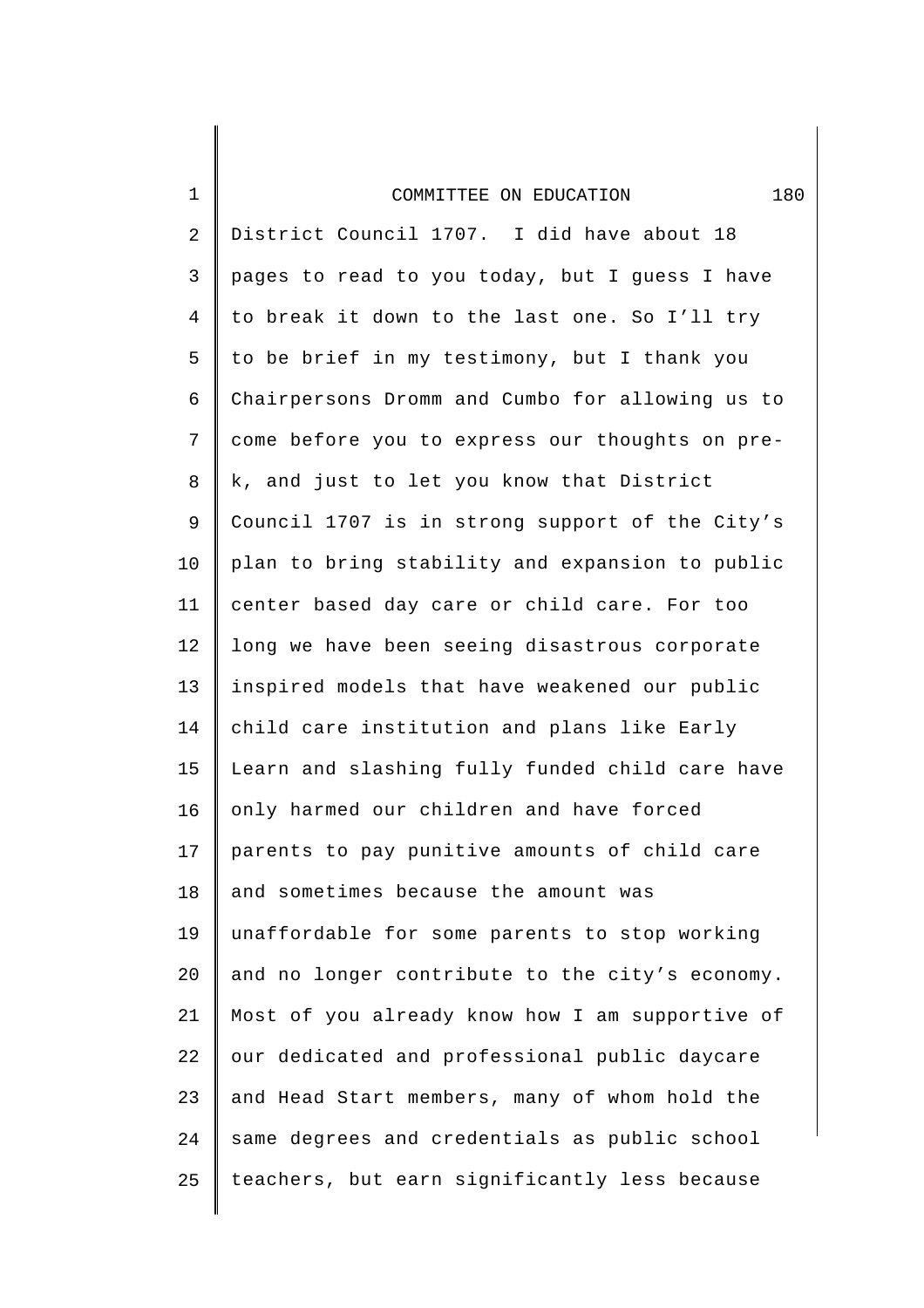1

2 3 4 5 6 7 8 9 10 11 12 13 14 15 16 17 18 19 20 21 22 23 24 25 they are dedicated to the children and the communities they serve while earning considerably less than their public school counterparts due to unsound changes in their healthcare funding. Only 40 percent of our members can afford healthcare through their jobs. The previous administration seriously harmed full time public center based day care, but it is up to this administration and this council to prevent innovative plans to prepare the city's children to compete in this world. That is why we support this resolution. Our centers have available class rooms that can be used for universal pre-k and the city must consider returning U pre-k to our centers. Public child based care has harmed by the previous administration but not--irresponsibly. Our children, parents and members are resilient and look forward to working with this Administration and this council to allow New York to won against precamus due for our children. At one time we were one of the biggest and most effective childcare communities in the country and now we've been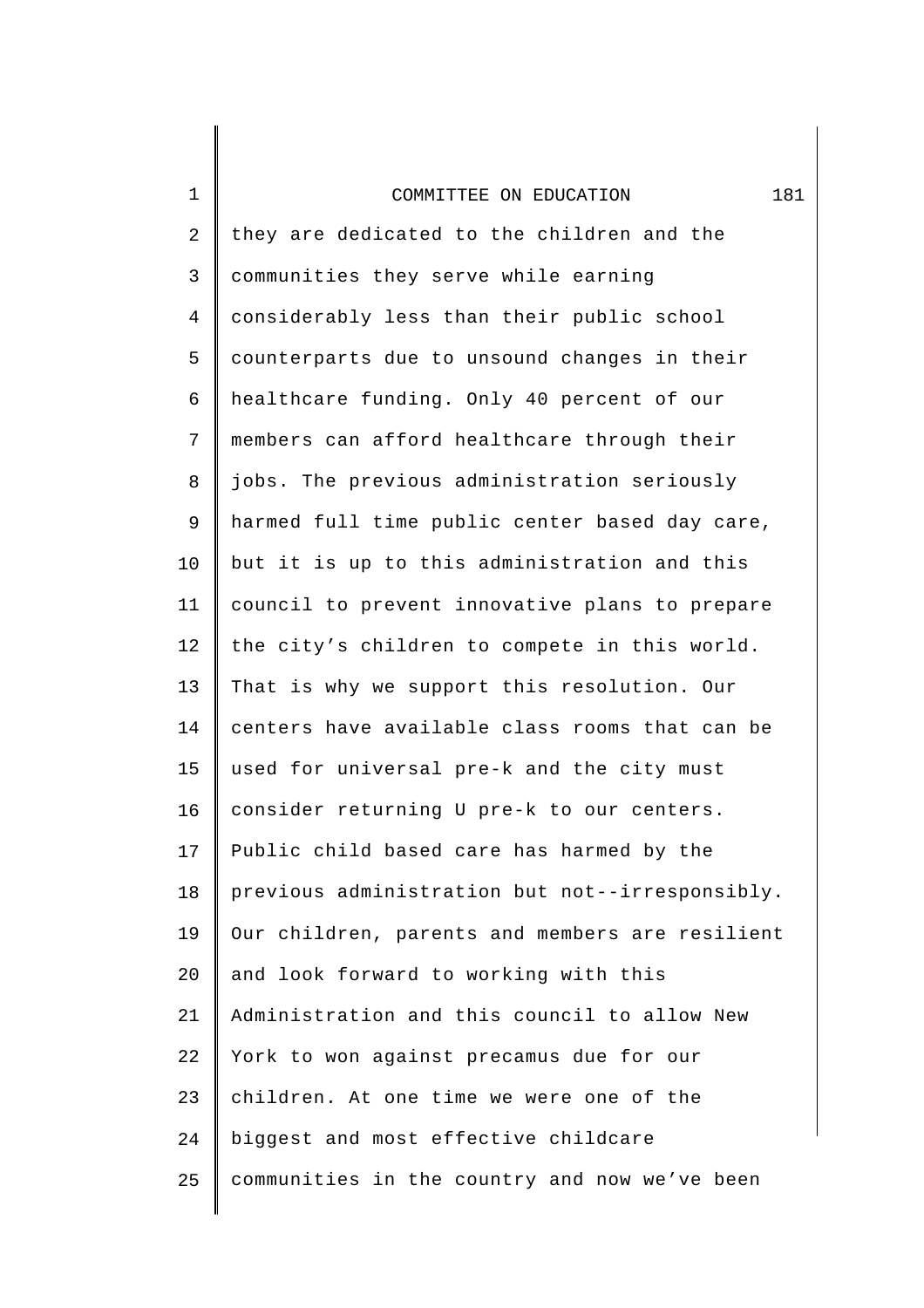1

2 3 4 5 6 7 8 reduced to struggling to try to keep it afloat and we're hoping that this administration and your committee are going to be able to put some of this back to what--we like to see the 1,300 members that lost their jobs under Bloomberg because of Early Learn be restored. Thank you very much.

9 10 11 12 13 14 15 16 17 18 19 20 21 22 23 24 25 COUNCIL MEMBER CUMBO: Thank you. I want to thank you all for your service to New York City. I want to thank you for the exceptional representation that you provide on behalf of your membership and for me as a new Council Member, it's been an incredible learning experience to hear your testimony and to charge me with that level of information. I also wanted to just point out too that Council Member Barron is also, I'm sure you do know, is the Chair of Higher Education, so the weight of the gravitas of who is here is very important and it's going to be up to all of us to do our job on the early levels so that her committee can be the most successful on the back end side with higher education. So, I will relinquish my time to Council Member Barron for questions.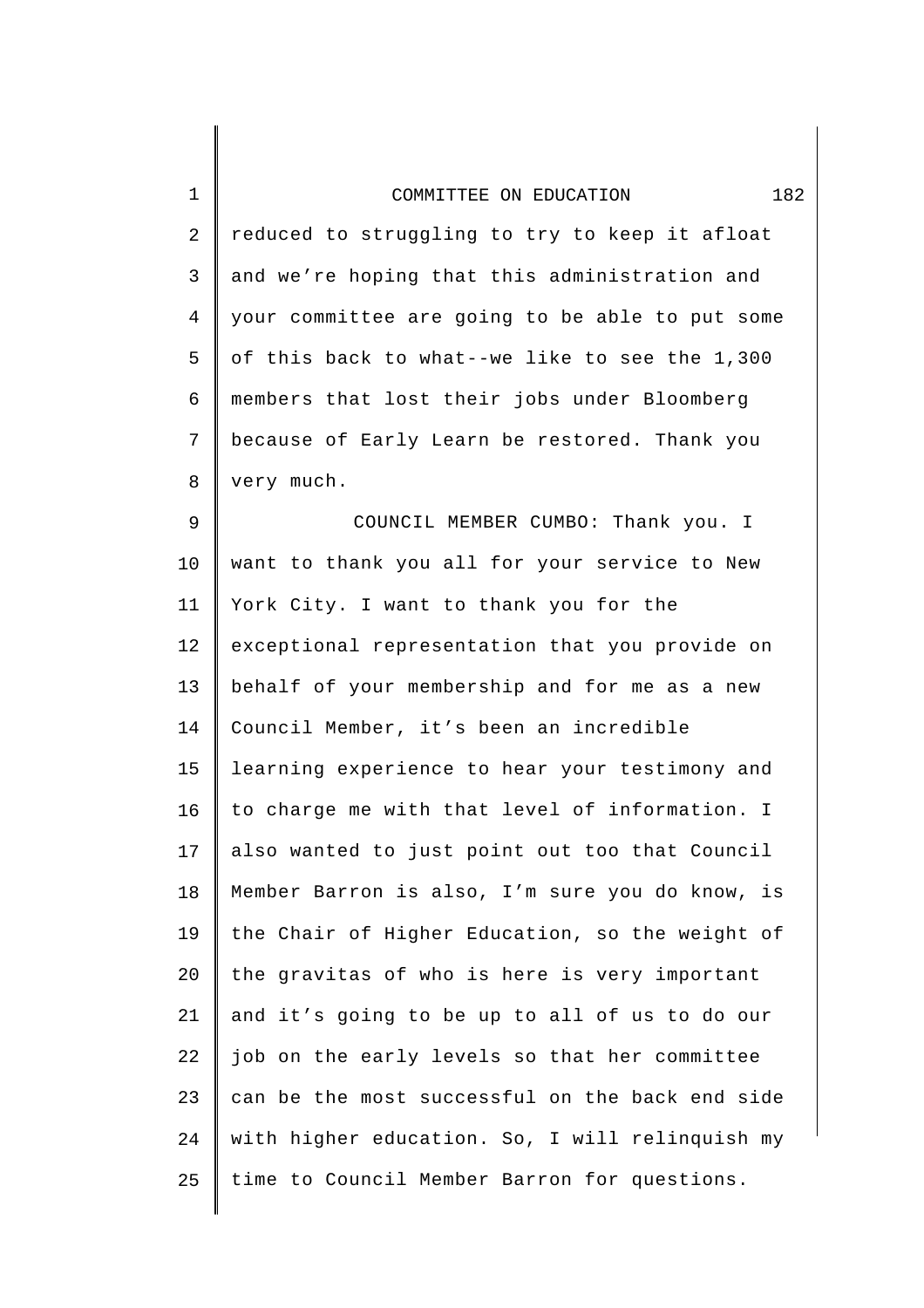| $\mathbf 1$ | 183<br>COMMITTEE ON EDUCATION                   |
|-------------|-------------------------------------------------|
| 2           | COUNCIL MEMBER BARRON: Thank you,               |
| 3           | Madam Chair. I want to commend all of you for   |
| 4           | coming and sharing your experience and your     |
| 5           | ideas. In terms of those programs that have     |
| 6           | been defunded and where people have lsot their  |
| 7           | jobs, which I see as a basic assault from the   |
| 8           | previous administration on unions and the       |
| 9           | workforce. Now, the previous panel, two panels  |
| 10          | before you said that there was a wide net that  |
| 11          | they put out to encourage people to respond to  |
| 12          | the RFP's. Have your unions--were you your      |
| 13          | unions contacted and encouraged to have people  |
| 14          | respond to these RFP's? Were they given         |
| 15          | assistance or guidance as to what they needed   |
| 16          | to do to be successful?                         |
| 17          | RAGLAN GEORGE: I, I--let me answer              |
| 18          | that because with the programs that were        |
| 19          | devastated by the loss of some of the programs  |
| 20          | you're talking about. The Mayor came into       |
| 21          | office and promised that he was going to do the |
| 22          | pre-k and I--we applaud him for what he's been  |
| 23          | attempting to do, along with this               |
| 24          | administration. The City Council, I know        |
| 25          | you've been one of the prior, had been          |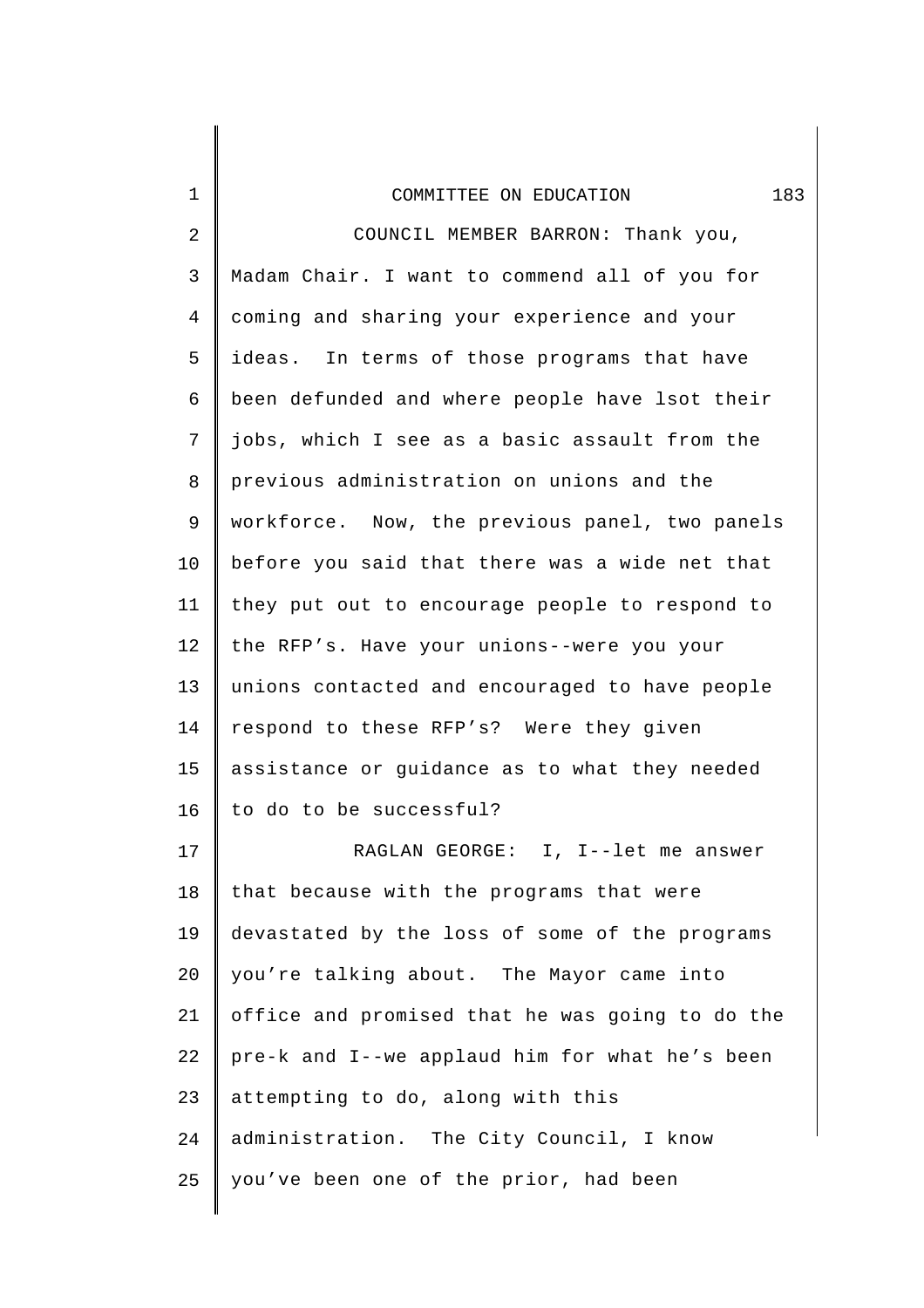1

2 3 4 5 6 7 8 9 10 11 12 13 14 15 16 17 18 19 20 supportive of trying to put us back on track, but when they--but what we are, we focus on when they put into place a lot of these programs, we're the last ones to be contacted, the last ones. We're the ones that's impacted the most, we're the last ones to be impacted. I think we have to be part of the process. We know where the bodies are buried. We know where the programs are. We know where those RFP's went to those programs that never opened. If you want space to put pre-k, open those programs that were giving RFP's under Early Learn that never opened. That's where you'll find them, but they never contact us. We--they have to contact us and talk to us. There has to be a communication between the union that represents these childcare workers both in Head Start and daycare so that we could find those sites--

21 22 23 24 25 RANDI HERMAN: Quite honestly, the attitude has been that if they post it, it is sufficient communication. If it is on the website, communication is sufficient. There is no additional outreach necessary. Same with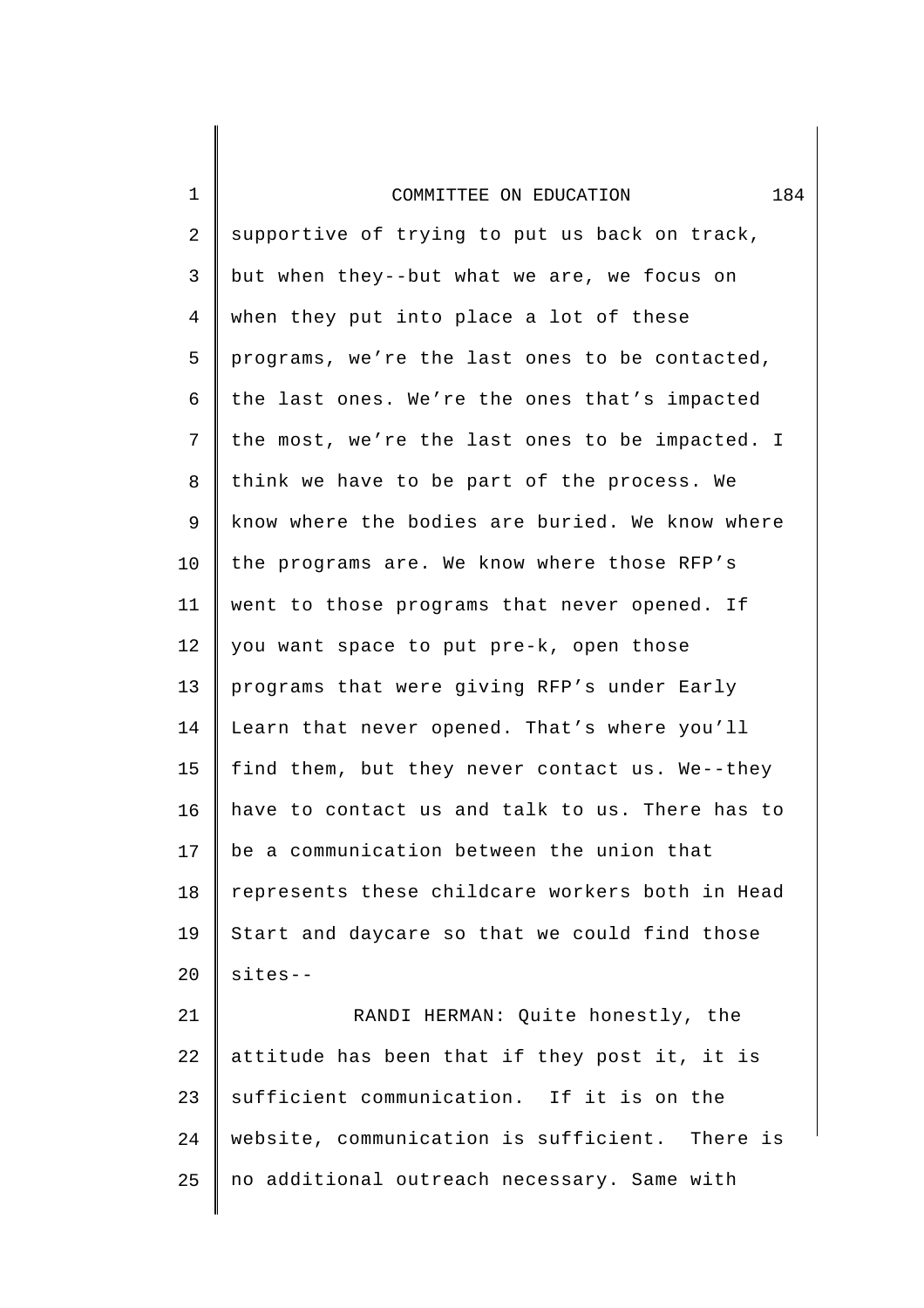| $\mathbf 1$    | 185<br>COMMITTEE ON EDUCATION                   |
|----------------|-------------------------------------------------|
| $\overline{2}$ | kindergarten admissions, universal pre-k        |
| 3              | admissions, post it and that is sufficient.     |
| $\overline{4}$ | They do it with professional development too.   |
| 5              | SANTOS CRESPO: In my case,                      |
| 6              | Councilwoman, we are not of that process, but   |
| 7              | we have not yet been notified of the 3,000      |
| 8              | members that I've lost under the past           |
| 9              | administration that provide the support         |
| 10             | services in terms of how many will be coming    |
| 11             | back to continue to give those vital support    |
| 12             | services.                                       |
| 13             | COUNCIL MEMBER BARRON: Thank you. I             |
| 14             | would suggest then to the Chairs that we make   |
| 15             | the recommendation that there be direct contact |
| 16             | and outreach to involve these unions and        |
| 17             | agencies that are right in the midst of this    |
| 18             | and have expertise and not just see them as     |
| 19             | someone who's just on the receiving end, but    |
| 20             | helping to formulate what's going forward.      |
| 21             | COUNCIL MEMBER CUMBO: Thank you.                |
| 22             | Excellent point.                                |
| 23             | MABEL EVERETT: One of the things                |
| 24             | that I found last year, and I know this has--   |
| 25             | the pre-k was like the kindergarten. Many of    |
|                |                                                 |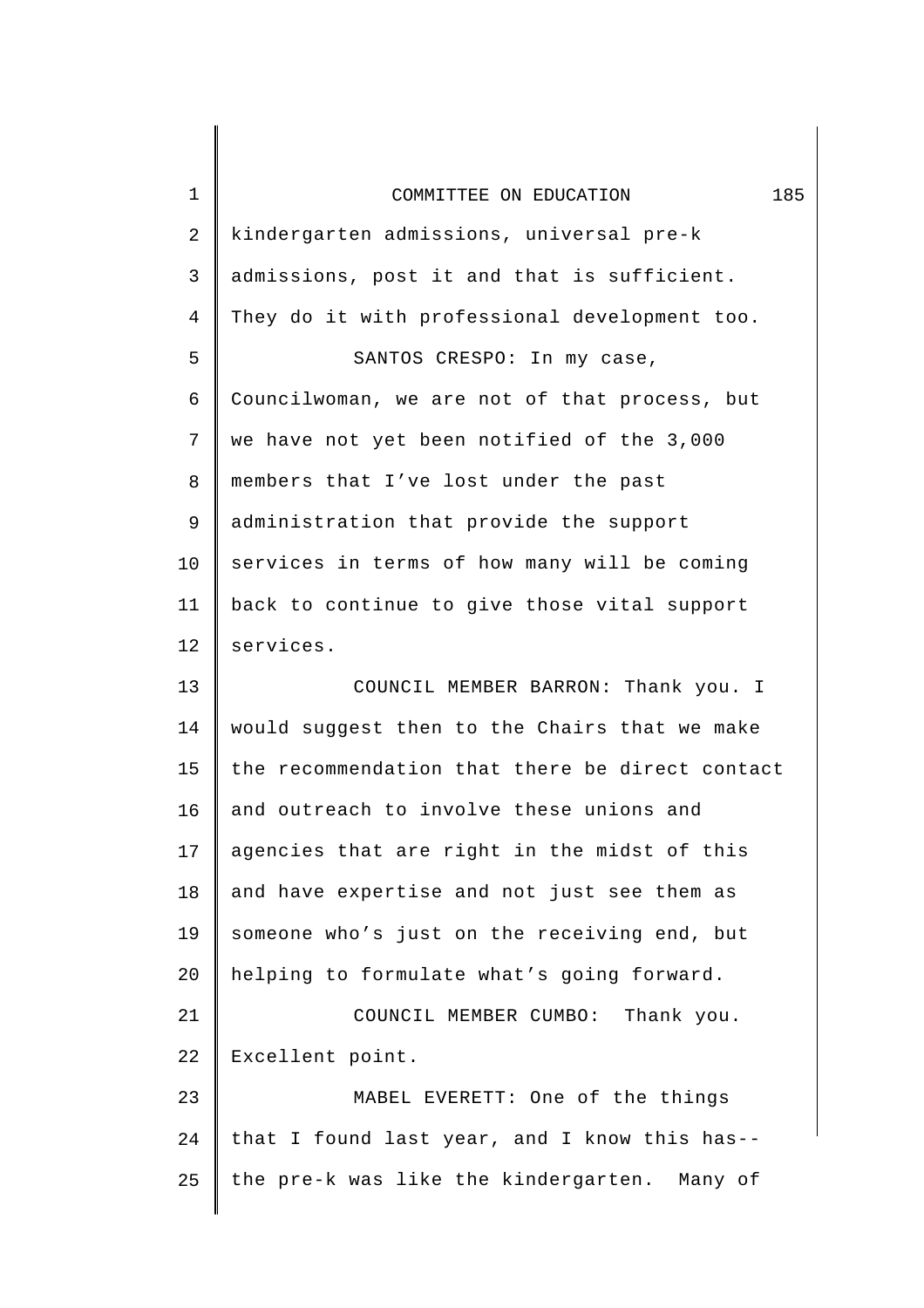| $\mathbf 1$    | 186<br>COMMITTEE ON EDUCATION                   |
|----------------|-------------------------------------------------|
| $\overline{2}$ | the parents were not notified and what they did |
| $\mathsf{3}$   | was send out notices. If you didn't register in |
| $\overline{4}$ | time, you had to take--if there was no seat in  |
| 5              | your area, you had to take wherever they had    |
| б              | open for you. We're hoping this, that will be   |
| 7              | the case as far as the UPK, and like you said,  |
| 8              | they may put it on the web. Many parents may    |
| 9              | not have access to a computer. I think there    |
| 10             | was no dialogue or there was nothing that was   |
| 11             | coming into the community to let them know of   |
| 12             | this service and many of our parents how have   |
| 13             | now no longer in the daycare because they could |
| 14             | not afford the daycare, they may not know that  |
| 15             | this is open back up for them. It's something   |
| 16             | that's in your neighborhood, 'cause so many     |
| 17             | others who were not before. Early Learn is      |
| 18             | there now and they may not be reaching out.     |
| 19             | RANDI HERMAN: Just to be clear,                 |
| 20             | with this online registration as a principal, I |
| 21             | would never see the parent. I would never have  |
| 22             | an opportunity to talk to that parent, see the  |
| 23             | child. They would simply come. They have 30     |
| 24             | days grace to provide documentation, but as we  |
| 25             | all know, once the child is in the seat and the |
|                |                                                 |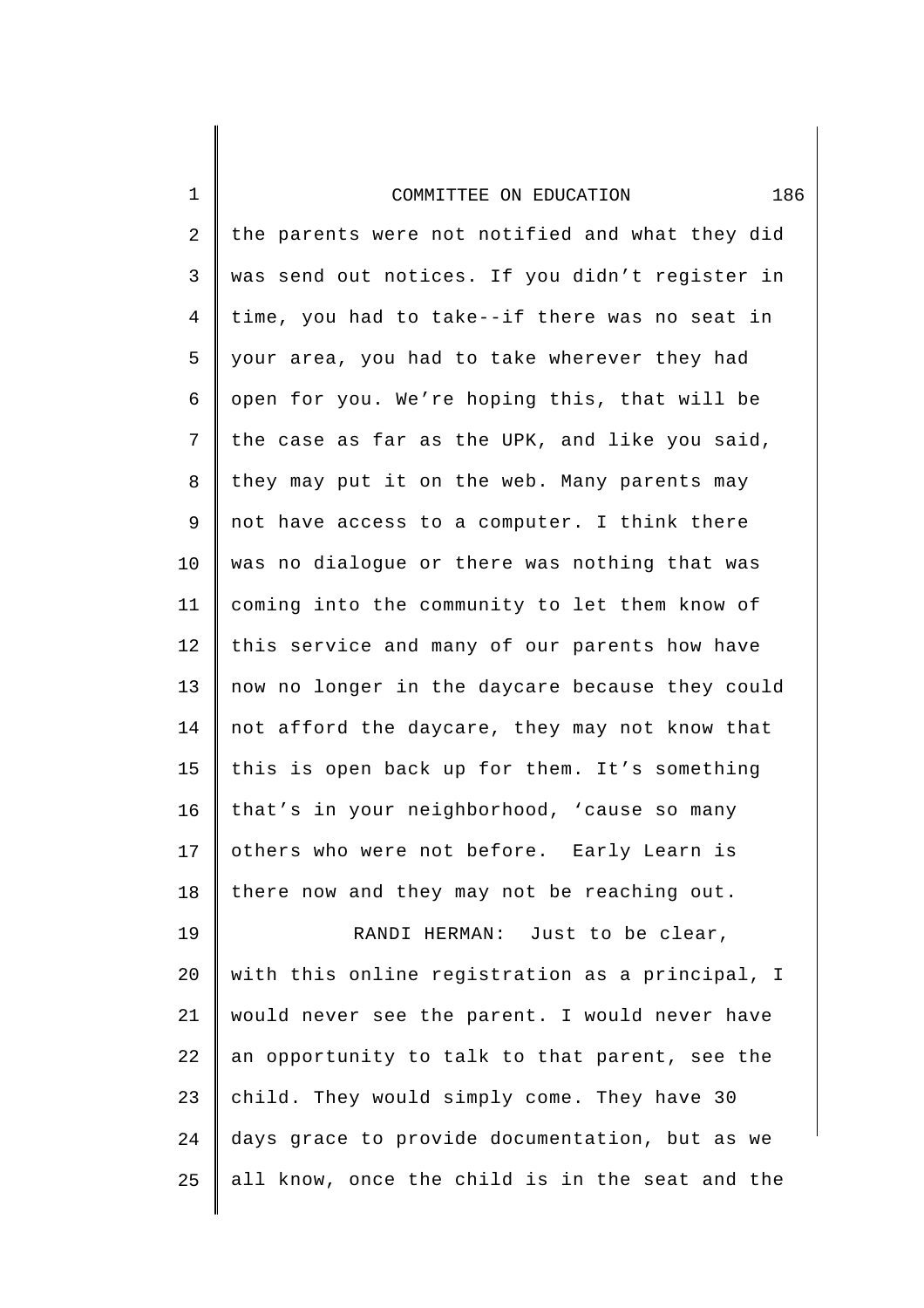1

2 3 4 5 6 7 8 9 10 11 12 13 14 15 16 17 18 19 20 21 22 23 24 25 documentation doesn't follow, well, the child is still in the seat. It's a more backwards way of doing registration which is a very personal thing, and they also commented to you on borough enrollment centers. Now, it used to be as you know that you could register a child over the counter at the school. That is no longer the case in many instances. They're sent to a borough enrollment center. Parents aren't always aware of this. I'll tell you quickly the story of the father who showed up at a local elementary school with two children. It was a rainy, cold day. He tried to register them at the school. The principal was very appreciative of the fact that he came but had to say to him that she couldn't register those children, that he had to go to a borough enrollment center. He said, "I only have this one metro card. There's one fare left. It's enough to get me home. I have two babies, and you're sending me back out into the cold and the rain?" Well, she gave him a metro card, of course, but she couldn't register his children. Not the first impression we want to make.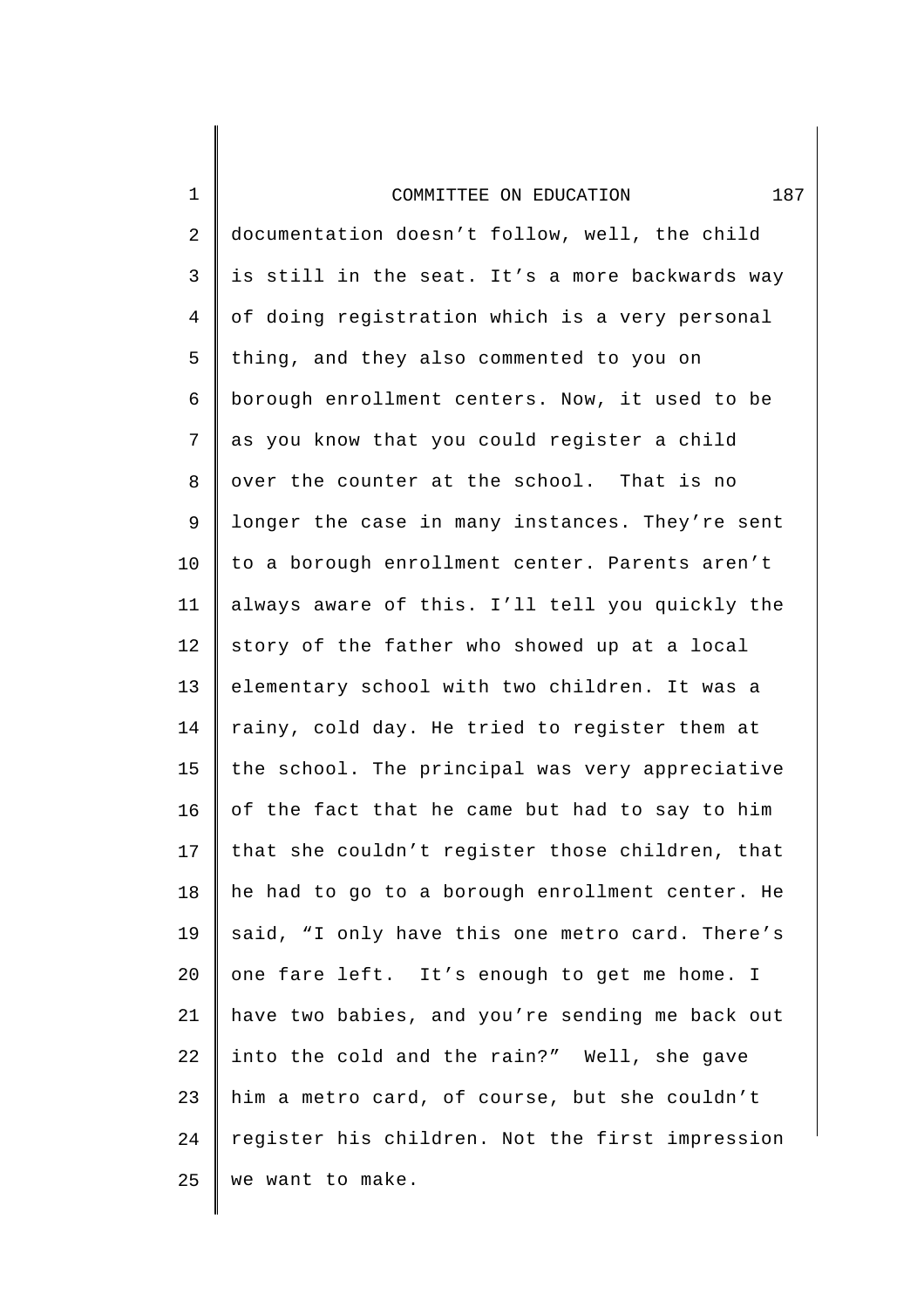| $\mathbf 1$    | 188<br>COMMITTEE ON EDUCATION                   |
|----------------|-------------------------------------------------|
| 2              | COUNCIL MEMBER CUMBO: Excellent                 |
| $\mathsf 3$    | point. We'll take one more.                     |
| $\overline{4}$ | KAREN ALFORD: That home school                  |
| 5              | connection has to begin at the inception and my |
| 6              | colleagues have said it brilliantly. It is      |
| 7              | very disrespectful in some ways to not be able  |
| 8              | to go to your community school and register     |
| 9              | your child and see the tone of the building and |
| 10             | possibly the culture of the school, and also    |
| 11             | the enrollment period is so short that for      |
| 12             | right now it's kindergarten enrollment period.  |
| 13             | By March, that time is done. So for those       |
| 14             | parents who don't have a familiarity with how   |
| 15             | the system works, that when they think in April |
| 16             | or May, let me start thinking about my school   |
| 17             | options, they've already missed that enrollment |
| 18             | period. So that is certainly something to think |
| 19             | about as we move forward in this process.       |
| 20             | SANTOS CRESPO: You know, also, our              |
| 21             | parents are so engaged in trying to, you know,  |
| 22             | as I say put, you know, rice and beans and      |
| 23             | chicken on the table that they have to take a   |
| 24             | day off from work to register their child and   |
| 25             | then not to be able to register their child,    |
|                |                                                 |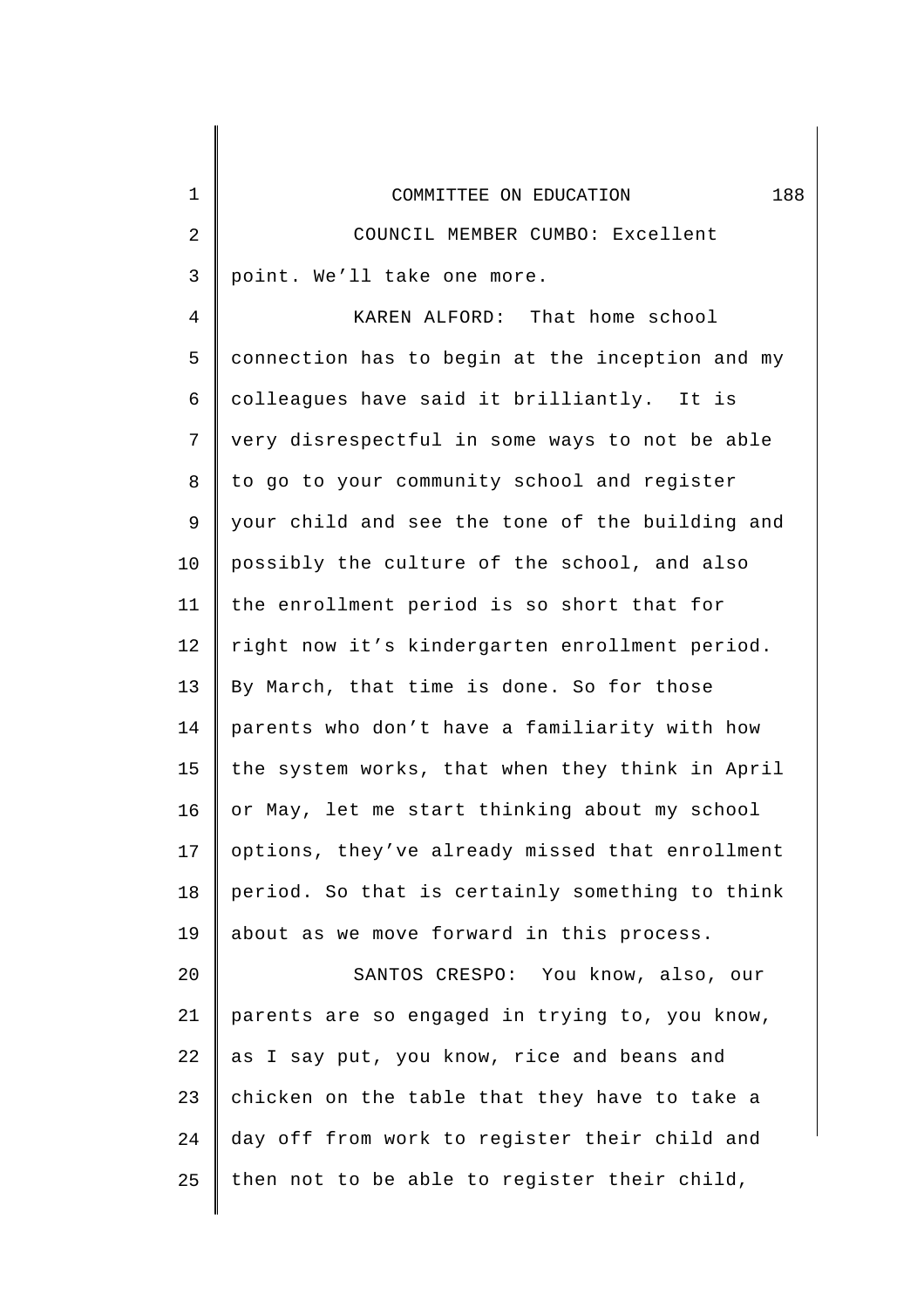| $\mathbf 1$ | 189<br>COMMITTEE ON EDUCATION                   |
|-------------|-------------------------------------------------|
| 2           | and they cannot afford, you know, to take off   |
| 3           | another day and lose--'cause some of them will  |
| 4           | run the risk of losing their job. Again, that's |
| 5           | a real negative impression. If they wind up--   |
| 6           | there's not a parent that I know of that        |
| 7           | doesn't not want the best education possible    |
| 8           | for their children, and they will sacrifice     |
| 9           | themselves to do that and will run that risk of |
| 10          | taking that next day off only to find, guess    |
| 11          | what, the boss just put me out the door.        |
| 12          | COUNCIL MEMBER CUMBO: I want to                 |
| 13          | thank you all for your testimony today. We're   |
| 14          | going to--in the interest of time, we're going  |
| 15          | to move onto the next panel, but I just wanted  |
| 16          | to let you know that your points were duly      |
| 17          | noted and you have been heard today and we're   |
| 18          | going to work on the issues that you brought--  |
| 19          | CHAIRPERSON DROMM: [interposing]                |
| 20          | Just before I let you go, I do have one thing.  |
| 21          | Is there any representative from the DOE here?  |
| 22          | This is the problem. Okay? And I will           |
| 23          | guarantee you from here on in, at every         |
| 24          | education hearing that we have, a DOE           |
| 25          | representative will sit through the whole       |
|             |                                                 |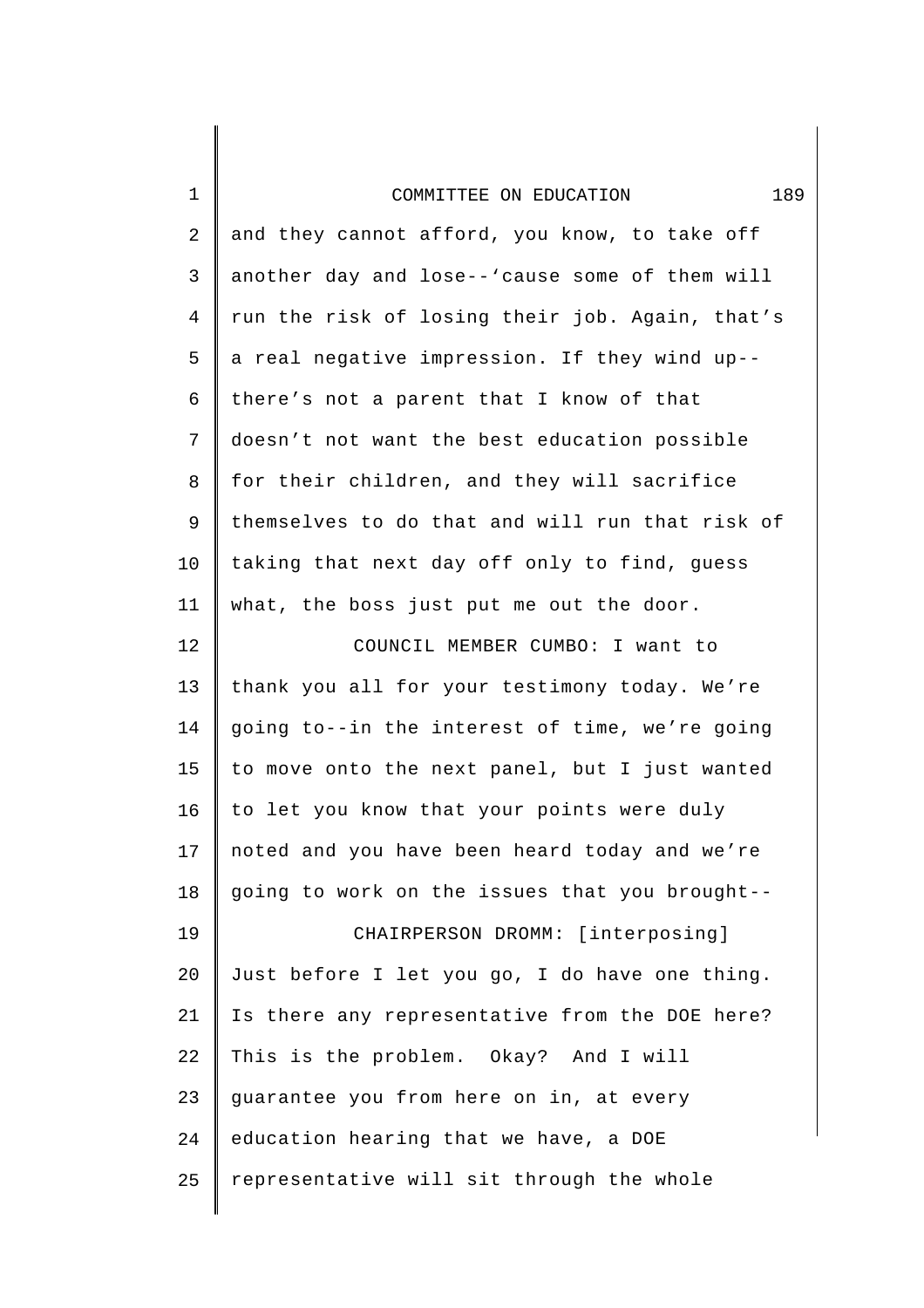| $\mathbf 1$    | 190<br>COMMITTEE ON EDUCATION                   |
|----------------|-------------------------------------------------|
| $\overline{2}$ | hearing or I will use my subpoena and oversight |
| 3              | power to enforce that regulation. That is the   |
| $\overline{4}$ | end of that. Thank you.                         |
| 5              | COUNCIL MEMBER CUMBO: Thank you. We             |
| 6              | are now going to hear from Doctor Fulani from   |
| 7              | the All Stars Project. Thank you. Thank you.    |
| 8              | And students, oh how wonderful. Thank you.      |
| 9              | Five of them, thank you. Thank you.             |
| 10             | [off mic]                                       |
| 11             | DOCTOR FULANI: Good afternoon                   |
| 12             | everybody.                                      |
| 13             | COUNCIL MEMBER CUMBO: Good                      |
| 14             | afternoon.                                      |
| 15             | DOCTOR FULANI: I just wanted to                 |
| 16             | acknowledge that we had about 20 people with    |
| 17             | us, half of whom were young people who had to   |
| 18             | leave to go to my after school program who were |
| 19             | going to join me. Who we have with us is        |
| 20             | Starshima [phonetic]. I'm going to read my      |
| 21             | statement, and then I'm going to ask her a      |
| 22             | couple of questions and we're going to be       |
| 23             | precise and brief. So, thank you for the        |
| 24             | opportunity to testify. Though I have           |
| 25             | frequently appeared in these chambers as a      |
|                |                                                 |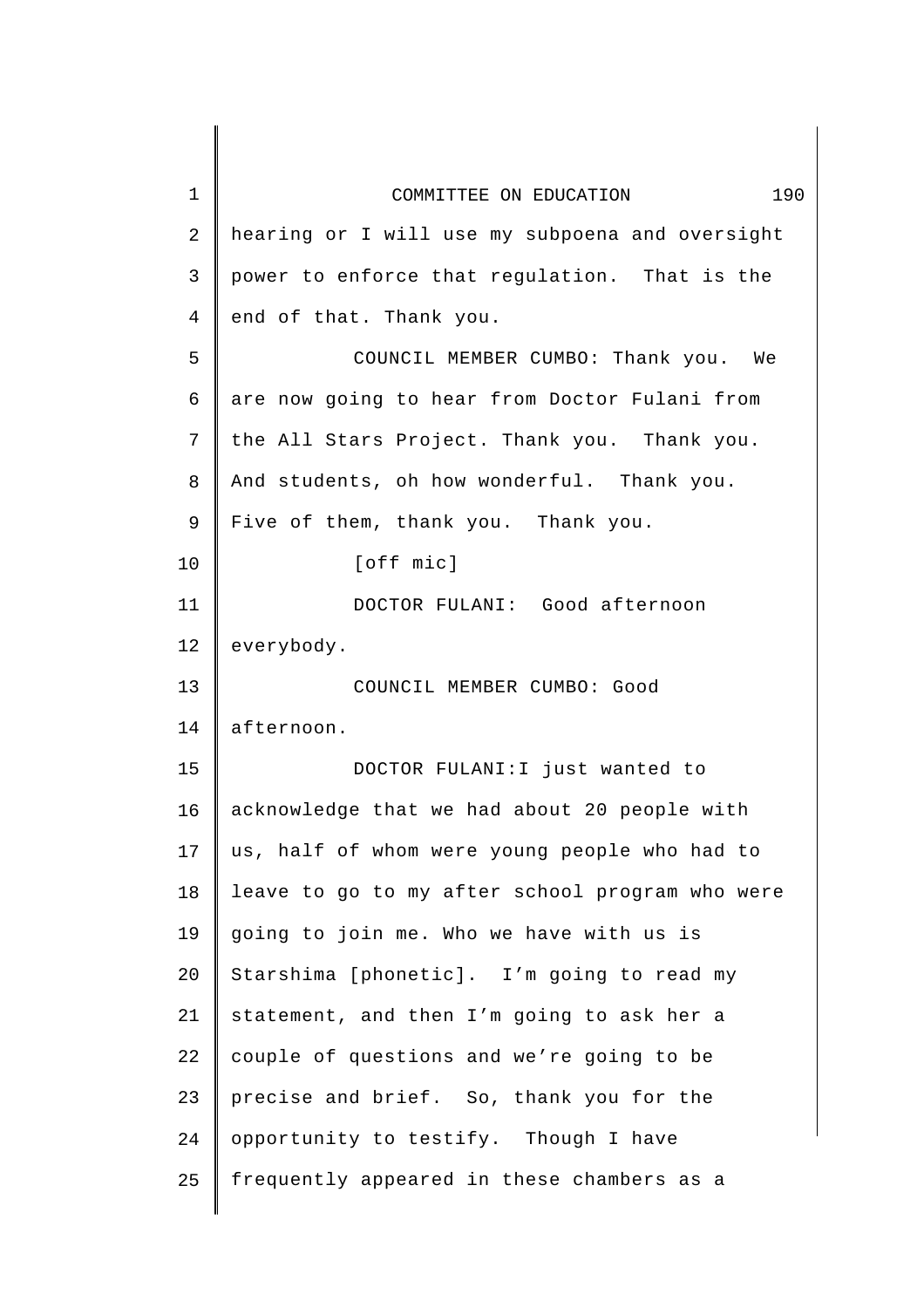1

2 3 4 5 6 7 8 9 10 11 12 13 14 15 16 17 18 19 20 21 22 23 24 25 political activist and independent reformer, today I'm here as a developmental psychologist with advanced degrees from the CUNY system and an extensive research background. I also am a co-founder of the All Stars Project, a constellation of privately funded youth and adult after school development programs which serve more than 10,000 inner city kids each year and we also have an adult program that we started in 2012 for adults in the community and 4,500 adults in our communities have joined in our programs which are based on performance. They're innovative and they step outside of the box and I will give you information on it. I'm not here today to speak for or against Resolution Number Two, though I am a supporter passionately of Early Childhood Education and would like most developmental psychologists, I recognize the positive effects of high quality pre-k experiences for all children. I am here instead to try to call attention to the defects in the science that underlies the idea that pre-k is the most effective and most necessary intervention into the long-term development of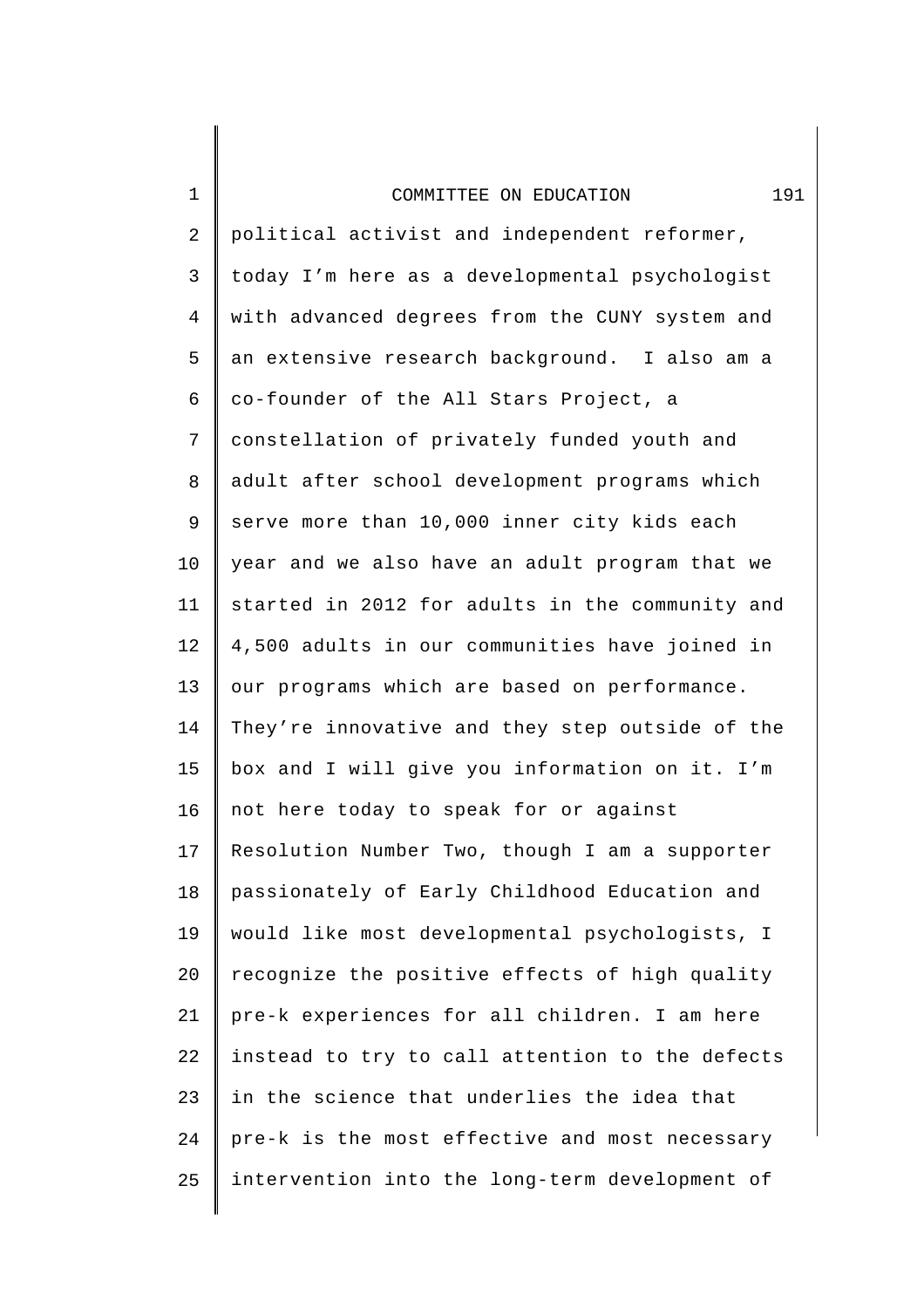1

2 3 4 5 6 7 8 9 10 11 12 13 14 15 16 17 18 19 20 21 22 23 24 25 poor kids and to express my deep concern that the current initiative miss-educates the public about this. Pre-k and the call to create a dedicated tax base funding scheme for it rests on the idea that we must grab the opportunity to school low income three and four-year-olds because once these kids get older and most especially once they become teenagers, any developmental disparities with more well to do kids become uncorrectable. According to traditional educational and psychological dogma, human development can only take place before age five or six years old. That is not a fact. This philosophical assumption is dangerous and untrue, dangerous because it dictates certain policy directions and preempts others. Untrue because the premise and methodology of the research cited in Resolution Two dates back 50 years and there is far more current and innovative research which defines the finding that development is essentially over by the time you hit kindergarten. We have found as have other researchers and practitioners from Stanford University,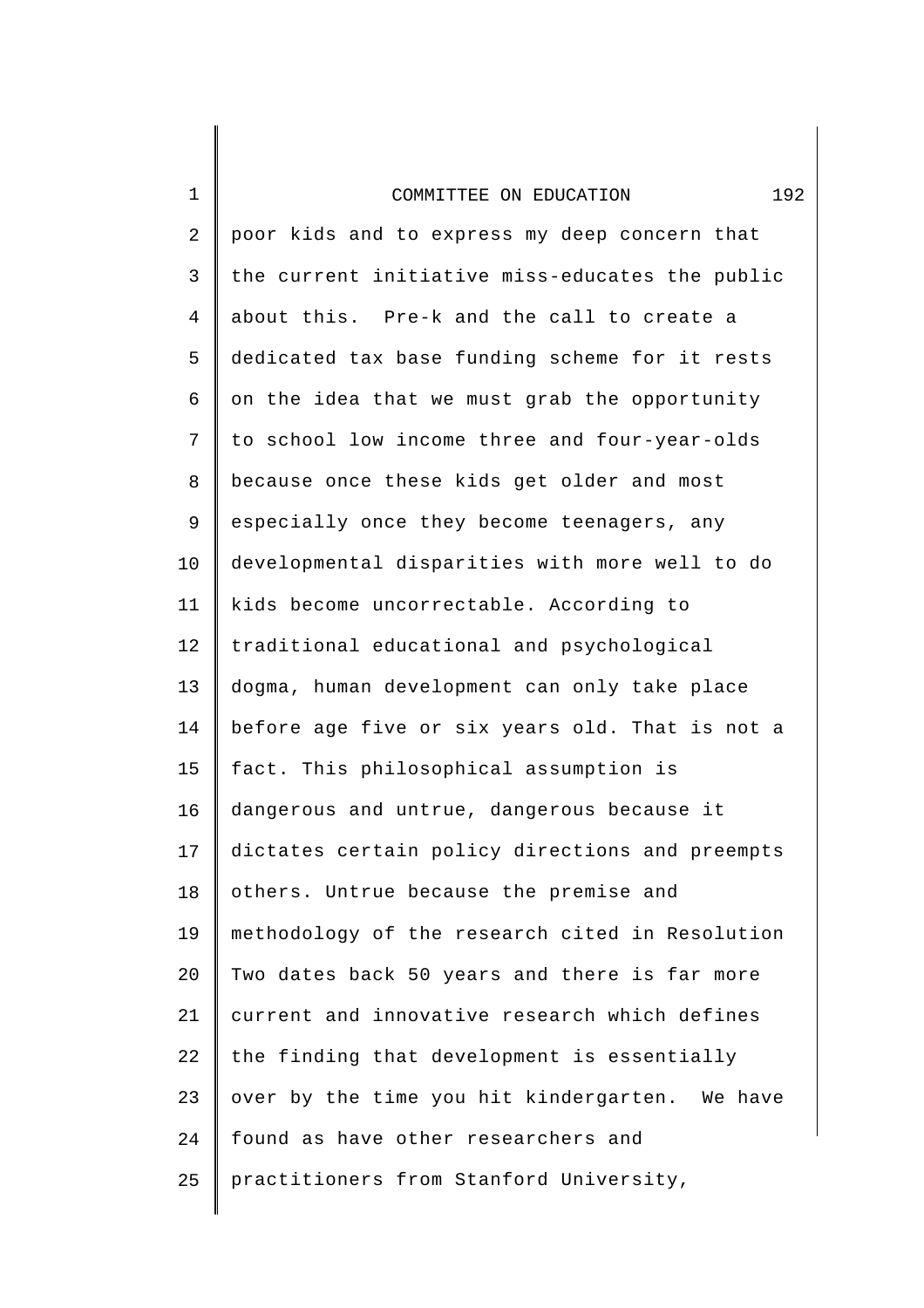1

2 3 4 5 6 7 8 9 10 11 12 13 14 15 16 17 18 19 20 21 22 23 24 25 Columbia, Rutgers, various other places that development can be ignited or re-ignited at any age if the proper tools and approaches such as performance play and becoming more cosmopolitan are used. This is not simply an abstract discovery. It has serious public policy implications. In New York City there are 100's of thousands of poor kids, mainly of color between the ages of 15 and 19. They are in desperate need of developmental opportunities and they are well past the age of pre-k. In large measure, I'm afraid they're being written off or swept under the rug by advocates of a public policy that focuses on pre-k while failing to address the developmental challenges of middle and high school kids and their families. To ignore the newest most cutting edge discoveries that recognize the human capacity to develop and create at all ages in favor of high profile easy to digest politically symbolic initiatives that rest on incomplete out of date and frankly narrow minded and anti-human forms of social science would represent a significant failure on the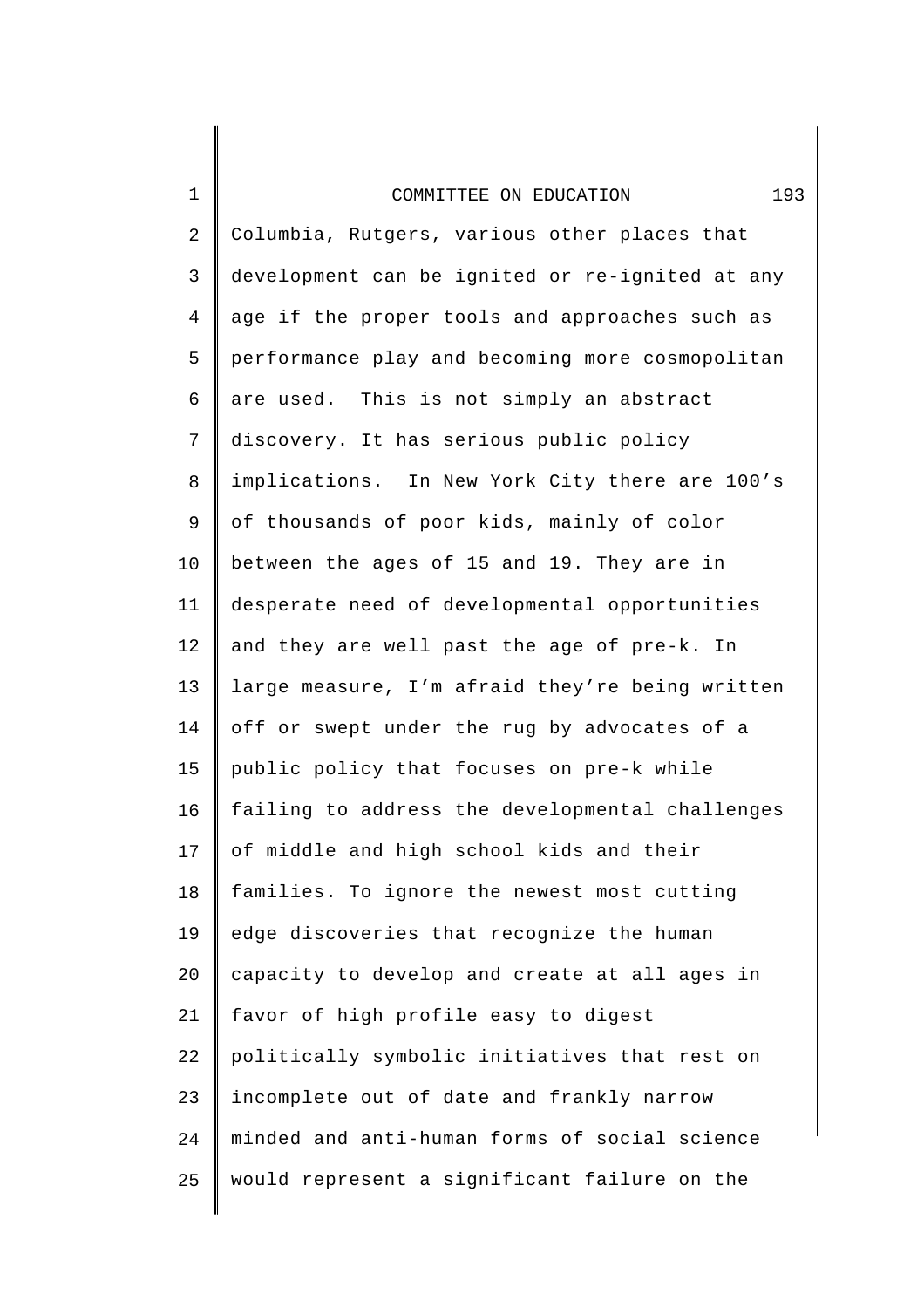| $\mathbf 1$    | 194<br>COMMITTEE ON EDUCATION                   |
|----------------|-------------------------------------------------|
| $\overline{a}$ | part of this body. This is not a time for       |
| 3              | lowest common denominator science given the     |
| 4              | crisis of poverty and income inequality. It's   |
| 5              | time to turn to the most advanced and           |
| 6              | sophisticated discoveries. This is not an       |
| 7              | argument against pre-k. It is an argument for   |
| 8              | a rigorous exploration by the City Council and  |
| 9              | the Mayor of the breakthroughs in development   |
| 10             | at all ages that we see at the All Stars every  |
| 11             | single day. Finally, where--                    |
| 12             | [applause]                                      |
| 13             | DOCTOR FULANI: Thank you. Where you             |
| 14             | choose--where one chooses to engage a problem,  |
| 15             | and in this case, we're talking about the       |
| 16             | educational failure of incredible magnitude in  |
| 17             | the poor communities. You must also take into   |
| 18             | consideration the impact that that engagement   |
| 19             | could have not just on the kids, but on the     |
| 20             | entire community. Teenagers, the very ones      |
| 21             | hanging out on corners and jumping turn styles  |
| 22             | are actually the role models for the little     |
| 23             | kids in our communities. They look up to them   |
| 24             | and they watch what they do. If those teenagers |
| 25             | can be developmentally engaged, this can be     |
|                |                                                 |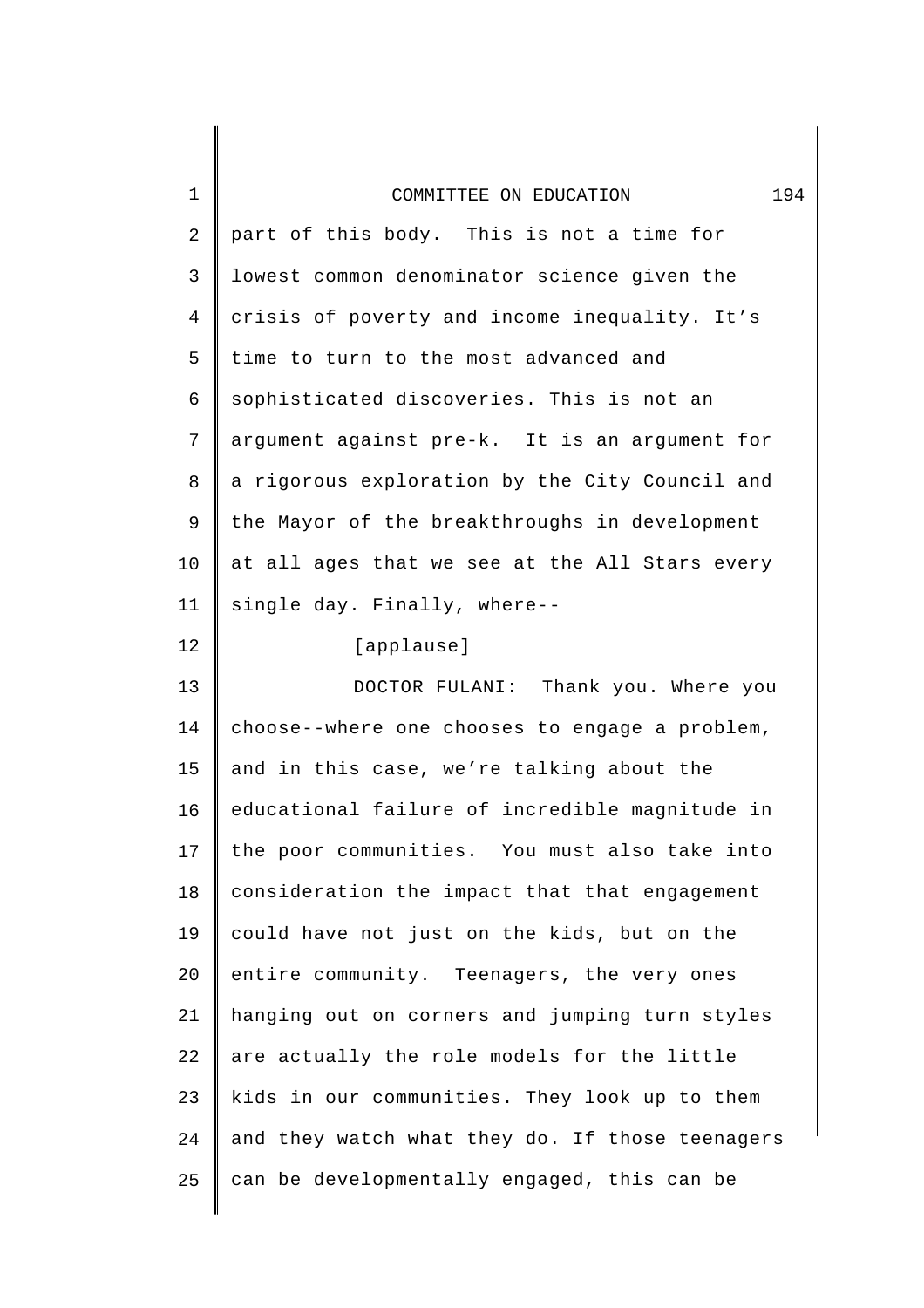| $1\,$          | 195<br>COMMITTEE ON EDUCATION                   |
|----------------|-------------------------------------------------|
| $\overline{2}$ | impactful on the small kids who look up to them |
| 3              | as well as on the parents and the adults in the |
| $\overline{4}$ | community. I can't tell you how many parents    |
| 5              | have joined our adult programs because they saw |
| 6              | their teenage kids transformed by the           |
| 7              | experience of performing or being exposed to    |
| 8              | the world beyond the boundaries of East New     |
| 9              | York or Far Rock Away. I would love to work     |
| 10             | with all of you on this and to move the         |
| 11             | discussion of youth development out of the      |
| 12             | narrow box that it takes place in while we      |
| 13             | continue to lose more and more people in our    |
| 14             | community to poverty and underdevelopment and I |
| 15             | want to end by dedicating this statement to     |
| 16             | Kalil [phonetic], a 14-year-old black kid who   |
| 17             | failed eighth grade last year, actually eighth  |
| 18             | grade failed him, after we talked openly about  |
| 19             | his humiliation around being related to as      |
| 20             | dumb, he said, "Doctor Fulani, how do you build |
| 21             | confidence?" I said to him that he needed to    |
| 22             | have outside of school experiences that made    |
| 23             | him confident, then he could go back into       |
| 24             | school and put that confidence to work in ways  |
| 25             | that lead to his development as a learner no    |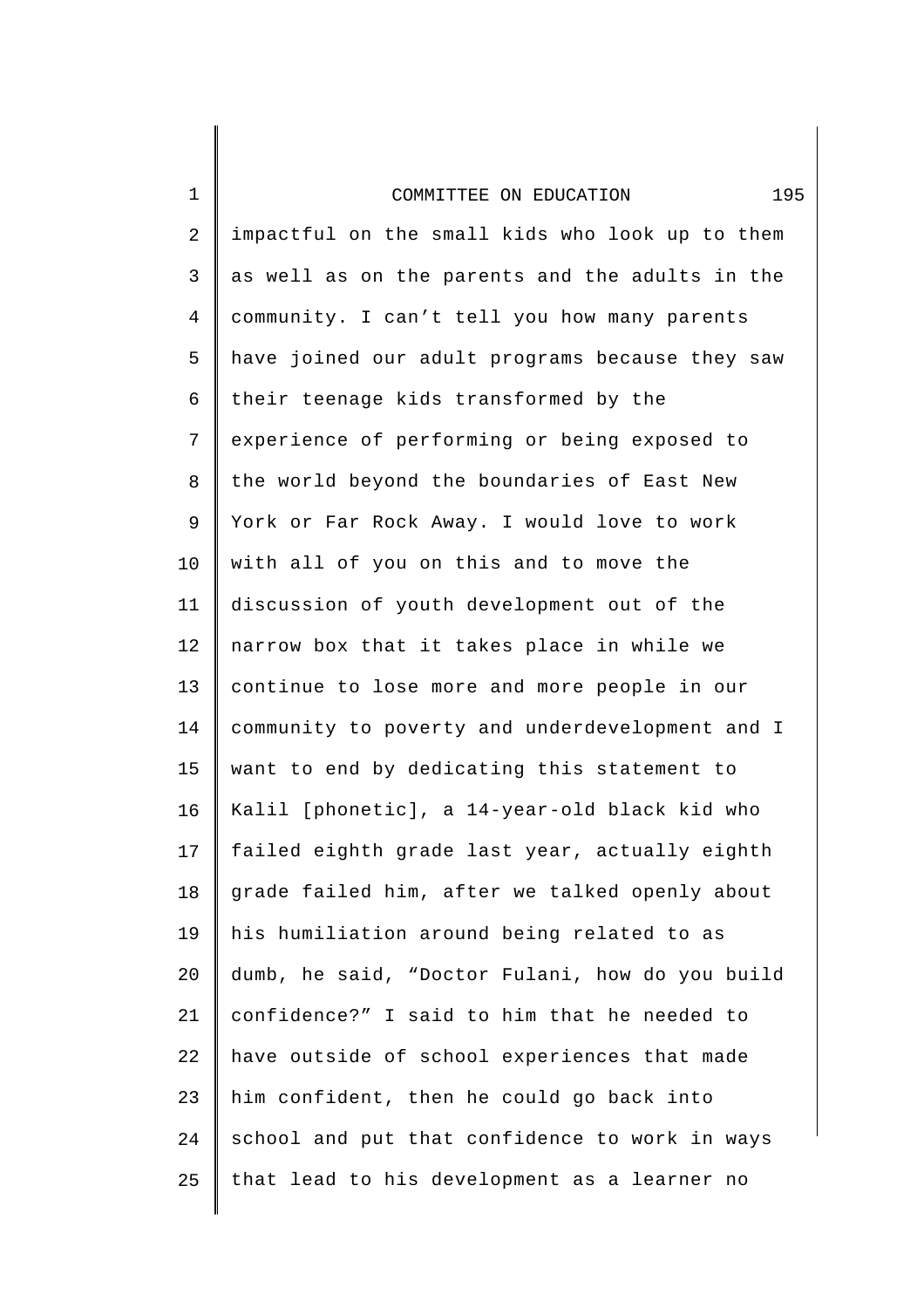| $\mathbf{1}$ | 196<br>COMMITTEE ON EDUCATION                   |
|--------------|-------------------------------------------------|
| 2            | matter how lousy the school is. He said to me,  |
| 3            | "I want to do that." Millions of teenagers      |
| 4            | feel the same way and we cannot afford to       |
| 5            | abandon them. Thank you.                        |
| 6            | [applause]                                      |
| 7            | COUNCIL MEMBER CUMBO: Doctor Fulani,            |
| 8            | I want to thank you very much for your          |
| 9            | testimony and I also want to thank you for your |
| 10           | leadership by bringing your students here       |
| 11           | today. I think it's very powerful to be able to |
| 12           | bring our young people along in this process so |
| 13           | that the passing of the baton becomes more      |
| 14           | seamless as the generations go on. I have one   |
| 15           | brief question before Council Member Barron. I  |
| 16           | just wanted to know, I've been to--I've had the |
| 17           | fortune of coming to your space and being a     |
| 18           | part of the performances and seeing the         |
| 19           | excellent and phenomenal work that you are      |
| 20           | doing with young people, and forgive my         |
| 21           | ignorance on this. Is your work also tied to    |
| 22           | that preschool age as well, or has your work    |
| 23           | focused mostly on teenagers and middle school   |
| 24           | students in terms of the educational programs   |
| 25           | that you do?                                    |
|              |                                                 |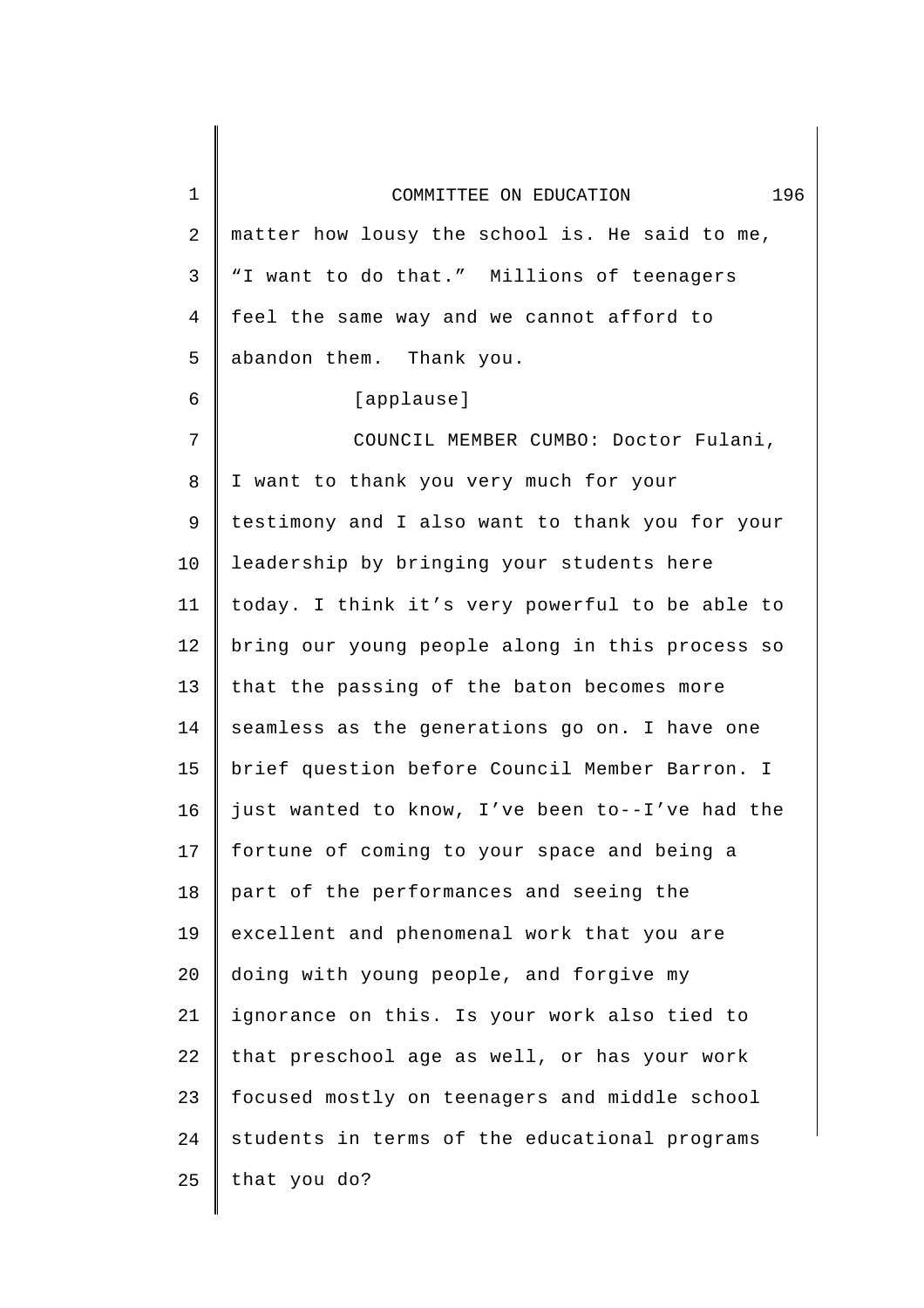| 1              | 197<br>COMMITTEE ON EDUCATION                   |
|----------------|-------------------------------------------------|
| $\overline{2}$ | DOCTOR FULANI: Are youth programs               |
| 3              | are primarily teenagers but they're like 13     |
| 4              | going up, and our talent show network, however, |
| 5              | kids start performing in it on stage in front   |
| 6              | of audiences of 500 people at five and six, and |
| 7              | what they do is develop a sense of themselves   |
| 8              | as performers, as people who can step outside   |
| 9              | of what is their normal experience and do new   |
| 10             | and different kinds of things and a lot of      |
| 11             | those kids continue to work with us and other   |
| 12             | programs, but we're also family focused. So I   |
| 13             | have students that are 85 years old. I have     |
| 14             | parents who I've said to what is your lost      |
| 15             | dream, and they just open up because they got   |
| 16             | pregnant early, they were stopped and they come |
| 17             | out and they start doing all of these new kinds |
| 18             | of things and it has an impact on the entire    |
| 19             | family, but I really do want to underscore the  |
| 20             | impact of teenagers, because they really are    |
| 21             | the trendsetters in our community and we should |
| 22             | constantly think of ways of engaging them or    |
| 23             | we're in deep trouble.                          |
| 24             | COUNCIL MEMBER CUMBO: and let me                |
| 25             | just ask you one question, as a CBO, as a not   |
|                |                                                 |

 $\begin{array}{c} \hline \end{array}$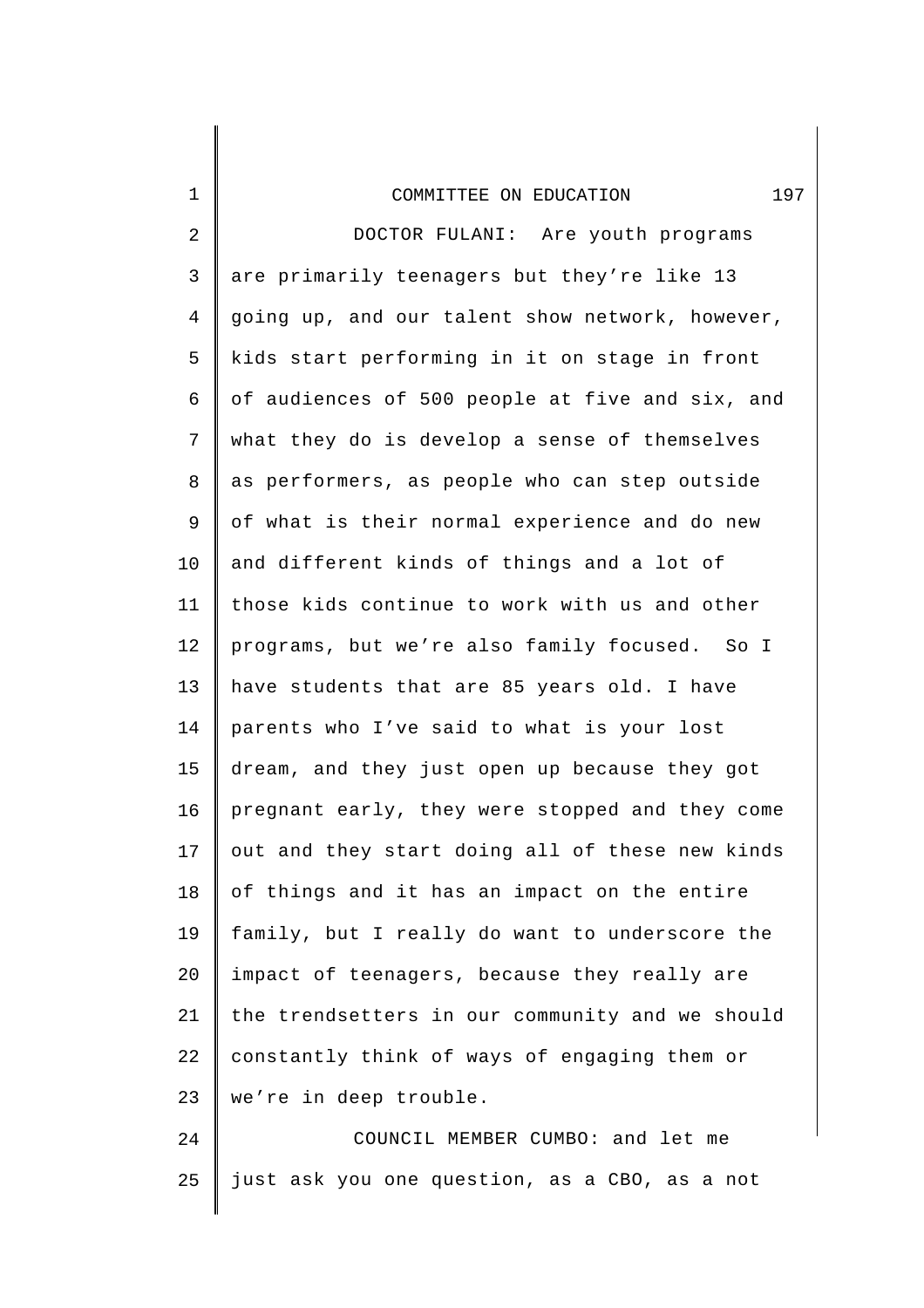| $\mathbf 1$    | 198<br>COMMITTEE ON EDUCATION                   |
|----------------|-------------------------------------------------|
| 2              | for profit org--no, you're not a not for profit |
| 3              | organization are you?                           |
| $\overline{4}$ | DOCTOR FULANI: Yeah, we are--                   |
| 5              | COUNCIL MEMBER CUMBO: [interposing]             |
| 6              | You are.                                        |
| 7              | DOCTOR FULANI: a not for profit, we             |
| 8              | just don't take money from the government. We   |
| 9              | take money from rich white people.              |
| 10             | COUNCIL MEMBER CUMBO: That's right.             |
| 11             | DOCTOR FULANI: I remember there was             |
| 12             | a catch when I was asking the question.         |
| 13             | COUNCIL MEMBER CUMBO: My question               |
| 14             | with that is, are you familiar with the         |
| 15             | capacity that you're in with what's happening   |
| 16             | with middle schools in terms of how it relates  |
| 17             | to universal pre-k? Are you as a CBO, do you    |
| 18             | understand your pathway right now here and      |
| 19             | today how you are going to be a part of what's  |
| 20             | going to be happening with this middle school   |
| 21             | roll out and community based organizations, or  |
| 22             | are you still trying to figure out where you're |
| 23             | going to fit in into this bigger picture?       |
| 24             | DOCTOR FULANI: I'm already a part of            |
| 25             | the bigger picture.                             |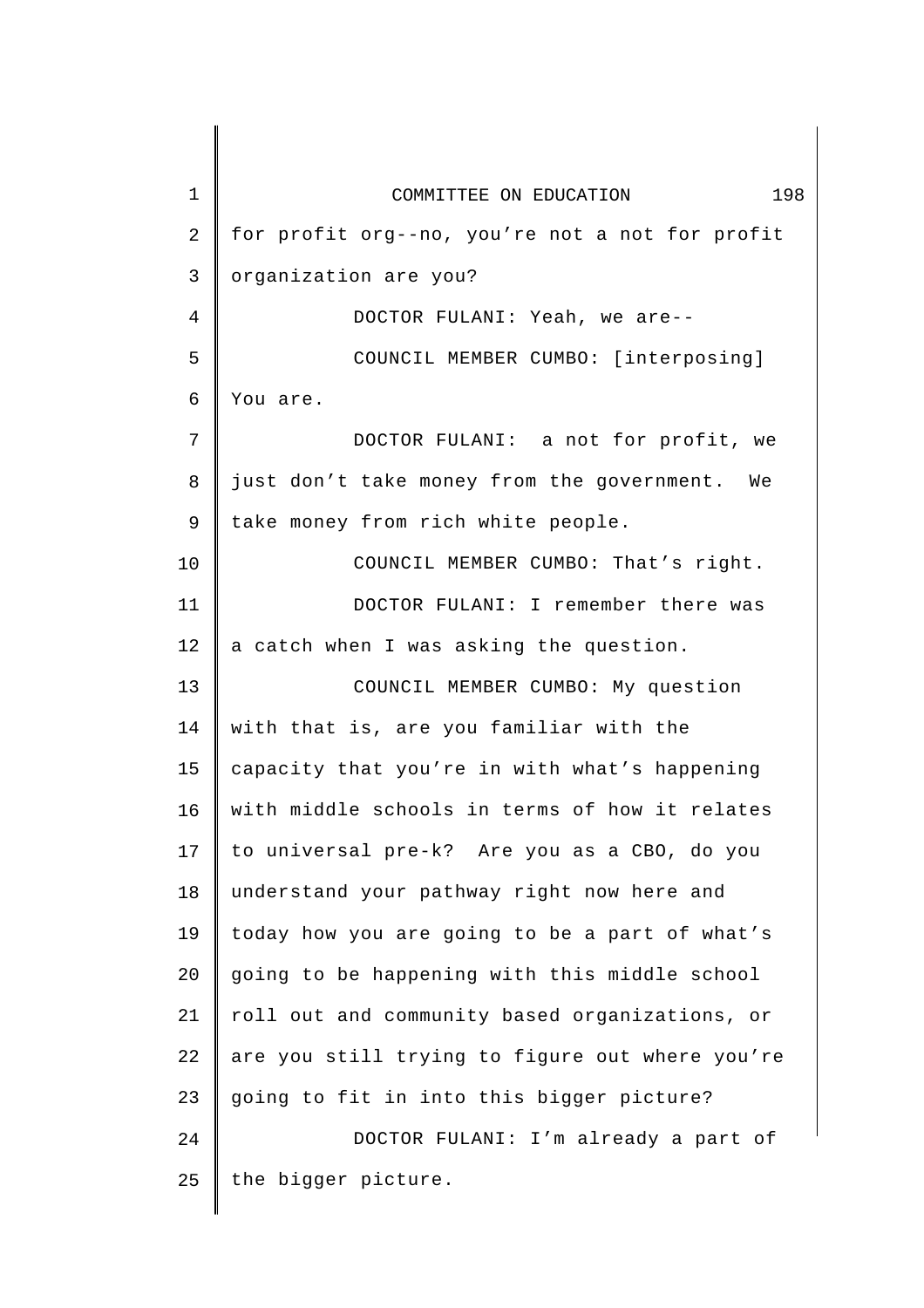| $\mathbf 1$    | 199<br>COMMITTEE ON EDUCATION                   |
|----------------|-------------------------------------------------|
| 2              | COUNCIL MEMBER CUMBO: Fantastic.                |
| $\mathsf{3}$   | DOCTOR FULANI: And our work at--the             |
| $\overline{4}$ | kids who are in middle school, in my opinion,   |
| 5              | and I just want to say something as a           |
| 6              | developmental psychologist, they grow up in     |
| 7              | communities that are way off the beaten path.   |
| 8              | They don't have the access to the main stream.  |
| 9              | There was an article by--in the New York Times  |
| 10             | a number of months ago that says, "Kids who     |
| 11             | come from wealthy backgrounds have 1,500 more   |
| 12             | outside of school experience than kids in our   |
| 13             | communities." That's not because their parents  |
| 14             | don't love them, it's because their parents     |
| 15             | ain't got no money and they're not connected in |
| 16             | the same way to the mainstream. So I think that |
| 17             | by middle school you're no longer blind to the  |
| 18             | fact that your life is falling apart, that      |
| 19             | you're living in a shelter, that things aren't  |
| 20             | working. The kids are in tremendous, tremendous |
| 21             | pain.                                           |
| 22             | COUNCIL MEMBER CUMBO: Right.                    |
| 23             | DOCTOR FULANI: And people say to                |
| 24             | them, "if you stay in school you're going to go |
| 25             | to college and you're going to be great."       |
|                |                                                 |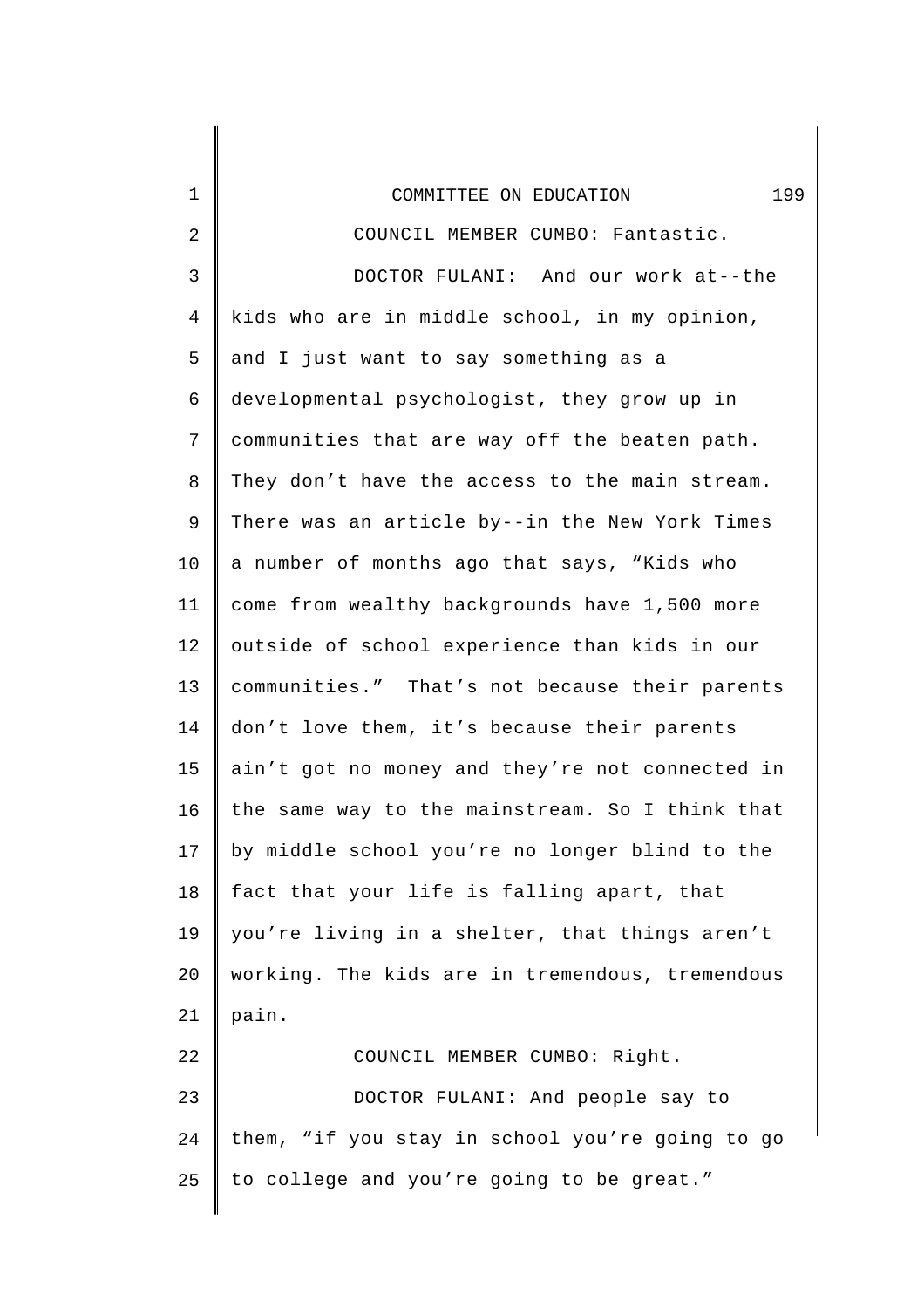| $\mathbf 1$    | 200<br>COMMITTEE ON EDUCATION                   |
|----------------|-------------------------------------------------|
| $\overline{2}$ | Number one, most of the schools are             |
| 3              | dysfunctional, but aside from that how--these   |
| $\overline{4}$ | kids can't do it. They're barely eating. So if  |
| 5              | we don't connect to the emotional impact of     |
| 6              | being poor in this country and in this state    |
| 7              | and in our communities, the kids are not going  |
| 8              | to grow.                                        |
| 9              | COUNCIL MEMBER CUMBO: Right. Thank              |
| 10             | you very much. Council Member Barron?           |
| 11             | COUNCIL MEMBER BARRON: Yes, I'm                 |
| 12             | late for an appointment, but I certainly had to |
| 13             | stay for your presentation. Doctor Fulani's     |
| 14             | work stands on its own. Her record over the     |
| 15             | decades is without question and a model         |
| 16             | certainly for what it is when someone who has   |
| 17             | the energy, the passion, the intelligence and   |
| 18             | the commitment to go out and make things        |
| 19             | happen; dedicates her life to that. So I wanted |
| 20             | to just be here to put onto the record that we  |
| 21             | appreciate what you do. We want to encourage    |
| 22             | you to continue that, and I agree with you in   |
| 23             | that it's not--I saw one of the testimonies     |
| 24             | said by age five 85 percent is set. I--         |
| 25             |                                                 |
|                |                                                 |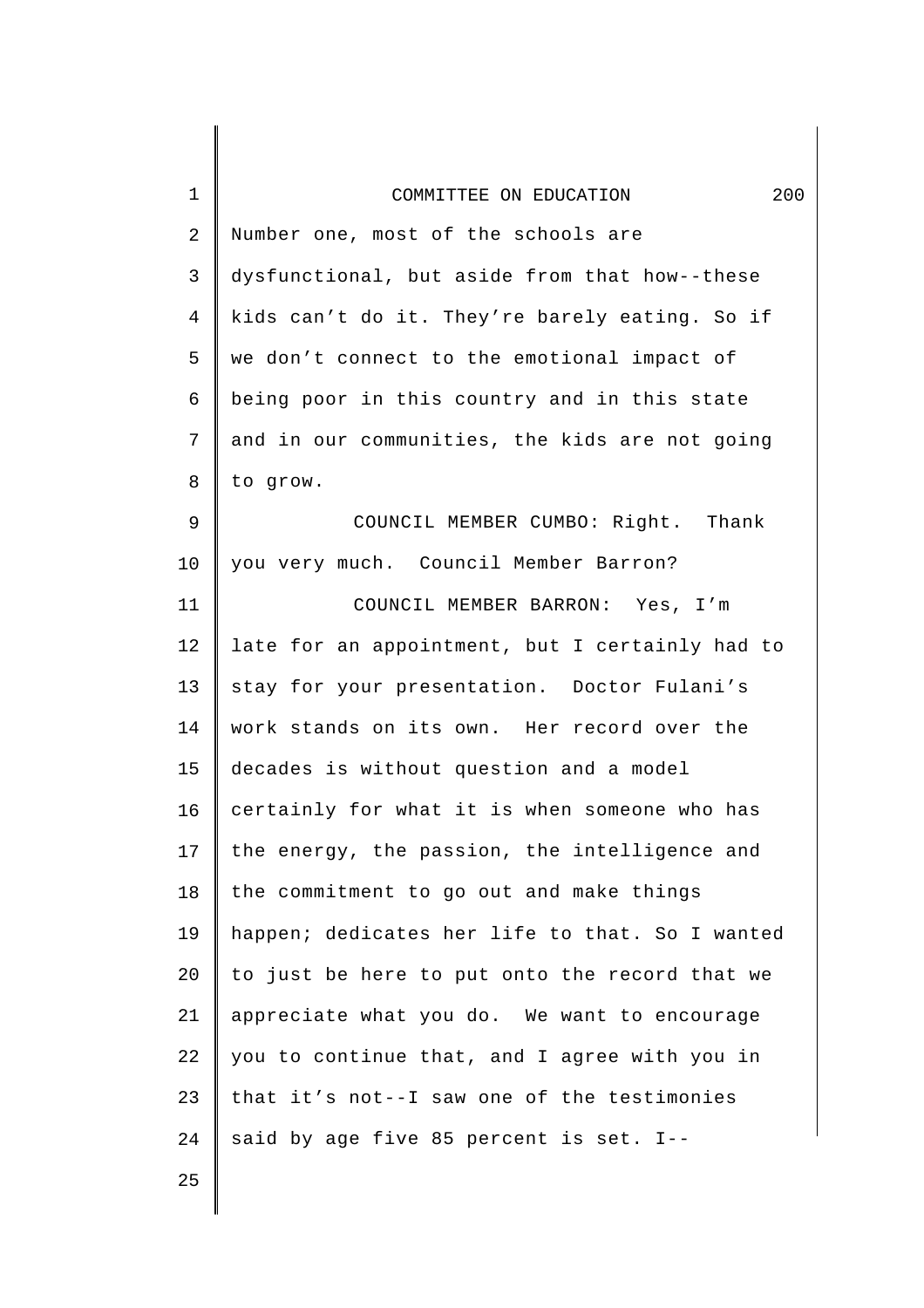| $\mathbf 1$    | 201<br>COMMITTEE ON EDUCATION                   |
|----------------|-------------------------------------------------|
| $\overline{2}$ | DOCTOR FULANI: [interposing] It's               |
| 3              | ridiculous.                                     |
| 4              | COUNCIL MEMBER BARRON: I'm glad that            |
| 5              | we're going forward with universal pre-k, but   |
| 6              | we can't come with the opinion that if our      |
| 7              | children don't do it by age whatever then they  |
| 8              | can't move one and do it. There is no age.      |
| 9              | There is no terminus unless you're, you know,   |
| 10             | going in the ground. There's no limit to what   |
| 11             | we can do. So I applaud you and I appreciate    |
| 12             | the work that you're doing and encourage you--  |
| 13             | and if your young student wanted to say         |
| 14             | something, I'd be glad to hear it before I have |
| 15             | to leave.                                       |
| 16             | STARSHIMA TRENT: The All Stars has              |
| 17             | changed my life in many ways because growing up |
| 18             | I was labeled as slow and in high school it     |
| 19             | took a real big toll on me because I took in    |
| 20             | many, many tests and failed miserably. And      |
| 21             | there was this one day in school my teacher     |
| 22             | told me, "Put your hand or you're not going to  |
| 23             | graduate." So I felt very devastated about it,  |
| 24             | and after they gave me many, many tests to take |
| 25             | I kept on failing so I told him that they don't |
|                |                                                 |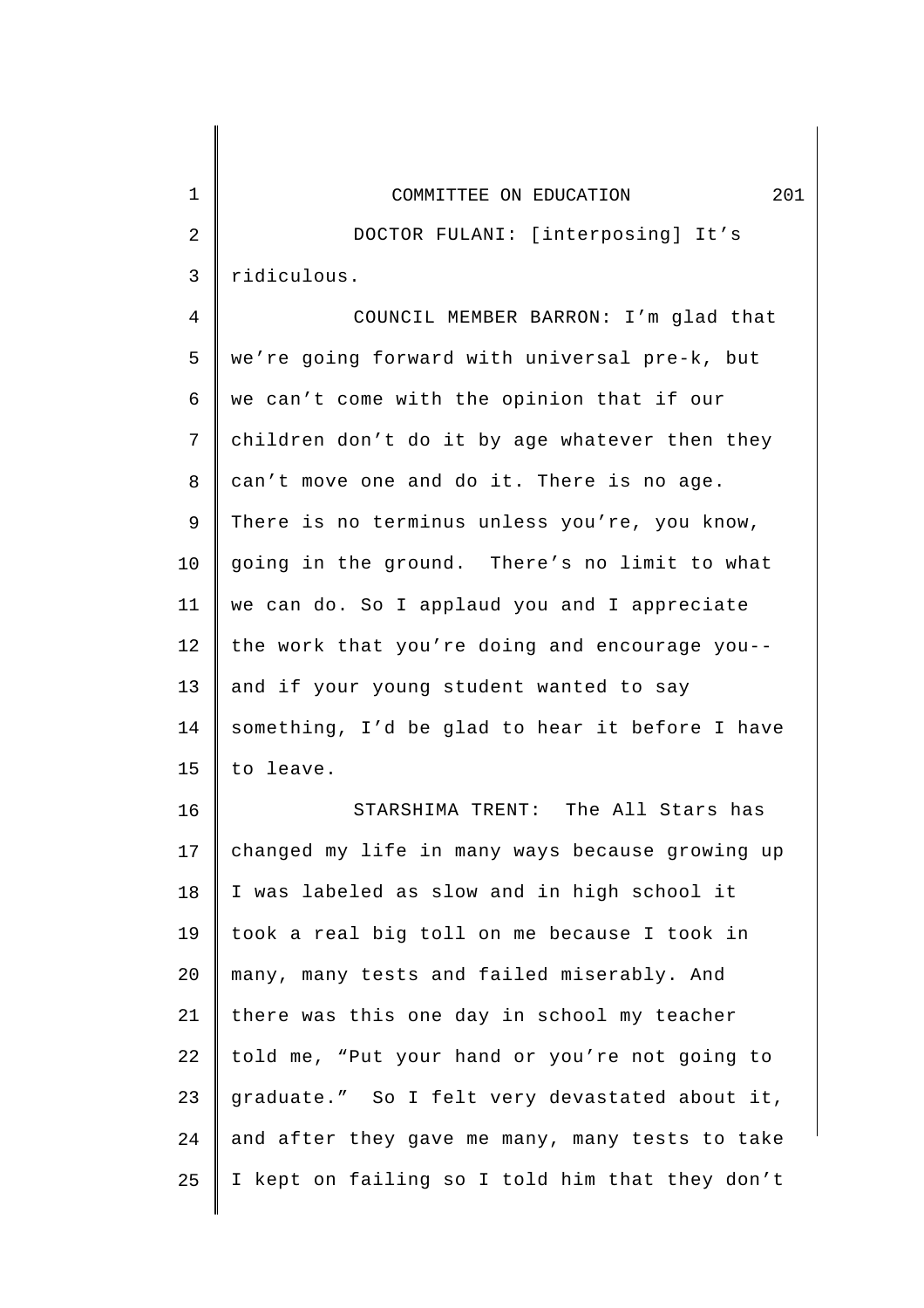1

2 3 4 5 6 7 8 9 10 11 12 13 14 15 16 17 18 19 20 21 22 23 24 25 understand my standards differently. So I took the Regular Regents [phonetic] and I was very surprised that I passed with flying colors. While I graduated I found out also that at graduation I also got a Public Applicant [phonetic] Award by Bill de Blasio and I did not know at first that he was the Mayor. Yes, so All Stars changed my life in many, many different ways. I'm actually at a development school for U Production team, and I too am late for an appointment. I'm at the orientation at One Chase Plaza and I have my internship at Met Life and it opened my eyes in many different ways, and what I feel is that is when I go to school, if I can memorize plays while I'm in All Stars, because I've done many different programs. I'm a spokesperson. I'm a host. You name it, I do it. So they take people out their comfort zone and make me feel like I'm not so shy. So growing up I was very shy person, but with them I can feel like I'm on top of the world. They never hold you back. They just push you more to become a bigger, better person and with the schools in the system people are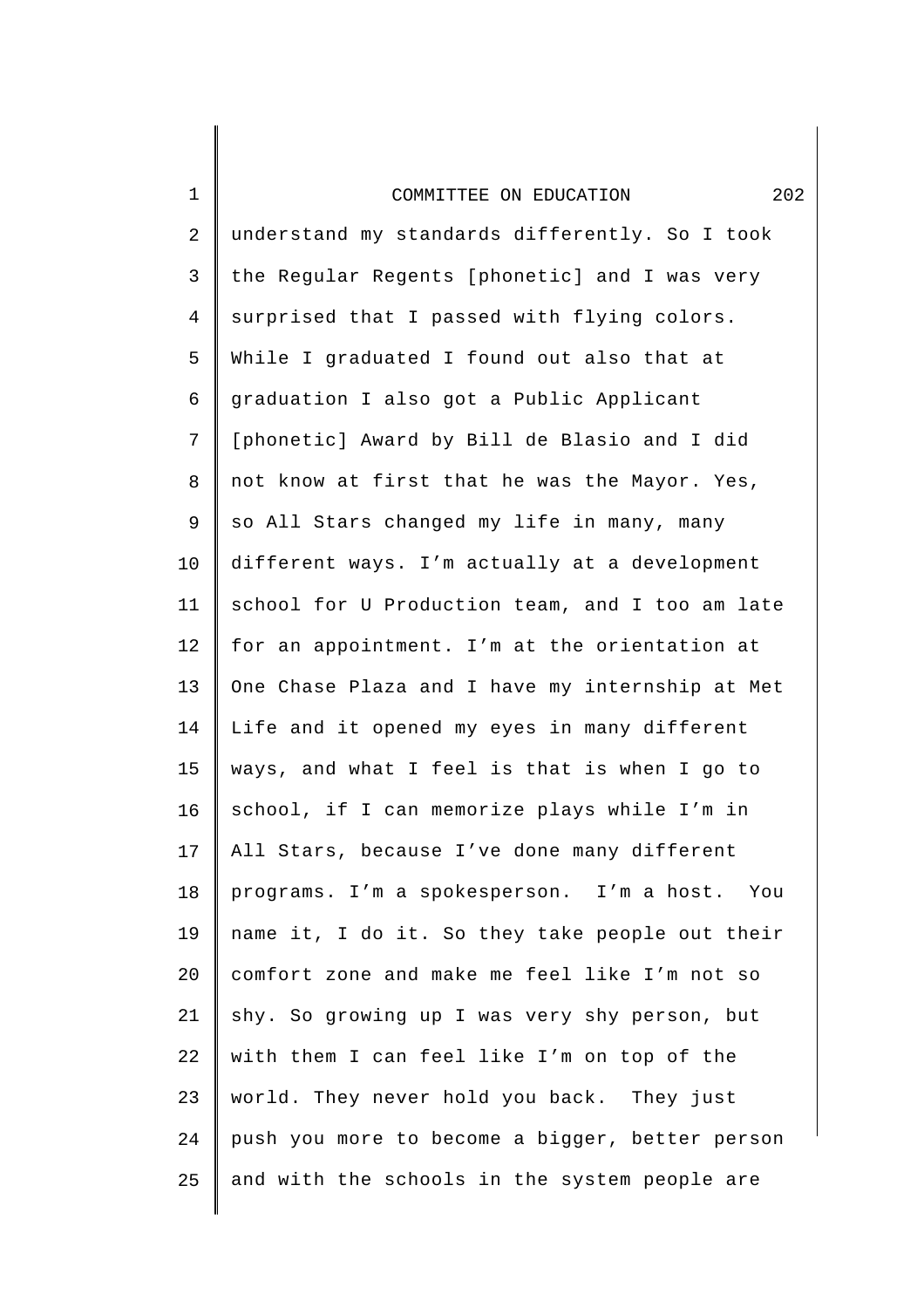2 3 4 5 6 7 8 9 10 11 12 13 14 15 16 17 18 19 20 21 22 23 24 just invested in things that don't work. So with the school, I feel like they need to be more brunt [phonetic] with the students. If you push them away and make them feel like they're not going to, you know, grow or if like they can't, you know, graduate, then what are you going to do? They mostly pay attention to the teachers. The teachers need to pay attention to the students, make them feel like they are special, you know, talk to them. Because when you after school, I'm there for like a good 25 to 45 minutes and then they just leave. I feel they don't pay attention and give that much support and a lot of times is all we see is kids are not in school. They have their rate that they mostly pay attention to about the gradation. Forget graduation, how about you focus on what's going on at that moment, and then you'll get them to where they need to be. DOCTOR FULANI: Now, this is somebody who was labeled as special ed. So thank you so very much. COUNCIL MEMBER BARRON: Thank you.

25

1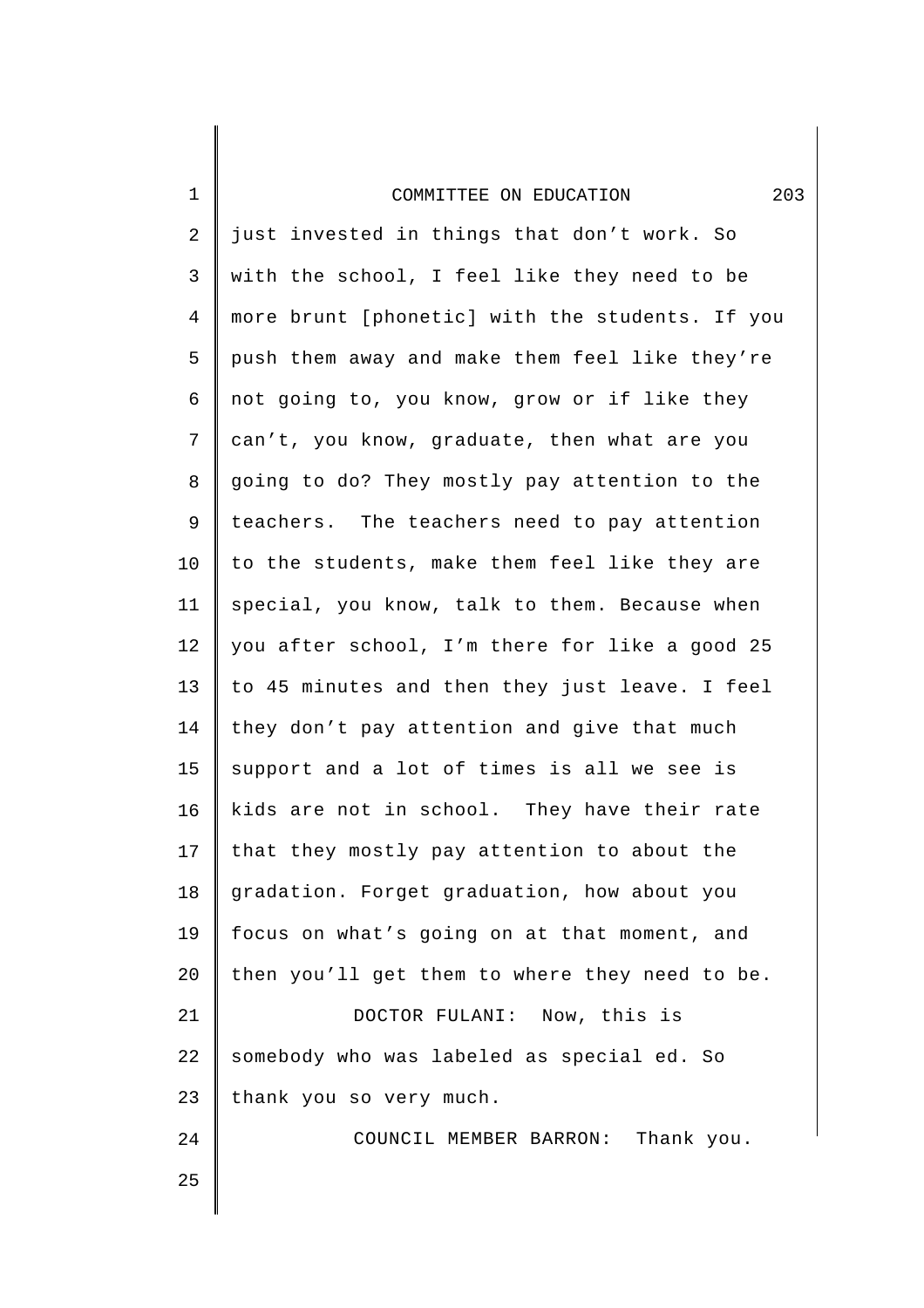| 1              | 204<br>COMMITTEE ON EDUCATION                  |
|----------------|------------------------------------------------|
| $\overline{2}$ | COUNCIL MEMBER CUMBO: Doctor Fulani,           |
| 3              | I want to thank you for reminding us by        |
| 4              | bringing--please state your name for the       |
| 5              | record, 'cause your testimony was phenomenal.  |
| 6              | STARSHIMA TRENT: Thank you.                    |
| 7              | Starshima Trent, by the way.                   |
| 8              | COUNCIL MEMBER CUMBO: Thank you very           |
| 9              | much.                                          |
| 10             | STARSHIMA TRENT: And thank you for             |
| 11             | your time and your patience.                   |
| 12             | COUNCIL MEMBER CUMBO: Thank you and            |
| 13             | thank you for giving us of your time and       |
| 14             | sacrificing a little bit of what was important |
| 15             | to you today. I hope this was a educational    |
| 16             | experience for you.                            |
| 17             | STARSHIMA TRENT: Absolutely.                   |
| 18             | COUNCIL MEMBER CUMBO: And thank you            |
| 19             | so much, Doctor Fulani by reminding us why we  |
| 20             | are all here today. Thank you.                 |
| 21             | STARSHIMA TRENT: Thank you.                    |
| 22             | COUNCIL MEMBER CUMBO: We are going             |
| 23             | to bring up the next set of testimony. We are  |
| 24             | going to have Zakiyah Ansari. We are going to  |
| 25             | have Ocynthia Williams. We are going to have   |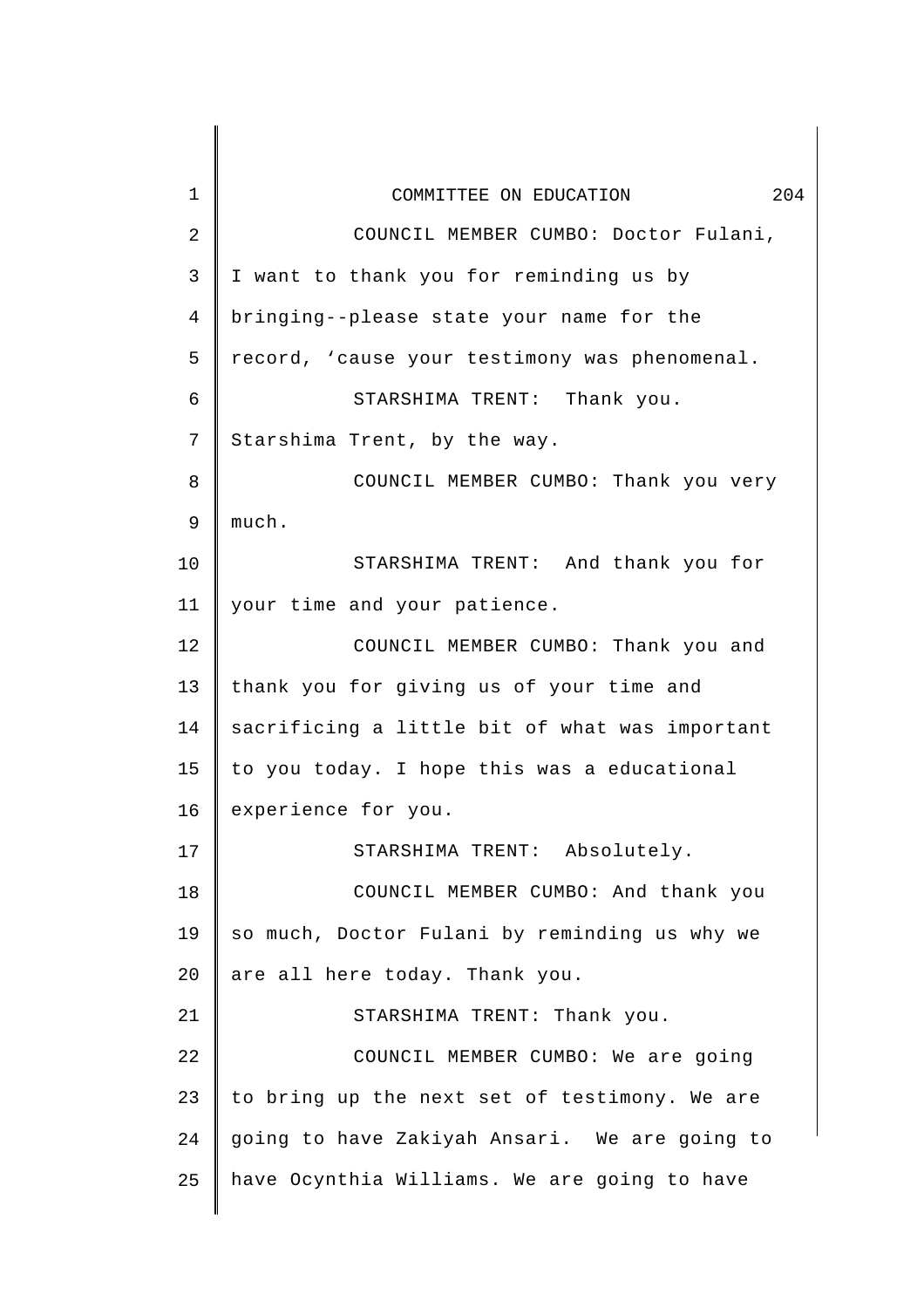| $\mathbf 1$    | 205<br>COMMITTEE ON EDUCATION                   |
|----------------|-------------------------------------------------|
| $\overline{2}$ | Lordes Lebron, Barbara Denham, and Isaac        |
| $\mathsf{3}$   | Carmignani. Thank you so very much.             |
| $\overline{4}$ | CHAIRPERSON DROMM: And while the                |
| 5              | panel is assembling, I want to say that we have |
| 6              | received for the record, testimony from the     |
| 7              | Center for Children's Initiatives, from The     |
| 8              | Federation of Protestant Welfare Agencies, from |
| 9              | SCO Family of Services, from the Northside      |
| 10             | Center for Child Development, and from the      |
| 11             | Committee for Hispanic Children and Families    |
| 12             | Incorporated. It's good to see all of you,      |
| 13             | Zakiyah, would you like to start us off?        |
| 14             | ZAKIYAH ANSARI: Sure. So good                   |
| 15             | afternoon City Council, what's left.            |
| 16             | Congratulations to--absolutely.<br>And          |
| 17             | congratulations to I didn't know was Co-Chair   |
| 18             | so I apologize Chair Dromm and as well as Chair |
| 19             | Cumbo.                                          |
| 20             | COUNCIL MEMBER CUMBO: Thank you.                |
| 21             | ZAKIYAH ANSARI: Thank you for being             |
| 22             | around having this. So my name Zakiyah Ansari.  |
| 23             | I'm the Advocacy Director for the Alliance for  |
| 24             | Quality Education and a public school parent.   |
| 25             | I've been testifying at City Council hearings   |
|                |                                                 |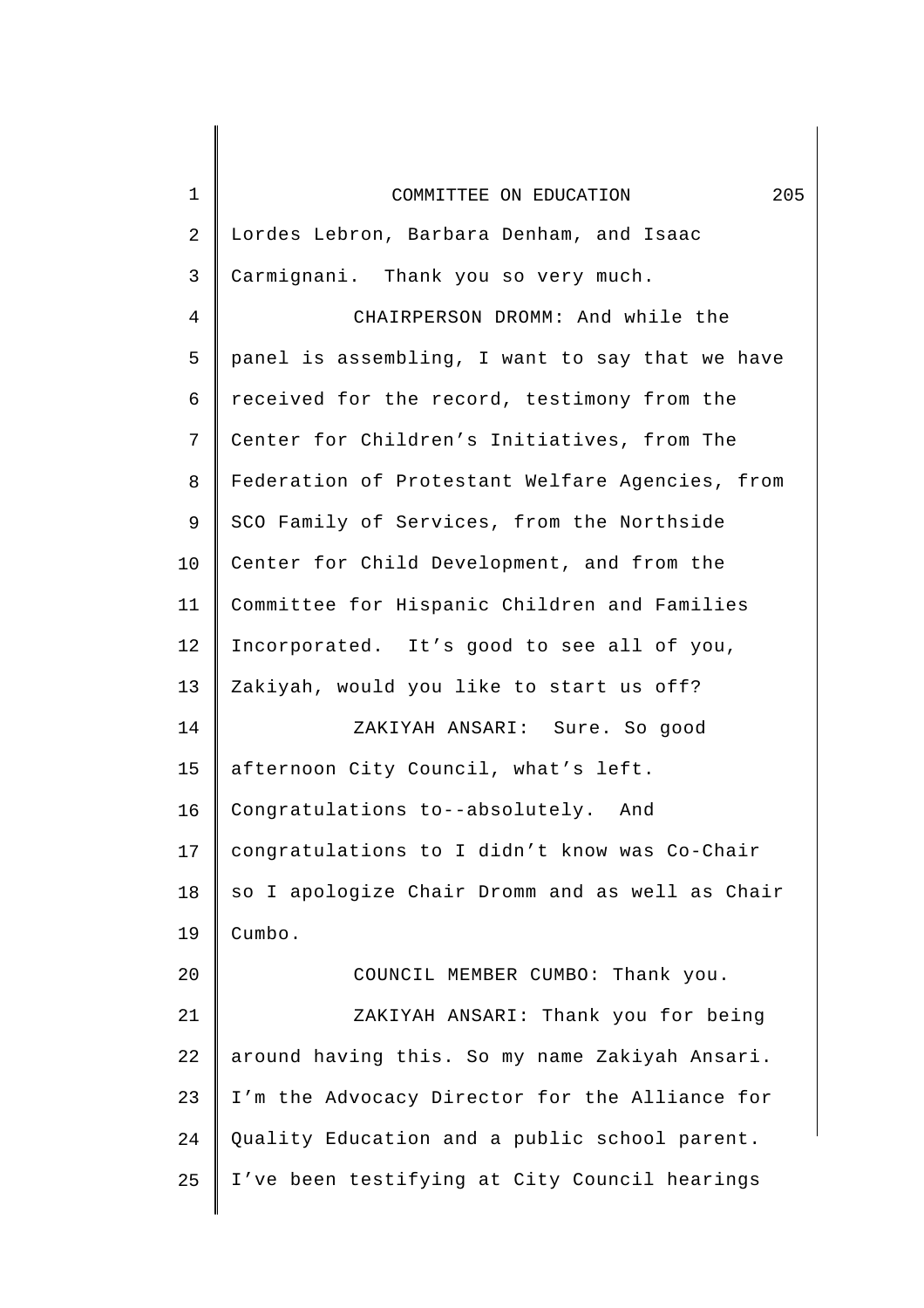1

2 3 4 5 6 7 8 9 10 11 12 13 14 15 16 17 18 19 20 21 22 23 24 25 for the last 12 years and I'm testifying about something that our new Mayor supports and that is universal pre-k and after school for middle school students. I just have to say what a difference a year makes. As many of you may or not know, I have eight children and began testifying while most of them were still in school. Actually, some of them were probably in pre-k at the time. Seven of the eight of my children attended pre-k and even though it was half day, it taught them a lot, a great deal. They learned sharing, responsibility, the days of the week, months, counting and even some Spanish. In two and a half hours they learned a lot. I just wonder, just say imagine what they could do for a full day. In pre-k is where they began to bring home those beautiful pieces of artwork, right? Home portraits of themselves and families that we have big humongous heads with skinny bodies, eyes, nose or no mouth or we had eyes and a mouth but no nose, but whatever it looked like, I always displayed it on the refrigerator and showed it to anyone who visited and they were so proud of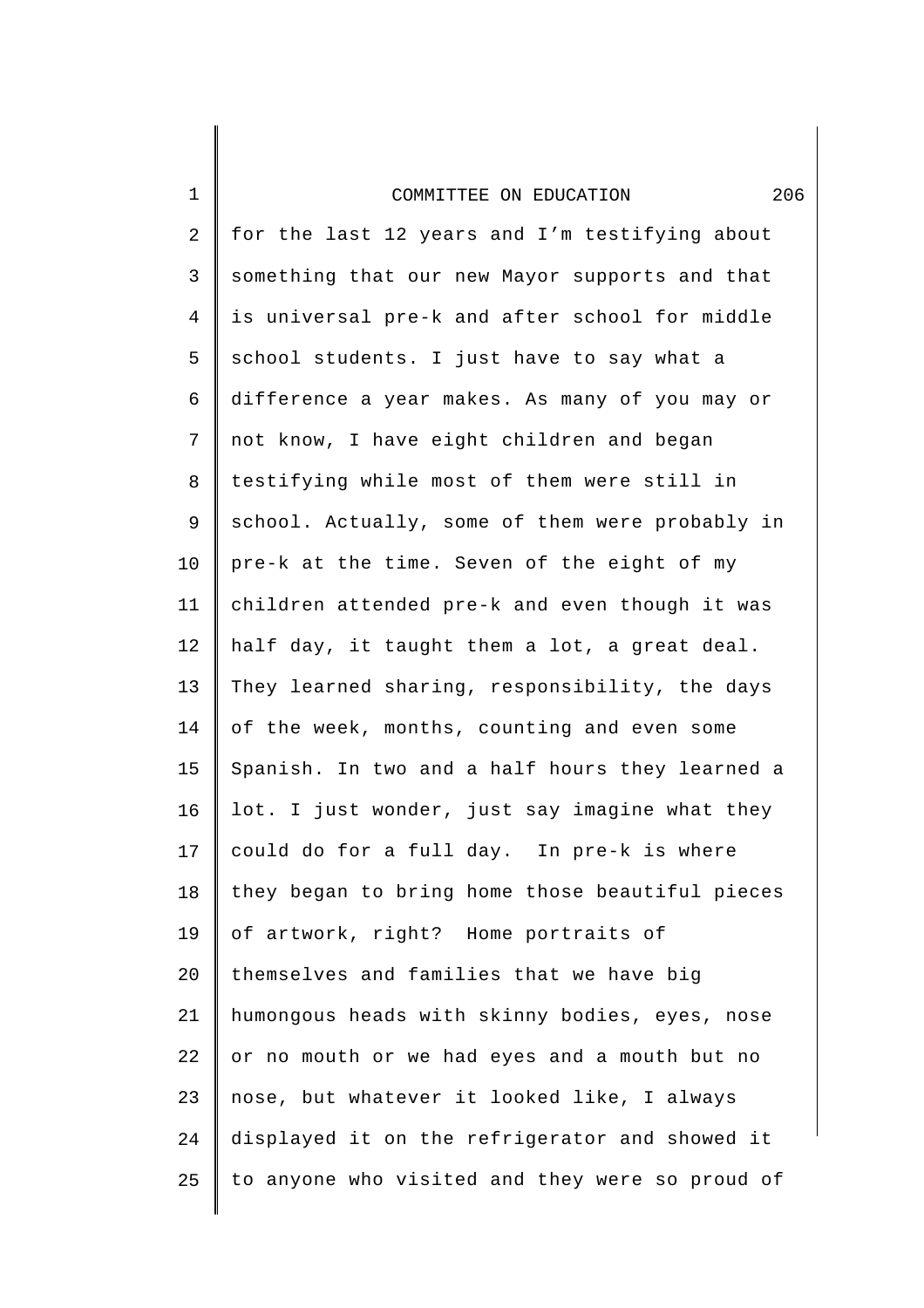| $\mathbf 1$    | COMMITTEE ON EDUCATION<br>207                   |
|----------------|-------------------------------------------------|
| $\overline{2}$ | what they accomplished. Quality full day pre-k  |
| 3              | is what every four year old needs and should    |
| $\overline{4}$ | have access to. The research tells us over and  |
| 5              | over again that children in poor communities    |
| б              | who don't have access to quality Early          |
| 7              | Childhood Education enter school knowing tens   |
| 8              | of thousands of words less than those who have  |
| 9              | access and opportunity. The places like New     |
| 10             | Jersey who have implemented universal pre-k     |
| 11             | well have seen a decrease in the achievement    |
| 12             | gap. We know that children who receive early    |
| 13             | education perform 25 percent better on math by  |
| 14             | the second grade, 20 percent better on English, |
| 15             | 30 percent are more likely to graduate from     |
| 16             | high school and 32 percent are less likely to   |
| 17             | be arrested as a juvenile. Mayor de Blasio      |
| 18             | earlier this morning talked about him and       |
| 19             | Charlene [phonetic] being fortunate enough to   |
| 20             | have both of their children attend a high       |
| 21             | quality pre-k program when they were younger,   |
| 22             | and now he wants to ensure that all four-year-  |
| 23             | olds here have the same. This is really such a  |
| 24             | surreal moment. I actually agree and support    |
| 25             | an education policy by the Mayor of New York    |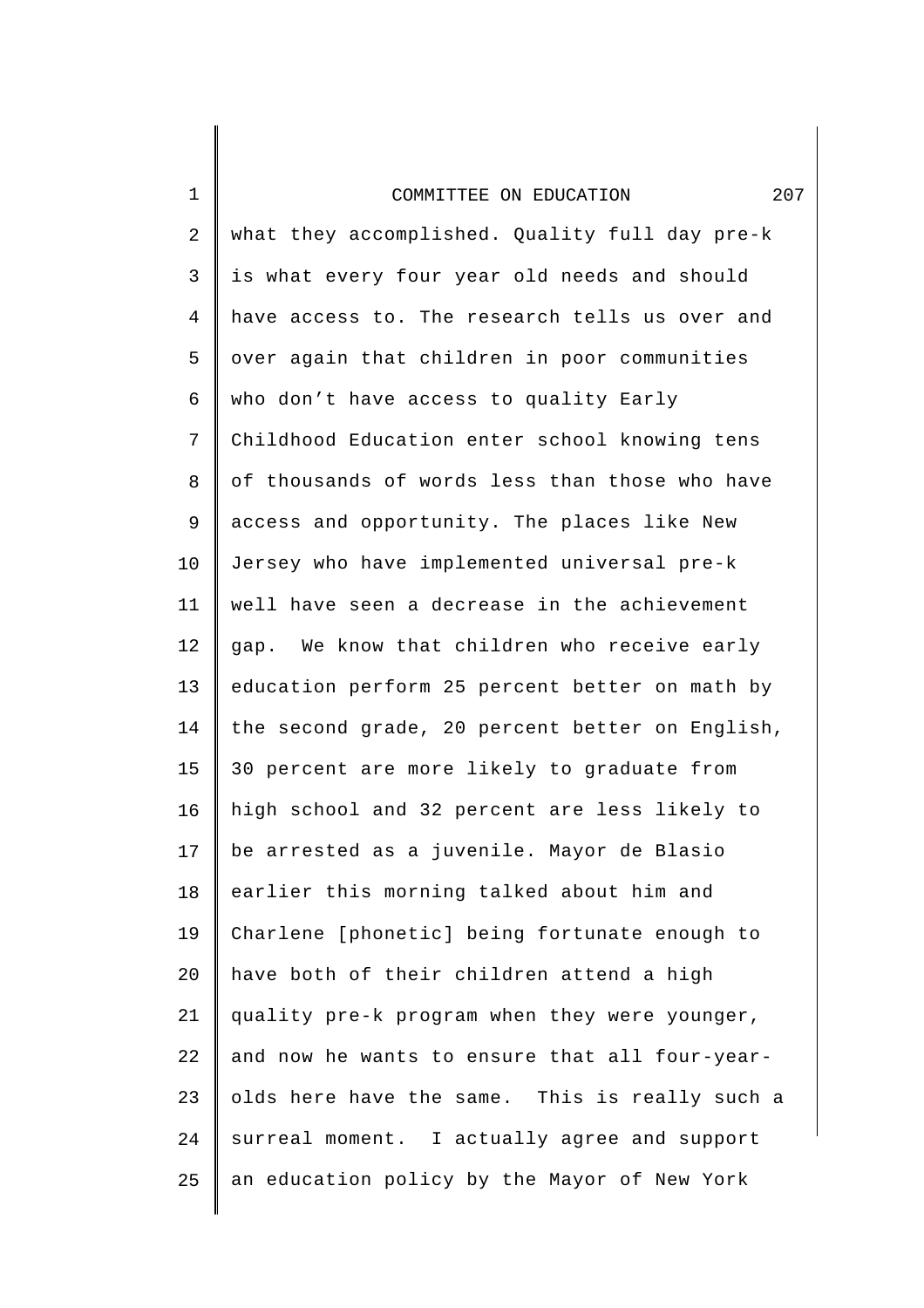1

2 3 4 5 6 7 8 9 10 11 12 13 14 15 16 17 18 19 20 21 22 23 24 25 City. After 12 years of disagreeing with former administration, it feels really good. If we all believe in his vision that we must stand--then we must stand together, all of us, and tell the Governor, Senator Skelos, and anyone else who stands in our way to stand aside and allow us to pay for universal pre-k and after school by asking those who make 500,000 or more to pay just a little more. There has been a lot of debate about whether or not New York City can provide pre-k without the small tax height Mayor de Blasio has proposed on New Yorkers earning more than 500,000 dollars. Governor Cuomo has said that he has a plan to provide pre-k for all New York fouryear-olds without tax. Well let's stick to the facts, Mayor de Blasio's plan would provide pre-k for 53,000 four-year-olds this September 2014. The cost is 340 million. But by contrast Governor Cuomo is providing a five year statewide plan and this year's budget he is proposing 100 million dollar investment in pre-k statewide. However, what we must know is that 25 million of this is to renew existing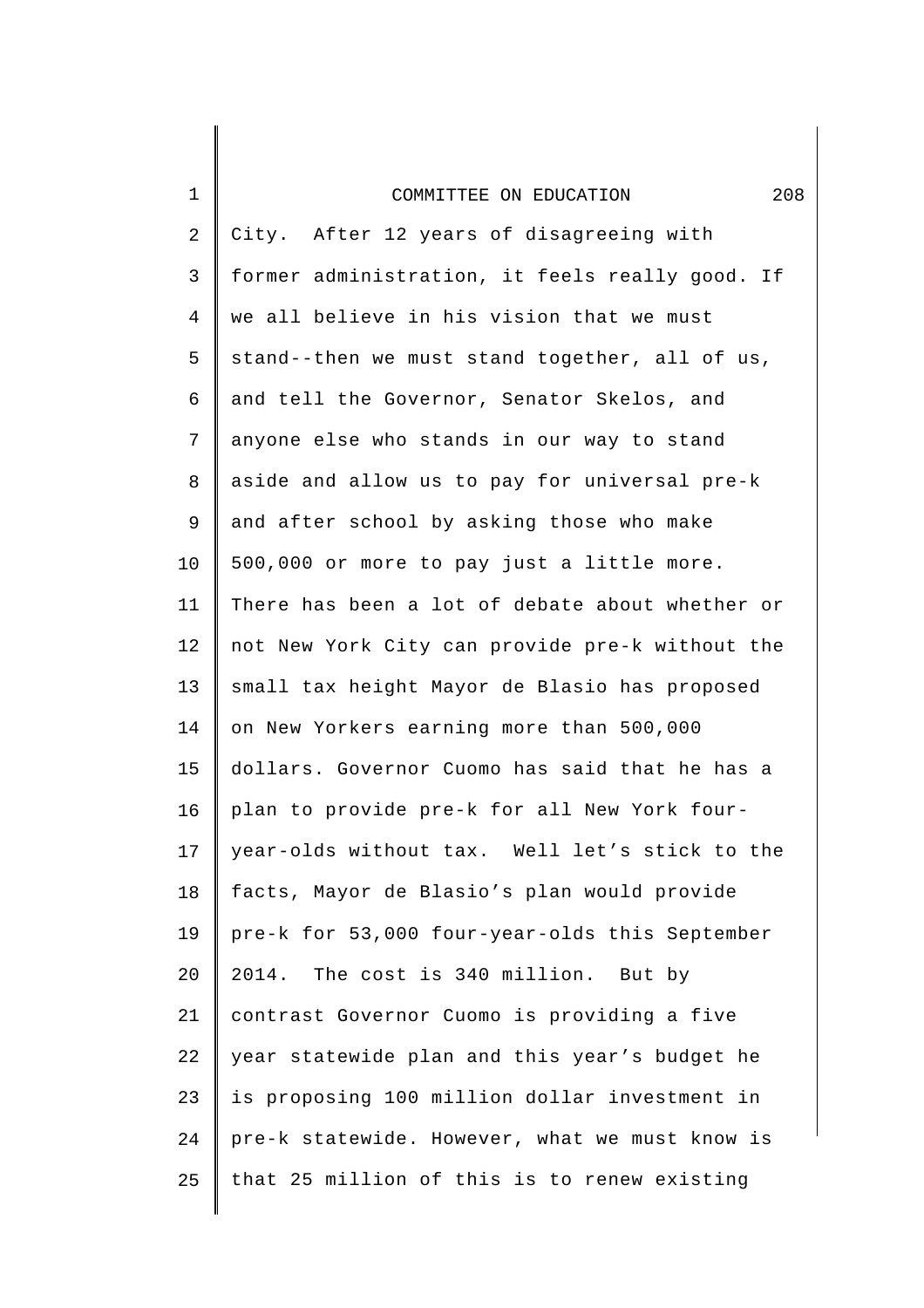1

2 3 4 5 6 7 8 9 10 11 12 13 14 15 16 17 18 19 20 21 22 23 24 25 competitive grants leaving only 75 million in new pre-k funding. It's that fuzzy math. The Governor's plan is a statewide plan and not all of the money would go to New York City. In last years' competitive grants, New York City was capped at 40 percent of new pre-k dollars which would mean New York City could not get more than 30 million of the total if the same cap is in place. In prior years, New York City has received 58 percent of the total pre-k funding which would mean 44 million in year one. In other words, the Governor's would serve-- in the Governor's proposal he would serve between one-eighth and one-eleventh as many four-yearolds in year one as the Mayor's plan. The Governor has said he will give New York City a blank check for pre-k, but if we are to serve the 53,000 four-year-olds Mayor de Blasio is proposing to serve, then that check will bounce due to insufficient funds. As I shared in the beginning, I'm a mother, but I'm also a grandmother of a 16 month old grandson and a six month old granddaughter, and in two years Ayelli [phonetic] my grandson will be ready for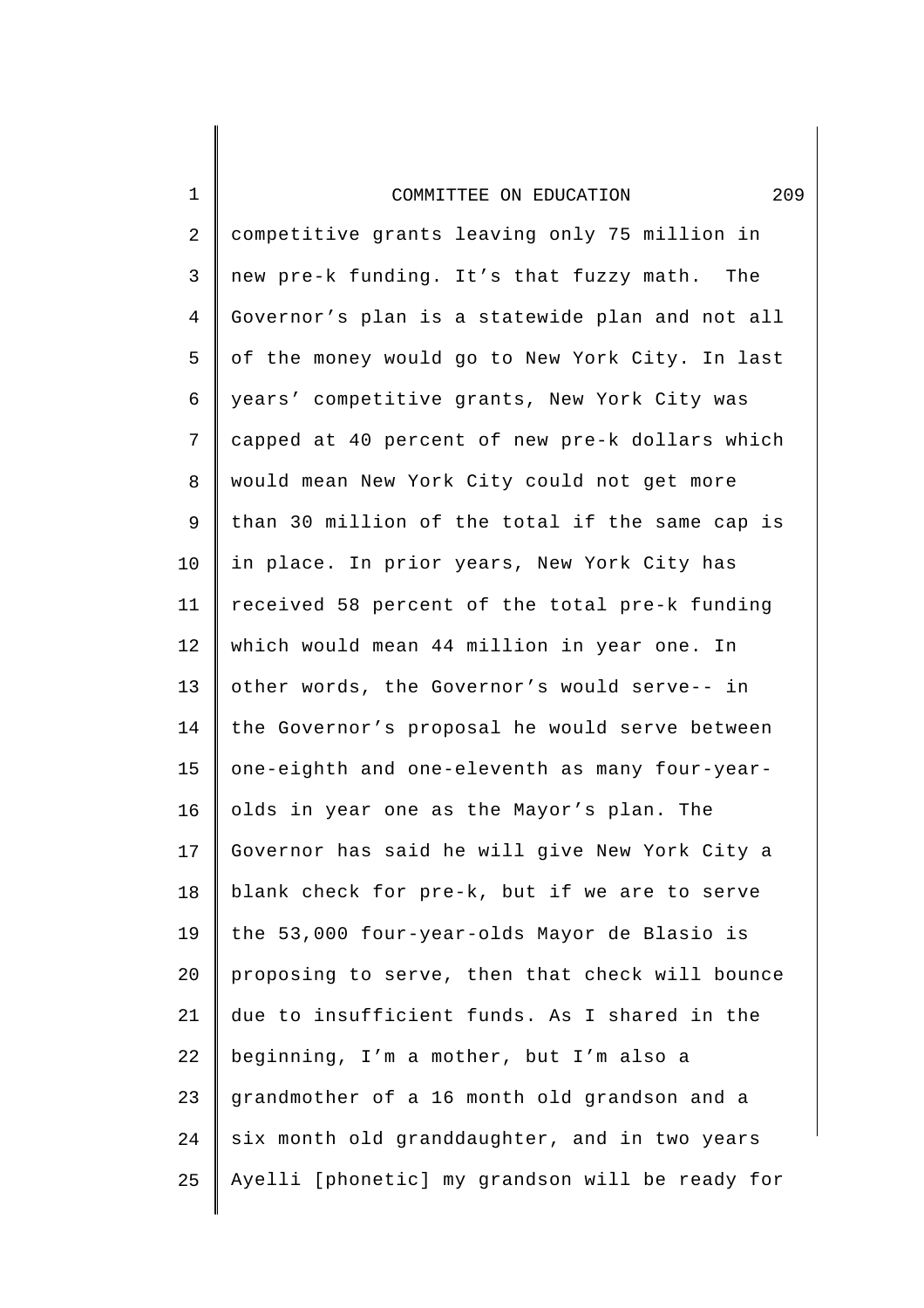2 3 4 5 6 7 8 9 10 11 12 13 14 15 16 17 18 19 20 21 22 23 24 pre-k. The question is will pre-k be ready for him? We need a dedicated source of funding to be able to bring opportunity for children, especially black and Latino children who live in poor communities to have access to full day universal pre-k and after school programs. What happens next year when the Governor tells us that the state can't afford to give money to the programs any more. Who suffers? My granddaughter lives in Newark and in two years will have access to a full day pre-k program as a three year old, because that is when pre-k begins for children in Jersey and their program is exceptional, yet my grandson may not have the opportunity and that is unfair. Let us stand united and send a message to the Governor and others to allow us to have home rule on this decision, to tax the wealthy in New York City, to increase school aid for the state by 1.9 billion dollars and get back on track to funding the campaign for fiscal equity. New York City is still owed 3.1 billion dollars. Thank you.

25

1

COUNCIL MEMBER CUMBO: Thank you.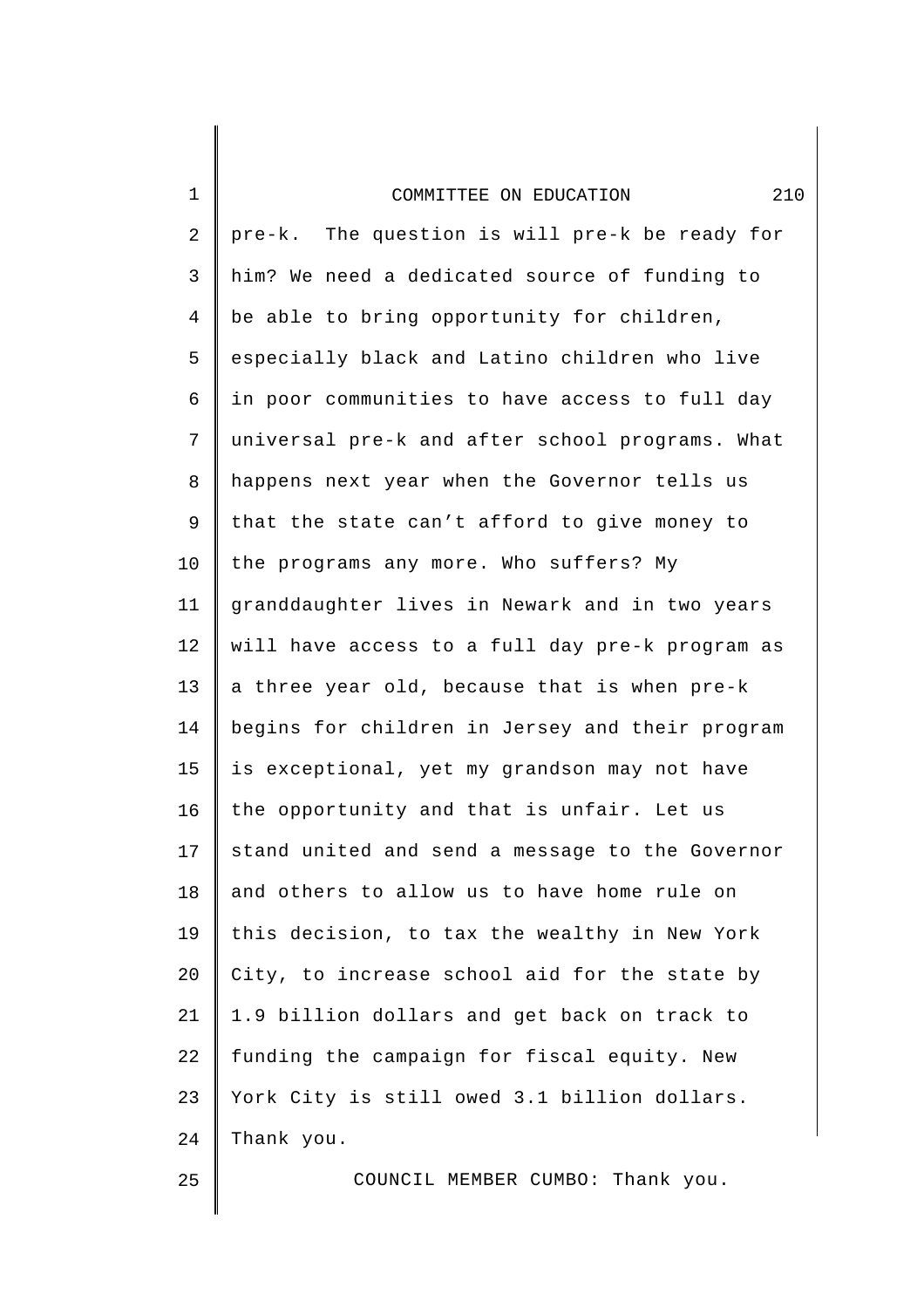| $\mathbf 1$    | 211<br>COMMITTEE ON EDUCATION                   |
|----------------|-------------------------------------------------|
| $\overline{2}$ | OCYNTHIA WILLIAMS: Okay.                        |
| $\mathsf{3}$   | CHAIRPERSON DROMM: OCynthia.                    |
| $\overline{4}$ | OCYNTHIA WILLIAMS: Sure. Before I               |
| 5              | start I just wanted to also to thank you guys   |
| 6              | for convening this hearing and for inviting us. |
| 7              | And I must say I've been coming here for years  |
| 8              | and years and years too, and I was telling      |
| $\mathsf 9$    | Zakiyah that it really feels like I belong      |
| 10             | here.                                           |
| 11             | COUNCIL MEMBER CUMBO: Wow.                      |
| 12             | OCYNTHIA WILLIAMS: It really feels              |
| 13             | that way today. So, good afternoon. My name is  |
| 14             | Osynthia Williams and I'm an organizer and      |
| 15             | Parent leader with the United Parents of        |
| 16             | Highbridge, and the Coalition for Educational   |
| 17             | Justice, and I'm here to testify in support of  |
| 18             | Resolution Two. As a mother of six children     |
| 19             | who all attended the City's public schools      |
| 20             | starting with half day pre-k program, I can     |
| 21             | honestly say that it made a difference in their |
| 22             | preparation for kindergarten, but if they were  |
| 23             | able to attend a full day of classes I could    |
| 24             | only imagine how better prepared they would     |
| 25             | have been for kindergarten and throughout the   |
|                |                                                 |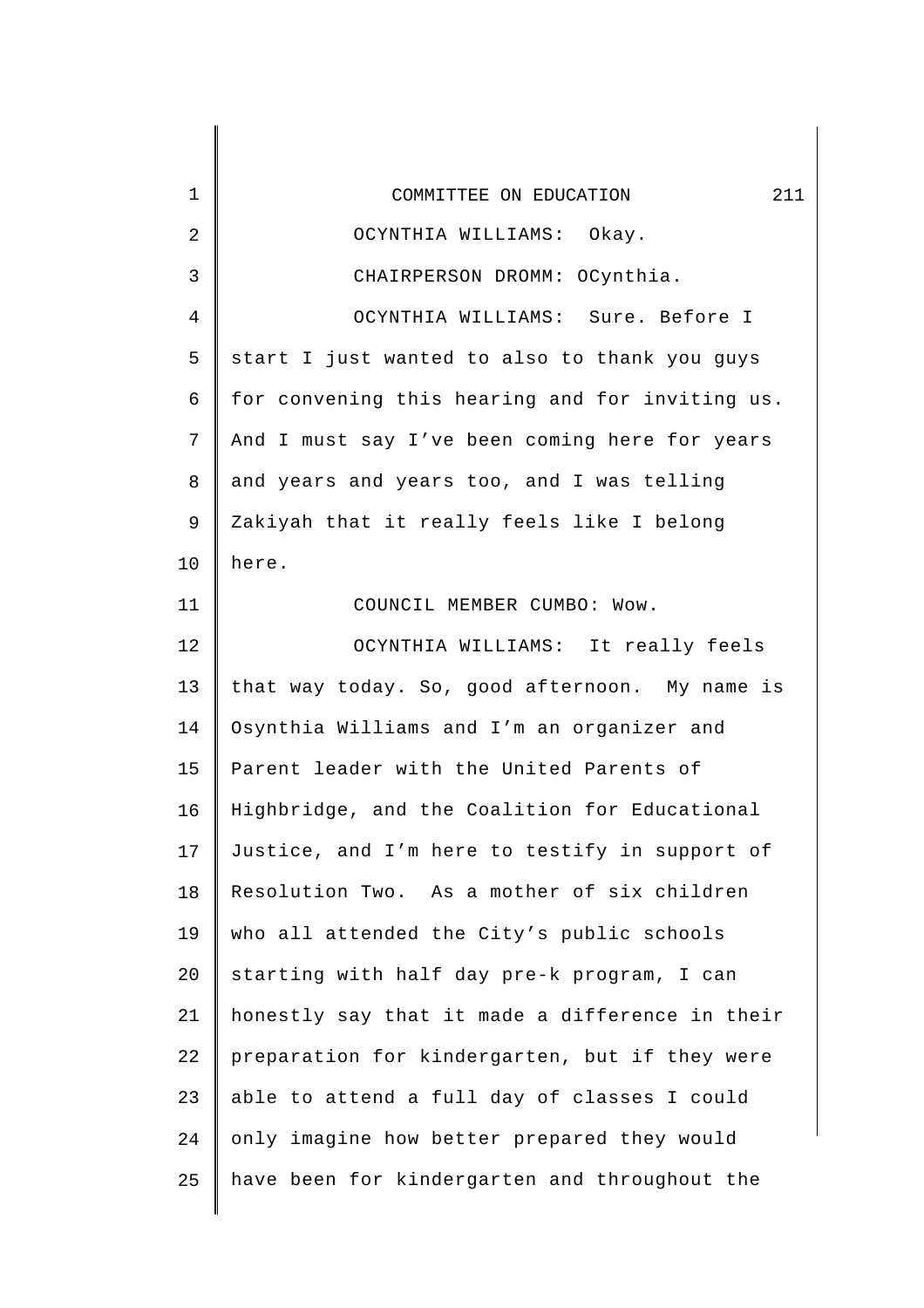1

2 3 4 5 6 7 8 9 10 11 12 13 14 15 16 17 18 19 20 21 22 23 24 25 rest of their school years. I know that if they were able to receive high quality after school programming they would have struggled less to complete high school in four years. I've seen children who've benefited from great after school programming and they're usually the students who become successful in college and their careers, and I think that our students deserve the same kind of programming. Now, I have four beautiful grandchildren. One-- COUNCIL MEMBER CUMBO: [interposing] Wow. You all have a fountain of youth that I have not been privy to, but please proceed. OCYNTHIA WILLIAMS: Thank you. Four beautiful grandchildren, three who will be entering school over the next couple of years, one who's already in a great charter schools. He's doing really great. Doing the same things that I would want their school to do, and they will get Head Start--they'll get a head start on receiving a well-rounded and quality education. I'm sorry I lost place. I think it- yeah, alright. No, I'm right. Where they would be getting a head start on receiving a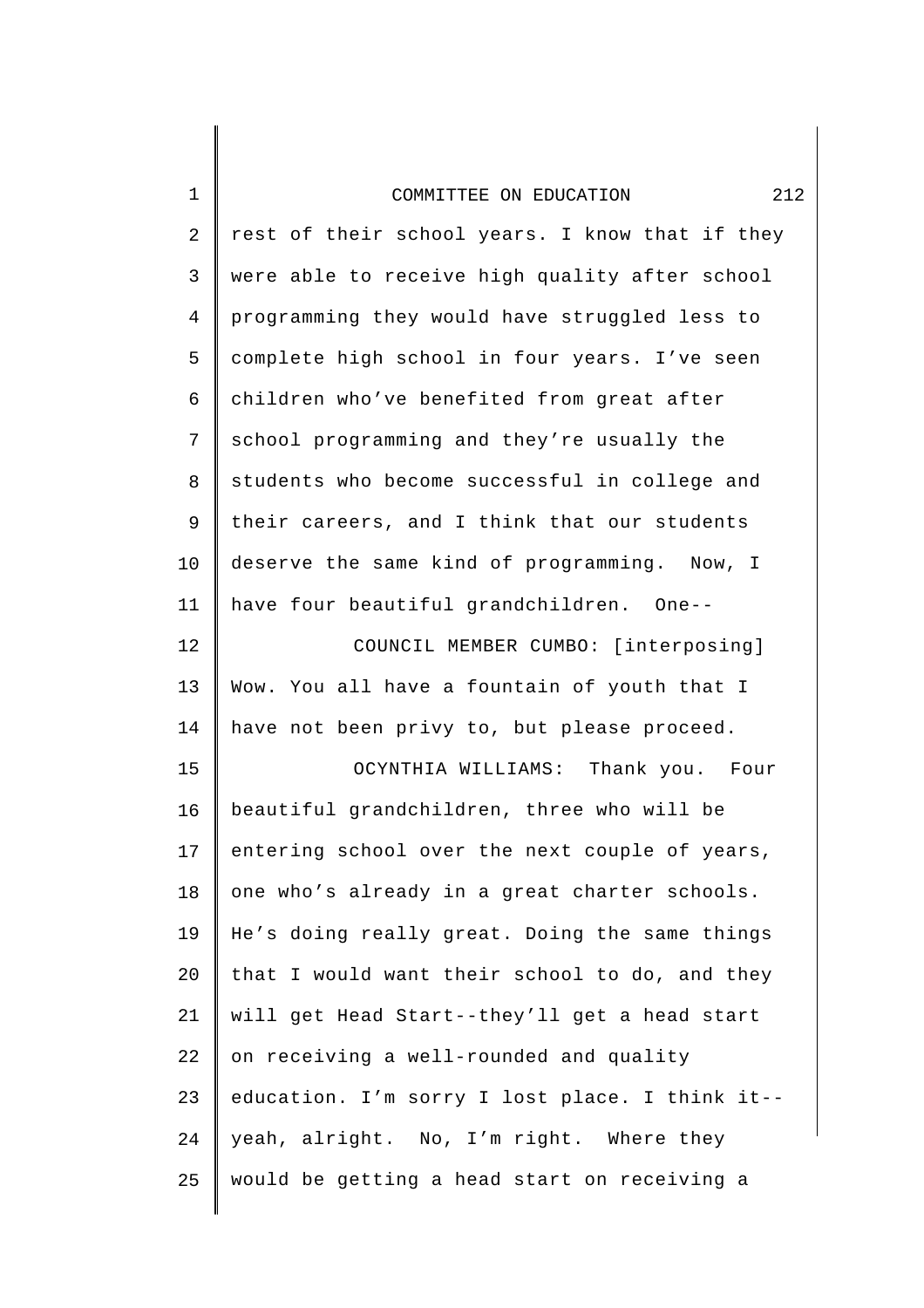1

2 3 4 5 6 7 8 9 10 11 12 13 14 15 16 17 18 19 20 21 22 23 24 25 well-rounded and quality education. I don't want them--oh boy, I don't want them to struggle, to be below or on grade level when they reach third grade. Two of my grandchildren are black boys, and by the time they reach third grade and take a test, I don't want their grades to determine whether or not they will graduate from high school, be successful in college or career, or if they have a jail cell waiting for them. I believe that this program will ensure that they're on the path to success. It will close the opportunity gap that thousands of our children face every day in this city. It's the chance, I believe, that we've all been talking about for decades and it's time to close that gap and ensure that all eligible children receive universal full day pre-k and that all eligible middle school students have high quality after school programs so that they are better prepared for success in life. And while we are implementing this program, let's not forget parents and opportunities for parents with it. I remember when my kids were in pre-k--oh, my times' just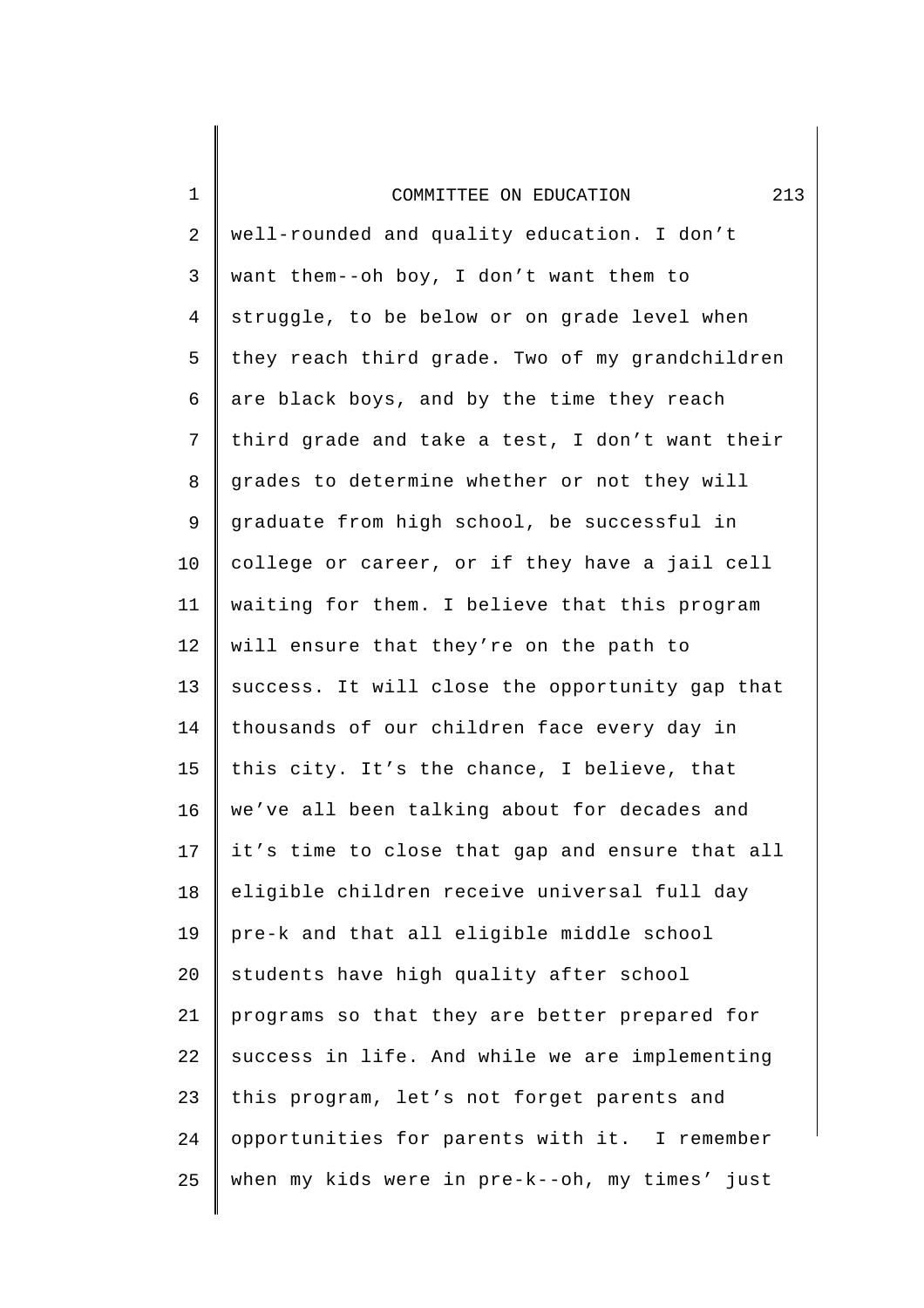1

2 3 4 5 6 7 8 9 10 11 12 13 14 15 16 17 18 19 20 21 22 23 24 25 about up. When my kids were in pre-k, they had a great parent program that we all participated in. We were in all those things that Zakiyah was talking about that their kids came home with, you know, drawings and stuff. We were able to help with that, and in addition do other things that we could help practice with those kids at home, and it was the foundation of the person that I have become as a leader. It taught me the beginnings of being a leader. So let's not forget the parents and let's just make this program happen. Thank you. COUNCIL MEMBER CUMBO: Thank you. Thank you. CHAIRPERSON DROMM: Isaac? ISAAC CARMIGNANI: Thank you and once again, congratulations to both Chairs, COUNCIL MEMBER CUMBO: Thank you. ISAAC CARMIGNANI: for doing this work that you're doing. I am Isaac Carmignani. I am the Co-President of Community Education Council for District 30, one that Council Member Dromm also represents, one of our most crowded districts in the City along with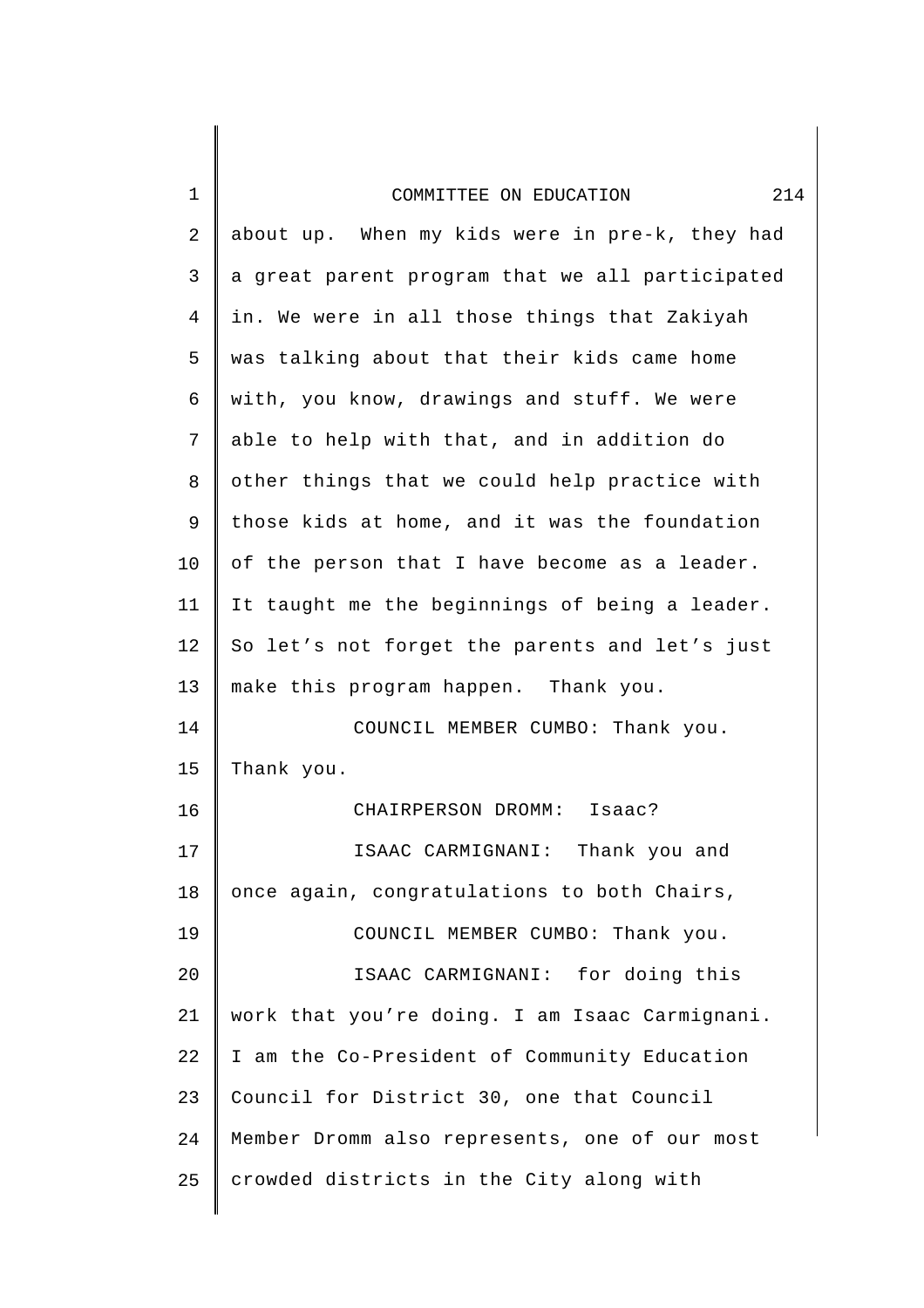1

2 3 4 5 6 7 8 9 10 11 12 13 14 15 16 17 18 19 20 21 22 23 24 25 District 24 and one or two others. I can speak personally that early education led me to above level--above grade level reading when I was in the first grade. Now, in my case it was my mom who was able to stay home, who when I went to the first grade totally shocked teachers, and I remember this one teacher just asking md how do you pronounce words so well and so forth, but it was all because of that early training. Now, she had the ability to stay home and do that. What if she was not? She sacrificed. She sacrificed a career, sacrificed us having money and as the Woman's Issues Committee so clearly knows, our women so desperately need this prek. So my point is, if she had not been able to do that, how would that have impacted me? I am definitely in support of this plan. We need a dedicated funding stream. Albany's plans are partial and when you consider the results of the campaign for fiscal equity case where most of those billions are in a rears. Can we trust a not dedicated funding stream? I'm very interested to see how this will work in overcrowded districts like 30 and 24 however. We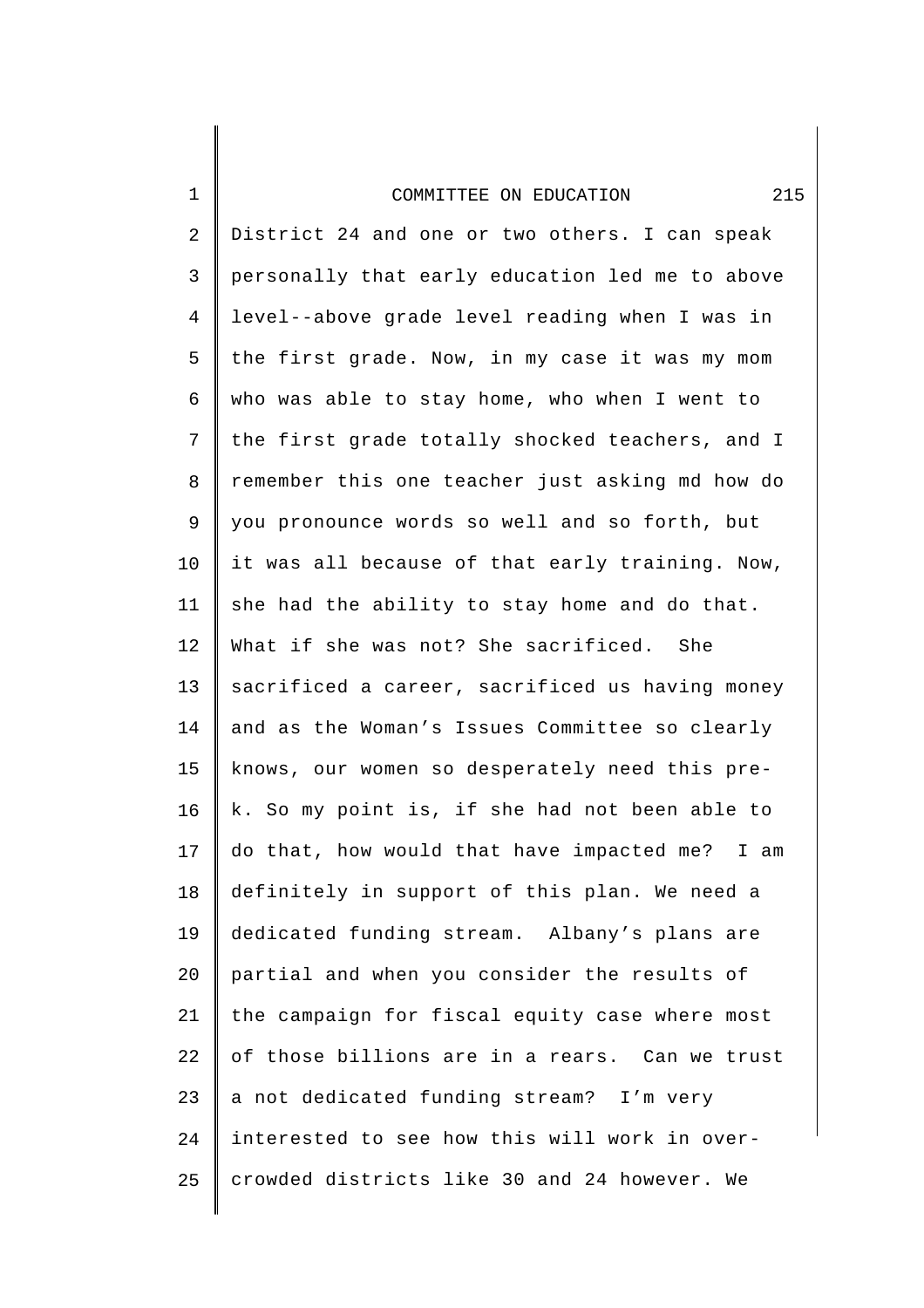| $\mathbf 1$    | 216<br>COMMITTEE ON EDUCATION                   |
|----------------|-------------------------------------------------|
| $\overline{2}$ | don't have space. I met with a principal at     |
| 3              | PS212 yesterday who said her enrollment is down |
| $\overline{4}$ | and she has over 800 kids in a 500 capacity     |
| 5              | school building and this is right in the middle |
| 6              | of Jackson Heights. So CBO's may be able to     |
| 7              | help. They may not be able to help enough. We   |
| 8              | have to really monitor this and I'm very        |
| 9              | concerned about how this will roll out, but     |
| 10             | yes, we need it and I'm--it's long overdue.     |
| 11             | Thank you.                                      |
| 12             | CHAIRPERSON DROMM: I just want to               |
| 13             | say thank you to all of you. You are my three   |
| 14             | probably most favorite advocates in the         |
| 15             | Education world and community, and--            |
| 16             | COUNCIL MEMBER CUMBO: [interposing]             |
| 17             | I didn't want to say anything because, you      |
| 18             | know.                                           |
| 19             | CHAIRPERSON DROMM: I have to--                  |
| 20             | [laughter]                                      |
| 21             | COUNCIL MEMBER CUMBO: [interposing]             |
| 22             | I saw some preferential treatment here.         |
| 23             | CHAIRPERSON DROMM: self-disclosure              |
| 24             | here. They've been long time people in the      |
| 25             | battle for what we saw today and it's a major   |
|                |                                                 |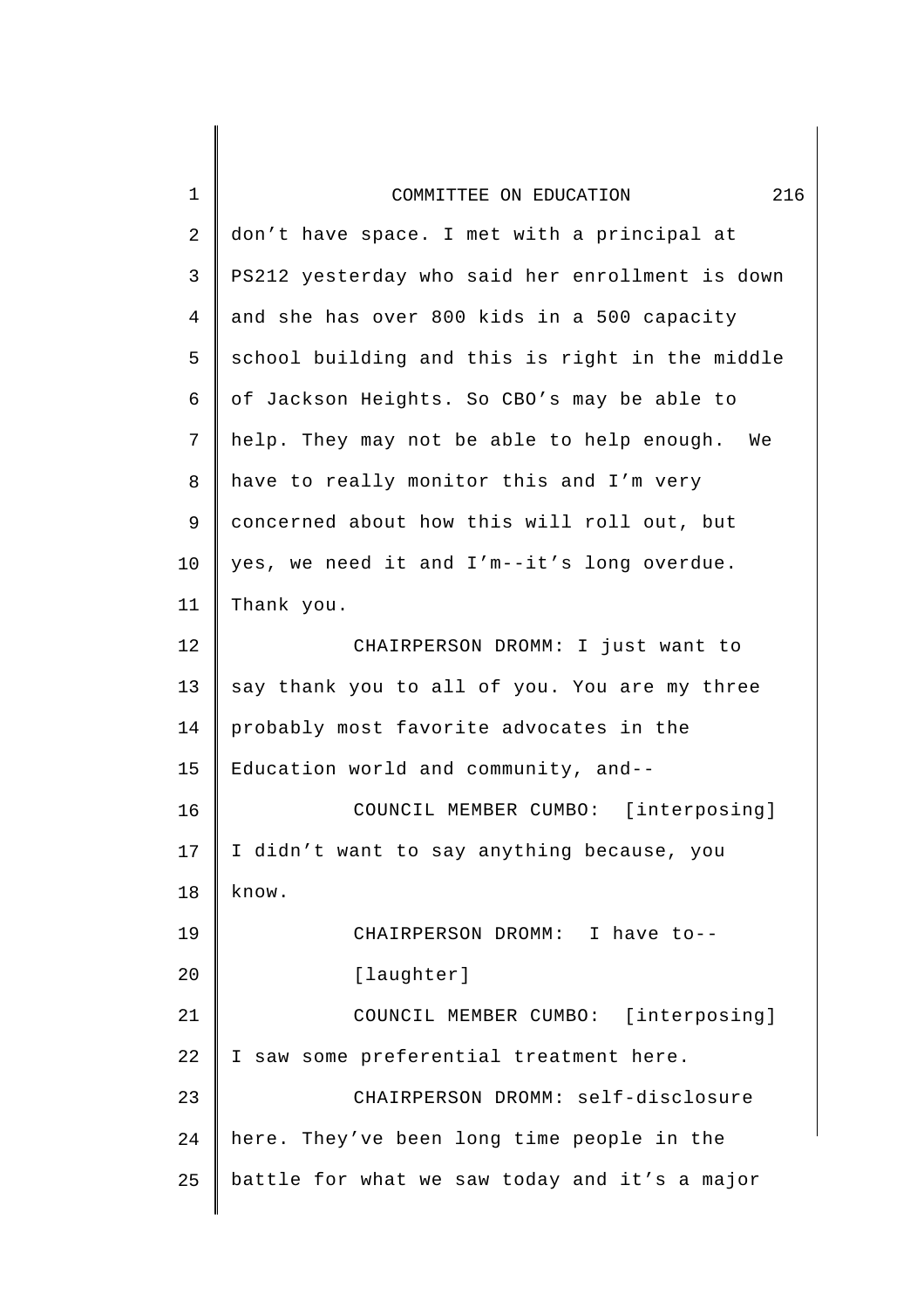| $\mathbf 1$    | 217<br>COMMITTEE ON EDUCATION                   |
|----------------|-------------------------------------------------|
| $\overline{a}$ | achievement and it's--and big part because of   |
| $\mathsf{3}$   | what you have done and laid the ground work     |
| $\overline{4}$ | for, and so I just thank you for coming in. I   |
| 5              | couldn't agree more with all of your testimony  |
| 6              | and we're just so pleased to have you here, and |
| 7              | we're going to continue the battle to makes     |
| 8              | sure that this goes right.                      |
| 9              | OCYNTHIA WILLIAMS: Thank you.                   |
| 10             | ZAKIYAH ANSARI: Thank you.                      |
| 11             | COUNCIL MEMBER CUMBO: Thank you.                |
| 12             | Thank you very much for your testimony today.   |
| 13             | CHAIRPERSON DROMM: Okay. Now our                |
| 14             | next panel is James Parrott from the Fiscal     |
| 15             | Policy Institute, Michelle Yanche from Good     |
| 16             | Shepherd Services, James Merriman, from the New |
| 17             | York City Charter School Center, Eric Pryor     |
| 18             | from the Center for Arts Education, and Andrew  |
| 19             | Ackerman from the Children's Museum of          |
| 20             | Manhattan, whose graphic is up there on the--on |
| 21             | the television, yes.                            |
| 22             | [off mic]                                       |
| 23             | CHAIRPERSON DROMM: I just want to               |
| 24             | say that Lordes Lebron has left a testimony for |
| 25             |                                                 |
|                |                                                 |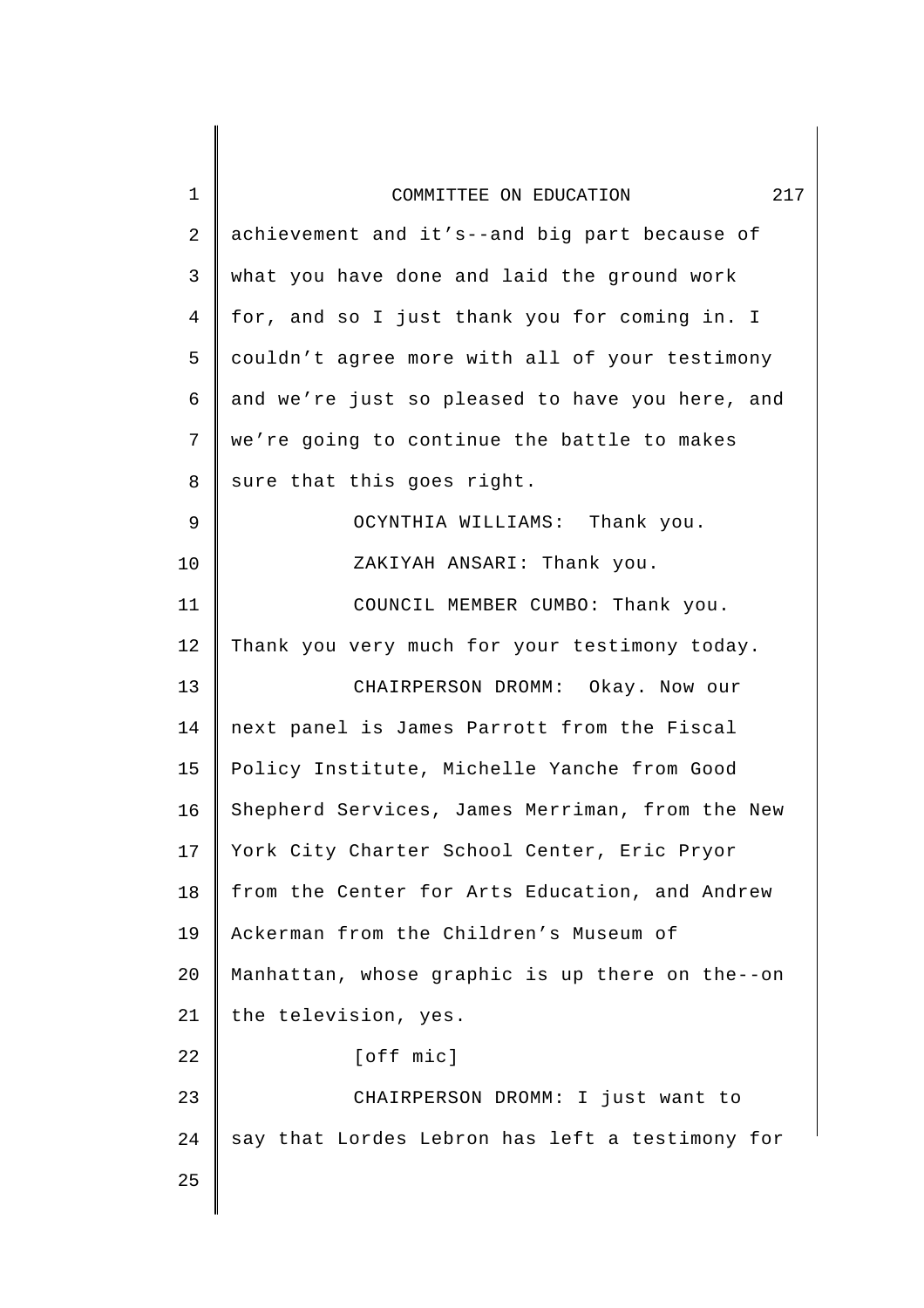| $\mathbf 1$ | 218<br>COMMITTEE ON EDUCATION                   |
|-------------|-------------------------------------------------|
| 2           | the record, so that will be officially included |
| 3           | in the record.                                  |
| 4           | JAMES PARROTT: Shall I go first?                |
| 5           | CHAIRPERSON DROMM: Yes.                         |
| 6           | JAMES PARROTT: Okay, alright. Thank             |
| 7           | you. Good afternoon, Chairpersons Dromm, Cumbo. |
| 8           | Thank you for having this hearing on this       |
| 9           | important topic. My written testimony covers    |
| 10          | three areas, one that this is the right policy  |
| 11          | for the City, two that dedicated funding stream |
| 12          | is a necessary given, the state budget and the  |
| 13          | relationship Albany has to the City, and three, |
| 14          | I want to talk about the precise funding        |
| 15          | mechanism that the tax proposal. I think on the |
| 16          | first issue that this is the right policy, you  |
| 17          | probably heard a lot about that today so I'm    |
| 18          | not going to go into that. Let me go right to   |
| 19          | the state budget dimension. It's certainly      |
| 20          | positive that the government has embraced a     |
| 21          | commitment to expand universal pre-k statewide, |
| 22          | and has proposed new state funding for this     |
| 23          | purpose. However, there's a real concern that   |
| 24          | the amount of funding proposed by the           |
| 25          | government falls short, far short of the amount |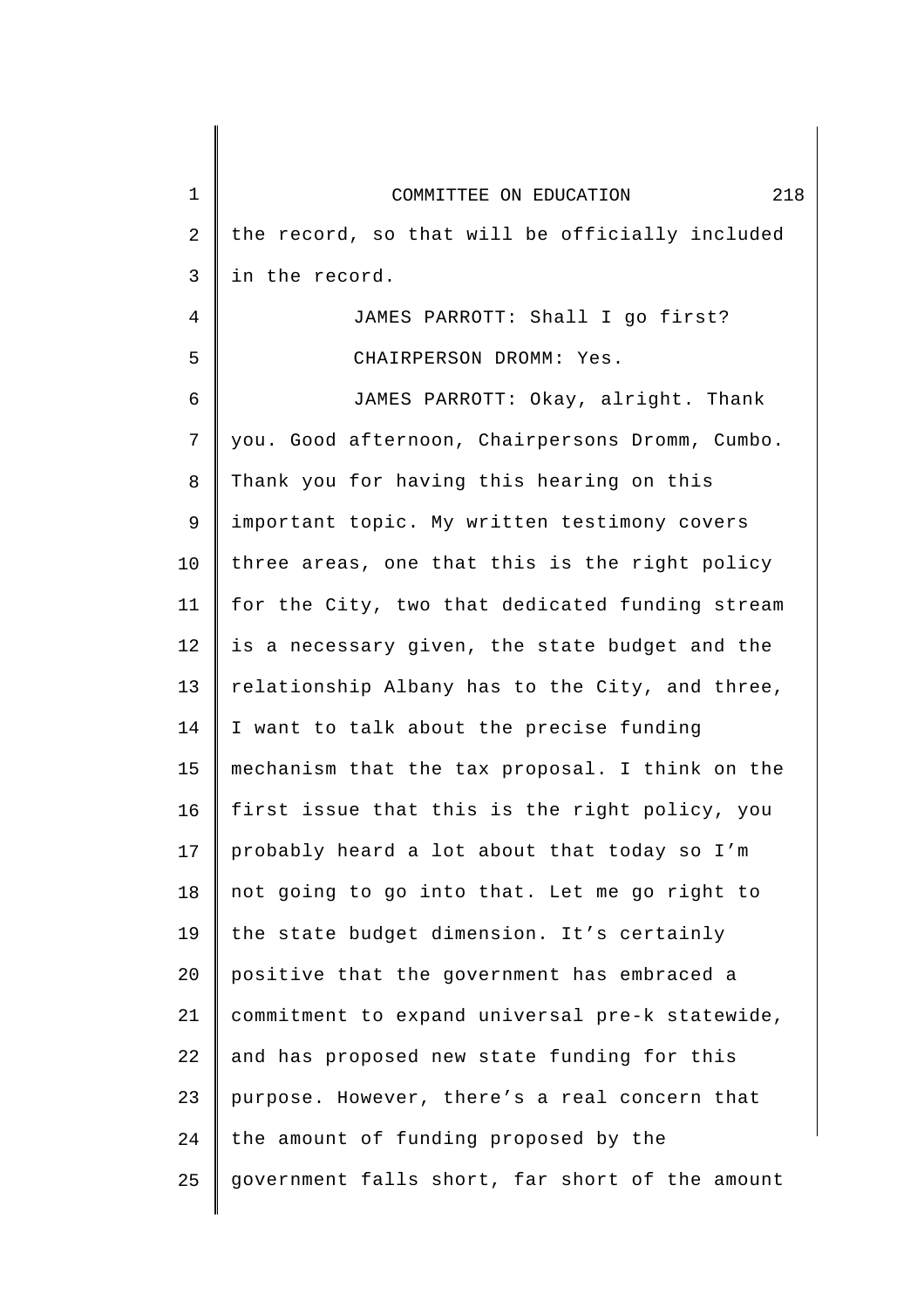1

2 3 4 5 6 7 8 9 10 11 12 13 14 15 16 17 18 19 20 21 22 23 24 25 needed as evidence by estimates by Columbia Professor Mike Rubel, the Citizen's Budget Commission and the State Education Commissioner, John King, all of whose estimates were in the billion plus range compared to the Governor's 500 million a year commitment. Moreover, the Governor's proposed 2014/15 budget calls for four more years of austerity budgets on top of the six that New Yorkers have seen since the recession began in 2008. Considering the severity of the budget cuts--I just came from a budget briefing this morning where we presented our in depth analysis of the state budget so that we've seen severe budget cuts in almost every are of local aid and state spending in the four year budget plan. It's difficult to see how the Governor can make good on a commitment to follow through with funding to pay for qualitatively adequate statewide UPK program. Despite claims to contrary, there's no two billion dollar surplus in the out years of the state budget. There's only a determination to push through billions of dollars in unspecified budget cuts in order to create the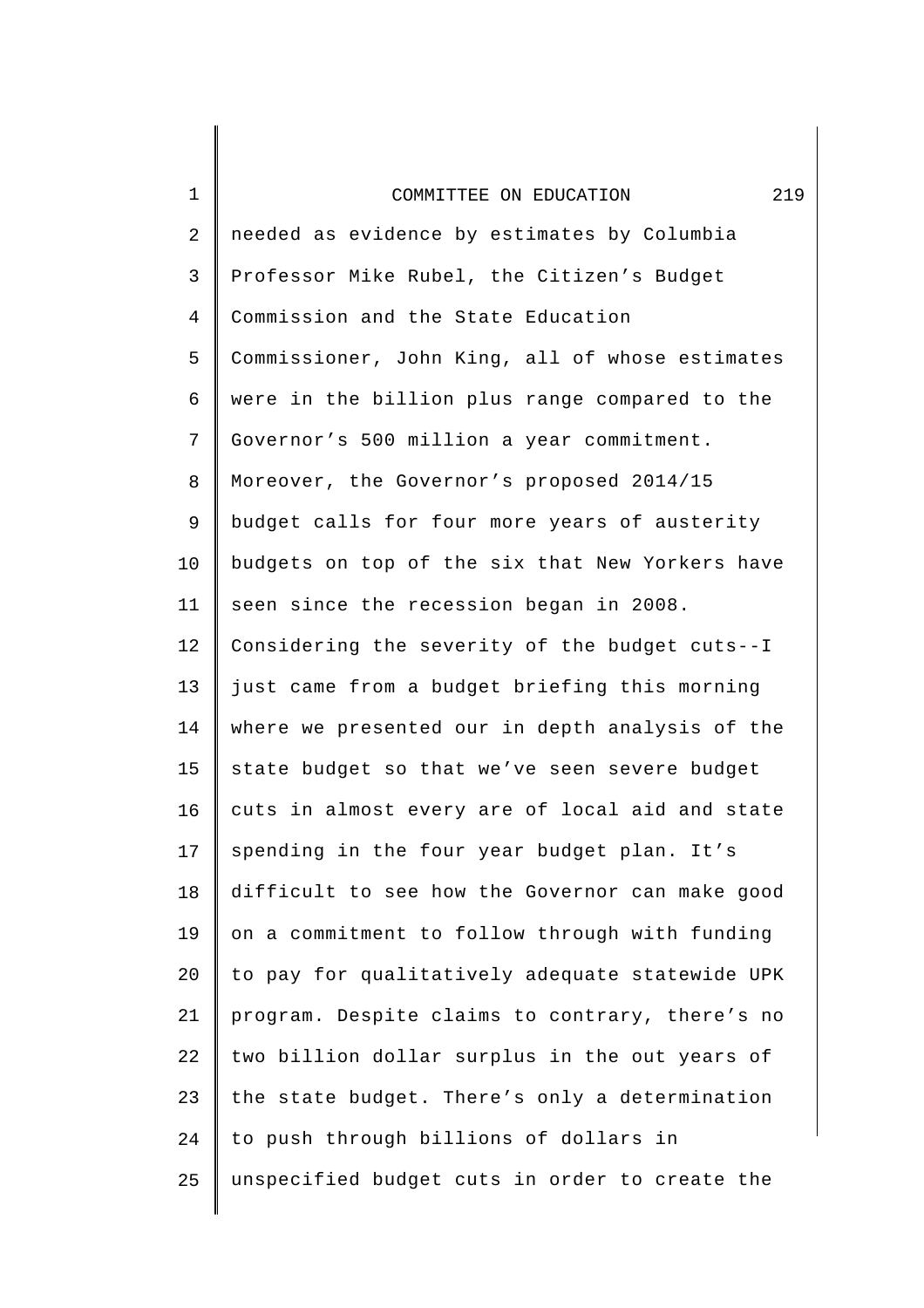1

2 3 4 5 6 7 8 9 10 11 12 13 14 15 16 17 18 19 20 21 22 23 24 25 impression that there's a surplus so that massive unaffordable tax cuts can be proposed to soak up nearly every last dollar of surplus. The Governor's recent budgets have already seriously short changed New York city in terms of revenue sharing and the education aid needed to honor the spirit of the legislatively enacted 2007 statewide resolution to the CFE case. In addition, 15 years ago, the state made a commitment to fund universal pre-k and has yet to fulfill that commitment. Turning to the tax proposal to pay for this. The mayor's dedicated tax proposal would modestly increase the top city personal income tax rate on filer with incomes over 500,000 dollars. The top income tax rate would rise by a little over 0.5 percent making it about 4.4 percent, a rate lower than the top rate that prevailed through most of the 1990's and lower than the top rate under Mayor Bloomberg for the years 2003 to 2005. About 40 to 50,000 households would be affected those represented basically the 1.1 percent of tax filers with the highest incomes. Keep in mind that with the deductibility of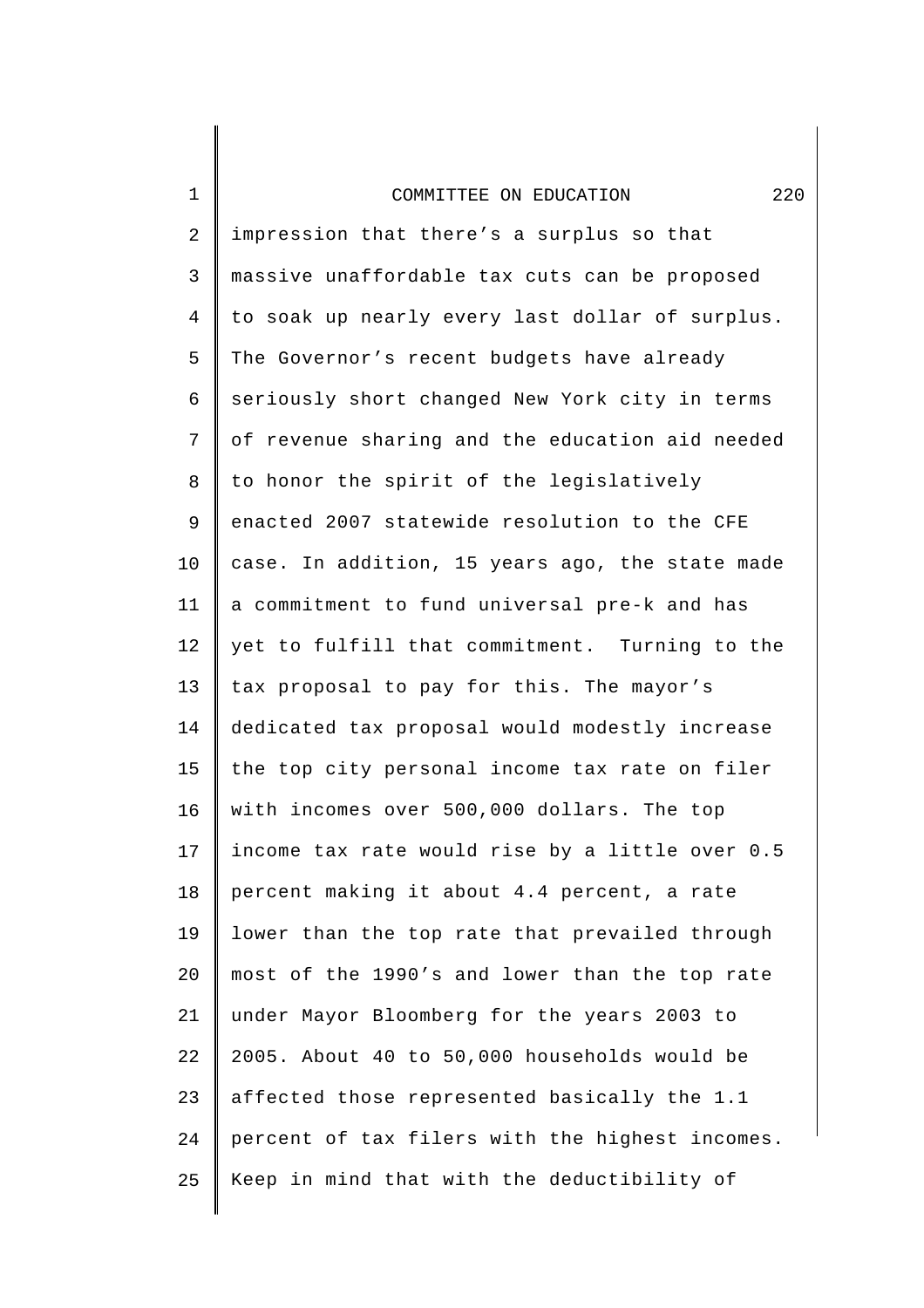2 3 4 5 6 7 8 9 10 11 12 13 14 15 16 17 18 19 20 21 22 23 24 state and local income taxes on the federal income tax that about 40 percent of the New York city increase will effectively be paid by the federal government for those who itemize deductions. Given existing state and local tax differentials in the tri-state region, economist Don Boyd [phonetic] found that an increase in the City's top income tax rate of 0.75 percent, that's greater than the increase the Mayor's talking about, would have only a modest impact on the differential between New York City and the surrounding areas. Our own research on the local tax burden born by households indicated that the wealthiest one percent of households bear a smaller share of the local tax burden than their share of total income. For 2010 we estimate that the top one percent had 36.5 percent of all income received by city residents but paid 27.6 percent of local taxes. Even with this proposed increase, that would raise their share of local taxes to less than 30 percent, still much less than their share of income.

25

1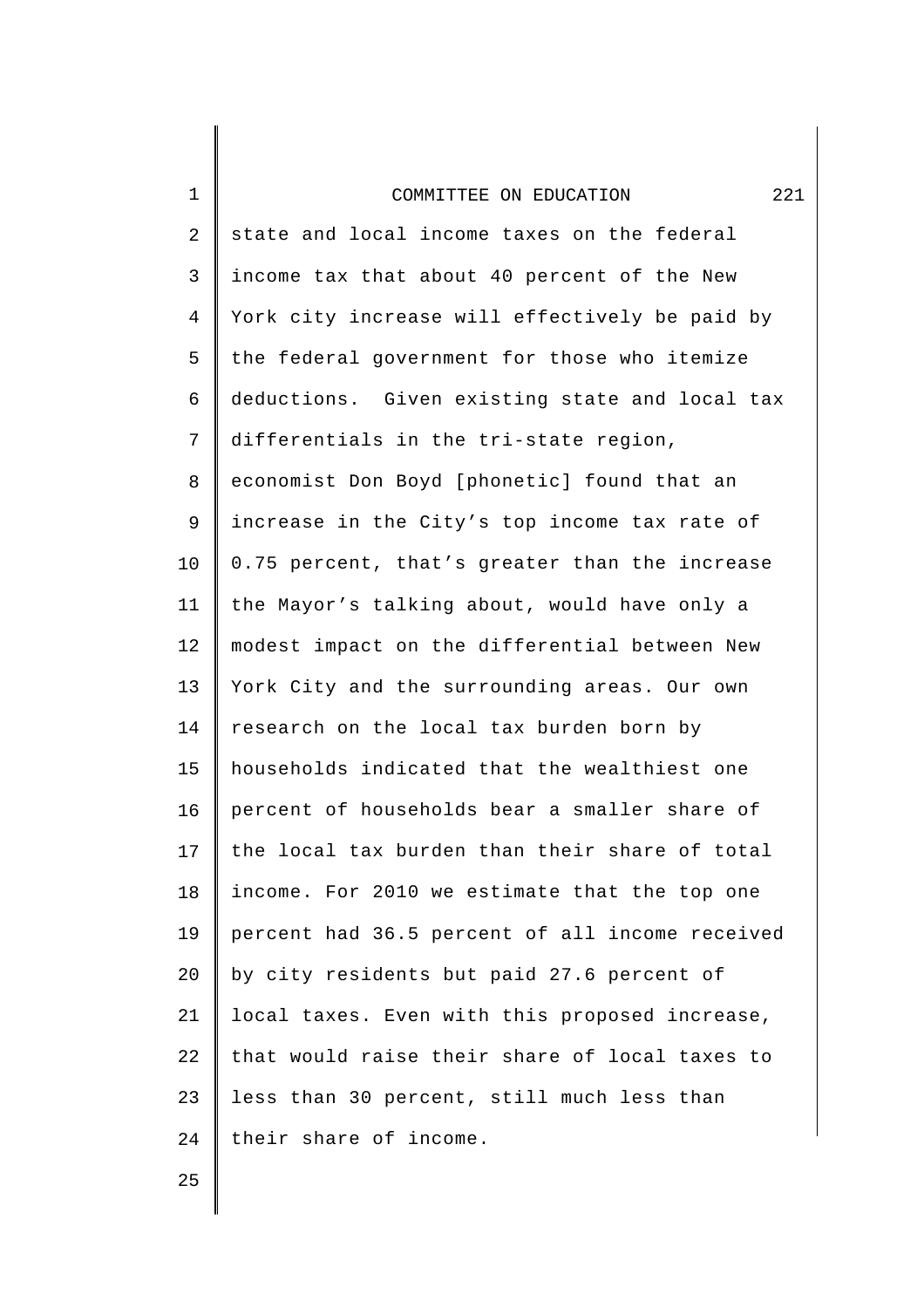| 1              | 222<br>COMMITTEE ON EDUCATION                   |
|----------------|-------------------------------------------------|
| $\overline{2}$ | COUNCIL MEMBER CUMBO: I want to--the            |
| $\mathsf{3}$   | timer has gone off and I--                      |
| 4              | JAMES PARROTT: Okay.                            |
| 5              | COUNCIL MEMBER CUMBO: wanted to ask             |
| 6              | you--I mean, your presentation is really a      |
| 7              | presentation for an entire hearing in a sense   |
| 8              | because this really gets to the, the crux of    |
| 9              | what the issue is about, and if I could just    |
| 10             | leave you with a question while you're          |
| 11             | concluding too, is with this particular         |
| 12             | initiative being funded or proposed to be       |
| 13             | funded by the city for the city, if you could   |
| 14             | explain to me as a new Council Member what is   |
| 15             | the basis of the challenge from the state on    |
| 16             | not allowing the city to tax itself for a       |
| 17             | program that it wants for itself?               |
| 18             | JAMES PARROTT: Well, I don't know               |
| 19             | that there's a good policy reason for that. I   |
| 20             | mean, right now the way the state constitution  |
| 21             | is written and state laws are written, the city |
| 22             | does not have the authority to raise tax on its |
| 23             | own.                                            |
| 24             | COUNCIL MEMBER CUMBO: Right.                    |
| 25             |                                                 |
|                |                                                 |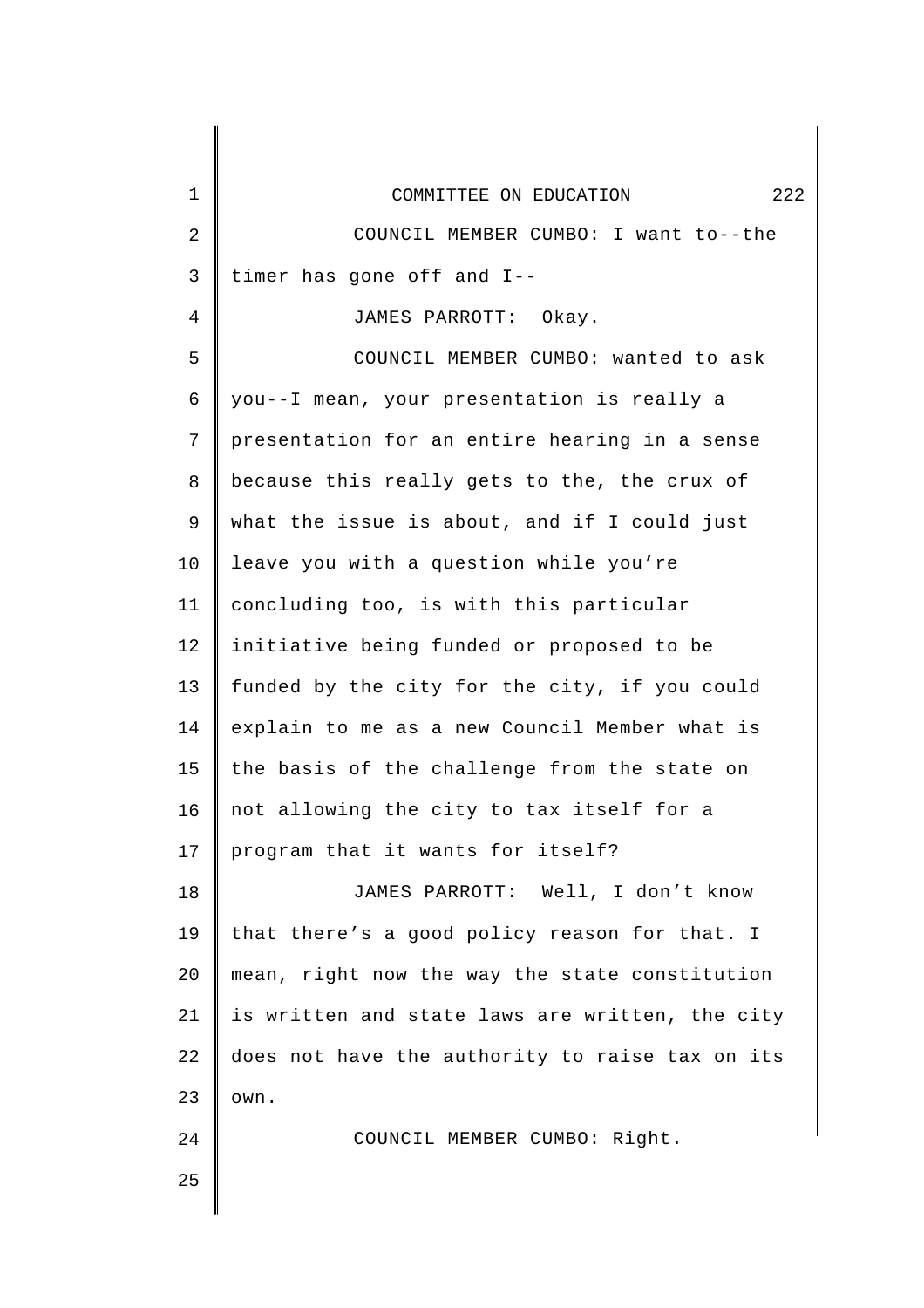| $\mathbf 1$ | 223<br>COMMITTEE ON EDUCATION                   |
|-------------|-------------------------------------------------|
| 2           | JAMES PARROTT: Keep in mind, New                |
| 3           | York City's economy is a larger than economy    |
| 4           | than 45 states.                                 |
| 5           | COUNCIL MEMBER CUMBO: Right.                    |
| 6           | JAMES PARROTT: And one of the                   |
| 7           | state's that's larger than New York City is New |
| 8           | York State, of course, and New York City counts |
| 9           | for 55 percent of income. Maybe it's because in |
| 10          | it's election year and the state legislature    |
| 11          | doesn't want to be seen voting for a tax        |
| 12          | increase, the Governor after all has presented  |
| 13          | a package, you know, a huge package of tax cuts |
| 14          | that are very appetizing and tempting for       |
| 15          | Albany to consider this year. So there's not    |
| 16          | really a good policy argument for it. maybe     |
| 17          | there's a political argument against it, but    |
| 18          | clearly--                                       |
| 19          | COUNCIL MEMBER CUMBO: [interposing]             |
| 20          | Is there an economic reason for it?             |
| 21          | JAMES PARROTT: Well, I think--                  |
| 22          | there's a political argument for it, I guess,   |
| 23          | that the voters of New York, this was very      |
| 24          | clear that the Mayor made this the centerpiece  |
| 25          |                                                 |
|             |                                                 |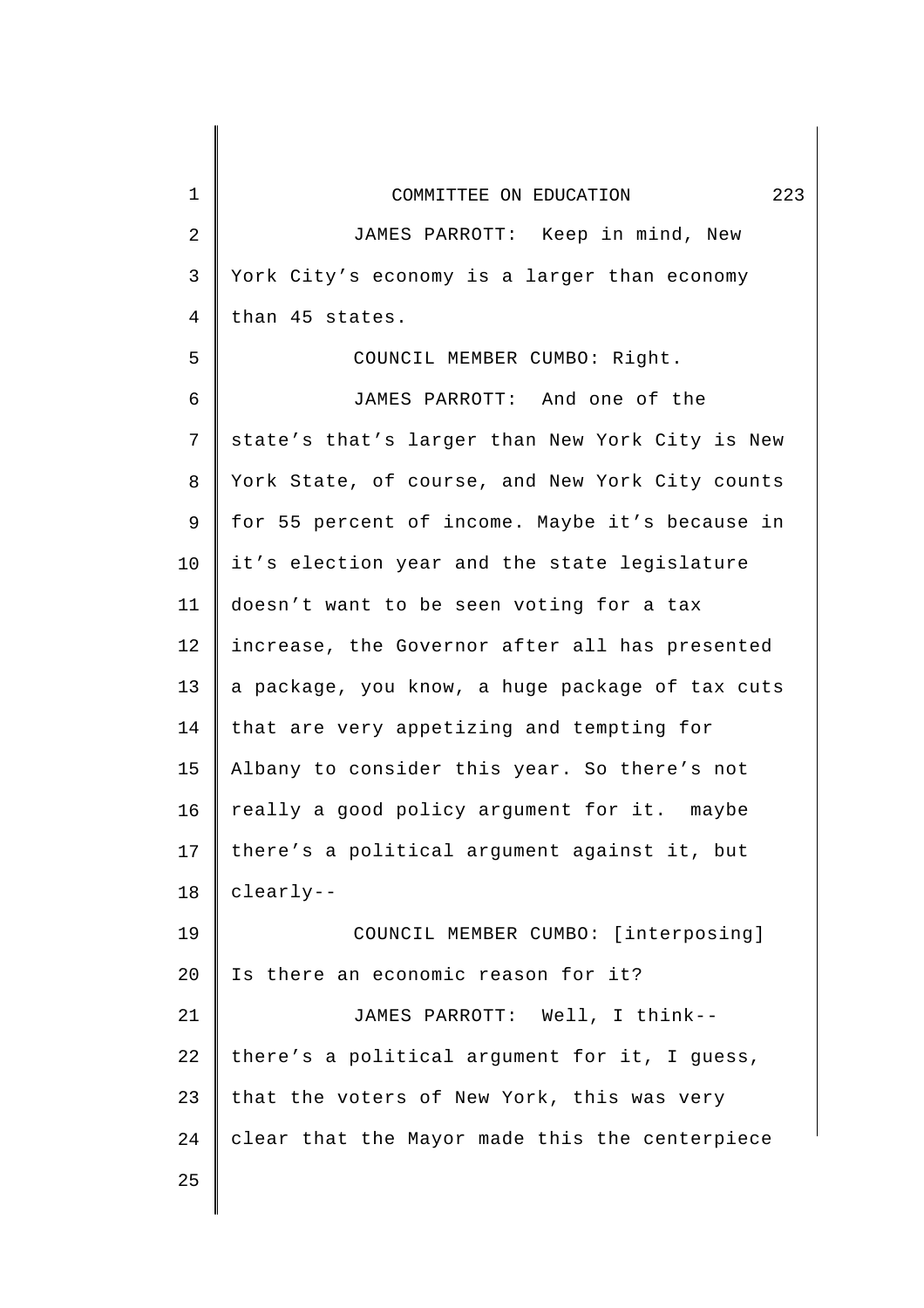| $\mathbf 1$    | 224<br>COMMITTEE ON EDUCATION                   |
|----------------|-------------------------------------------------|
| $\overline{2}$ | of his campaign. He won the primary and the     |
| $\mathsf{3}$   | general elections by large margins.             |
| $\overline{4}$ | COUNCIL MEMBER CUMBO: Correct.                  |
| 5              | JAMES PARROTT: Hopefully, Albany                |
| 6              | will see this as if they don't support this,    |
| 7              | they will effectively be thwarting the will of  |
| 8              | New York City voters who also vote in November. |
| 9              | COUNCIL MEMBER CUMBO: Correct. Thank            |
| 10             | you.                                            |
| 11             | JAMES PARROTT: Sure.                            |
| 12             | COUNCIL MEMBER CUMBO: Thank you very            |
| 13             | much.                                           |
| 14             | JAMES PARROTT: Sure.                            |
| 15             | MICHELLE YANCHE: Good afternoon.                |
| 16             | CHAIRPERSON DROMM: Just before we               |
| 17             | proceed, I--we've forgotten to swear everybody  |
| 18             | in. So I can ask you to do that again. Do you   |
| 19             | swear or affirm to tell the truth, the whole    |
| 20             | truth, and nothing but the truth? We didn't     |
| 21             | get you guys, alright. And to respond honestly  |
| 22             | to Council Member's questions. I just wanted to |
| 23             | show we treat everyone equally.                 |
| 24             | ANDY ACKERMAN: We do.                           |
| 25             | CHAIRPERSON DROMM: Thank you.                   |
|                |                                                 |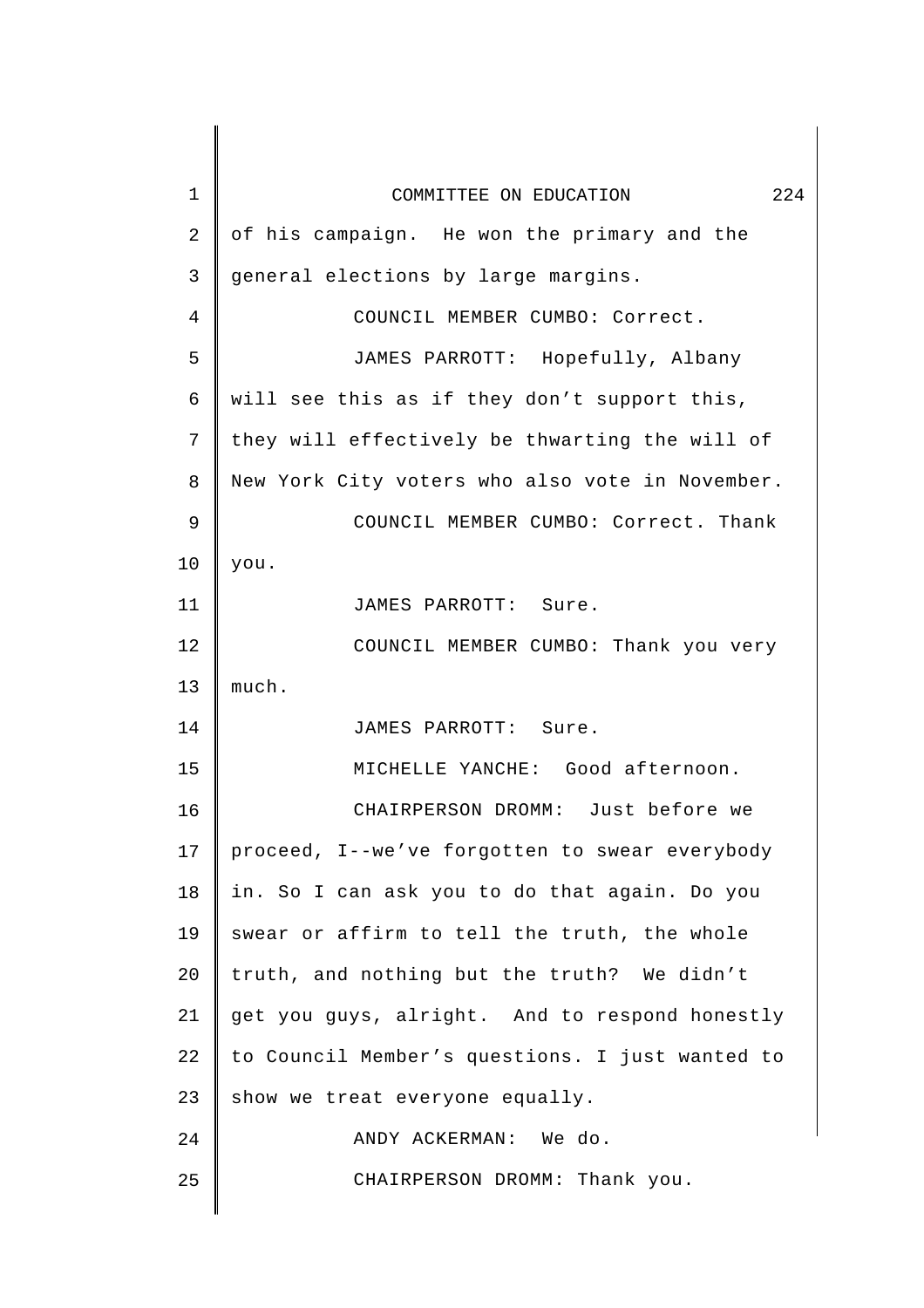| $\mathbf 1$    | 225<br>COMMITTEE ON EDUCATION                   |
|----------------|-------------------------------------------------|
| $\mathbf{2}$   | ANDY ACKERMAN: Hi, I'm Andy                     |
| $\mathsf{3}$   | Ackerman, I'm Director of the Children's Museum |
| $\overline{4}$ | of Manhattan and a graduate of public schools   |
| 5              | kindergarten through college here in New York,  |
| 6              | in the Bronx. I want to address some issues     |
| 7              | that have come up before and show you some      |
| 8              | great photographs as a vision, and it's really  |
| 9              | a vision about a double return on this          |
| 10             | investment. That address is quality, training   |
| 11             | and the engagement of families and community,   |
| 12             | including teenagers. So we work throughout the  |
| 13             | city in Head Start with ACS implementing a new  |
| 14             | health and literacy curriculum. These are some  |
| 15             | of the things we've learned, and here's what we |
| 16             | believe is possible, that we can turn pre-k     |
| 17             | facilities in to adult learning centers to      |
| 18             | learn about child development. We can take      |
| 19             | curriculum like this which we've developed with |
| 20             | the National Institutes of Health and the CDC   |
| 21             | to prevent childhood obesity and about literacy |
| 22             | and bring it into Head Start Centers, and I     |
| 23             | want to give you an example. IT's a vision of   |
| 24             | the best for every kid. This is Johnson Center  |
| 25             | in East Harlem before we begin to work there.   |
|                |                                                 |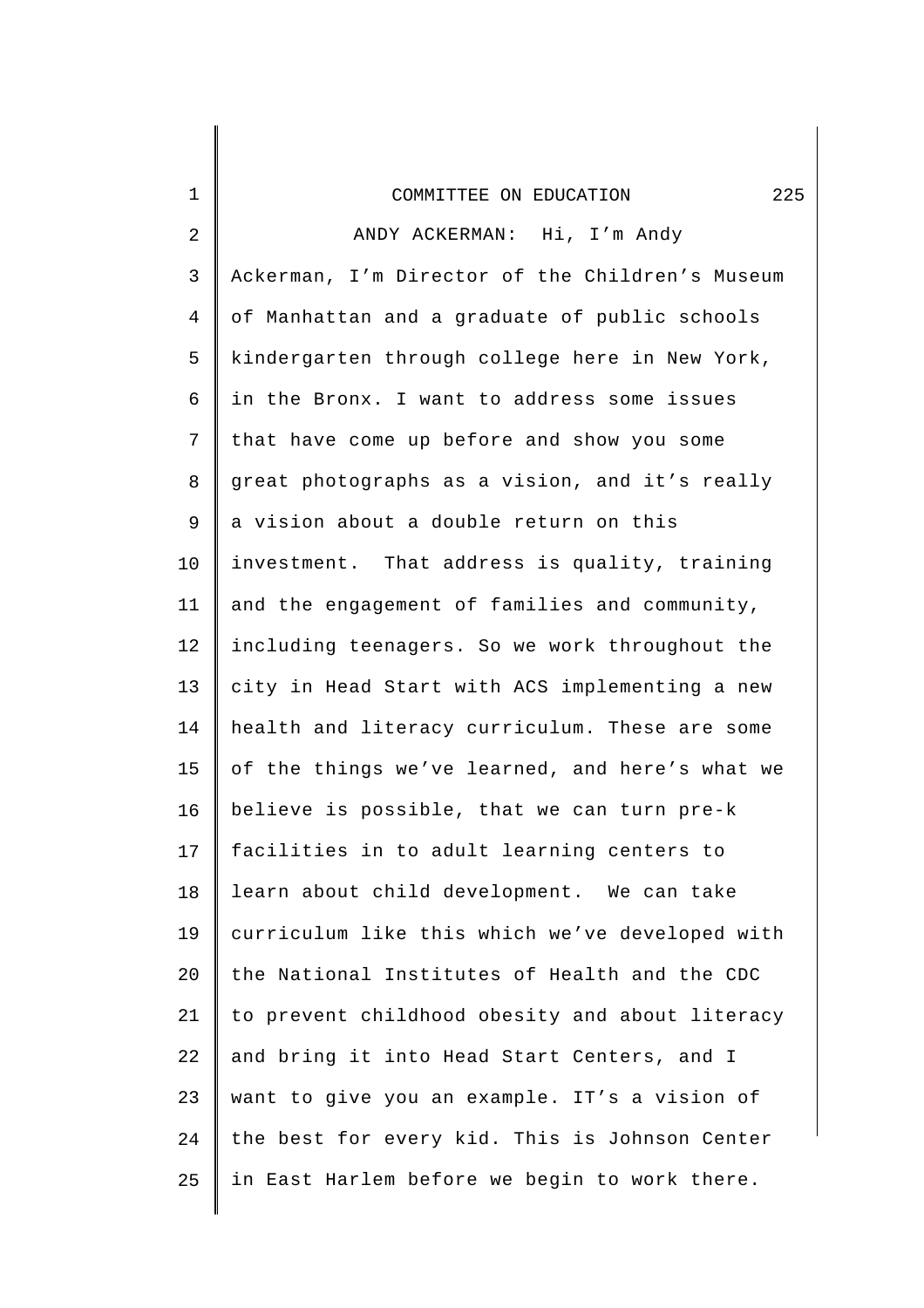| $\mathbf 1$    | 226<br>COMMITTEE ON EDUCATION                    |
|----------------|--------------------------------------------------|
| $\overline{a}$ | It's a Head Start run by Union Settlement. This  |
| 3              | is what it looks like now.                       |
| 4              | COUNCIL MEMBER CUMBO: Wow.                       |
| 5              | ANDY ACKERMAN: These are all                     |
| 6              | interactive devices and information in           |
| 7              | particular parenting resources that are          |
| 8              | accessible for training for both educators and   |
| 9              | engaging parents through parent feedback where   |
| 10             | they tell us what they want to learn about       |
| 11             | their kids. This wall is about health and        |
| 12             | literacy and unveils to educators and children   |
| 13             | and adults, the parents, the best way to teach   |
| 14             | literacy and health based upon the best          |
| 15             | research, not just done here in New York, but    |
| 16             | nationally. This can be done everywhere.<br>What |
| 17             | it's done in Johnson in just a very short        |
| 18             | period of time is to make the parents active     |
| 19             | participants in what their children are eating,  |
| 20             | how they're sleeping, how they're exercising     |
| 21             | and how they're learning language. The literacy  |
| 22             | and health, we have five research reports in     |
| 23             | New York city to demonstrated the efficacy of    |
| 24             | the approach and it's now been launched by the   |
| 25             | First Lady's office and the NIH Nationally.      |
|                |                                                  |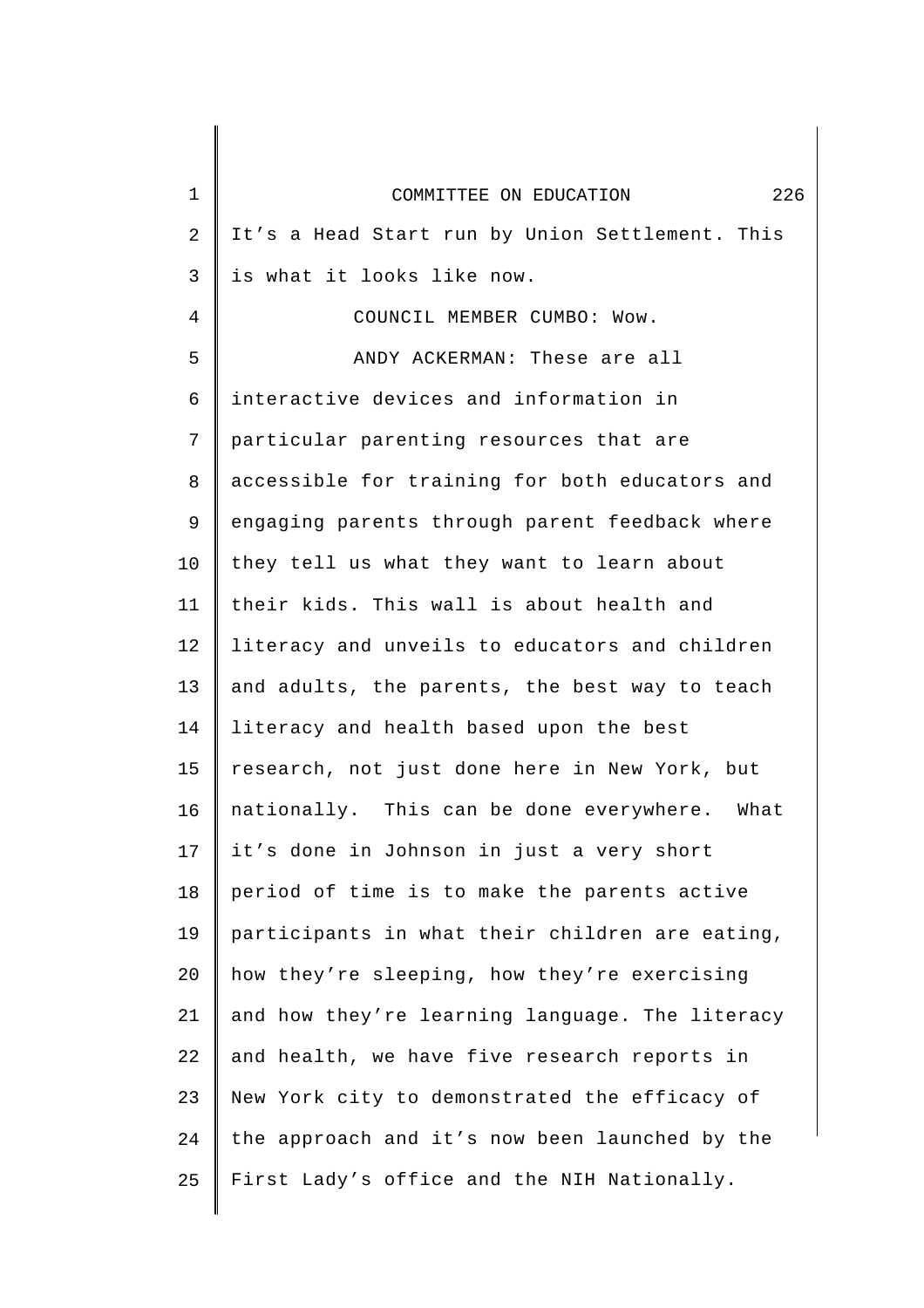1

25

2 3 4 5 6 7 8 9 10 11 12 13 14 15 16 17 18 19 20 21 22 23 24 It's the first federally approved curriculum of it's nature. This is about literacy. This is something we transplanted from the museum or replicated. Alphie [phonetic] is a talking dragon. The Speaker had a chance to see this last Friday. So when you feed this dragon letters, he will tell you the letter, B, Banana--these are photographs. It connects literacy and it connects health all in the same lesson. So in addition to that we developed a web-based tool kit that's coming online for educators now. Professional development and family festivals. The success of all of this is rooted in the arts, and it was a lot of fun convincing the medical authorities in Washington that the arts of the heart of all learning, particularly for pre-k, but for everyone, because affective education in addition to cognitive education is what changes behavior and motivated people to learn. We can do this in every pre-k center in the City. COUNCIL MEMBER CUMBO: Wow. Thank you.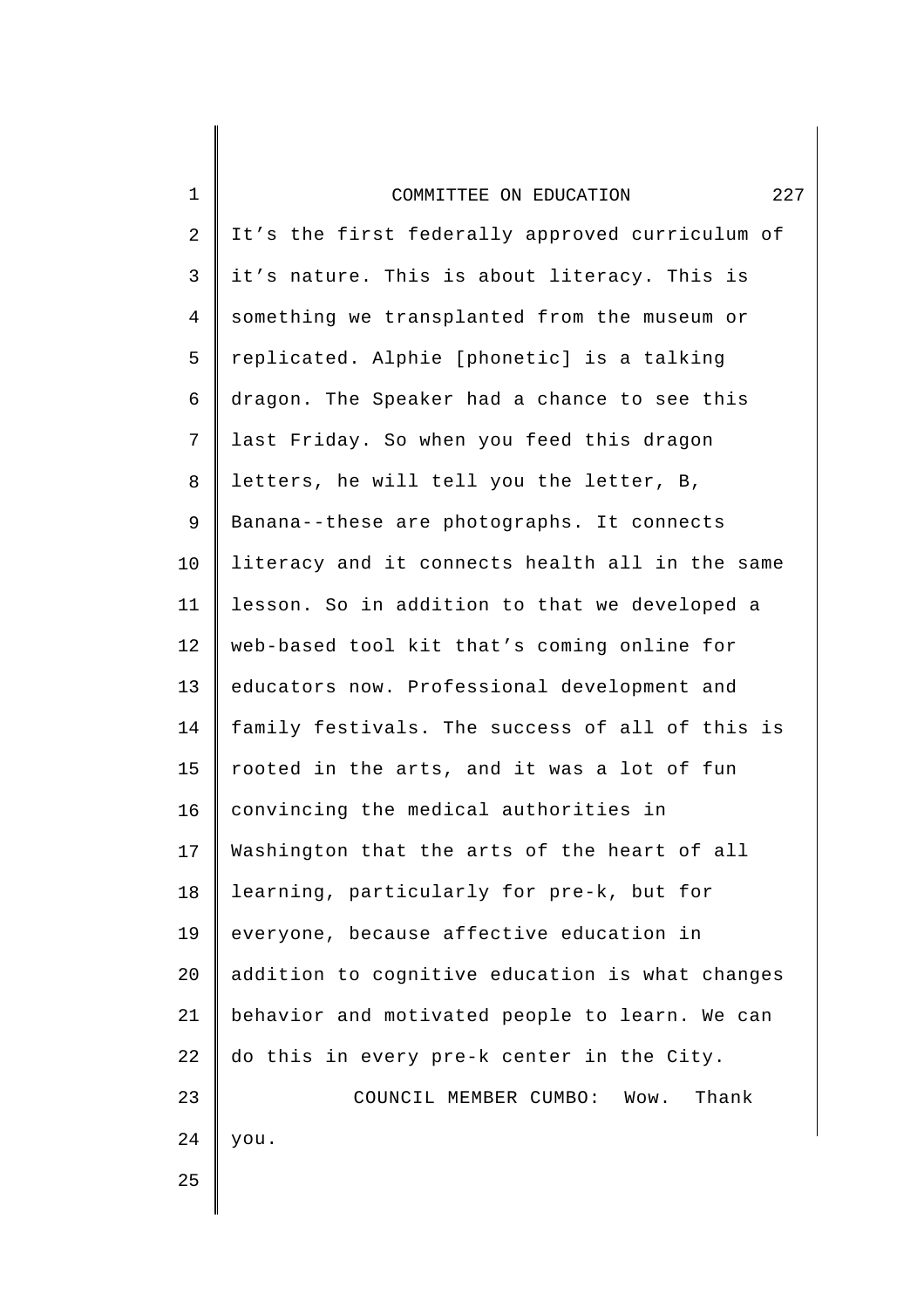| $\mathbf 1$    | 228<br>COMMITTEE ON EDUCATION                   |
|----------------|-------------------------------------------------|
| $\overline{2}$ | MICHELLE YANCHE: Good afternoon.                |
| $\mathsf{3}$   | I'm Michelle Yanche from Good Shepherd          |
| $\overline{4}$ | Services. I'd like to thank the Chairs, Council |
| 5              | Members Dromm and Cumbo for the opportunity to  |
| 6              | testify. Good Shepherd Services is a not for    |
| 7              | profit organization. We provide 23 after school |
| 8              | programs in the communities of East New York,   |
| 9              | Red Hook, Brooklyn, and the Central Bronx. Also |
| 10             | would like to thank Ocynthia, the Chancellor    |
| 11             | for the shout out to Good Shepherd Services.    |
| 12             | While we are--our expertise is in after school, |
| 13             | we're an after school provider not an early     |
| 14             | childhood provider. We've also served for the   |
| 15             | past two years as a founding member and         |
| 16             | steering committee member of the campaign for   |
| 17             | children which has been leading the fight to    |
| 18             | preserve after school and child care and as     |
| 19             | such I have also become a child care advocate.  |
| 20             | I'd like to concentrate my testimony on one     |
| 21             | primary point, and that is why we need a        |
| 22             | dedicated funding stream, and I'm going way off |
| 23             | script here in saying that the primary reason   |
| 24             | we need it is because when there is budget      |
| 25             | pressures and there always are, these are the   |
|                |                                                 |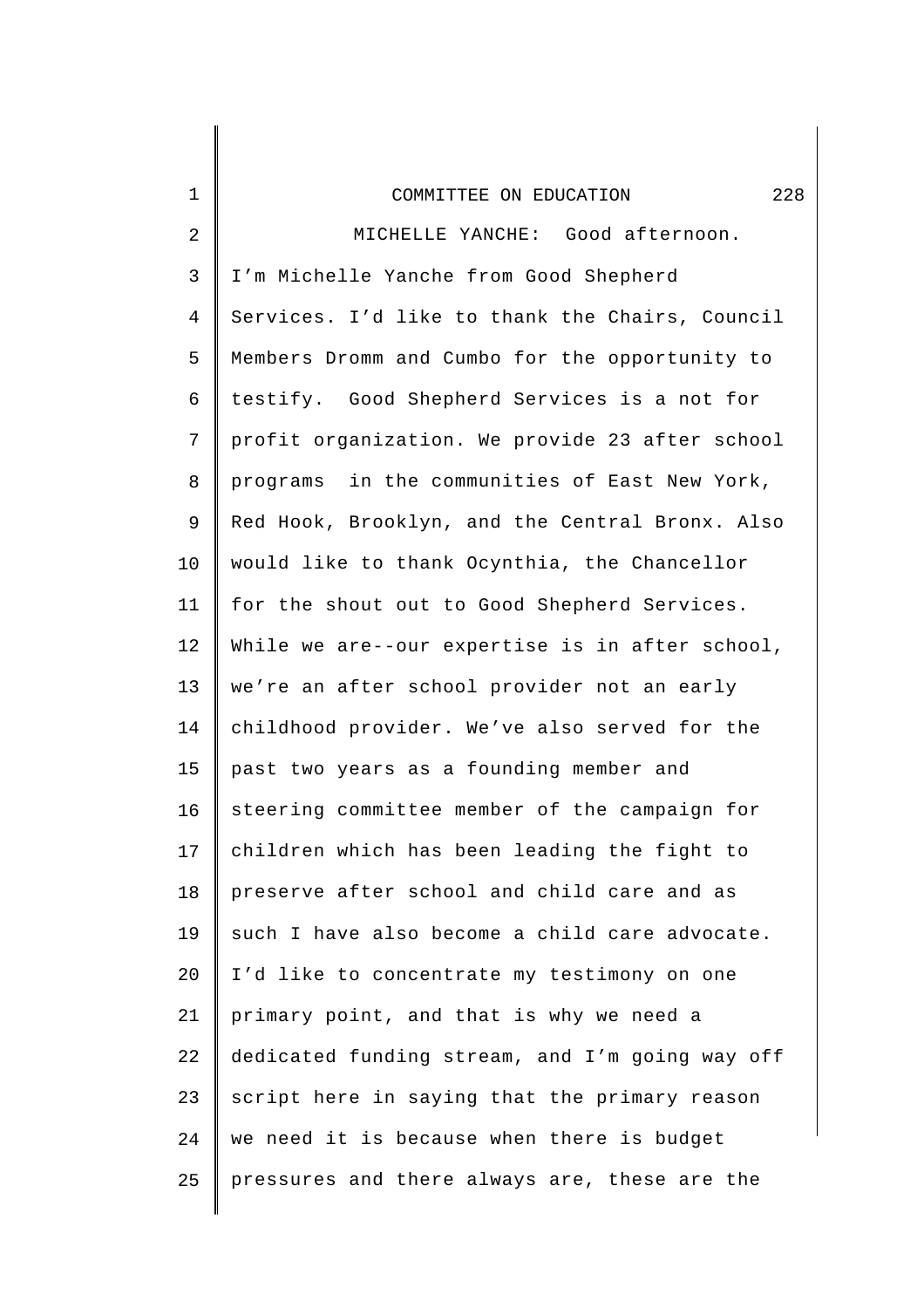1

2 3 4 5 6 7 8 9 10 11 12 13 14 15 16 17 18 19 20 21 22 23 24 25 programs that are the first things that are cut, and I can actually speak from this from 20 years of experience and our, the City Council's wonderful Sergeants at Arms can back me up on this, I have literally been in sitting in this seat testifying at every budget hearing for the past 20 years and spending the entire month of June on the steps of City Hall for the past 20 years fighting to preserve, essentially the same money for after school programs throughout New York City, and while that's happening I originally was getting phone calls and now it's more like emails from providers all over the City saying, "Do you really think our money is going to get restored? I mean, I know you can't say for sure, but like wink, wink, nod, nod. Is it going to get restored?" this is no way to run a child care and after school system. And so everyone of those providers is representing the parents who are calling them saying, "Am I really going to have a program? Summer camp starts the beginning of July." This is why we need to have a dedicated funding stream and that's why Good Shepherd Services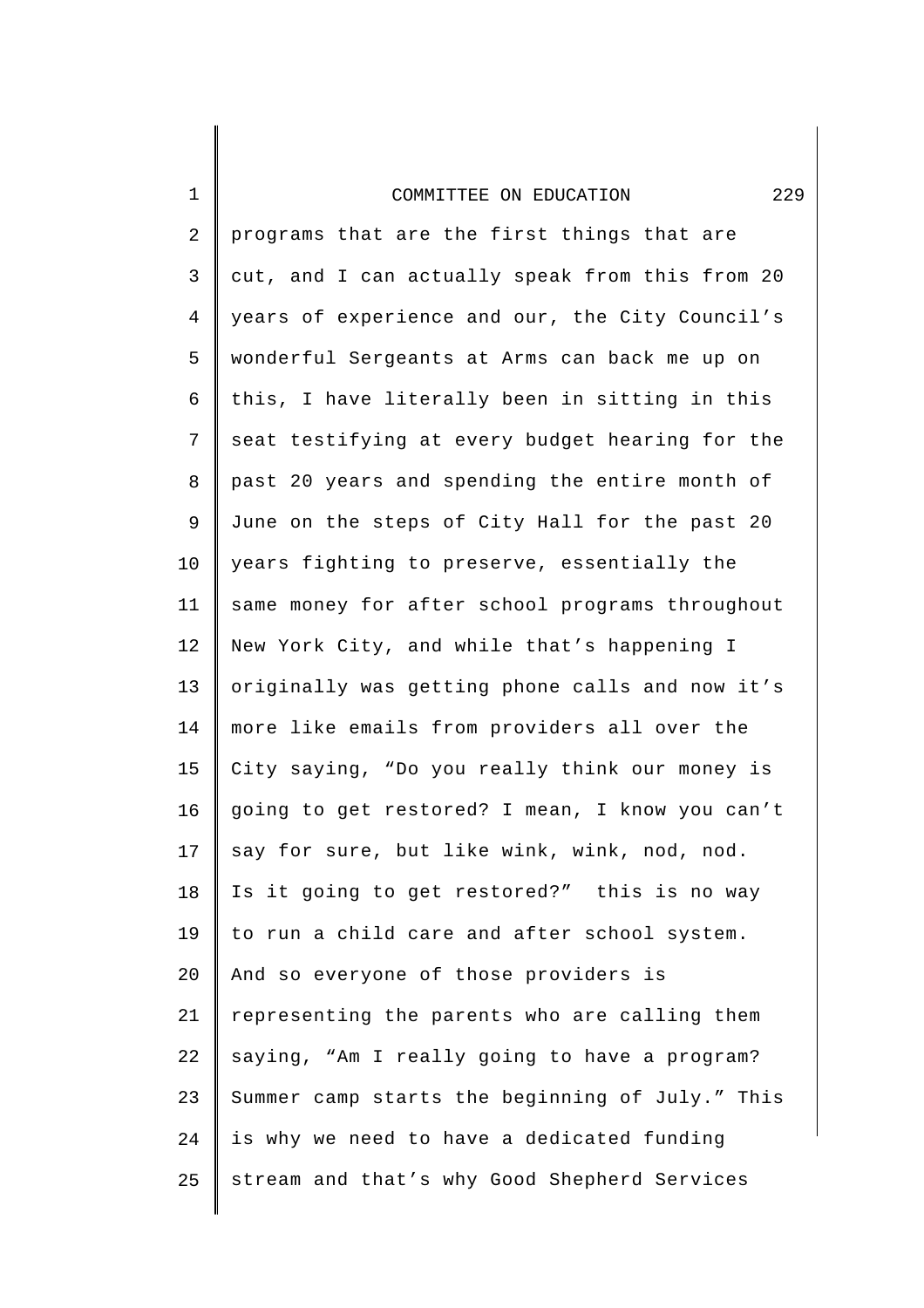1

2 3 4 5 6 7 8 9 10 11 12 13 14 15 16 17 18 19 20 21 22 23 24 25 has lend its name and our efforts in Albany to UPK NYC effort which is both for child care and afterschool. I guess I'll use my remaining minute to make a few extra points. As a member of the steering committee of the Campaign for Children, I really enter into testimony the transition plan of the Campaign for Children which has been sent to each one of the City Council members. We're also working to set up meetings with you to talk about them, but there's also a one pager that I included with my testimony and a link to the full plan and so, you know, that plan really lays out a number of detailed recommendations around quality, investment and expansion. And on those points I wanted to make a few other additional mentions. One is supporting quality is critical. We must make sure in this expansion that the resources are dedicated to ensure that we're providing quality programs. Secondly, is that the needs for programs dwarfs supply and while we can do some initial expansion by adding slots to our existing after school programs, the majority of what is needed is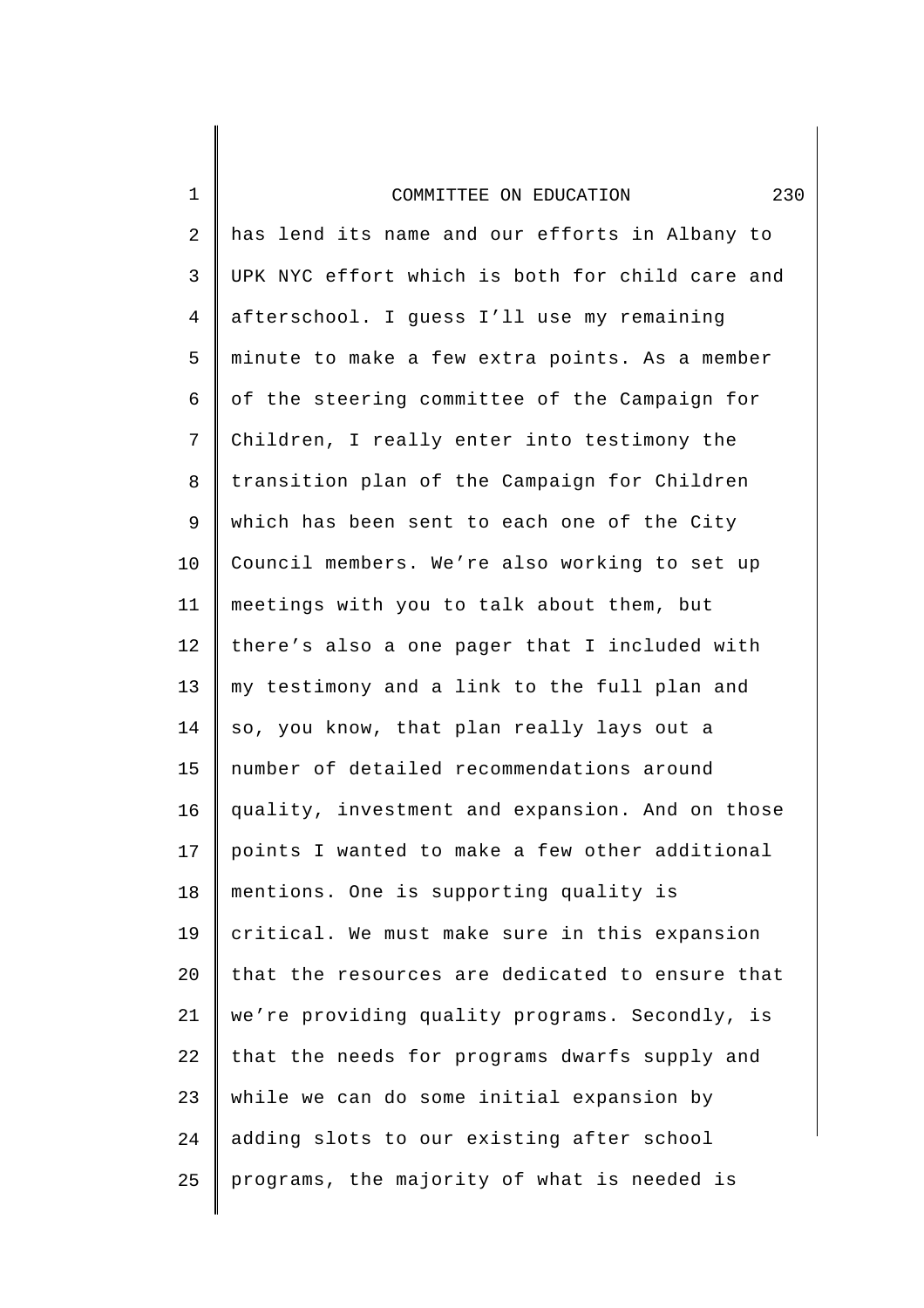| $\mathbf 1$    | 231<br>COMMITTEE ON EDUCATION                   |
|----------------|-------------------------------------------------|
| $\overline{2}$ | adding programs and new schools. Just this week |
| 3              | our Bronx division director said she was        |
| 4              | contacted in the last month by five principals  |
| 5              | begging Good Shepherd Services to come and      |
| 6              | offer a program in their schools. We would love |
| 7              | to do that, but we're limited by available      |
| 8              | resources. This is an opportunity to meet those |
| 9              | needs. And finally, the cost for participant    |
| 10             | of the new program needs to really cover the    |
| 11             | full cost of the program. For our middle school |
| 12             | programs fro example, we have to add about one- |
| 13             | third of the funding in order to provide        |
| 14             | quality. That means going to private            |
| 15             | foundations and working very hard to raise      |
| 16             | those dollars. I can tell you for sure that the |
| 17             | private investment in the current system cannot |
| 18             | be scaled up. So in order to provide this level |
| 19             | of expansion, the city really has to invest the |
| 20             | full amount of the money that's needed. Thank   |
| 21             | you.                                            |
| 22             | COUNCIL MEMBER CUMBO: Thank you.                |
| 23             | Mr. Pryor?                                      |
| 24             | ERIC PRYOR: Okay. Good afternoon                |
| 25             | Chairs Dromm and Cumbo and thank you for the    |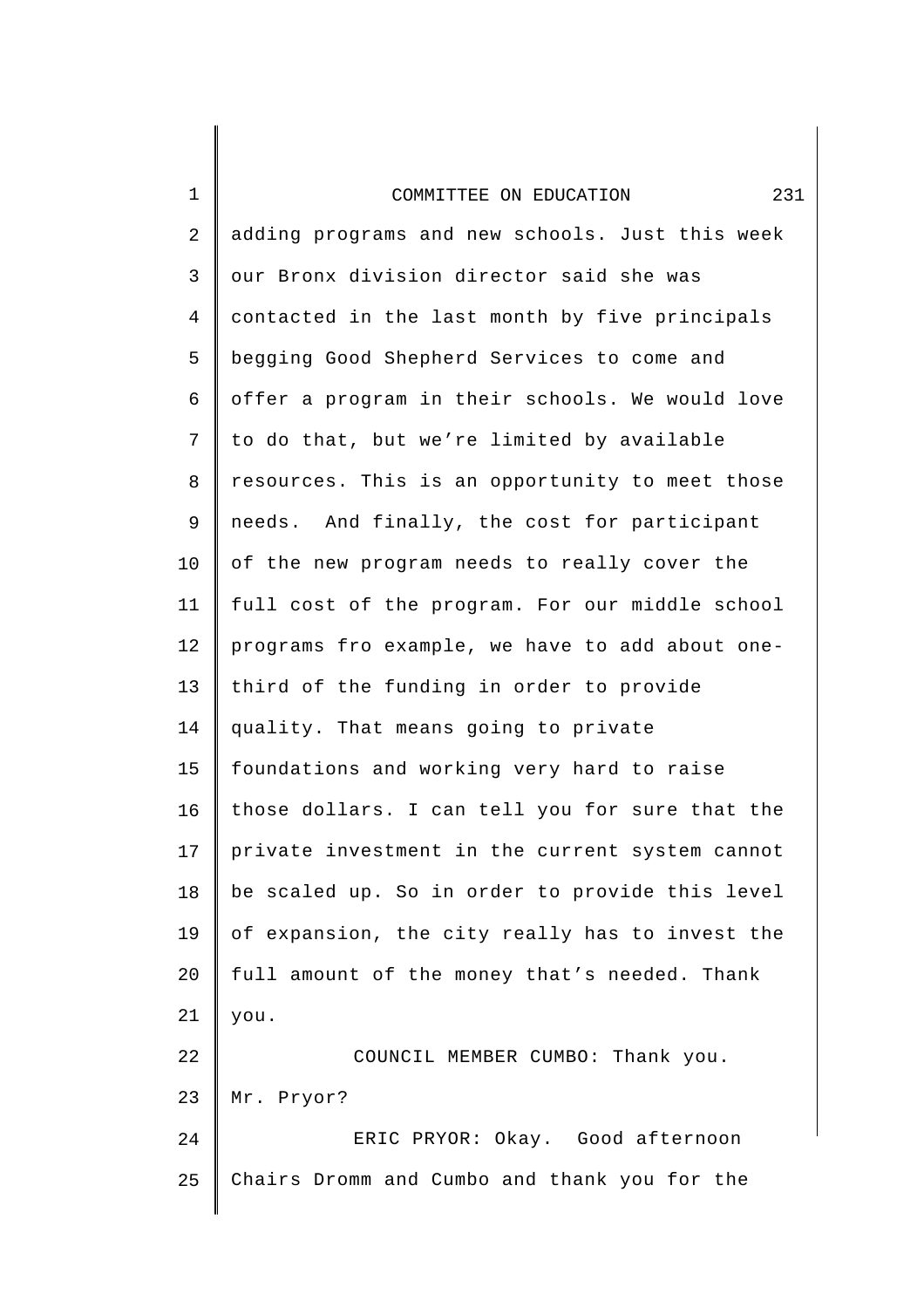1

2 3 4 5 6 7 8 9 10 11 12 13 14 15 16 17 18 19 20 21 22 23 24 25 opportunity to testify here today on pre-k and afterschool programs. My name is Eric Pryor, I'm the Executive Director of the Center for Arts Education. Our mission is to bring dance, theater, music and visual arts to all New York City school children. We do this through putting programs in the schools. We also do it through training school leaders and teachers as well as we have awareness programs in which we advocate for the art as a learning tool. We believe that high quality universal pre-k and after school is critical in the early learning of children as well as their middle school learning. One thing that we think both have in common is there are two critical points in an individual's life. For the little kids, when they first become aware of who they are, and for middle school students it's when they become aware of who they want to be as an adult and this is a critical moment for both. We think that this is an opportunity to seize that moment and support what we're trying to do with them and we thing the arts have to be a critical component of that. I'm totally going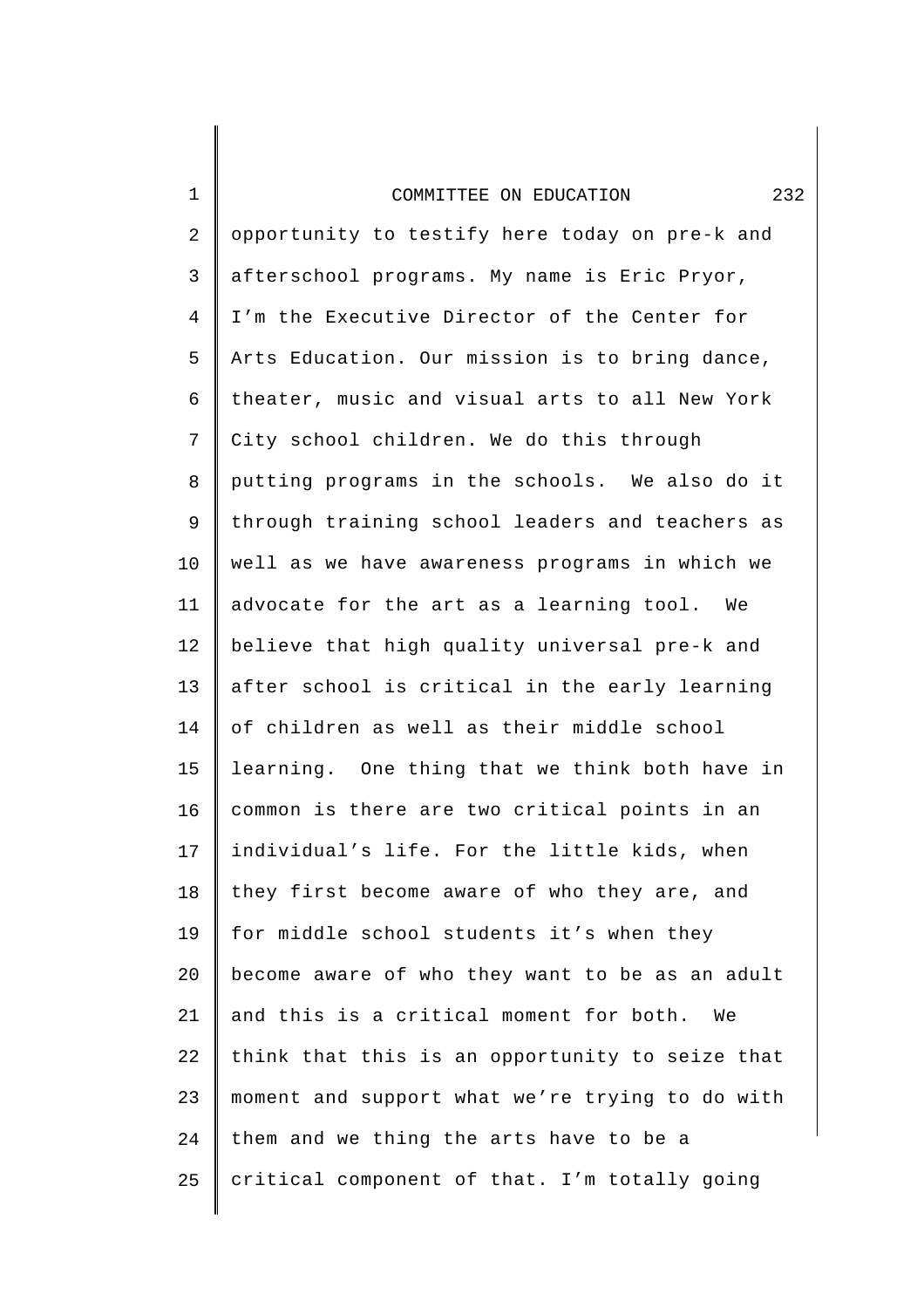1

2 3 4 5 6 7 8 9 10 11 12 13 14 15 16 17 18 19 20 21 22 23 24 25 off my testimony. You have it there, but I was inspired by what I heard from some of the other speakers earlier. Doctor Fulani talked about confidence. Confidence is critical. My oldest daughter is in middle school right now and smart girl, been in all kinds of programs but even with all that being said, her confidence level, we still constantly have to deal with her confidence. So we put her in dance and other programs. We can pay for those programs, but there are a lot of people who don't have the money to pay for programs and if they don't have that money to pay for those programs, where will they get them? And that's one of the things that concerns us greatly at the Center for Arts Education. The other thing I would say is that while we really are--we really do believe in after school programming. They're very important. Kids need a safe place to go, and we think the arts should be a core part of after school programs, and most times they are, but in middle school, we also need the arts to be part of the school day. I know this is not part of the discussion, but we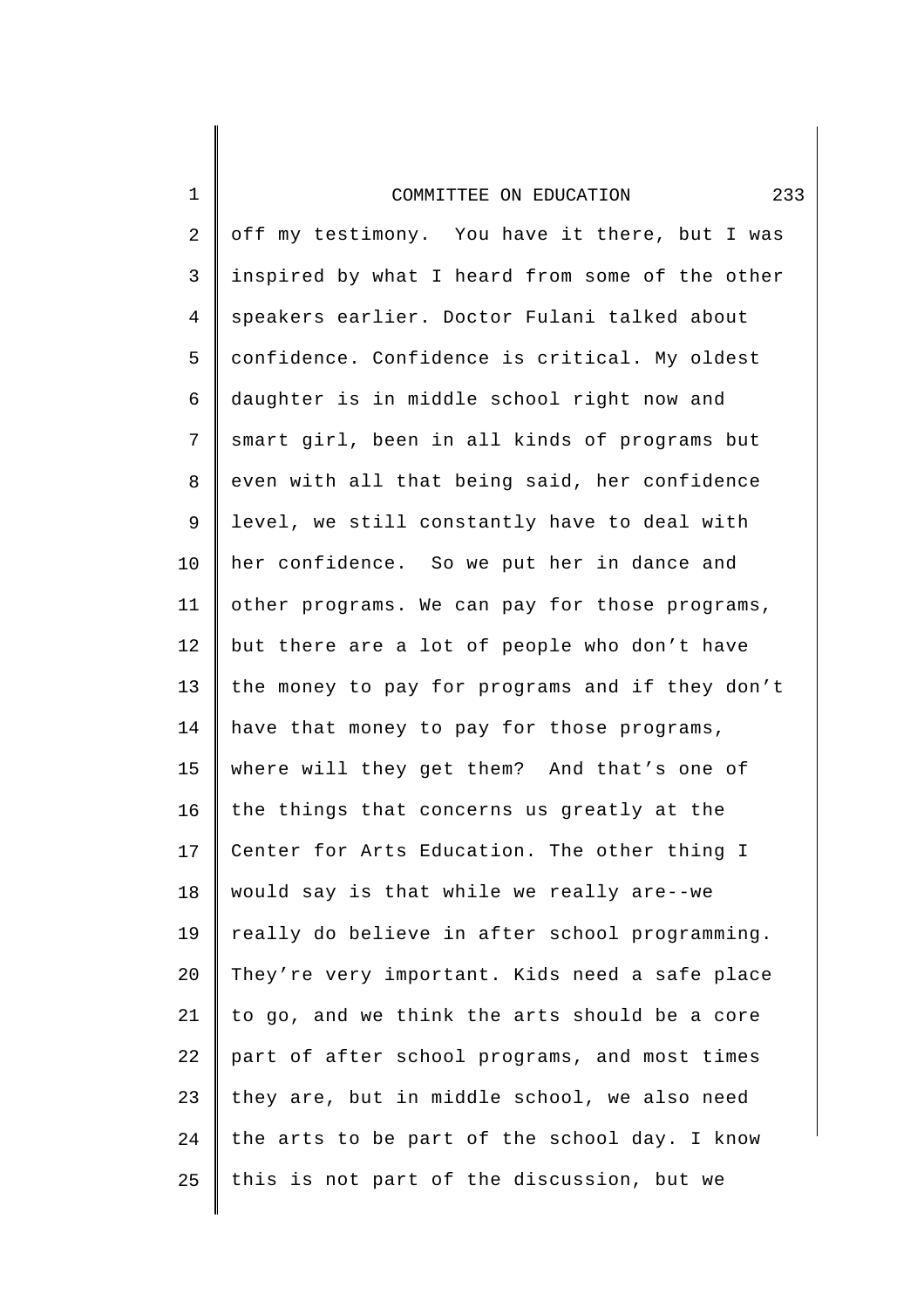| $\mathbf 1$    | 234<br>COMMITTEE ON EDUCATION                   |
|----------------|-------------------------------------------------|
| $\overline{a}$ | believe that, you know, we want school to be a  |
| $\mathsf{3}$   | place where that's engaging and students want   |
| $\overline{4}$ | to go to. If you enjoy going to school, if you  |
| 5              | want to be there, then I think we'll get better |
| 6              | results. We'll have students who want to be     |
| 7              | part of the school day and want to be there and |
| 8              | will be more active learners. Once again, I     |
| 9              | want to thank all of you for having the         |
| 10             | opportunity to speak before you. I think that   |
| 11             | this is about young people finding their        |
| 12             | identity, their voice, learning about different |
| 13             | cultures. It's an opportunity to learn          |
| 14             | different art forms and also just to be         |
| 15             | productive citizens and part of our society.    |
| 16             | Thank you.                                      |
| 17             | COUNCIL MEMBER CUMBO: Thank you.                |
| 18             | JAMES MERRIMAN: Hi, good afternoon,             |
| 19             | Chair Cumbo,                                    |
| 20             | COUNCIL MEMBER CUMBO: Good                      |
| 21             | afternoon.                                      |
| 22             | JAMES MERRIMAN: Chair Dromm, I know             |
| 23             | it's been a long day. My name is James          |
| 24             | Merriman, I'm Head of the New York City Charter |
| 25             | school Center. We provide support and advocacy  |
|                |                                                 |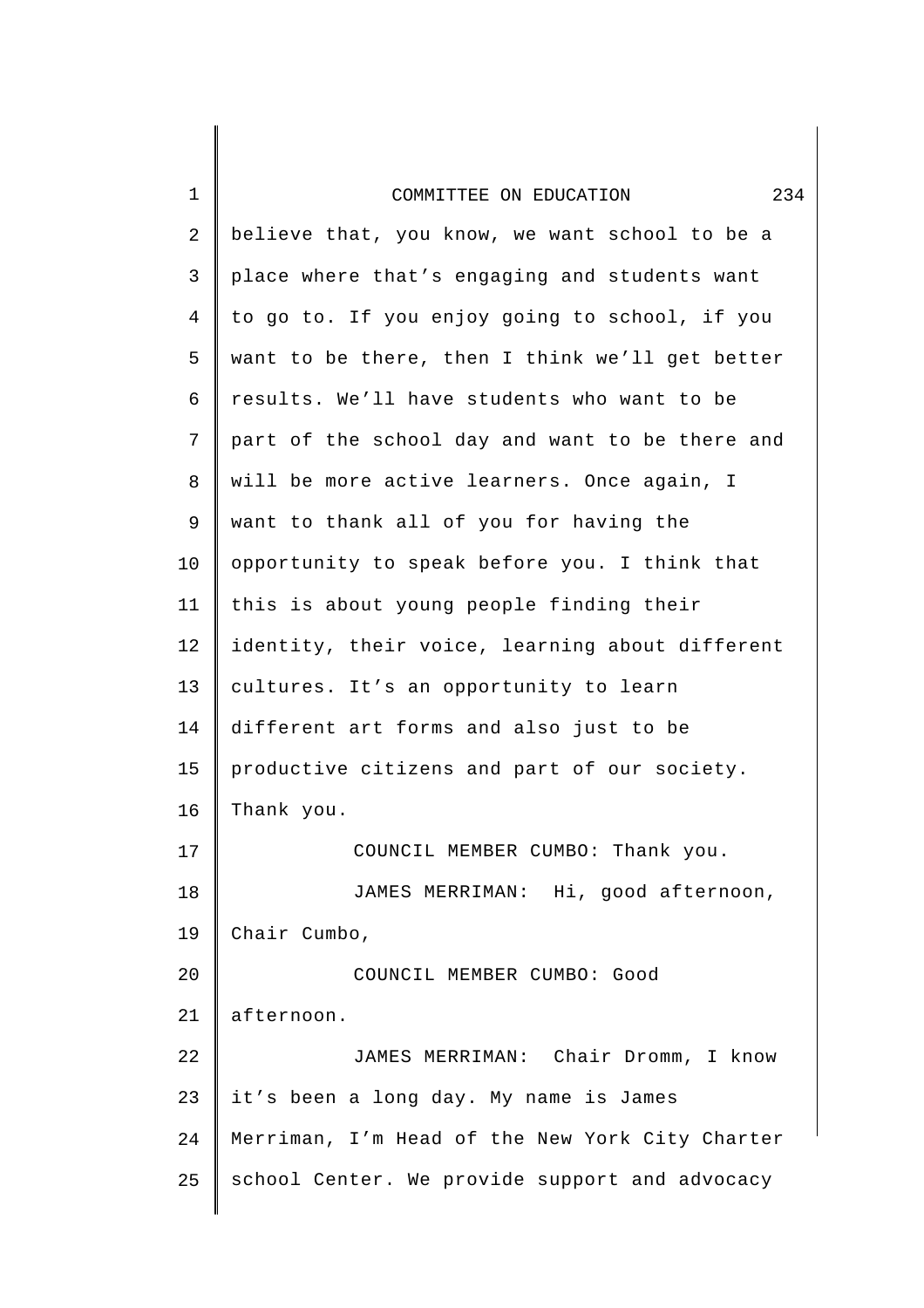| $\mathbf 1$    | 235<br>COMMITTEE ON EDUCATION                   |
|----------------|-------------------------------------------------|
| $\overline{a}$ | for charters in New York City and I want to     |
| $\mathsf{3}$   | thank you for the opportunity for testifying. I |
| $\overline{4}$ | will say as an intro as a citizen of New        |
| 5              | Jersey, we've made history today 'cause I think |
| 6              | this is probably the first time that someone in |
| 7              | New York has said something nice about New      |
| 8              | Jersey.                                         |
| 9              | [laughter]                                      |
| 10             | JAMES MERRIMAN: So it's                         |
| 11             | heartwarming. Look, you've heard a lot. I will  |
| 12             | not repeat. We are in complete alignment with   |
| 13             | the Chancellor and the soon to be Deputy Mayor, |
| 14             | Richard Buery about the importance of this      |
| 15             | program. Charter leaders are eager to be a part |
| 16             | of it, and we've heard a lot about how          |
| 17             | important it is for it to be high quality,      |
| 18             | right? And given the political and economic     |
| 19             | investment that this is going to represent, we  |
| 20             | need this to be successful as a city. We cannot |
| 21             | have people become disillusioned. The other     |
| 22             | thing you've heard over and over and this is    |
| 23             | just true, is right now the supply of good      |
| 24             | seats for pre-k is going to be out stripped the |
| 25             | demand for them, particularly for those         |
|                |                                                 |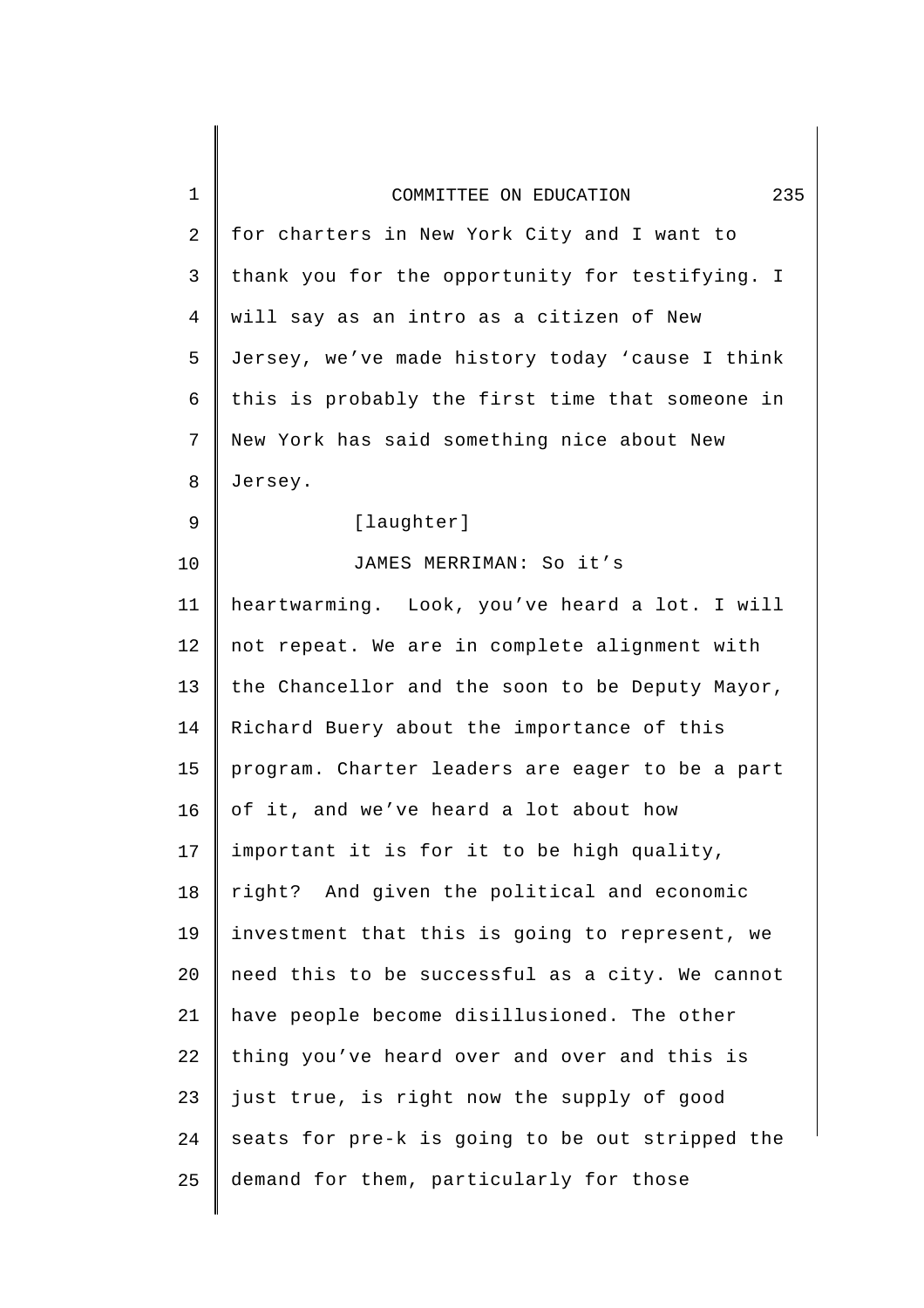1

2 3 4 5 6 7 8 9 10 11 12 13 14 15 16 17 18 19 20 21 22 23 24 25 students who need it most. This is a big, big, big ramp up, and we applaud the Mayor for being ambitious. He should, but it's going to take everyone rowing in the same direction. So Charter schools serve about six percent of the population. In about four years they'll serve 10 percent of the population of the public school population. I'm not going to tell you it's a silver bullet and that we can alone write this and make it work for New York. That's just patently untrue. On the other hand, right, it's a mountain climb, and this is one step that right now New York City can't take by including charter schools in that. What I'll tell you is that we have 44 elementary charter schools in private space and more that are also in co-locate space and we've just began to poll the school leaders, but there is enormous interest in doing this and making this program successfully from our elementary school leaders. The other thing I'd say is and obviously we think the CBO's are important partners in this, but charter schools like the public schools we think are ideal settings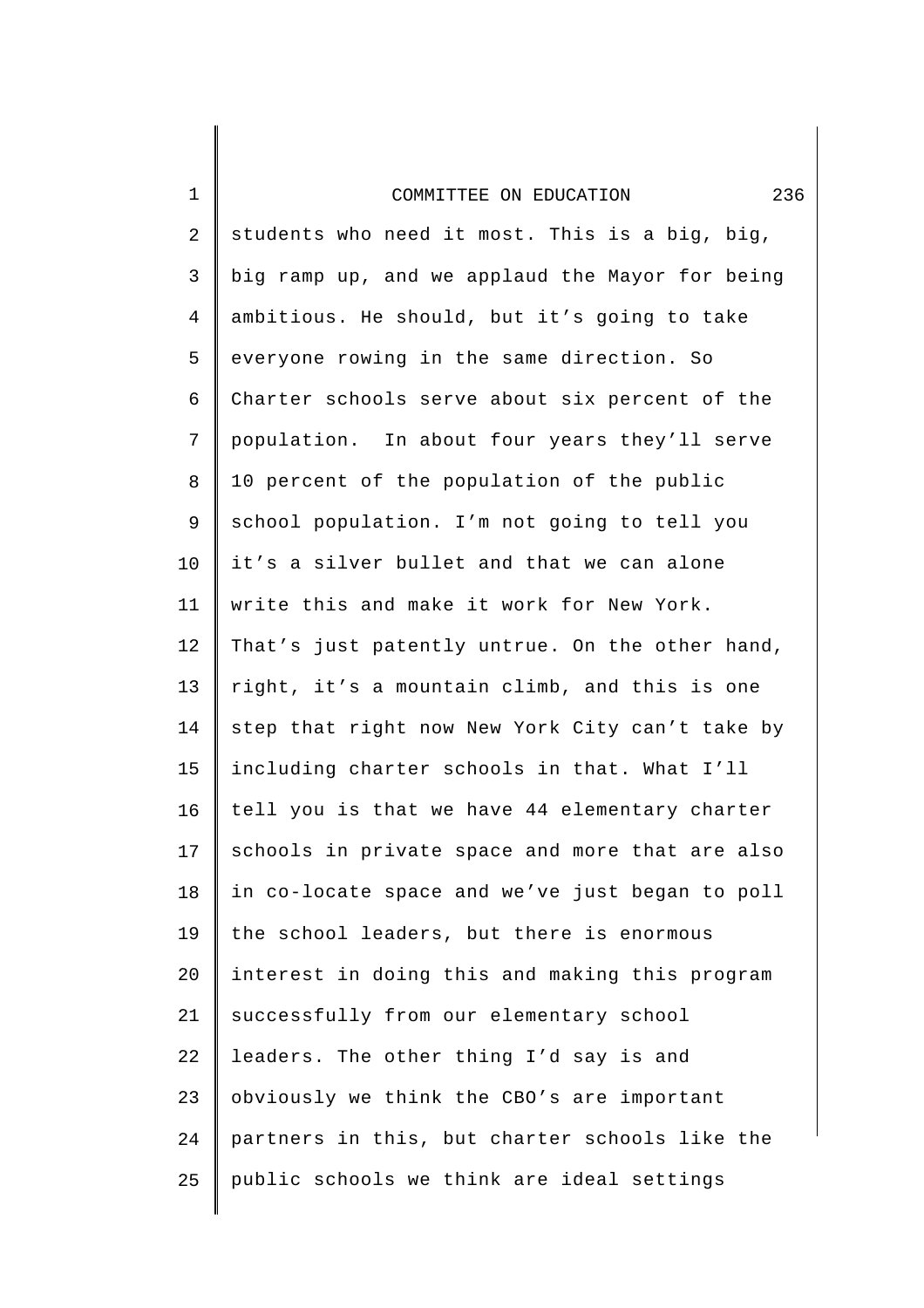1

2 3 4 5 6 7 8 9 10 11 12 13 14 15 16 17 18 because they can provide seamlessness and that's another word we heard a lot today, between pre-k and K, right? The same teachers will be able to talk to the kindergarten teachers and so forth. So in order for charters to be a part of this, it will require a change in state law and what we would like to see in that change is not only the right to do it, but also that the same random selection process for students that now governs kindergarten govern the process of selecting students for admission in charter schools, and so we love what the Mayor is doing. We were heartened to hear today Chancellor Farina's word about work in progress and Richard Buery's similar words. I think we can all get there on this and hopefully we'll get there together. Thank you again.

19 20 21 22 23 24 25 COUNCIL MEMBER CUMBO: Thank you. I just wanted to say that to your final point that it is important that we prioritize our children first and to make sure that all children benefit from universal pre-k as well as middle school opportunities. But I want to say as a former founder and Executive Director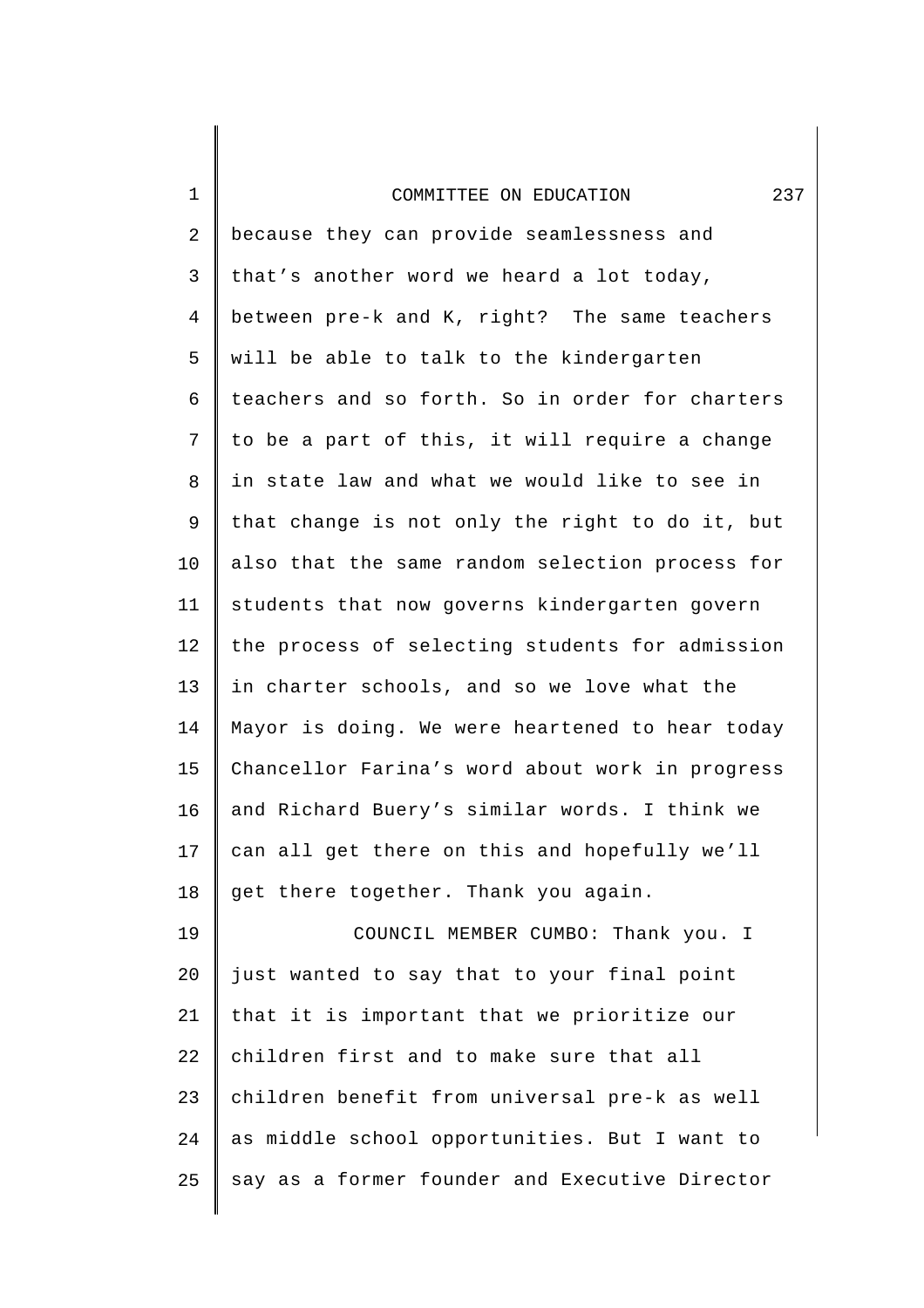1

2 3 4 5 6 7 8 9 10 11 12 13 14 15 16 17 18 19 20 21 22 23 24 25 of a not for profit organization, I understand full well the sacrifice that you have made to give of your entire day today to be here, the preparation that goes into your testimony. I understand full well the budget dance as I have participated over the last decade and that unharmonious, unrhythmic dance and I feel very confident in this new administration that we're going to work towards ending that because I understand thoroughly what it's like not to know if you're going to have an organization year after year much less having to make budget cuts here and there. You have to live with the reality that your whole organization could be wiped out every single year, and I understand that full well, and that is why I'm here, because I certainly want to be that advocate for the not for profit organization and I, similar to my co-chair here, have also invited some folks here because I certainly want arts and culture to be an integral part of what this discussion about universal pre-k is about, because if we don't embrace arts and culture and if we don't make it pivotal and at the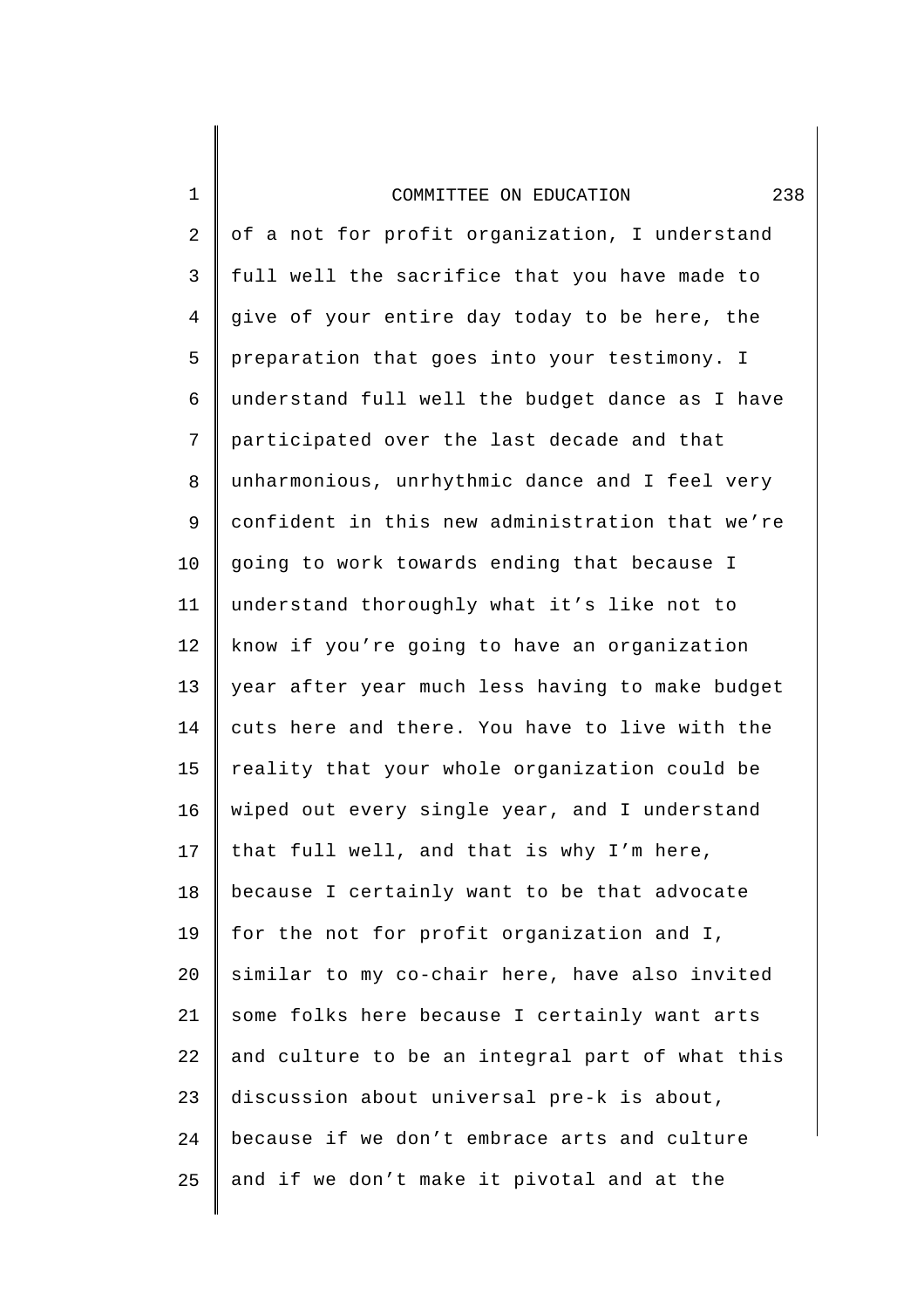| 1              | 239<br>COMMITTEE ON EDUCATION                   |
|----------------|-------------------------------------------------|
| $\overline{2}$ | foundation of what we're attempting to do here, |
| 3              | it won't be successful. And so it's important   |
| $\overline{4}$ | and that's why I wanted you to be here to       |
| 5              | testify about the importance of art and culture |
| 6              | being a pivotal point to this and all that      |
| 7              | you've said here is up here and it's also in my |
| 8              | heart as well, and so even after today's        |
| 9              | testimony I'm going to continue to champion     |
| 10             | what you've discussed and brought forward       |
| 11             | today. So thank you. Do you have any            |
| 12             | questions?                                      |
| 13             | CHAIRPERSON DROMM: Quick, quick.                |
| 14             | One--Mr. Parrott, we have your testimony?       |
| 15             | JAMES PARROTT: You should have it.              |
| 16             | CHAIRPERSON DROMM: Okay. I just                 |
| 17             | wanted to make sure about that, 'cause as       |
| 18             | Council Member said, we need to sit with it and |
| 19             | digest it and I think there's an awful lot of   |
| 20             | good stuff that I know some other issues that   |
| 21             | we've worked on together that'll be in that     |
| 22             | report, and I'm sorry we're limited about the   |
| 23             | time today, and just--                          |
| 24             | JAMES PARROTT: [interposing] Yeah,              |
| 25             | and it's after five o'clock.                    |
|                |                                                 |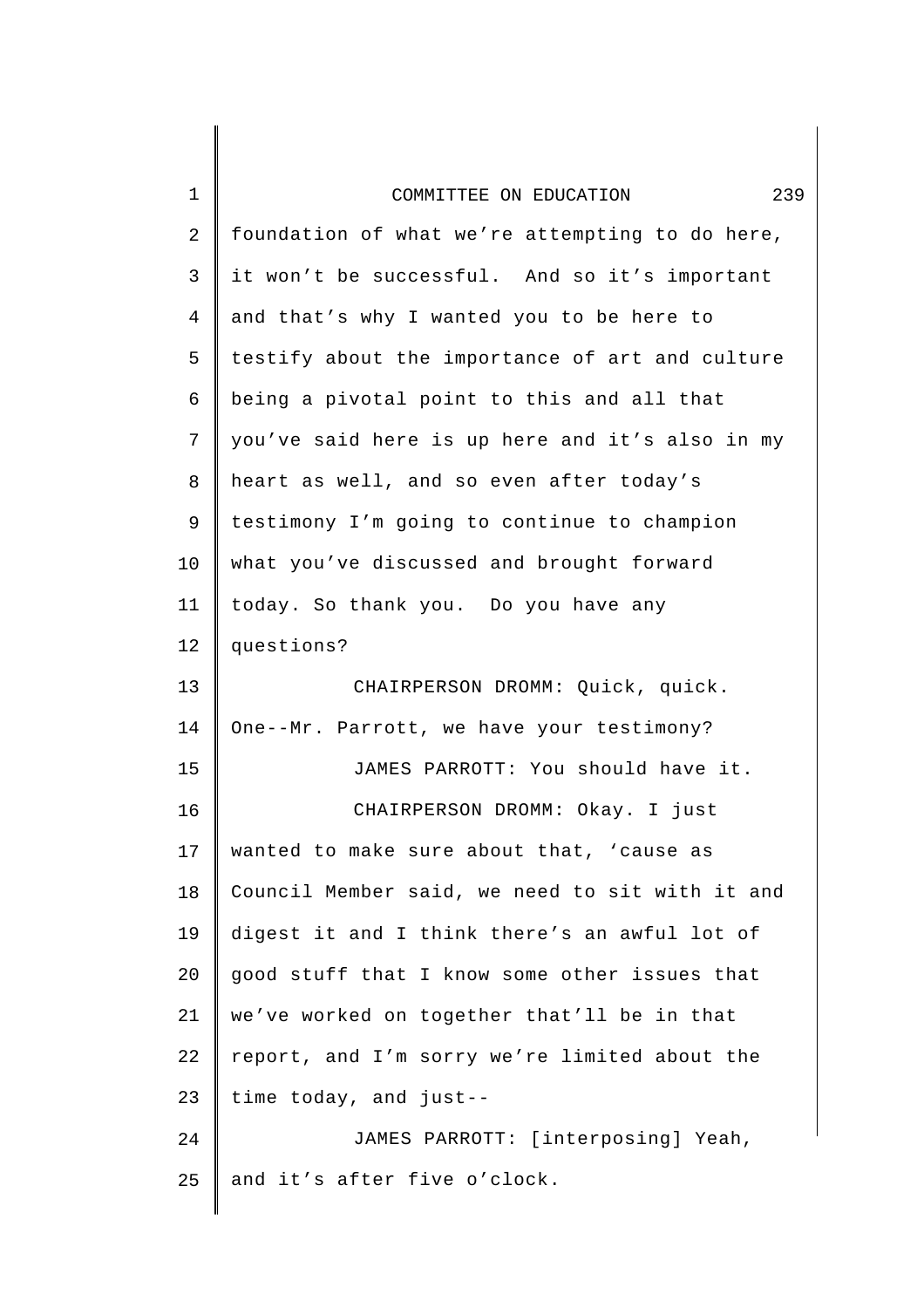| 1              | 240<br>COMMITTEE ON EDUCATION                   |
|----------------|-------------------------------------------------|
| $\overline{2}$ | CHAIRPERSON DROMM: Yes. And just to             |
| 3              | finally ask James Merriman, have the DOE        |
| 4              | reached out to you on any of this at all yet?   |
| 5              | JAMES MERRIMAN: We're meeting with              |
| 6              | the Chancellor on general charter issues. As    |
| 7              | you know, there are a lot of issues and I       |
| 8              | imagine this will be part of the discussion.    |
| 9              | CHAIRPERSON DROMM: So, do you have a            |
| 10             | number at this point of how many seats you      |
| 11             | might be able to accommodate?                   |
| 12             | JAMES MERRIMAN: We're trying to                 |
| 13             | gather that information. I don't have a good    |
| 14             | number right now.                               |
| 15             | CHAIRPERSON DROMM: I'd appreciate if            |
| 16             | when you do get that you'd let us know what     |
| 17             | that number is.                                 |
| 18             | JAMES MERRIMAN: Absolutely.                     |
| 19             | CHAIRPERSON DROMM: Thank you.                   |
| 20             | COUNCIL MEMBER CUMBO: Thank you.                |
| 21             | Thank you again. [off mic]                      |
| 22             | CHAIRPERSON DROMM: Next panel is                |
| 23             | Warner ? Citizens Committee for Children, Randi |
| 24             | Levine, Advocates for Children of New York,     |
| 25             | Patti Banghart, Children's Defense Fund of New  |
|                |                                                 |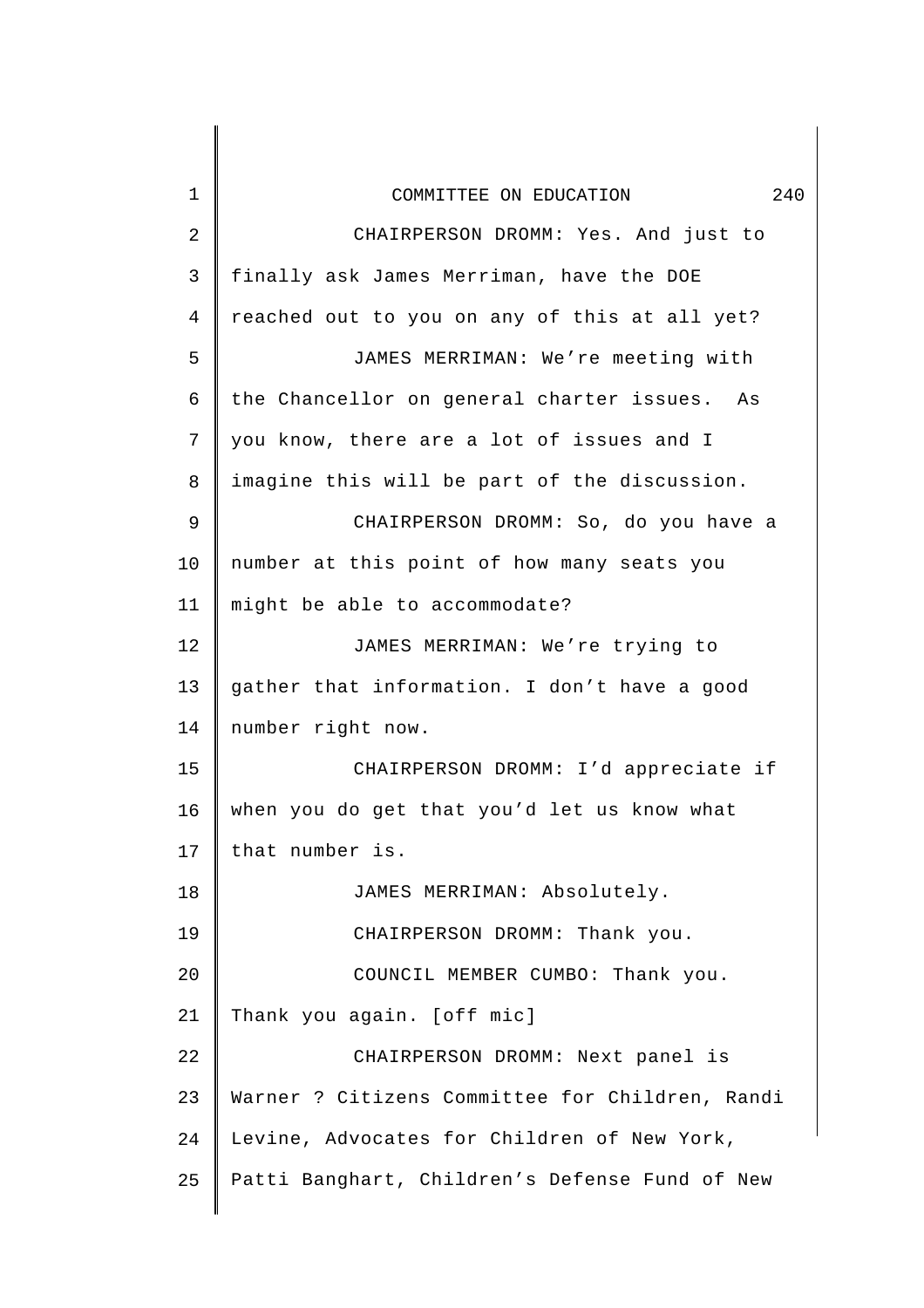| $\mathbf 1$    | 241<br>COMMITTEE ON EDUCATION                   |
|----------------|-------------------------------------------------|
| $\overline{2}$ | York, and Loren Miller, United Way of New York  |
| 3              | City. I'm sorry. And Max Ahmed, please, from    |
| $\overline{4}$ | the New York Immigration Coalition.             |
| 5              | MORA FLAVIN: Good evening.                      |
| 6              | CHAIRPERSON DROMM: Just one minute.             |
| 7              | I have to swear you in. Would you please raise  |
| 8              | your right hand, and do you swear or affirm to  |
| 9              | tell the truth the whole truth and nothing but  |
| 10             | the truth in your testimony before this         |
| 11             | committee and to respond honestly to questions  |
| 12             | from Council Members?                           |
| 13             | MORA FLAVIN: Yes.                               |
| 14             | CHAIRPERSON DROMM: Thank you very               |
| 15             | much. And would you identify yourself when you  |
| 16             | begin.                                          |
| 17             | MORA FLAVIN: Good evening. My name              |
| 18             | is Mora Flavin and I'm the Policy Associate for |
| 19             | Early Childhood Education, education and youth  |
| 20             | services at Citizens Committee for Children of  |
| 21             | New York. CCC is a 70 year old independent      |
| 22             | child advocacy organization dedicated to        |
| 23             | ensuring that every New York City child is      |
| 24             | healthy, housed, educated, and safe. Thank you  |
| 25             | to the Chairs for holding today's hearing. CCC  |
|                |                                                 |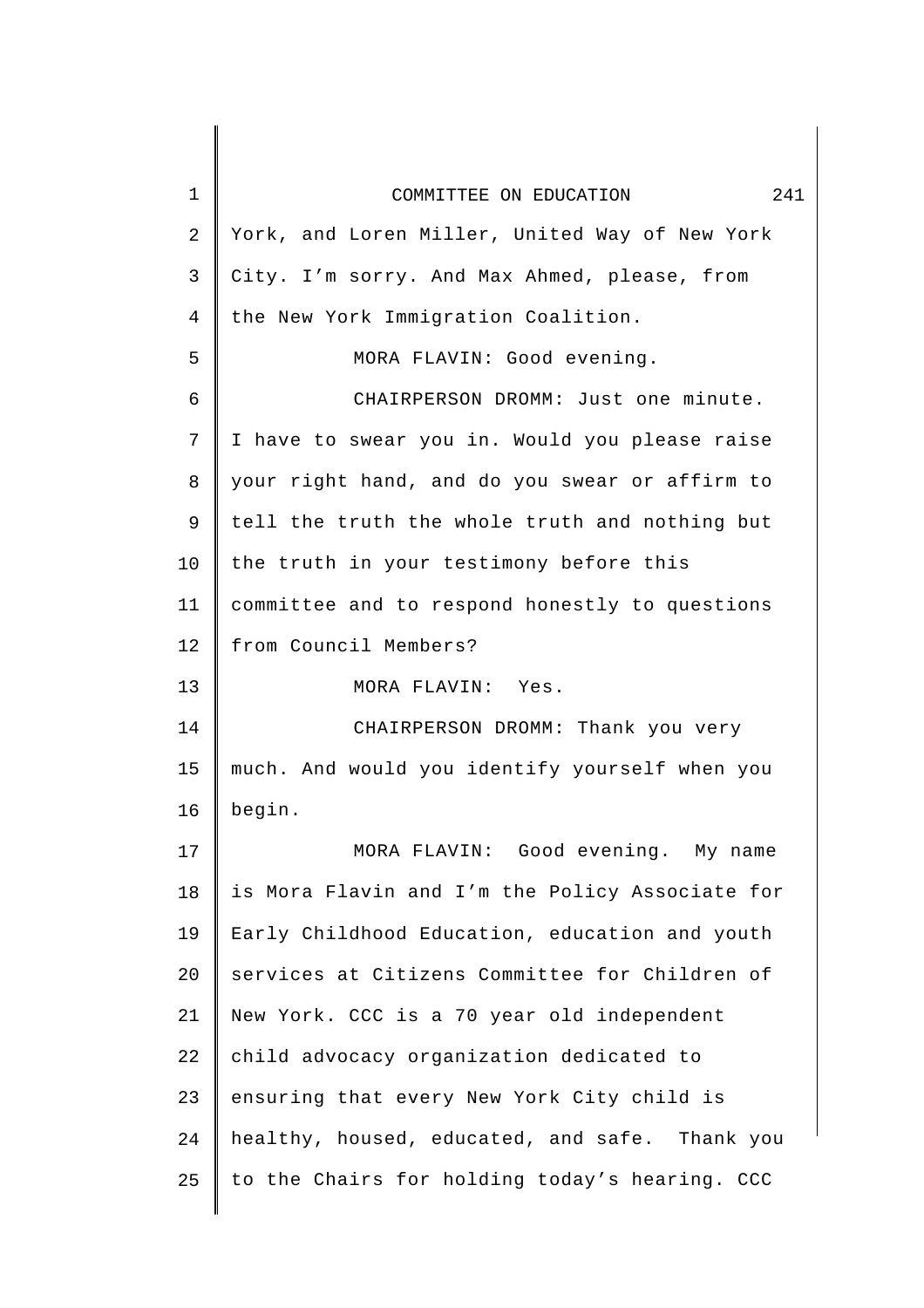1

2 3 4 5 6 7 8 9 10 11 12 13 14 15 16 17 18 19 20 21 22 23 24 25 is extremely grateful to the Speaker and the 46 additional Council Members who sponsored today's resolution. This incredible show of support for the value of Early Childhood Education and after school programs is historic. CCC is a member of the Campaign for Children and together we have laid out a vision for New York City. We believe that every New York City child should have access to high quality affordable Early Childhood Education and after school program. The City's plan to provide full day universal pre-kindergarten to every four year old and after schools to every middle school student is an extremely large step towards achieving this vision. We look forward to working with the next Administration and the City Council to make this plan a reality. A key component to making the City's plan come to fruition is ensuring that the City has a dedicated sustainable funding source for the expansion. Mayor de Blasio's proposal to implement a modest, temporary personal income tax on the wealthiest New York City residents ensures that the City has the dedicated and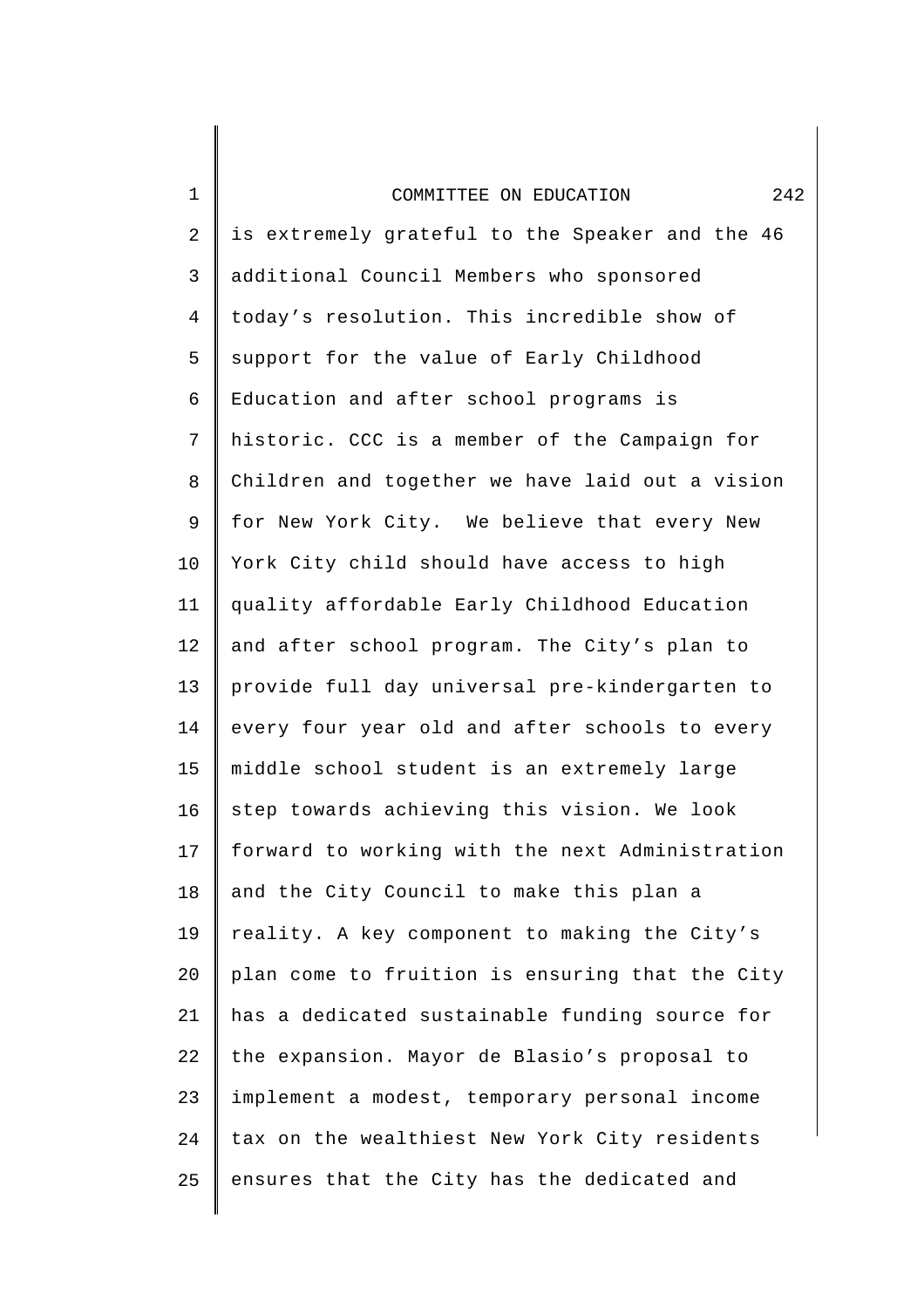| $1\,$          | 243<br>COMMITTEE ON EDUCATION                   |
|----------------|-------------------------------------------------|
| $\overline{2}$ | stable funding it needs. Research overwhelming  |
| $\mathsf{3}$   | shows the benefits of quality Early Childhood   |
| $\overline{4}$ | education and afterschool programs to children, |
| 5              | families, communities and the economy as a      |
| 6              | whole. It is critical that Albany allow New     |
| 7              | York City to implement this plane immediately.  |
| 8              | Four year olds will only get to be four years   |
| 9              | old once, and we need to make sure that they    |
| 10             | are prepared for kindergarten and ultimately    |
| 11             | for life success. Similarly, we know the        |
| 12             | Administration is in the midst of finalizing    |
| 13             | its plan for middle school and after school     |
| 14             | programs. These programs will also be high      |
| 15             | quality and aimed at ensuring middle school     |
| 16             | students achieve academically, socially, and    |
| 17             | developmentally. Ultimately, these programs     |
| 18             | will help keep middle school students on track  |
| 19             | and on the path to high school graduation. CCC  |
| 20             | is committed to working with Administration,    |
| 21             | the City Council, and with other advocates and  |
| 22             | providers to ensure that this plan is improved  |
| 23             | in the budgeted session and that the City can   |
| 24             | begin our expansion this fall. We also look     |
| 25             | forward to working with the city council on     |

∥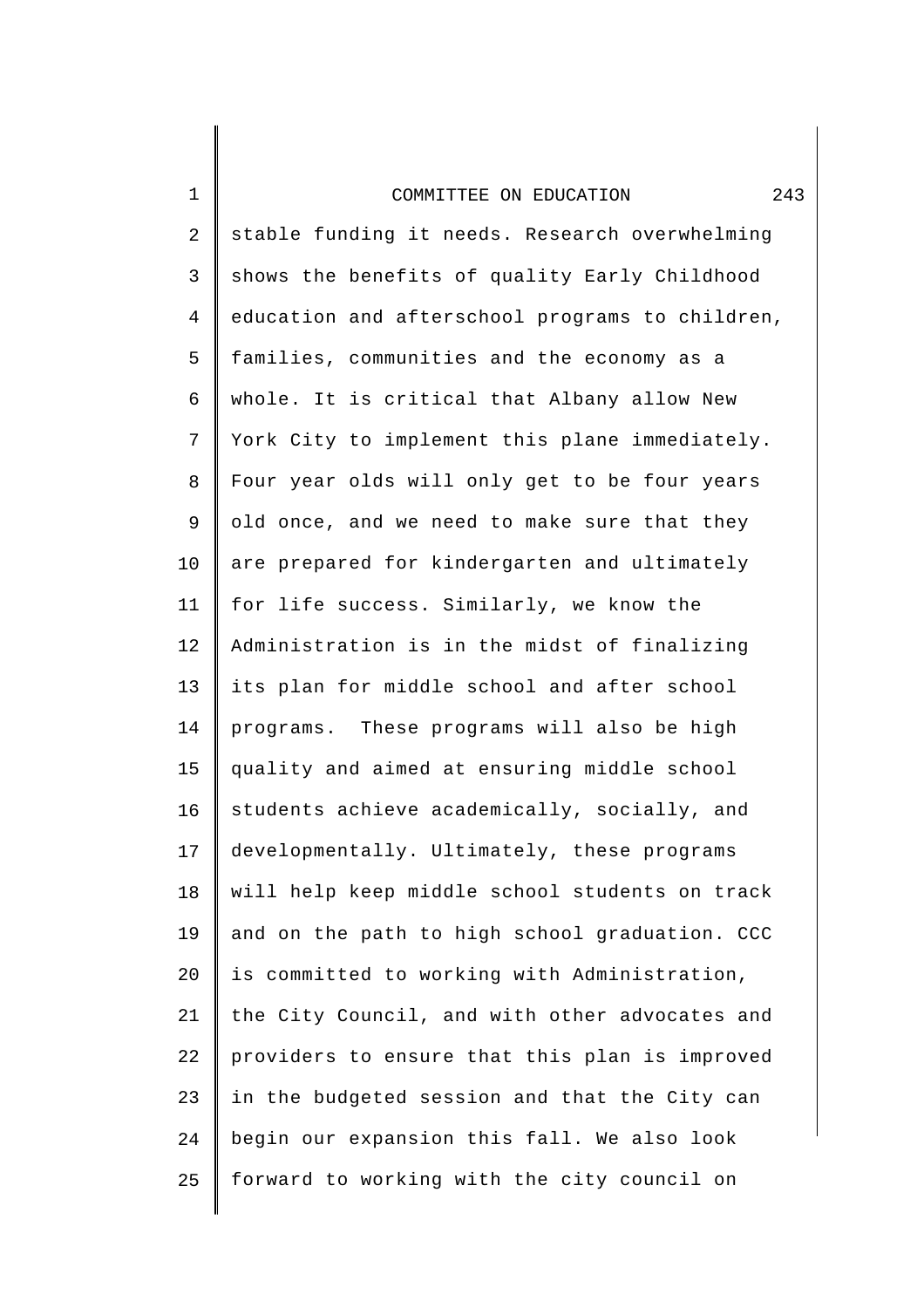2 3 4 5 this and other initiatives that will continue strengthening and expanding Early Childhood education and after school for all children of New York City. Thank you.

1

6 7 8 9 10 11 12 13 14 15 16 17 18 19 20 21 22 23 24 25 RANDI LEVINE: Thank you for the opportunity to speak with you. My name is Randi Levine and I'm an attorney and project director of the early childhood education project at Advocates for Children of New York. For more than 40 years, Advocates for Children has worked to promote access to the best education New York can provide for all students especially students from low income backgrounds and students of color. You've already heard the research about the benefits of prekindergarten from some of the national experts, and just to respond to an earlier speaker, that doesn't mean that we give up on children if they've missed pre-kindergarten. After all, the research on afterschool programs is also quite strong. It means that we need to fund both programs and give them to as many children as possible. I saw the impact of pre-kindergarten firsthand when I worked at Head Start centers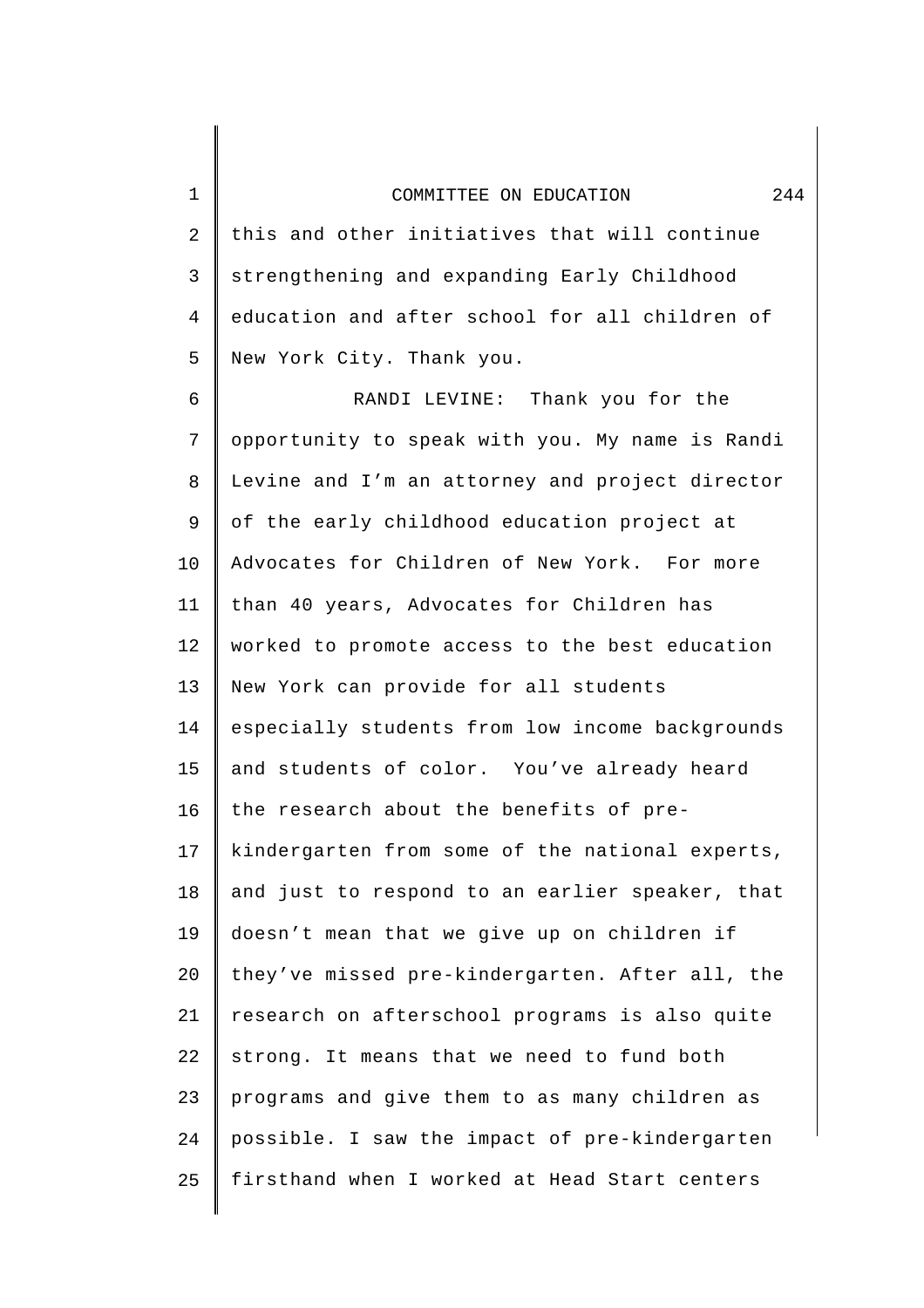| $\mathbf 1$    | 245<br>COMMITTEE ON EDUCATION                   |
|----------------|-------------------------------------------------|
| $\overline{a}$ | for several years starting in 1999. Some        |
| 3              | children enter preschool not speaking a word,   |
| $\overline{4}$ | not knowing the concept of colors, or how to    |
| 5              | use a book. I saw the difference that a high    |
| 6              | quality full day pre-kindergarten program made  |
| 7              | in preparing these children for kindergarten,   |
| 8              | both academically and socially. I was surprised |
| 9              | to learn at that time that for every child in   |
| 10             | Head Start there was an eligible child shut out |
| 11             | of the program due to lack of funding. Fifteen  |
| 12             | years ago, these children were waiting for      |
| 13             | elected officials to fund universal pre-        |
| 14             | kindergarten. Fifteen years later, we're still  |
| 15             | waiting. We were pleased to hear Governor Cuomo |
| 16             | announce his support for making full day pre-   |
| 17             | kindergarten programs universal in New York     |
| 18             | State. However, the New York State Executive    |
| 19             | Budget Proposal doesn't not provide sufficient  |
| 20             | funding to realize this vision. That's why we   |
| 21             | need New York City's plan to create a new       |
| 22             | funding stream to pay for a rapid expansion of  |
| 23             | universal pre-kindergarten and after school,    |
| 24             | and that's why Advocates for Children's         |
| 25             | supports Resolution Number Two. And we must     |
|                |                                                 |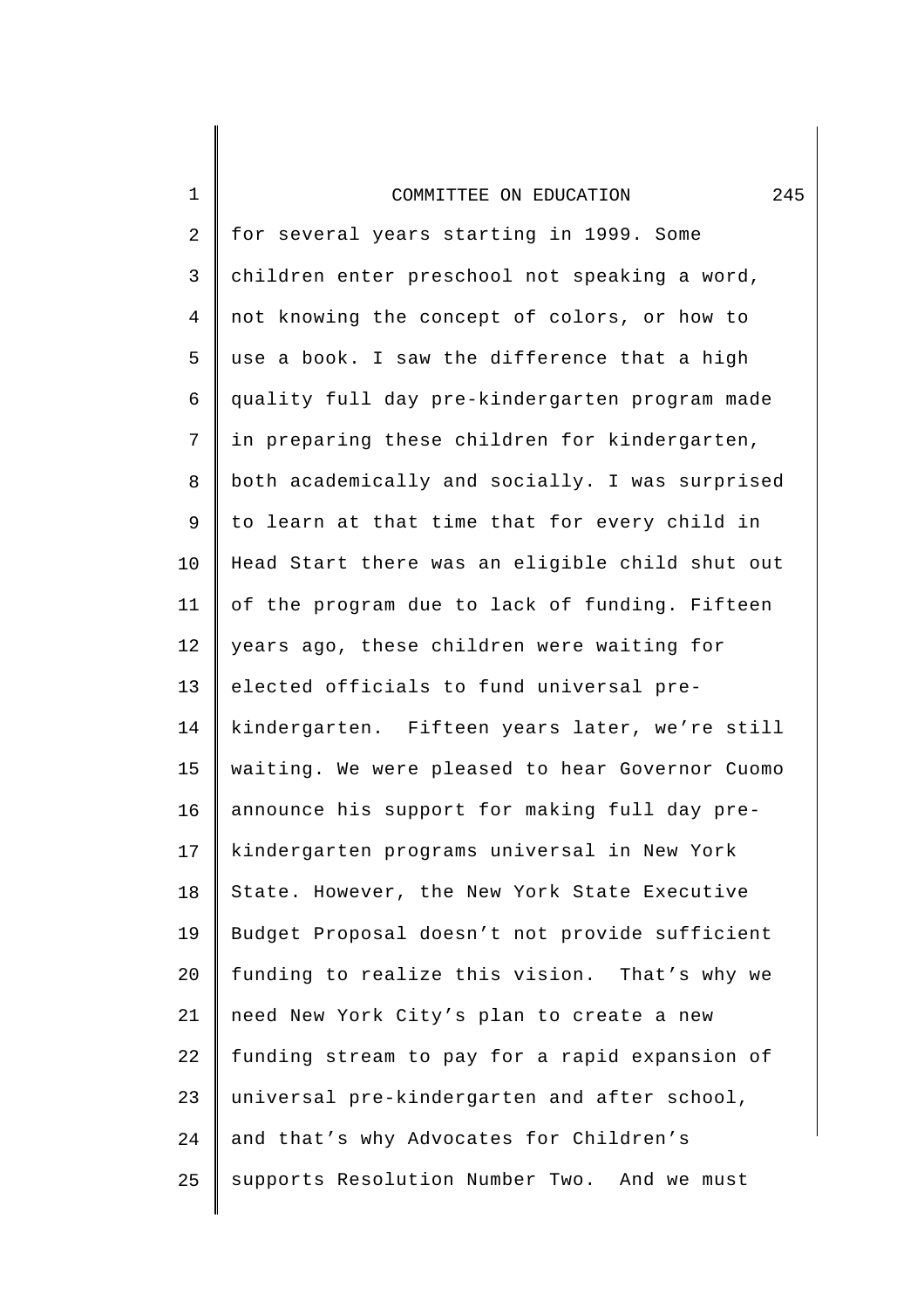| $\mathbf 1$    | 246<br>COMMITTEE ON EDUCATION                   |
|----------------|-------------------------------------------------|
| $\overline{2}$ | get this done now. After all, children have     |
| 3              | only one chance to go to preschool.<br>In       |
| 4              | implementing this plan we look forward to       |
| 5              | working with the City Council and               |
| 6              | Administration to make sure that universal pre- |
| 7              | kindergarten serves all preschoolers, including |
| 8              | preschoolers with developmental delays or       |
| 9              | disabilities, English language learners, and    |
| 10             | preschoolers living in temporary housing or     |
| 11             | foster care so that the children who need this  |
| 12             | program most can benefit from it. We thank you  |
| 13             | and the City Council for your support of this   |
| 14             | Resolution and ask our state leaders to act     |
| 15             | quickly to allow New York City to make pre-     |
| 16             | kindergarten truly universal and to expand      |
| 17             | after school program for all middle school      |
| 18             | students in New York City. Thank you for the    |
| 19             | opportunity to testify.                         |
| 20             | PATTI BANGHART: Good afternoon.                 |
| 21             | Thank you for this opportunity--                |
| 22             | CHAIRPERSON DROMM: Just turn the mic            |
| 23             | on.                                             |

24 25 PATTI BANGHART: Good afternoon. Thank you for this opportunity to testify. My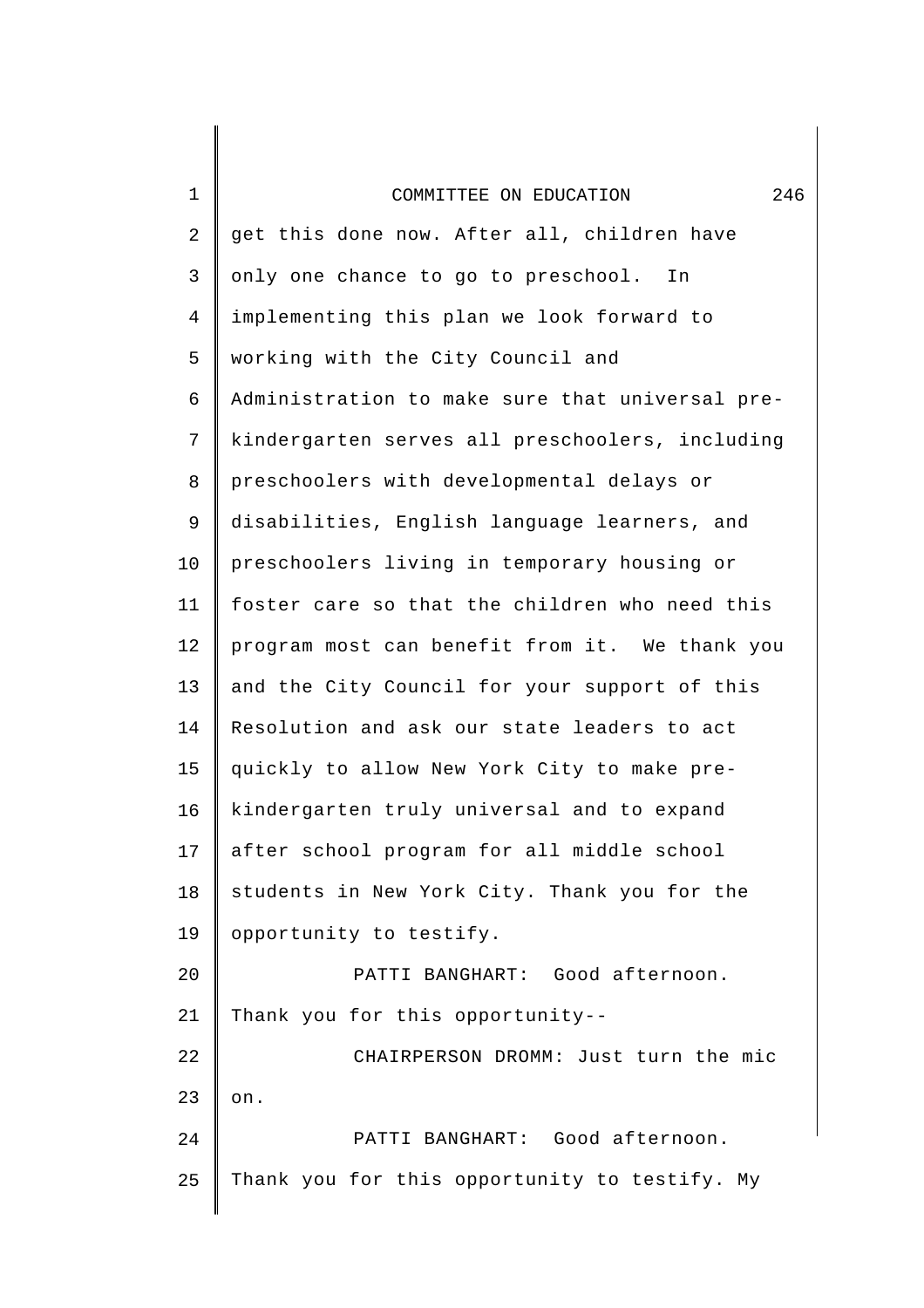1

2 3 4 5 6 7 8 9 10 11 12 13 14 15 16 17 18 19 20 21 22 23 24 25 name is Patti Banghart and I am a Senior Early Childhood Policy Associate at the Children's Defense Fund of New York. The Children's Defense Fund is a national nonprofit child advocacy organization that has worked relentlessly for 40 years to ensure a level playing field for all children. CDF New York is also a member of the New York City's Campaign for children, and we are also supporting member of the Mayor's UPK NYC Coalition. CDF New York fully supports this resolution and the Mayor's plan to provide free high quality and universal pre-kindergarten to all of New York City's four year old and after school programs to all middle school children funded through the small tax of New Yorkers with an annual income of over 500,000 dollars. We believe that creating this dedicated funding stream is the only fair, smart, and sustainable plan to guarantee the 530 million dollars needed annually to universally serve over 73,000 four year olds and nearly 120,000 middle school students. We've been waiting on Albany for universal prek since 1997. We want New York City to do it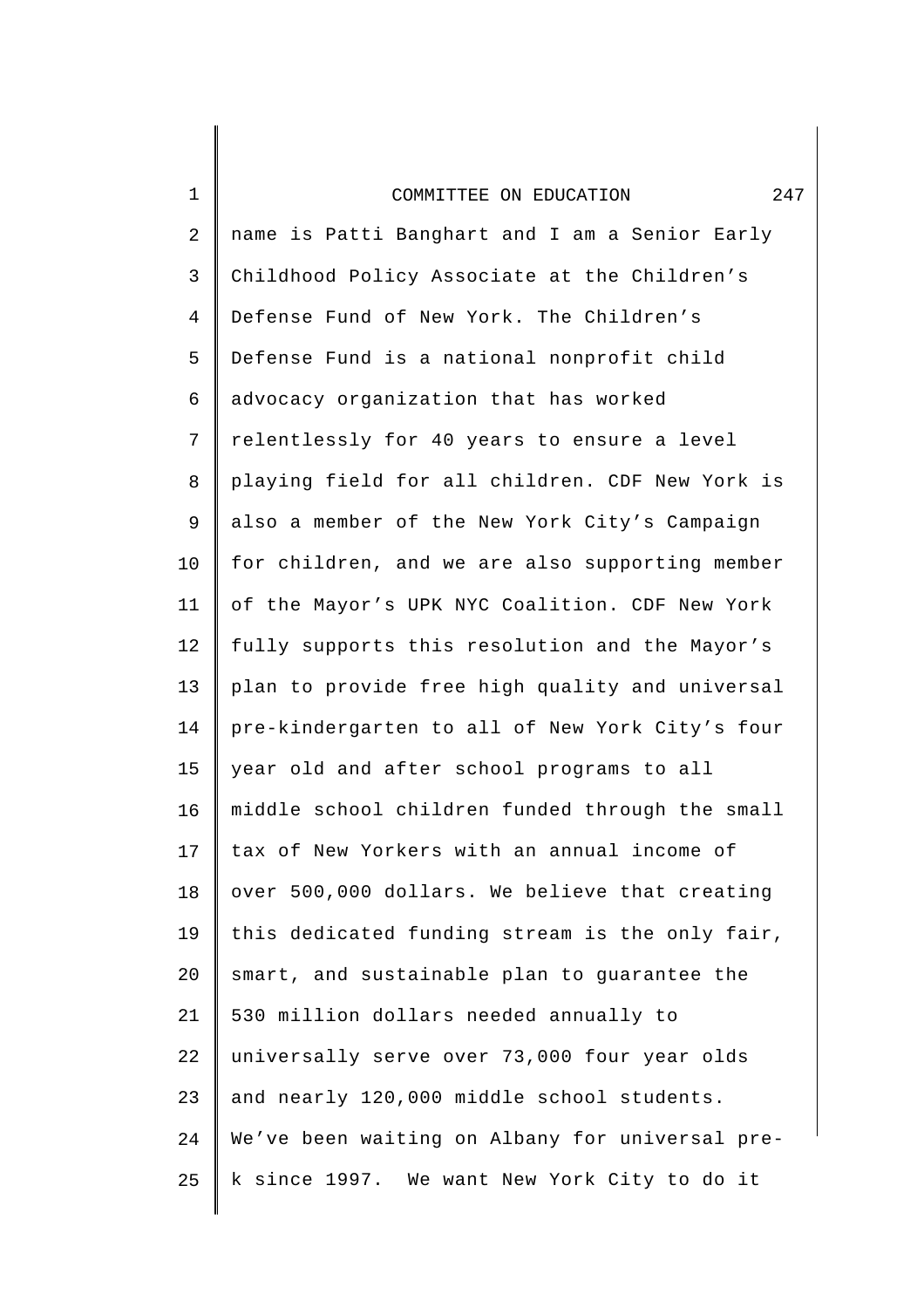1

2 3 4 5 6 7 8 9 10 11 12 13 14 15 16 17 18 19 20 21 22 23 24 25 now. The nearly 54,000 four year olds who currently receive inadequate part time pre-k or no pre-k at all and the one in four children left alone after school can't wait any longer for us to make them a priority. We've heard a lot today about the benefits of pre-k. I'll just say that we absolutely stand by the research and what others have said about the developmental benefits of it. I would also add we've heard a lot about what quality entails in pre-k. Again, we stand behind the research that has been quoted. And we also believe that the Mayor's plan incorporates all of the characteristics of quality, particularly, we really think that the ready to launch plan calls for serving the one in five children who enter kindergarten as English Language learners by providing intensive training from DOE instructional coaches on how to support these students is really important. And CDF also believes that the after school programs are critical to the success of children. We've heard a little bit less about the research on that, so I'll just add that regular attendance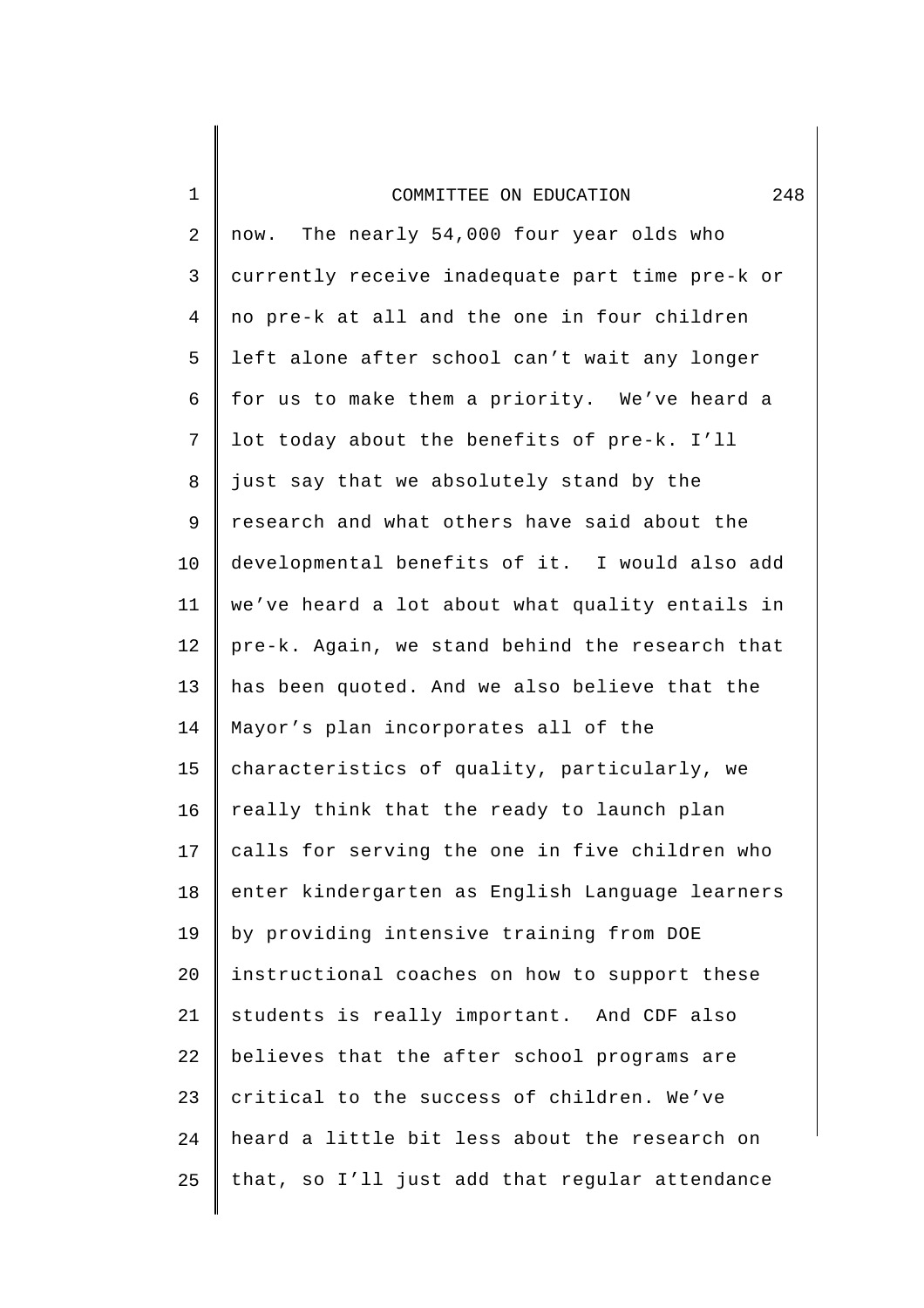| 1  | 249<br>COMMITTEE ON EDUCATION                   |
|----|-------------------------------------------------|
| 2  | and high quality after school programs is       |
| 3  | associated with a range of positive             |
| 4  | developmental outcomes including improved       |
| 5  | academic performance, task persistence,         |
| 6  | improved work habits and study skills, improved |
| 7  | social skills and fewer aggressive behaviors.   |
| 8  | The quality of after school programs also       |
| 9  | really counts just as in pre-k. There's a       |
| 10 | wealth of information on what constitutes       |
| 11 | quality and the research on after school        |
| 12 | programs, and we know that the quality of after |
| 13 | school programs I a key determinate of getting  |
| 14 | youth in the door and engaged in order to       |
| 15 | really reap the maximum benefits of             |
| 16 | participation. In closing I'll just say that    |
| 17 | again we approve of the resolution and we're    |
| 18 | happy to help the Council in implementing this. |
| 19 | MAX AHMED: Good afternoon.<br>Thank             |
| 20 | you to all members of the Council. It's been a  |
| 21 | long day, I know, and I'd like to congratulate  |
| 22 | you both on your Chairmanship. My name is Max   |
| 23 | Ahmed. I am the Education Program Associate at  |
| 24 | the New York Immigration Coalition. We are an   |
| 25 | umbrella advocacy and policy organization of    |
|    |                                                 |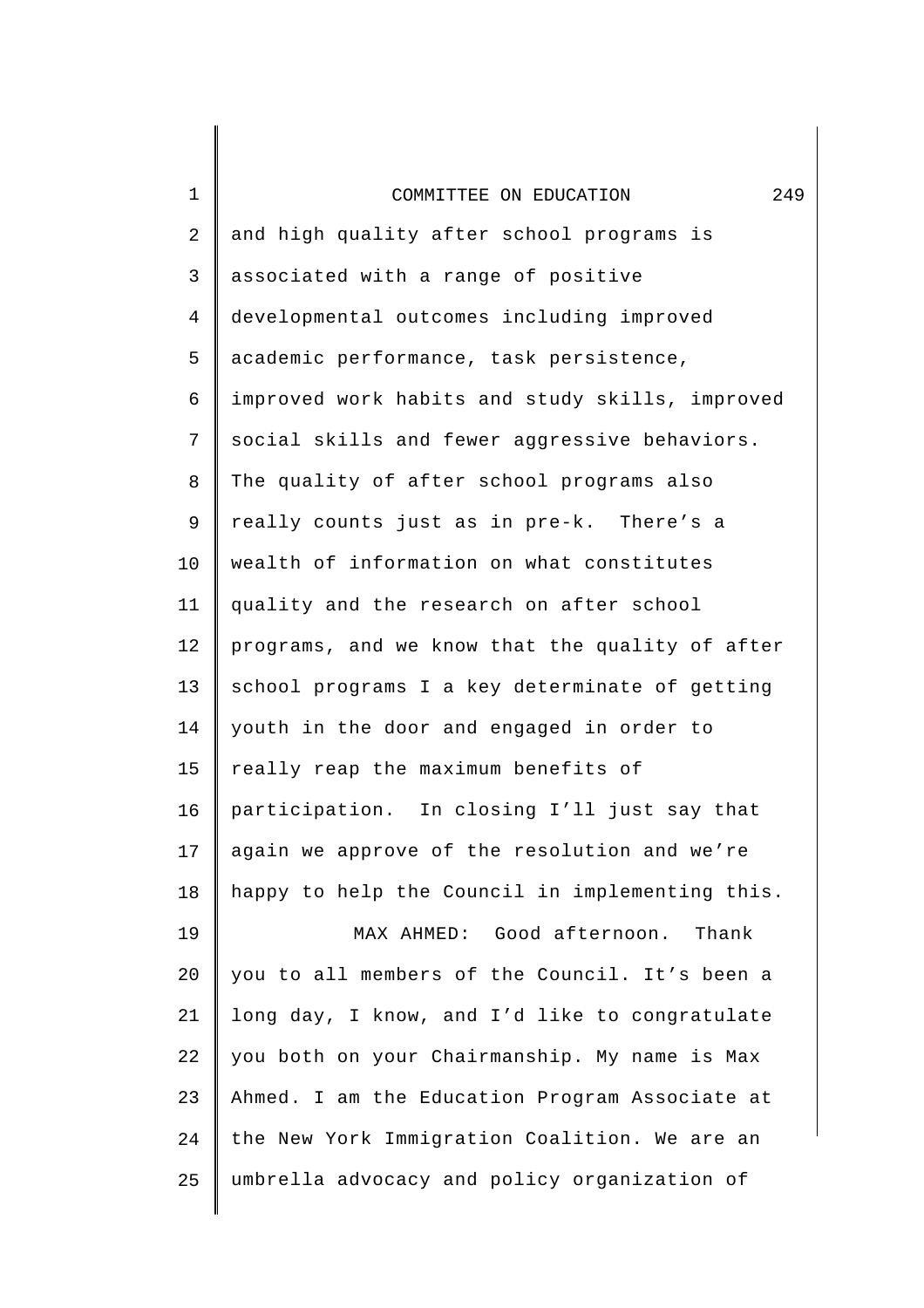1

2 3 4 5 6 7 8 9 10 11 12 13 14 15 16 17 18 19 20 21 22 23 24 25 nearly 200 community based organizations, labor unions, civic groups, and we hope to work together with our Coalition members to fight for immigrants and English language learners within the system, and broadly we cover a range of issues from civics to health to immigration reform. I know it's been a long day so I will get right to it. We strongly support Mayor de Blasio's plan and we strongly support the resolution number two. We are really happy that the plan includes a full day pre-k program and the provision for after school and support for middle school children and we were also pleased to see that English language learners were prominently included in the Ready to Launch Program. High quality full day pre-k program is especially important for English language learners. These children are all dual language learners in essence as they grew up learning their own language at home and they're learning English in school. So we--as the City looks forward to expanding this program, ti would be crucial to look at certain key areas to ensure that the quality of instruction for dual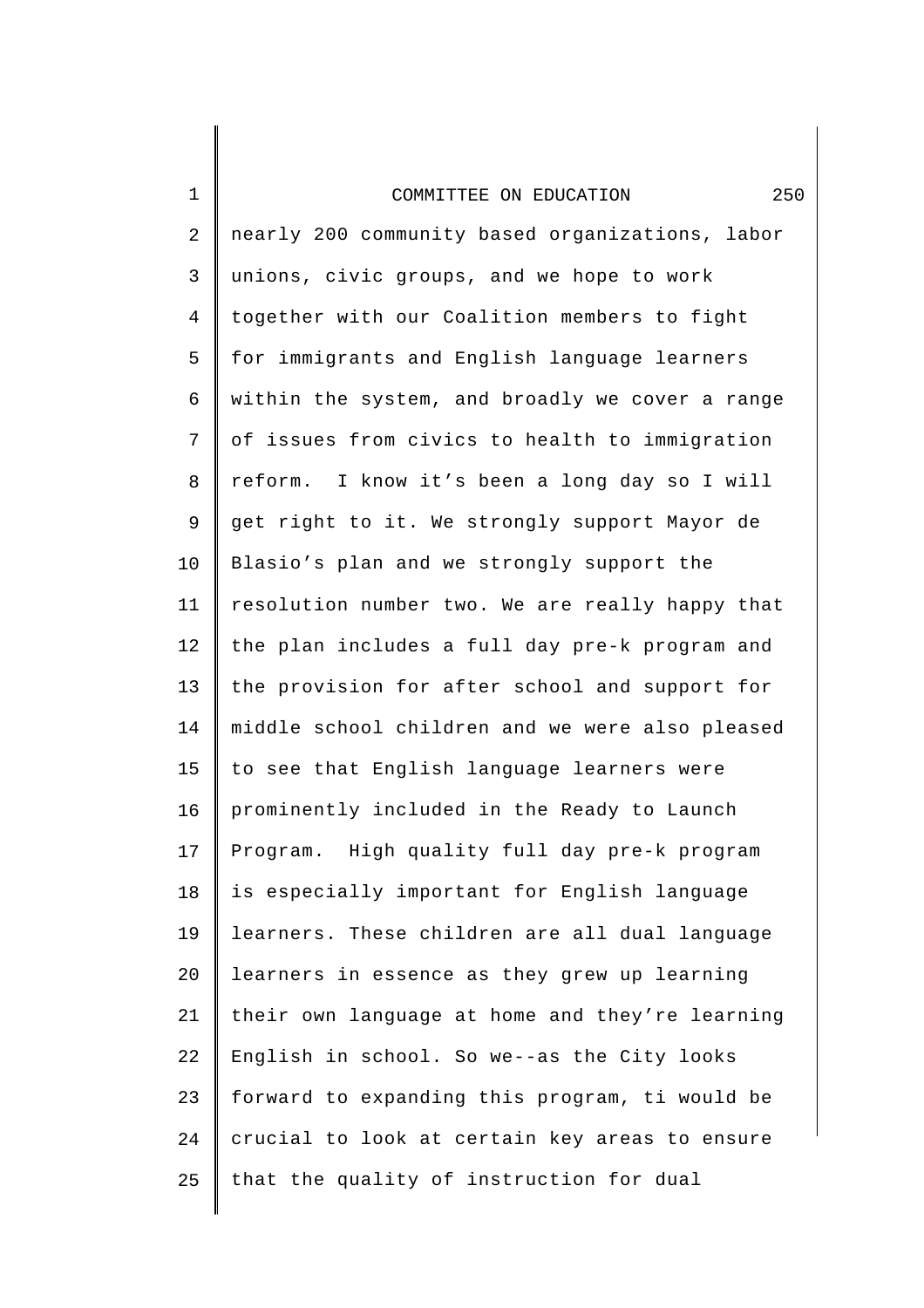1

2 3 4 5 6 7 8 9 10 11 12 13 14 15 16 17 18 19 20 21 22 23 24 25 language learners in all aspects of the systems development are implemented. So four main points from my testimony here. The first is that the City has this opportunity to at the very beginning of our children's educational career to make an impact. English language learners are especially important as their early development happens in the years before age five. So young dual language learners should have the access to programs that value their home language and support its development in addition to English. And then the second, the City acknowledges that you can't have a quality system without good teachers. So we should ensure that professional development efforts are rooted in practices that are effective and relevant to dual language learners, and also the city should work to recruit a diverse work force from the communities that the children are in. And along these lines it's important to ensure that teachers have the right qualifications. The City should not overlook the critical importance of teacher assistance and those in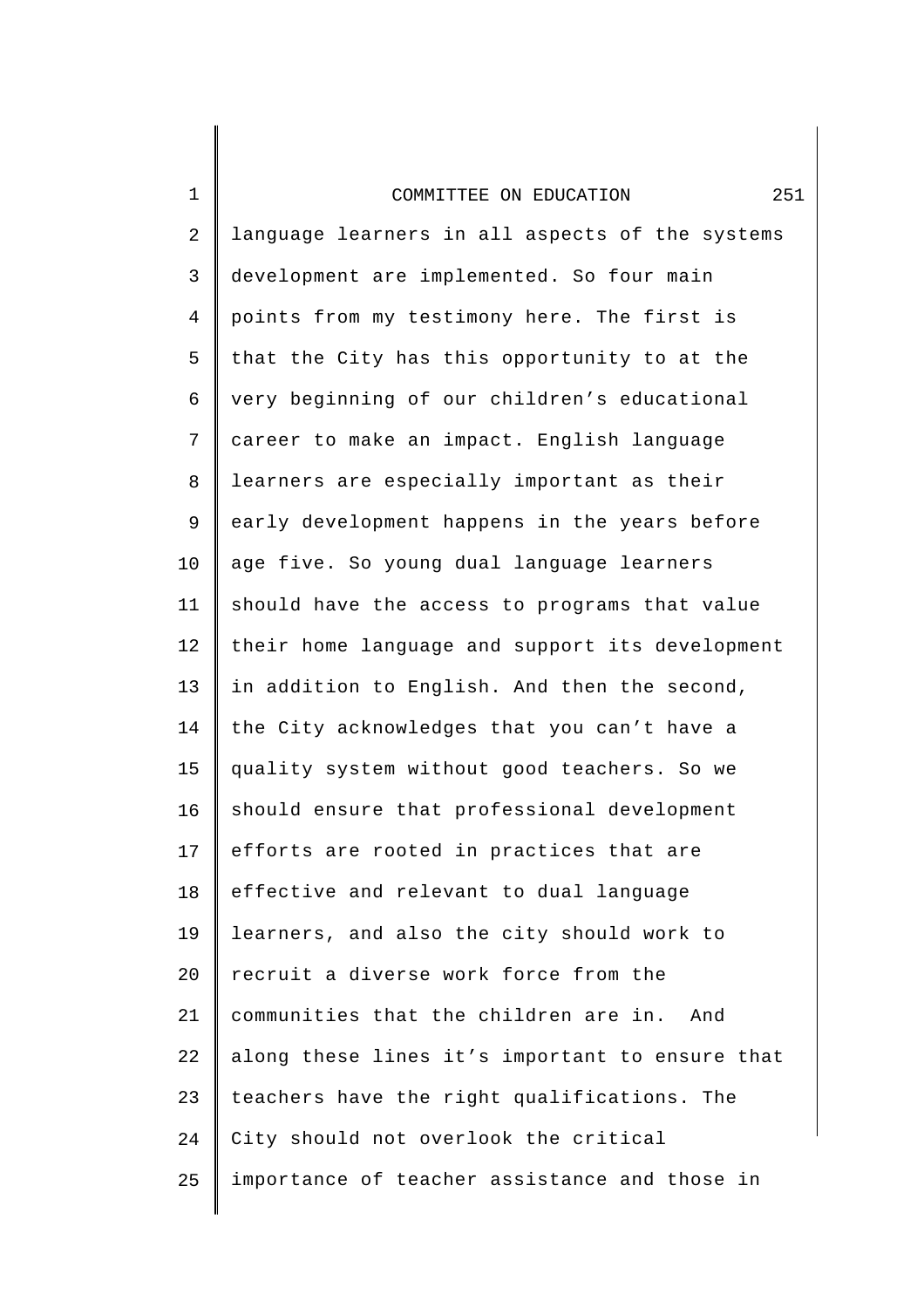1

2 3 4 5 6 7 8 9 10 11 12 13 14 15 16 17 18 19 20 21 22 23 24 25 similar supportive roles. Third, just quickly, there's a system-wide approach that's needed and so families just translation and interpretations already difficult within the k-12 system. We need to ensure that our parents are being informed about the right choices and we should be doing it in their native languages. And finally, a more fine grain data system regarding the demographics of family's needs to be implemented and we need to make sure that matching programs that match community needs to programs are implemented. We're really pleased with the City's plan, and in closing we whole heartedly support this program and we'd love to work with the City Council to ensure that these programs can top the enormous potential that our city's immigrant student have. Thank you. COUNCIL MEMBER CUMBO: I want to thank you all for staying and remaining. I know it's been a long day for you. I hope also educational, but I can't stress enough the importance of your testimony. It's so powerful for us as co-chairs of this to be able to say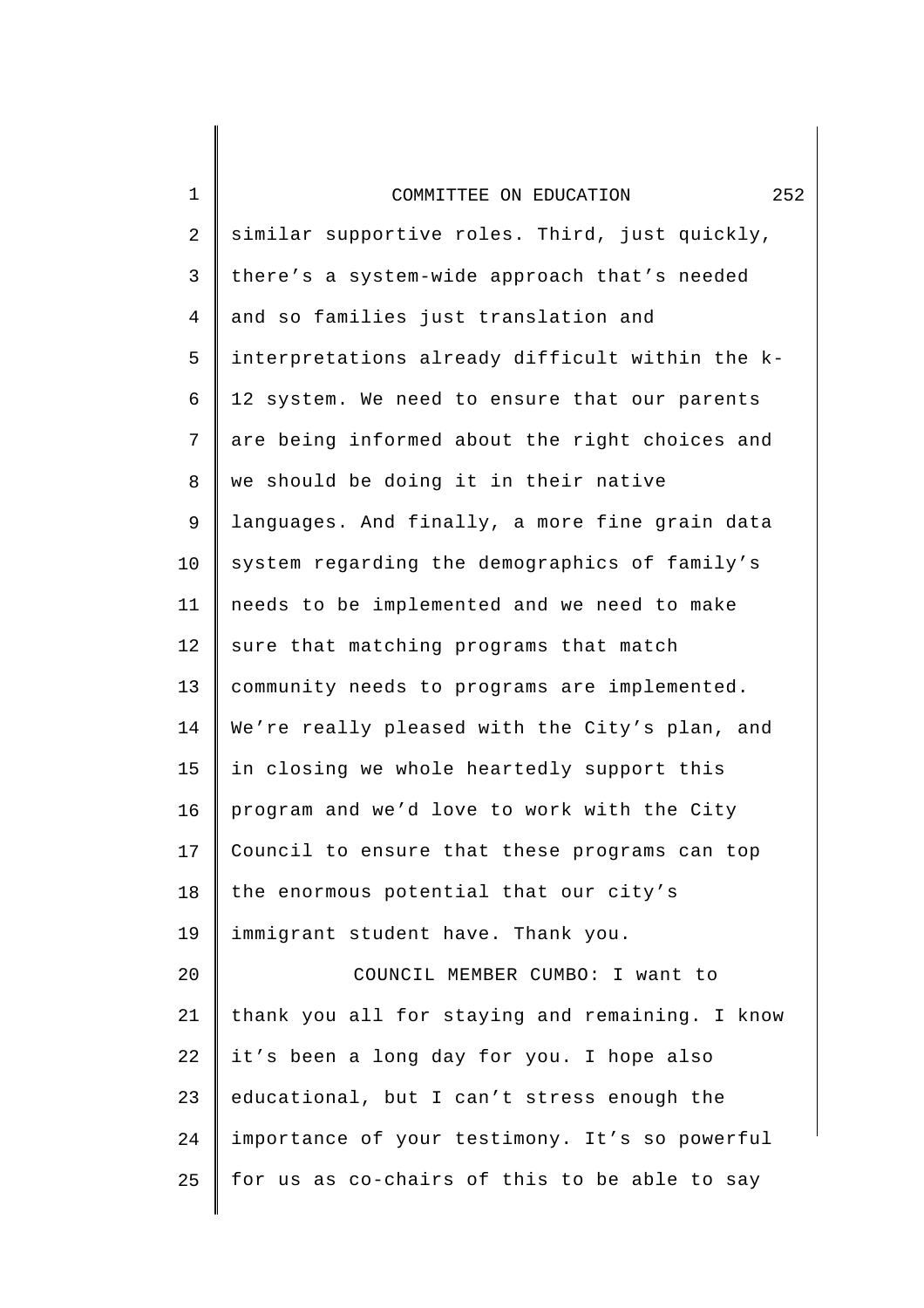| $\mathbf 1$    | 253<br>COMMITTEE ON EDUCATION                   |
|----------------|-------------------------------------------------|
| $\overline{2}$ | that we received so much of an outcry, so much  |
| $\mathsf{3}$   | support, so many people came out to testify     |
| $\overline{4}$ | today and for this to be documented as part of  |
| 5              | a public record and also to be televised,       |
| 6              | certain portions of it, this really gives us an |
| 7              | opportunity to state our case even stronger. To |
| 8              | know that there was so much support for it.     |
| $\mathsf 9$    | Thank you.                                      |
| 10             | CHAIRPERSON DROMM: Thank you. I have            |
| 11             | to say Max, thanks for coming and for making it |
| 12             | clear that pre-k, UPK is an immigrant rights    |
| 13             | issue as well. Thank you.                       |
| 14             | COUNCIL MEMBER CUMBO: That's right.             |
| 15             | Thank you. We are going to have our final panel |
| 16             | for today. You know what they say about saving  |
| 17             | the best for last right? That's a consolation.  |
| 18             | We're going to have Ann Jannet Peretas          |
| 19             | [phonetic]. We are also going to have Joanne    |
| 20             | Eichel, is that correct? And we're also going   |
| 21             | to have Kevin Collins from the Doctors Council. |
| 22             | Here, okay. They supplied their testimony and   |
| 23             | I actually had an opportunity to read it and it |
| 24             | was phenomenal.                                 |
| 25             |                                                 |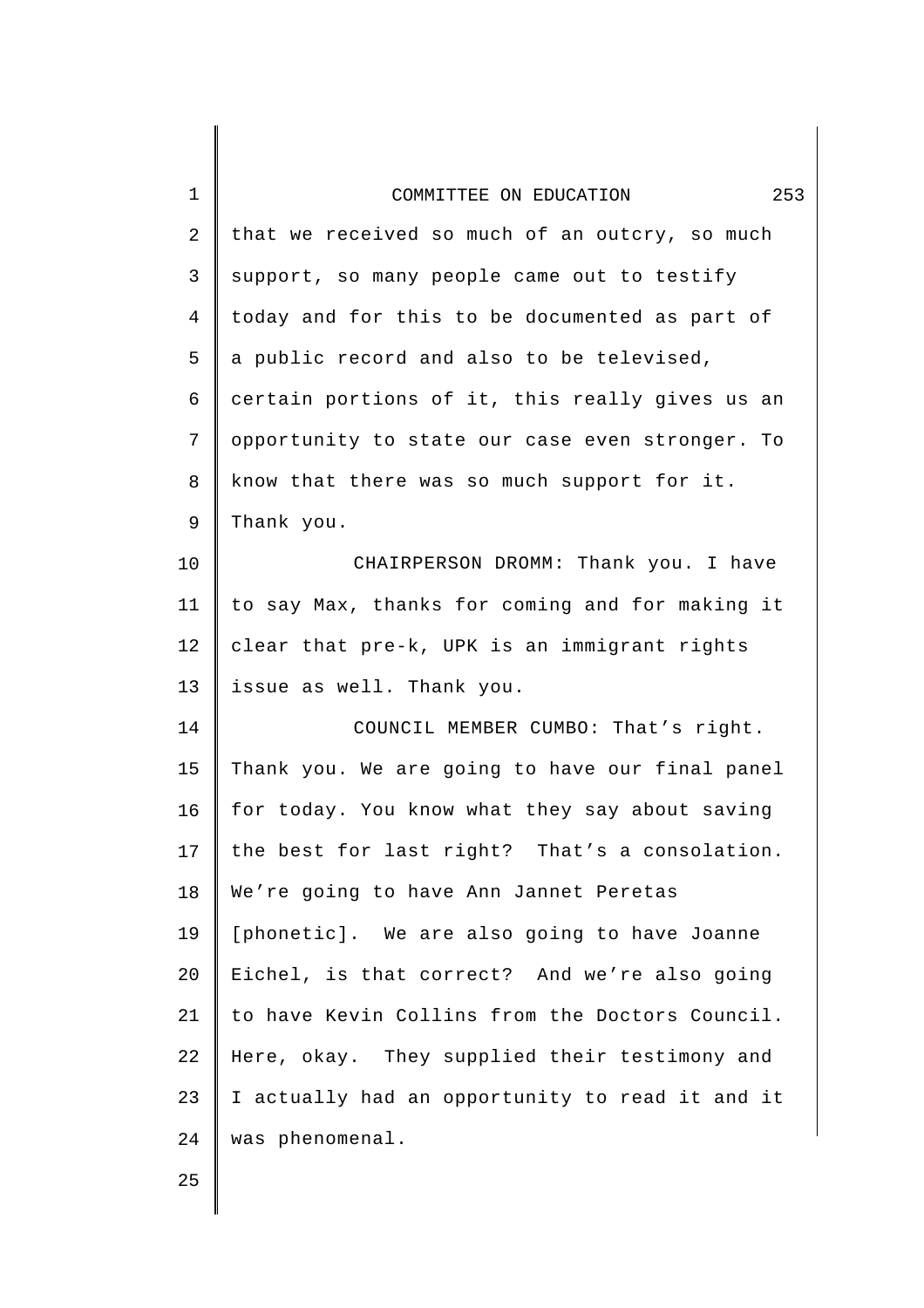| $\mathbf 1$ | 254<br>COMMITTEE ON EDUCATION                   |
|-------------|-------------------------------------------------|
| 2           | CHAIRPERSON DROMM: And for the                  |
| 3           | record, we do have testimony from United Way as |
| 4           | well. Do you swear or affirm to tell the        |
| 5           | truth, the whole truth, and nothing but the     |
| 6           | truth in your testimony before this committee   |
| 7           | and to respond honestly to the Council Member   |
| 8           | questions?                                      |
| 9           | JOANNE EICHEL: I do.                            |
| 10          | CHAIRPERSON DROMM: And state your               |
| 11          | name please for the record?                     |
| 12          | JOANNE EICHEL: Joanne Eichel.                   |
| 13          | CHAIRPERSON DROMM: Thank you.                   |
| 14          | JOANNE EICHEL: So good evening, and             |
| 15          | I appreciate your resilience. I'm Joanne        |
| 16          | Eichel. I'm Director of the Office of School    |
| 17          | Health Programs at the New York Academy of      |
| 18          | Medicine and I'm a former pre-k teacher. I want |
| 19          | to thank you Chair Dromm and Chari Cumbo for    |
| 20          | the opportunity to be here and to voice our     |
| 21          | support and to discuss the impact that we feel  |
| 22          | that high quality pre-k programs can have on    |
| 23          | the health of participants in the short and the |
| 24          | long term and the program features that support |
| 25          | these outcomes. Going off script, I think we    |
|             |                                                 |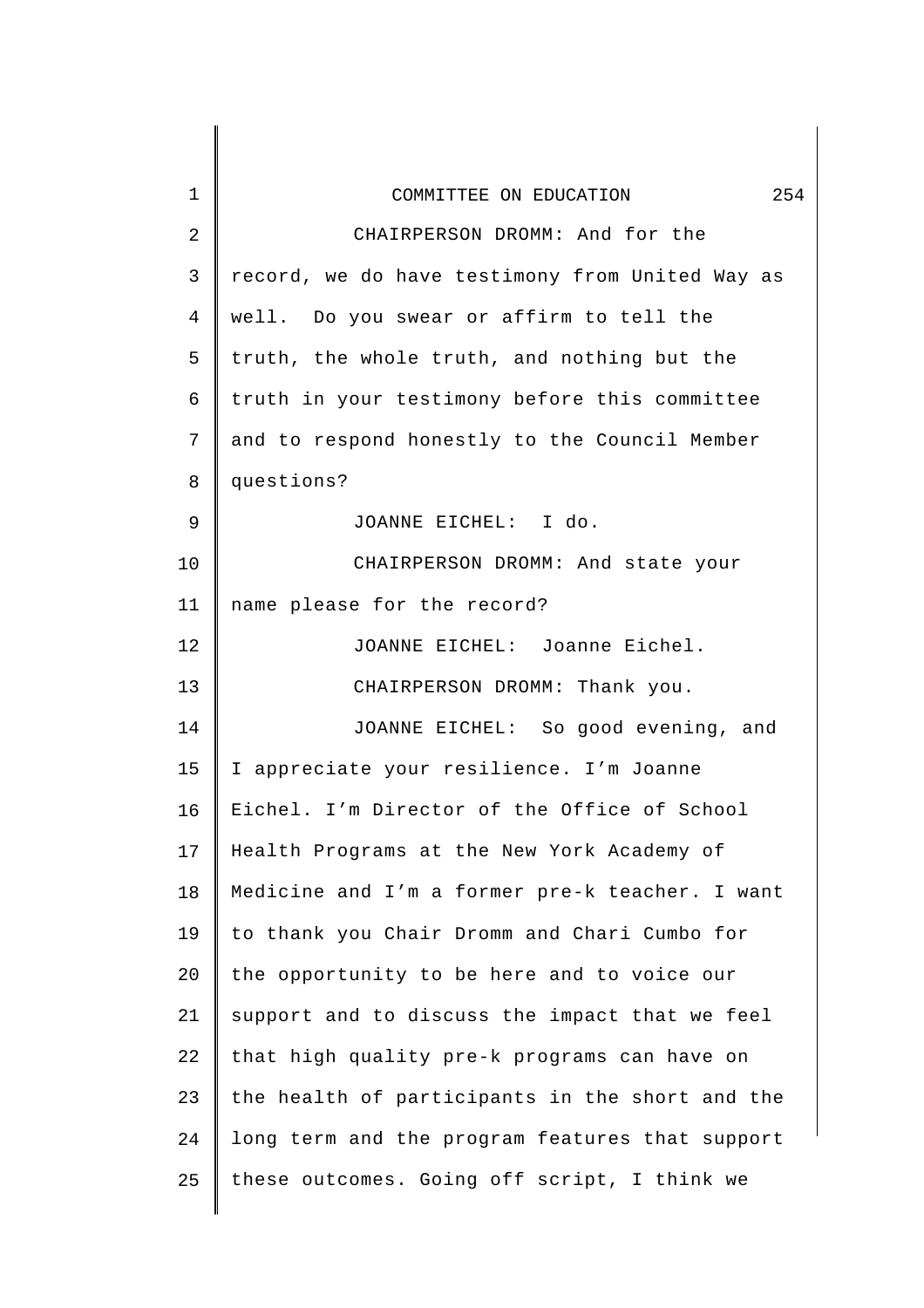1

2 3 4 5 6 7 8 9 10 11 12 13 14 15 16 17 18 19 20 21 22 23 24 25 tend to think of education and health as separate, but when I look at what's going on, It's completely integrated. Health impacts learning and learning impacts health. So the New York Academy of Medicine has taken a very special interest in school health education beginning back in in 1979 with our collaboration with DOE to provide curricula, educational materials and professional development for k-5 classroom teachers to institutionalize growing healthy in New York City, which was the first comprehensive health ed program run by the school system, started at the Academy. So as we've continued to expand our k-12 we recognize the growing and the compelling research based case for working to impact the health of children at an even younger age and the profound role that pre-k programs can have in these efforts. So we know that children who are healthy are more likely to be ready for school and ready to learn. They're less likely to be absent and more likely to pay attention and learn while in school. So the positive association between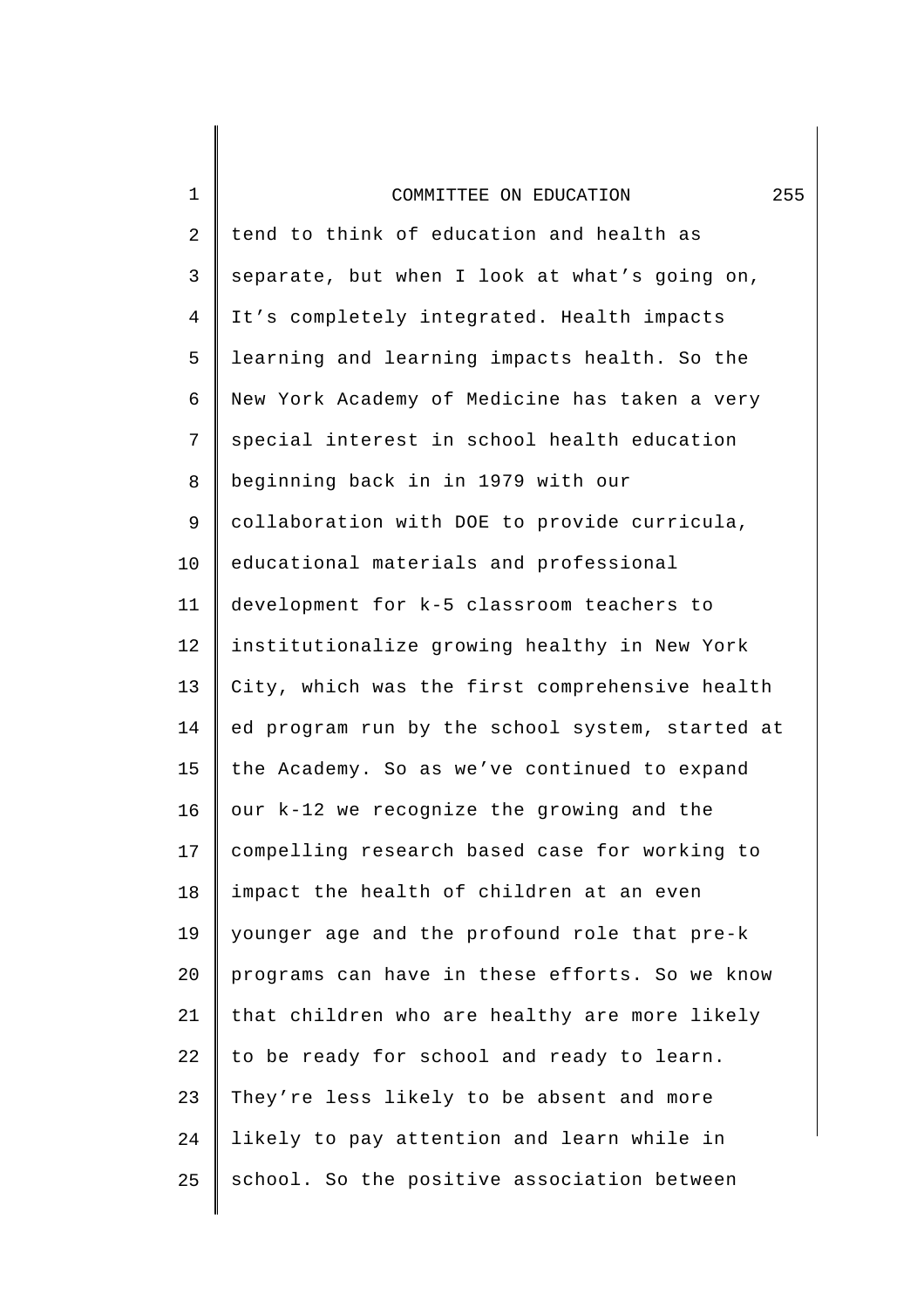1

2 3 4 5 6 7 8 9 10 11 12 13 14 15 16 17 18 19 20 21 22 23 24 25 better health and schooling is very well established and I know you know that. Early childhood programs can improve both the health and the academic achievement of children which translate into long-term improvements in health for adults and that's kind of the piece that I wanted to just highlight today. So the evidence available identifies the features of high quality Early Childhood programs that have the potential to produce health benefits. They include the integration of education about health, nutrition, and physical activity, the use of evidence based curricula with an emphasis on children's social and emotion development and self-regulation, well trained highly qualified teachers and the provision of screenings and referrals for health, dental, mental health, developmental issues, vision and hearing, or the facilitation of access to these through other programs. Facilities need to be safe and health promoting environments that improve healthy meals and healthy snacks and opportunities for exercise. And as many of the other speakers talked about parent engagement,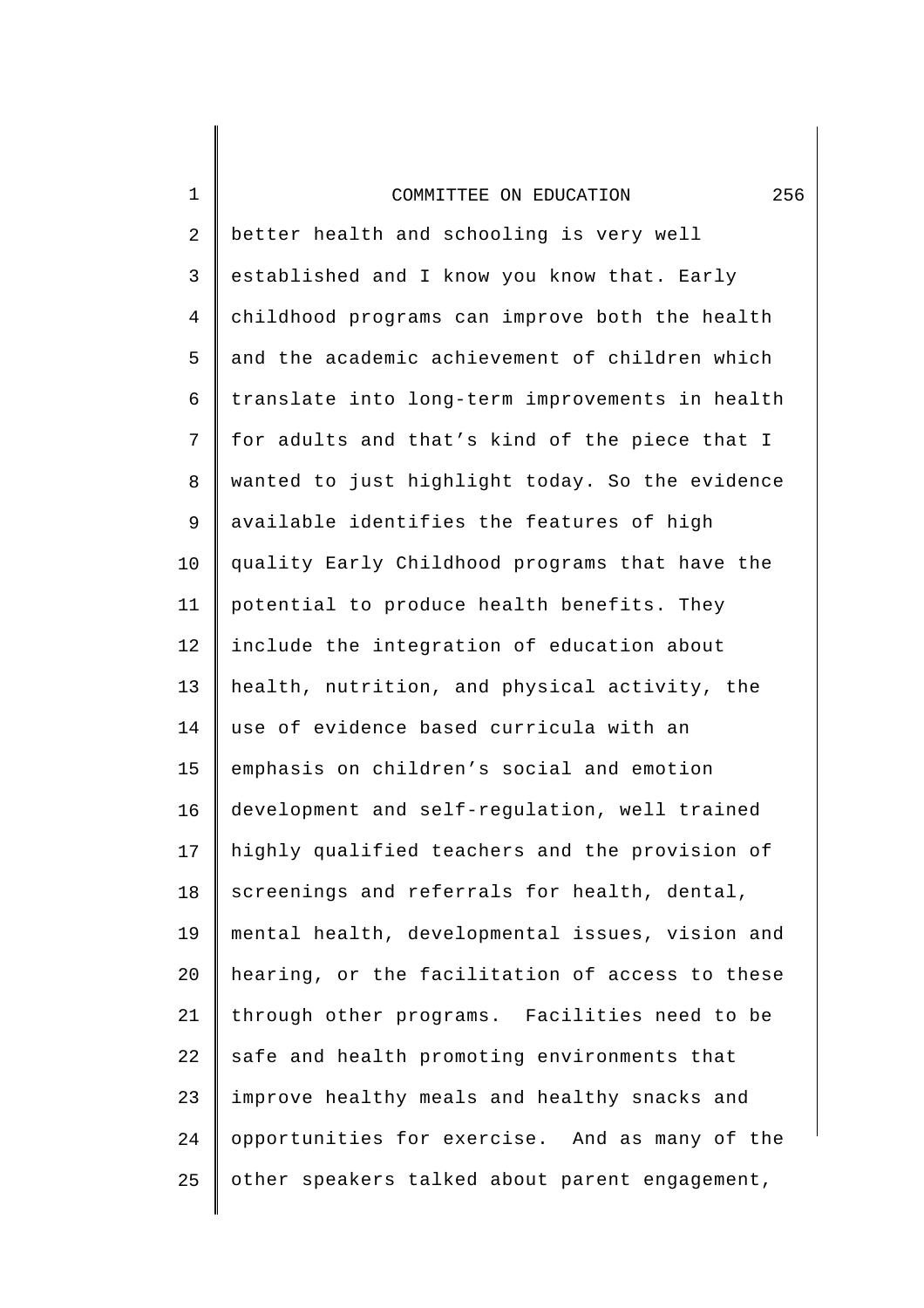1

2 3 4 5 6 7 8 9 10 11 12 13 14 15 16 17 18 19 20 21 22 23 24 25 fully engaged families is critical. So systematic reviews of the studies, examining the impacts of preschool programs on children's health found evidence of increased health among preschool participants, decreases in obesity, greater mental health and social/emotional competence. Children in preschool are more like to be physically active and more likely to consume a nutritious diet in preschool. Preschool programs appear to have protective effects against allergies and respiratory problems including asthma. We also know that health during adulthood and old age is influenced by experiences in early childhood and there was a study that came out just a few weeks ago that was it the New England Journal of Medicine that--and it's just an example that supports the idea that not only is obesity established very early in life, but that it basically tracks through adolescents and adulthood. So the premise here is that obesity prevention needs to start even earlier, in preschool is an opportunity. So we know that the multiple pathways both direct and indirect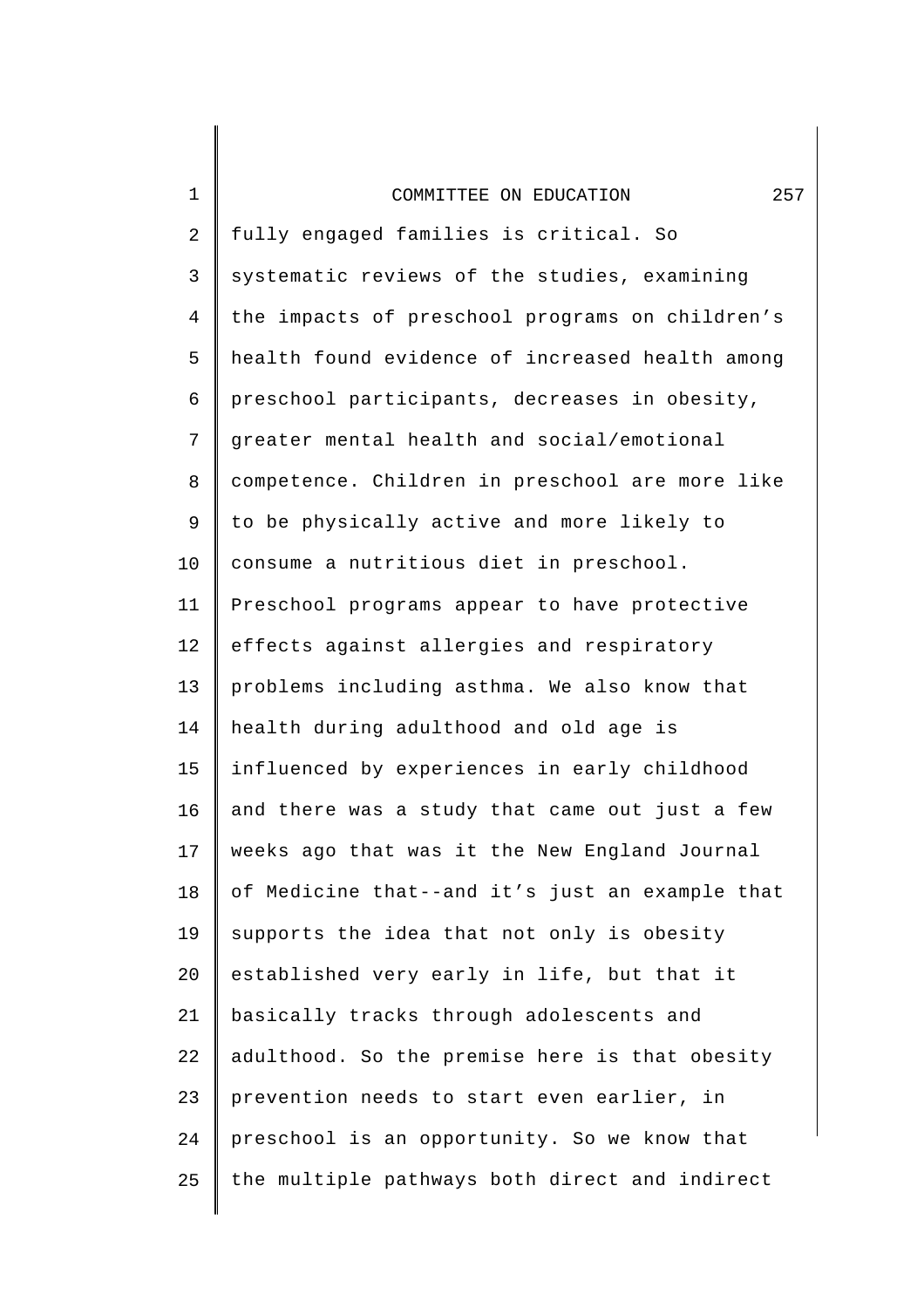1

2 3 4 5 6 7 8 9 10 11 12 13 14 15 16 17 18 19 20 21 22 23 24 25 through which early childhood programs can contribute to better health manifest in the short and the long term. For example, children attending high quality pre-k programs make cognitive and social/emotional gains that are associated with improved adult health. Preschool participants also more likely to go to a doctor, receive appropriate screenings and immunizations and receive dental care laying the early foundation for early later adult health. Additionally, preschoolers and their parents often learn about health and nutrition which can result in lifestyle changes that prevent obesity and malnutrition. Finally, children who participate in high quality preschool programs may experience less abuse, neglect, and injury in the home. So there are two paradigm in operation, adult health is dependent on childhood and healthier children become healthier adults. The benefits of high quality pre-k interventions extend beyond the first few years of life and into adulthood. You have the rest of the details. In the interest of time, let me just say that we're,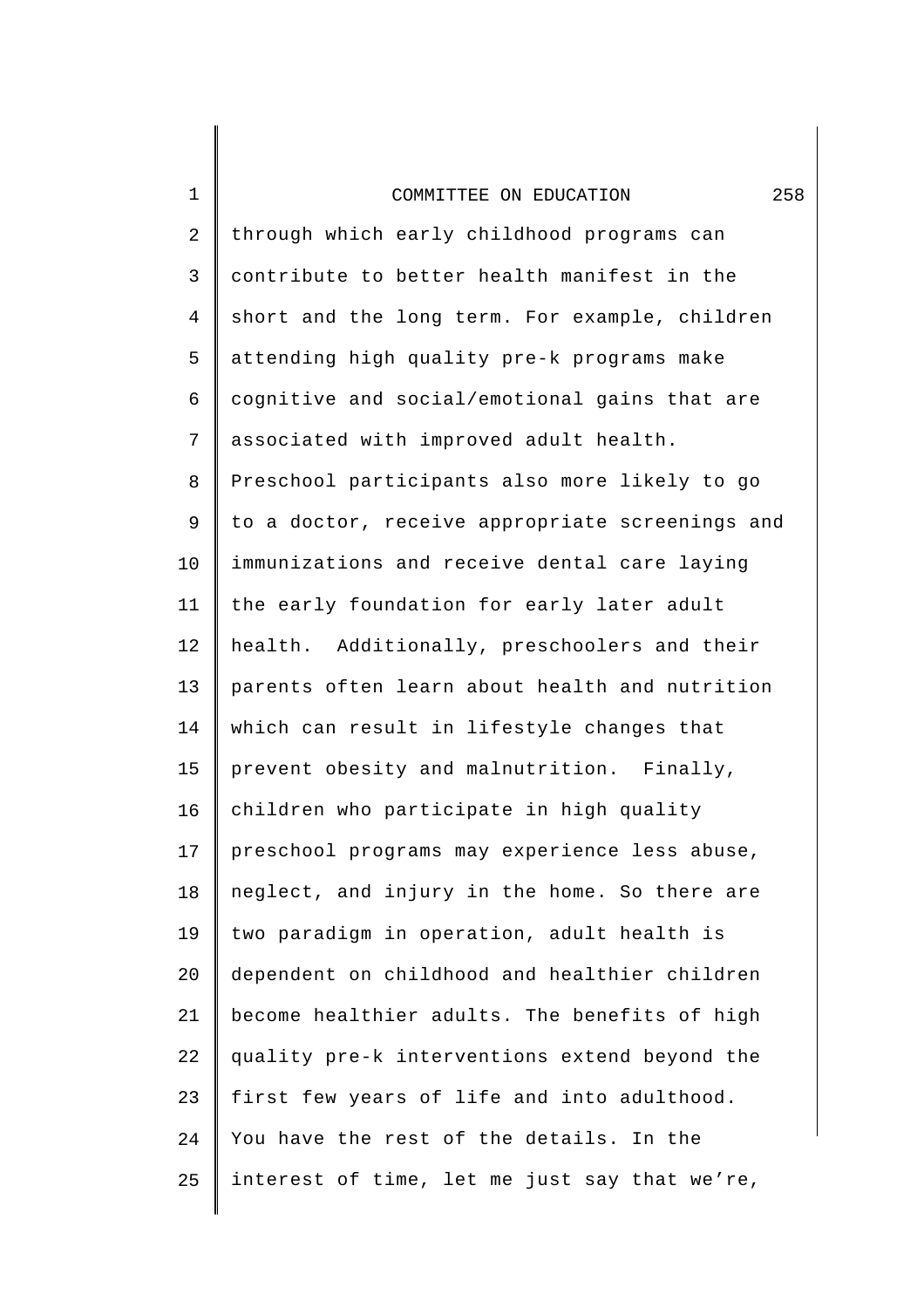| $\mathbf 1$    | 259<br>COMMITTEE ON EDUCATION                   |
|----------------|-------------------------------------------------|
| $\overline{2}$ | the New York Academy of Medicine is pleased     |
| $\mathsf{3}$   | that the City Council has convened this         |
| $\overline{4}$ | hearing. We appreciate your efforts and we      |
| 5              | support your efforts and we look forward to     |
| 6              | working with you on this important issue. And I |
| 7              | just need to say I'm amazed by how focused you  |
| 8              | all stayed in spite of the late hour. So I      |
| $\mathsf 9$    | thank you.                                      |
| 10             | COUNCIL MEMBER CUMBO: It's been an              |
| 11             | incredible learning experience for me, and I    |
| 12             | want to say that while it seems like your every |
| 13             | day and it's a given, I hadn't looked at this   |
| 14             | issue from a health perspective, and so it's    |
| 15             | very important that you provided that level of  |
| 16             | testimony because when we think about it, we    |
| 17             | think about your cognitive skills, we think     |
| 18             | about development. We think about arts. We      |
| 19             | think about all the different sorts of things,  |
| 20             | but the development of your health, and I just  |
| 21             | wanted to conclude by asking a question. I know |
| 22             | you mentioned it in your remarks, but what      |
| 23             | would be the key core services, if you will,    |
| 24             | that every pre-k student currently is receiving |
| 25             |                                                 |
|                |                                                 |

25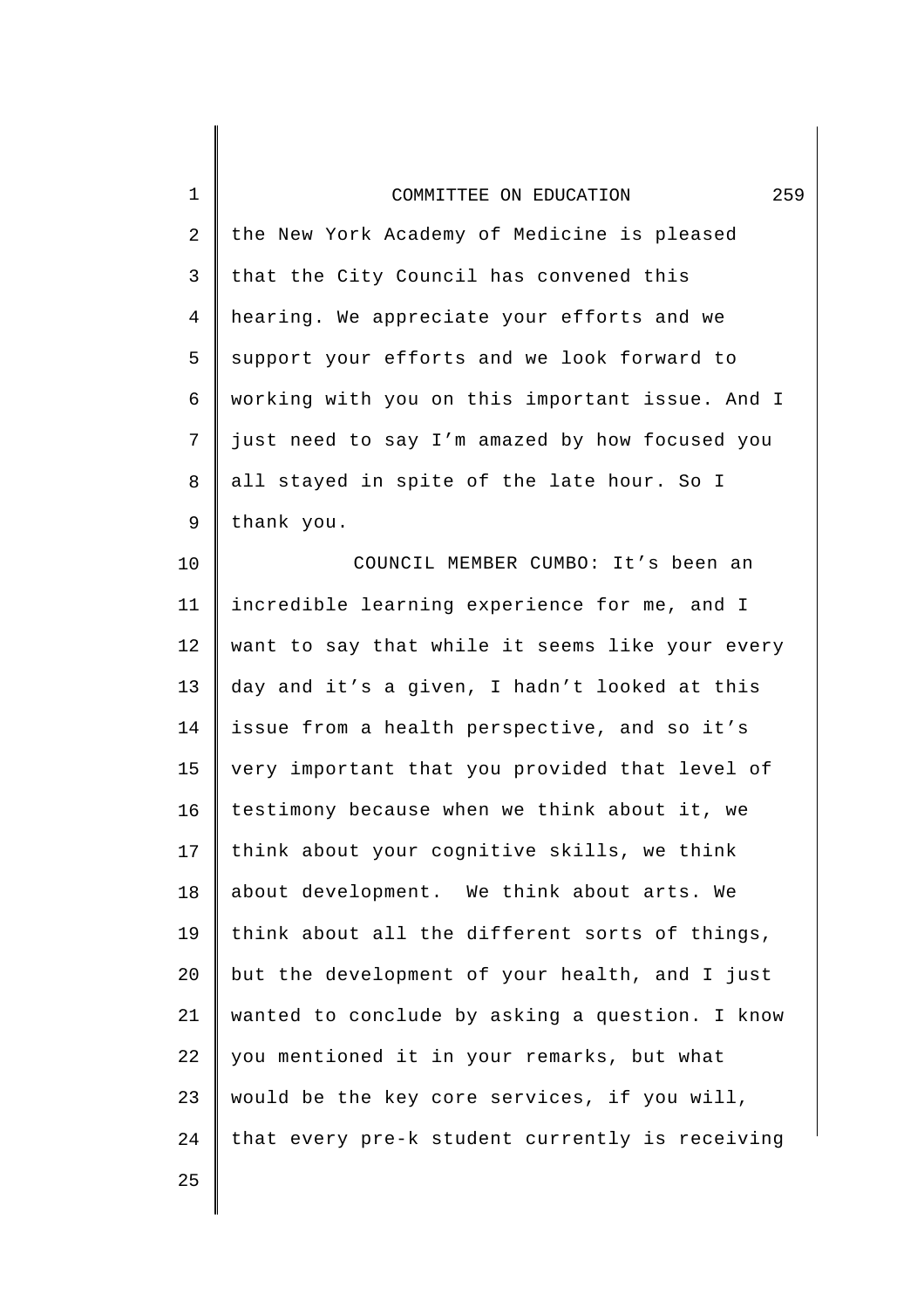| $\mathbf 1$    | 260                                             |
|----------------|-------------------------------------------------|
|                | COMMITTEE ON EDUCATION                          |
| $\overline{a}$ | or would be able to receive through this type   |
| 3              | of educational initiative?                      |
| 4              | JOANNE EICHEL: Meaning?                         |
| 5              | COUNCIL MEMBER CUMBO: Would they be-            |
| 6              | -and I don't have children and I haven't        |
| 7              | studied it in the same way. So a child that's   |
| 8              | going to be in the universal pre-k, and it's    |
| 9              | going to be--                                   |
| 10             | JOANNE EICHEL: [interposing] I think            |
| 11             | just to have a lens, a health lens in           |
| 12             | everything--                                    |
| 13             | CHAIRPERSON DROMM: [interposing] Is             |
| 14             | your mic on?                                    |
| 15             | JOANNE EICHEL: I'm sorry. I thought             |
| 16             | it was on. I think to have a health lens in     |
| 17             | everything that you're doing. I was struck by   |
| 18             | the gentleman from the Harlem Children's Museum |
| 19             | and he talked about teaching literacy and       |
| 20             | health through the arts, and so that's the kind |
| 21             | of thing that I mean I think that's an ideal    |
| 22             | program. Because you can't--you don't think of  |
| 23             | these things separately. They have to be        |
| 24             | integrated and you don't have time to do them   |
| 25             | separately.                                     |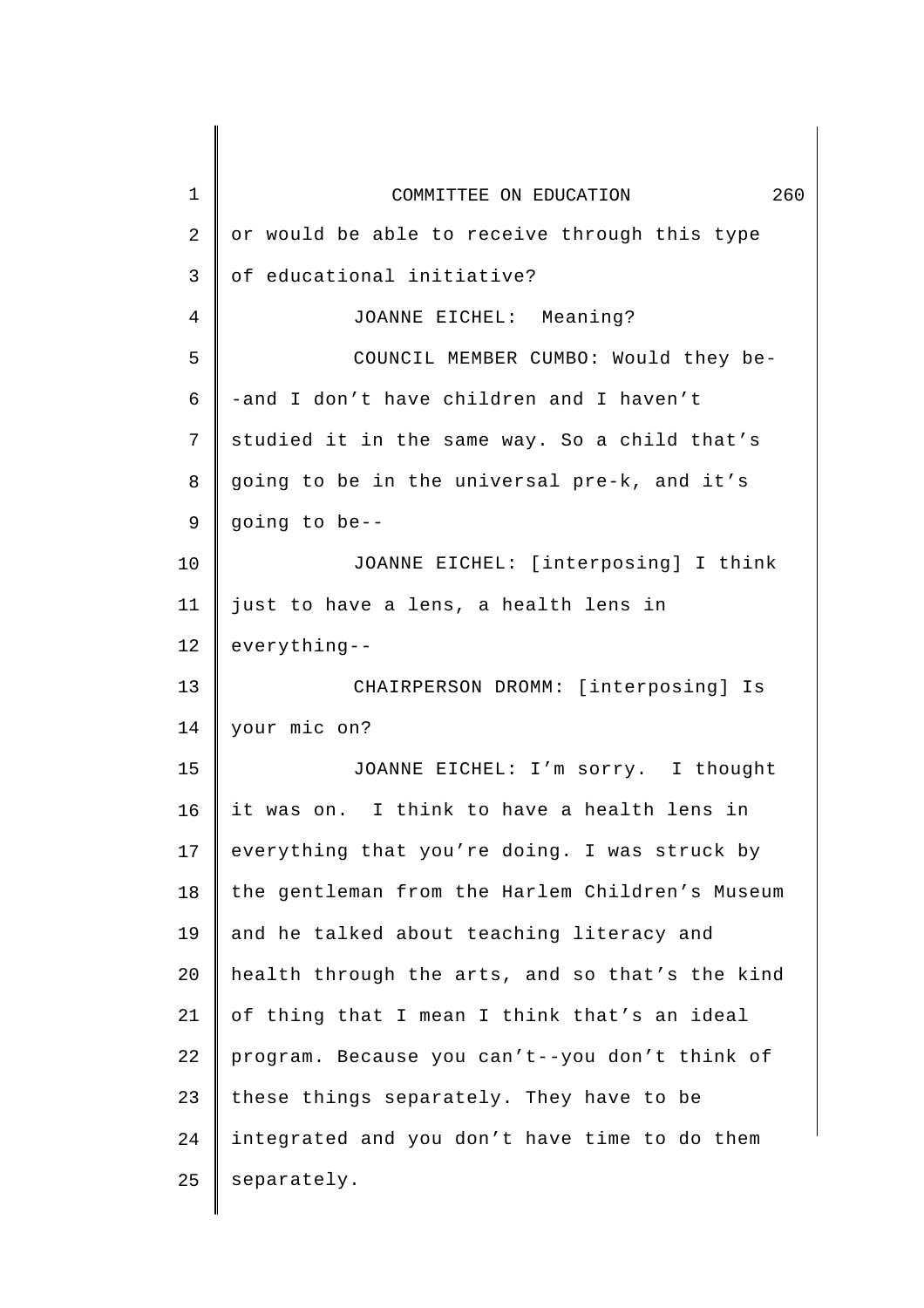| $\mathbf 1$    | 261<br>COMMITTEE ON EDUCATION                   |
|----------------|-------------------------------------------------|
| $\sqrt{2}$     | COUNCIL MEMBER CUMBO: Like, would               |
| $\mathsf{3}$   | you get an opportunity to have an eye exam or   |
| 4              | dental exam?                                    |
| 5              | JOANNE EICHEL: I think screenings.              |
| 6              | I think that's something that you might want to |
| $\overline{7}$ | think about, just screenings.                   |
| 8              | COUNCIL MEMBER CUMBO: That's                    |
| 9              | interesting.                                    |
| 10             | JOANNE EICHEL: At that early an age             |
| 11             | because they're not, you know, they're often    |
| 12             | not even done in first and second grade now,    |
| 13             | but to do pre-k vision, hearing, dental         |
| 14             | screenings, and then--                          |
| 15             | COUNCIL MEMBER CUMBO: [interposing]             |
| 16             | would be critical to get them on that right     |
| 17             | path so that way when they're--I find with so   |
| 18             | many young people that when they get to a       |
| 19             | certain level they think that they have         |
| 20             | learning disabilities, well maybe it's that     |
| 21             | they have a vision or hearing impairment that   |
| 22             | was never checked early on.                     |
| 23             | JOANNE EICHEL: Never identified.                |
| 24             | Absolutely. So if I had to pick the one         |
| 25             | component that I think I haven't heard today, I |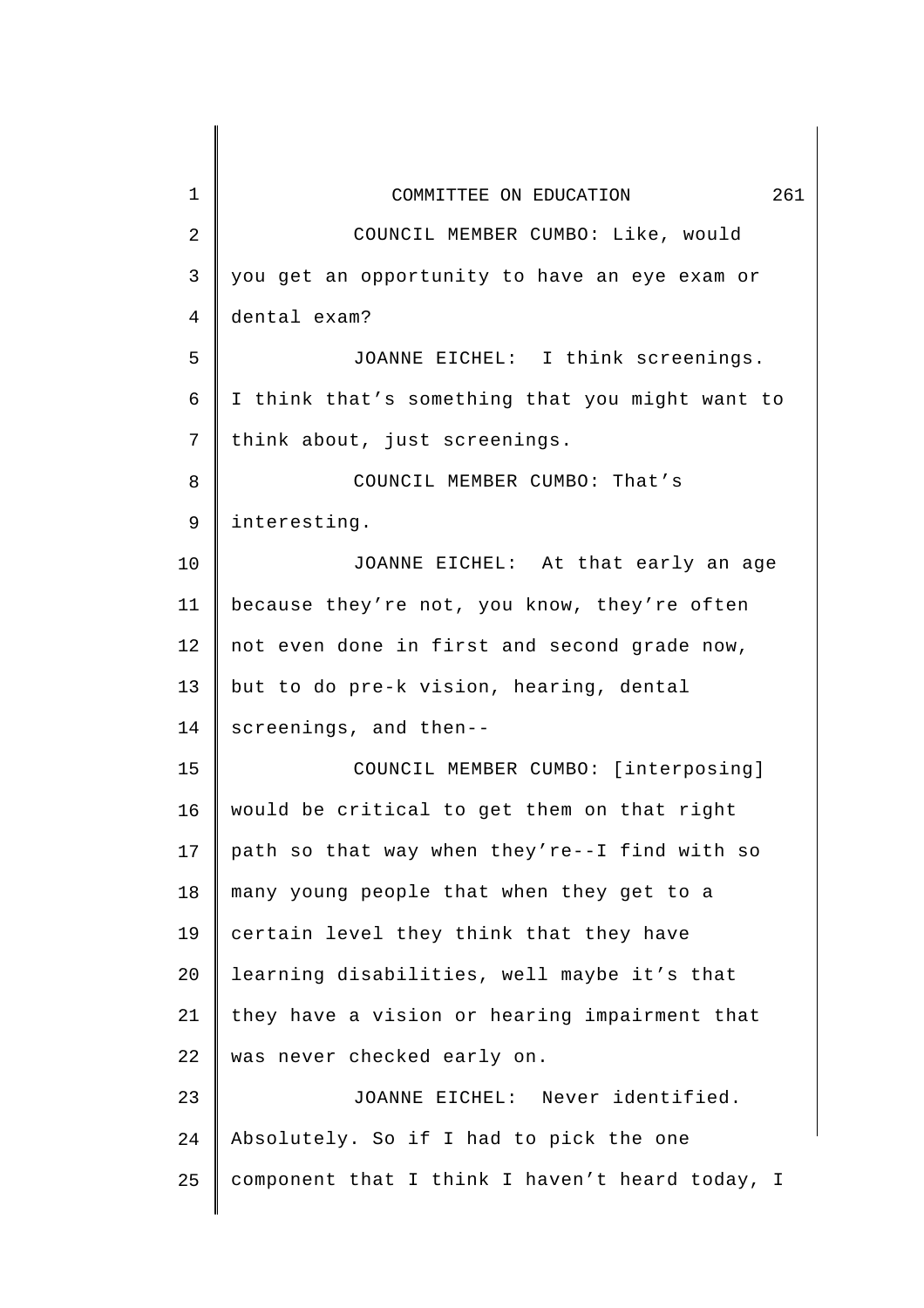| $\mathbf 1$    | 262<br>COMMITTEE ON EDUCATION                   |
|----------------|-------------------------------------------------|
| $\overline{2}$ | would say it would be the screenings, because   |
| $\mathsf{3}$   | everybody's talking about parent engagement and |
| $\overline{4}$ | evidence based curricula.                       |
| 5              | COUNCIL MEMBER CUMBO: Right.                    |
| 6              | JOANNE EICHEL: But that health, you             |
| 7              | know, that would be almost a key piece as well  |
| 8              | as nutrition and a healthy environment.         |
| 9              | COUNCIL MEMBER CUMBO: Thank you so              |
| 10             | very much for your perspective. It was a huge   |
| 11             | eye opener and I'm glad you were able to close  |
| 12             | us out with that vital piece of information to  |
| 13             | this comprehensive discussion.                  |
| 14             | JOANNE EICHEL: Thank you so much.               |
| 15             | COUNCIL MEMBER CUMBO: Thank you.                |
| 16             | CHAIRPERSON DROMM: Just before you              |
| 17             | go, I remember the day I started teaching in    |
| 18             | public school in 1984 and we had a dentist      |
| 19             | office in the school. We had a doctor's office  |
| 20             | in the school, and we had regular screenings    |
| 21             | going on in the school. So you're bringing      |
| 22             | something to mind that is vitally important and |
| 23             | that we should really go back to and I think    |
| 24             | that the Mayor in his community schools that    |
| 25             |                                                 |
|                |                                                 |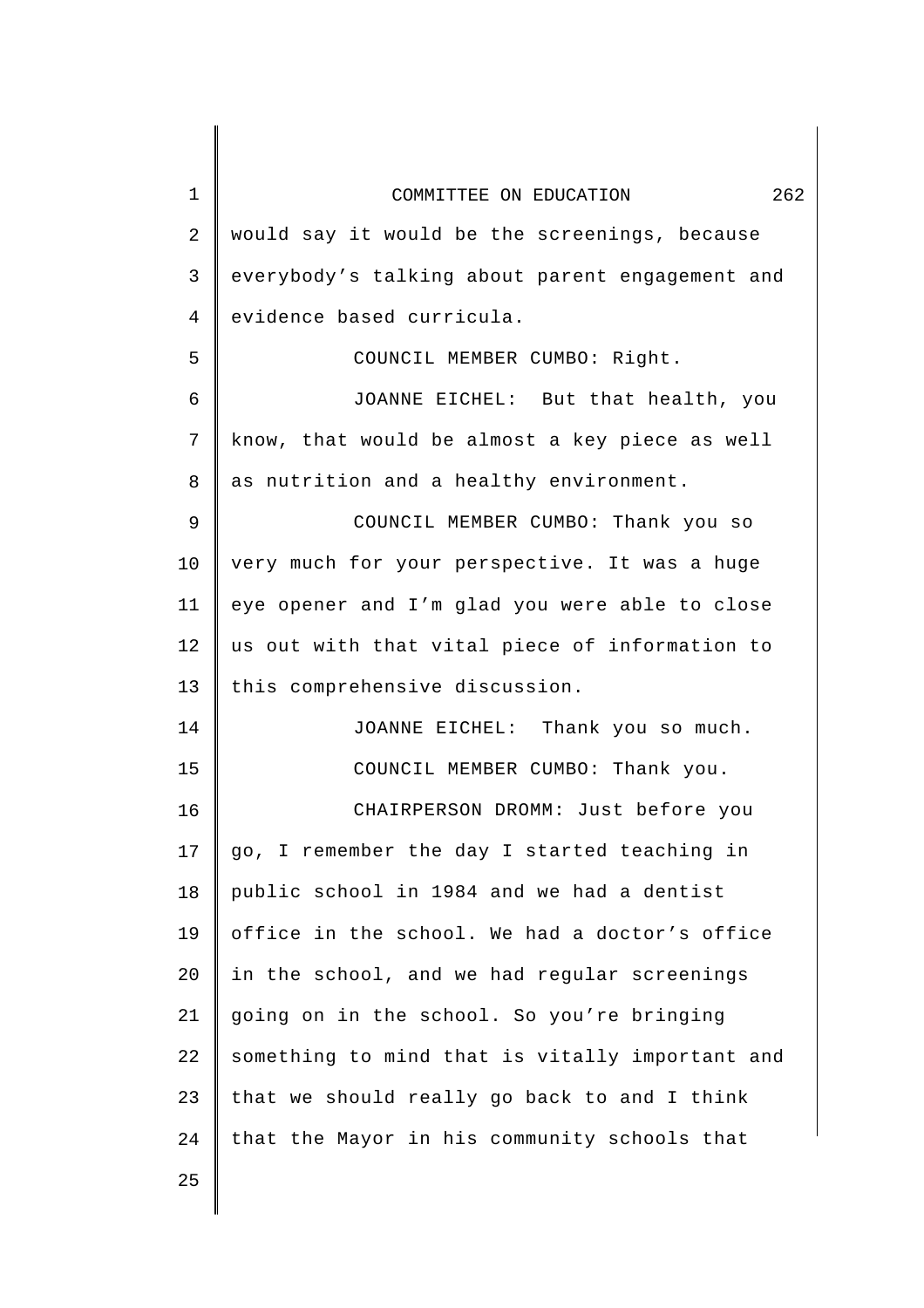| $\mathbf 1$    | 263<br>COMMITTEE ON EDUCATION                  |
|----------------|------------------------------------------------|
| $\overline{2}$ | they're setting up has some of this in those   |
| $\mathsf{3}$   | community schools as well.                     |
| $\overline{4}$ | JOANNE EICHEL: I think--right.                 |
| 5              | CHAIRPERSON DROMM: And I think it's            |
| 6              | really important that we make that system wide |
| 7              | if we can.                                     |
| 8              | JOANNE EICHEL: Right, and bring it             |
| 9              | down to the earliest--                         |
| 10             | CHAIRPERSON DROMM: [interposing]               |
| 11             | Right.                                         |
| 12             | JOANNE EICHEL: level. We're happy              |
| 13             | to help if we could be of any help from the    |
| 14             | Academy.                                       |
| 15             | CHAIRPERSON DROMM: Thank you.                  |
| 16             | COUNCIL MEMBER CUMBO: Thank you.               |
| 17             | CHAIRPERSON DROMM: So it is 5:42 and           |
| 18             | I'm adjourning this meeting. Thank you vey     |
| 19             | much for coming.                               |
| 20             | [gavel]                                        |
| 21             |                                                |
| 22             |                                                |
| 23             |                                                |
| 24             |                                                |
| 25             |                                                |
|                |                                                |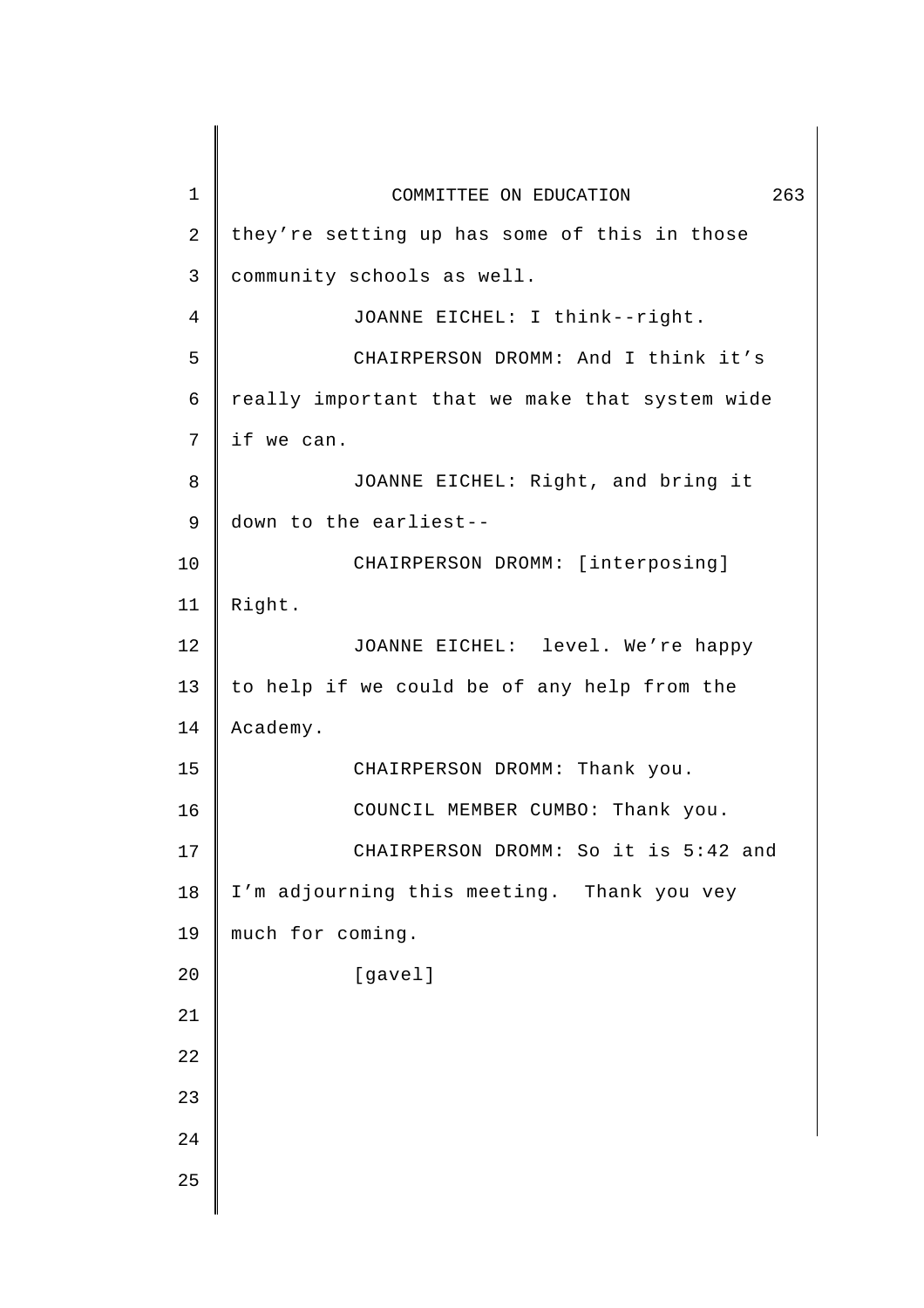| $\mathbf 1$                      |  | COMMITTEE ON EDUCATION | 264 |
|----------------------------------|--|------------------------|-----|
| $\sqrt{2}$                       |  |                        |     |
| $\overline{3}$                   |  |                        |     |
| $\bf 4$                          |  |                        |     |
| 5                                |  |                        |     |
| $\boldsymbol{6}$                 |  |                        |     |
| $\sqrt{ }$                       |  |                        |     |
| $\begin{array}{c} 8 \end{array}$ |  |                        |     |
| $\mathsf{S}$                     |  |                        |     |
| $10\,$                           |  |                        |     |
| $11\,$                           |  |                        |     |
| $12\,$                           |  |                        |     |
| $13\,$                           |  |                        |     |
| $14\,$                           |  |                        |     |
| $15\,$                           |  |                        |     |
| 16                               |  |                        |     |
| $17\,$                           |  |                        |     |
| $18\,$                           |  |                        |     |
| 19                               |  |                        |     |
| 20                               |  |                        |     |
| $21\,$                           |  |                        |     |
| $\overline{22}$                  |  |                        |     |
| 23                               |  |                        |     |
| 24                               |  |                        |     |
| 25                               |  |                        |     |
|                                  |  |                        |     |